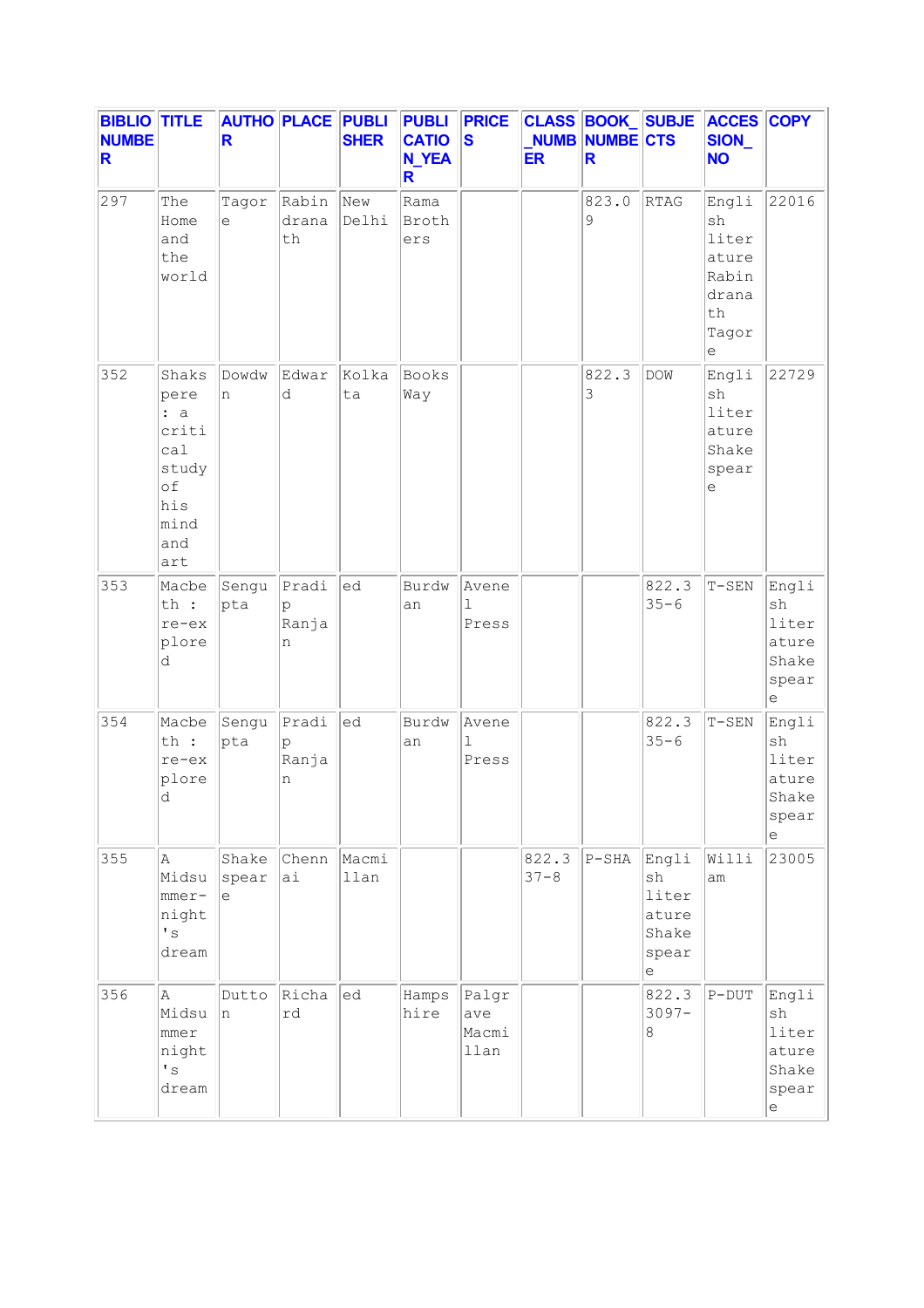| 357 | Α<br>Midsu<br>mmer<br>night<br>$\mathbf{I}$ s<br>dream                                      | Shake<br>spear<br>e                 | Willi<br>am | Hamps<br>hire | Palgr<br>ave<br>Macmi<br>llan |               |               | 822.3<br>$3097 -$<br>8 | $P-SHA$                    | Engli<br>sh<br>liter<br>ature<br>Shake<br>spear<br>e                                        | Willi<br>am                                                                  |
|-----|---------------------------------------------------------------------------------------------|-------------------------------------|-------------|---------------|-------------------------------|---------------|---------------|------------------------|----------------------------|---------------------------------------------------------------------------------------------|------------------------------------------------------------------------------|
| 358 | Α<br>Midsu<br>mmer<br>night<br>$\mathbf{r}_\mathrm{S}$<br>dream                             | Shake<br>spear<br>e                 | Willi<br>am | Hamps<br>hire | Palgr<br>ave<br>Macmi<br>llan |               |               | 822.3<br>$3097 -$<br>8 | $P-SHA$                    | Engli<br>sh<br>liter<br>ature<br>Shake<br>spear<br>$\mathrel{\mathop{\mathrm{e}}\nolimits}$ | Willi<br>am                                                                  |
| 359 | $\mathbb{A}$<br>Midsu<br>mmer<br>night<br>$\mathbf{I}$ s<br>dream                           | Foake<br>$\rm s$                    | R A         | ed            | New<br>Delhi                  | <b>CUP</b>    |               |                        | 822.3<br>$3097 -$<br>8     | $P-FOA$                                                                                     | Engli<br>sh<br>liter<br>ature<br>Shake<br>spear<br>е                         |
| 360 | Α<br>Midsu<br>mmer<br>night<br>$\mathbf{I}$ s<br>dream                                      | Foake<br>S                          | R A         | ed            | New<br>Delhi                  | CUP           |               |                        | 822.3<br>$3097 -$<br>8     | $P-FOA$                                                                                     | Engli<br>sh<br>liter<br>ature<br>Shake<br>spear<br>е                         |
| 361 | Willi<br>am<br>Shake<br>spear<br>e's A<br>Midsu<br>mmer<br>night<br>$\mathbf{I}$ s<br>dream | Bloom                               | Harol<br>d  | ed            | New<br>Delhi                  | Viva<br>Books |               |                        | 822.3<br>$3097 -$<br>8     | $P-BLO$                                                                                     | Engli<br>sh<br>liter<br>ature<br>Shake<br>spear<br>$\mathop{\rm e}\nolimits$ |
| 412 | Shake<br>spear<br>e' s<br>heroi<br>nes                                                      | James<br>on                         | Anna        | Kolka<br>ta   | Books<br>Way                  |               |               | 822.3<br>30352         | DJAM                       | Engli<br>sh<br>liter<br>ature<br>Willi<br>am<br>Shake<br>spear<br>$\rm e$                   | 21888                                                                        |
| 462 | Liter<br>ary<br>histo<br>ry of<br>Engla<br>nd                                               | A.C.B<br>augh                       | Mumba<br>i  |               |                               |               | 942           | <b>BAU</b>             | Engli<br>sh<br>Engla<br>nd | 47                                                                                          | $\mathbf{1}$                                                                 |
| 464 | Shake<br>spear<br>е<br>& amp                                                                | his<br>prede<br>cesso<br>$\Upsilon$ | Boas        | Fredr<br>ick  | $\rm S$                       | Calcu<br>tta  | Rupa<br>& Co. |                        |                            | 822                                                                                         | <b>BOA</b>                                                                   |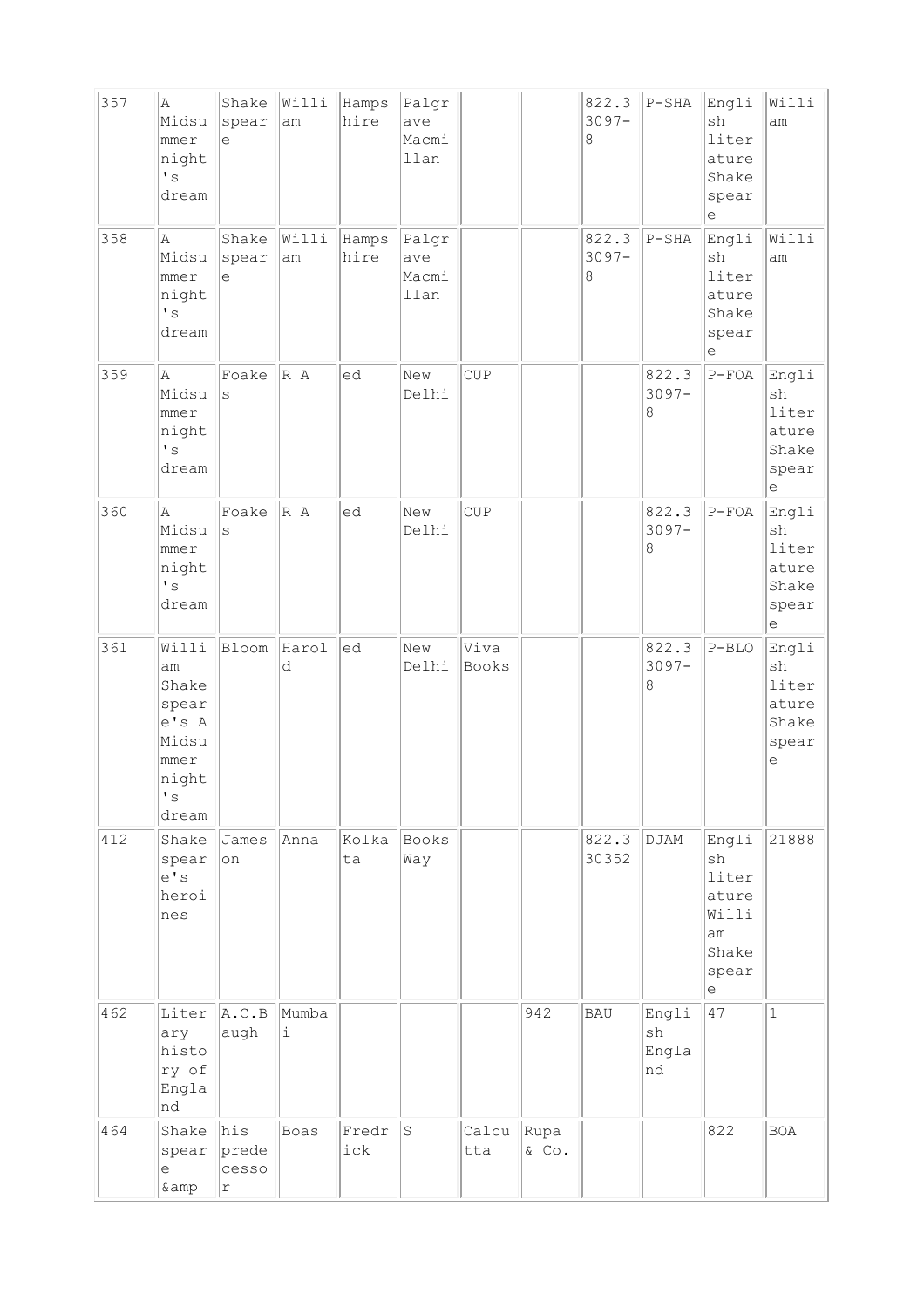| 530 | Histo<br>ry of<br>engli<br>sh<br>liter<br>ature                                 | Compt<br>on<br>Ricke<br>tt         | Arthn<br>$\Upsilon$ | Londo<br>n                                                      | Thoma<br>S<br>nelso<br>n<br>Ltd.                    |                               |       | 820.9 | RIC         | Engli<br>sh | 115          |
|-----|---------------------------------------------------------------------------------|------------------------------------|---------------------|-----------------------------------------------------------------|-----------------------------------------------------|-------------------------------|-------|-------|-------------|-------------|--------------|
| 531 | Briti<br>sh<br>dramm<br>а                                                       | Nicol<br>$\mathbf 1$               | Allar<br>dyce       | Londo<br>n                                                      | Georg<br>е<br>G.har<br>rap &<br>$\mathbb{C}\circ$ . |                               |       | 822   | NIC         | Engli<br>sh | 116          |
| 532 | Polit<br>ical<br>and<br>comic<br>chara<br>cter<br>of<br>Shake<br>spear<br>е     | Palma<br>$\Upsilon$                | John                | Londo<br>n                                                      | Macmi<br>llan<br>and<br>Co.<br>Ltd.                 |                               |       | 827   | PAL         | Engli<br>sh | 117          |
| 533 | Conci<br>se<br>cambr<br>idge<br>histo<br>ry of<br>engli<br>sh<br>liter<br>ature | Samps<br>on<br>Georg<br>$\epsilon$ | Londo<br>n          | The<br>Syndi<br>cs of<br>the<br>Cambr<br>idge<br>Univ.<br>Press |                                                     |                               | 820.9 | SAM   | Engli<br>sh | 118         | $\mathbf{1}$ |
| 534 | Histo<br>ry of<br>engli<br>sh<br>liter<br>ature                                 | Legou<br>is                        | Emile               | Londo<br>n                                                      | j.M.D<br>ent<br>and<br>Sons<br>Ltd.                 |                               |       | 820.9 | LEG         | Engli<br>sh | 119          |
| 535 | Criti<br>ca1<br>histo<br>ry of<br>engli<br>sh<br>poetr<br>lУ                    | Grier<br>son                       | Herbe<br>rt         | Middl<br>esex                                                   | Pengu<br>iu<br>Books<br>Ltd.                        |                               |       | 821   | GRI         | Engli<br>sh | 120          |
| 536 | Engli<br>sh<br>roman<br>tic<br>poets                                            | Abrah<br>ams                       | M.H.                | Newyo<br>$\mathtt{rk}$                                          | A.Gal<br>axy<br>Book                                | 0.U.P<br>$\ddot{\phantom{0}}$ |       |       |             |             | Engli<br>sh  |
| 537 | Histo<br>ry of<br>engli<br>sh<br>liter<br>ature                                 | Alber<br> t                        | Edwar<br>d          |                                                                 |                                                     |                               |       | 820.9 | ALB         | Engli<br>sh | 122          |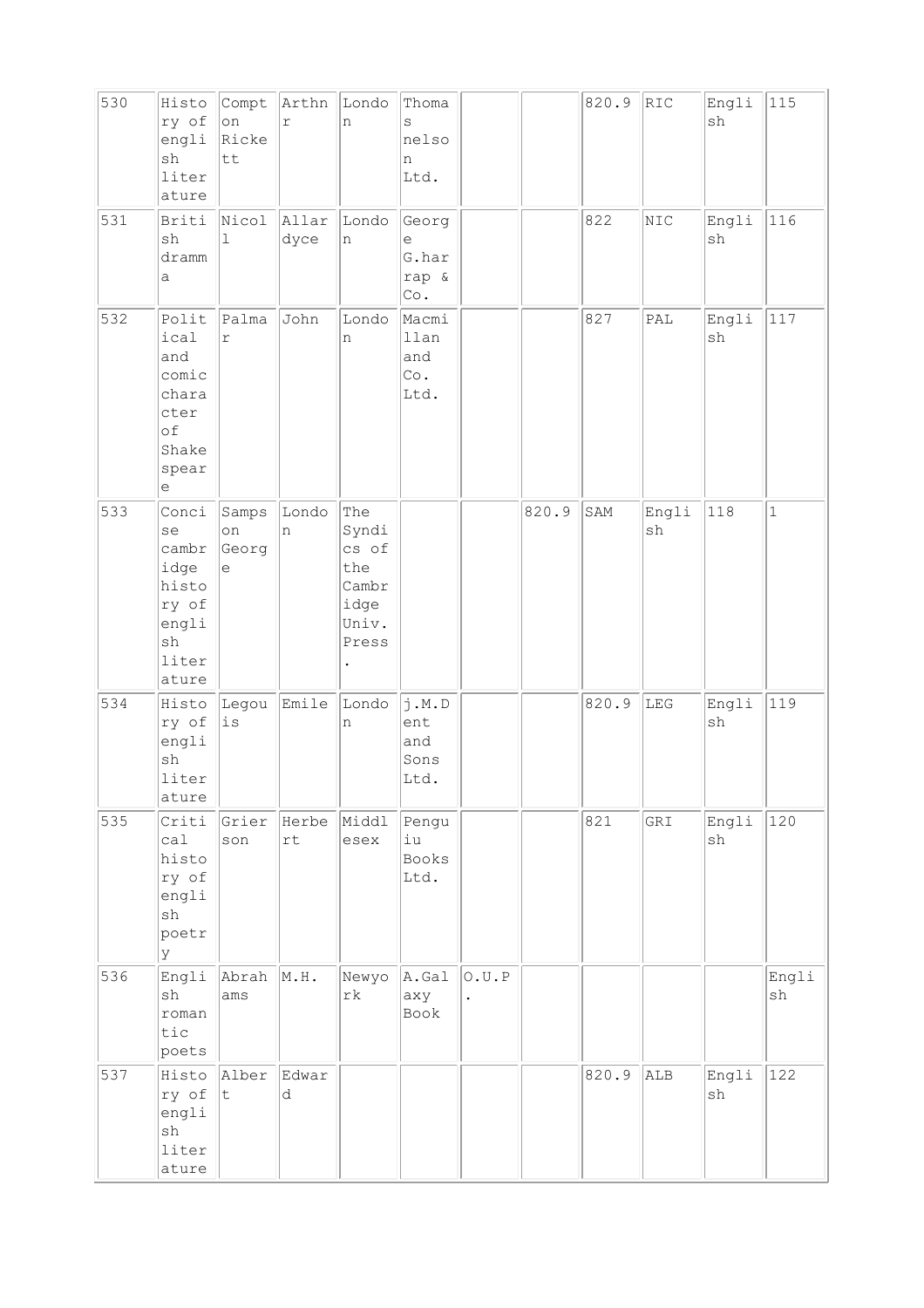| 538 | Prome<br>theus<br>unbou<br>nd                                            | Basu                 | Nitis<br>k Kr.       | Calcu<br>tta | Bookl<br>and<br>Priva<br>te<br>Ltd.             |     | 820 | <b>BASU</b>         | Engli<br>sh | 123         |
|-----|--------------------------------------------------------------------------|----------------------|----------------------|--------------|-------------------------------------------------|-----|-----|---------------------|-------------|-------------|
| 539 | Moder<br>n<br>essay<br>s in<br>criti<br>cism                             | Shake<br>spear<br>e  | Willi<br>am          |              |                                                 |     | 824 | SHA                 | Engli<br>sh | 124         |
| 540 | The<br>compl<br>ete<br>works<br>of<br>Willi<br>am<br>Shake<br>speer<br>e | Craig                | W.J.                 |              | Oxfor<br>d<br>Unive<br>rsity<br>Press           |     | 822 | <b>CRA</b>          | Engli<br>sh | 125         |
| 541 | Abrah<br>am<br>Linco<br>ln                                               | Driak<br>water       | John                 | Calcu<br>tta | Orien<br>t<br>longm<br>an's<br>Ltd.             |     | 820 | $\texttt{DRI}$      | Engli<br>sh | 126         |
| 542 | Vecto<br>rian<br>liter<br>ature                                          | Wrigh<br>t           | A                    | New<br>York  | A<br>Galax<br>У<br>Book                         |     | 828 | WRI                 | Engli<br>sh | 127         |
| 543 | Galsw<br>orthy<br>plays                                                  | Choud<br>hury        |                      |              |                                                 | 822 | CHO | Engli<br>${\rm sh}$ | 128         | $\mathbf 1$ |
| 544 | Julia<br>$\rm s$<br>ceasa<br>r                                           | Shake<br>spear<br> e | Willi<br>$\text{am}$ | Londo<br>n   | The<br>Cambr<br>idge<br>Unive<br>rsity<br>Press |     | 822 | SHA                 | Engli<br>sh | 129         |
| 545 | Shake<br>spear<br>ean<br>trage<br>dy                                     | Bradl<br>ey          | A. C.                | Londo<br>n   | McMil<br>lan &<br>Co.<br>Ltd.                   |     | 822 | <b>BRA</b>          | Engli<br>sh | 130         |
| 546 | Shake<br>spear<br>e                                                      | Ralei<br>gh          | Walte<br>r           | Londo<br>n   | McMil<br>lan &<br>Co.<br>Ltd.                   |     | 822 | $\mathtt{RAL}$      | Engli<br>sh | 131         |
| 547 | Age<br>оf<br>words<br>worth                                              | Herfo<br>rd          | C. H.                | Londo<br>n   | G.<br><b>Bell</b><br>$\delta$<br>Sons<br>Ltd.   |     | 820 | HER                 | Engli<br>sh | 132         |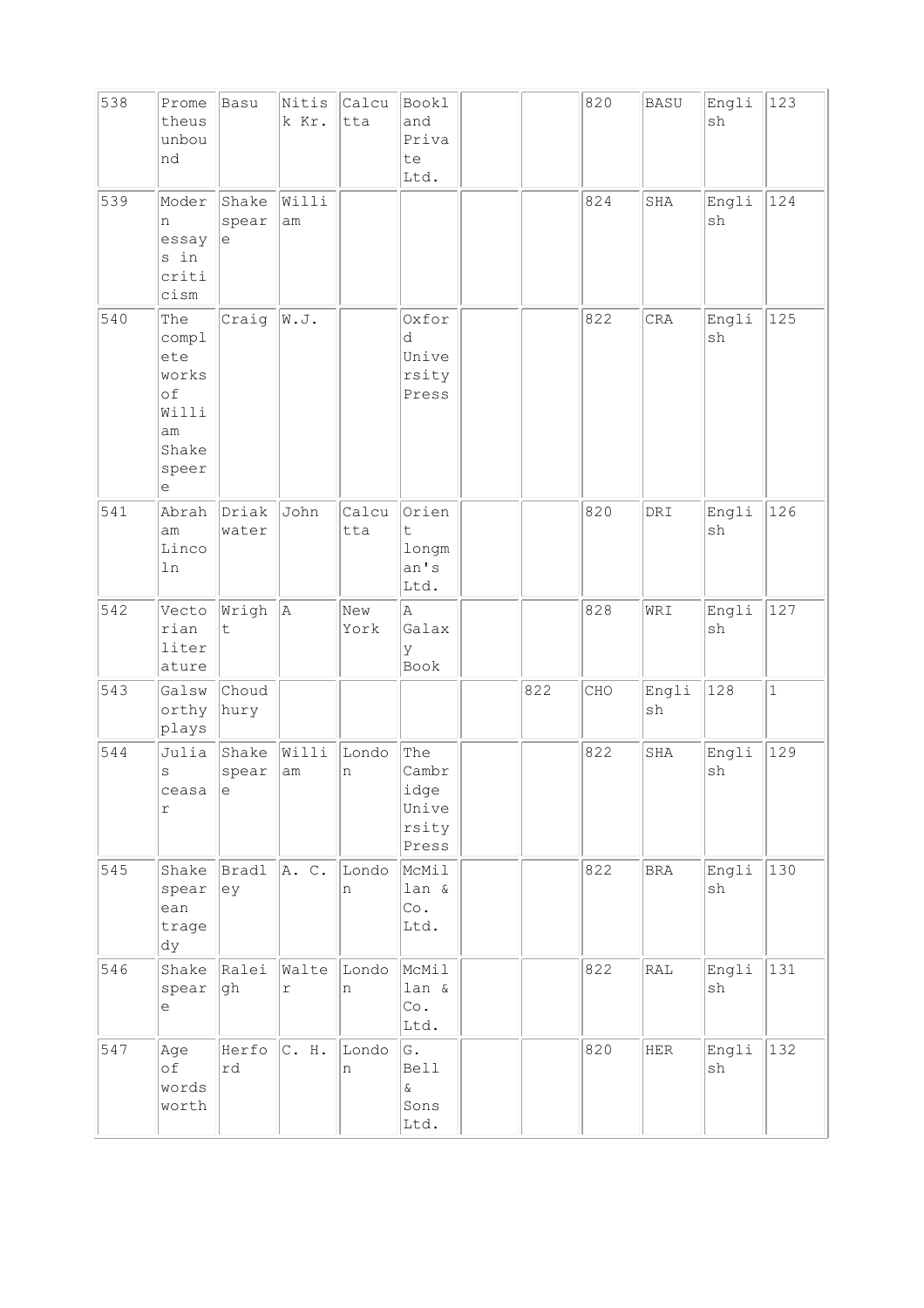| 548 | Shell<br>eys'<br>Pnone<br>thens<br>unfou<br>nd in<br>1820                                                 | Hughe $ A. M.$<br>$\rm s$            |               | Calcu<br>tta                                | Oxfor<br>d<br>Unive<br>rsity<br>Press                                    |       | 822            | ${\rm HUG}$                  | Engli<br>sh | 133          |
|-----|-----------------------------------------------------------------------------------------------------------|--------------------------------------|---------------|---------------------------------------------|--------------------------------------------------------------------------|-------|----------------|------------------------------|-------------|--------------|
| 549 | What<br>happe<br>ns in<br>hamle<br>$\mathsf t$                                                            | Dove                                 | Wilso<br>n    | Londo<br>n                                  | The<br>Syndi<br>cs of<br>the<br>Cambr<br>idge<br>Unive<br>rsity<br>Press |       | 822            | <b>DOV</b>                   | Engli<br>sh | 134          |
| 550 | Grape<br>s of<br>wrath                                                                                    | Stein<br>beck                        | Middl<br>esex | Pengu<br>in<br><b>Books</b><br>Ltd.         |                                                                          | 820   | STE            | Engli<br>sh                  | 135         | $\mathbf{1}$ |
| 551 | Outli<br>ne<br>histo<br>ry of<br>engli<br>sh<br>liter<br>ature<br>(Milt<br>on)                            | Otis                                 |               |                                             |                                                                          | 820.9 | OTI            | Engli<br>sh                  | 136         | $\mathbf{1}$ |
| 552 | An<br>outli<br>ne<br>histo<br>ry of<br>engli<br>sh<br>liter<br>ature<br>(t <sub>O</sub> )<br>Diyde<br> n) | Otis                                 | New<br>York   | Barne<br>$S \delta$<br>Noble<br>man<br>Inc. |                                                                          | 820.9 | OTI            | Engli<br>sh                  | 137         | $\mathbf{1}$ |
| 553 | Holy<br>Bible                                                                                             |                                      | Londo<br>n    | O. U.<br>${\tt P}$ .<br>Amen<br>House       |                                                                          | 820   |                | Engli<br>sh                  | 138         | $\mathbf{1}$ |
| 554 | A<br>book<br>of<br>poems                                                                                  | Unive<br>rsity<br>of<br>Calcu<br>tta | Calcu<br>tta  | Calcu<br>tta<br>Unive<br>risty<br>Press     |                                                                          | 821   | $\texttt{UNI}$ | Engli<br>sh                  | 139         | $\mathbf{1}$ |
| 555 | Selec<br>tion<br>of<br>essay<br>$\rm s$                                                                   |                                      |               |                                             |                                                                          | 824   |                | Engli<br>$\operatorname{sh}$ | 140         | $\mathbf{1}$ |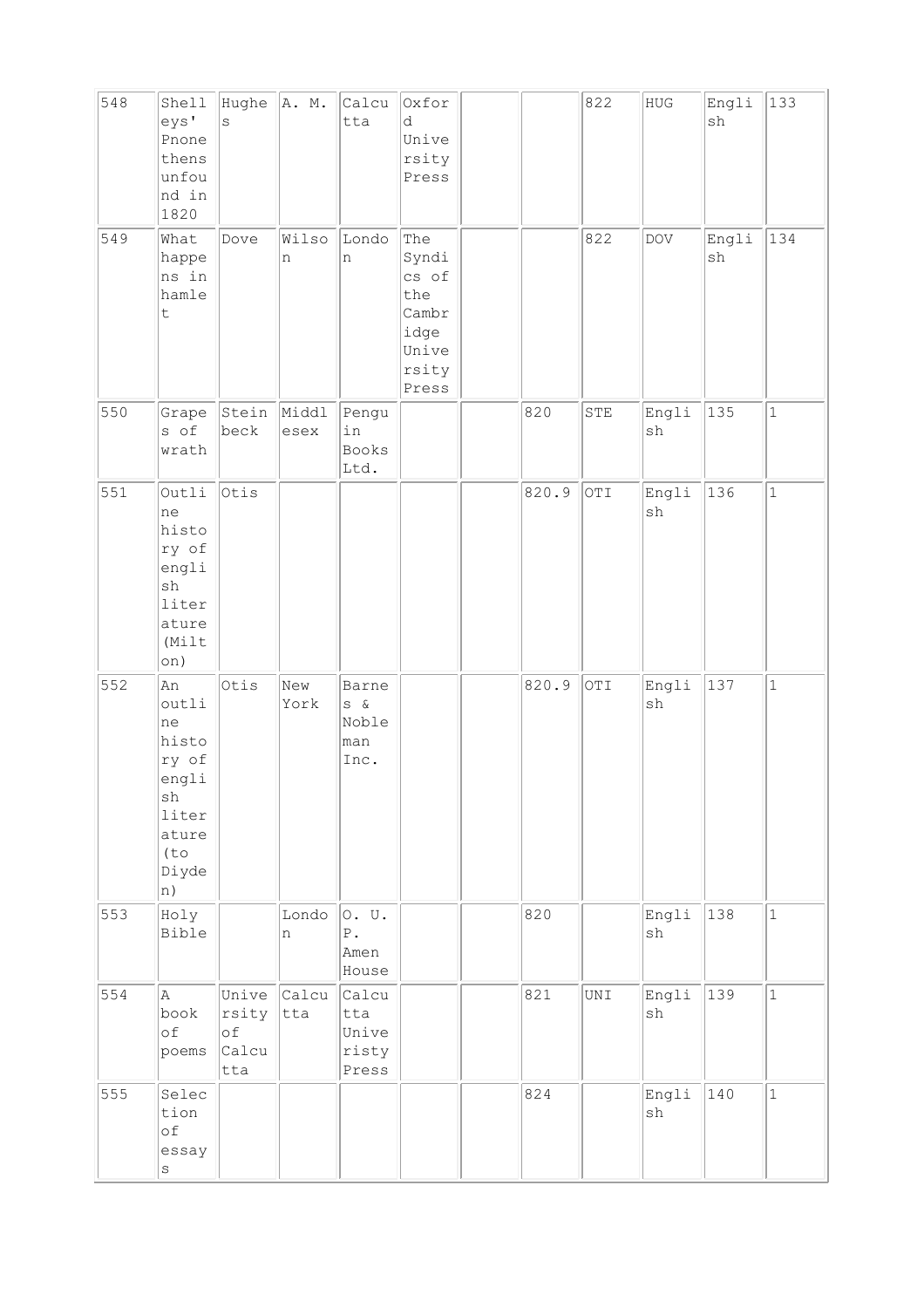| 641 | Three<br>plays                                                                                                      | Wilde<br>$\Upsilon$<br>Thorn<br>ton | New<br>York | Banta<br>m<br>Books                                                         |  | 822 | WIL        | Engli<br>sh | 226 | $\mathbf 1$  |
|-----|---------------------------------------------------------------------------------------------------------------------|-------------------------------------|-------------|-----------------------------------------------------------------------------|--|-----|------------|-------------|-----|--------------|
| 642 | Leave<br>s of<br>grass                                                                                              | Whitm<br>an<br>Walt                 |             | The<br>New<br>Ameri<br>can<br>Lib.                                          |  | 820 | WHI        | Engli<br>sh | 227 | $\mathbf{1}$ |
| 643 | Walde<br>or<br>life<br>in<br>the<br>moods<br>and<br>on<br>the<br>duty<br>оf<br>the<br>civil<br>disob<br>edien<br>ce | Shore<br>an<br>Henry<br>david       |             | The<br>New<br>Ameri<br>can<br>Lib.                                          |  | 820 | SHO        | Engli<br>sh | 228 | $\mathbf 1$  |
| 644 | One<br>hundr<br>ed<br>Ameri<br>can<br>poems                                                                         | Rodma<br>$\rm s$<br>Selde<br>n      |             | The<br>New<br>Ameri<br>can<br>Lib.                                          |  | 811 | <b>ROD</b> | Engli<br>sh | 229 | $\mathbf{1}$ |
| 645 | The<br>last<br>$\circ f$<br>the<br>mohic<br>ans                                                                     | Coope<br>r<br>James<br>Fenim<br>ore | New<br>York | Washi<br>nton<br>Squar<br>$\mathrel{\mathop{\mathrm{e}}\nolimits}$<br>Press |  | 820 | COO        | Engli<br>sh | 230 | $\mathbf 1$  |
| 646 | Rober<br>t.<br>Frost<br>$\mathbf{F}$<br>poems                                                                       | Frost<br>Rober<br>t                 | New<br>York | Washi<br>ntor<br>Squar<br>е<br>Press                                        |  | 821 | FRO        | Engli<br>sh | 231 | $\mathbf 1$  |
| 647 | Great<br>sales<br>and<br>poems<br>$\circ d$<br>Edger<br>Allan<br>poe                                                | Poe <br>Edger<br>Allan              | New<br>York | Washi<br>ntor<br>Squar<br>$\mathrel{\mathop{\mathrm{e}}\nolimits}$<br>Press |  | 821 | POE        | Engli<br>sh | 232 | $\mathbf 1$  |
| 648 | Seven<br>teen                                                                                                       | Tarki<br>ngton<br>Booth             | New<br>York | Harpe<br>r and<br>Bros.                                                     |  | 820 | TAR        | Engli<br>sh | 233 | $\mathbf 1$  |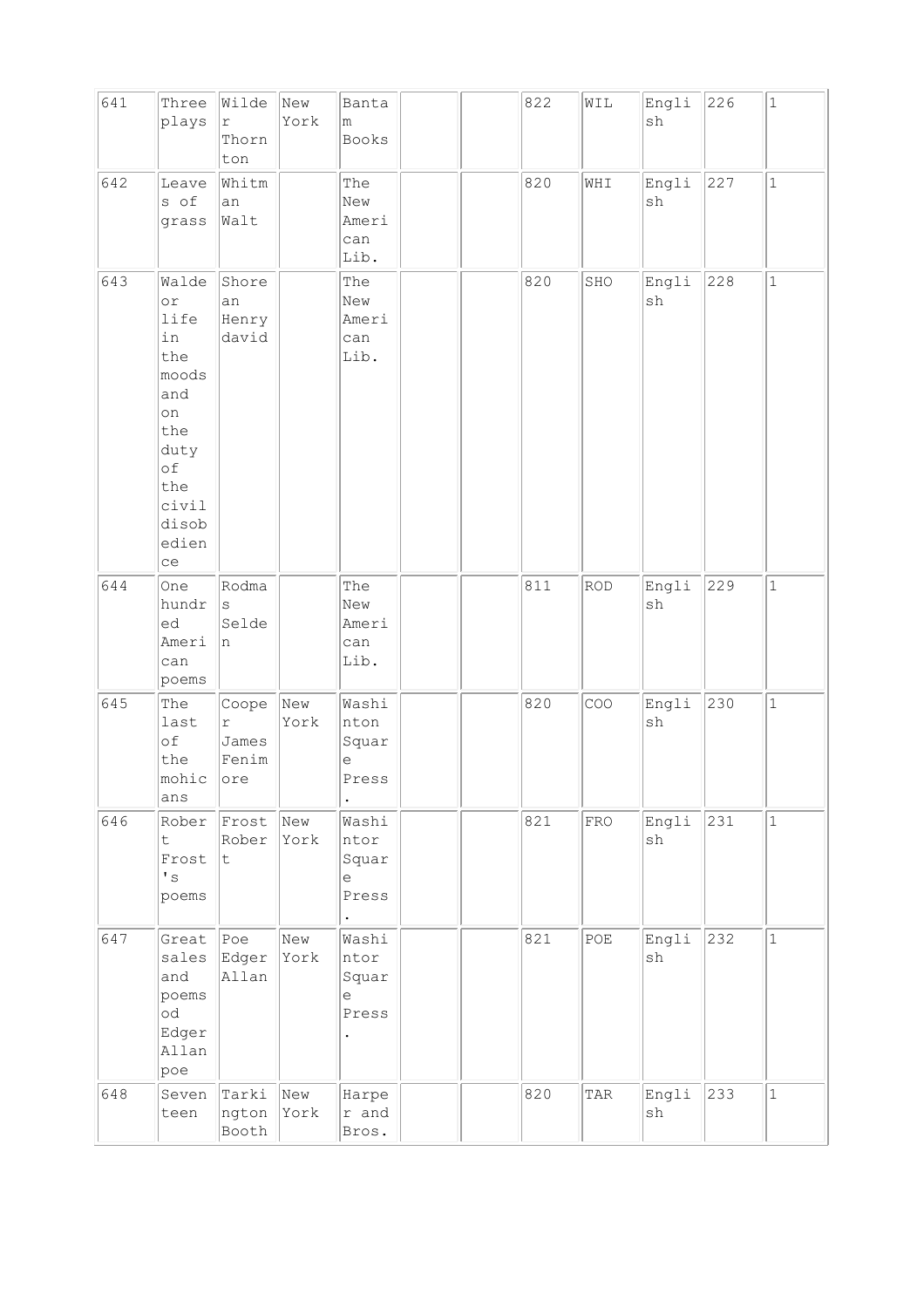| 650 | The<br>red<br>badhe<br>of<br>coura<br>je                                 | Crane<br>Steph<br>en        | New<br>York  | Washi<br>nton<br>squar<br>е<br>Press                                                 |                      | 820           | CRA       | Engli<br>sh | 235         | $\mathbf{1}$ |
|-----|--------------------------------------------------------------------------|-----------------------------|--------------|--------------------------------------------------------------------------------------|----------------------|---------------|-----------|-------------|-------------|--------------|
| 651 | The<br>turn<br>of<br>the<br>screw<br>and<br>daisy<br>mille<br>$\Upsilon$ | James<br>Henry              | New<br>York  | Dell<br>Publi<br>catio<br>n Co.                                                      |                      | 820           | JAM       | Engli<br>sh | 236         | $\mathbf{1}$ |
| 652 | The<br>adven<br>tures<br>of<br>Hnckl<br>eberr<br>У<br>Finn               | Twain<br>$\rm s$<br>Mark    | New<br>York  | Washi<br>nton<br>Squar<br>$\mathrel{\mathop{\mathrm{e}}\nolimits}$<br>Press          |                      | 820           | TWA       | Engli<br>sh | 237         | $\mathbf{1}$ |
| 653 | Moby<br>dick<br>$\circ$ r<br>the<br>whale                                | Melvi<br>lle<br>Herma<br>n  | New<br>York  | Dell<br>Publi<br>sting<br>Squar<br>e<br>Press                                        |                      | 820           | MEL       | Engli<br>sh | 238         | $\mathbf{1}$ |
| 654 | Great<br>Ameri<br>can<br>short<br>stori<br>es                            | Walla<br>ce                 | New<br>York  | Dell<br>Publi<br>sting<br>Squar<br>$\mathrel{\mathop{\mathrm{e}}\nolimits}$<br>Press |                      | 813.0<br>1WAL |           | Engli<br>sh | 239         | $\mathbf{1}$ |
| 655 | The<br>hills<br>beyon<br>d                                               | Wolfe<br>Thoma<br>$\rm s$   | New<br>York  | Harpe<br>$r$ &<br>Bros.                                                              |                      | 820           | WOL       | Engli<br>sh | 240         | $\mathbf 1$  |
| 656 | The<br>red<br>pony                                                       | Stein<br>beck<br>John       | New<br>York  | Banto<br>m<br>Books                                                                  | Vicki<br>ng<br>Press |               | 820       | ${\tt STE}$ | Engli<br>sh | 241          |
| 657 | Image<br>of<br>Ameri<br>ca                                               | Brnek<br>berge<br>r<br>R.L. | New<br>York  | The<br>Vicki<br>ng<br>Press                                                          |                      | 810           | $\rm BRN$ | Engli<br>sh | 242         | $\mathbf 1$  |
| 658 | Leave<br>s of<br>grass                                                   | Whitm<br>an<br>Walt         | New<br>Delhi | Enras<br>ia<br>publi<br>sting<br>House<br>(P)<br>Ltd.                                |                      | 820           | WHI       | Engli<br>sh | 243         | $\mathbf{1}$ |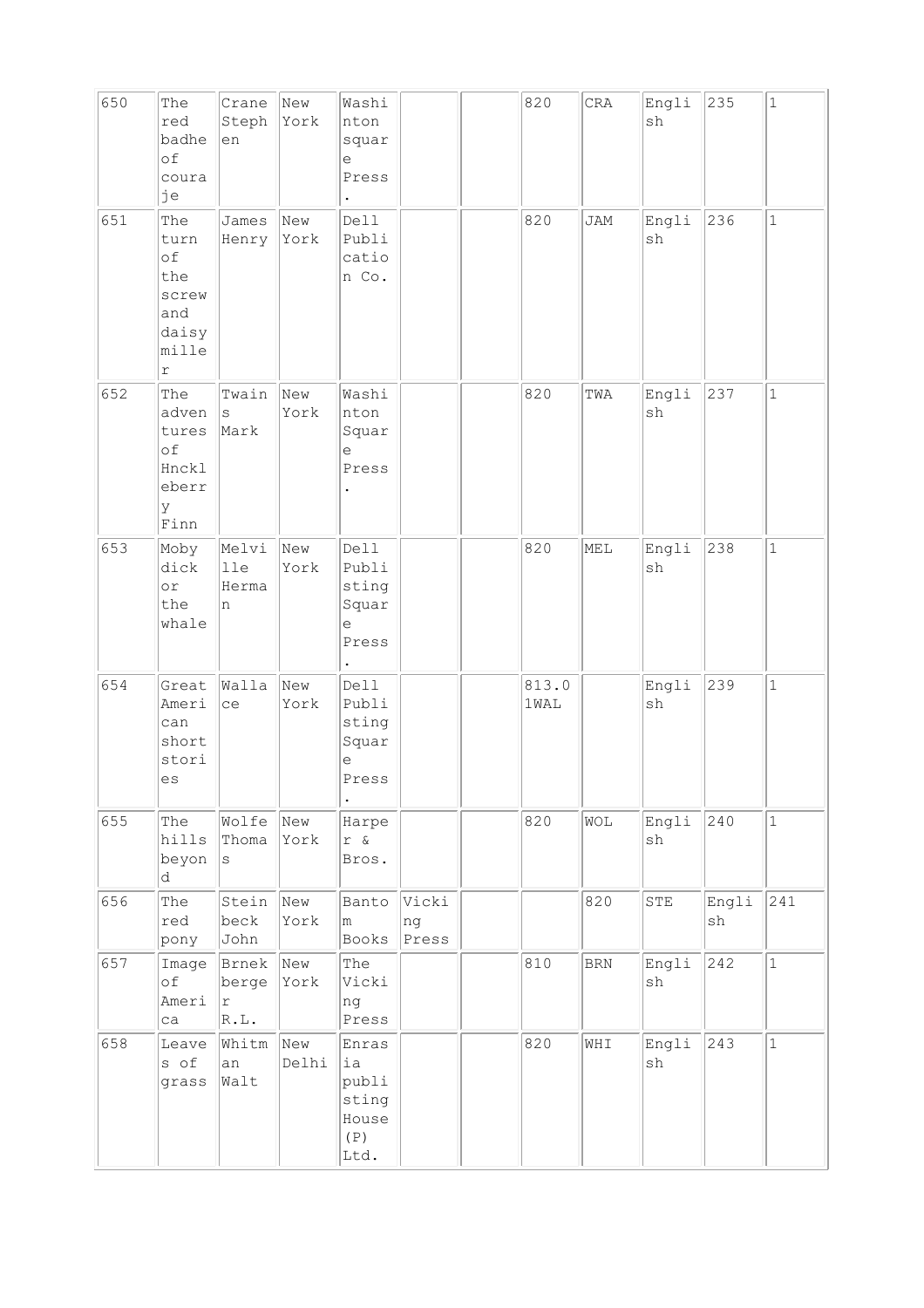| 659 | $\mathbb A$<br>time<br>of<br>harve<br>st              | Spill<br>er<br>Rober<br>t<br>E. (ed<br>. $\hspace{0.05cm}$ | New<br>York   | Ameri<br>cn<br>Cente<br>ry<br>Serie<br>S<br>Hill<br>$\&$<br>Wang<br>Colon<br>ial<br>Press |                                           | 820 | SPI | Engli<br>sh                  | 244         | $\mathbf{1}$ |
|-----|-------------------------------------------------------|------------------------------------------------------------|---------------|-------------------------------------------------------------------------------------------|-------------------------------------------|-----|-----|------------------------------|-------------|--------------|
| 660 | The<br>strat<br>egy<br>of<br>peace                    | Kenne<br>dy<br>John<br>${\rm F}$ .                         | Calcu<br>tta  | Mumba<br>$\dot{\mathtt{l}}$                                                               | Asia<br>Publi<br>sting<br>House           |     | 820 | KEN                          | Engli<br>sh | 245          |
| 670 | The<br>fores<br>t and<br>the<br>sea                   | Marst<br>on<br>Bates                                       | New<br>York   | The<br>New<br>Ameri<br>cian<br>Liby.<br>of<br>World<br>Liter<br>ature<br>Inc.             |                                           | 820 | MAR | Engli<br>$\operatorname{sh}$ | 255         | $\mathbf{1}$ |
| 671 | Our<br>frien<br>d the<br>atom                         | Haber<br>Hcinz                                             | New<br>York   | Dell<br>Publi<br>sting<br>Co.In<br>$\mathtt{C}$ .                                         |                                           | 820 | HAB | Engli<br>sh                  | 256         | $\mathbf{1}$ |
| 672 | New<br>handb<br>ook<br>of<br>the<br>heave<br>$\rm ns$ | Bernh<br>ard                                               | Huber<br>t J  | New<br>York                                                                               | The<br>New<br>Ameri<br>can<br>Libra<br>rу |     | 820 | <b>BER</b>                   | Engli<br>sh | 257          |
| 673 | Mirro<br>n for<br>man                                 | Kluck<br>hohn<br>Clyde                                     | New<br>York   | Fawce<br>tt<br>World<br>Libra<br>ry                                                       |                                           | 820 | KLU | Engli<br>sh                  | 258         | $\mathbf{1}$ |
| 829 | The<br>Illia<br>$\rm d$                               | Homer                                                      | Middl<br>esex | Pengu<br>in<br>Books<br>Ltd.                                                              |                                           | 820 | HOM | Engli<br>$\operatorname{sh}$ | 414         | $\mathbf{1}$ |
| 916 | The<br>odyss<br>ey                                    | Homer                                                      |               | Pengu<br>in<br>Books<br>Ltd.                                                              |                                           | 820 | HOM | Engli<br>sh                  | 501         | $\mathbf{1}$ |
| 924 | The<br>princ<br>e                                     | Machi<br>avell<br>i                                        |               | Pengu<br>in<br>Books<br>Ltd.                                                              |                                           | 820 | MAC | Engli<br>sh                  | 509         | $\mathbf{1}$ |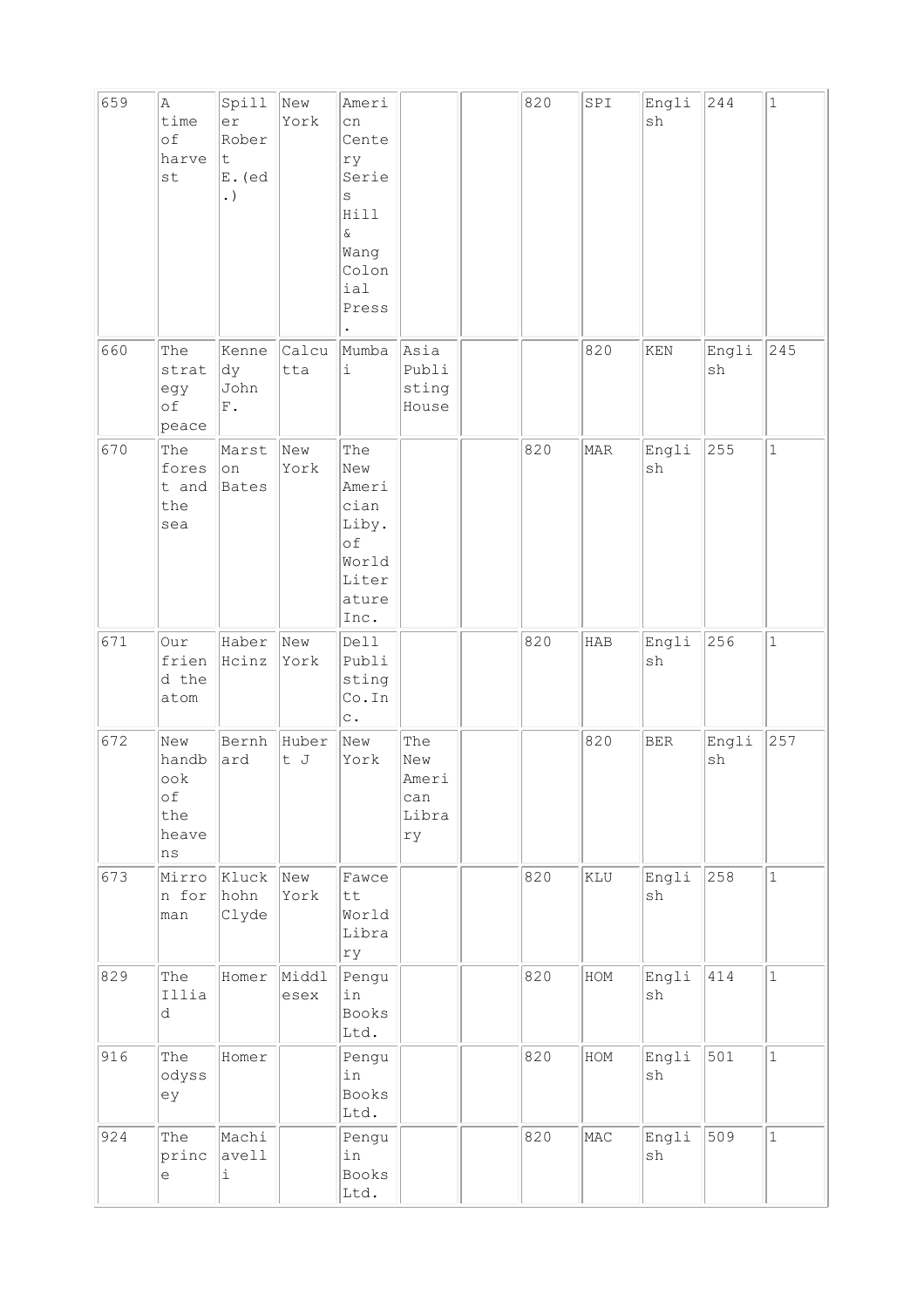| 1029 | Simpl<br>е<br>essay<br>S<br>with<br>their<br>outli<br>nes | Macmi<br>llan                 | M.                      | Bomba<br>У           | K. &<br>J.<br>Coope<br>r                                                                |     | 820 | MAC         | Engli<br>sh | 614          |
|------|-----------------------------------------------------------|-------------------------------|-------------------------|----------------------|-----------------------------------------------------------------------------------------|-----|-----|-------------|-------------|--------------|
| 1030 | Highe<br>r<br>engli<br>sh<br>essay                        | Baner<br>jee                  | Dr.<br>Sriku<br>mar     | Calcu<br>tta         | Mahaj<br>ati<br>Praka<br>shak                                                           |     | 824 | <b>BAN</b>  | Engli<br>sh | 615          |
| 1031 | Stand<br>ard<br>essay<br>$\rm s$                          | Kulka<br>rni                  | N. M.                   | Allah<br>abad        | Stude<br>nt<br>Frien<br>ds                                                              |     | 824 | KUL         | Engli<br>sh | 616          |
| 1032 | Theor<br>y of<br>elast<br>icity                           | Filou<br>enko<br>Borod<br>ich | M.                      | Mosco<br>W           | Forei<br>gn<br>Langu<br>age<br>Publi<br>shing<br>House                                  |     | 820 | ${\tt FIL}$ | Engli<br>sh | 617          |
| 1036 | Three<br>men<br>in a<br>boat                              | Jerom<br>$\epsilon$           | K.Jer<br>ome            | Mosco<br>W           | Progr<br>ess<br>Publi<br>shers                                                          |     | 820 | JER         | Engli<br>sh | 621          |
| 1051 | Shake<br>spear<br>e in<br>a<br>chang<br>ing<br>World      | Kettd<br>e                    |                         |                      |                                                                                         | 820 | KET | Engli<br>sh | 636         | $\mathbf{1}$ |
| 1063 | simpl<br>е<br>essay<br>S                                  | Macmi<br>llan                 | M.                      | Mumba<br>i           | K &<br>J.<br>Coope<br>$\mathtt{r}$ .<br>Educa<br>tiona<br>$\mathbf 1$<br>Publi<br>shers |     | 824 | MAC         | Engli<br>sh | 648          |
| 1064 | Enghs<br>h<br>essay<br>S                                  | Kulka<br>rni                  | New<br>Delhi            | Matho<br>tra<br>Bxs. |                                                                                         | 824 | KUL | Engli<br>sh | 649         | $\mathbf{1}$ |
| 1103 | Engli<br>sh<br>(Made<br>Simpl<br>e)                       | Waldh<br>orn                  | Arthu<br>$\,$ $\,$ $\,$ | Londo<br>n           | Made<br>Simpl<br>$\epsilon$<br>Books                                                    |     | 820 | WAL         | Engli<br>sh | 688          |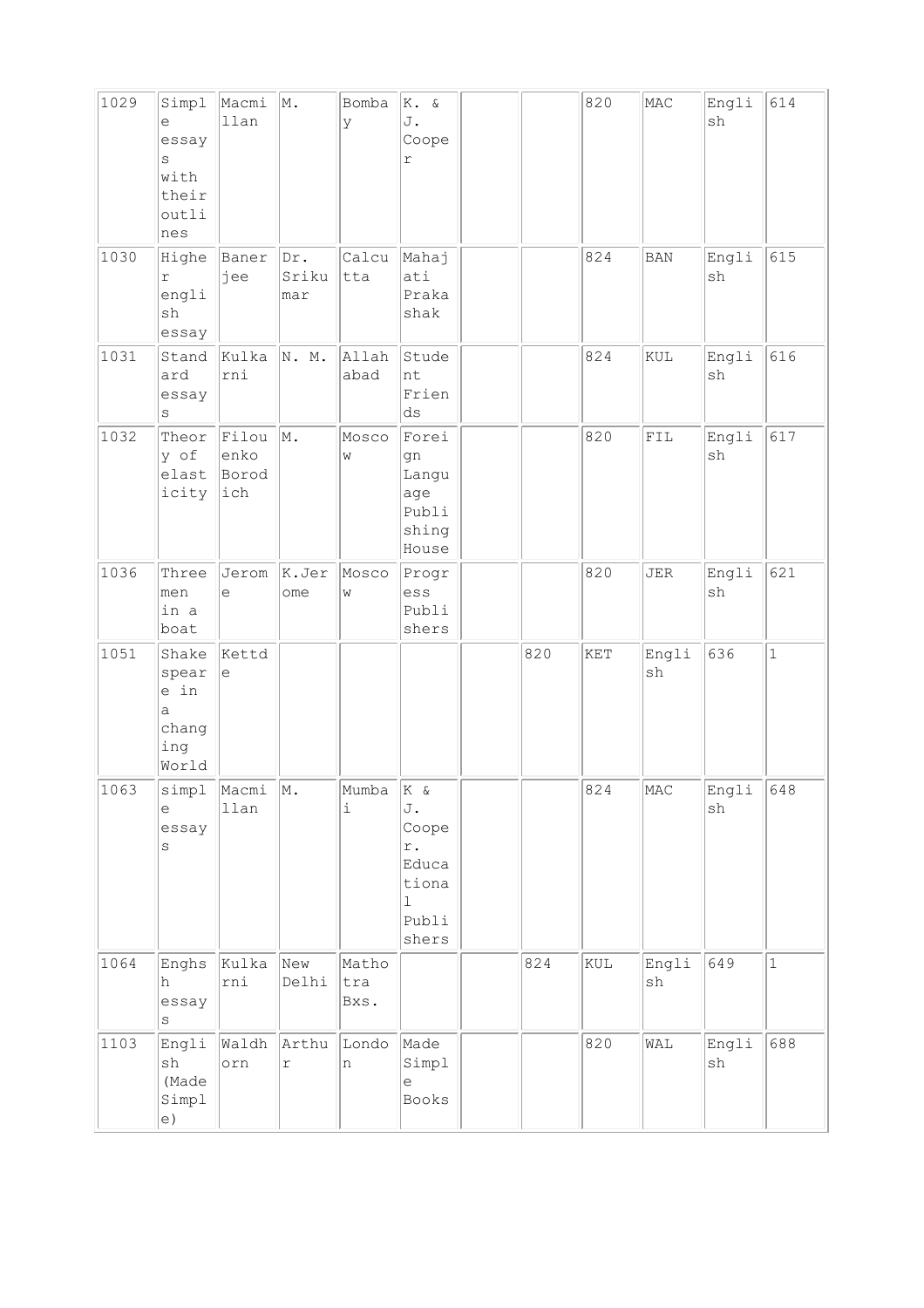| 1105 | The<br>art<br>of<br>speak<br>ing<br>(Made<br>Simpl<br>e)                   | Gondi<br>n                                  | Willa<br>m R. | Londo<br>n                            | Made<br>Simpl<br>e<br><b>Books</b> |                           |     | 820 | GON         | Engli<br>sh                      | 690          |
|------|----------------------------------------------------------------------------|---------------------------------------------|---------------|---------------------------------------|------------------------------------|---------------------------|-----|-----|-------------|----------------------------------|--------------|
| 1125 | Selec<br>tion<br>of<br>Essay<br>$\rm s$                                    | Unive<br>rsity<br>$\circ f$<br>Calcu<br>tta |               | Unive<br>rsity<br>of<br>Calcu<br>ttta |                                    |                           | 824 | UNI | Engli<br>sh | 710                              | $\mathbf{1}$ |
| 1217 | Engli<br>sh<br>satir<br>e and<br>satir<br>ists                             | Walke<br>$\Upsilon$                         | Hugh          | New<br>Delhi                          | S.Cha<br>ndra<br>& Co.             |                           |     | 820 | WAL         | Engli<br>sh                      | 802          |
| 1218 | Eingl<br>ish<br>drama                                                      | Schel<br>ing                                | Felix         | $\mathbf E$ .                         | New<br>Delhi                       | S.Cha<br>ndra<br>$\&$ Co. |     |     | 822         | $\mathbb{S}\mathbb{C}\mathbb{H}$ | Engli<br>sh  |
| 1219 | The<br>engli<br>sh<br>essay<br>and<br>essay<br>ists                        | Walke<br>$\Upsilon$                         | Hugh          | New<br>Delhi                          | S.Cha<br>ndra<br>& Co.             |                           |     | 824 | WAL         | Engli<br>sh                      | 804          |
| 1220 | Engli<br>sh<br>men<br>of<br>lette<br>rs:<br>dryde<br>n                     | Saint<br>sbury                              | G.            | New<br>Delhi                          | S.Cha<br>ndra<br>& Co.             |                           |     | 826 | SAI         | Engli<br>sh                      | 805          |
| 1221 | Engli<br>sh<br>men<br>оf<br>lette<br>rs :<br>roset<br>ti                   | Benso<br>n                                  | Arthu<br>r.C. | New<br>Delhi                          | S.Cha<br>ndra<br>$&$ Co.           |                           |     | 826 | <b>BEN</b>  | Engli<br>sh                      | 806          |
| 1222 | Engli<br>$\operatorname{sh}$<br>men<br>оf<br>lette<br>rs:<br>thack<br>eray | Iroll<br>ope                                | Antho<br>ny   | New<br>Delhi                          | S.Cha<br>ndra<br>$\&$ Co.          |                           |     | 826 | IRO         | Engli<br>$\operatorname{sh}$     | 807          |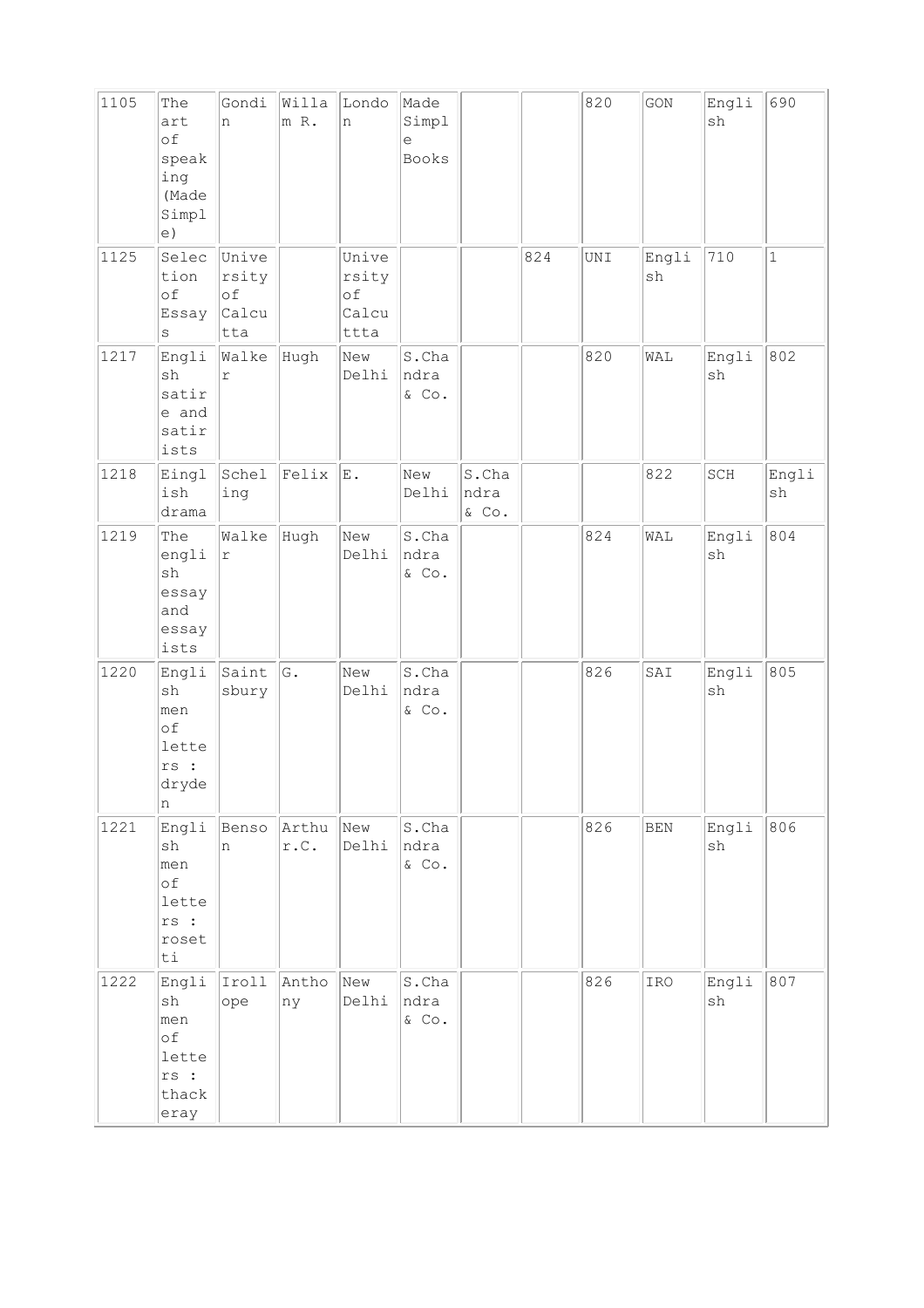| 1223 | Engli<br>sh<br>men<br>of<br>lette<br>rs:<br>ben<br>johns<br>on                  | Smith                                             | G.Gre<br>gory | New<br>Delhi                   | S.Cha<br>ndra<br>$\&$ Co. |                                                     |     | 826            | SMI         | Engli<br>sh | 808          |
|------|---------------------------------------------------------------------------------|---------------------------------------------------|---------------|--------------------------------|---------------------------|-----------------------------------------------------|-----|----------------|-------------|-------------|--------------|
| 1224 | Engli<br>sh<br>men<br>of<br>lette<br>rs :<br>temys<br>an                        | Lyall                                             | Alfre<br>d    | New<br>Delhi                   | S.Cha<br>ndra<br>& Co.    |                                                     |     | 826            | LYA         | Engli<br>sh | 809          |
| 1413 | The<br>conci<br>se<br>cambr<br>idge<br>histo<br>ry of<br>eng.<br>liter<br>ature | Georg<br>$\mathrel{\mathop{\mathrm{e}}\nolimits}$ | Samps<br>n    | Edinb<br>urgh                  | Londo<br>n                | The<br>Eng.<br>Lang.<br>Book<br>Socie<br>ty<br>Ltd. |     |                | 940         | GEO         | Engli<br>sh  |
| 1487 | A<br>book<br>of<br>poems                                                        | Calcu<br>tta<br>Unive<br>rsity                    | Calcu<br>tta  | $ c.$ U.<br>Press              |                           |                                                     | 821 | $\texttt{UNI}$ | Engli<br>sh | 1072        | $\mathbf{1}$ |
| 1488 | Univ.<br>eng.<br>secti<br>ons<br>(P,U.<br>$\lambda$                             | Calcu<br>tta<br>Unive<br>rsity                    | Calcu<br>tta  | $ c.$ U.<br>Press              |                           |                                                     | 820 | $\texttt{UNI}$ | Engli<br>sh | 1073        | $\mathbf{1}$ |
| 1489 | Univ.<br>eng.<br>secti<br>ons<br>(P.U.                                          | Calcu<br>tta<br>Unive<br>rsity                    | Calcu<br>tta  | $ c.$ U.<br>Press              |                           |                                                     | 820 | UNI            | Engli<br>sh | 1074        | $\mathbf{1}$ |
| 1490 | Univ.<br>eng.<br>secti<br>ons<br>(P.U.<br>$\lambda$                             | Calcu<br>tta<br>Unive<br>rsity                    | Calcu<br>tta  | $ c.$ U.<br>Press              |                           |                                                     | 820 | UNI            | Engli<br>sh | 1075        | $\mathbf{1}$ |
| 1514 | A<br>book<br>of<br>poems                                                        | Calcu<br>tta<br>Unive<br>rsity                    |               | Calcu<br>tta<br>univ.<br>Press |                           |                                                     | 821 | CAL            | Engli<br>sh | 1099        | $\vert$ 1    |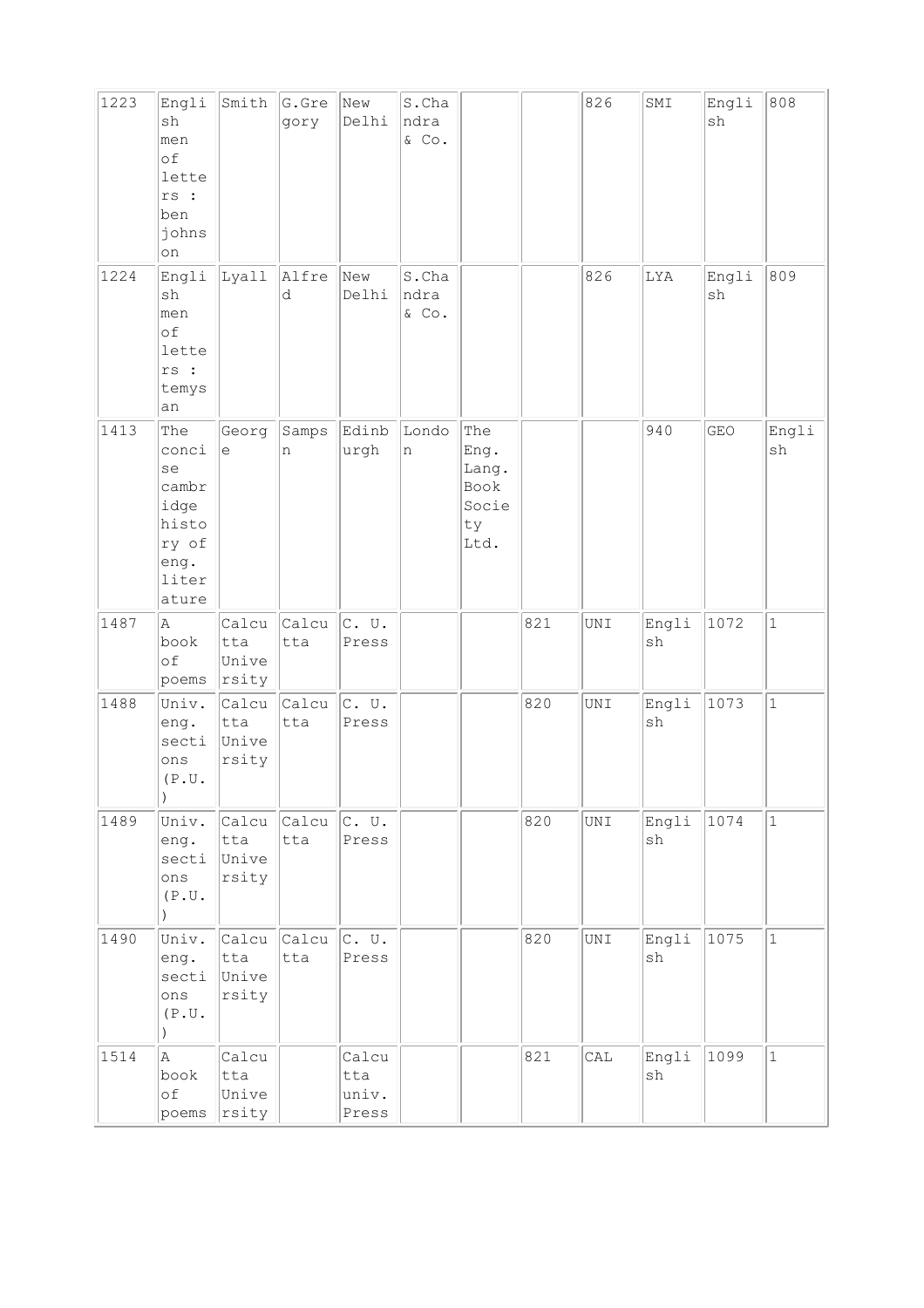| 2191 | Trage<br>dy :<br>xerio<br>us<br>drama<br>in<br>relat<br>ion<br>to<br>arist<br>otlis<br>polit<br>ics | Lucas                                                      | F. L.                          | Calcu<br>tta | Allie<br>d<br>Publi<br>shers<br>Pvt.<br>Ltd. | 1966 | 820 | LUC         | Engli<br>sh                  | 1776 |
|------|-----------------------------------------------------------------------------------------------------|------------------------------------------------------------|--------------------------------|--------------|----------------------------------------------|------|-----|-------------|------------------------------|------|
| 2192 | The<br>meani<br>ng of<br>art                                                                        | Read                                                       | Herbe<br>$\mathtt{rt}$         | Londo<br>n   | Faber<br>and<br>Faber<br>Ltd.                | 1972 | 820 | ${\tt HER}$ | Engli<br>$\operatorname{sh}$ | 1777 |
| 2193 | Illus<br>ion<br>and<br>reali<br>ty :<br>а<br>study<br>оf<br>the<br>sourc<br>es of<br>poetr<br>У     | Caudw<br>e11                                               | Chris<br>tophe<br>$\mathtt{r}$ | New<br>Delhi | Peopl<br>e' s<br>Publi<br>shing<br>House     | 1956 | 820 | ${\rm CHR}$ | Engli<br>$\operatorname{sh}$ | 1778 |
| 2194 | An<br>intro<br>ducti<br>on to<br>the<br>study<br>оf<br>Liter<br>ature                               | Hudso<br>n                                                 | Willi<br>$\text{am}$<br>Henry  | Londo<br>n   | Georg<br>G.<br>Harra<br>p &<br>Co.<br>Ltd.   |      | 820 | HUD         | Engli<br>sh                  | 1779 |
| 2195 | What<br>$\mathtt{is}$<br>art<br>and<br>essay<br>o on<br>art                                         | Tolst<br>oу                                                | Leo                            | Londo<br>n   | 0. U.<br>${\bf P}$ .                         | 1969 | 820 | MUK         | Engli<br>$\operatorname{sh}$ | 1780 |
| 2411 | The<br>merch<br>ant<br>оf<br>venic<br>e<br>(with<br>notes<br>etc.)                                  | Shake<br>spear<br>$\mathrel{\mathop{\mathrm{e}}\nolimits}$ | W.                             | Calcu<br>tta | $\mathtt{S}$ .<br>Baner<br>jee               |      | 820 | SHA         | Engli<br>sh                  | 1996 |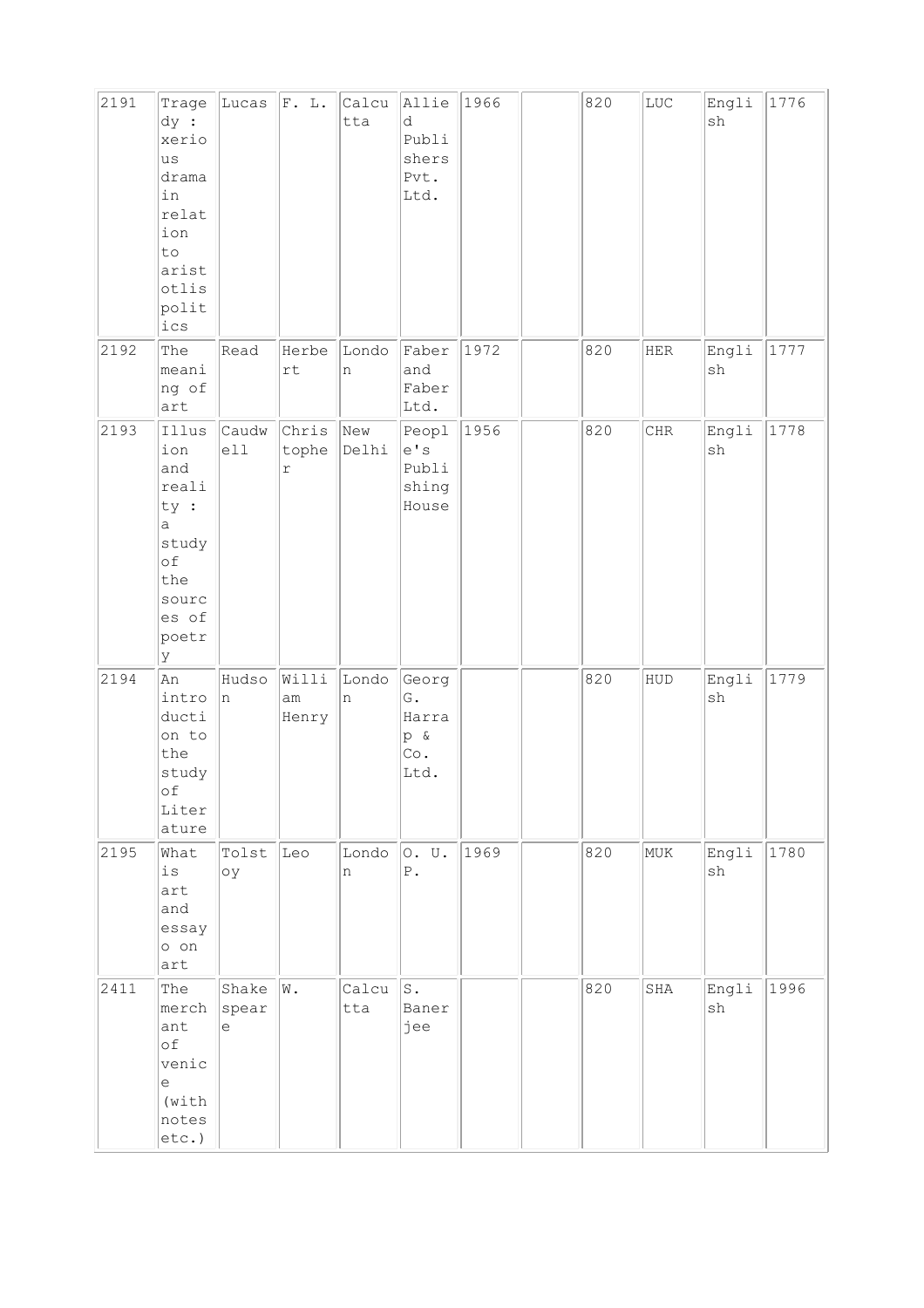| 2412 | The<br>merch<br>ant<br>оf<br>venic<br>e<br>(with<br>notes<br>etc.)  | Shake<br>spear<br>$\mathrel{\mathop{\mathrm{e}}\nolimits}$     | W.                 | Calcu<br>tta     | $\texttt{S}$ .<br>Baner<br>jee        |              |                                       | 820                                   | SHA | Engli<br>$\operatorname{sh}$ | 1997 |
|------|---------------------------------------------------------------------|----------------------------------------------------------------|--------------------|------------------|---------------------------------------|--------------|---------------------------------------|---------------------------------------|-----|------------------------------|------|
| 2413 | The<br>merch<br>ant<br>of<br>venic<br>е<br>(with<br>notes<br>etc.)  | Shake<br>$ $ spear<br>$\mathrel{\mathop{\mathrm{e}}\nolimits}$ | W.                 | Calcu<br>tta     | $\mathtt{S}$ .<br>Baner<br>jee        |              |                                       | 820                                   | SHA | Engli<br>sh                  | 1998 |
| 2414 | The<br>merch<br>ant<br>оf<br>venic<br>е<br>(with<br>notes<br>etc.)  | Shake<br>spear<br>$\mathrel{\mathop{\mathrm{e}}\nolimits}$     | $ _{\mathbb{W}}$ . | Calcu<br>tta     | $\mathtt{S}$ .<br>Baner<br>jee        |              |                                       | 820                                   | SHA | Engli<br>${\tt sh}$          | 1999 |
| 2415 | India<br>n<br>econo<br>my:<br>its<br>natur<br>e and<br>probl<br>ems | Ghosh                                                          | Alok               | Calcu<br>tta     | The<br>World<br>Perss<br>Pvt.<br>Ltd. |              |                                       | 820                                   | SHA | Engli<br>sh                  | 2000 |
| 2441 | Engli<br>st<br>idiom<br>s:<br>and<br>how<br>to<br>use<br>them       | $\vert$ rev.<br>by<br>r.c.<br>goffi<br>n                       | Mcmor<br>die       | W.               | Madra<br>$\rm s$                      | Delhi        | Calcu<br>tta                          | Oxfor<br>d<br>Unive<br>rsity<br>Press |     |                              | 820  |
| 2442 | Engli<br>st<br>error<br>s of<br>india<br>n<br>stude<br>nts          | $ \texttt{Smith}  \texttt{T. L.}$<br>Pears<br>e                | H.                 | Madra<br>$\rm s$ | Delhi                                 | Calcu<br>tta | Oxfor<br>d<br>Unive<br>rsity<br>Press |                                       |     | 820                          | SMI  |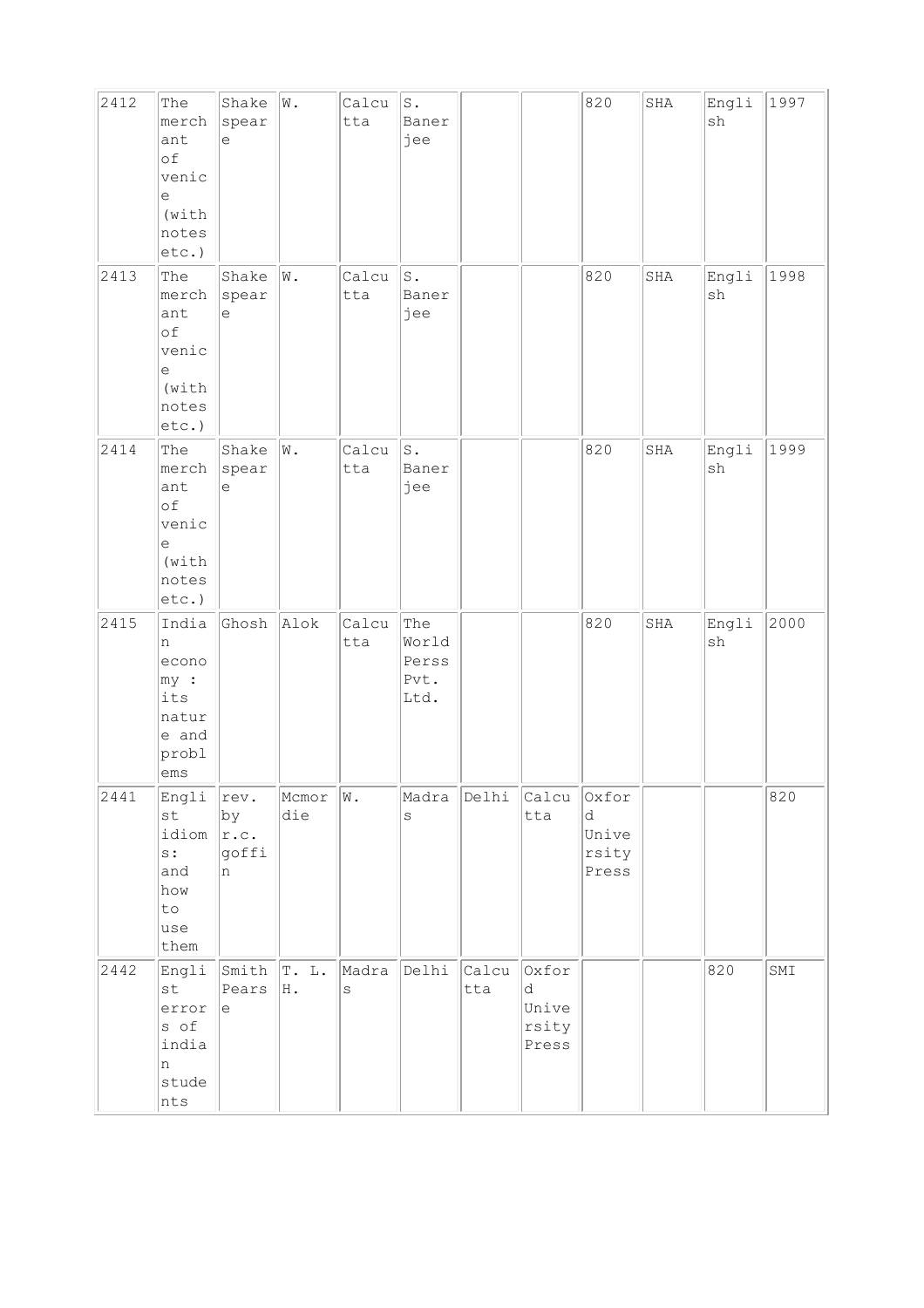| 2443 | Guide<br>to<br>corre<br>ct<br>engli<br>sh                                           | Hill                                          | L. A.                            |               | Eng.<br>Langu<br>age<br>Book<br>Socie<br>ty |                      |     | 820 | $\verb HIL $   | Engli<br>sh  | 2028         |
|------|-------------------------------------------------------------------------------------|-----------------------------------------------|----------------------------------|---------------|---------------------------------------------|----------------------|-----|-----|----------------|--------------|--------------|
| 2444 | Plays<br>pleas<br>ant                                                               | Shaw                                          | Berna<br>rd                      |               | Pengu<br>in<br>Books                        |                      |     | 820 | SHA            | Engli<br>sh  | 2029         |
| 2445 | Tale<br>оf<br>two<br>citie<br>S                                                     | Dicke<br>ns                                   | Charl<br>es                      |               | Pengu<br>in<br>Books                        |                      |     | 820 | $\mathtt{DIC}$ | Engli<br>sh  | 2030         |
| 2446 | Tales<br>from<br>shake<br>spear<br>е<br>Rudre<br>ndn<br>Sarka<br>r                  | Charl<br>es                                   | Calcu<br>tta                     | Rupa<br>& Co. |                                             |                      | 820 | CHA | Engli<br>sh    | 2031         | $\mathbf{1}$ |
| 2447 | Pelic<br>an<br>guide<br>to<br>eng.1<br>it<br>from<br>donne<br>to<br>marve<br>$11\,$ | Ford                                          | Boris                            |               | Pengu<br>in<br>Books                        |                      |     | 820 | ${\tt FOR}$    | Engli<br>sh  | 2032         |
| 2448 | Fable<br>s of<br>aesop                                                              | illus<br>$ {\rm by}$<br>brian<br>${\tt robb}$ | Handf<br>ord                     | S.A.<br> tr.  |                                             | Pengu<br>in<br>Books |     |     | 820            | $_{\rm HAN}$ | Engli<br>sh  |
| 2449 | Liter<br>ary<br>criti<br>cism<br>: a<br>short<br>histo<br>ry                        | Wimsa<br>$\hbox{\tt t}$                       | Willi<br>amk                     | Calcu<br>tta  | Oxfor<br>d &<br>J. B.<br>Η.<br>Pub.<br>Co.  |                      |     | 820 | WIM            | Engli<br>sh  | 2034         |
| 2455 | in<br>india<br>n<br>poetr<br>y :<br>evalu<br>tion<br>оf<br>benga<br>$1\,\mathrm{i}$ | pta                                           | Lyric Dasgu Alake<br> ranja<br>n | Calcu<br> tta | Firma<br>K. L.<br>Mukho<br>$ $ padhy<br>ау  |                      |     | 820 | DAS            | Engli<br>sh  | 2040         |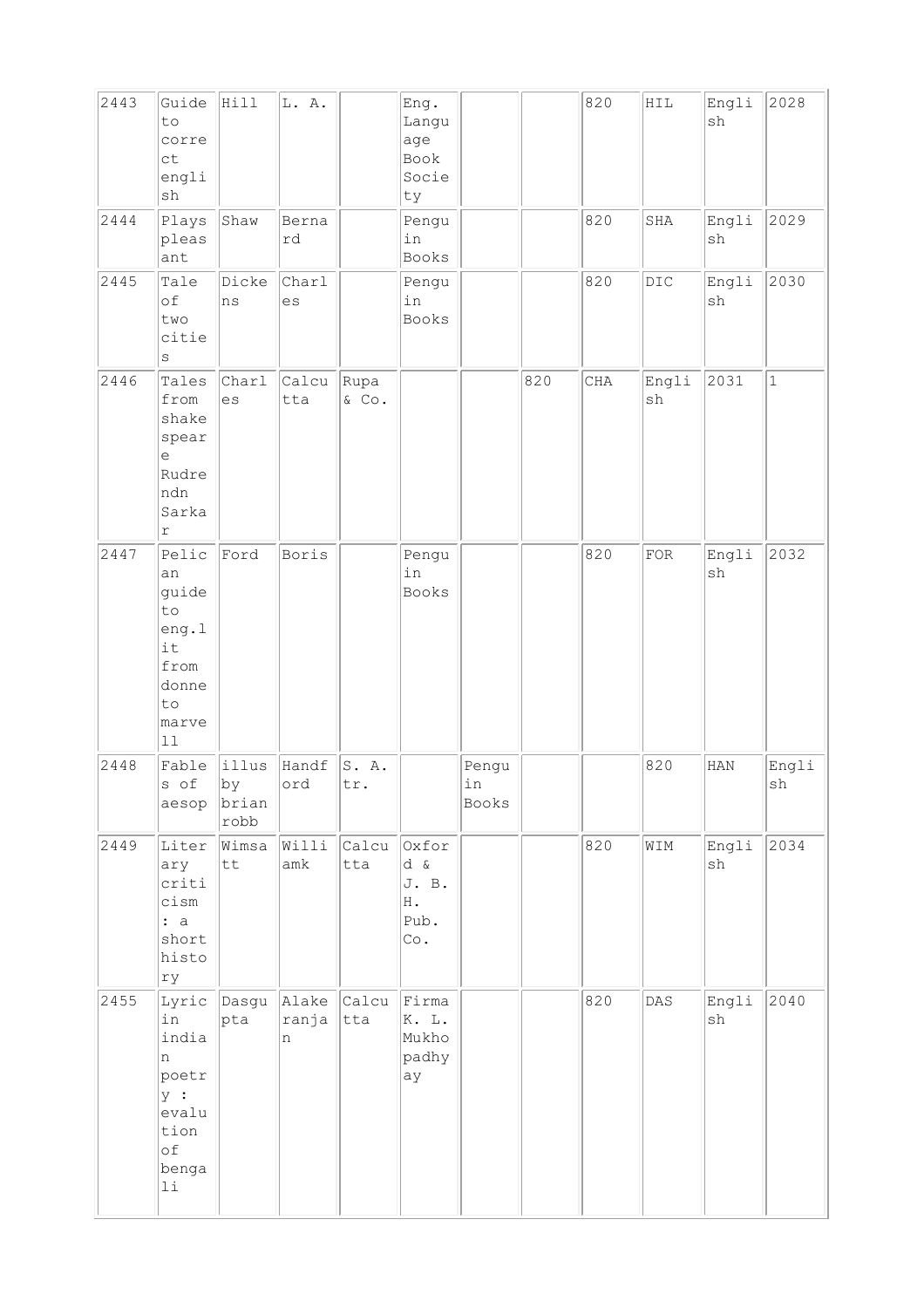|      | lyric<br>forms<br>upto<br>the<br>17th<br>cent                                     |      |       |                             |  |     |             |                              |      |
|------|-----------------------------------------------------------------------------------|------|-------|-----------------------------|--|-----|-------------|------------------------------|------|
| 2461 | Pelic<br>angui<br>de to<br>eng<br>lit:<br>the<br>age<br>оf<br>chauc<br>er         | Ford | Boris | Pengu<br>in<br>Books        |  | 820 | ${\rm FOR}$ | Engli<br>sh                  | 2046 |
| 2462 | Pelic<br>angui<br>de to<br>eng<br>lit:<br>the<br>age<br>of<br>shake<br>spear<br>е | Ford | Boris | Pengu<br>in<br><b>Books</b> |  | 820 | ${\tt FOR}$ | Engli<br>sh                  | 2047 |
| 2463 | Pelic<br>angui<br>de to<br>eng<br>lit:<br>from<br>dryde<br>n to<br>johns<br>on    | Ford | Boris | Pengu<br>in<br>Books        |  | 820 | FOR         | Engli<br>sh                  | 2048 |
| 2464 | Pelic<br>angui<br>de to<br>eng<br>lit:<br>from<br>blake<br>to<br>byron            | Ford | Boris | Pengu<br>in<br>Books        |  | 820 | ${\tt FOR}$ | Engli<br>$\operatorname{sh}$ | 2049 |
| 2465 | Pelic<br>angui<br>de to<br>eng<br>lit:<br>from<br>dicke<br>ns to<br>hardy         | Ford | Boris | Pengu<br>in<br>Books        |  | 820 | ${\tt FOR}$ | Engli<br>sh                  | 2050 |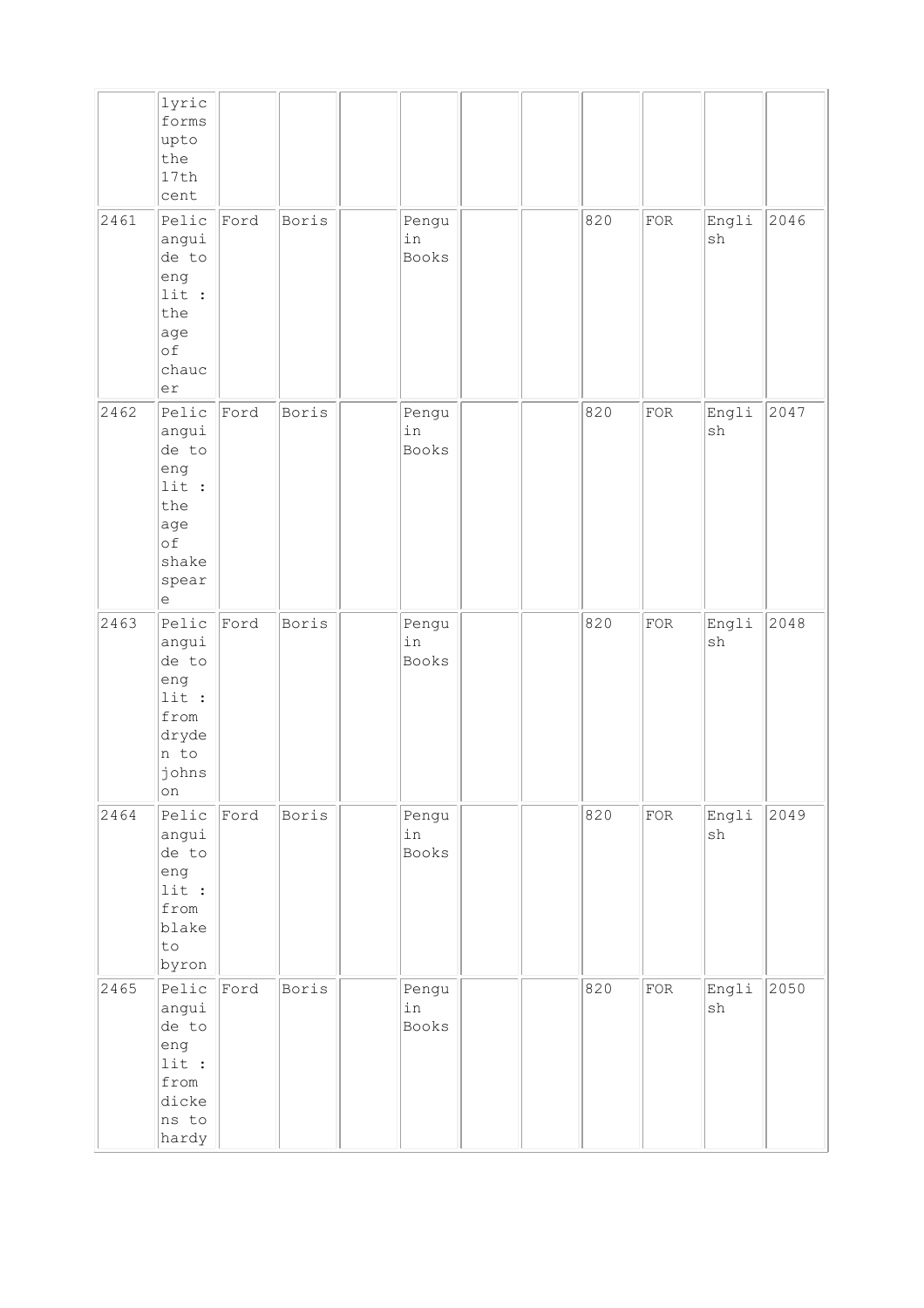| 2466 | Pelic<br>angui<br>de to<br>eng<br>lit :<br>the<br>moder<br>n age | Ford                | Boris               |                             | Pengu<br>in<br><b>Books</b> |     | 820 | ${\rm FOR}$ | Engli<br>sh | 2051         |
|------|------------------------------------------------------------------|---------------------|---------------------|-----------------------------|-----------------------------|-----|-----|-------------|-------------|--------------|
| 2467 | Tradi<br>tion<br>and<br>dream                                    | Allen<br>Walte<br>r | Engla<br>nd         | Pengu<br>in<br>Books        |                             | 820 | ALL | Engli<br>sh | 2052        | $\mathbf{1}$ |
| 2468 | Plays<br>unple<br>asant                                          | Shaw                | Bernw<br>rd         | Engla<br>nd                 | Pengu<br>in<br>Books        |     | 820 | SHA         | Engli<br>sh | 2053         |
| 2469 | The<br>man<br>of<br>prope<br>rty                                 | Galsw<br>orty       | John                | Engla<br>nd                 | Pengu<br>in<br>Books        |     | 820 | GAL         | Engli<br>sh | 2054         |
| 2470 | The<br>trans<br>pose<br>heads<br>: the<br>black<br>swan          | Mann                | Thoma<br>S          |                             | Rupa<br>& Co.               |     | 820 | MAN         | Engli<br>sh | 2055         |
| 2471 | Selec<br>ted<br>shot<br>stori<br>es                              | Wells               | H. G.               | Engla<br>nd                 | Pengu<br>in<br><b>Books</b> |     | 820 | WEL         | Engli<br>sh | 2056         |
| 2472 | Candi<br>de :<br>or<br>optim<br>inm                              | Volta<br>ire        | Engla<br>nd         | Pengu<br>in<br><b>Books</b> |                             | 820 | VOL | Engli<br>sh | 2057        | $\mathbf{1}$ |
| 2473 | Memoi<br>rs of<br>sherl<br>ock<br>holme<br>$\rm s$               | Doyle               | Arthu<br>r<br>Conan | Engla<br>Ind                | Pengu<br>in<br><b>Books</b> |     | 820 | <b>DOY</b>  | Engli<br>sh | 2058         |
| 2474 | Orest<br>eian<br>trilo<br>gy                                     | Aesch<br>ylus       | Engla<br>nd         | Pengu<br>in<br><b>Books</b> |                             | 820 | AES | Engli<br>sh | 2059        | $\mathbf{1}$ |
| 2475 | The<br>theba<br>n<br>plays                                       | Sopho<br>cles       | Engla<br>nd         | Pengu<br>in<br>Books        |                             | 820 | SOP | Engli<br>sh | 2060        | $\mathbf{1}$ |
| 2476 | The<br>liter<br>ary<br>criti<br>es                               | Watso<br>n          | Georg<br>е          |                             | Pengu<br>in<br>Books        |     | 820 | WAT         | Engli<br>sh | 2061         |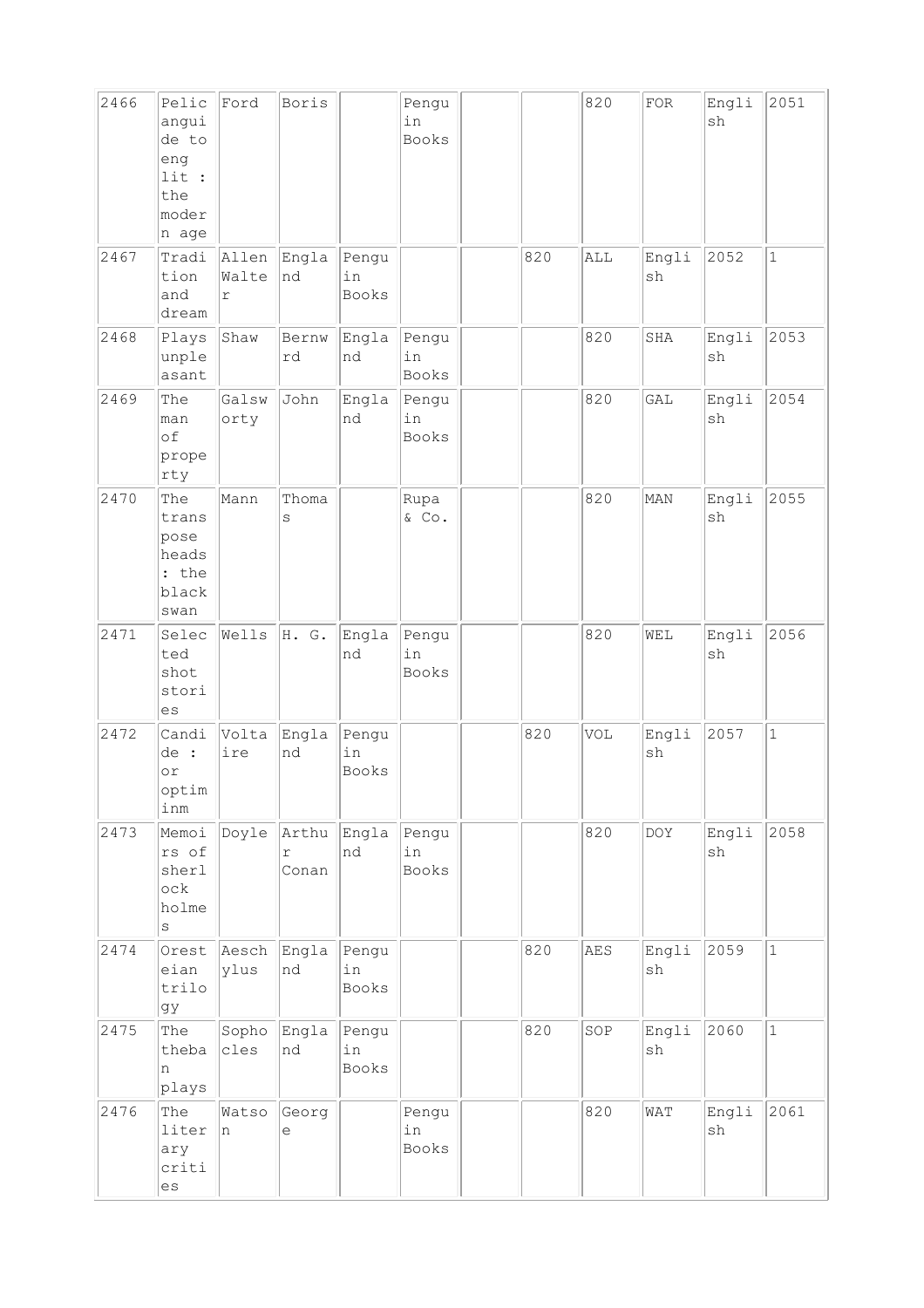| 2635 | Sprin<br>đ<br>thund<br>er<br>and<br>after                     | Roy                                          | Asish<br>Kumar   | India<br>n                                       |                                       |     | 820 | ROY            | Engli<br>sh | 2220         |
|------|---------------------------------------------------------------|----------------------------------------------|------------------|--------------------------------------------------|---------------------------------------|-----|-----|----------------|-------------|--------------|
| 2689 | Shake<br>spear<br>e-anu<br>bad o<br>anuba<br>d<br>samas<br>ya | Rina<br>Ghosh                                | Calcu<br>tta     | Sansk<br>rita<br>Pusta<br>$\rm k$<br>Bhand<br>ar |                                       | 820 | GHO | Engli<br>sh    | 2274        | $\mathbf 1$  |
| 2843 | Arist<br>otle<br>on<br>the<br>art<br>of<br>poetr<br>У         | Walte<br>$\mathtt{r}$<br>Jngra<br>m<br>(tr.) | Londo<br>n       | Oxfor<br>d<br>Univ.<br>Press                     |                                       | 820 | WAL | Engli<br>sh    | 2428        | $\mathbf{1}$ |
| 2844 | Shake<br>spear<br>eau<br>jrage<br>dy                          | Bradb<br>У                                   | A. C.            | Londo<br>n                                       | The<br>Macmi<br>llan<br>Press<br>Ltd. |     | 820 | <b>BRA</b>     | Engli<br>sh | 2429         |
| 3121 | The<br>adven<br>ture<br>of<br>tom<br>sawye<br>$\Upsilon$      | Twain                                        | Mark             | Londo<br>n                                       | Dean<br>& Son<br>Ltd.                 |     | 820 | TWA            | Engli<br>sh | 2706         |
| 3122 | The<br>ae<br>&                                                | other<br>bacch $\ $ plays $\ $ ides          | Eurip            | Engla<br>nd                                      | Pengu<br>in<br>Book                   |     | 820 | ${\rm EUR}$    | Engli<br>sh | 2707         |
| 3123 | The<br>black<br>arraw                                         | nson<br>Rober<br>t<br>Loues                  | Steve Londo<br>n | Dean<br>& Son<br>Ltd.                            |                                       | 820 | STE | Engli<br>sh    | 2708        | $\mathbf{1}$ |
| 3124 | Kidna<br>pped                                                 | Steve<br>nson<br>Rober<br>t.<br>Loues        | Londo<br>n       | Dean<br>& Son<br>Ltd.                            |                                       | 820 | STE | Engli<br>sh    | 2709        | $1\,$        |
| 3125 | Olive<br>r<br>twist                                           | Dicke<br>ns                                  | Charl<br>es      | Madra<br>$\mathtt{s}$                            | Oxfor<br>d<br>Univ.<br>Press          |     | 820 | $\mathtt{DIC}$ | Engli<br>sh | 2710         |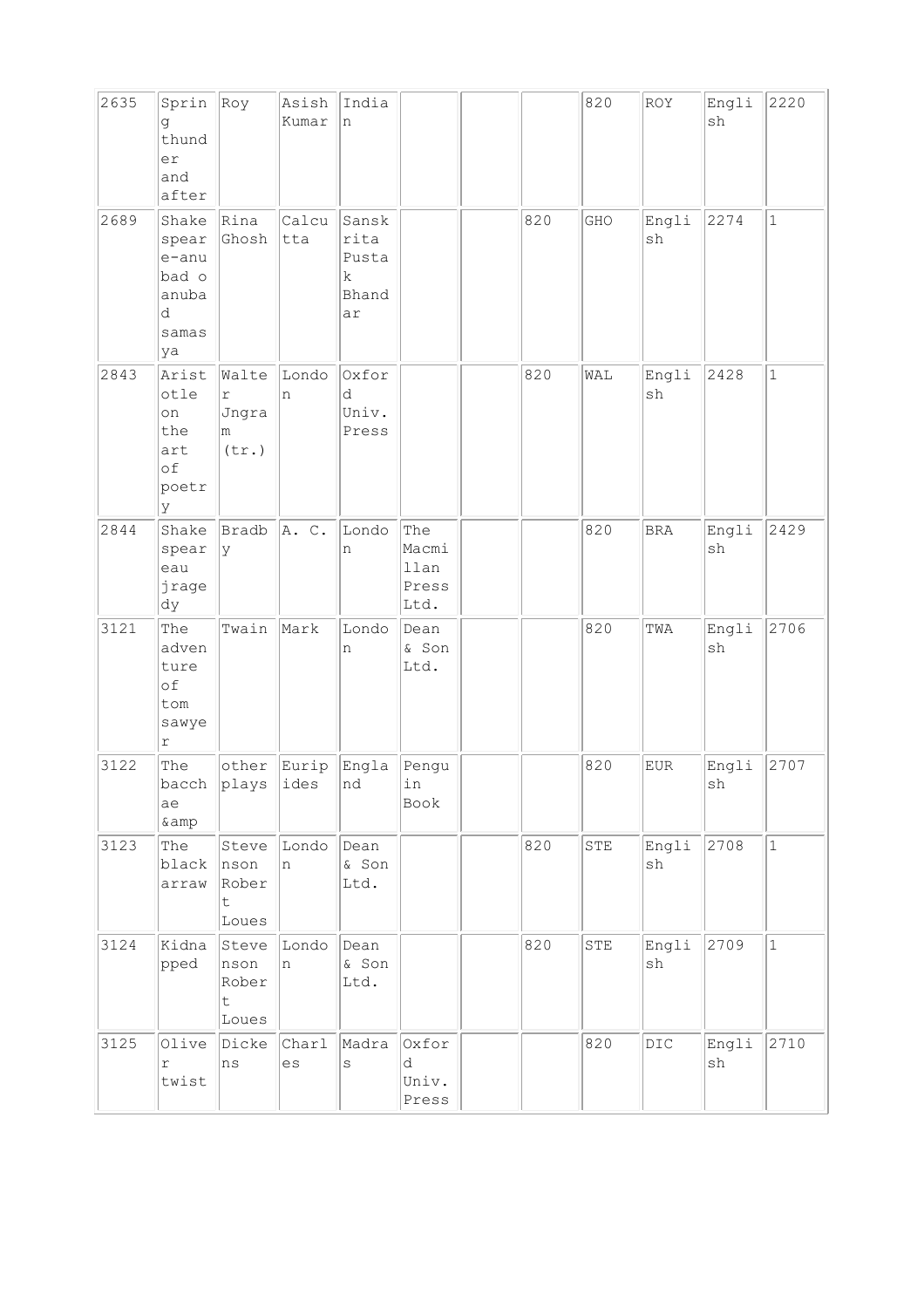| 3126 | Poems<br>& amp                                                      | prose<br>of<br>gerar<br>d<br>manle<br>У<br>hophi<br>ns | Gardn<br>er         | W. H.                       | Engla<br>nd                  | Pengu<br>in<br>Books        |     |     | 820                         | $\mathsf{GAR}$ | Engli<br>sh  |
|------|---------------------------------------------------------------------|--------------------------------------------------------|---------------------|-----------------------------|------------------------------|-----------------------------|-----|-----|-----------------------------|----------------|--------------|
| 3127 | Treas<br>ure<br>islan<br>d                                          | Steve<br>nson                                          | Rober<br>t<br>Louis | Calcu<br>tta                | Oxfor<br>d<br>Univ.<br>Press |                             |     | 820 | ${\tt STE}$                 | Engli<br>sh    | 2712         |
| 3128 | Essay<br>s in<br>criti<br>cism<br>(seco<br>nd<br>serie<br>s)        | Littl<br>$\in$<br>Wood<br>S.R.                         | Bomba<br>У          | The<br>Macmi<br>llan<br>Co. |                              |                             | 820 | LIT | Engli<br>sh                 | 2713           | $\mathbf{1}$ |
| 3129 | The<br>renai<br>ssanc<br>e :<br>studi<br>es in<br>art<br>& amp      | paetr<br>У                                             | Pater               | Walte<br>r                  | Bomba<br>У                   | The<br>Macmi<br>llan<br>Co. |     |     | 820                         | PAT            | Engli<br>sh  |
| 3130 | Mayor<br>of<br>caste<br>rbrid<br>ge                                 | Hardy                                                  | Thoma<br>S          | Bomba<br>У                  | The<br>Macmi<br>llan<br>Co.  |                             |     | 820 | <b>HAR</b>                  | Engli<br>sh    | 2715         |
| 3131 | Farfr<br>om<br>the<br>maddi<br>ng<br>crowo<br>1                     | Hardy                                                  | Thoma<br>$\rm s$    | Bomba<br>У                  | The<br>Macmi<br>llan<br>Co.  |                             |     | 820 | HAR                         | Engli<br>sh    | 2716         |
| 3132 | Appre<br>ciati<br>$\verb ons $                                      | Pater                                                  | Walte<br>r          | Calcu<br>tta                | Rupa<br>$\&$ Co.             |                             |     | 820 | $\ensuremath{\mathsf{PAT}}$ | Engli<br>sh    | 2717         |
| 3133 | Six<br>tales<br>from<br>shake<br>spear<br>$\mathop{\rm e}\nolimits$ | Dodd                                                   | E. F.               | Madra<br>S                  | Macmi<br>llan                |                             |     | 820 | $\texttt{DOD}$              | Engli<br>sh    | 2718         |
| 3134 | Moder<br>n<br>prose                                                 | Thorp<br>e                                             | Micha<br>e1         | Calcu<br>tta                | Oxfor<br>d<br>Univ.<br>Press |                             |     | 820 | THO                         | Engli<br>sh    | 2719         |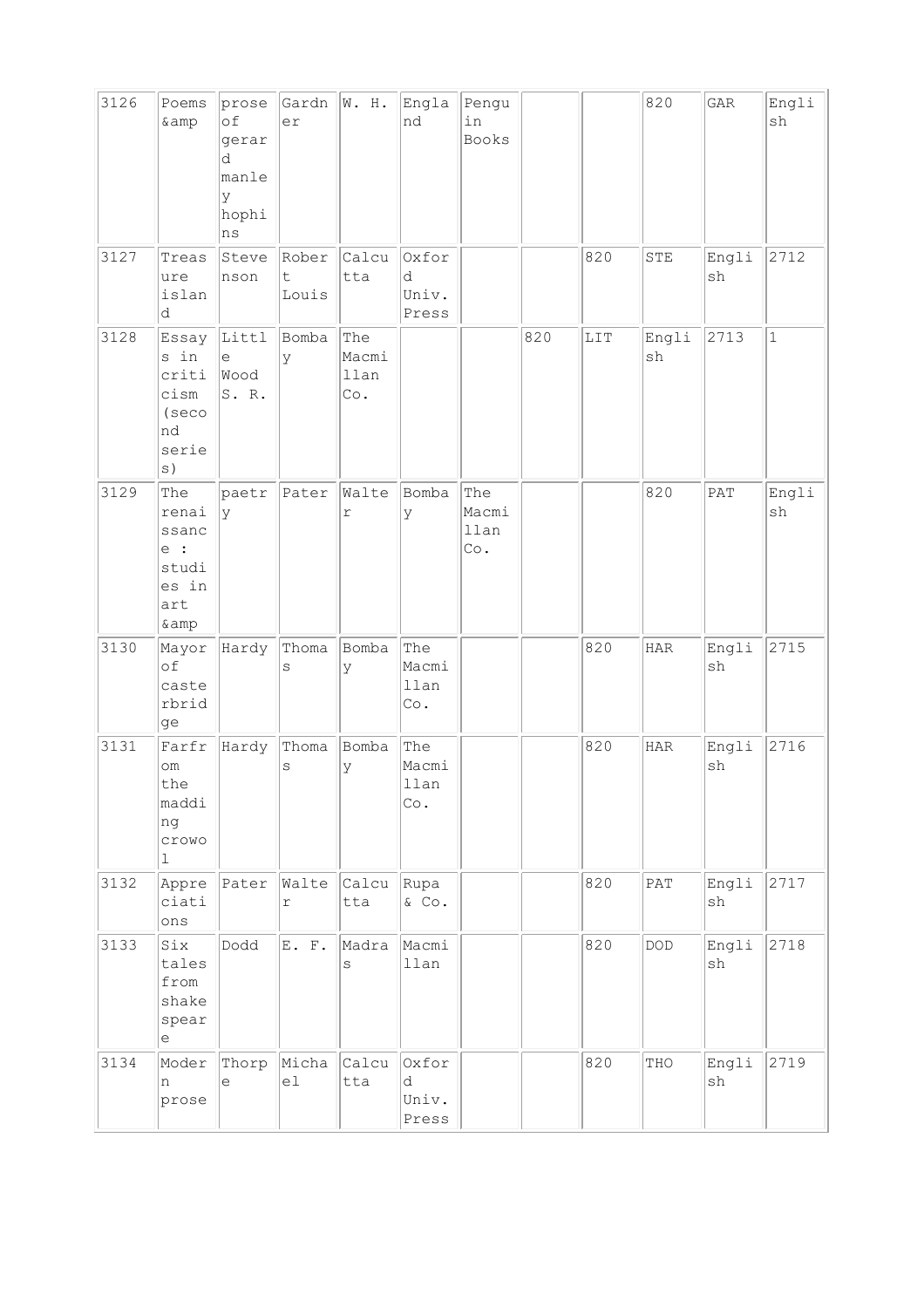| 3135 | The<br>docto<br>$r$ 's<br>dilem<br>ma                                                          | Shaw                | Berna<br>rd      | Engla<br>nd       | Pengu<br>in<br>Books                                |                      | 820 | SHA                         | Engli<br>sh                  | 2720        |
|------|------------------------------------------------------------------------------------------------|---------------------|------------------|-------------------|-----------------------------------------------------|----------------------|-----|-----------------------------|------------------------------|-------------|
| 3136 | Andro<br>cles<br>and<br>the<br>lion                                                            | Shaw                | Berna<br>rd      | Engla<br>nd       | Pengu<br>in<br>Books                                |                      | 820 | SHA                         | Engli<br>sh                  | 2721        |
| 3137 | The<br>heart<br>of<br>the<br>matte<br>$\Upsilon$                                               | Green<br>$\epsilon$ | m                | Graha Engla<br>nd | Pengu<br>in<br>Books                                |                      | 820 | <b>GRE</b>                  | Engli<br>sh                  | 2722        |
| 3138 | Conte<br>mpoar<br>У<br>verse<br>$1918 -$<br>60The<br>heart<br>of<br>the<br>matte<br>$\Upsilon$ | Allot<br>$\sf t$    | Kenne<br>th      | Engla<br>nd       | Pengu<br>in<br>Books                                |                      | 820 | ALL                         | Engli<br>sh                  | 2723        |
| 3139 | Black<br>beant<br>У                                                                            | Sewel<br>ı          | Anna             | Londo<br>n        | Dean<br>& Son<br>Ltd.                               |                      | 820 | SEW                         | Engli<br>$\operatorname{sh}$ | 2724        |
| 3140 | $\mathbb{A}$<br>histo<br>ry of<br>the<br>engli<br>sh<br>langu<br>age                           | Bangh               | Alber<br>t C.    | Calcu<br>tta      | Allie<br>d<br>Publi<br>shers<br>(P)<br>Ltd.         |                      | 820 | <b>BAN</b>                  | Engli<br>sh                  | 2725        |
| 3141 | The<br>secon<br>d<br>jungl<br>$\mathrel{\mathop{\mathrm{e}}\nolimits}$<br>book                 | Kipli<br>ng         | $\ $ Rudya<br>rd | Londo<br>n        | Pen<br>Books<br>Ltd.<br>(Macm<br>illan<br>$\lambda$ |                      | 820 | KIP                         | Engli<br>sh                  | 2726        |
| 3142 | The<br>pengu<br>in<br>compa<br>nion<br>to<br>liter<br>ature                                    | Dudle<br>lУ         | D. R.            | Engla<br>nd       | Pengu<br>in<br>Books<br>Ltd.                        |                      | 820 | $\ensuremath{\mathsf{DUD}}$ | Engli<br>sh                  | 2727        |
| 3143 | Pride<br>$\&amp$                                                                               | preju<br>dice       | Anste<br> n      | Jane              |                                                     | 0. U.<br>${\tt P}$ . |     | 820                         | AUS                          | Engli<br>sh |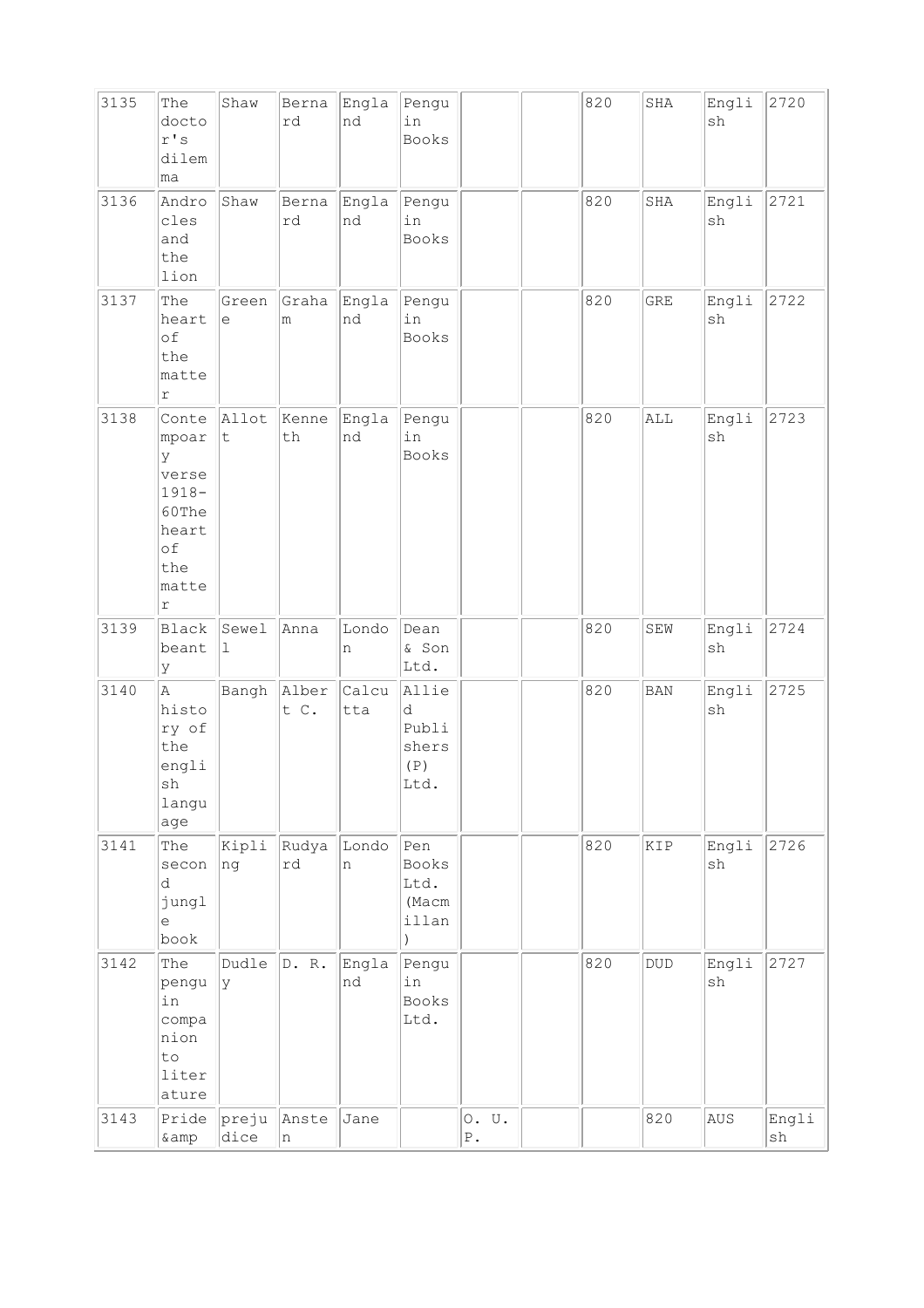| 3144 | The<br>stran<br>ge<br>case<br>of<br>dr.<br>jekyl<br>1 and<br>$ m r$ .<br>hyde                   | Steve<br>nsion                                    | R. L.                |             | 0. U.<br>${\mathbb P}$ .                                              |  | 820 | ${\tt STE}$ | Engli<br>$\operatorname{sh}$ | 2729 |
|------|-------------------------------------------------------------------------------------------------|---------------------------------------------------|----------------------|-------------|-----------------------------------------------------------------------|--|-----|-------------|------------------------------|------|
| 3145 | The<br>scarl<br>et<br>lette<br>r                                                                | Hawth<br>orne                                     | Natha<br>niel        | New<br>York | Washi<br>ngton<br>Squar<br>$\mathop{\rm e}\nolimits$<br>Press<br>Inc. |  | 820 | HAW         | Engli<br>$\operatorname{sh}$ | 2730 |
| 3146 | A<br>packe<br>t.<br>book<br>of<br>short<br>stori<br>es                                          | Spear<br>$\mathrel{\mathop{\mathrm{e}}\nolimits}$ | M.<br>Edmun<br>d     | New<br>York | Washi<br>ngton<br>Squar<br>$\in$<br>Press<br>Inc.                     |  | 820 | SPE         | Engli<br>$\operatorname{sh}$ | 2731 |
| 3147 | oxfor<br>d<br>advan<br>ced<br>learn<br>es<br>dicti<br>onary<br>of<br>carre<br>nt<br>engli<br>sh | Hornb<br>У                                        | A. S.                | New<br>York | Washi<br>ngton<br>Squar<br>е<br>Press<br>Inc.                         |  | 820 | HOR         | Engli<br>sh                  | 2732 |
| 3148 | The<br>priso<br>ner<br>оf<br>zenda                                                              | Hope                                              | Antho<br>ny          |             | 0. U.<br>${\tt P}$ .                                                  |  | 820 | HOP         | Engli<br>$\operatorname{sh}$ | 2733 |
| 3149 | Selec<br>ted<br>poetr<br>У                                                                      | Yeats                                             | W. B.                | Londo<br>n  | Pen<br>Books<br>Ltd.                                                  |  | 820 | YEA         | Engli<br>$\operatorname{sh}$ | 2734 |
| 3150 | The<br>plagu<br>е                                                                               | Cmns                                              | Alber<br>$\mathsf t$ | Engla<br>nd | Pengu<br>in<br>Books                                                  |  | 820 | CMM         | Engli<br>$\operatorname{sh}$ | 2735 |
| 3151 | Man<br>and<br>super<br>man<br>(a)<br>coned<br>y and<br>a                                        | Shaw                                              | Berna<br>rd          | Engla<br>nd | Pengu<br>in<br>Books                                                  |  | 820 | SHA         | Engli<br>sh                  | 2736 |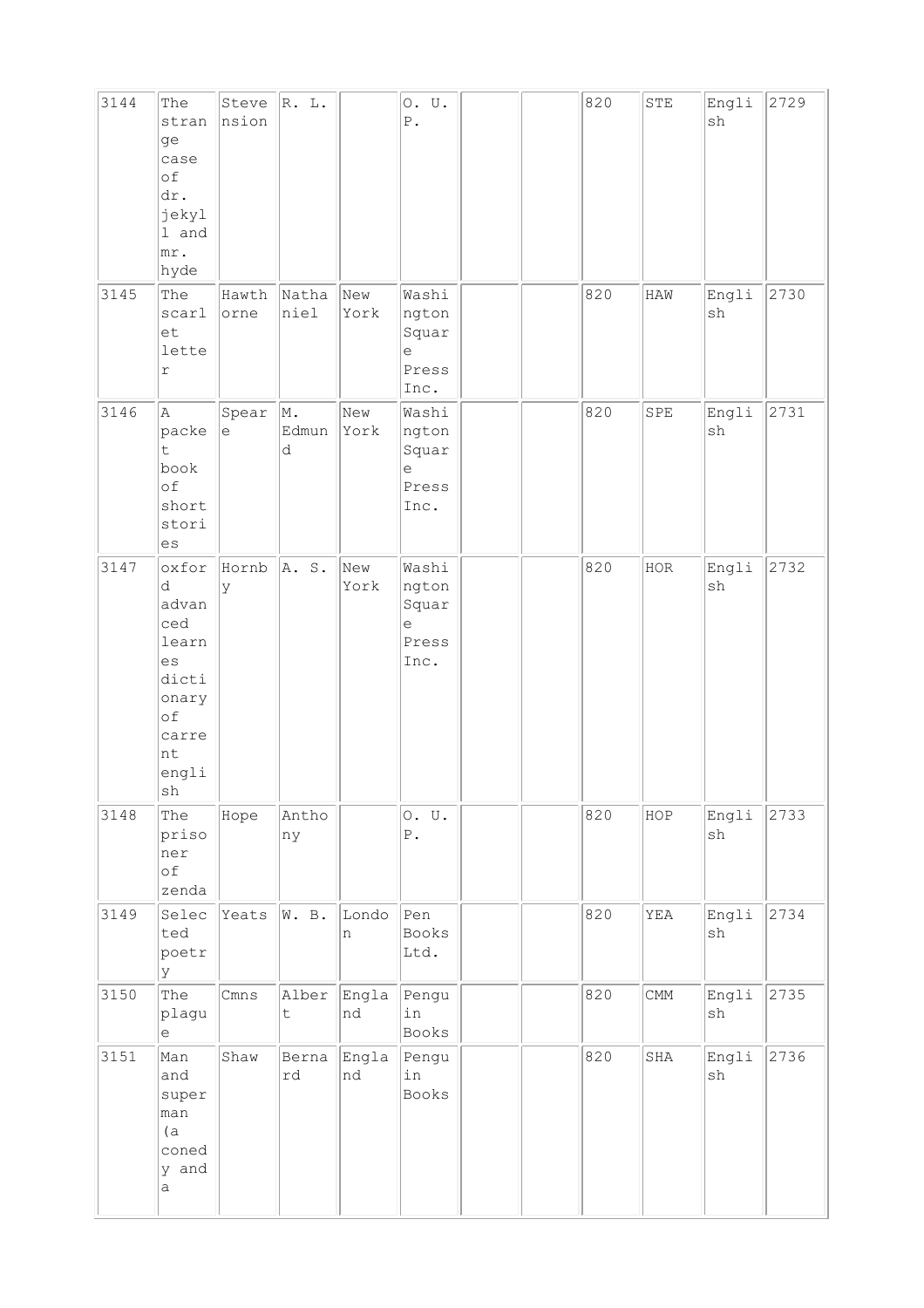|      | phito<br>sophy                                                                                           |                              |                         |              |                              |  |     |                             |                              |      |
|------|----------------------------------------------------------------------------------------------------------|------------------------------|-------------------------|--------------|------------------------------|--|-----|-----------------------------|------------------------------|------|
| 3152 | The<br>sound<br>and<br>the<br>fiusy                                                                      | Faulk<br>ner                 | Willi<br>am             | Engla<br>nd  | Pengu<br>in<br>Books         |  | 820 | FAU                         | Engli<br>sh                  | 2737 |
| 3153 | Gulli<br>ver<br>trave<br>$\log$                                                                          | Swift                        | Jonat<br>han            | Engla<br>nd  | Pengu<br>in<br>Books         |  | 820 | SWI                         | Engli<br>sh                  | 2738 |
| 3154 | The<br>good<br>earth                                                                                     | Buck                         | Pearl<br>$\texttt{S}$ . | New<br>York  | Pocke<br>t.<br>Books         |  | 820 | ${\rm FUC}$                 | Engli<br>sh                  | 2739 |
| 3155 | All<br>my<br>sons                                                                                        | Mille<br>$\mathtt{r}$        | Arthu<br>$\Upsilon$     |              | 0. U.<br>${\mathbb P}$ .     |  | 820 | MIL                         | Engli<br>sh                  | 2740 |
| 3156 | Seawi<br>tch                                                                                             | Macle<br>an                  | Alist<br>air            | Calcu<br>tta | Rupa<br>& Co.                |  | 820 | MAC                         | Engli<br>sh                  | 2741 |
| 3157 | Anima<br>$\mathbf 1$<br>farm<br>: a<br>fairy<br>story                                                    | Orwel<br>1                   | Georg<br>e              | Engla<br>nd  | Pengu<br>in<br>Books         |  | 820 | ORW                         | Engli<br>sh                  | 2742 |
| 3158 | The<br>wasps<br>the<br>poet<br>& amp                                                                     | the<br>women<br>the<br>frogs | Arist<br>ophan<br>es    | Engla<br>Ind | Pengu<br>in<br>Books         |  | 820 | ARI                         | Engli<br>sh                  | 2743 |
| 3159 | The<br>age<br>of<br>reaso<br>n                                                                           | Satre                        | Jean-<br>Paul           | Engla<br>nd  | Pengu<br>in<br><b>Books</b>  |  | 820 | SAT                         | Engli<br>sh                  | 2744 |
| 3160 | The<br>weske<br>r<br>filog<br>У                                                                          | Weske<br>r                   | Arnol<br>d              | Engla<br>nd  | Pengu<br>in<br>Books         |  | 820 | WES                         | Engli<br>sh                  | 2745 |
| 3161 | Sever<br>a1<br>essay<br>$\mathtt{s}$                                                                     | Cumbe<br>rbge                | G. F.<br>J              | Calcu<br>tta | Oxfor<br>d<br>Univ.<br>Press |  | 820 | $\ensuremath{\mathrm{CUM}}$ | Engli<br>$\operatorname{sh}$ | 2746 |
| 3162 | The<br>log<br>from<br>the<br>sea<br>of<br>corte<br>$\mathbf{Z}% ^{T}=\mathbf{Z}^{T}\times\mathbf{Z}^{T}$ | Skein<br>beck                | John                    | Londo<br>n   | Pen<br>Book<br>Ltd.          |  | 820 | SKE                         | Engli<br>sh                  | 2747 |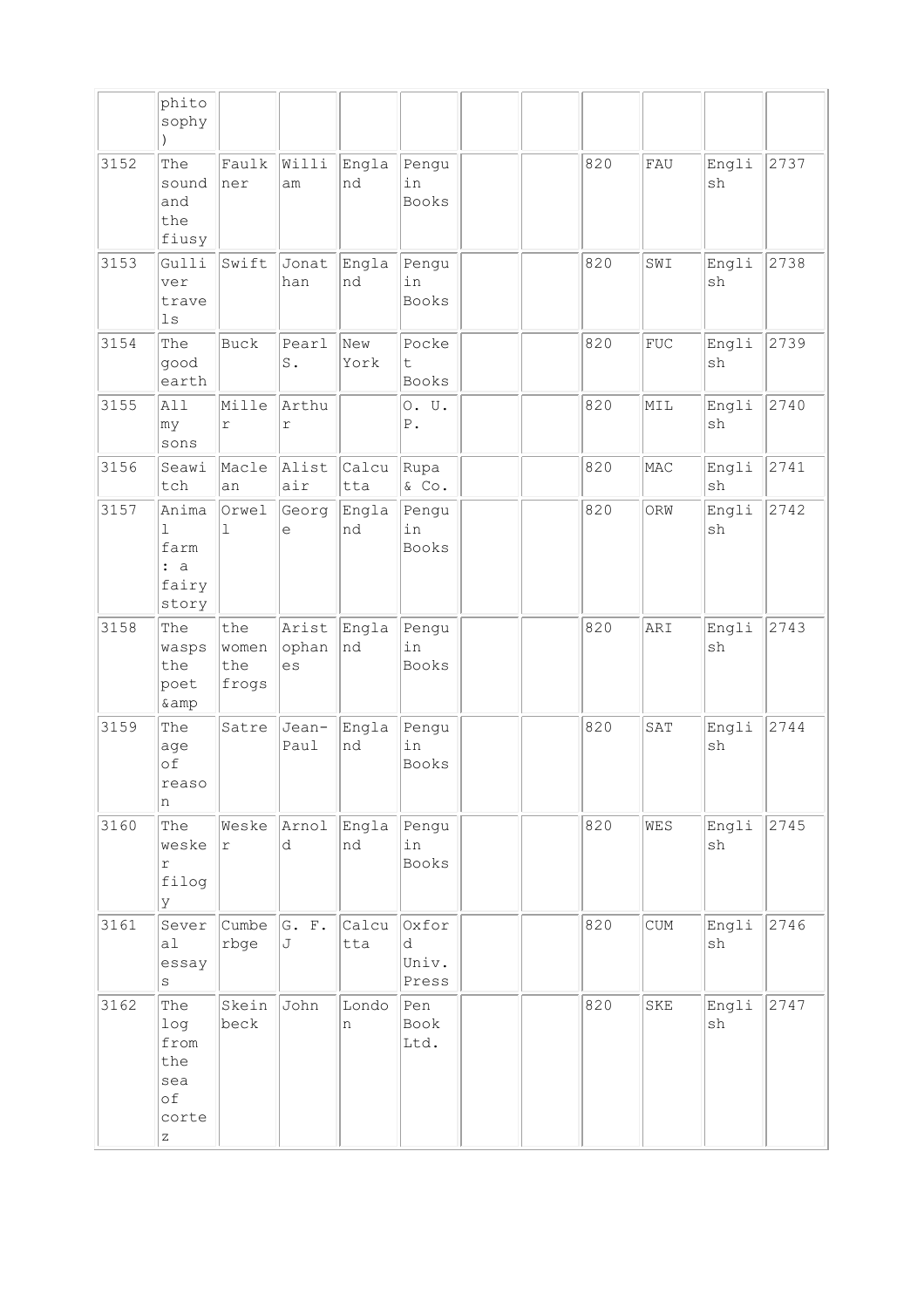| 3163 | Arms<br>and<br>the<br>man                                                      | Shaw         | Berna<br>rd | Calcu<br>tta | Orige<br>nt<br>Longm<br>an |  | 820 | SHA         | Engli<br>sh | 2748 |
|------|--------------------------------------------------------------------------------|--------------|-------------|--------------|----------------------------|--|-----|-------------|-------------|------|
| 3164 | Arms<br>and<br>the<br>man                                                      | Shaw         | Berna<br>rd | Calcu<br>tta | Orige<br>nt<br>Longm<br>an |  | 820 | SHA         | Engli<br>sh | 2749 |
| 3165 | Arms<br>and<br>the<br>man                                                      | Shaw         | Berna<br>rd | Calcu<br>tta | Orige<br>nt<br>Longm<br>an |  | 820 | SHA         | Engli<br>sh | 2750 |
| 3166 | Arms<br>and<br>the<br>man                                                      | Shaw         | Berna<br>rd | Calcu<br>tta | Orige<br>nt<br>Longm<br>an |  | 820 | SHA         | Engli<br>sh | 2751 |
| 3167 | Arms<br>and<br>the<br>man                                                      | Shaw         | Berna<br>rd | Calcu<br>tta | Orige<br>nt<br>Longm<br>an |  | 820 | SHA         | Engli<br>sh | 2752 |
| 3168 | Arms<br>and<br>the<br>man                                                      | Shaw         | Berna<br>rd | Calcu<br>tta | Orige<br>nt<br>Longm<br>an |  | 820 | SHA         | Engli<br>sh | 2753 |
| 3169 | Arms<br>and<br>the<br>man                                                      | Shaw         | Berna<br>rd | Calcu<br>tta | Orige<br>nt<br>Longm<br>an |  | 820 | SHA         | Engli<br>sh | 2754 |
| 3170 | Arms<br>and<br>the<br>man                                                      | Shaw         | Berna<br>rd | Calcu<br>tta | Orige<br>nt<br>Longm<br>an |  | 820 | SHA         | Engli<br>sh | 2755 |
| 3171 | The<br>merch<br>ant<br>of<br>venic<br>e                                        | Fletc<br>her | Ronal<br>d  | Calcu<br>tta | Orige<br>nt<br>Longm<br>an |  | 820 | FLE         | Engli<br>sh | 2756 |
| 3172 | The<br>merch<br>ant<br>of<br>venic<br>е                                        | Fletc<br>her | Ronal<br>d  | Calcu<br>tta | Orige<br>nt<br>Longm<br>an |  | 820 | ${\rm FLE}$ | Engli<br>sh | 2757 |
| 3173 | The<br>merch<br>ant<br>of<br>venic<br>e                                        | Fletc<br>her | Ronal<br>d  | Calcu<br>tta | Orige<br>nt<br>Longm<br>an |  | 820 | ${\rm FLE}$ | Engli<br>sh | 2758 |
| 3174 | The<br>merch<br>ant<br>of<br>venic<br>$\mathrel{\mathop{\mathrm{e}}\nolimits}$ | Fletc<br>her | Ronal<br>d  | Calcu<br>tta | Orige<br>nt<br>Longm<br>an |  | 820 | ${\rm FLE}$ | Engli<br>sh | 2759 |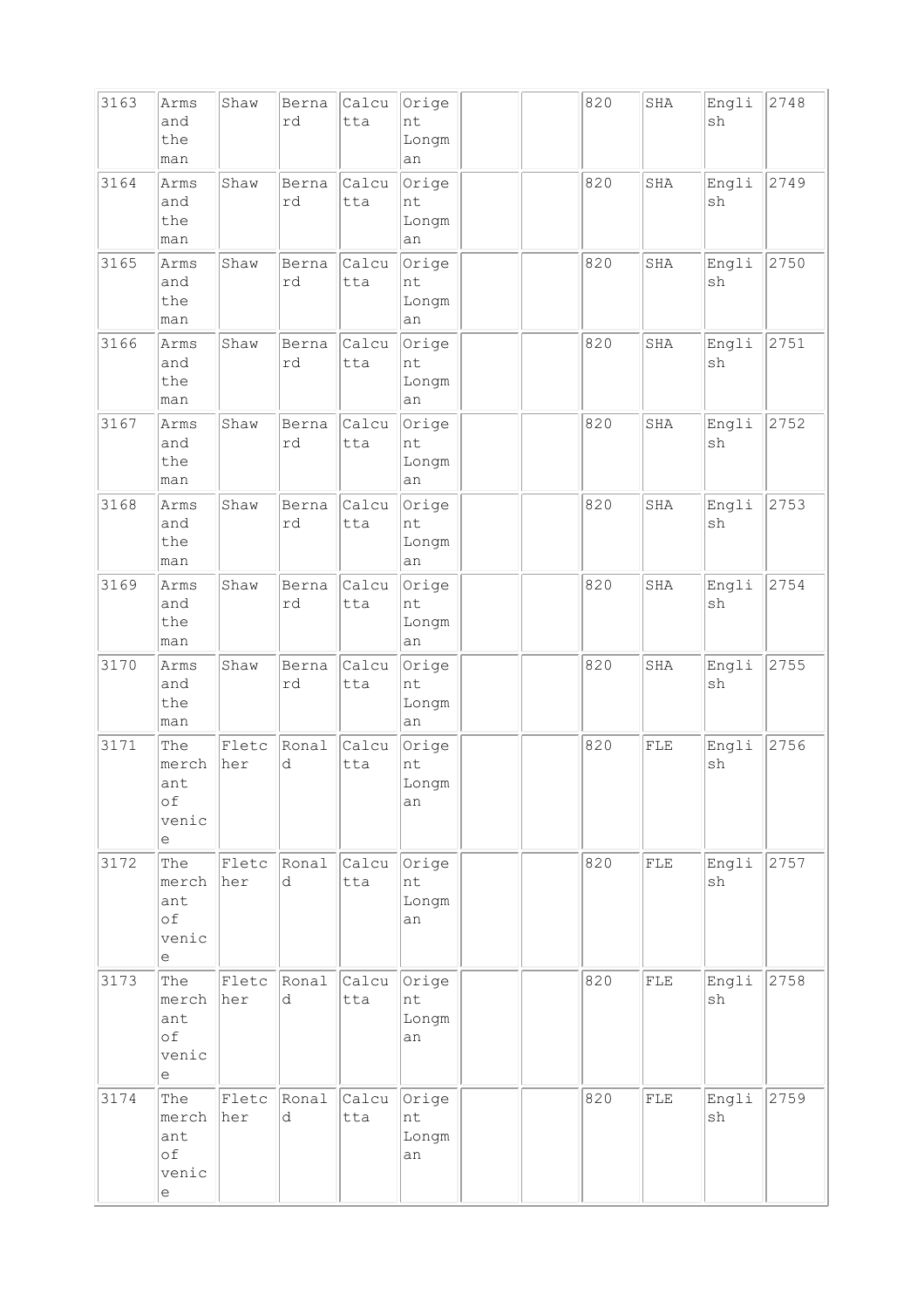| 3175 | The<br>merch<br>ant<br>оf<br>venic<br>e                                        | Fletc<br>her                                | Ronal<br>d          | Calcu<br>tta                     | Orige<br>nt<br>Longm<br>an |     | 820 | ${\rm FLE}$ | Engli<br>sh | 2760         |
|------|--------------------------------------------------------------------------------|---------------------------------------------|---------------------|----------------------------------|----------------------------|-----|-----|-------------|-------------|--------------|
| 3176 | The<br>merch<br>ant<br>of<br>venic<br>е                                        | Shake<br>spear<br>$\in$                     | <b>Calcu</b><br>tta | Moder<br>n<br>Book<br>Agenc<br>У |                            | 820 | SHA | Engli<br>sh | 2761        | $\mathbf{1}$ |
| 3177 | The<br>merch<br>ant<br>of<br>venic<br>$\mathrel{\mathop{\mathrm{e}}\nolimits}$ | Shake<br>spear<br>e                         | Calcu<br>tta        | Moder<br>n<br>Book<br>Agenc<br>У |                            | 820 | SHA | Engli<br>sh | 2762        | $\mathbf{1}$ |
| 3178 | The<br>merch<br>ant<br>оf<br>venic<br>е                                        | Shake<br>spear<br>$\epsilon$                | <b>Calcu</b><br>tta | Moder<br>n<br>Book<br>Agenc<br>У |                            | 820 | SHA | Engli<br>sh | 2763        | $\mathbf{1}$ |
| 3179 | The<br>merch<br>ant<br>of<br>venic<br>е                                        | Shake<br>spear<br>$\epsilon$                | Calcu<br>tta        | Moder<br>n<br>Book<br>Agenc<br>У |                            | 820 | SHA | Engli<br>sh | 2764        | $\mathbf{1}$ |
| 3180 | The<br>merch<br>ant<br>of<br>venic<br> e                                       | Shake<br>spear<br>$\in$                     | Calcu<br>tta        | Moder<br>n<br>Book<br>Agenc<br>Y |                            | 820 | SHA | Engli<br>sh | 2765        | $\mathbf{1}$ |
| 3181 | A<br>selec<br>tion<br>of<br>essay<br>$\rm s$                                   | Unive<br>rsity<br>of<br>Calcu<br>tta        |                     | The<br>Autho<br>$\mathtt{r}$     |                            | 820 | CAL | Engli<br>sh | 2766        | $\mathbf 1$  |
| 3182 | A<br>selec<br>tion<br>$\circ f$<br>essay<br>S                                  | Unive<br>rsity<br>$\circ f$<br>Calcu<br>tta |                     | The<br>Autho<br>$\Upsilon$       |                            | 820 | CAL | Engli<br>sh | 2767        | $\mathbf{1}$ |
| 3183 | A<br>selec<br>tion<br>оf<br>essay<br>S                                         | Unive<br>rsity<br>$\circ f$<br>Calcu<br>tta |                     | The<br>Autho<br>r                |                            | 820 | CAL | Engli<br>sh | 2768        | $\mathbf{1}$ |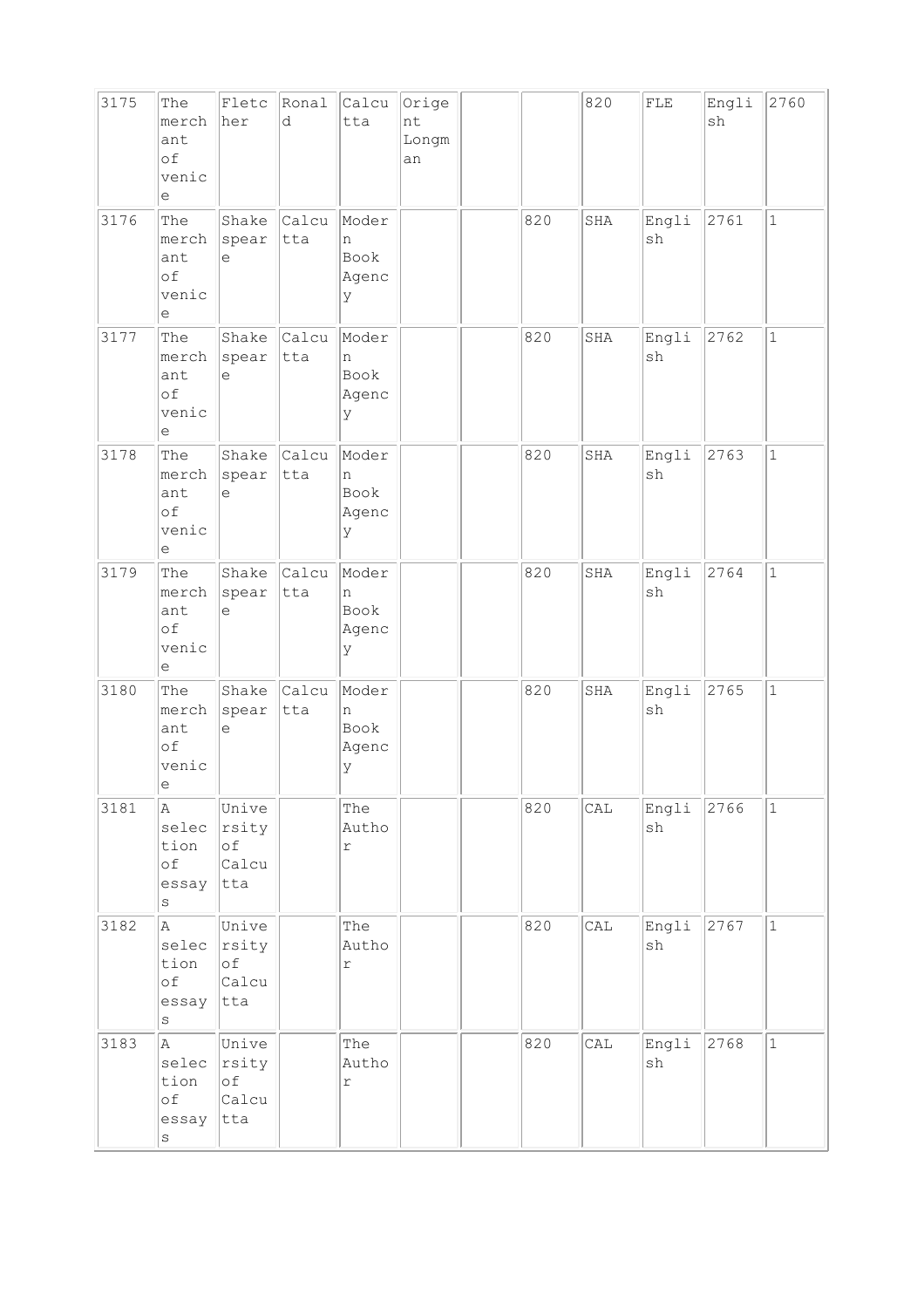| 3184 | A<br>selec<br>tion<br>of<br>essay<br>S         | Unive<br>rsity<br>of<br>Calcu<br> tta       | The<br>Autho<br>$\Upsilon$   |  | 820 | CAL | Engli<br>sh | 2769 | $\mathbf 1$  |
|------|------------------------------------------------|---------------------------------------------|------------------------------|--|-----|-----|-------------|------|--------------|
| 3185 | A<br>selec<br>tion<br>of<br>essay<br>$\rm s$   | Unive<br>rsity<br>of<br>Calcu<br>tta        | The<br>Autho<br>$\mathtt{r}$ |  | 820 | CAL | Engli<br>sh | 2770 | $\mathbf 1$  |
| 3186 | A.<br>selec<br>tion<br>of<br>essay<br>$\rm s$  | Unive<br>rsity<br>of<br>Calcu<br>tta        | The<br>Autho<br>$\mathtt{r}$ |  | 820 | CAL | Engli<br>sh | 2771 | $\mathbf{1}$ |
| 3187 | A<br>selec<br>tion<br>of<br>essay<br>$\rm s$   | Unive<br>rsity<br>of<br>Calcu<br>tta        | The<br>Autho<br>$\mathtt{r}$ |  | 820 | CAL | Engli<br>sh | 2772 | $1\,$        |
| 3188 | la.<br>selec<br>tion<br>of<br>essay<br>$\rm s$ | Unive<br>rsity<br>of<br>Calcu<br>tta        | The<br>Autho<br>$\Upsilon$   |  | 820 | CAL | Engli<br>sh | 2773 | $\mathbf{1}$ |
| 3189 | A<br>selec<br>tion<br>of<br>essay<br>s         | Unive<br>rsity<br>of<br>Calcu<br>tta        | The<br>Autho<br>$\Upsilon$   |  | 820 | CAL | Engli<br>sh | 2774 | $\mathbf{1}$ |
| 3190 | A<br>selec<br>tion<br>of<br>essay<br>$\vert$ S | Unive<br>rsity<br>of<br>Calcu<br>tta        | The<br>Autho<br>$\Upsilon$   |  | 820 | CAL | Engli<br>sh | 2775 | $\mathbf 1$  |
| 3191 | A<br>selec<br>tion<br>$\circ f$<br>essay<br>S  | Unive<br>rsity<br>of<br>Calcu<br>tta        | The<br>Autho<br>$\Upsilon$   |  | 820 | CAL | Engli<br>sh | 2776 | $\mathbf{1}$ |
| 3192 | A<br>selec<br>tion<br>оf<br>essay<br>$\rm s$   | Unive<br>rsity<br>$\circ$ f<br>Calcu<br>tta | The<br>Autho<br>$\mathtt{r}$ |  | 820 | CAL | Engli<br>sh | 2777 | $\mathbf{1}$ |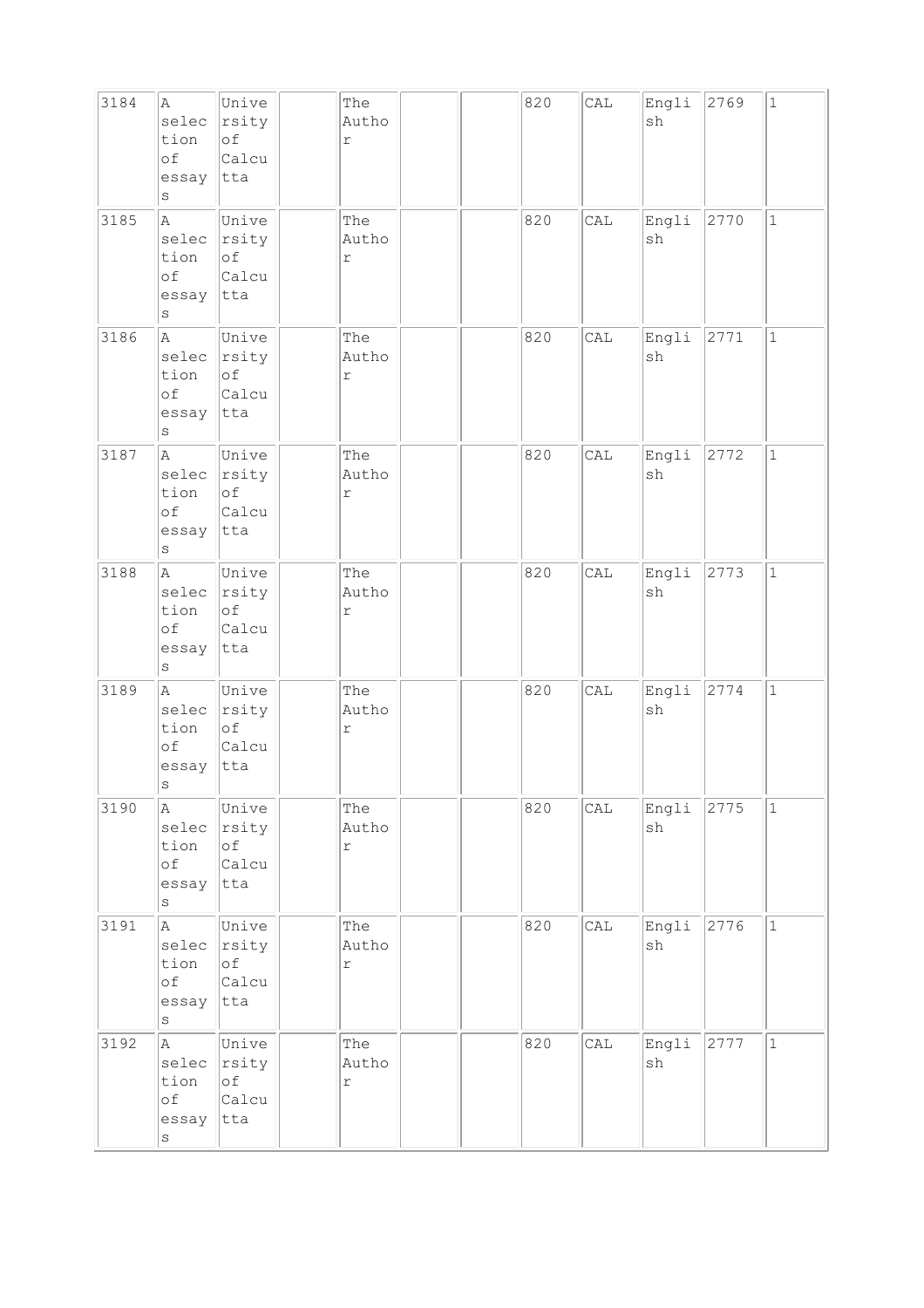| 3193 | Α<br>selec<br>tion<br>of<br>essay<br>S                                                 | Unive<br>rsity<br>of<br>Calcu<br>tta |                     | The<br>Autho<br>$\Upsilon$   |            |                                        | 820 | CAL | Engli<br>sh | 2778 | $\mathbf 1$  |
|------|----------------------------------------------------------------------------------------|--------------------------------------|---------------------|------------------------------|------------|----------------------------------------|-----|-----|-------------|------|--------------|
| 3194 | A<br>selec<br>tion<br>of<br>essay<br>$\rm s$                                           | Unive<br>rsity<br>of<br>Calcu<br>tta |                     | The<br>Autho<br>$\mathtt{r}$ |            |                                        | 820 | CAL | Engli<br>sh | 2779 | $\mathbf{1}$ |
| 3195 | A<br>selec<br>tion<br>of<br>essay<br>$\rm s$                                           | Unive<br>rsity<br>of<br>Calcu<br>tta |                     | The<br>Autho<br>$\Upsilon$   |            |                                        | 820 | CAL | Engli<br>sh | 2780 | $\mathbf{1}$ |
| 3316 | A<br>book<br>of<br>poems                                                               | rsity tta<br>of<br>Calcu<br>tta      | Unive Calcu         | The<br>Autho<br>r            |            |                                        | 820 | CAL | Engli<br>sh | 2901 | $\mathbf{1}$ |
| 3317 | la.<br>book<br>of<br>poems                                                             | rsity<br>of<br>Calcu<br>tta          | Unive Calcu<br>tta  | The<br>Autho<br>$\Upsilon$   |            |                                        | 820 | CAL | Engli<br>sh | 2902 | $\mathbf{1}$ |
| 3318 | A<br>book<br>of<br>poems                                                               | Unive<br>rsity<br>of<br>Calcu<br>tta | <b>Calcu</b><br>tta | The<br>Autho<br>r            |            |                                        | 820 | CAL | Engli<br>sh | 2903 | $\mathbf{1}$ |
| 3319 | A<br>book<br>оf<br>poems                                                               | rsity tta<br>оf<br>Calcu<br>tta      | Unive Calcu         | The<br>Autho<br>$\mathtt{r}$ |            |                                        | 820 | CAL | Engli<br>sh | 2904 | $\mathbf{1}$ |
| 3320 | A<br>book<br>of<br>poems                                                               | Unive<br>rsity<br>of<br>Calcu<br>tta | Calcu<br>tta        | The<br>Autho<br>$\Upsilon$   |            |                                        | 820 | CAL | Engli<br>sh | 2905 | $\vert$ 1    |
| 3321 | Commo<br>n<br>error<br>s in<br>engli<br>sh<br>(with)<br>univ.<br>paper<br>S<br>$\&amp$ | answe<br>rs)                         | Arya                | Rajna<br>raien               | Bomba<br>У | D. B.<br>Tarap<br>oreva<br>la<br>Sons. |     |     | 820         | ARY  | Engli<br>sh  |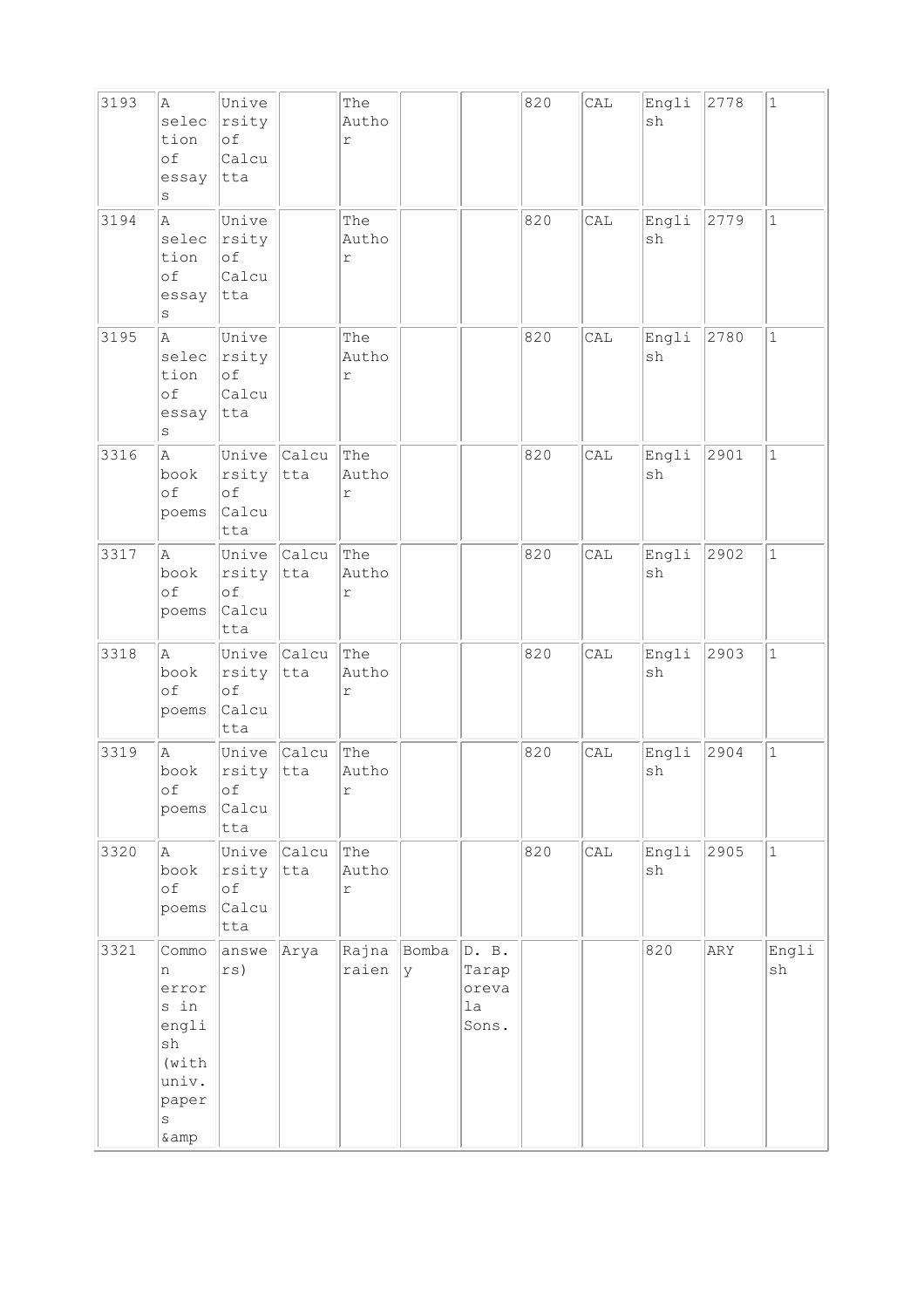| 3322 | Emine<br>nt<br>victo<br>rians                                               | Strac<br>hey                      | Lytto<br>n                    |               | Pengu<br>in<br>Books                                                                             |                                                                                             | 820 | ${\tt STR}$    | Engli<br>sh                  | 2907        |
|------|-----------------------------------------------------------------------------|-----------------------------------|-------------------------------|---------------|--------------------------------------------------------------------------------------------------|---------------------------------------------------------------------------------------------|-----|----------------|------------------------------|-------------|
| 3323 | The<br>use<br>of<br>engli<br>sh                                             | Quirk                             | Rando<br>lph                  |               | The<br>Engli<br>$\operatorname{sh}$<br>Langu<br>age<br>Book<br>Socie<br>ty<br>and<br>Longm<br>an |                                                                                             | 820 | QUI            | Engli<br>sh                  | 2908        |
| 3324 | Curre<br>nt<br>engli<br>sh<br>usage<br>: a<br>conci<br>se<br>dicti<br>onary | Wood                              | Frede<br>rick                 | $\mathbb T$ . |                                                                                                  | The<br>Engli<br>$\operatorname{sh}$<br>Langu<br>age<br>Book<br>Socie<br>ty<br>Macmi<br>llan |     | 820            | <b>WOO</b>                   | Engli<br>sh |
| 3325 | Moder<br>n<br>eng.<br>compo<br>sitio<br>n and<br>preci<br>S<br>writi<br>ng  | Mille<br>r                        | Marga<br>ret                  | J.            | Bomba<br>У                                                                                       | D. B.<br>Tarap<br>oreva<br>la<br>Sons.                                                      |     | 820            | MIL                          | Engli<br>sh |
| 3326 | Essen<br>tials<br>of<br>engli<br>$\operatorname{sh}$<br>gramm<br>ar         | Jespe<br>$r \, \rm{s} \, \rm{on}$ | Otto                          | Londo<br>n    | Georg<br>$\mathrel{\text{e}}$<br>Allen<br>$\delta$<br>Unwin                                      |                                                                                             | 820 | <b>JES</b>     | Engli<br>$\operatorname{sh}$ | 2911        |
| 3327 | Olive<br>r<br>twist                                                         | Dicke<br>ns                       | Charl<br>es                   | Bomba<br>У    | Jaico<br>Pub.<br>House                                                                           |                                                                                             | 820 | $_{\rm DIC}$   | Engli<br>sh                  | 2912        |
| 3328 | Treas<br>ure<br>islan<br>d                                                  | Steve<br>nson                     | Rober<br>$\mathsf t$<br>Louis | New<br>York   | Washi<br>nton<br>Sq.<br>Press                                                                    |                                                                                             | 820 | ${\tt STE}$    | Engli<br>sh                  | 2913        |
| 3329 | Tale<br>$\circ f$<br>two<br>citie<br>$\rm S$                                | Dicke<br>ns                       | Charl<br>es                   | New<br>York   | Washi<br>nton<br>Sq.<br>Press                                                                    |                                                                                             | 820 | $\mathtt{DIC}$ | Engli<br>sh                  | 2914        |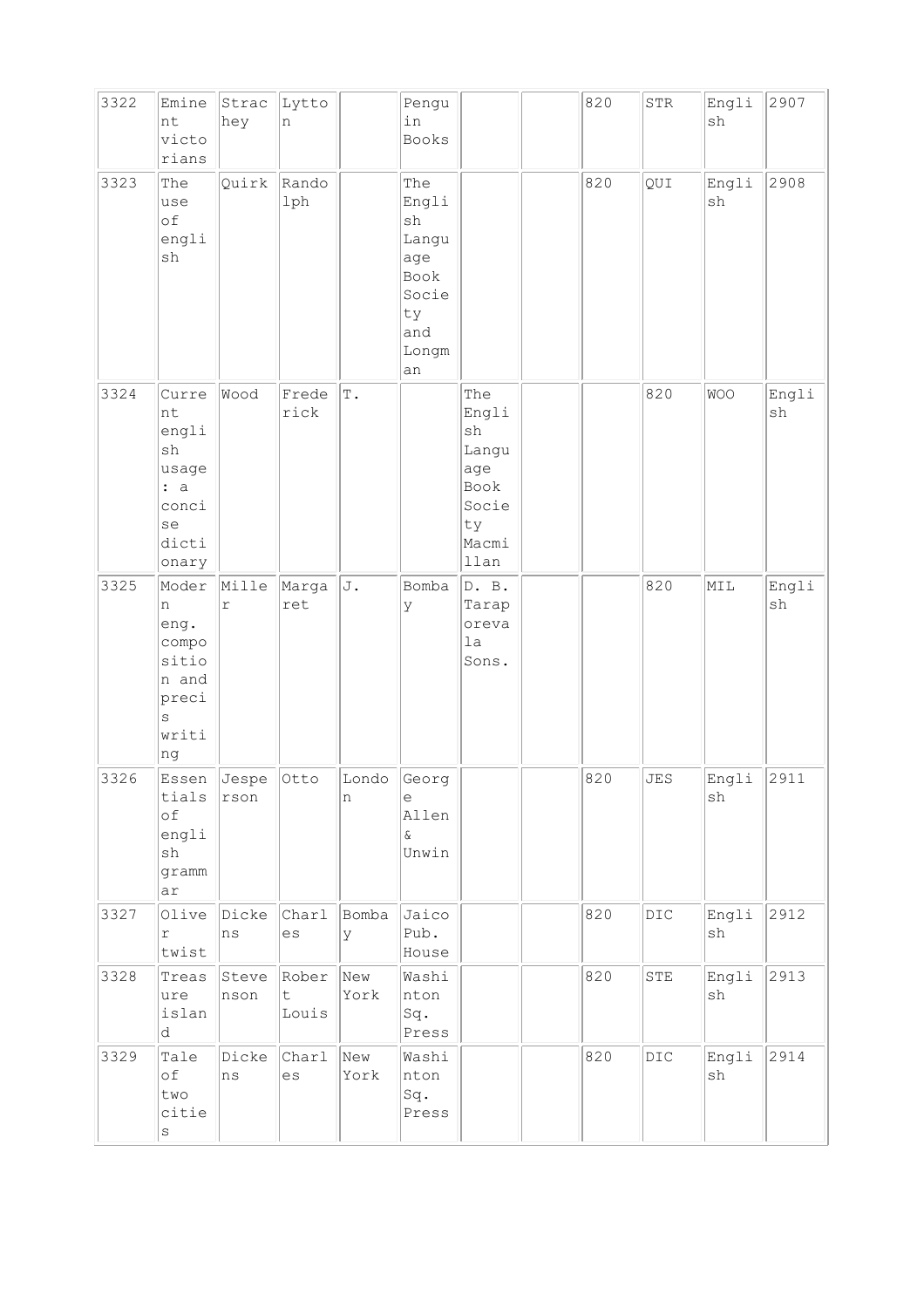| 3330 | Pride<br>and<br>preju<br>dice              | Auste<br>n                                      | Jane                 | Calcu<br>tta         | Rupa<br>& Co.                      |                      |     | 820 | AUS         | Engli<br>sh                  | 2915         |
|------|--------------------------------------------|-------------------------------------------------|----------------------|----------------------|------------------------------------|----------------------|-----|-----|-------------|------------------------------|--------------|
| 3331 | Great<br>expec<br>tatio<br>ns              | Dicke<br> ns                                    | Charl<br>es          | New<br>York          | New<br>Ameri<br>can<br>Libra<br>ay |                      |     | 820 | DIC         | Engli<br>sh                  | 2916         |
| 3332 | $Folk-$<br>tales<br>of<br>benga<br>1       | Day                                             | Lalbe<br>hari        | Calcu<br>tta         | Book<br>Socie<br>ty of<br>India    |                      |     | 820 | DAY         | Engli<br>sh                  | 2917         |
| 3333 | The<br>aenei<br>d                          | tr.<br>by w.<br>f.<br>jacks<br>on<br>knigh<br>t | Virgi<br>$\mathbf 1$ | Engla<br>nd          | Pengu<br>in<br>Books               |                      |     | 820 | VIR         | Engli<br>sh                  | 2918         |
| 3334 | The<br>cante<br>rbury<br>tales             | tr.<br>by<br>nevil<br>ı<br>coghi<br>11          | Chauc<br>er          | Geoff<br>rey         | Engla<br>nd                        | Pengu<br>in<br>Books |     |     | 820         | CHA                          | Engli<br>sh  |
| 3335 | Arist<br>atle<br>poeti<br>$\mathsf{cs}$    | Verma                                           | C. D.                | New<br>Delhi         | Aarat<br>i.<br>Book<br>Centr<br>е  |                      |     | 820 | <b>VER</b>  | Engli<br>sh                  | 2920         |
| 3336 | Jane<br>eyre                               | Bront<br>е                                      | Charl<br>otte        | Calcu<br>tta         | Rupa<br>& Co.                      |                      |     | 820 | <b>BRO</b>  | Engli<br>sh                  | 2921         |
| 3337 | The<br>metap<br>hysic<br>a1<br>poets       | Gardn<br>er                                     | Helen                | Calcu<br>tta         | Rupa<br>$\&$ Co.                   |                      |     | 820 | <b>GAR</b>  | Engli<br>$\operatorname{sh}$ | 2922         |
| 3338 | Selec<br>tion<br>$\circ f$<br>essay<br>S   | Unive Calcu<br>rsity<br>of<br> Calcu<br>tta     | tta                  | The<br>Autho<br>r    |                                    |                      | 820 | CAL | Engli<br>sh | 2923                         | $\mathbf{1}$ |
| 3339 | Lost<br>horiz<br>on                        | Hilto<br>n                                      | James                | New<br>York          | Pocke<br>t<br>Books                |                      |     | 820 | HIL         | Engli<br>sh                  | 2924         |
| 3340 | Pot<br>of<br>gold<br>and<br>other<br>plays | Plaut<br>lus                                    | Engla<br>nd          | Pengu<br>in<br>Books |                                    |                      | 820 | PLA | Engli<br>sh | 2925                         | $\mathbf{1}$ |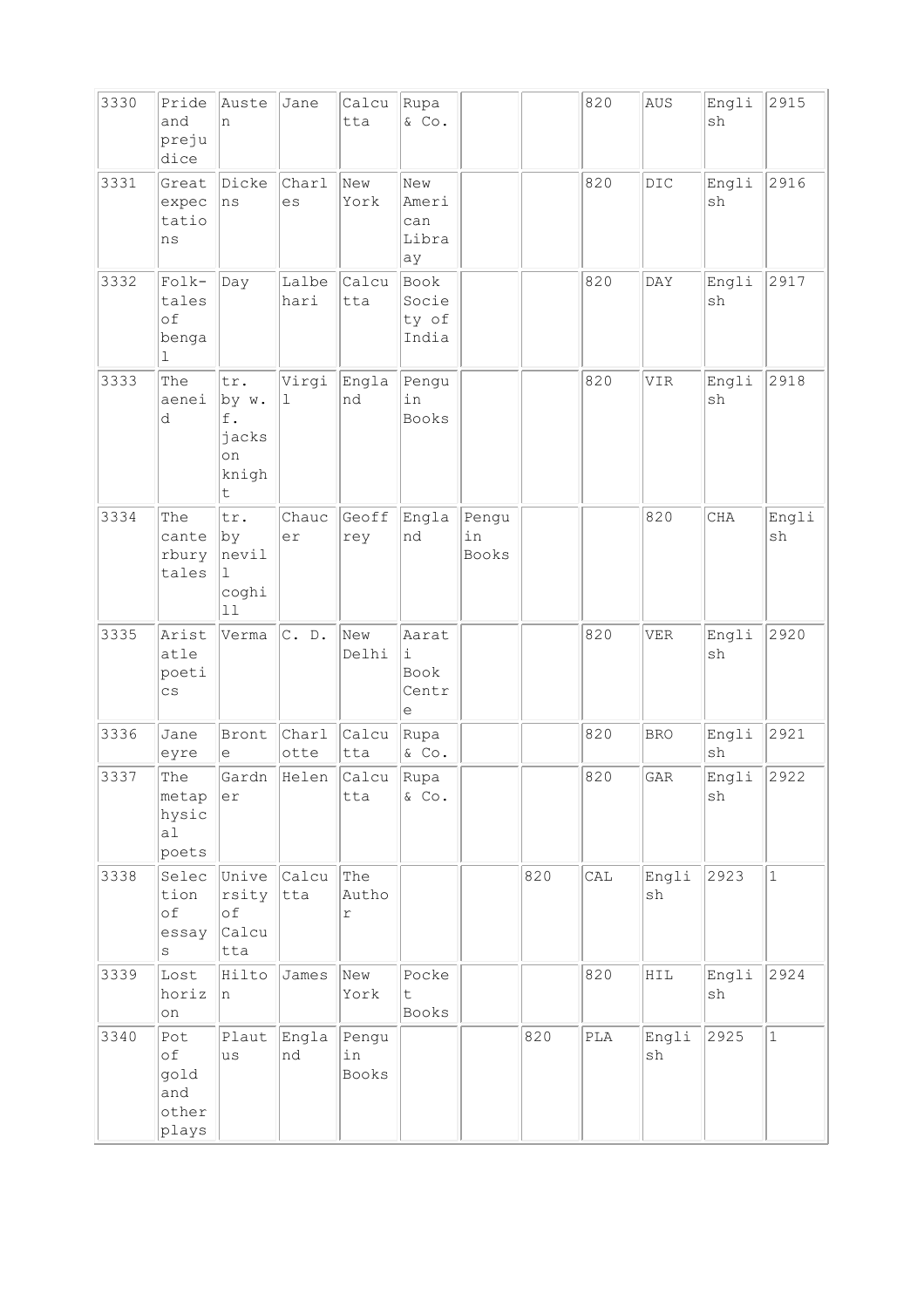| 3341 | Rheto<br>ric<br>and<br>proso<br>dy                                                        | Bose                 | Radhi<br>ka<br>Nath            | Calcu<br>tta                | Chuke<br>rvert<br>ty &<br>Chatt<br>erjee |                             |     | 820 | <b>BOS</b>  | Engli<br>sh                  | 2926         |
|------|-------------------------------------------------------------------------------------------|----------------------|--------------------------------|-----------------------------|------------------------------------------|-----------------------------|-----|-----|-------------|------------------------------|--------------|
| 3342 | Nause<br>a                                                                                | Sartr<br>е           | Jean-<br>Paul                  | Engla<br>nd                 | Pengu<br>in<br>Books                     |                             |     | 820 | SAR         | Engli<br>sh                  | 2927         |
| 3343 | Three<br>plays<br>for<br>purit<br>ans                                                     | Shaw                 | berna<br>rd                    | Engla<br>nd                 | Pengu<br>in<br><b>Books</b>              |                             |     | 820 | SHA         | Engli<br>sh                  | 2928         |
| 3344 | Broth<br>er<br>karam<br>azov                                                              | Dosto<br>yevsk<br> y | Fyodo<br>$\Upsilon$            | New<br>York                 | Rando<br>m<br>House                      |                             |     | 820 | <b>DOS</b>  | Engli<br>sh                  | 2929         |
| 3345 | The<br>first<br>circl<br>е                                                                | Solzh<br>enits<br>yn | Alexa<br>nder                  | Great<br>Brita<br>in        | Fonta<br> na/<br>Colli<br>ns             |                             |     | 820 | SOL         | Engli<br>sh                  | 2930         |
| 3346 | The<br>wasps<br>: the<br>poet<br>and<br>the<br>woman<br>frogs                             | Arist<br>ophan<br>es | Engla<br>nd                    | Pengu<br>in<br><b>Books</b> |                                          |                             | 820 | ARI | Engli<br>sh | 2931                         | $\mathbf{1}$ |
| 3347 | Crime<br>& amp                                                                            | punis<br>hment       | Dosto<br>yovsk<br><sup>y</sup> | Fyodo<br>$\Upsilon$         | Engla<br>nd                              | Pengu<br>in<br><b>Books</b> |     |     | 820         | <b>DOS</b>                   | Engli<br>sh  |
| 3348 | The<br>rebel                                                                              | Camus                | Alber<br>t                     | Engla<br>nd                 | Pengu<br>in<br>Books                     |                             |     | 820 | CAM         | Engli<br>sh                  | 2933         |
| 3349 | The<br>plagu<br>е                                                                         | Camus                | Alber<br>$\mathsf t$           | Engla<br>nd                 | Pengu<br>in<br>Books                     |                             |     | 820 | CAM         | Engli<br>sh                  | 2934         |
| 3350 | Nigge<br>r of<br>the<br>narci<br>ssus/<br>typho<br>n/<br>and<br>other<br>store<br>$\rm s$ | Conra<br>d           | Josep<br>h                     | Engla<br>nd                 | Pengu<br>in<br>Books                     |                             |     | 820 | CON         | Engli<br>sh                  | 2935         |
| 3351 | The<br>castl<br>e                                                                         | Kafka                | Franz                          | Engla<br>nd                 | Pengu<br>in<br>Books                     |                             |     | 820 | KAF         | Engli<br>$\operatorname{sh}$ | 2936         |
| 3352 | Iron<br>in<br>the<br>soul                                                                 | Sartr<br>e           | Jean-<br>Paul                  | Engla<br>nd                 | Pengu<br>in<br>Books                     |                             |     | 820 | SAR         | Engli<br>sh                  | 2937         |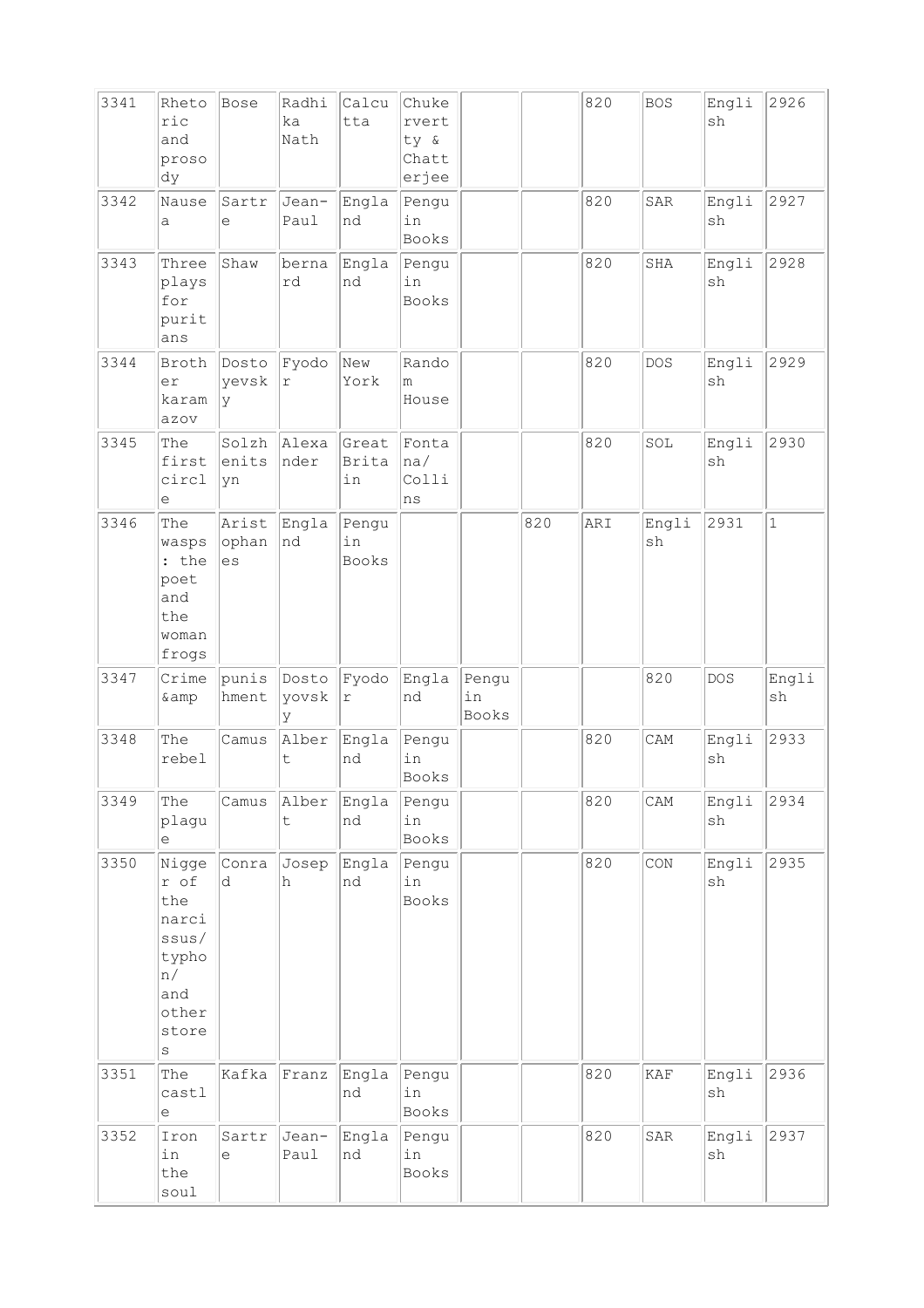| 3353 | The<br>frial                                                                          | Kafka                | Franz                  | Engla<br>nd     | Pengu<br>in<br>Books           |                        |     | 820 | $\ensuremath{\text{KAF}}$ | Engli<br>sh | 2938        |
|------|---------------------------------------------------------------------------------------|----------------------|------------------------|-----------------|--------------------------------|------------------------|-----|-----|---------------------------|-------------|-------------|
| 3354 | Murde<br>r in<br>the<br>cathe<br>dral                                                 | Eliat                | T.S.                   | Delhi           | O. U.<br>${\mathbb P}$ .       |                        |     | 820 | ELI                       | Engli<br>sh | 2939        |
| 3355 | The<br>pardo<br>ner's<br>tale                                                         | Chauc<br>kr          | Geoff<br>rey           | Delhi           | 0. U.<br>${\tt P}$ .           |                        |     | 820 | <b>CHA</b>                | Engli<br>sh | 2940        |
| 3356 | Doll'<br>S<br>house                                                                   | Ibsen                | Henri<br>$\mathbf k$   | New<br>York     | Washi<br>ngton<br>Sq.<br>Press |                        |     | 820 | IBS                       | Engli<br>sh | 2941        |
| 3357 | Great<br>expec<br>tatio<br>$\rm ns$                                                   | Dicke<br>ns          | Charl<br>es            | Calcu<br>tta    | Rupa<br>& Co.                  |                        |     | 820 | DIC                       | Engli<br>sh | 2942        |
| 3358 | Devel<br>opmen<br>t of<br>engli<br>sh<br>novel                                        | Cross                | Wilbu<br>$\Upsilon$    | L.              | Ludhi<br>ana                   | Lyall<br>Book<br>Dept. |     |     | 820                       | CRO         | Engli<br>sh |
| 3359 | Early<br>victo<br>nan<br>novel<br>ists                                                | $ {\texttt{Cecil}} $ | David                  | Ludhi<br>ana    | Kalya<br>ni<br>Pub.            |                        |     | 820 | CEC                       | Engli<br>sh | 2944        |
| 3360 | Appre<br>ciati<br>ons                                                                 | Pater                | Walte<br>$\Upsilon$    | Calcu<br>tta    | Rupa<br>& Co.                  |                        |     | 820 | PAT                       | Engli<br>sh | 2945        |
| 3361 | Defen<br>ce of<br>poetr<br>У                                                          | y                    | Sidne Londo O. U.<br>n | ${\mathbb P}$ . |                                |                        | 820 | SID | Engli<br>sh               | 2946        | $ 1\rangle$ |
| 3362 | Asian<br>drama<br>: an<br>inqui<br>ry<br>into<br>the<br>pover<br>ty of<br>natio<br>ns | Myrda<br>ı.          | Gunna<br>$\mathtt{r}$  |                 | Pengu<br>in<br>Books           |                        |     | 820 | MYR                       | Engli<br>sh | 2947        |
| 3363 | Ninte<br>en<br>eight<br>y-fou<br>r                                                    | Orwel<br>ı           | Georg<br>е             |                 | Pengu<br>in<br>Books           |                        |     | 820 | ORW                       | Engli<br>sh | 2948        |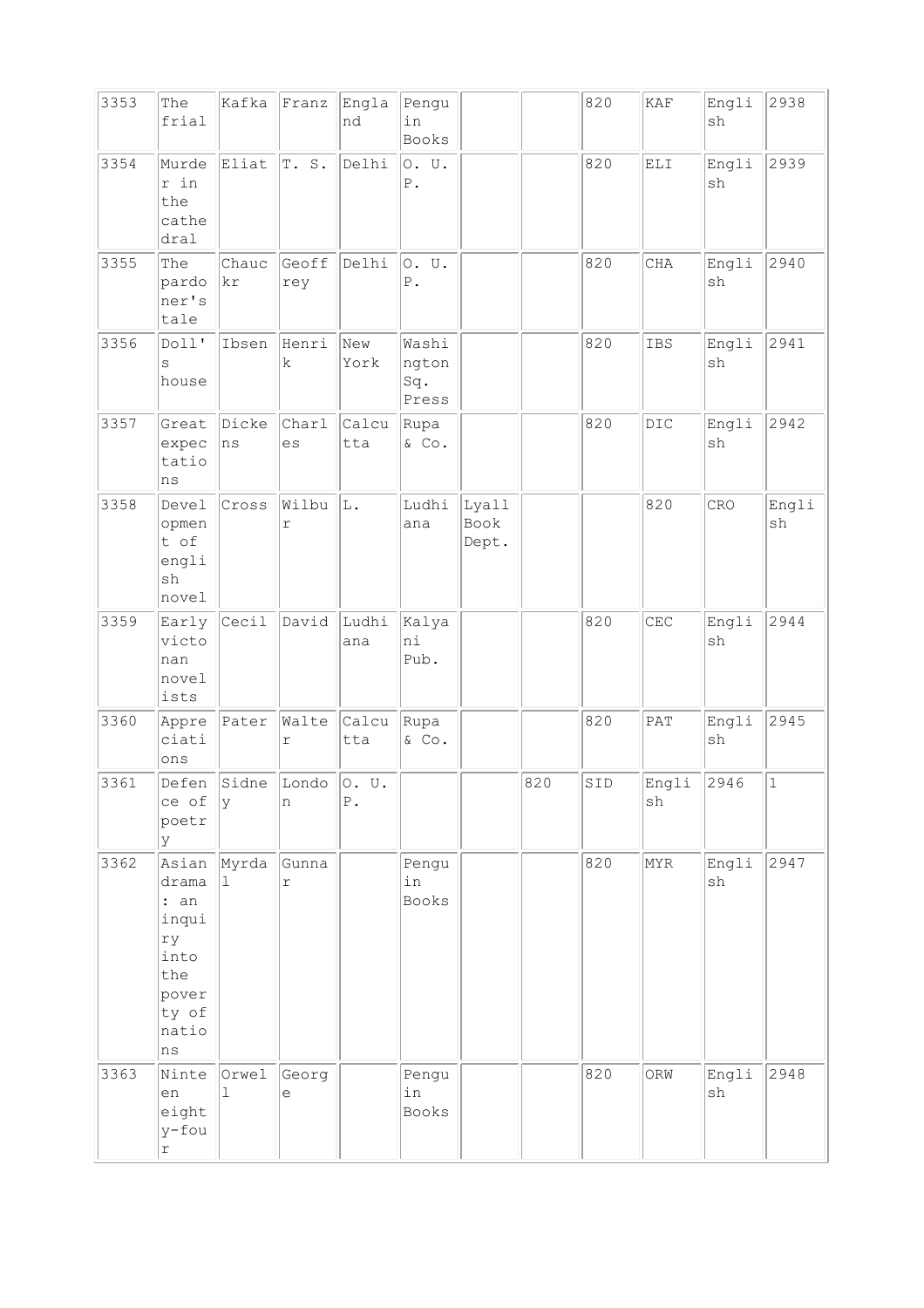| 3364 | Mayor<br>of<br>caste<br>rbrid<br>ge :<br>a<br>story<br>of a<br>man<br>chara<br>cter              | Hardy                      | Thoma<br>S             | Londo<br>n   | Macmi<br>llan              |  | 820 | $_{\rm HAR}$ | Engli<br>sh                  | 2949 |
|------|--------------------------------------------------------------------------------------------------|----------------------------|------------------------|--------------|----------------------------|--|-----|--------------|------------------------------|------|
| 3365 | Ninet<br>eenth<br>centu<br>ry<br>studi<br>es<br>coler<br>idge<br>to<br>matth<br>ew<br>arnol<br>d | Wille<br>У                 | Basil                  | Engla<br>nd  | Pengu<br>in<br>Books       |  | 820 | WIL          | Engli<br>sh                  | 2950 |
| 3366 | Sous<br>and<br>lover<br>S                                                                        | Lawre<br>nce               | D. H.                  | Calcu<br>tta | Rupa<br>& Co.              |  | 820 | LAW          | Engli<br>sh                  | 2951 |
| 3367 | The<br>way<br>of<br>all<br>flesh                                                                 | <b>Butle</b><br>$\Upsilon$ | Samue<br>ı             | Engla<br>nd  | Pengu<br>in<br>Books       |  | 820 | <b>BUT</b>   | Engli<br>sh                  | 2952 |
| 3368 | Dubli<br>ners                                                                                    | Joyce                      | James                  | Engla<br>nd  | Pengu<br>in<br>Books       |  | 820 | JOY          | Engli<br>sh                  | 2953 |
| 3369 | Plays<br>unple<br>asant                                                                          | Shaw                       | Berna<br>rd            | Engla<br>nd  | Pengu<br>in<br>Books       |  | 820 | SHA          | Engli<br>$\operatorname{sh}$ | 2954 |
| 3370 | Hende<br>rso :<br>the<br>rain<br>king                                                            | <b>Bello</b><br>W          | Saul                   | Engla<br>nd  | Pengu<br>in<br>Books       |  | 820 | <b>BEL</b>   | Engli<br>sh                  | 2955 |
| 3371 | The<br>oldma<br>n and<br>the<br>sea                                                              | Hemin<br>gway              | Ernes<br>$\sf t$       | Engla<br>nd  | Pengu<br>in<br>Books       |  | 820 | HEM          | Engli<br>sh                  | 2956 |
| 3372 | Arms<br>and<br>the<br>man                                                                        | Shaw                       | Berna<br>$\mathtt{rd}$ | Delhi        | Orien<br>t.<br>Longm<br>an |  | 820 | SHA          | Engli<br>$\operatorname{sh}$ | 2957 |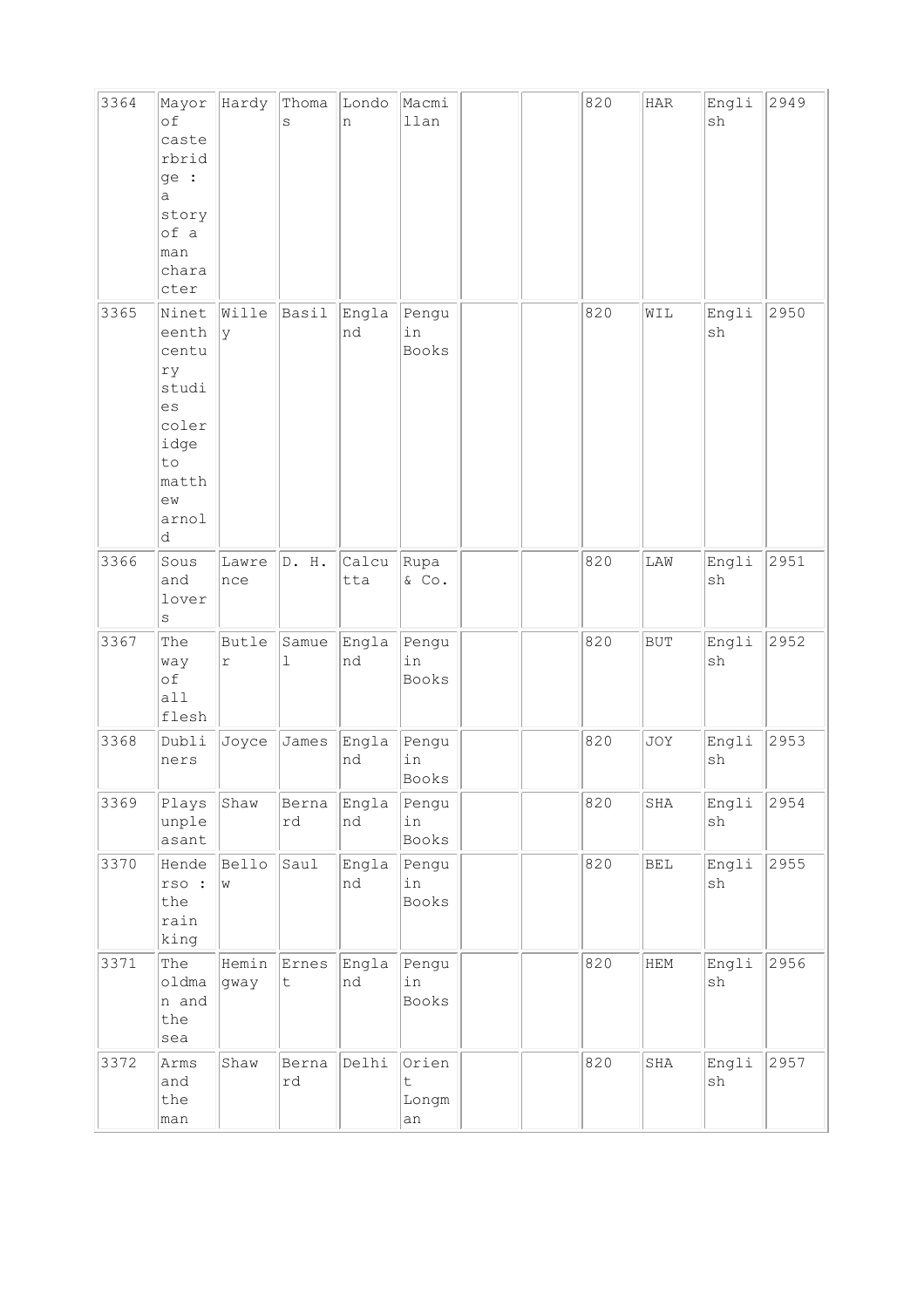| 3373 | <b>Brave</b><br>new<br>world<br>: a<br>novel                      | Huxle<br>y           | Aldou<br>S                 | Engla<br>nd | Pengu<br>in<br>Books           |  | 820 | ${\tt HUX}$ | Engli<br>sh                  | 2958 |
|------|-------------------------------------------------------------------|----------------------|----------------------------|-------------|--------------------------------|--|-----|-------------|------------------------------|------|
| 3374 | Cauce<br>r<br>ward                                                | Solgh<br>enits<br>yn | Alexe<br>nder              | Engla<br>nd | Pengu<br>in<br>Books           |  | 820 | SOL         | Engli<br>sh                  | 2959 |
| 3375 | Lord<br>jim :<br>a<br>tale                                        | Conra<br>d           | Josep<br>h                 | Engla<br>nd | Pengu<br>in<br>Books           |  | 820 | CON         | Engli<br>$\operatorname{sh}$ | 2960 |
| 3376 | Death<br>of a<br>sales<br>man                                     | Mille<br>$\Upsilon$  | Arthn<br>$\Upsilon$        | Engla<br>nd | Pengu<br>in<br><b>Books</b>    |  | 820 | MIL         | Engli<br>sh                  | 2961 |
| 3377 | Shake<br>spear<br>e' s<br>histo<br>ry<br>plays                    | Tilly<br>ard         | E. M.<br>$\mathbbmss{N}$ . | Engla<br>nd | Pengu<br>in<br>Books           |  | 820 | TIL         | Engli<br>sh                  | 2962 |
| 3378 | Growt<br>h.<br>strue<br>ture<br>of<br>the<br>eng.<br>langu<br>age | Jespe<br>rsen        | Otto                       | Delhi       | 0. U.<br>${\tt P}$ .           |  | 820 | <b>JES</b>  | Engli<br>sh                  | 2963 |
| 3379 | The<br>good<br>earth                                              | <b>Buck</b>          | Pearl<br>$\texttt{S}$ .    | New<br>York | Pocke<br>t<br>Books            |  | 820 | <b>BUC</b>  | Engli<br>sh                  | 2964 |
| 3380 | The<br>heart<br>of<br>the<br>matte<br>$\Upsilon$                  | Green<br>le          | Graha<br>m                 | Engla<br>nd | Pengu<br>in<br>Books           |  | 820 | <b>GRE</b>  | Engli<br>sh                  | 2965 |
| 3381 | Duthe<br>ring<br>heigh<br>ts                                      | Bront<br>e           | Emily                      | New<br>York | Washi<br>ngton<br>Sq.<br>Press |  | 820 | <b>BRO</b>  | Engli<br>sh                  | 2966 |
| 3788 | Greek<br>trage<br>dy:<br>a<br>liter<br>ary<br>study               | Kitto                | H. D.<br>${\rm F}$ .       | Londo<br>n  | Methu<br>en &<br>Co.<br>Ltd.   |  | 820 | KIT         | Engli<br>sh                  | 3373 |
| 3789 | Marri<br>ag<br>and<br>moral<br>$\rm s$                            | Russe<br>$11\,$      | Bertr<br>and               | Londo<br>n  | Unwin<br>Paper<br>backs        |  | 820 | <b>RUS</b>  | Engli<br>sh                  | 3374 |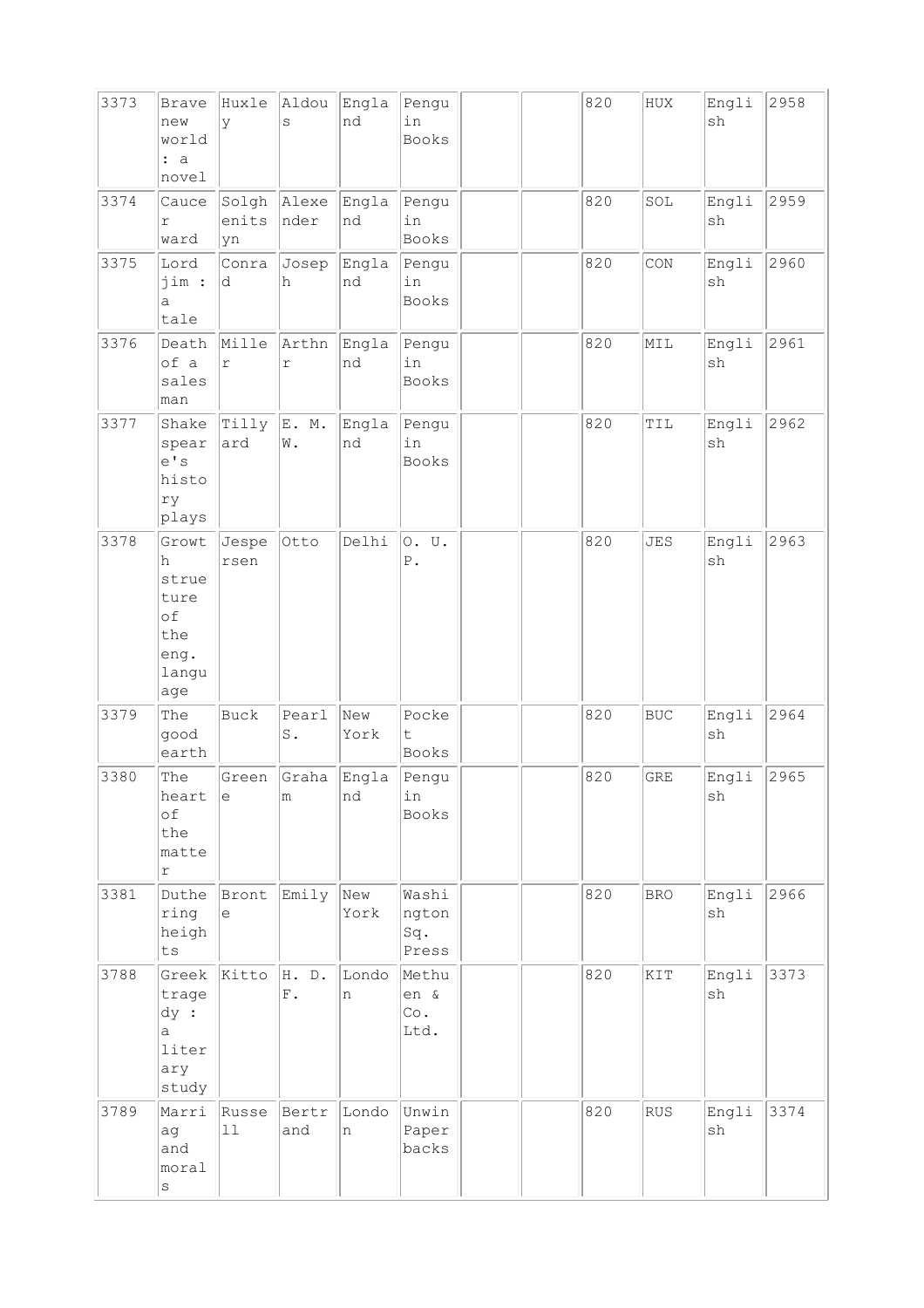| 3790 | Entim<br>acy                                                     | tr by<br>lloyd<br>alexa<br>nder                         | Satre                | Jean-<br>Paul                      | Great<br><b>Brita</b><br>in | Panth<br>er<br>Book<br>Ltd.  |     | 820 | SAT            | Engli<br>sh |
|------|------------------------------------------------------------------|---------------------------------------------------------|----------------------|------------------------------------|-----------------------------|------------------------------|-----|-----|----------------|-------------|
| 3791 | Aspec<br>ts of<br>the<br>novel                                   | ed.<br>$ {\rm by}$<br>olive<br>r<br>stall<br>ybras<br>S | Forst<br>er          | E. M.                              | Engla<br>nd                 | Pengu<br>in<br>Books         |     | 820 | ${\tt FOR}$    | Engli<br>sh |
| 3792 | The<br>metam<br>orpho<br>ses<br>of<br>ovid                       | Innes                                                   | Mary<br>M.           | (tr.)                              | Engla<br>nd                 | Pengu<br>in<br><b>Books</b>  |     | 820 | $\texttt{INN}$ | Engli<br>sh |
| 3793 | Emine<br>nt<br>victo<br>rians                                    | Strac<br>hey                                            | Lytto<br>n           | Engla<br>nd                        | Pengu<br>in<br><b>Books</b> |                              | 820 | STR | Engli<br>sh    | 3378        |
| 3794 | Five<br>plays                                                    | O'Nei<br>$ 11$                                          | Eugen<br>е           | Engla<br>nd                        | Pengu<br>in<br>Books        |                              | 820 | NEI | Engli<br>sh    | 3379        |
| 3795 | The<br>barre<br>tls<br>of<br>wimpo<br>le<br>stree<br>t           | retol<br>d by<br>e. c.<br>parnw<br>e11                  | Besie<br>h           | Rudol<br>$\mathbf f$               | Calcu<br>tta                | Oxfor<br>d<br>Univ.<br>Press |     | 820 | <b>BES</b>     | Engli<br>sh |
| 3796 | The<br>barre<br>tls<br>оf<br>wimpo<br>le<br>stree<br>$\mathsf t$ | retol<br>d by<br>e. c.<br>parnw<br>e11                  | Besie<br>k           | Rudol<br>$\ensuremath{\mathbf{f}}$ | Calcu<br>tta                | Oxfor<br>d<br>Univ.<br>Press |     | 820 | <b>BES</b>     | Engli<br>sh |
| 3797 | The<br>barre<br>tls<br>of<br>wimpo<br>le<br>stree<br>t           | retol<br>d by<br>e. c.<br>parnw<br> e11                 | Besie<br>$\mathbf k$ | Rudol<br>$\ensuremath{\mathbf{f}}$ | Calcu<br>tta                | Oxfor<br>d<br>Univ.<br>Press |     | 820 | BES            | Engli<br>sh |
| 3798 | The<br>barre<br>tls<br>оf<br>wimpo<br>1e<br>stree<br>t           | retol<br>d by<br>e. c.<br>parnw<br>ell                  | Besie<br>k           | Rudol<br>$\mathbf f$               | Calcu<br>tta                | Oxfor<br>d<br>Univ.<br>Press |     | 820 | <b>BES</b>     | Engli<br>sh |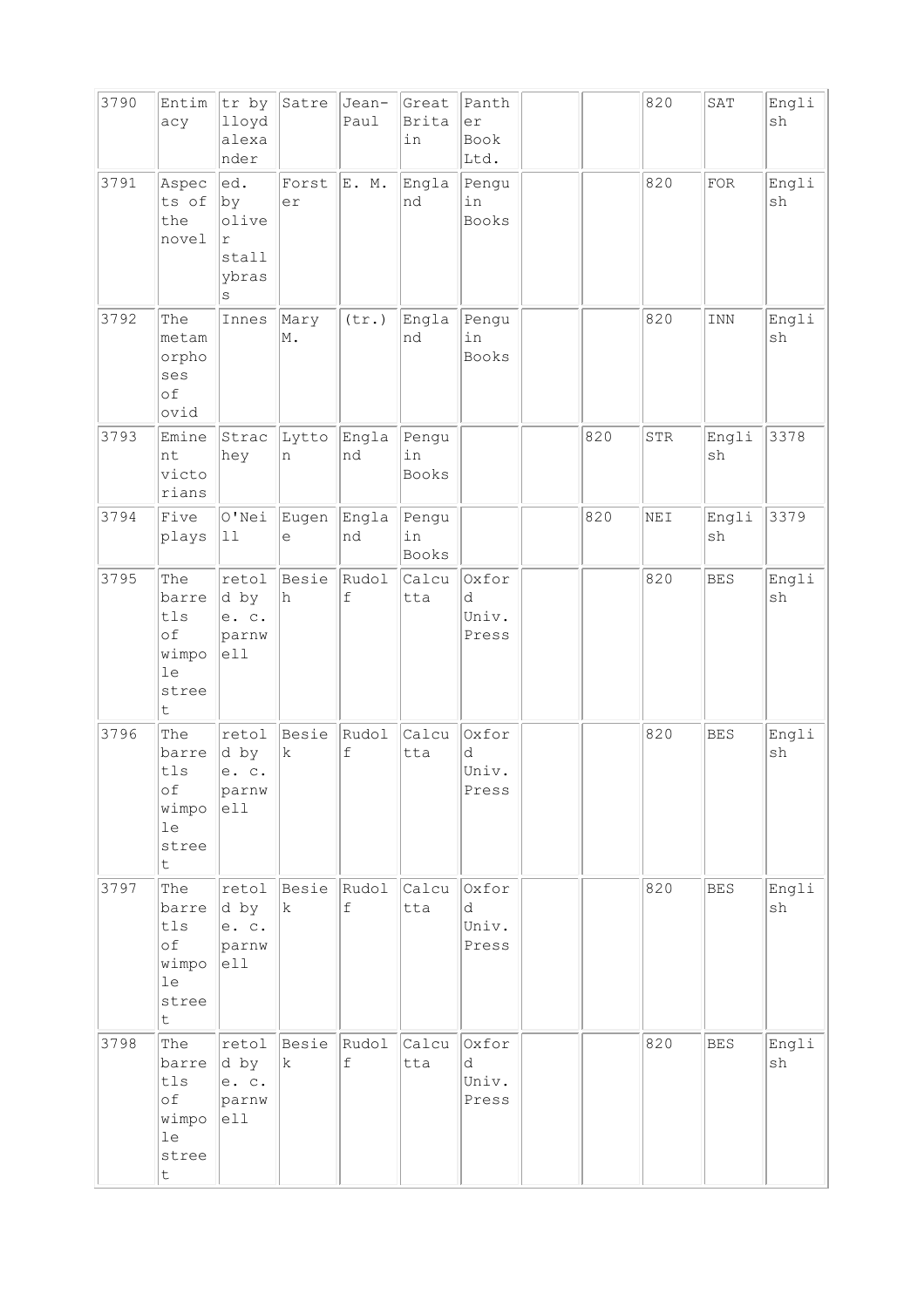| 3799 | Shake<br>spear<br>ian<br>comed<br>У                                                                   | Sengu<br> pta | S. C.         | Calcu<br>tta | Oxfor<br>d<br>Univ.<br>Press |                                            |                           | 820 | ${\tt SEN}$ | Engli<br>sh                  | 3384        |
|------|-------------------------------------------------------------------------------------------------------|---------------|---------------|--------------|------------------------------|--------------------------------------------|---------------------------|-----|-------------|------------------------------|-------------|
| 3800 | Gitic<br>a1<br>appro<br>aches<br>$\texttt{to}$<br>liter<br>ature                                      | Daich<br>es   | David         | Bomba<br>У   | Orien<br>t<br>Longm<br>an    | Kamin<br>$\mathtt{i}$<br>Marg              | Balla<br>rd<br>Estat<br>е |     |             | 820                          | DAI         |
| 3801 | The<br>devel<br>opmen<br>t of<br>the<br>engli<br>sh<br>novel                                          | Goss          | Wilbu<br>r L. | Ludhi<br>ana | Ly<br>all<br>Book<br>Depot   |                                            |                           | 820 | GOS         | Engli<br>$\operatorname{sh}$ | 3386        |
| 3802 | Moder<br>n<br>engli<br>sh<br>prose<br>(four<br>th<br>serie                                            | Boas          | Guy           | ed.          | Delhi                        | Macmi<br>llan<br>Com<br>of<br>India        |                           |     | 820         | <b>BOA</b>                   | Engli<br>sh |
| 3803 | Moder<br>n<br>engli<br>sh<br>prose<br>(four<br>$\operatorname{\mathsf{th}}$<br>serie<br>s)            | Boas          | Guy           | ed.          | Delhi                        | Macmi<br>llan<br>Com<br>оf<br>India        |                           |     | 820         | <b>BOA</b>                   | Engli<br>sh |
| 3804 | Moder<br>n<br>engli<br>sh<br>prose<br>(four<br>th<br>serie<br>s)                                      | Boas          | Guy           | ed.          | Delhi                        | Macmi<br>llan<br>Com<br>оf<br>India        |                           |     | 820         | BOA                          | Engli<br>sh |
| 3805 | Moder<br>n<br>engli<br>$\operatorname{sh}$<br>prose<br>(four<br>$\operatorname{\mathsf{th}}$<br>serie | Boas          | Guy           | ed.          | Delhi                        | Macmi<br>llan<br>Com<br>$\circ f$<br>India |                           |     | 820         | <b>BOA</b>                   | Engli<br>sh |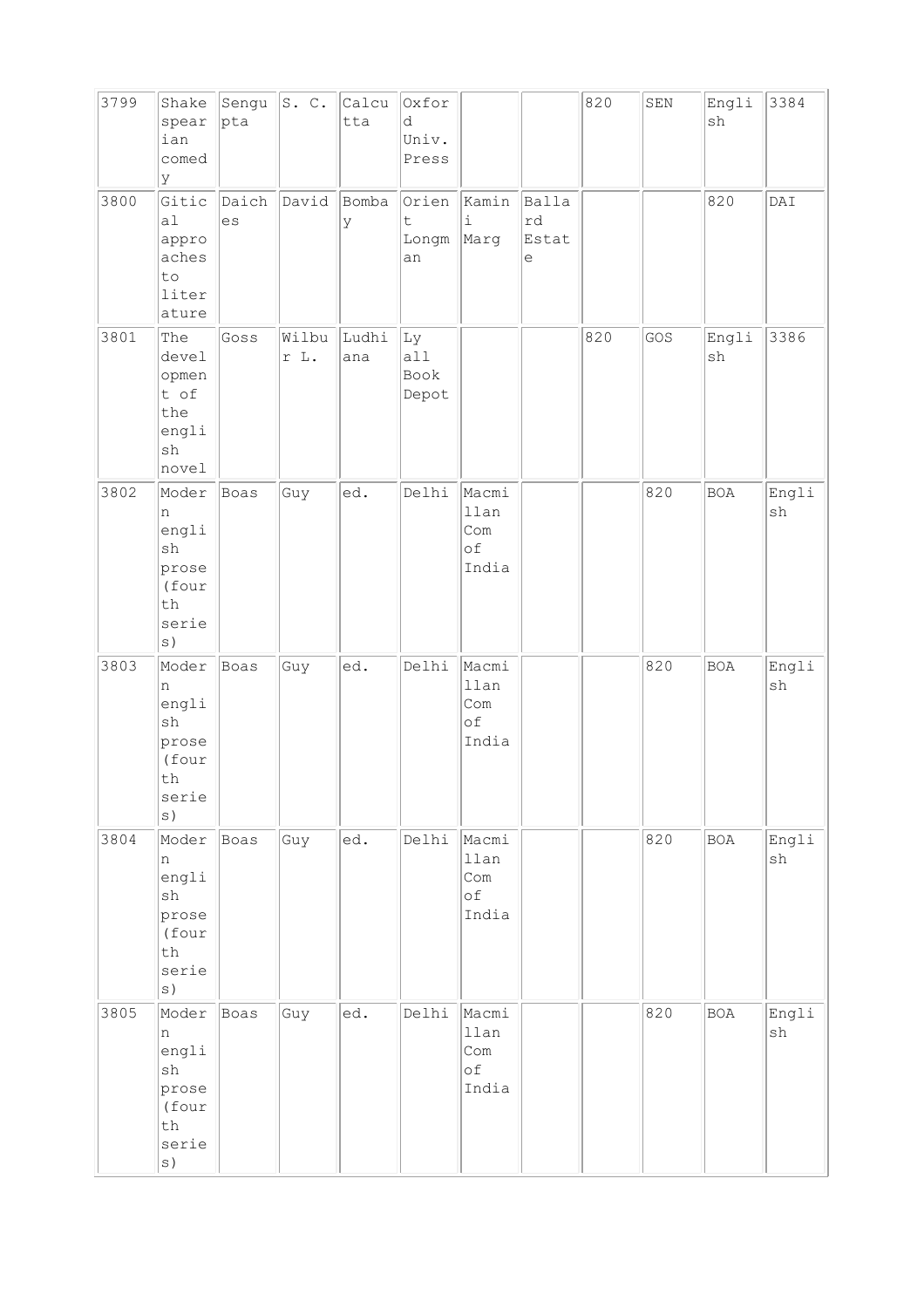| 3806 | Three<br>essay<br>s on<br>shake<br>spear<br>е                         | Sen                    | Tarak<br>nath        | Calcu<br>tta | Rupa<br>& Co.                               |  | 820 | ${\tt SEN}$ | Engli<br>sh                  | 3391 |
|------|-----------------------------------------------------------------------|------------------------|----------------------|--------------|---------------------------------------------|--|-----|-------------|------------------------------|------|
| 3883 | An<br>intro<br>ducti<br>on to<br>the<br>study<br>of<br>liter<br>ature | Hudso<br>n             | Willi<br>am<br>Henry | New<br>Delhi | Kalya<br>ni<br>Publi<br>shars               |  | 820 | HUD         | Engli<br>sh                  | 3468 |
| 3884 | An<br>intro<br>ducti<br>on to<br>the<br>study<br>of<br>liter<br>ature | Hudso<br>n             | Willi<br>am<br>Henry | New<br>Delhi | Kalya<br>ni<br>Publi<br>shars               |  | 820 | HUD         | Engli<br>sh                  | 3469 |
| 3885 | An<br>intro<br>ducti<br>on to<br>the<br>study<br>of<br>liter<br>ature | Hudso<br>n             | Willi<br>am<br>Henry | New<br>Delhi | Kalya<br>ni<br>Publi<br>shars               |  | 820 | HUD         | Engli<br>sh                  | 3470 |
| 4106 | Eight<br>essay<br>ists                                                | Cairn<br>cross         | A. S.                | Calcu<br>tta | The<br>Macmi<br>llan<br>Co.                 |  | 820 | CAI         | Engli<br>sh                  | 3691 |
| 4107 | Eight<br>essay<br>ists                                                | Cairn $A. S.$<br>cross |                      | Calcu<br>tta | The<br>Macmi<br>llan<br>Co.                 |  | 820 | CAI         | Engli<br>sh                  | 3692 |
| 4108 | Six<br>ages<br>of<br>engli<br>sh<br>poetr<br>У                        | Willi<br>ams           | Haydu<br>Moore       | Calcu<br>tta | Black<br>ie &<br>Son<br>(Indi<br>a)<br>Ltd. |  | 820 | WIL         | Engli<br>sh                  | 3693 |
| 4109 | Six<br>ages<br>of<br>engli<br>$\operatorname{sh}$<br>poetr<br>У       | Willi<br>ams           | Haydu<br>Moore       | Calcu<br>tta | Black<br>ie &<br>Son<br>(Indi<br>a)<br>Ltd. |  | 820 | WIL         | Engli<br>$\operatorname{sh}$ | 3694 |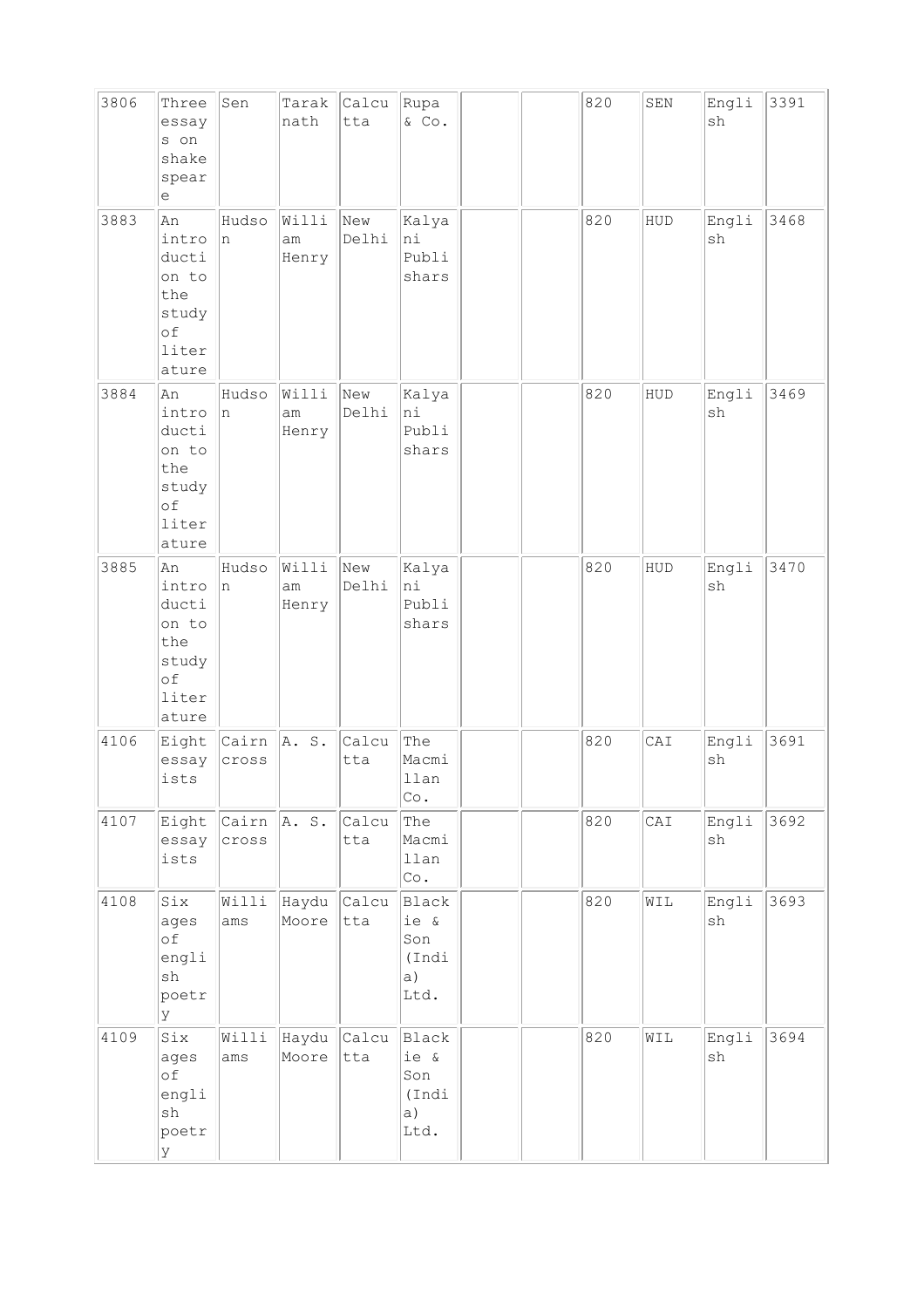| 4110 | The<br>imper<br>ial<br>theme                                                                    | Knigh<br>$\mathsf t$        | G.<br>Wilso<br>n    |              | Methu<br>en &<br>Co.<br>Ltd.                     |  | 820 | KNI                  | Engli<br>sh                  | 3695 |
|------|-------------------------------------------------------------------------------------------------|-----------------------------|---------------------|--------------|--------------------------------------------------|--|-----|----------------------|------------------------------|------|
| 4111 | A<br>reade<br>$r$ 's $\,$<br>guide<br>to<br>charl<br>es<br>dicke<br>ns                          | Hobsb<br>aum                | Phili<br>p          | Londo<br>n   | Thams<br>and<br>Hudso<br>n<br>Ltd.               |  | 820 | HOB                  | Engli<br>sh                  | 3696 |
| 4112 | Shake<br>spear<br>e' s<br>sonne<br>ts                                                           | Ingra<br>m                  | W. G.               | Calcu<br>tta | B. I.<br>Publi<br>catio<br>ns                    |  | 820 | ING                  | Engli<br>sh                  | 3697 |
| 4113 | Shake<br>spear<br>e' s<br>doctr<br>ine<br>of<br>natur<br>$e$ : a<br>study<br>of<br>king<br>lear | Danby                       | John<br>${\bf F}$ . | Londo<br>n   | Faber<br>and<br>Faber                            |  | 820 | DAN                  | Engli<br>sh                  | 3698 |
| 4114 | The<br>theor<br>y of<br>dram                                                                    | Nicol<br>$\perp$            | Allar<br>dyce       | Delhi        | Doada<br>House                                   |  | 820 | NIC                  | Engli<br>sh                  | 3699 |
| 4115 | The<br>eleme<br>nts<br>of<br>drama                                                              | Styan                       | J. L.               | Calcu<br>tta | Vikas<br>Publi<br>shing<br>House<br>Pvt.<br>Ltd. |  | 820 | STY                  | Engli<br>sh                  | 3700 |
| 4116 | A<br>histo<br>ry of<br>engli<br>$\operatorname{sh}$<br>liter<br>ature                           | Compt<br>$ on-Ri $<br>ckett | Arthu<br>r          | Delhi        | Unive<br>rsal<br>Book<br>Stall                   |  | 820 | COM                  | Engli<br>sh                  | 3701 |
| 4117 | Roman<br>tic<br>Image                                                                           | Kermo<br>de                 | Frank               | Londo<br>n   | Fonta<br>na<br>Book                              |  | 820 | $\operatorname{KER}$ | Engli<br>$\operatorname{sh}$ | 3702 |
| 4118 | The<br>silve<br>r box                                                                           | Galse<br>rorth<br> y        | John                | Calcu<br>tta | Allie<br>d<br>Publi<br>shers                     |  | 820 | GAL                  | Engli<br>$\operatorname{sh}$ | 3703 |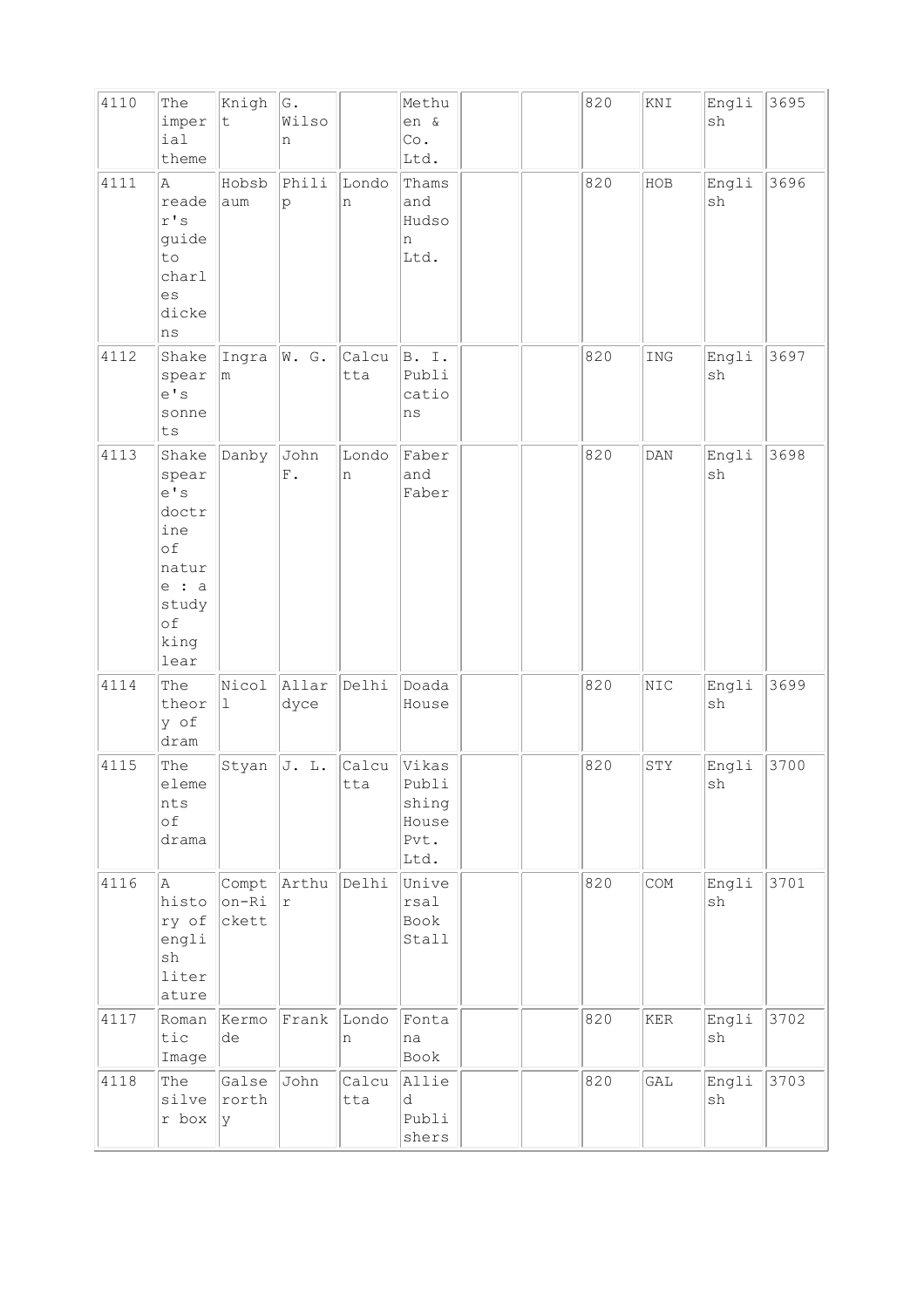| 4119 | The<br>silve<br>r box                               | Galse<br>rorth<br><sup>y</sup> | John         | Calcu<br>tta                   | Allie<br>d<br>Publi<br>shers                                       |     | 820 | GAL         | Engli<br>sh                  | 3704        |
|------|-----------------------------------------------------|--------------------------------|--------------|--------------------------------|--------------------------------------------------------------------|-----|-----|-------------|------------------------------|-------------|
| 4120 | Moder<br>n<br>prose                                 | Thorp<br>е                     | Micha<br>el  | Calcu<br>tta                   | Oxfor<br>d<br>Univ.<br>Press                                       |     | 820 | THO         | Engli<br>sh                  | 3705        |
| 4121 | Moder<br>n<br>prose                                 | Thorp<br>е                     | Micha<br>el  | Calcu<br>tta                   | Oxfor<br>d<br>Univ.<br>Press                                       |     | 820 | THO         | Engli<br>sh                  | 3706        |
| 4122 | Moder<br>n<br>prose                                 | Thorp<br>е                     | Micha<br>el  | Calcu<br>tta                   | Oxfor<br>d<br>Univ.<br>Press                                       |     | 820 | THO         | Engli<br>sh                  | 3707        |
| 4123 | The<br>gifts<br>and<br>other<br>stori<br>es         | Toyne                          | Antho<br>ny  | Calcu<br>tta                   | Oxfor<br>d<br>Univ.<br>Press                                       |     | 820 | TOY         | Engli<br>sh                  | 3708        |
| 4124 | The<br>gifts<br>and<br>other<br>stori<br>es         | Toyne                          | Antho<br>ny  | Calcu<br>tta                   | Oxfor<br>d<br>Univ.<br>Press                                       |     | 820 | TOY         | Engli<br>$\operatorname{sh}$ | 3709        |
| 4125 | Moder<br>n<br>engli<br>sh<br>prose                  | Boas                           | Guy          | Calcu<br>tta                   | The<br>Macmi<br>llan<br>$\mathbb{C}\circ$ .<br>of<br>India<br>Ltd. |     | 820 | <b>BOA</b>  | Engli<br>sh                  | 3710        |
| 4126 | Moder<br>n<br>engli<br>$\operatorname{sh}$<br>prose | Boas                           | Guy          | Calcu<br>tta                   | The<br>Macmi<br>llan<br>Co.<br>оf<br>India<br>Ltd.                 |     | 820 | <b>BOA</b>  | Engli<br>sh                  | 3711        |
| 4127 | Α<br>book<br>of<br>poems                            | Calcu<br>tta<br>Unive<br>rsity | Calcu<br>tta | Calcu<br>tta<br>Univ.<br>Press |                                                                    | 820 | CAL | Engli<br>sh | 3712                         | $\mathbf 1$ |
| 4128 | Α<br>book<br>of<br>poems                            | Calcu<br>tta<br>Unive<br>rsity | Calcu<br>tta | Calcu<br>tta<br>Univ.<br>Press |                                                                    | 820 | CAL | Engli<br>sh | 3713                         | $1\,$       |
| 4129 | Great<br>engli<br>sh<br>poems                       | Young                          | C. B.        | Calcu<br>tta                   | Oxfor<br>d<br>Univ.<br>Press                                       |     | 820 | YOU         | Engli<br>$\operatorname{sh}$ | 3714        |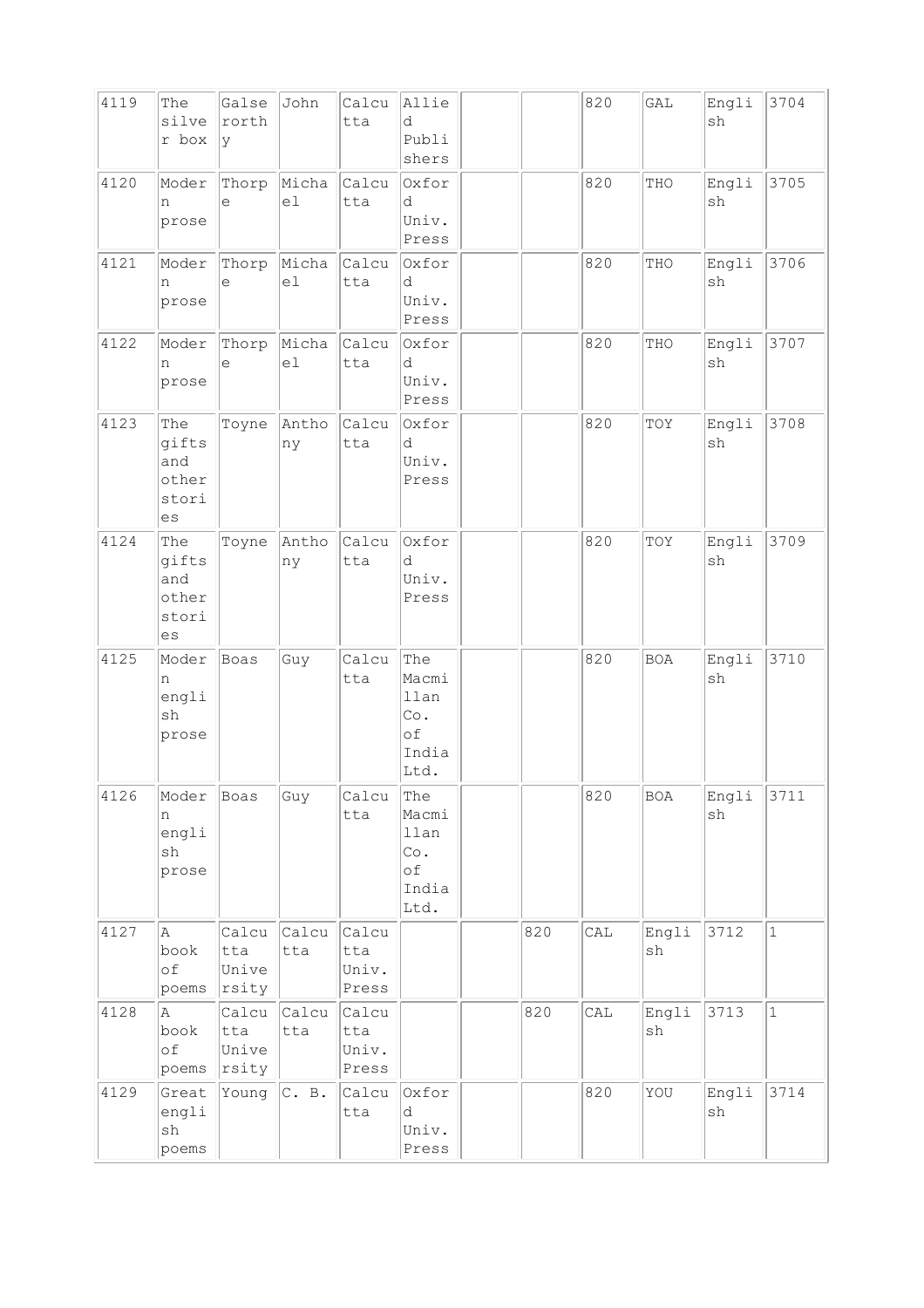| 4130 | Great<br>engli<br>sh<br>poems                                              | Young          | C. B.          | Calcu<br>tta | Oxfor<br>d<br>Univ.<br>Press                                       |  | 820 | YOU                         | Engli<br>sh                  | 3715 |
|------|----------------------------------------------------------------------------|----------------|----------------|--------------|--------------------------------------------------------------------|--|-----|-----------------------------|------------------------------|------|
| 4131 | Topic<br>s and<br>opini<br>ons                                             | Scott          | A. F.          | Calcu<br>tta | The<br>Macmi<br>llan<br>$\mathbb{C}\circ$ .<br>of<br>India<br>Ltd. |  | 820 | SCO                         | Engli<br>sh                  | 3716 |
| 4132 | Topic<br>s and<br>opini<br>ons                                             | Scott          | A. F.          | Calcu<br>tta | The<br>Macmi<br>llan<br>Co.<br>of<br>India<br>Ltd.                 |  | 820 | SCO                         | Engli<br>sh                  | 3717 |
| 4133 | Sever<br>a1<br>essay<br>$\rm s$                                            | Cumbe<br>rlege | G. F.<br>J.    | Calcu<br>tta | Oxfor<br>d<br>Univ.<br>Press<br>Farad<br>ay<br>House               |  | 820 | <b>CUM</b>                  | Engli<br>sh                  | 3718 |
| 4134 | Sever<br>a1<br>essay<br>$\rm s$                                            | Cumbe<br>rlege | G. F.<br>J.    | Calcu<br>tta | Oxfor<br>d<br>Univ.<br>Press<br>Farad<br>ay<br>House               |  | 820 | $\ensuremath{\mathrm{CUM}}$ | Engli<br>$\operatorname{sh}$ | 3719 |
| 4135 | Sever<br>a1<br>essay<br>$\mathbf{s}$                                       | Cumbe<br>rlege | G. F.<br>J.    | Calcu<br>tta | Oxfor<br>d<br>Univ.<br>Press<br>Farad<br>ay<br>House               |  | 820 | CUM                         | Engli<br>sh                  | 3720 |
| 4222 | The<br>engli<br>$\operatorname{sh}$<br>langu<br>age                        | Wrenn          | $ {\rm C.}$ L. | Calau<br>tta | Vikas<br>h<br>Publi<br>shing<br>House<br>Pvt.<br>Ltd.              |  | 820 | WRE                         | Engli<br>sh                  | 3807 |
| 4223 | John<br>donne<br>: a<br>colle<br>ction<br>of<br>criti<br>ca1<br>ess<br>ays | Gardn<br>er    | Heleu          | New<br>Delhi | Prent<br>ice -<br>Hall<br>оf<br>India<br>Pvt.<br>Ltd.              |  | 820 | GAR                         | Engli<br>sh                  | 3808 |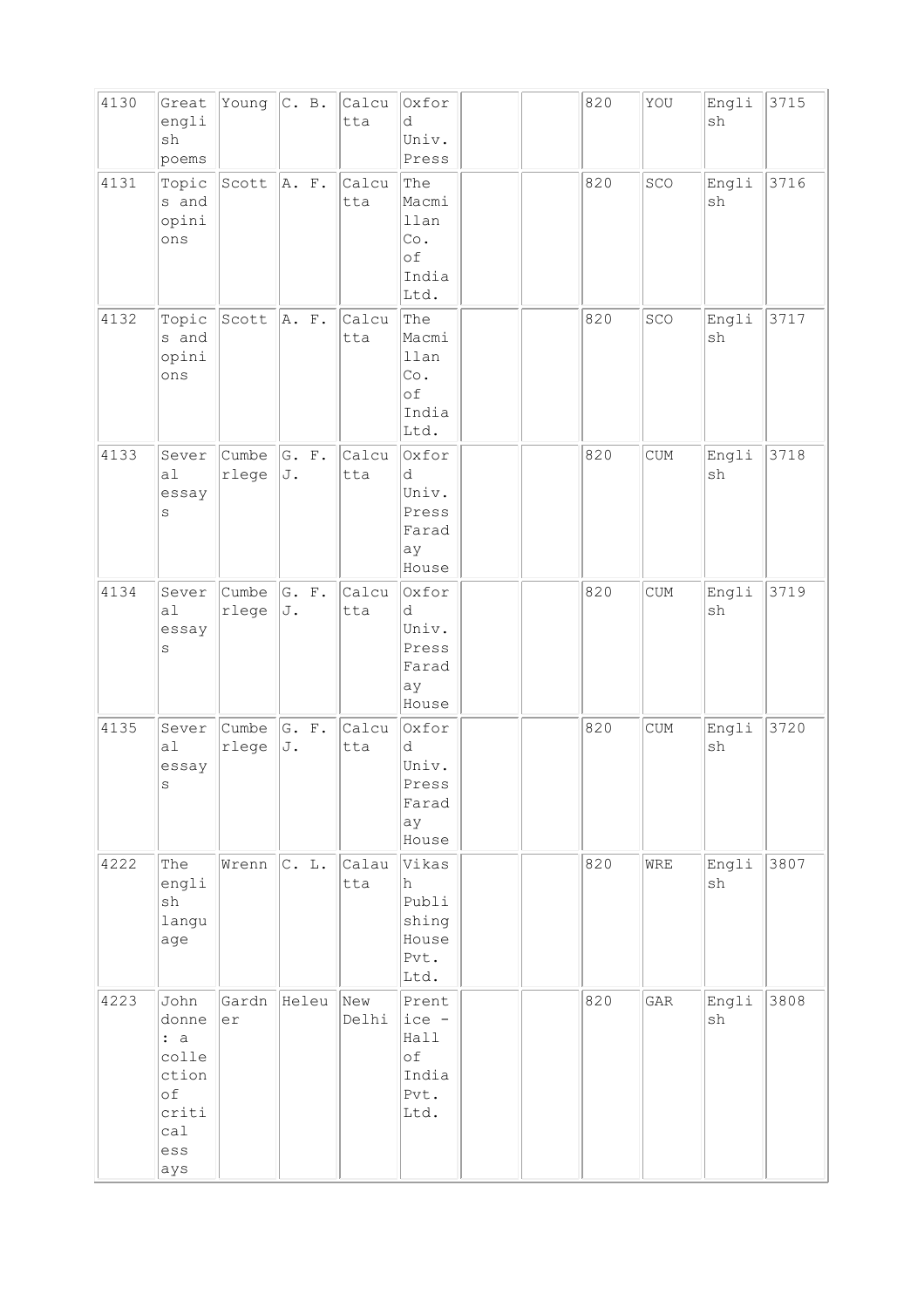| 4224 | Virgi<br>nia<br>woolf<br>: a<br>colle<br>ction<br>of<br>criti<br>cal<br>ess<br>ays        | Sprag<br>ue  | Claiv<br>e     | New<br>Delhi                 | Prent<br>ice -<br>Hall<br>of<br>India<br>Pvt.<br>Ltd.                                                |  | 820 | ${\tt SPR}$ | Engli<br>sh                  | 3809 |
|------|-------------------------------------------------------------------------------------------|--------------|----------------|------------------------------|------------------------------------------------------------------------------------------------------|--|-----|-------------|------------------------------|------|
| 4225 | Ghost<br>$s$ : a<br>publi<br>$\mathop{\mathsf{C}}$<br>enemy<br>when<br>we<br>dead<br>wake | Ibsen        | Henri<br>k     | Engla<br>nd                  | Pengu<br>in<br>Books<br>Ltd.                                                                         |  | 820 | IBS         | Engli<br>sh                  | 3810 |
| 4226 | The<br>woman<br>who<br>rode<br>away<br>and<br>other<br>stori<br>es                        | Lawre<br>nce | D. H.          | Engla<br>nd                  | Pengu<br>in<br>Books<br>Ltd.                                                                         |  | 820 | LAW         | Engli<br>$\operatorname{sh}$ | 3811 |
| 4227 | All<br>quiet<br>on<br>the<br>weste<br>rn<br>front                                         | Remar<br>que | Erich<br>Maria |                              | Triad<br>Γ<br>Mayfl<br>ower<br>Book                                                                  |  | 820 | REM         | Engli<br>sh                  | 3812 |
| 4228 | Intro<br>ducin<br>g<br>Shake<br>spear<br>e                                                | Harri<br>son | G. B.          | Pengu<br>in<br>Books<br>Ltd. | Engla<br>nd                                                                                          |  | 820 | HAR         | Engli<br>sh                  | 3813 |
| 4229 | Engli<br>$\operatorname{sh}$<br>sente<br>nce<br>struc<br>ture                             | Jupp         | T. C.          | Londo<br>n                   | E. L.<br><b>B.</b> S.<br>$\delta$<br>Heine<br>mann<br>Educa<br>tiona<br>$\mathbf 1$<br>Books<br>Ltd. |  | 820 | JUP         | Engli<br>sh                  | 3814 |
| 4230 | The<br>use<br>оf<br>engli<br>sh                                                           | Quirk        | Rando<br>lph   |                              | E. L.<br>B. S.                                                                                       |  | 820 | QUI         | Engli<br>sh                  | 3815 |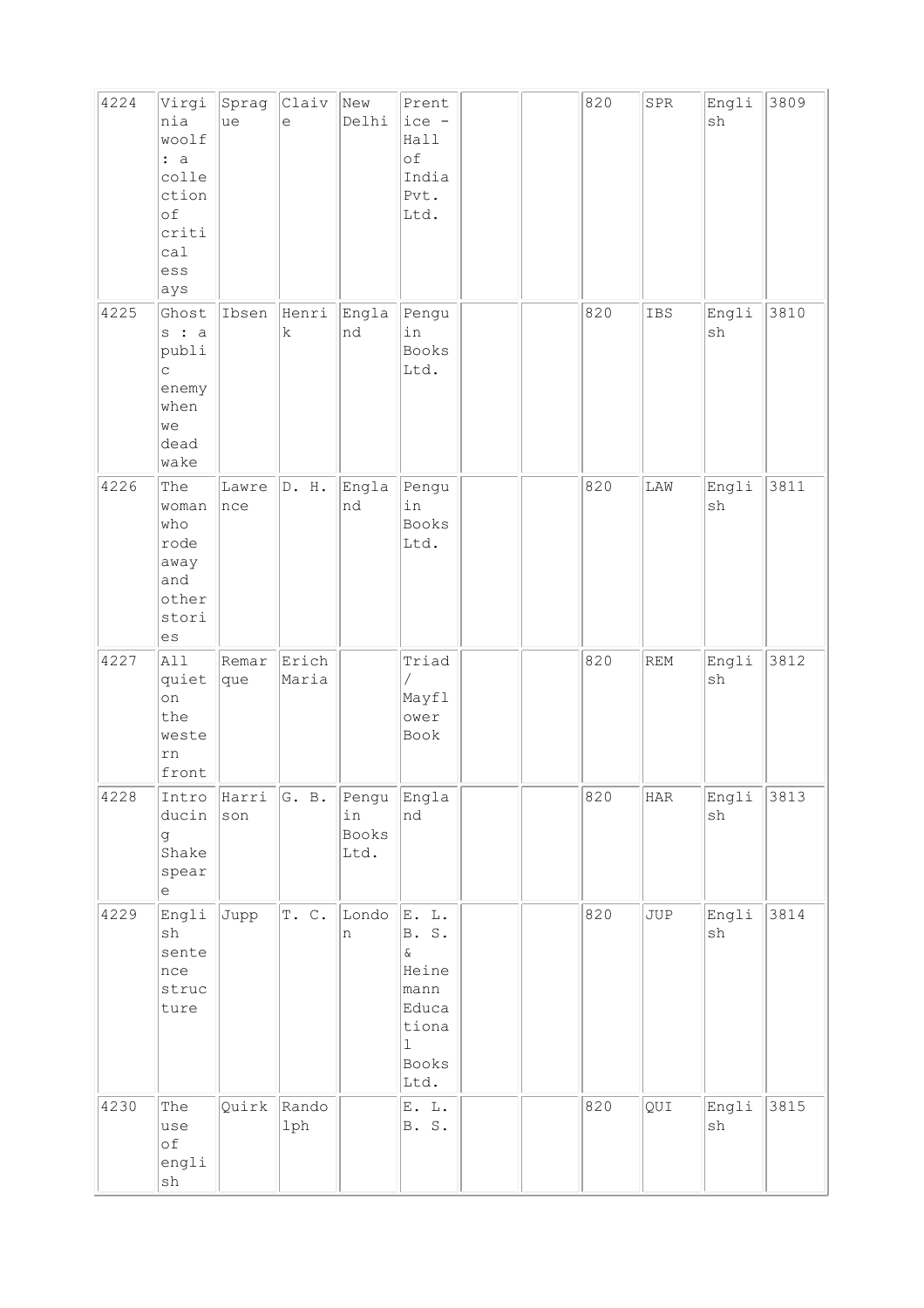| 4231 | A<br>dicti<br>onary<br>of<br>moder<br>n<br>engli<br>sh<br>usage                                     | Fowle<br>$\mathtt{r}$ | H. W.        | $\mathbb L$ .<br>E.<br>$S$ .<br><b>B</b> . | E. L.<br>B. S.<br>& O.<br>U. P.                     |                                                | 820 | ${\tt FOW}$  | Engli<br>sh | 3816        |
|------|-----------------------------------------------------------------------------------------------------|-----------------------|--------------|--------------------------------------------|-----------------------------------------------------|------------------------------------------------|-----|--------------|-------------|-------------|
| 4232 | A<br>stude<br>nts<br>guide<br>to<br>the<br>selec<br>ted<br>poems<br>of t.<br>$\mathbf s$ .<br>eliot | South<br>am           | B. C.        | Londo<br>n                                 | Faber<br>And<br>Faber                               |                                                | 820 | SOU          | Engli<br>sh | 3817        |
| 4233 | Prach<br>ical<br>criti<br>ciisn<br>: a<br>study<br>of<br>liter<br>ary                               | Judge<br>ment         | Richa<br>rds | I. A.                                      | Londo<br>n                                          | Routl<br>edge<br>$\&$<br>Kegan<br>Paul<br>Ltd. |     | 820          | RIC         | Engli<br>sh |
| 4234 | Pablo<br>nerud<br>a :<br>salec<br>ted<br>porms                                                      | Nerud<br>a            | Pablo        | Engla<br>nd                                | Pengu<br>in<br><b>Books</b><br>Ltd.                 |                                                | 820 | ${\tt NER}$  | Engli<br>sh | 3819        |
| 4235 | Arms<br>and<br>the<br>man                                                                           | Shaw                  | Berwa<br>rd  | Calcu<br>tta                               | Orien<br>$\ddot{\mathsf{t}}$<br>Longn<br>on<br>Ltd. |                                                | 820 | $_{\rm SHA}$ | Engli<br>sh | 3820        |
| 4236 | Arms<br>and<br>the<br>man                                                                           | Shaw                  | Berwa<br>rd  | Calcu<br>tta                               | Orien<br>t<br>Longn<br>on<br>Ltd.                   |                                                | 820 | SHA          | Engli<br>sh | 3821        |
| 4237 | Arms<br>and<br>the<br>man                                                                           | Shaw                  | Berwa<br>rd  | Calcu<br>tta                               | Orien<br>$\mathsf t$<br>Longn<br>on<br>Ltd.         |                                                | 820 | SHA          | Engli<br>sh | 3822        |
| 4238 | Arms<br>and<br>the<br>man                                                                           | Shaw                  | Berwa<br>rd  | Calcu<br>tta                               | Orien<br>$\ddot{\mathsf{t}}$<br>Longn<br>on<br>Ltd. |                                                | 820 | SHA          | Engli<br>sh | 3823        |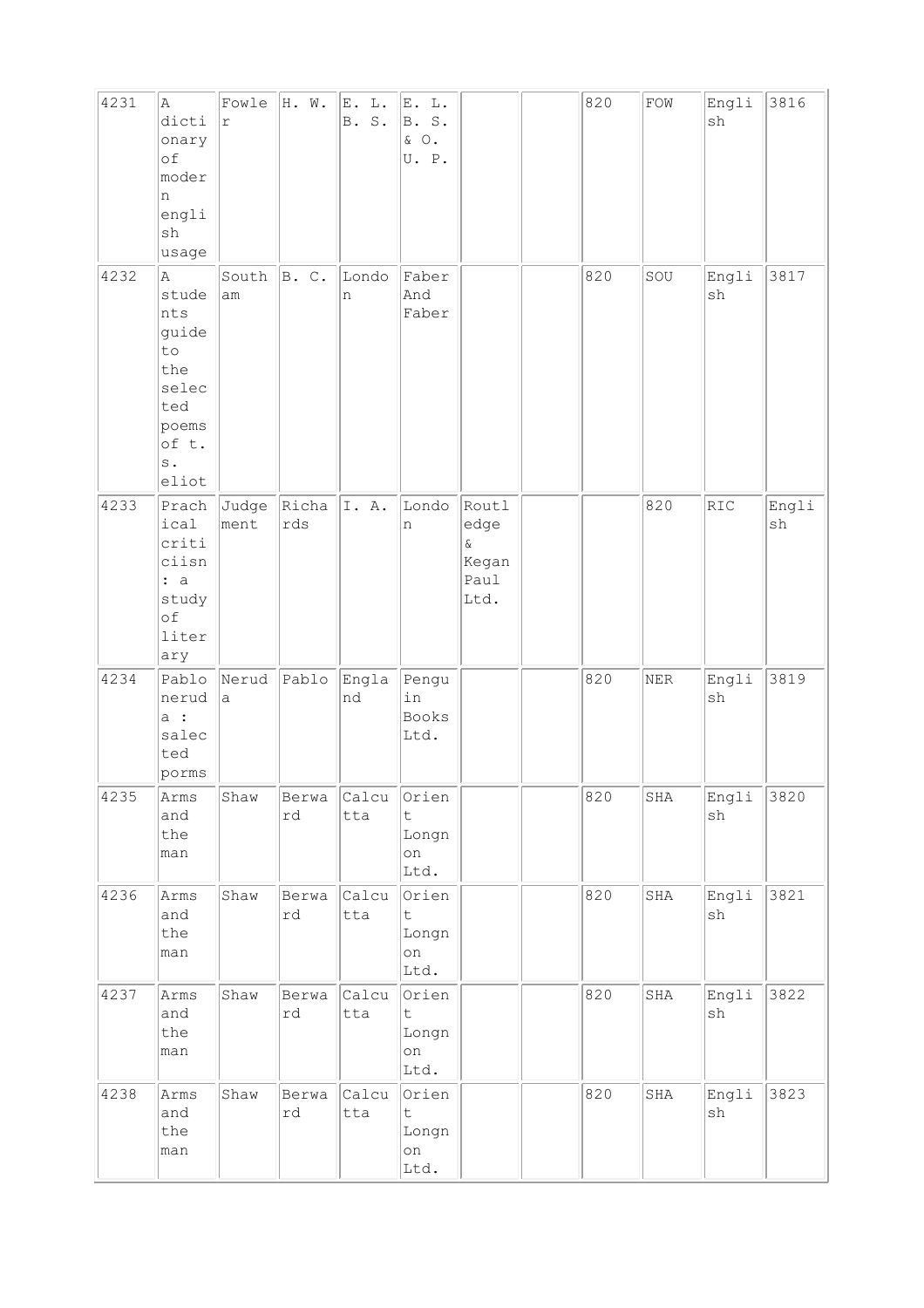| 4239 | Arms<br>and<br>the<br>man                                                              | Shaw                | Berwa<br>rd  | Calcu<br>tta | Orien<br>$\ddot{\mathsf{t}}$<br>Longn<br>on<br>Ltd. |                                  | 820 | SHA | Engli<br>sh | 3824        |
|------|----------------------------------------------------------------------------------------|---------------------|--------------|--------------|-----------------------------------------------------|----------------------------------|-----|-----|-------------|-------------|
| 4341 | High<br>schoo<br>$\mathbf 1$<br>engli<br>sh<br>gramm<br>er<br>& amp                    | compo<br>sitio<br>n | Wern         | P. C.        | New<br>Delhi                                        | $\mathtt{S}$ .<br>Chand<br>& Co. |     | 820 | WER         | Engli<br>sh |
| 4342 | High<br>schoo<br>$\mathbf 1$<br>engli<br>$\operatorname{sh}$<br>gramm<br>er<br>$\&amp$ | compo<br>sitio<br>n | Wern         | P. C.        | New<br>Delhi                                        | $S$ .<br>Chand<br>& Co.          |     | 820 | WER         | Engli<br>sh |
| 4343 | High<br>schoo<br>$\mathbf 1$<br>engli<br>sh<br>gramm<br>er<br>& amp                    | compo<br>sitio<br>n | Wern         | P. C.        | New<br>Delhi                                        | S.<br>Chand<br>& Co.             |     | 820 | <b>WER</b>  | Engli<br>sh |
| 4344 | High<br>schoo<br>$\mathbf 1$<br>engli<br>sh<br>gramm<br>er<br>& amp                    | compo<br>sitio<br>n | Wern         | P. C.        | New<br>Delhi                                        | $\texttt{S}$ .<br>Chand<br>& Co. |     | 820 | <b>WER</b>  | Engli<br>sh |
| 4345 | High<br>schoo<br>$\mathbf{1}$<br>engli<br>sh<br>gramm<br>er<br>$\&amp$                 | compo<br>sitio<br>n | Wern         | P. C.        | New<br>Delhi                                        | $\mathtt{S}$ .<br>Chand<br>& Co. |     | 820 | WER         | Engli<br>sh |
| 4346 | Marlo<br>we :<br>a<br>colle<br>ction<br>of<br>criti<br>cal<br>essay<br>$\rm s$         | Leech               | Cliff<br>ord | New<br>Delhi | Prent<br>ice-H<br>all<br>оf<br>India                |                                  | 820 | LEE | Engli<br>sh | 3931        |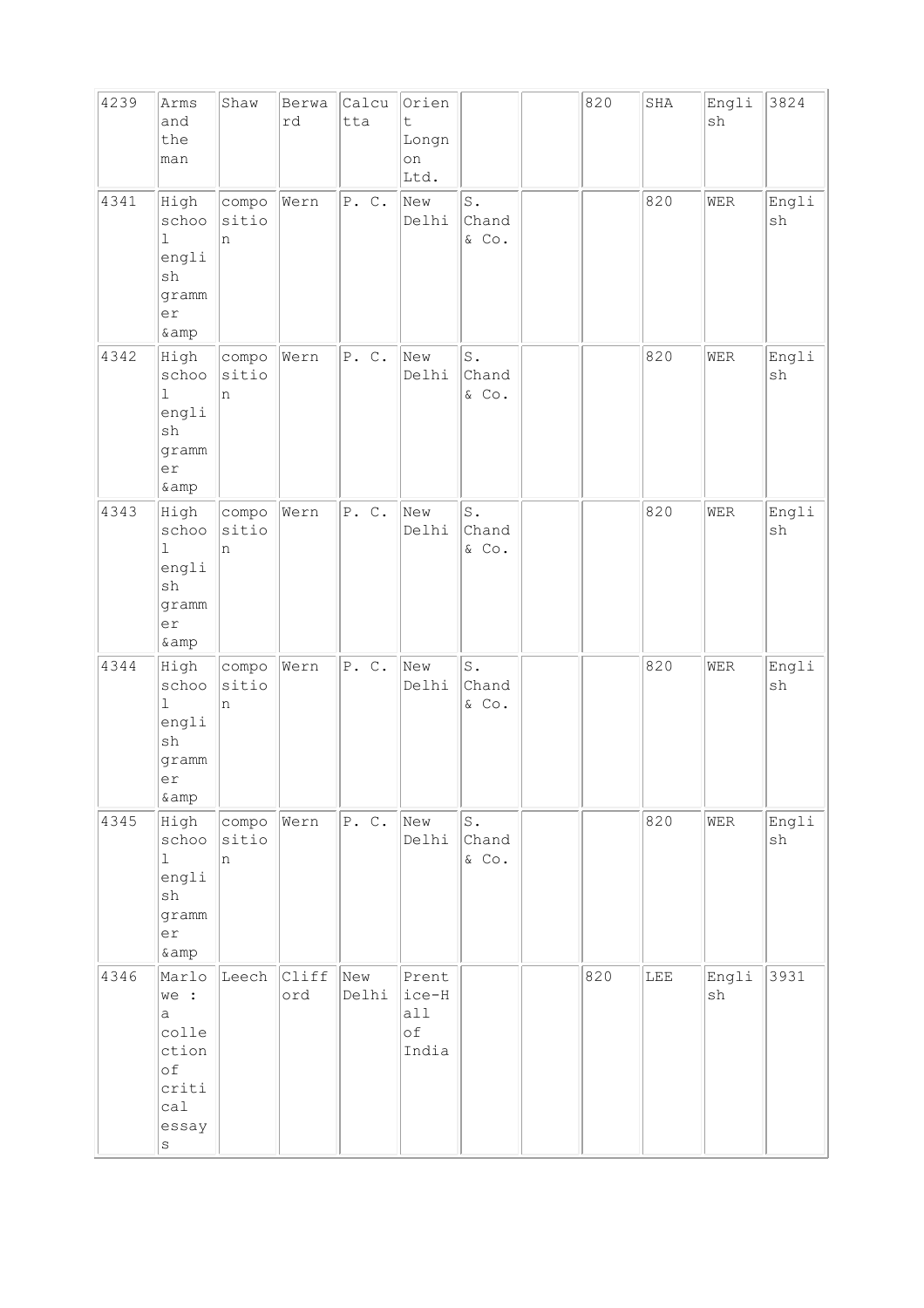| 4347 | Histo<br>ry of<br>engli<br>sh<br>langu<br>age                                                                      | Bangh        | Alber<br>t C.       | Bomba<br>У   | Allie<br>d<br>Publi<br>shers  |  | 820 | <b>BAN</b>   | Engli<br>sh                  | 3932 |
|------|--------------------------------------------------------------------------------------------------------------------|--------------|---------------------|--------------|-------------------------------|--|-----|--------------|------------------------------|------|
| 4348 | Readi<br>ngs<br>in<br>appli<br>led<br>engli<br>sh<br>lingu<br>istic<br>$\rm s$                                     | Allen        | Harol<br>d<br>Byron | New<br>Delhi | Ameri<br>nd<br>Publi<br>shing |  | 820 | ALL          | Engli<br>sh                  | 3933 |
| 4349 | Dicti<br>onary<br>of<br>engli<br>$\operatorname{sh}$<br>phras<br> a1 <br>verbs<br>and<br>their<br>idiom<br>$\rm s$ | McArt<br>hur | Tom                 | Calcu<br>tta | Rupa<br>& Co.                 |  | 820 | MCA          | Engli<br>$\operatorname{sh}$ | 3934 |
| 4350 | Portr<br>ait<br>οf<br>the<br>artis<br>t as<br>a<br>young<br>man                                                    | Joyce        | James               |              | Triad<br>/Pant<br>her         |  | 820 | JOY          | Engli<br>sh                  | 3935 |
| 4351 | <b>On</b><br>poetr<br>y and<br>poets                                                                               | Eliot        | T.S.                | Londo<br>n   | Faber<br>and<br>Faber         |  | 820 | ELI          | Engli<br>$\operatorname{sh}$ | 3936 |
| 4352 | The<br>histo<br>rical<br>novel                                                                                     | Lukac<br>S   | Georg               | New<br>York  | Pengu<br>in<br>Books          |  | 820 | LUK          | Engli<br>sh                  | 3937 |
| 4353 | Write<br>r and<br>criti<br>$\circ$ :<br>and<br>other<br>essay<br>$\rm s$                                           | Lukac<br>S   | Georg               | Londo<br>n   | Merli<br>n<br>Press           |  | 820 | $_{\rm LUK}$ | Engli<br>sh                  | 3938 |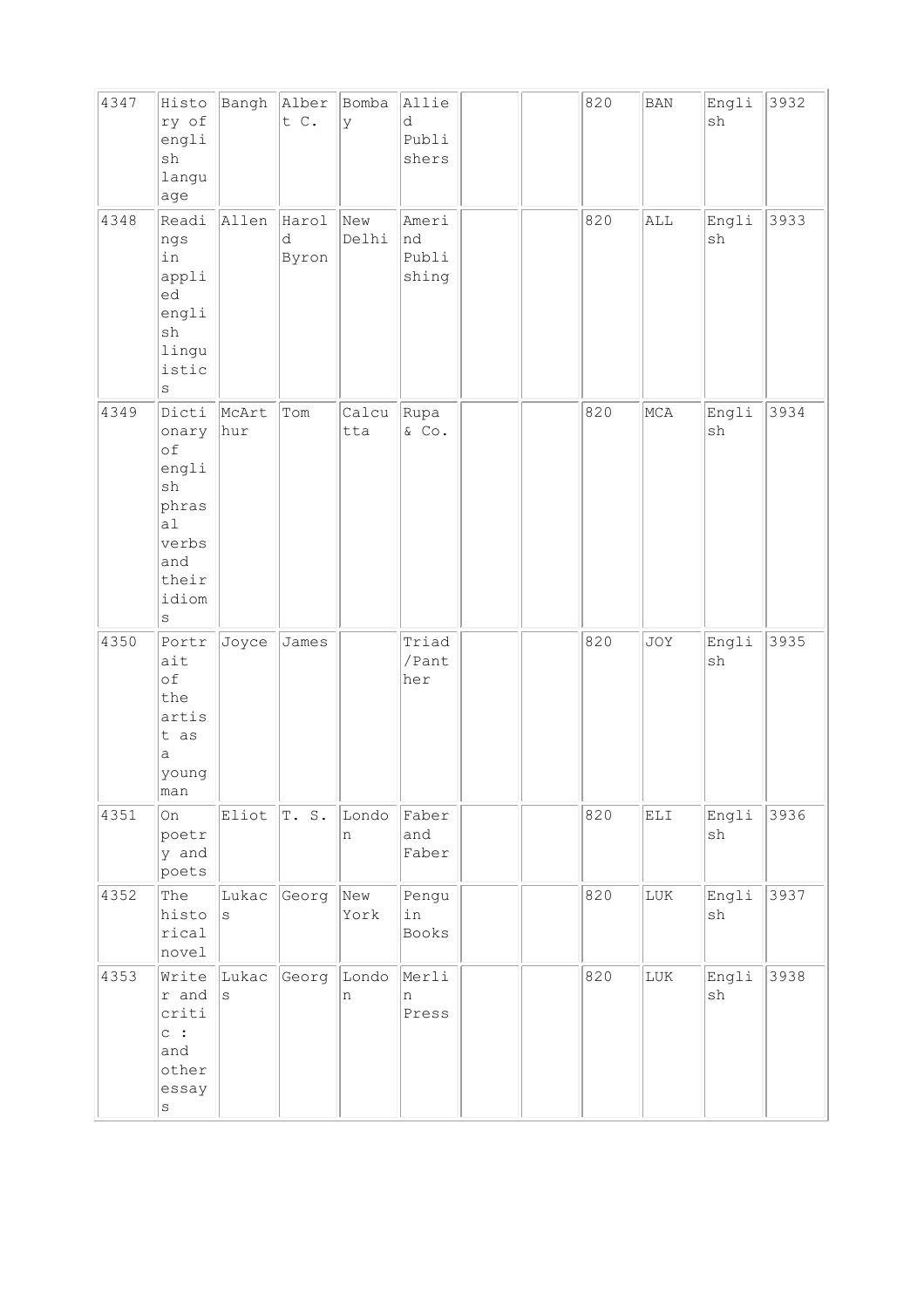| 4354 | Yeats<br>: the<br>man<br>and<br>the<br>mask                                      | Ellma<br>nn                                                             | Richa<br>rd        | Londo<br>n                          | Faber<br>and<br>Faber                    |     | 820 | ELL          | Engli<br>sh | 3939         |
|------|----------------------------------------------------------------------------------|-------------------------------------------------------------------------|--------------------|-------------------------------------|------------------------------------------|-----|-----|--------------|-------------|--------------|
| 4355 | Langu<br>age :<br>its<br>natur<br>е<br>devel<br>opeme<br>nt<br>and<br>origi<br>n | Jespe<br>rson                                                           | Otto               | Londo<br>n                          | Georg<br>е<br>Allen<br>$\delta$<br>Unwin |     | 820 | <b>JES</b>   | Engli<br>sh | 3940         |
| 4356 | Daved<br>coppe<br>rfiel<br>d                                                     | Dicke<br>ns                                                             | Charl<br>es        | New<br>Delhi                        | Orien<br>t<br>Longm<br>an                |     | 820 | $_{\rm DIC}$ | Engli<br>sh | 3941         |
| 4357 | Daved<br>coppe<br>rfiel<br>d                                                     | Dicke<br>ns                                                             | Charl<br>es        | New<br>Delhi                        | Orien<br>t<br>Longm<br>an                |     | 820 | DIC          | Engli<br>sh | 3942         |
| 4358 | Daved<br>coppe<br>rfiel<br>d                                                     | Dicke<br>ns                                                             | Charl<br>es        | New<br>Delhi                        | Orien<br>t<br>Longm<br>an                |     | 820 | DIC          | Engli<br>sh | 3943         |
| 4359 | Daved<br>coppe<br>rfiel<br>d                                                     | Dicke<br>ns                                                             | Charl<br>es        | New<br>Delhi                        | Orien<br>t<br>Longm<br>an                |     | 820 | DIC          | Engli<br>sh | 3944         |
| 4360 | Daved<br>coppe<br>rfiel<br>d                                                     | Dicke<br>ns                                                             | Charl<br>es        | New<br>Delhi                        | Orien<br>t<br>Longm<br>an                |     | 820 | DIC          | Engli<br>sh | 3945         |
| 4361 | Daved<br>coppe<br>rfiel<br>d                                                     | Dicke<br>ns                                                             | <b>Char1</b><br>es | New<br>Delhi                        | Orien<br>$\mathsf{t}$<br>Longm<br>an     |     | 820 | DIC          | Engli<br>sh | 3946         |
| 4362 | H.S.<br>eng.<br>selec<br>tions<br>(pros<br>e)                                    | W. B.<br>Counc<br>$ i1$ of<br>H.S.<br>Educt<br>ion                      | New<br>Delhi       | Orien<br>$\mathsf t$<br>Longm<br>an |                                          | 820 | WEB | Engli<br>sh  | 3947        | $\mathbf{1}$ |
| 4363 | H.S.<br>eng.<br>selec<br>tions<br>(pros<br>e)                                    | W. B.<br>Counc<br>$\left  \text{i1 of}\right $<br>H. S.<br>Educt<br>ion | New<br>Delhi       | Orien<br>t<br>Longm<br>an           |                                          | 821 | WEB | Engli<br>sh  | 3948        | $\mathbf{1}$ |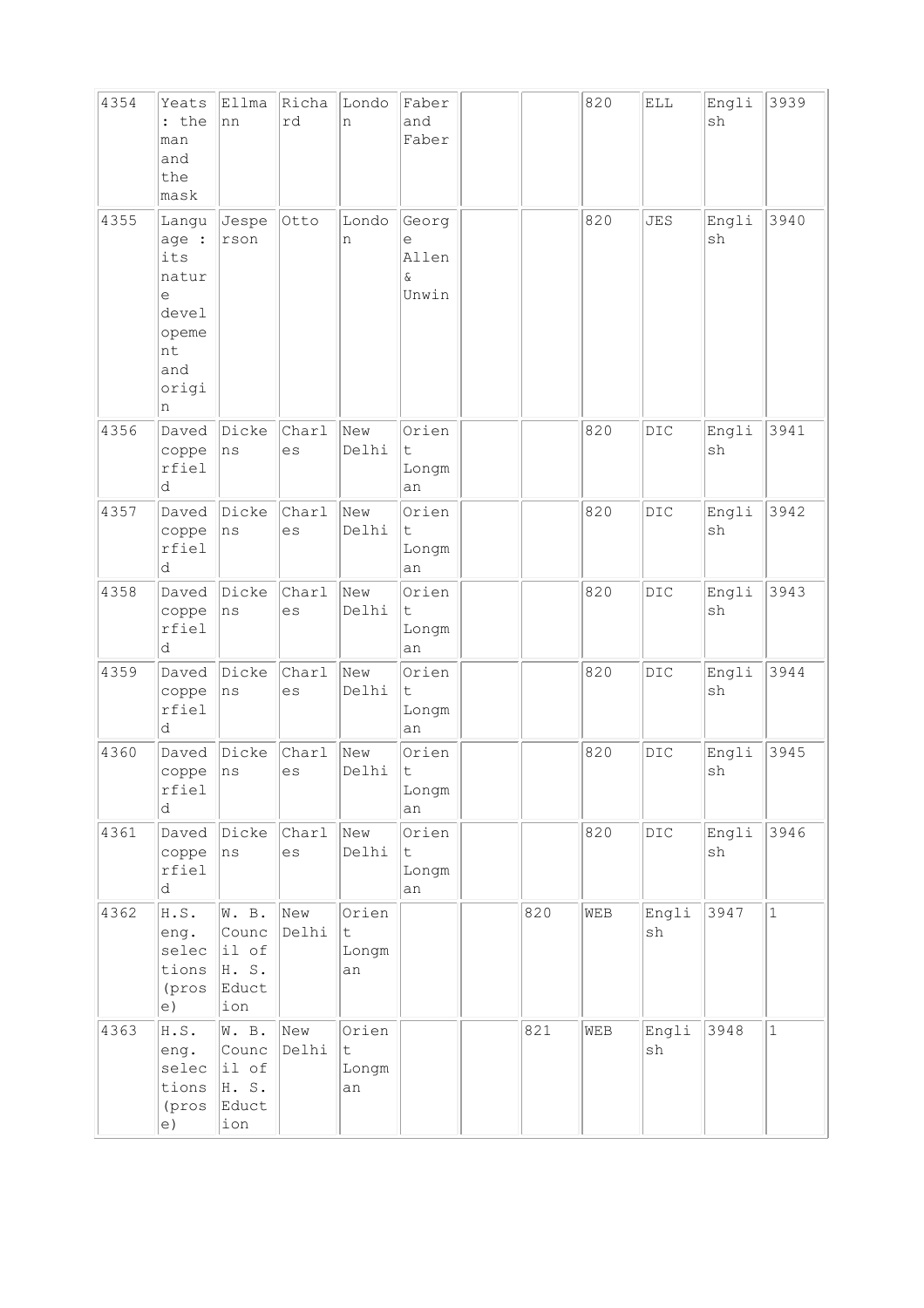| 4364 | $\texttt{H.S.}$<br>eng.<br>selec<br>tions<br>(pros<br>e) | W. B.<br>Counc<br>il of<br>H. S.<br>Educt<br>ion                        | New<br>Delhi                                     | Orien<br>t<br>Longm<br>an |                                                    | 822 | WEB | Engli<br>sh | 3949        | $\mathbf{1}$ |
|------|----------------------------------------------------------|-------------------------------------------------------------------------|--------------------------------------------------|---------------------------|----------------------------------------------------|-----|-----|-------------|-------------|--------------|
| 4365 | H.S.<br>eng.<br>selec<br>tions<br>(pros<br>e)            | W. B.<br>Counc<br>$\left  \text{i1 of}\right $<br>H. S.<br>Educt<br>ion | New<br>Delhi                                     | Orien<br>t<br>Longm<br>an |                                                    | 823 | WEB | Engli<br>sh | 3950        | $\mathbf{1}$ |
| 4366 | H.S.<br>eng.<br>selec<br>tions<br>(poet<br>ry<br>& amp   | drama                                                                   | W. B.<br>Counc<br>il of<br>H. S.<br>Educt<br>ion | Calcu<br>tta              | The<br>Macmi<br>llan<br>Co.                        |     | 824 | WEB         | Engli<br>sh | 3951         |
| 4367 | H.S.<br>eng.<br>selec<br>tions<br>(poet<br>ry<br>& amp   | drama<br>$\lambda$                                                      | W. B.<br>Counc<br>il of<br>H. S.<br>Educt<br>ion | Calcu<br>tta              | The<br>Macmi<br>llan<br>Co.                        |     | 825 | WEB         | Engli<br>sh | 3952         |
| 4368 | H.S.<br>eng.<br>selec<br>tions<br>(poet<br>ry<br>& amp   | drama<br>$\lambda$                                                      | W. B.<br>Counc<br>il of<br>H. S.<br>Educt<br>ion | Calcu<br>tta              | The<br>Macmi<br>llan<br>Co.                        |     | 826 | WEB         | Engli<br>sh | 3953         |
| 4369 | H.S.<br>eng.<br>selec<br>tions<br>(poet<br>ry<br>$\&amp$ | drama<br>$\lambda$                                                      | W. B.<br>Counc<br>il of<br>H. S.<br>Educt<br>ion | Calcu<br>tta              | The<br>Macmi<br>llan<br>$\circ$ .                  |     | 827 | <b>WEB</b>  | Engli<br>sh | 3954         |
| 4831 | Engli<br>sh<br>throu<br>gh<br>readi<br>ng                | Bhask<br>ar                                                             | W. W.<br>S.                                      | Calcu<br>tta              | The<br>Macmi<br>llan<br>Co.<br>оf<br>India<br>Ltd. |     | 820 | BHA         | Engli<br>sh | 4416         |
| 4832 | Engli<br>sh<br>throu<br>gh<br>readi<br>ng                | Bhask<br>ar                                                             | W. W.<br>${\tt S}$ .                             | Calcu<br>tta              | The<br>Macmi<br>llan<br>Co.<br>оf<br>India<br>Ltd. |     | 820 | BHA         | Engli<br>sh | 4417         |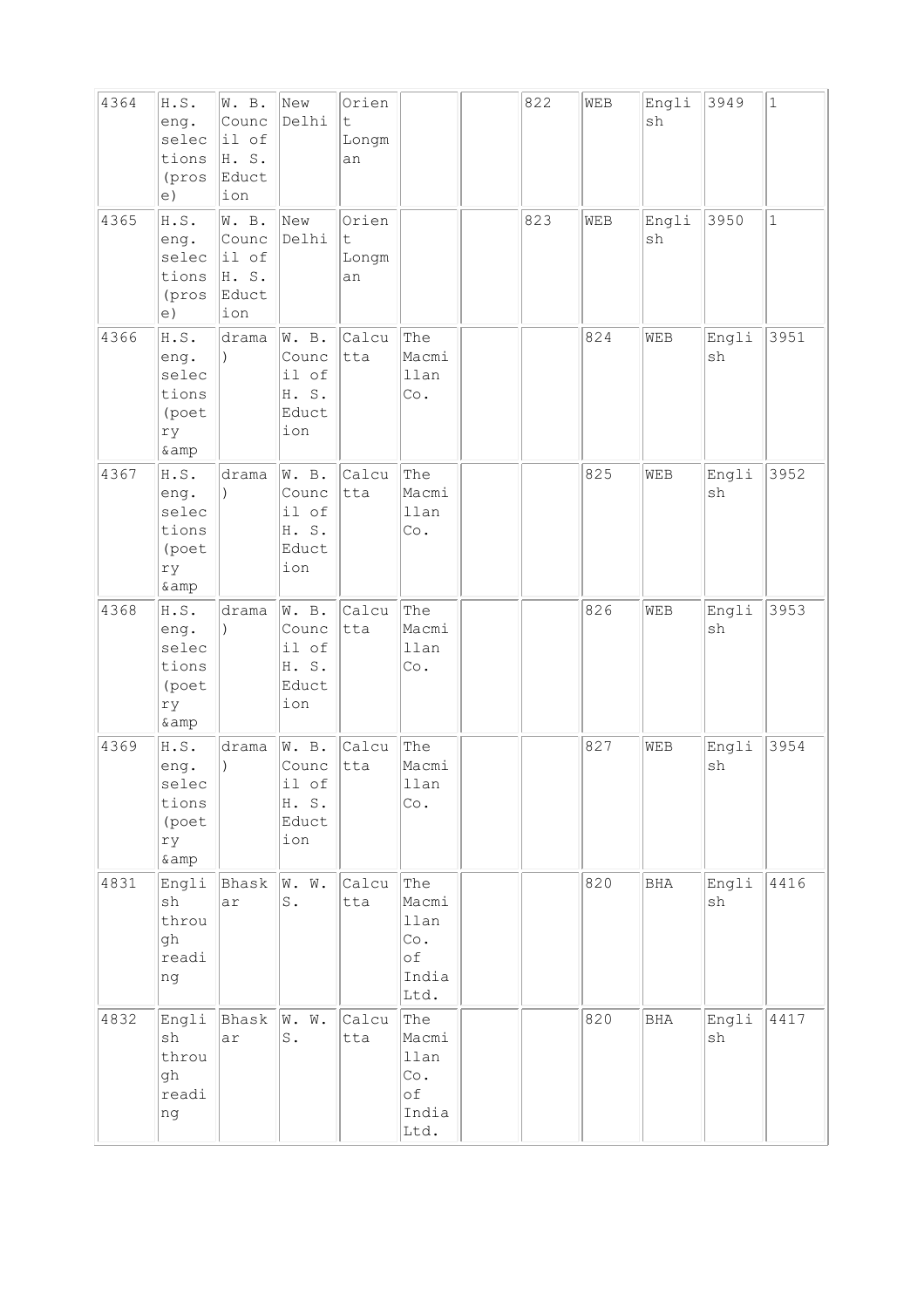| 4833 | Engli<br>sh<br>throu<br>gh<br>readi<br>ng                  | Bhask<br>ar             | W. W.<br>$\texttt{S}$ .                  | Calcu<br>tta | The<br>Macmi<br>llan<br>Co.<br>of<br>India<br>Ltd. |  | 820 | <b>BHA</b>   | Engli<br>sh | 4418 |
|------|------------------------------------------------------------|-------------------------|------------------------------------------|--------------|----------------------------------------------------|--|-----|--------------|-------------|------|
| 4834 | Engli<br>sh<br>throu<br>gh<br>readi<br>ng                  | Bhask<br>ar             | W. W.<br>$S$ .                           | Calcu<br>tta | The<br>Macmi<br>llan<br>Co.<br>of<br>India<br>Ltd. |  | 820 | <b>BHA</b>   | Engli<br>sh | 4419 |
| 4835 | Engli<br>sh<br>throu<br>gh<br>readi<br>ng                  | Bhask<br>ar             | W. W.<br>$\texttt{S}$ .                  | Calcu<br>tta | The<br>Macmi<br>llan<br>Co.<br>of<br>India<br>Ltd. |  | 820 | <b>BHA</b>   | Engli<br>sh | 4420 |
| 4836 | Engli<br>sh<br>throu<br>gh<br>readi<br>ng                  | Bhask<br>ar             | W.<br>$\mathbbmss{N}$ .<br>$\mathbb S$ . | Calcu<br>tta | The<br>Macmi<br>llan<br>Co.<br>οf<br>India<br>Ltd. |  | 820 | <b>BHA</b>   | Engli<br>sh | 4421 |
| 4837 | Engli<br>sh<br>throu<br>gh<br>readi<br>ng                  | Bhask<br>ar             | W. W.<br>S.                              | Calcu<br>tta | The<br>Macmi<br>llan<br>Co.<br>of<br>India<br>Ltd. |  | 820 | <b>BHA</b>   | Engli<br>sh | 4422 |
| 4838 | Engli<br>sh<br>throu<br>gh<br>readi<br>ng                  | Bhask W. W.<br>ar       | $\texttt{S}$ .                           | Calcu<br>tta | The<br>Macmi<br>llan<br>Co.<br>оf<br>India<br>Ltd. |  | 820 | $_{\rm BHA}$ | Engli<br>sh | 4423 |
| 4839 | sh<br>throu<br>gh<br>readi<br>ng                           | Engli Bhask W. W.<br>ar | $\mathbb S$ .                            | Calcu<br>tta | The<br>Macmi<br>llan<br>Co.<br>оf<br>India<br>Ltd. |  | 820 | <b>BHA</b>   | Engli<br>sh | 4424 |
| 4840 | Engli<br>$\operatorname{sh}$<br>throu<br>gh<br>readi<br>ng | Bhask W. W.<br>ar       | $\mathtt{S}$ .                           | Calcu<br>tta | The<br>Macmi<br>llan<br>Co.<br>оf<br>India<br>Ltd. |  | 820 | <b>BHA</b>   | Engli<br>sh | 4425 |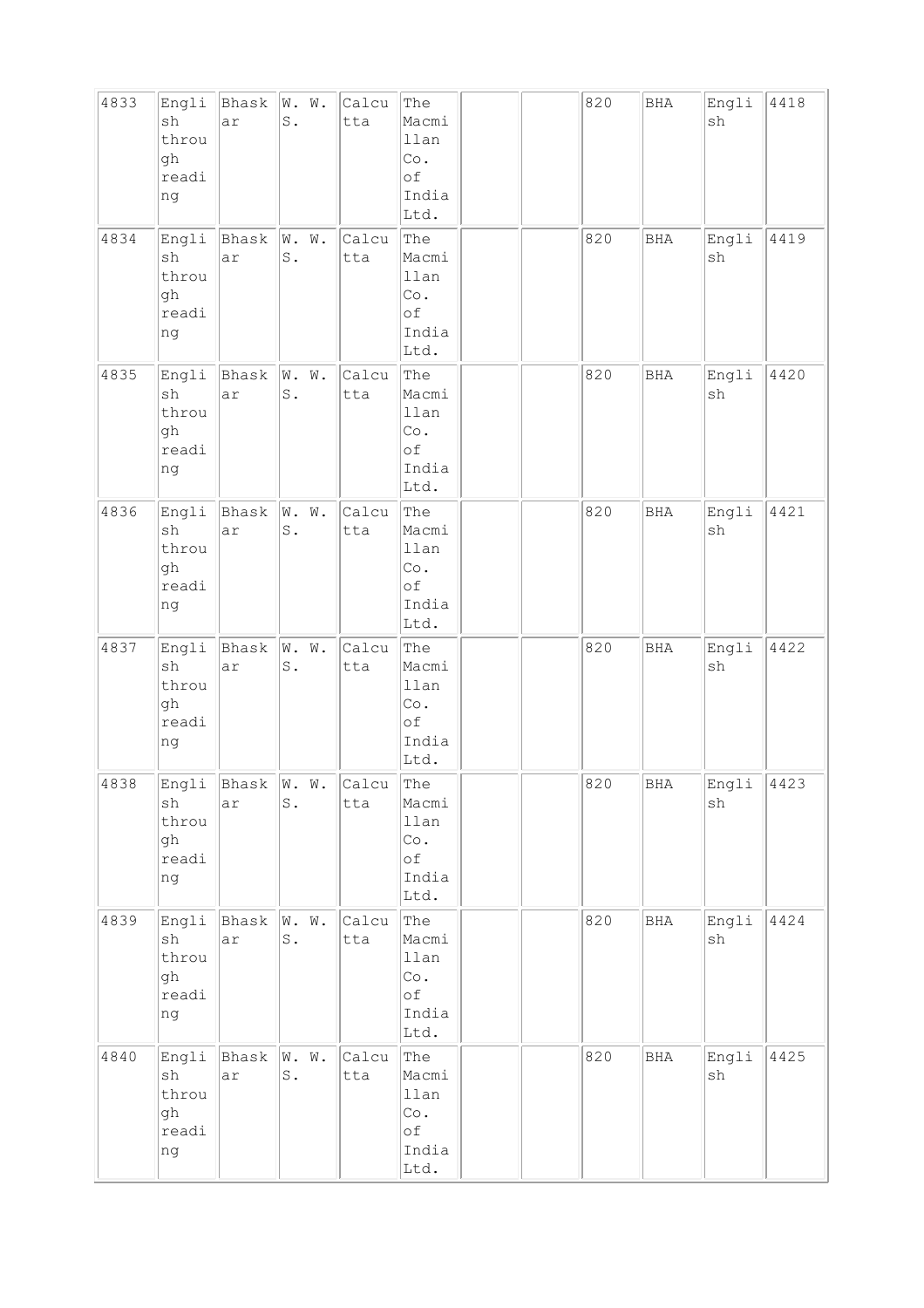| 4841 | The<br>anato<br>my of<br>prose                                                     | Boult<br>on   | Marjo<br>rie   | Ludhi<br>ana | Kalya<br>ni<br>Publi<br>shers                        |  | 820 | <b>BOU</b>     | Engli<br>$\operatorname{sh}$ | 4426 |
|------|------------------------------------------------------------------------------------|---------------|----------------|--------------|------------------------------------------------------|--|-----|----------------|------------------------------|------|
| 4842 | The<br>anato<br>my of<br>drama                                                     | Boult<br>on   | Marjo<br>rie   | Ludhi<br>ana | Kalya<br>ni<br>Publi<br>shers                        |  | 820 | <b>BOU</b>     | Engli<br>sh                  | 4427 |
| 4843 | The<br>anato<br>my of<br>langu<br>age :<br>sayin<br>g<br>what<br>we<br>meah        | Boult<br>on   | Marjo<br>rie   | Ludhi<br>ana | Kalya<br>ni<br>Publi<br>shers                        |  | 820 | <b>BOU</b>     | Engli<br>$\operatorname{sh}$ | 4428 |
| 4844 | Fiedi<br>ng:<br>a<br>colle<br>ction<br>of<br>criti<br>calal<br>essay<br>$\rm s$    | Panls<br>on   | Ronal<br>d     | New<br>Delhi | Prent<br>ice-H<br>a11<br>оf<br>India<br>Pvt.<br>Ltd. |  | 820 | $\texttt{PAN}$ | Engli<br>sh                  | 4429 |
| 4845 | Georg<br>е<br>ellio<br>t : a<br>colle<br>ction<br>of<br>criti<br>cal<br>essay<br>S | Crege<br>r    | Georg<br>e R.  | New<br>Delhi | Prent<br>ice-H<br>a11<br>оf<br>India<br>Pvt.<br>Ltd. |  | 820 | CRE            | Engli<br>sh                  | 4430 |
| 4846 | Dryde<br>n : a<br>colle<br>ction<br>of<br>criti<br>cal<br>essay<br>$\rm s$         | Schil<br>1ing | Berna<br>rd N. | New<br>Delhi | Prent<br>ice-H<br>all<br>оf<br>India<br>Pvt.<br>Ltd. |  | 820 | SCH            | Engli<br>sh                  | 4431 |
| 4847 | Oscar<br>wilde<br>: a<br>colle<br>ction<br>of<br>criti<br>ca1<br>essay<br>$\rm s$  | Ellma<br>nn   | Richa<br>rd    | New<br>Delhi | Prent<br>ice-H<br>all<br>оf<br>India<br>Pvt.<br>Ltd. |  | 820 | <b>ELL</b>     | Engli<br>sh                  | 4432 |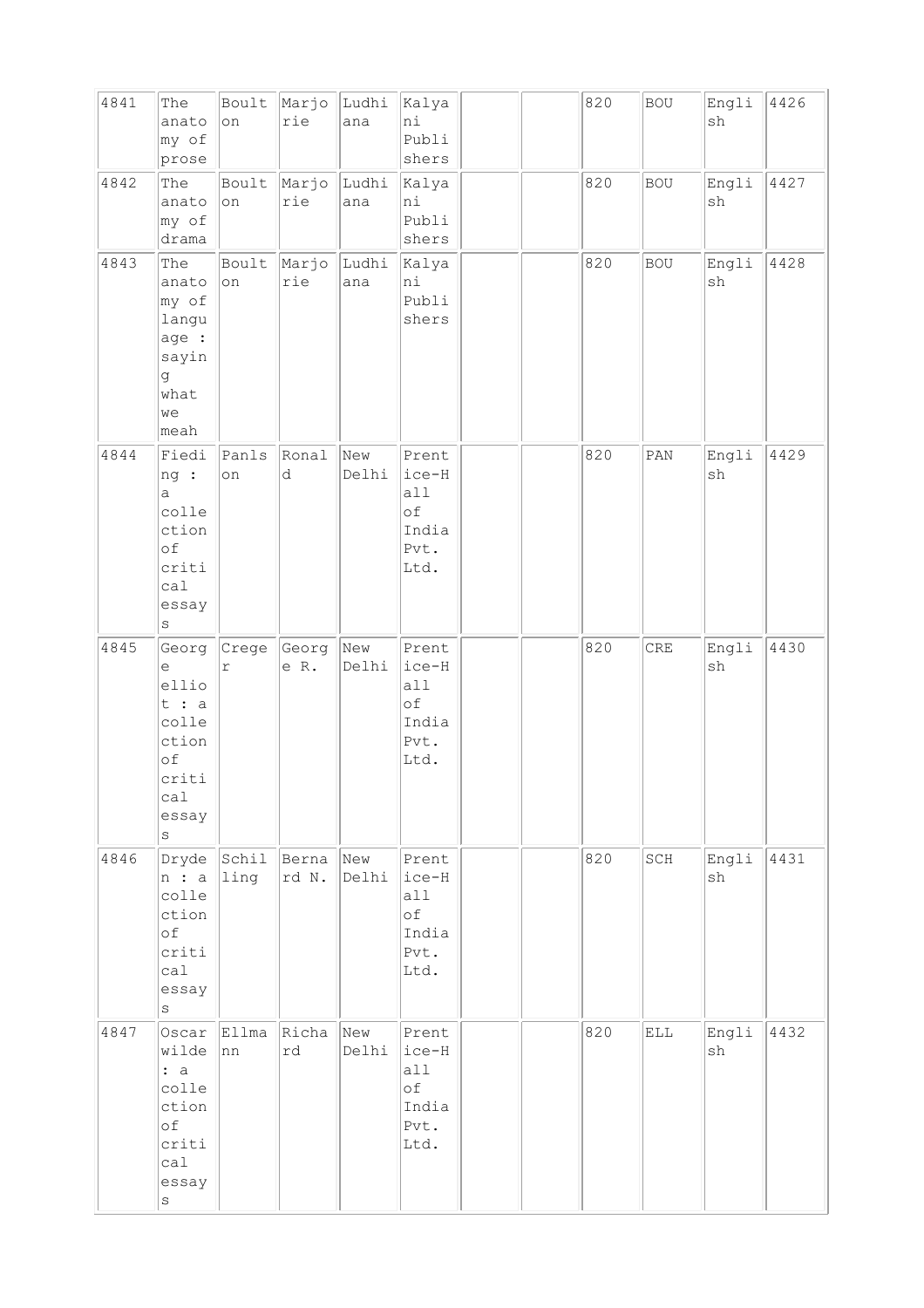| 4848 | Dicke<br>ns :<br>a<br>colle<br>ction<br>$\circ f$<br>criti<br>ca1<br>essay<br>S                          | Price                                                     | Marti<br>n              | New<br>Delhi       | Prent<br>ice-H<br>all<br>of<br>India<br>Pvt.<br>Ltd.   |                                 | 820 | $\ensuremath{\mathsf{PRI}}$ | Engli<br>sh                  | 4433        |
|------|----------------------------------------------------------------------------------------------------------|-----------------------------------------------------------|-------------------------|--------------------|--------------------------------------------------------|---------------------------------|-----|-----------------------------|------------------------------|-------------|
| 4849 | Hopki<br>ns :<br>а<br>colle<br>ction<br>оf<br>criti<br>ca1<br>essay<br>S                                 | Hartm<br>an                                               | Geoff<br>rey            | New<br>Delhi       | Prent<br>$ice-H$<br>all<br>of<br>India<br>Pvt.<br>Ltd. |                                 | 820 | $_{\rm HAR}$                | Engli<br>sh                  | 4434        |
| 4850 | Moder<br>n<br>briti<br>sh<br>drama<br>tists<br>: a<br>colle<br>ction<br>of<br>criti<br>ca1<br>essay<br>S | Brown                                                     | John<br>Russe<br>$1\,1$ | New<br>Delhi       | Prent<br>ice-H<br>all<br>of<br>India<br>Pvt.<br>Ltd.   |                                 | 820 | <b>BRO</b>                  | Engli<br>$\operatorname{sh}$ | 4435        |
| 4851 | Class<br>ical<br>liter<br>ary<br>criti<br>cism                                                           | Dorse<br>d                                                | T.S.<br>(tr.)           | Engla<br>nd        | Pengu<br>in<br>Books<br>Ltd.                           |                                 | 820 | $\texttt{DOR}$              | Engli<br>sh                  | 4436        |
| 4852 | Reval<br>ution<br>tradi<br>on<br>and<br>devel<br>opmen<br>t in<br>engli<br>$\operatorname{sh}$           | Leavi<br>$\vert$ S                                        | F. R.                   | Engla<br>nd        | Pengu<br>in<br>Books<br>Ltd.                           |                                 | 820 | LEA                         | Engli<br>sh                  | 4437        |
| 5444 | Highe<br>$\Upsilon$<br>eng.<br>gramm<br>ar<br>$\&amp$                                                    | compo<br>sitio<br>n<br>(pape<br>$r-II)$<br>(h.s.<br>sylla | Mahat<br>a,             | Dr.<br>${\tt P}$ . | Calcu<br>tta                                           | Publi<br>shing<br>Syndi<br>cate |     | 820                         | MAH                          | Engli<br>sh |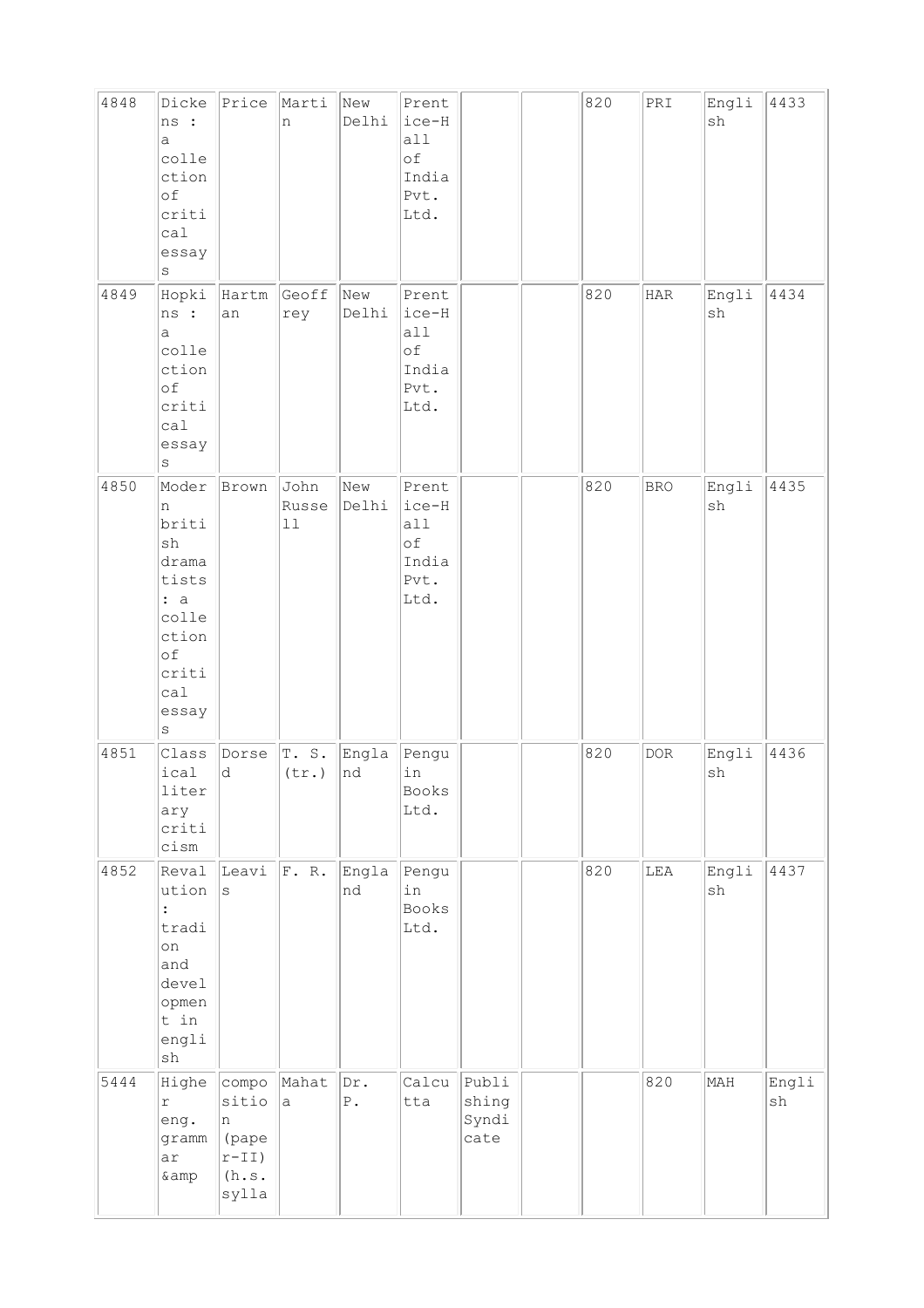|      |                                                                       | bus)                |                       |                                       |                                       |                       |     |            |             |                               |              |
|------|-----------------------------------------------------------------------|---------------------|-----------------------|---------------------------------------|---------------------------------------|-----------------------|-----|------------|-------------|-------------------------------|--------------|
| 5468 | H. s.<br>engli<br>sh<br>secon<br>d<br>paper                           | Chakr<br>abort<br>У | kolka<br>ta           | Puthi<br>patra                        |                                       |                       | 820 | CHA        | Engli<br>sh | 5053                          | $\mathbf{1}$ |
| 5510 | Youth<br>in<br>stap                                                   | Longe<br>$\Upsilon$ | V.                    | New<br>Delhi                          | Lonce<br>r<br>Inter<br>natio<br>nal   |                       |     | 820        | LON         | Engli<br>sh<br>liter<br>ature | 5095         |
| 5718 | The<br>pilgr<br>im's<br>proce<br>$\mathbf{S}\,\mathbf{S}$             | Bunya<br>n          | Londo<br>n            | The<br>Macmi<br>llon<br>Press<br>Ltd. |                                       |                       | 823 | <b>BUN</b> | Engli<br>sh | 5303                          | $\mathbf{1}$ |
| 5719 | Emma                                                                  | Auste<br>n          | Jane                  | Londo<br>n                            | The<br>Macmi<br>llon<br>Press<br>Ltd. |                       |     | 823        | AUS         | Engli<br>sh                   | 5304         |
| 5720 | Henry                                                                 | Shake<br>spear<br>е | Londo<br>n            | The<br>Macmi<br>llon<br>Press<br>Ltd. |                                       |                       | 822 | SHA        | Engli<br>sh | 5305                          | $\mathbf{1}$ |
| 5721 | Jotem<br>& amp                                                        | jaboo               | Frend                 | Sigmu<br>rd                           | Londo<br>n                            | ARK<br>Paper<br>backs |     |            | 820         | ${\rm FRE}$                   | Engli<br>sh  |
| 5722 | The<br>histo<br>ry of<br>mr.<br>polly                                 | Wells               | H. G.                 | Londo<br>n                            | Pan<br>Books<br>Ltd.                  |                       |     |            | 823         | Engli<br>sh                   | 5307         |
| 5723 | The<br>invis<br>ible<br>man                                           | Wells               | H. G.                 | Londo<br>n                            | Fonta<br>ma<br>Paper<br>backs         |                       |     | 823        | WEL         | Engli<br>sh                   | 5308         |
| 5724 | An<br>inter<br>natio<br>nal<br>reade<br>$r$ 's $\,$<br>dicti<br>onary | West                | Micha<br>cl           | Londo<br>n                            | Longm<br>an<br>Gr.<br>Ltd.            |                       |     | 423        | WES         | Engli<br>sh<br>langu<br>age   | 5309         |
| 5725 | Darkn<br>ess<br>at<br>noon                                            | Koest<br>er         | Arthu<br>$\mathtt{r}$ | Engla<br>nd                           | Pengu<br>in<br>Books<br>Ltd.          |                       |     | 823        | KOE         | Engli<br>$\operatorname{sh}$  | 5310         |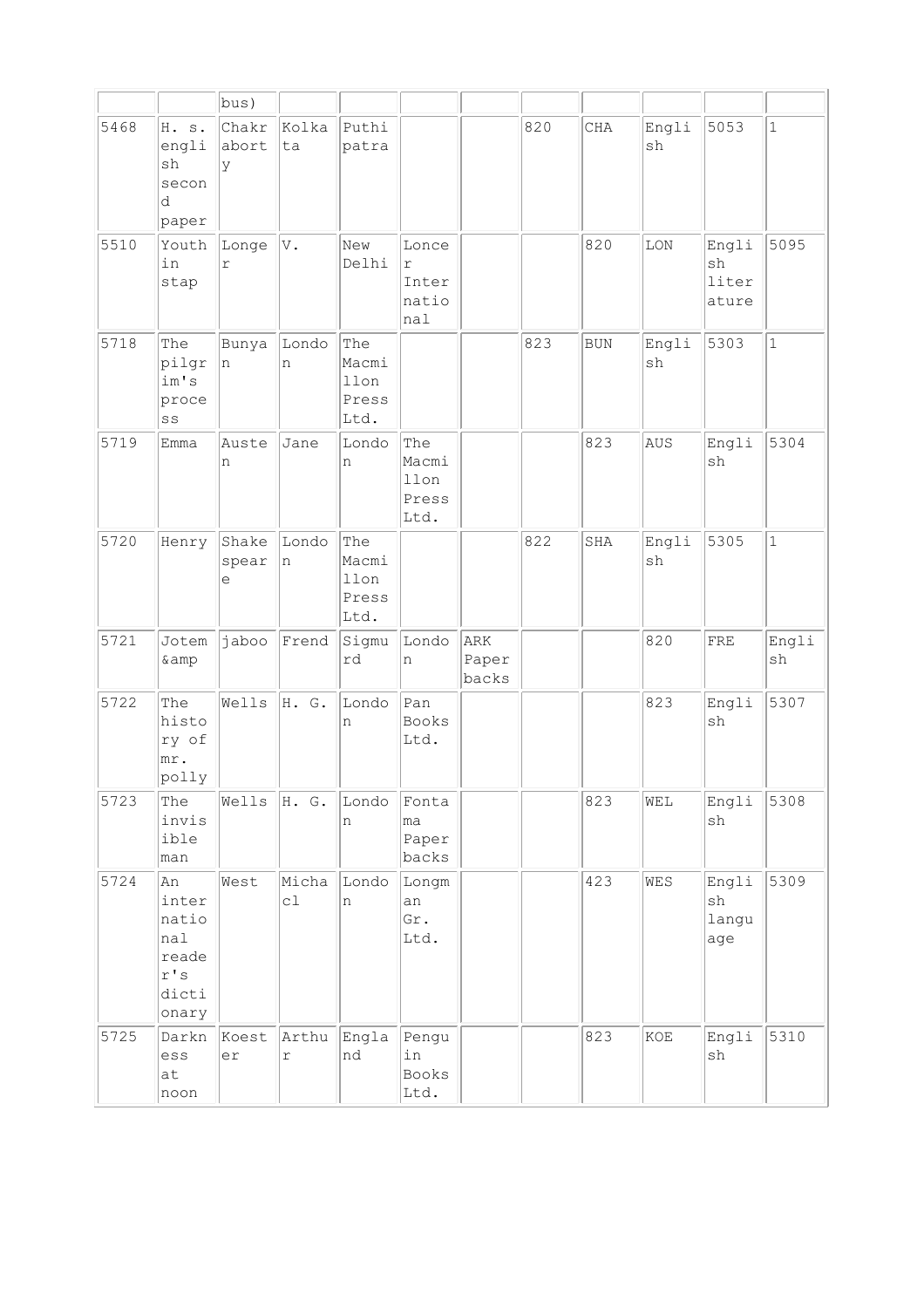| 5726 | la.<br>short<br>hist<br>of<br>engli<br>sh<br>liter<br>ature | Blami<br>nes                                      | Harry                             | E. L.<br>B. S. |                                          |            |                               | 820.9 | BLA                                                    | Engli<br>sh                  | 5311 |
|------|-------------------------------------------------------------|---------------------------------------------------|-----------------------------------|----------------|------------------------------------------|------------|-------------------------------|-------|--------------------------------------------------------|------------------------------|------|
| 5727 | Aspec<br>ts of<br>hamle<br>t                                | Muir                                              | Kenne<br>th                       | Londo<br>n     | Cambr<br>idge<br>Unive<br>rsity<br>Press |            |                               | 822   | KEN                                                    | Engli<br>sh                  | 5312 |
| 5728 | Throu<br>gh<br>the<br>looki<br>ng<br>glass                  | Corro<br>11                                       | Lewis                             | Londo<br>n     | Every<br>man's<br>Libra<br>ry            |            |                               | 823   | COR                                                    | Engli<br>sh                  | 5313 |
| 5729 | Idle<br>thoug<br>hts<br>of an<br>idial<br>fello<br>W        | Jerom<br>$\mathrel{\mathop{\mathrm{e}}\nolimits}$ | K.<br>Jerom<br>е                  | Londo<br>n     | Every<br>man's<br>Libra<br>ry            |            |                               | 820   | <b>JER</b>                                             | Engli<br>sh                  | 5314 |
| 5730 | Hard<br>times                                               | Dicke<br>ns                                       | Charl<br>es                       | Londo<br>n     | Every<br>man's<br>Libra<br>ry            |            |                               | 823   | DIC                                                    | Engli<br>$\operatorname{sh}$ | 5315 |
| 5731 | Dr.<br>jekyl<br>1 and<br>mr.<br>hyde                        | Steve<br>nson                                     | R. L.                             | Londo<br>n     | <b>Black</b><br>ie &<br>Sons<br>Ltd.     |            |                               | 823   | STE                                                    | Engli<br>sh                  | 5316 |
| 5732 | Silas<br>marne<br>r                                         | Eliot<br>t                                        | Georg<br>$\in$                    | Londo<br>n     | Every<br>man's<br>Libra<br>ry            |            |                               | 823   | $\mathop{\hbox{\rm EL}}\nolimits\mathop{\hbox{\rm I}}$ | Engli<br>$\operatorname{sh}$ | 5317 |
| 5733 | A<br>dol1'<br>S<br>house                                    | the<br>wild<br>duck<br>& amp                      | the<br>lady<br>from<br>the<br>sea | Ibsen          | Henri<br>k.                              | Londo<br>n | Every<br>man's<br>Libra<br>rу |       |                                                        | 822                          | IBS  |
| 5734 | Moby<br>dick                                                | Melvi<br>lle                                      | Herma<br>n                        | Londo<br>n     | Every<br>man's<br>Libra<br>rу            |            |                               | 823   | MEL                                                    | Engli<br>sh                  | 5319 |
| 5735 | Utopi<br>а                                                  | More                                              | Jaint<br>Thoma<br>$\rm s$         | Londo<br>n     | Every<br>man's<br>Libra<br>rу            |            |                               | 820   | MOR                                                    | Engli<br>$\operatorname{sh}$ | 5320 |
| 5736 | Three<br>men<br>in a<br>boat                                | Jerro<br>me                                       | Jerro<br>me K.                    | Londo<br>n     | Every<br>man's<br>Libra<br>ry            |            |                               | 823   | <b>JER</b>                                             | Engli<br>$\operatorname{sh}$ | 5321 |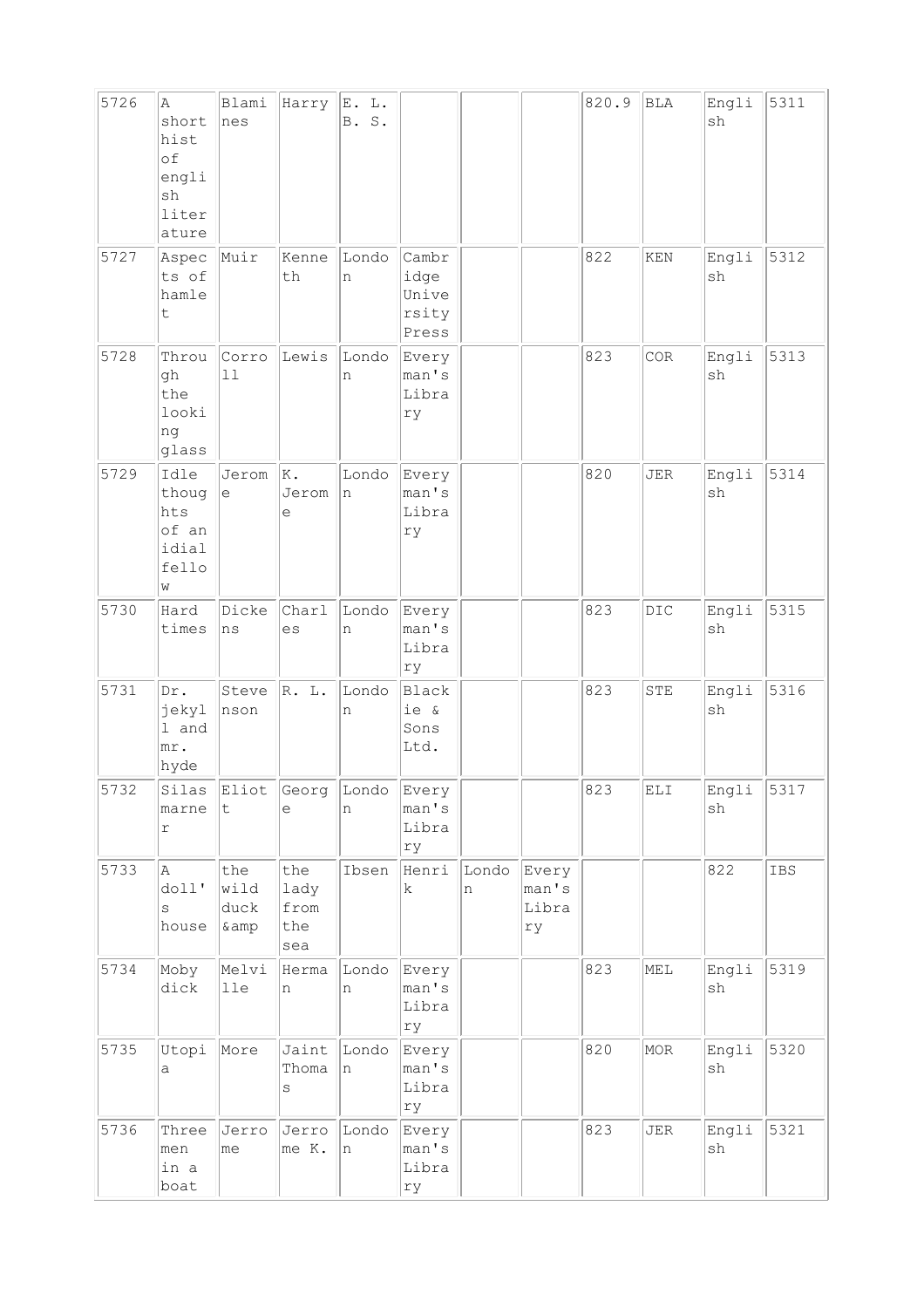| 5737 | Biogr<br>aphia                                                        | liter<br>aria               | Coler<br>idge  | $\vert$ C                                 | Londo<br>n                    | Every<br>man's<br>Libra<br>ry |     | 820        | COL                 | Engli<br>sh                  |
|------|-----------------------------------------------------------------------|-----------------------------|----------------|-------------------------------------------|-------------------------------|-------------------------------|-----|------------|---------------------|------------------------------|
| 5738 | Robin<br>son<br>cruso<br>е                                            | Defoe                       | Danie<br>ı     | Londo<br>n                                | Every<br>man's<br>Libra<br>ry |                               | 823 | DEF        | Engli<br>sh         | 5323                         |
| 5739 | Emers<br>on's<br>essay<br>S                                           | Emers<br>on                 | Ralph<br>Waldo | U.S.<br>A.                                | Every<br>man's<br>Libra<br>ry |                               | 824 | <b>EME</b> | Engli<br>sh         | 5324                         |
| 5740 | Charw<br>tte                                                          | brort<br>е                  | Eyre           | Jane                                      | U.S.<br>A.                    | Every<br>man's<br>Libra<br>ry |     | 820        | EYR                 | Engli<br>sh                  |
| 5741 | Tom<br>sawye<br>r<br>& amp                                            | huckl<br>eberr<br>У<br>finn | Twain          | Mark                                      | U.S.<br>A.                    | Every<br>man's<br>Libra<br>ry |     | 823        | TWA                 | Engli<br>$\operatorname{sh}$ |
| 5742 | The<br>maste<br>r of<br>balla<br>ntrae<br>weir<br>of<br>hermi<br>ston | Steve<br>nson               | R. L.          | U.S.<br>Α.                                | Every<br>man's<br>Libra<br>ry |                               | 823 | <b>STE</b> | Engli<br>sh         | 5327                         |
| 5743 | The<br>pilgr<br>im's<br>progr<br>ess                                  | Bunya<br>n                  | John           | U.<br>$\mathbb S$ .<br>Α.                 | Every<br>man's<br>Libra<br>ry |                               | 823 | <b>BUN</b> | Engli<br>sh         | 5328                         |
| 5744 | Twent<br>У<br>four<br>one-a<br>ct<br>plays                            | Hempd<br>en                 | Jhon           | U.<br>$\texttt{S}$ .<br>A.                | Every<br>man's<br>Libra<br>ry |                               | 823 | <b>HEM</b> | Engli<br>${\tt sh}$ | 5329                         |
| 5745 | Gulli<br>ver's<br>trave<br>$1s$                                       | Swift                       | Jonat<br>han   | U.S.<br>A.                                | Every<br>man's<br>Libra<br>ry |                               | 823 | SWI        | Engli<br>sh         | 5330                         |
| 5746 | Pride<br>& amp                                                        | preju<br>dice               | Auste<br>ne    | Jane                                      | U.S.<br>A.                    | Every<br>man's<br>Libra<br>ry |     | 822        | AUS                 | Engli<br>sh                  |
| 5747 | Alice<br>in<br>wonde<br>rland                                         | Carro<br>11                 | Lewis          | U.S.<br>Α.                                | Every<br>man's<br>Libra<br>ry |                               | 823 | CAR        | Engli<br>${\rm sh}$ | 5332                         |
| 5748 | Kidna<br>pped                                                         | Steve<br>nson               | R. L.          | $\operatorname{\mathsf{S}}$ .<br>U.<br>Α. | Every<br>man's<br>Libra<br>ry |                               | 823 | STE        | Engli<br>sh         | 5333                         |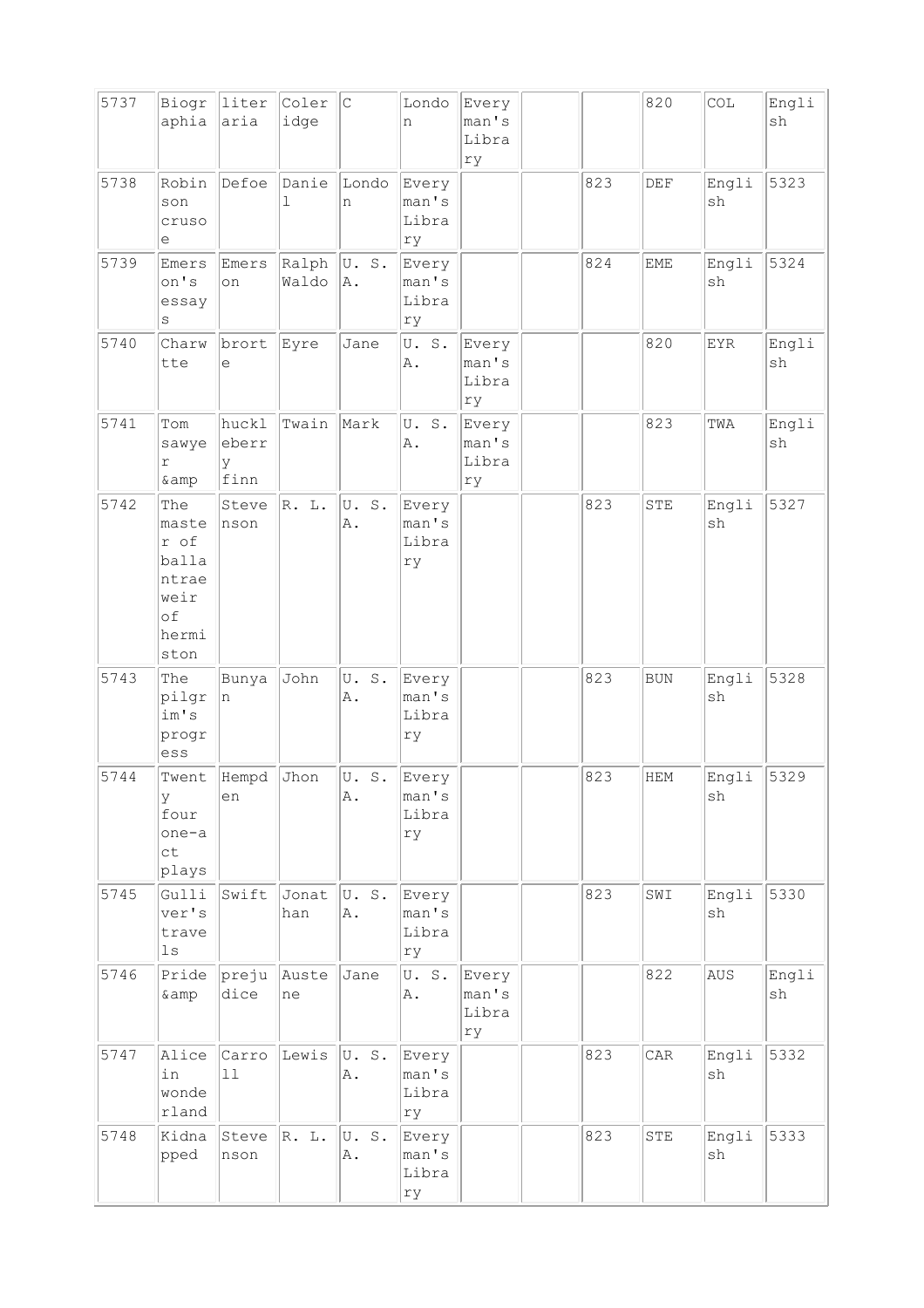| 5749 | Treas<br>ure<br>islan<br>d                                                         | Steve<br>nson       | R. L.                | U.S.<br>Α.   | Every<br>man's<br>Libra<br>ry                       |  | 823        | ${\tt STE}$  | Engli<br>sh                  | 5334 |
|------|------------------------------------------------------------------------------------|---------------------|----------------------|--------------|-----------------------------------------------------|--|------------|--------------|------------------------------|------|
| 5750 | Lives<br>of<br>the<br>engli<br>sh<br>poets                                         | Johns<br>on         | Samne<br>$\mathbf 1$ | U.S.<br>A.   | Every<br>man's<br>Libra<br>rу                       |  | 820        | JOH          | Engli<br>sh                  | 5335 |
| 5751 | Eleme<br>nt of<br>ficti<br>on                                                      | Schol<br>es         | Rober<br>t.          | Londo<br>n   | 0.U.P                                               |  | 823        | SCH          | Engli<br>sh                  | 5336 |
| 5752 | Engli<br>sh<br>roman<br>tic<br>poets<br>moder<br>n<br>essay<br>in<br>criti<br>cism | Abrah<br>ams        | M. H.                | Londo<br>n   | 0.U.P                                               |  | 821.0<br>9 | ABR          | Engli<br>$\operatorname{sh}$ | 5337 |
| 5753 | Criti<br>ca1<br>appro<br>aches<br>to<br>litt.                                      | Daich<br>es         | David                | Calcu<br>tta | Orien<br>$\ddot{\mathsf{t}}$<br>Longm<br>an<br>Ltd. |  | 820.9      | DAI          | Engli<br>sh                  | 5338 |
| 5754 | All<br>ky<br>sons                                                                  | Mille<br>r          | Arthu<br>$\Upsilon$  | New<br>Delhi | 0. U.<br>${\tt P}$ .                                |  | 820        | MIL          | Engli<br>sh                  | 5339 |
| 5755 | The<br>life<br>$\circ f$<br>Galil<br>eo                                            | Brech<br>t          | Berto<br>1t          | New<br>Delhi | 0. U.<br>$ P$ .                                     |  | 822        | <b>BRE</b>   | Engli<br>sh                  | 5340 |
| 5756 | Lord<br>of<br>the<br>flies                                                         | Geldi<br>ng         | Willi<br>$\text{am}$ | New<br>Delhi | 0. U.<br>$ P$ .                                     |  | 823        | GEL          | Engli<br>$\operatorname{sh}$ | 5341 |
| 5757 | Parad<br>ise<br>lost                                                               | Milto<br>In.        | John                 | Calcu<br>tta | B. L.<br>Publi<br>catio<br>ns                       |  | 822        | MIL          | Engli<br>sh                  | 5342 |
| 5758 | The<br>roman<br>tic<br>poets                                                       | Hough               | Graha<br>m           | Calcu<br>tta | B. L.<br>Publi<br>catio<br>ns                       |  | 821.0<br>9 | HOU          | Engli<br>sh                  | 5343 |
| 5759 | Macbe<br>$\tt th$                                                                  | Shake<br>spear<br>е | W.                   | Calcu<br>tta | B. L.<br>Publi<br>catio<br>ns                       |  | 822        | $_{\rm SHA}$ | Engli<br>$\operatorname{sh}$ | 5344 |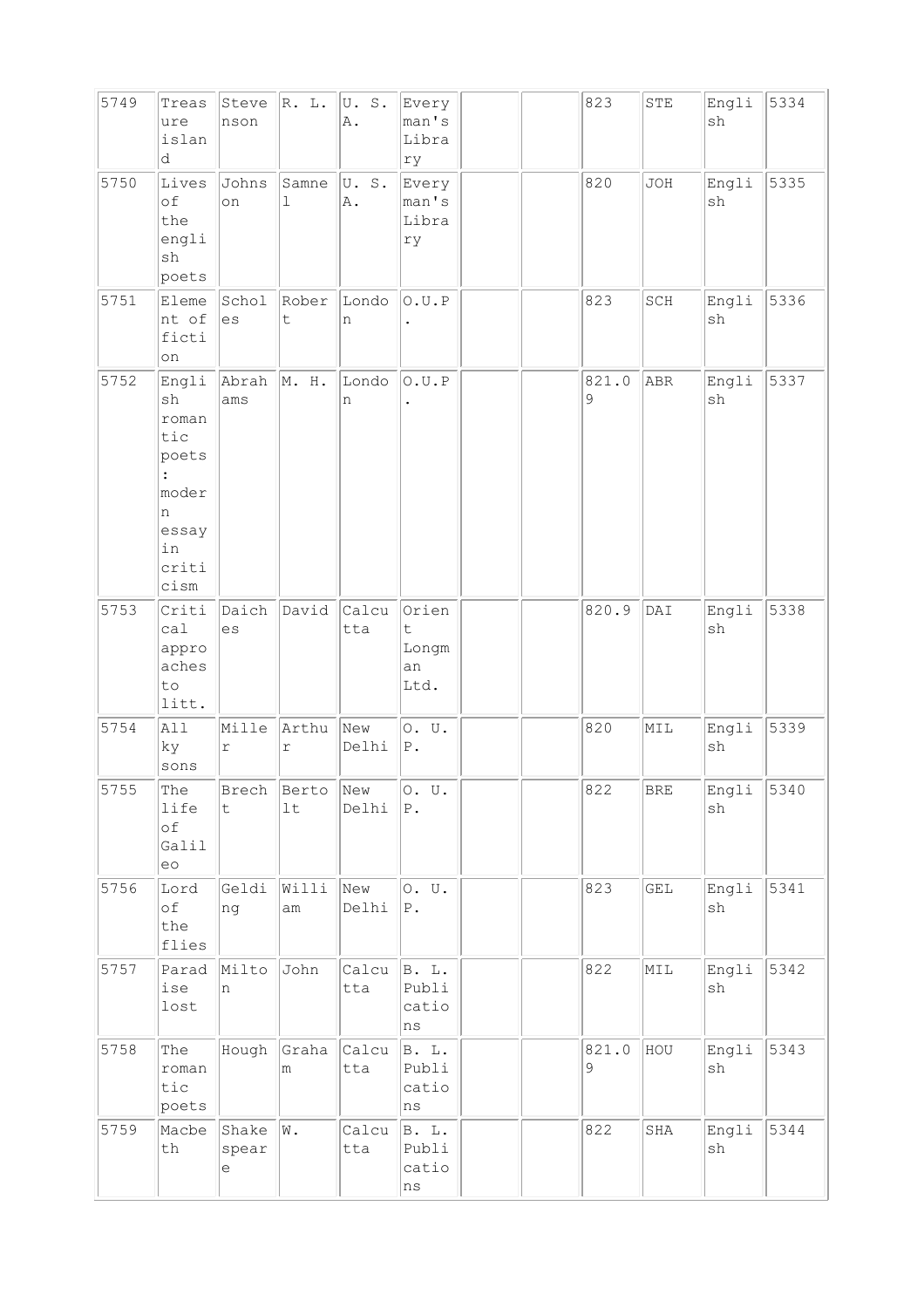| 5760 | Juliu<br>S<br>ceasa<br>r                                                     | Shake<br>spear<br>е     | W.    | Calcu<br>tta | B. L.<br>Publi<br>catio<br>ns                |  | 822          | SHA | Engli<br>sh                  | 5345 |
|------|------------------------------------------------------------------------------|-------------------------|-------|--------------|----------------------------------------------|--|--------------|-----|------------------------------|------|
| 5761 | The<br>templ<br>е<br>tiger                                                   | Corbe<br>tt             | Jim   |              | 0. U.<br>${\mathbb P}$ .                     |  | 822          | SHA | Engli<br>sh                  | 5346 |
| 5762 | Man<br>eates<br>of<br>kumao<br>n                                             | Corbe<br>tt             | Jim   |              | 0. U.<br>${\mathbb P}$ .                     |  | 820          | COR | Engli<br>sh                  | 5347 |
| 5763 | The<br>man<br>eatin<br>g<br>leopa<br>rd of<br>rudra<br>praya<br>ag           | Corbe<br>tt             | Jim   |              | 0. U.<br>${\tt P}$ .                         |  | 820          | COR | Engli<br>sh                  | 5348 |
| 5764 | My<br>India                                                                  | Corbe<br>$ \texttt{tt}$ | Jim   |              | 0. U.<br>${\tt P}$ .                         |  | 820          | COR | Engli<br>$\operatorname{sh}$ | 5349 |
| 5765 | The<br>compl<br>ete<br>short<br>stori<br>es of                               | Manpa<br>ssaut          | De    | Calcu<br>tta | Rupa<br>& Co.                                |  | 823.0<br>108 | MAU | Engli<br>$\operatorname{sh}$ | 5350 |
| 5766 | Compl<br>ete<br>plays                                                        | Wilde                   | osca  | Calcu<br>tta | Rupa<br>& Co.                                |  | 822.0<br>8   | WIL | Engli<br>sh                  | 5351 |
| 5767 | Α<br>criti<br>cal<br>histo<br>ry of<br>engli<br>${\tt sh}$<br>liter<br>ature | Daich<br>es             | David | Calcu<br>tta | Allie<br>d<br>Publi<br>shers<br>Pvt.<br>Ltd. |  | 820.9        | DAI | Engli<br>$\operatorname{sh}$ | 5352 |
| 5768 | Α<br>criti<br>ca1<br>histo<br>ry of<br>engli<br>sh<br>liter<br>ature         | Daich<br>es             | David | Calcu<br>tta | Allie<br>d<br>Publi<br>shers<br>Pvt.<br>Ltd. |  | 820.9        | DAI | Engli<br>sh                  | 5353 |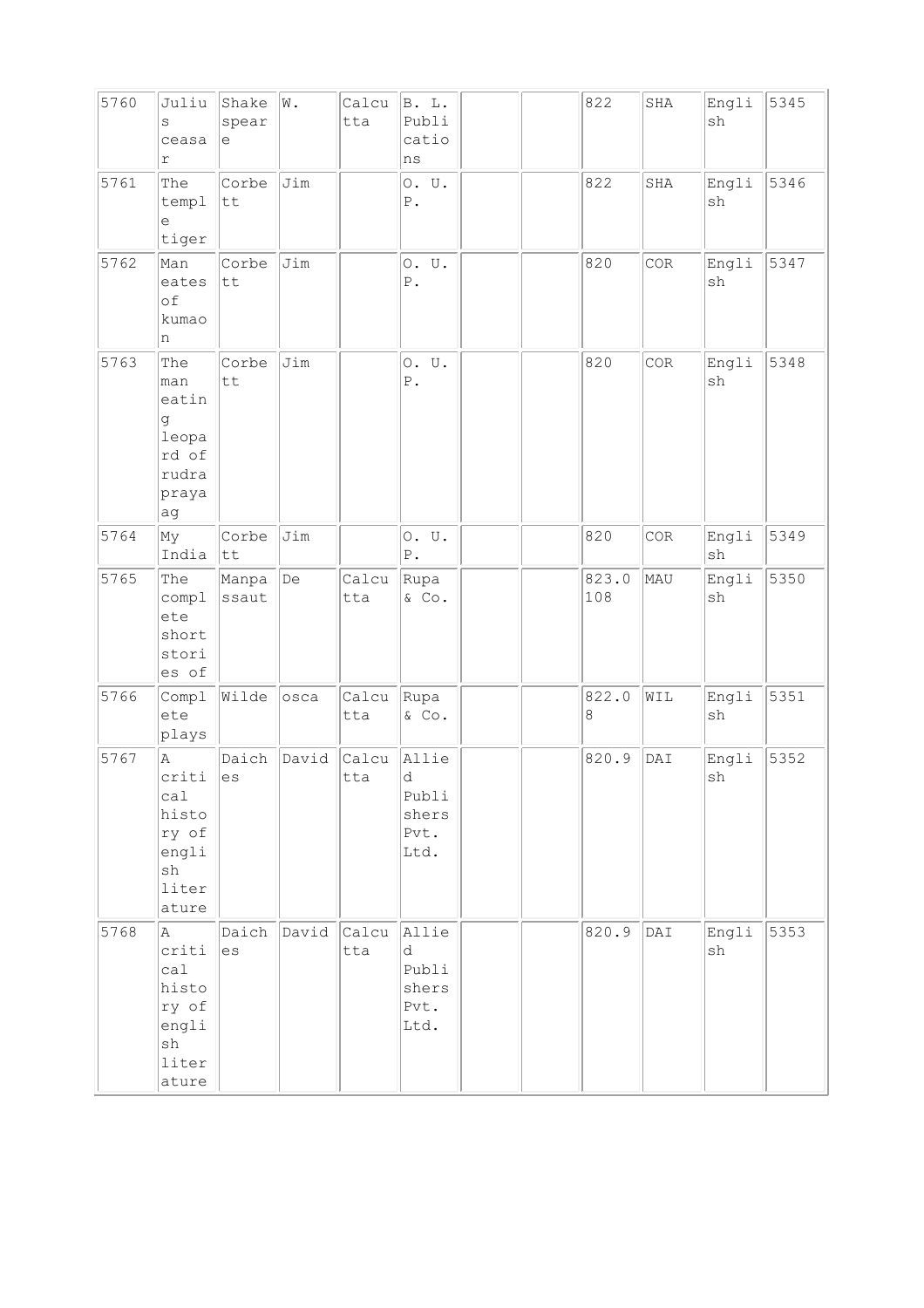| 5769 | A<br>criti<br>ca1<br>histo<br>ry of<br>engli<br>sh<br>liter<br>ature                      | Daich<br>es                  | David            | Calcu<br>tta | Allie<br>d<br>Publi<br>shers<br>Pvt.<br>Ltd.        |  | 820.9      | $\texttt{DAT}$ | Engli<br>sh                  | 5354 |
|------|-------------------------------------------------------------------------------------------|------------------------------|------------------|--------------|-----------------------------------------------------|--|------------|----------------|------------------------------|------|
| 5770 | A<br>criti<br>ca1<br>histo<br>ry of<br>engli<br>$\operatorname{sh}$<br>liter<br>ature     | Daich<br>es                  | David            | Calcu<br>tta | Allie<br>d<br>Publi<br>shers<br>Pvt.<br>Ltd.        |  | 820.9      | DAI            | Engli<br>sh                  | 5355 |
| 5771 | The<br>struc<br>ture<br>of<br>the<br>novel<br>$\rm s$                                     | Muir                         | Edwin            | Calcu<br>tta | B. I.<br>Publi<br>catio<br>ns                       |  | 823.0<br>9 | MUI            | Engli<br>$\operatorname{sh}$ | 5356 |
| 5772 | A<br>selec<br>tion<br>οf<br>poems                                                         | Brown<br>ing                 | Rober<br>$\sf t$ | Calcu<br>tta | Radha<br>Publi<br>shing<br>House                    |  | 821        | <b>BRO</b>     | Engli<br>sh                  | 5357 |
| 5773 | Shake<br>spear<br>e' s<br>sonne<br>ts                                                     | Shake<br>spear<br>$\epsilon$ | W.               | Calcu<br>tta | B. I.<br>Publi<br>catio<br>ns                       |  | 820        | SHA            | Engli<br>sh                  | 5358 |
| 5774 | we :<br>a<br>colle<br>ction<br>оf<br>criti<br>calal<br>essay<br>$\rm s$                   | Marlo Leech Cliff            | ord              | New<br>Delhi | Pnent<br>ice<br>Hall<br>оf<br>India<br>Pvt.<br>Ltd. |  | 820.9      | LEE            | Engli<br>sh                  | 5359 |
| 5775 | Vingi<br>nia<br>wolf<br>: a<br>colle<br>ction<br>s of<br>criti<br>ca1<br>essay<br>$\rm s$ | Sprag<br>ue                  | Clain<br>$\in$   | New<br>Delhi | Pnent<br>ice<br>Hall<br>оf<br>India<br>Pvt.<br>Ltd. |  | 820.9      | SPR            | Engli<br>$\operatorname{sh}$ | 5360 |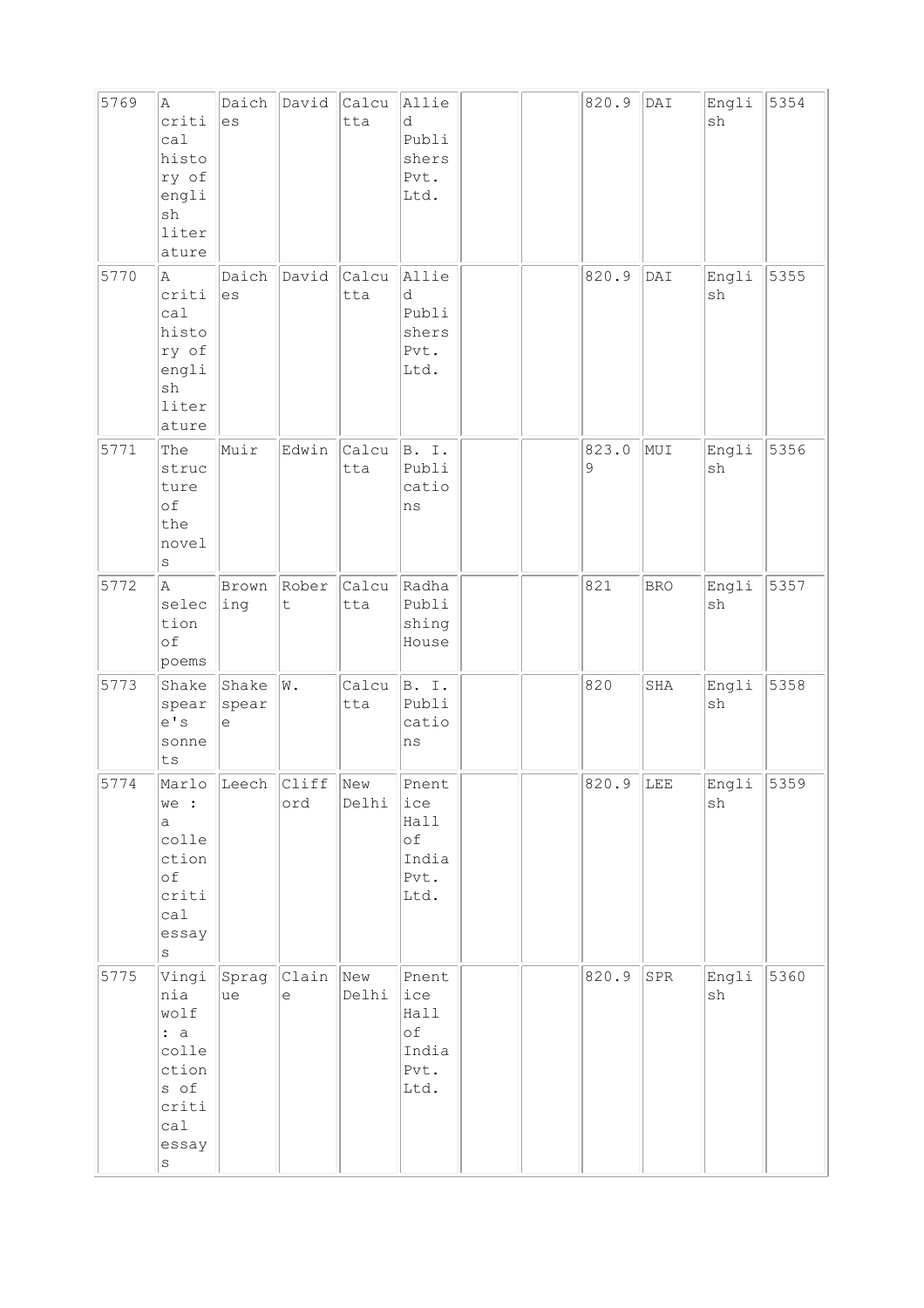| 5776 | Georg<br>e<br>eliot<br>: a<br>colle<br>ction<br>s of<br>criti<br>cal<br>essay<br>S                      | Crceh<br>er                    | Georg<br>e R.     | New<br>Delhi | Pnent<br>ice<br>Hall<br>of<br>India<br>Pvt.<br>Ltd. |     | 820.9      | CRE         | Engli<br>sh                  | 5361         |
|------|---------------------------------------------------------------------------------------------------------|--------------------------------|-------------------|--------------|-----------------------------------------------------|-----|------------|-------------|------------------------------|--------------|
| 5777 | Samnu<br>e1<br>becke<br>tt :<br>a<br>colle<br>ction<br>s of<br>criti<br>ca1<br>essay<br>$\rm s$         | Essli<br>n                     | Msfin             | New<br>Delhi | Pnent<br>ice<br>Hall<br>of<br>India<br>Pvt.<br>Ltd. |     | 820.9      | ESS         | Engli<br>$\operatorname{sh}$ | 5362         |
| 6440 | Dict.<br>of<br>engli<br>$\operatorname{sh}$<br>phras<br>a1<br>rerbs<br>and<br>their<br>idiom<br>$\rm s$ | McArt<br>hur                   | Tom               | Calcu<br>tta | Rupa<br>$&$ Co.                                     |     | 423        | McA         | Engli<br>$\operatorname{sh}$ | 6025         |
| 6441 | The<br>theor<br>y of<br>drama                                                                           | Nicol<br>$\vert$ 1             | Allar<br>dyce     | Delhi        | Doaba<br>House                                      |     | 822.0<br>9 | NIC         | Engli<br>sh                  | 6026         |
| 6442 | The<br>man<br>eatin<br>g<br>leopa<br>rd of<br>rudra<br>praya<br>g.                                      | Corbe<br>tt                    | Jim               | Madra<br>S   | O. U.<br>${\bf P}$ .                                |     |            | 823         | Engli<br>$\operatorname{sh}$ | 6027         |
| 6443 | Three<br>men<br>in a<br>boat                                                                            | Jerro<br>me K.<br>Jerro<br> me | Calcu Rupa<br>tta | & Co.        |                                                     | 823 | JER        | Engli<br>sh | 6028                         | $\mathbf{1}$ |
| 6444 | Murde<br>r in<br>the<br>cathe<br>dral                                                                   | Eliot<br>S                     | T.S.              | New<br>York  | Barri<br>sts<br>Publi<br>shing<br>Co.               |     | 823        | ELI         | Engli<br>sh                  | 6029         |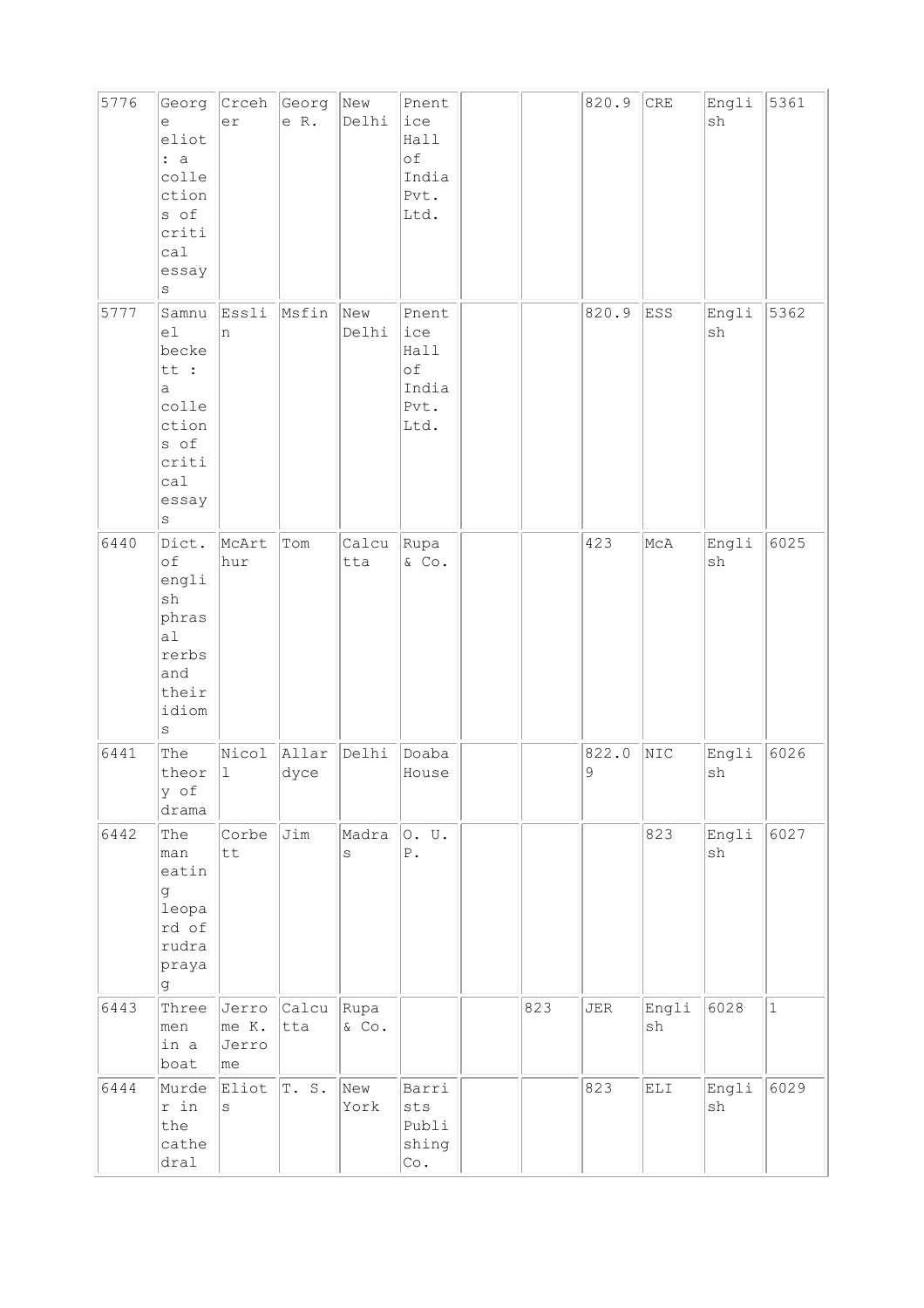| 6445 | Wuthe<br>ring<br>heigh<br>${\tt ts}$                                                                                                         | Bront<br>$\mathrel{\mathrm{e}}$ | Emily                         | New<br>York  | Monar<br>ch<br>Press                                 |  |     | 823        | Engli<br>$\operatorname{sh}$ | 6030 |
|------|----------------------------------------------------------------------------------------------------------------------------------------------|---------------------------------|-------------------------------|--------------|------------------------------------------------------|--|-----|------------|------------------------------|------|
| 6446 | The<br>facts<br>about<br>shake<br>spear<br>$\mathrel{\mathop{\mathrm{e}}\nolimits}$                                                          | Neils<br>on                     | Willi<br>$\text{am}$<br>Allan | New<br>York  | Macmi<br>llan<br>$\circ$ .                           |  | 821 | NEI        | Engli<br>$\operatorname{sh}$ | 6031 |
| 6447 | Round<br>the<br>world<br>in<br>eight<br>У<br>days                                                                                            | Verne                           | Jnles                         | Calcu<br>tta | Rupa<br>$&$ Co.                                      |  | 823 | <b>VER</b> | Engli<br>sh                  | 6032 |
| 6448 | Moder<br>n<br>briti<br>sh<br>drama<br>tists<br>(a)<br>colle<br>ction<br>of<br>criti<br>ca1<br>essay<br>$s-20t$<br>h<br>cout.<br>vews<br>sie) | Brown                           | John<br>Russe<br>$11\,$       | New<br>Delhi | Prent<br>ice<br>Hall<br>оf<br>India<br>Pvt.<br>Ltd.  |  | 822 | <b>BRO</b> | Engli<br>$\operatorname{sh}$ | 6033 |
| 6449 | Dicke<br>ns (a<br>colle<br>ction<br>of<br>criti<br>ca1<br>essay<br>$s-$<br>20th<br>cout.<br>vews<br>sie)                                     | Price                           | Marti<br>n                    | New<br>Delhi | Prent<br> ice<br>Hall<br>оf<br>India<br>Pvt.<br>Ltd. |  | 823 | PRI        | Engli<br>${\tt sh}$          | 6034 |
| 6450 | John<br>Donne<br>(a)<br>colle<br>ction<br>of<br>criti<br>calal<br>essay<br>$S -$                                                             | Gardn<br>er                     | Helen                         | New<br>Delhi | Prent<br>ice<br>Hall<br>оf<br>India<br>Pvt.<br>Ltd.  |  | 821 | GAR        | Engli<br>$\operatorname{sh}$ | 6035 |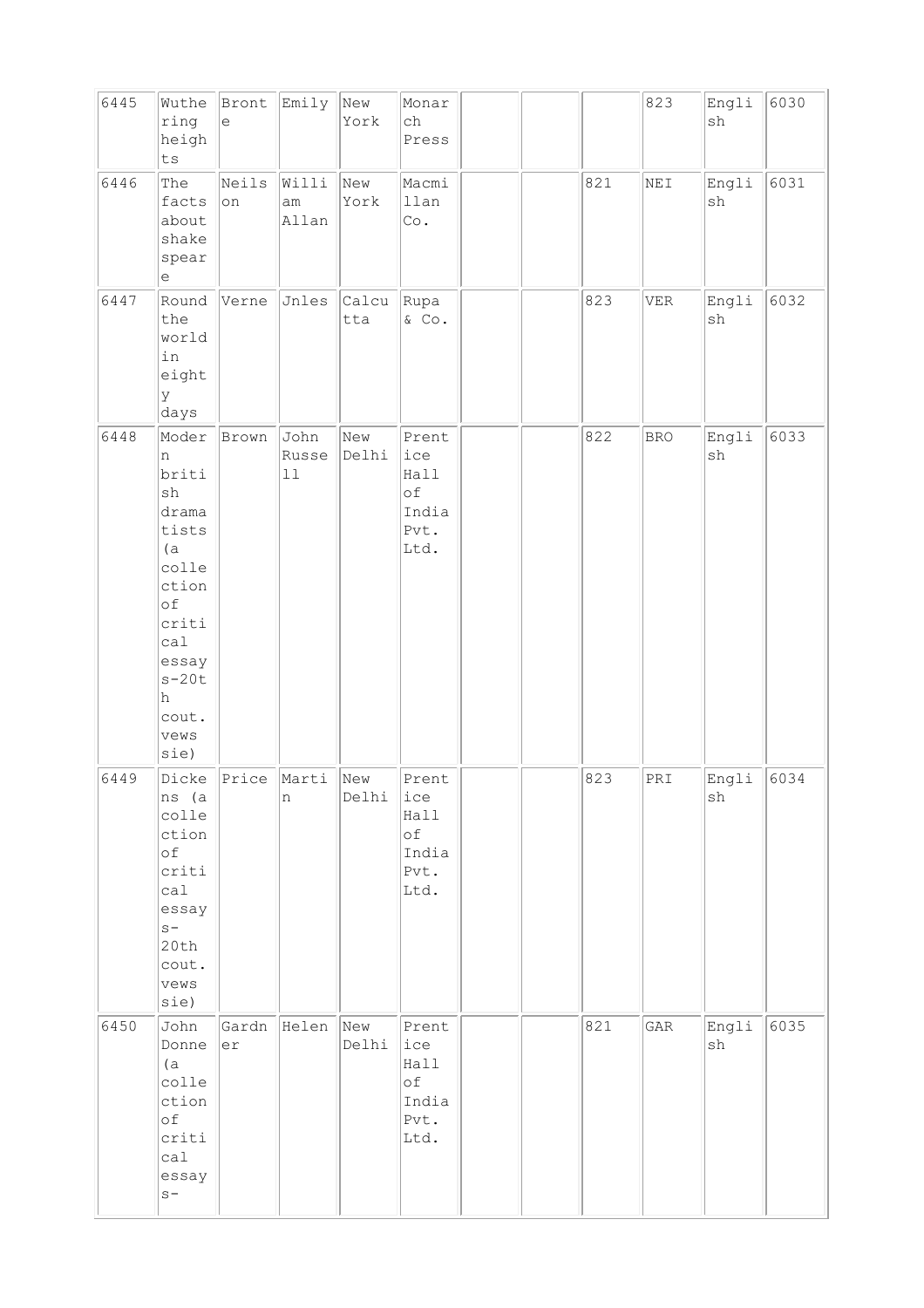|      | 20th                                                                             |                                       |                                                |                             |                                                     |                      |     |            |             |             |                              |
|------|----------------------------------------------------------------------------------|---------------------------------------|------------------------------------------------|-----------------------------|-----------------------------------------------------|----------------------|-----|------------|-------------|-------------|------------------------------|
|      | cout.                                                                            |                                       |                                                |                             |                                                     |                      |     |            |             |             |                              |
|      | vews                                                                             |                                       |                                                |                             |                                                     |                      |     |            |             |             |                              |
|      | sie)                                                                             |                                       |                                                |                             |                                                     |                      |     |            |             |             |                              |
| 6451 | Hopki<br>ns (a<br>colle<br>ction<br>of<br>criti<br>cal<br>essay<br>$S -$<br>20th | Hartm<br>an                           | Geoff<br>rey<br>H .                            | New<br>Delhi                | Prent<br>ice<br>Hall<br>of<br>India<br>Pvt.<br>Ltd. |                      |     | 820        | <b>HAR</b>  | Engli<br>sh | 6036                         |
|      | cout.<br>vews<br>sie)                                                            |                                       |                                                |                             |                                                     |                      |     |            |             |             |                              |
| 6452 | Shell<br>ey                                                                      | Riden<br>our                          | Georg<br>e M.                                  | New<br>Delhi                | Prent<br>ice<br>Hall<br>of<br>India<br>Pvt.<br>Ltd. |                      |     | 820        | RID         | Engli<br>sh | 6037                         |
| 6453 | Wortd<br>swort<br>h (a<br>colle<br>ction<br>of<br>criti<br>cal<br>essay<br>s)    | Abram<br>S                            | M. H.                                          | New<br>Delhi                | Prent<br>ice<br>Hall<br>of<br>India<br>Pvt.<br>Ltd. |                      |     | 821        | ABR         | Engli<br>sh | 6038                         |
| 6454 | Compl<br>ete<br>odes<br>and<br>epode<br>s tr.<br>w.g.<br>sheph<br>erd            | Horac<br>е                            | Engla<br>nd                                    | Pengu<br>in<br>Class<br>ics |                                                     |                      | 820 | <b>HOR</b> | Engli<br>sh | 6039        | $\vert$ 1                    |
| 6455 | Nigel                                                                            | sir                                   | Sir<br>Arthu<br>$\mathtt{r}$<br>Conan<br>Doyle | Londo<br>n                  | Pan<br>Books                                        |                      |     | 820        | ART         | Engli<br>sh | 6040                         |
| 6456 | White<br>compa<br>ny                                                             | Doyle                                 | Arthu<br>$\Upsilon$<br>Conan                   | Londo<br>n                  | Pan<br>Books                                        |                      |     | 823        | DOY         | Engli<br>sh | 6041                         |
| 6457 | Uncol<br>lecte<br>d<br>sherl<br>ock<br>holme                                     | comp.<br>$ {\rm by}$<br>r.l.<br>green |                                                | Doyle Arthu<br>r<br>Conan   | Engla<br>nd                                         | Pangu<br>in<br>Books |     |            | 823         | DOY         | Engli<br>$\operatorname{sh}$ |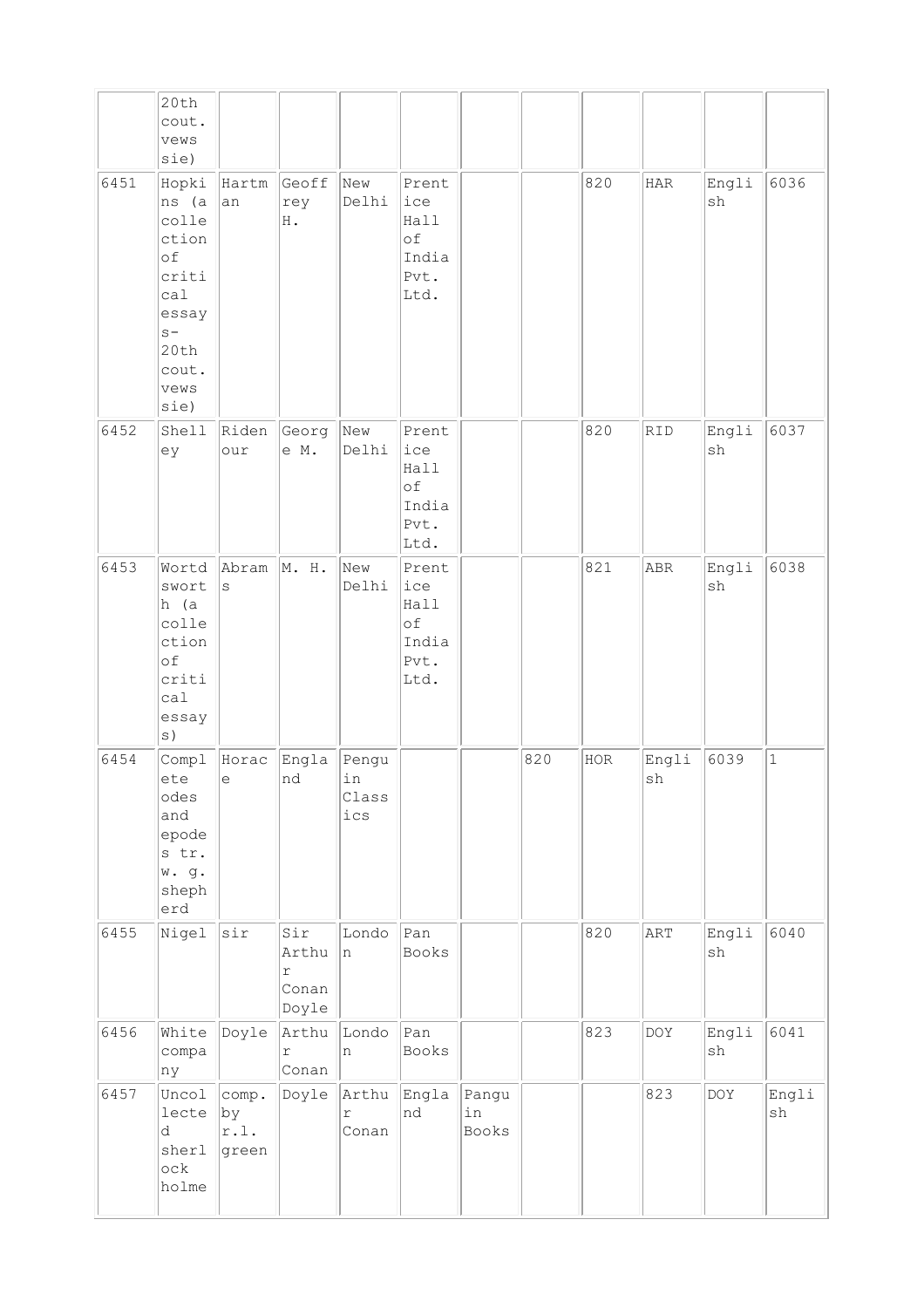|      | S                                                         |                                      |                                |                                       |                                     |     |       |             |                                       |              |
|------|-----------------------------------------------------------|--------------------------------------|--------------------------------|---------------------------------------|-------------------------------------|-----|-------|-------------|---------------------------------------|--------------|
| 6458 | Pengu<br>in<br>compl<br>ete<br>sherl<br>ock<br>holme<br>S | Doyle                                | Arthu<br>r<br>Conan            | Engla<br>nd                           | Pangu<br>in<br>Books                |     | 820   | <b>DOY</b>  | Engli<br>sh                           | 6043         |
| 6459 | Selec<br>ted<br>essay<br>S                                | Emers<br>on                          | Ralph<br>waldo                 | Engla<br>nd                           | Pangu<br>in<br><b>Books</b>         |     | 824   | <b>EME</b>  | Engli<br>sh                           | 6044         |
| 6460 | Porta<br>ble<br>swift                                     | Doren                                | Carl<br>Vans                   | Engla<br>nd                           | Pangu<br>in<br>Books                |     | 820   | $DOR$       | Engli<br>sh                           | 6045         |
| 6461 | Histo<br>ry of<br>mr.<br>polly                            | Wells                                | H. G.                          | Londo<br>n                            | Pdn<br><b>Books</b>                 |     | 823   | WEL         | Engli<br>sh                           | 6046         |
| 6462 | Lastd<br>ays<br>οf<br>socra<br>tes                        | tr.<br>by<br>heigh<br>trede<br>nnick | Plato                          | Londo<br>n                            | Pengu<br>in<br><b>Books</b>         |     | 820   | PLA         | Engli<br>sh                           | 6047         |
| 6463 | Conte<br>mpora<br>ry<br>verse                             | Allot<br>t                           | Kenna<br>th                    | Londo<br>n                            | Pengu<br>in<br>Books                |     | 821   | ALL         | Engli<br>sh                           | 6048         |
| 6464 | Seman<br>tiss                                             | Leech                                | Geoff<br>rey                   | Londo<br>n                            | Pengu<br>in<br>Books                |     | 820   | LEE         | Engli<br>sh                           | 6049         |
| 6465 | Born<br>free                                              | Adams<br>on                          | Joy                            |                                       | Fonta<br>na                         |     | 823   | ADA         | Engli<br>sh                           | 6050         |
| 6466 | <b>Curre</b><br>nt<br>eugli<br>sh<br>usage                |                                      | Wood Frede Londo<br>rick<br>Τ. | n                                     | Eng.<br>Lan.<br>Book<br>Socie<br>ty |     | 420   | WOO         | $\boxed{\texttt{English}}$ 6051<br>sh |              |
| 6467 | Short<br>histo<br>ry of<br>eng.<br>liter<br>ature         | Blatn<br>ires                        | Harry                          | Londo<br>n                            | ELB<br>Socie<br>ty                  |     | 820.9 | BLA         | Engli<br>sh                           | 6052         |
| 6801 | Rupar                                                     | Bimal<br>Chand<br>ra<br>Dutta        | Calcu<br>tta                   | Kanak<br>Villa                        |                                     |     |       | Engli<br>sh | 6386                                  | $\mathbf{1}$ |
| 6802 | Shake<br>spear<br>es<br>sonne<br>${\tt ts}$               | A. L.<br>Rowse                       | Londo<br>In.                   | The<br>Macmi<br>llan<br>Press<br>Ltd. |                                     | 820 | ROW   | Engli<br>sh | 6387                                  | $\mathbf{1}$ |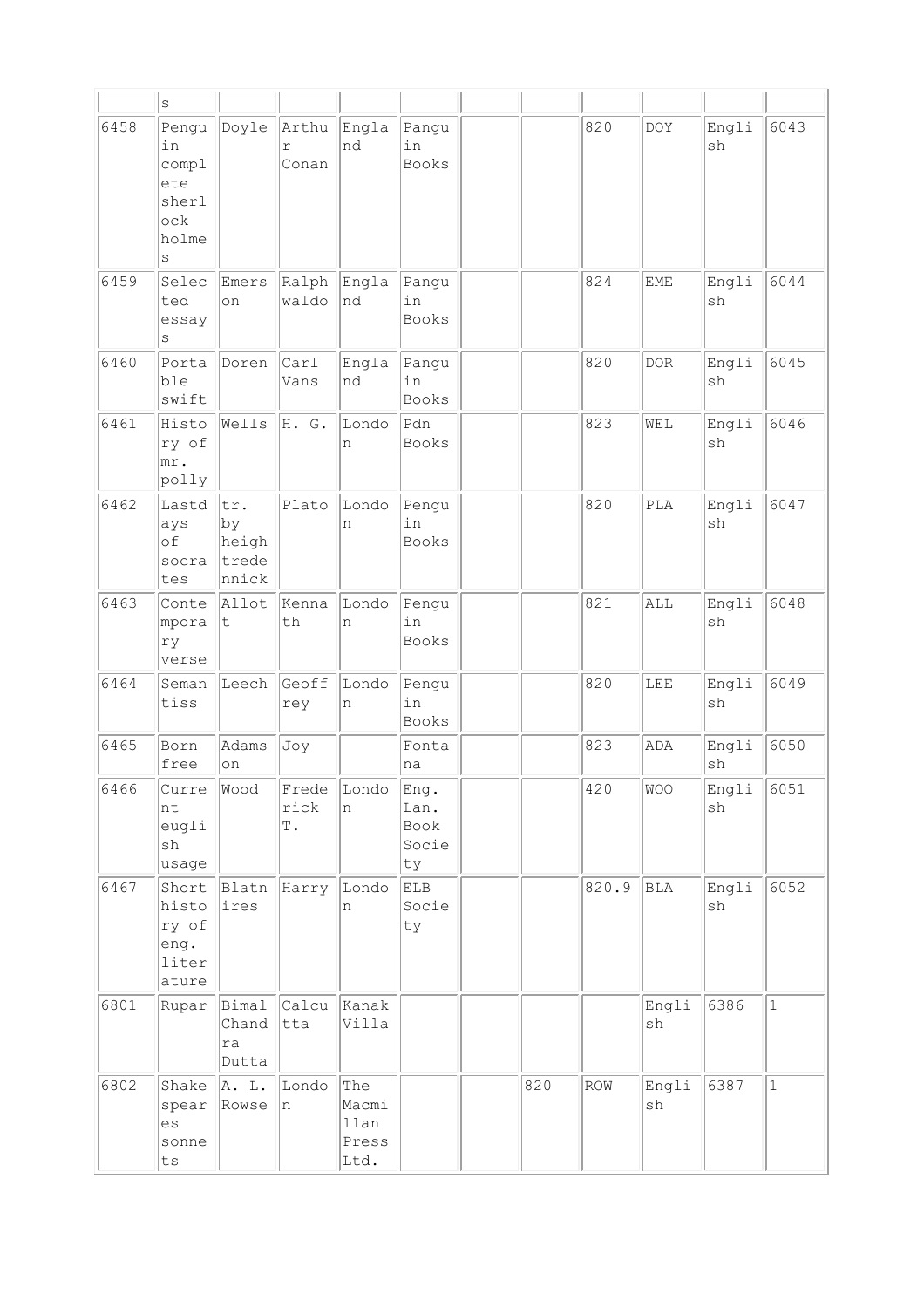| 6803 | An<br>intro<br>d.<br>to<br>liter<br>ary<br>criti<br>cism                                                                    | Dntto<br>n                 | Richa<br>rd          | Engla<br>nd                             | Longm<br>an<br>Gr.<br>Limit<br>ed      |     | 820         | $\rm{DOT}$  | Engli<br>sh                  | 6388         |
|------|-----------------------------------------------------------------------------------------------------------------------------|----------------------------|----------------------|-----------------------------------------|----------------------------------------|-----|-------------|-------------|------------------------------|--------------|
| 6804 | Exper<br>iment<br>a1<br>theat<br>re                                                                                         | Roose<br>$-Evan$<br>S      | James                | Engla<br>nd                             | Routl<br>edge<br>$\&$<br>Kegan<br>Paul |     | 822         | <b>ROO</b>  | Engli<br>sh                  | 6389         |
| 6805 | Axel'<br>S<br>castl<br>$\mathrel{\mathop{\mathrm{e}}\nolimits}$                                                             | Wilso<br>n                 | Edman<br>d           | Londo<br>n                              | Fonta<br>na<br>Paper<br>backs          |     | 820         | WIL         | Engli<br>$\operatorname{sh}$ | 6390         |
| 6806 | Eliza<br>betha<br>n<br>poetr<br>$ y $ :<br>lyric<br>a1<br>and<br>harra<br>tive                                              | Geral<br>d.<br>Hammo<br>nd | Londo<br>In.         | Macmi<br>llan<br>Publi<br>shers<br>Ltd. |                                        | 820 | ${\tt GER}$ | Engli<br>sh | 6391                         | $\mathbf{1}$ |
| 6807 | <b>On</b><br>liter<br>acy<br>(the<br>polit<br>ics<br>of<br>the<br>world<br>from<br>homer<br>to<br>the<br>age<br>of<br>rock) | Patti<br>son               | Rober<br>$\mathsf t$ | Londo<br>$\,$ n                         | Oxfor<br>d<br>Univ.<br>Press           |     | 820         | PAT         | Engli<br>sh                  | 6392         |
| 6808 | A<br>gloss<br>ary<br>of<br>liter<br>ary<br>terms                                                                            | Abrah<br>ams               | M. H.                | New<br>Delhi                            | Macmi<br>llan<br>India<br>Ltd.         |     | 808         | <b>ABR</b>  | Engli<br>sh                  | 6393         |
| 6809 | la.<br>shake<br>spear<br>le<br>manua<br>$\vert$ 1                                                                           | Sengu<br> pta              | s. c.                | Calcu<br>tta                            | 0. U.<br>${\mathbb P}$ .               |     | 820         | SEN         | Engli<br>sh                  | 6394         |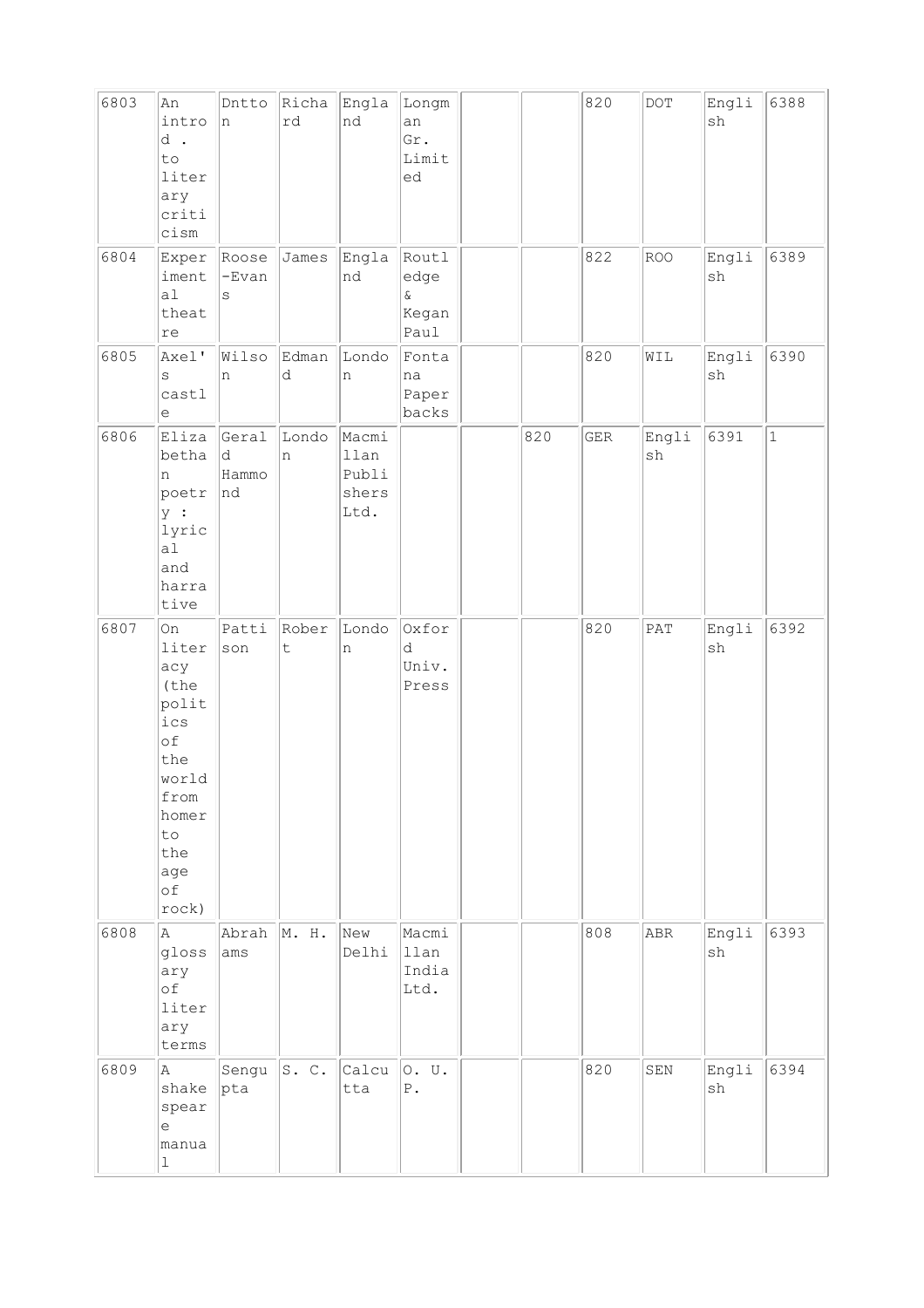| 6810 | $\mathbb A$<br>criti<br>cal<br>histo<br>ry of<br>engli<br>sh<br>liter<br>ature<br>(upto<br>16th<br>centu<br>ry)                            | Daich<br>es | David | Calcu<br>tta | Allie<br>d<br>Publi<br>shers<br>(P)<br>Ltd. |  | 820.9 | DAI | Engli<br>$\operatorname{sh}$ | 6395 |
|------|--------------------------------------------------------------------------------------------------------------------------------------------|-------------|-------|--------------|---------------------------------------------|--|-------|-----|------------------------------|------|
| 6811 | A<br>criti<br>calal<br>histo<br>ry of<br>engli<br>$\operatorname{sh}$<br>liter<br>ature<br>(shak<br>espea<br>re to<br>miton<br>$\lambda$   | Daich<br>es | David | Calcu<br>tta | Allie<br>d<br>Publi<br>shers<br>(P)<br>Ltd. |  | 820.9 | DAI | Engli<br>sh                  | 6396 |
| 6812 | A<br>criti<br>cal<br>histo<br>ry of<br>engli<br>$\operatorname{sh}$<br>liter<br>ature<br>(the<br>resto<br>ratio<br>n to<br>1800)           | Daich<br>es | David | Calcu<br>tta | Allie<br>d<br>Publi<br>shers<br>(P)<br>Ltd. |  | 820.9 | DAI | Engli<br>$\operatorname{sh}$ | 6397 |
| 6813 | A<br>criti<br>ca1<br>histo<br>ry of<br>engli<br>$\operatorname{sh}$<br>liter<br>ature<br>(the<br>roman<br>tics<br>to<br>the<br>pr.<br>day) | Daich<br>es | David | Calcu<br>tta | Allie<br>d<br>Publi<br>shers<br>(P)<br>Ltd. |  | 820.9 | DAI | Engli<br>sh                  | 6398 |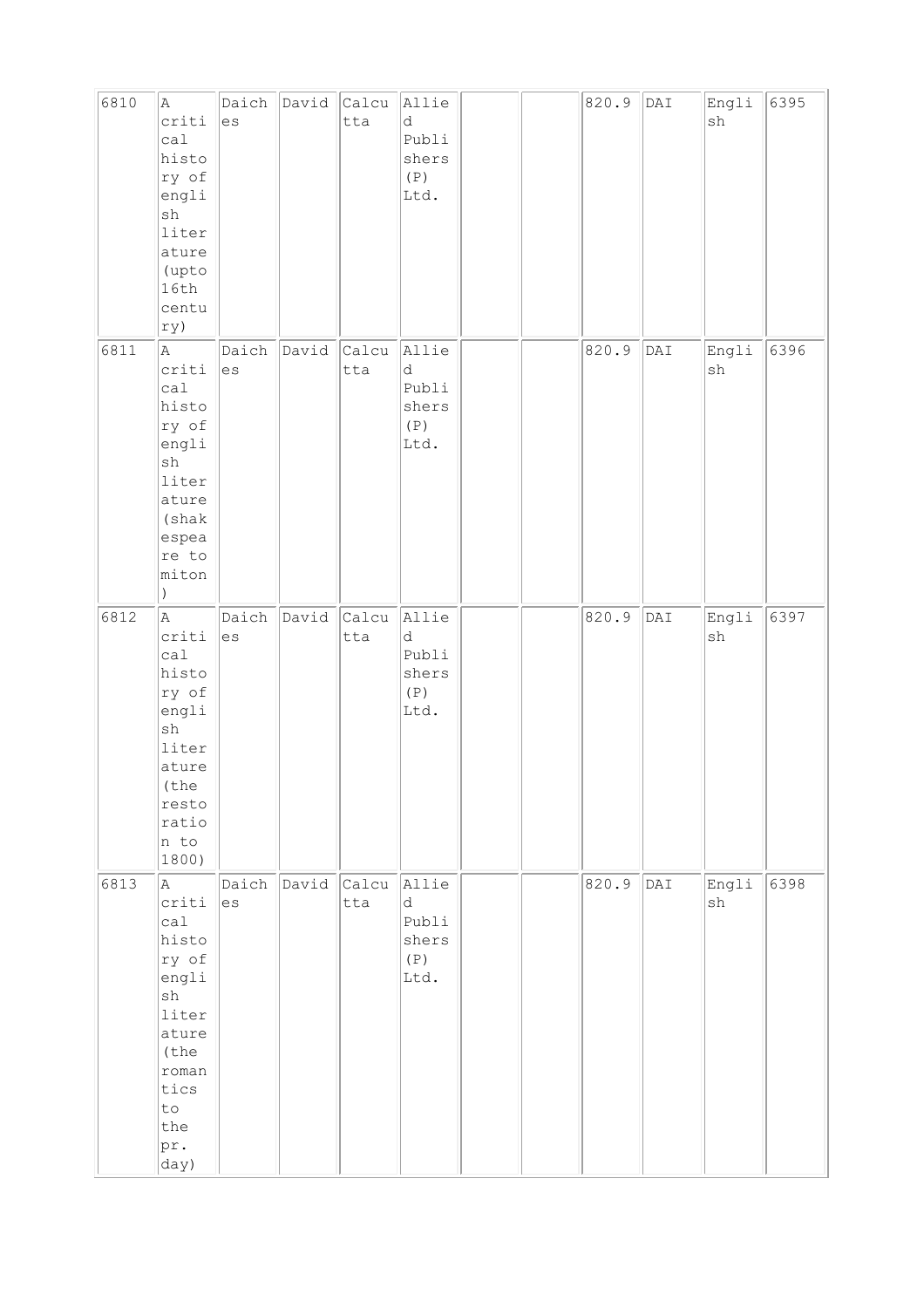| 7211<br>7212 | H.S.<br>eng.<br>sccon<br>d<br>paper<br>H.s.                          | Chakr<br>abart<br>У<br>Chakr | Jagan<br>nath<br>Jagan | Calcu<br>tta<br>Calcu | B. K.<br>Synda<br>cate<br>Pvt.<br>Ltd.<br>B. K. |                                 | 820<br>820 | CHA<br>CHA | Engli<br>sh<br>Engli | 6796<br>6797 |
|--------------|----------------------------------------------------------------------|------------------------------|------------------------|-----------------------|-------------------------------------------------|---------------------------------|------------|------------|----------------------|--------------|
|              | eng.<br>sccon<br>d<br>paper                                          | abart<br>ly                  | nath                   | tta                   | Synda<br>cate<br>Pvt.<br>Ltd.                   |                                 |            |            | sh                   |              |
| 7213         | H.s.<br>eng.<br>sccon<br>d<br>paper                                  | Chakr<br>abart<br>ly         | Jagan<br>nath          | Calcu<br>tta          | B. K.<br>Synda<br>cate<br>Pvt.<br>Ltd.          |                                 | 820        | CHA        | Engli<br>sh          | 6798         |
| 7214         | Highe<br>r<br>eng.<br>gram<br>& amp                                  | comp.<br>(H.S)               | Mahat<br>$\circ$       | $\vert$ P             | Calcu<br>tta                                    | Publi<br>shing<br>Syndi<br>cate |            | 820        | MAH                  | Engli<br>sh  |
| 7215         | Highe<br>$\Upsilon$<br>eng.<br>gram<br>& amp                         | comp.<br>(H.S)               | Mahat<br>$\circ$       | $\vert$ P             | Calcu<br>tta                                    | Publi<br>shing<br>Syndi<br>cate |            | 820        | MAH                  | Engli<br>sh  |
| 7216         | Highe<br>r<br>eng.<br>gram<br>& amp                                  | comp.<br>(H.S)               | Mahat<br>$\circ$       | $\, {\bf P}$          | Calcu<br>tta                                    | Publi<br>shing<br>Syndi<br>cate |            | 820        | MAH                  | Engli<br>sh  |
| 7217         | A new<br>cours<br>e in<br>h.s.<br>engli<br>sh<br>coppo<br>sitio<br>n | Mukhe<br>rjee                | D. M.                  | Calcu<br>tta          | Book<br>Forum                                   |                                 | 820        | MUK        | Engli<br>sh          | 6802         |
| 7218         | A new<br>cours<br>e in<br>h.s.<br>engli<br>sh<br>coppo<br>sitio<br>n | Mukhe<br> rjee               | D. M.                  | Calcu<br>tta          | Book<br>Forum                                   |                                 | 820        | MUK        | Engli<br>sh          | 6803         |
| 7219         | A new<br>cours<br>e in<br>h.s.<br>engli<br>sh<br>coppo<br>sitio<br>n | Mukhe<br>rjee                | D. M.                  | Calcu<br>tta          | Book<br>Forum                                   |                                 | 820        | MUK        | Engli<br>sh          | 6804         |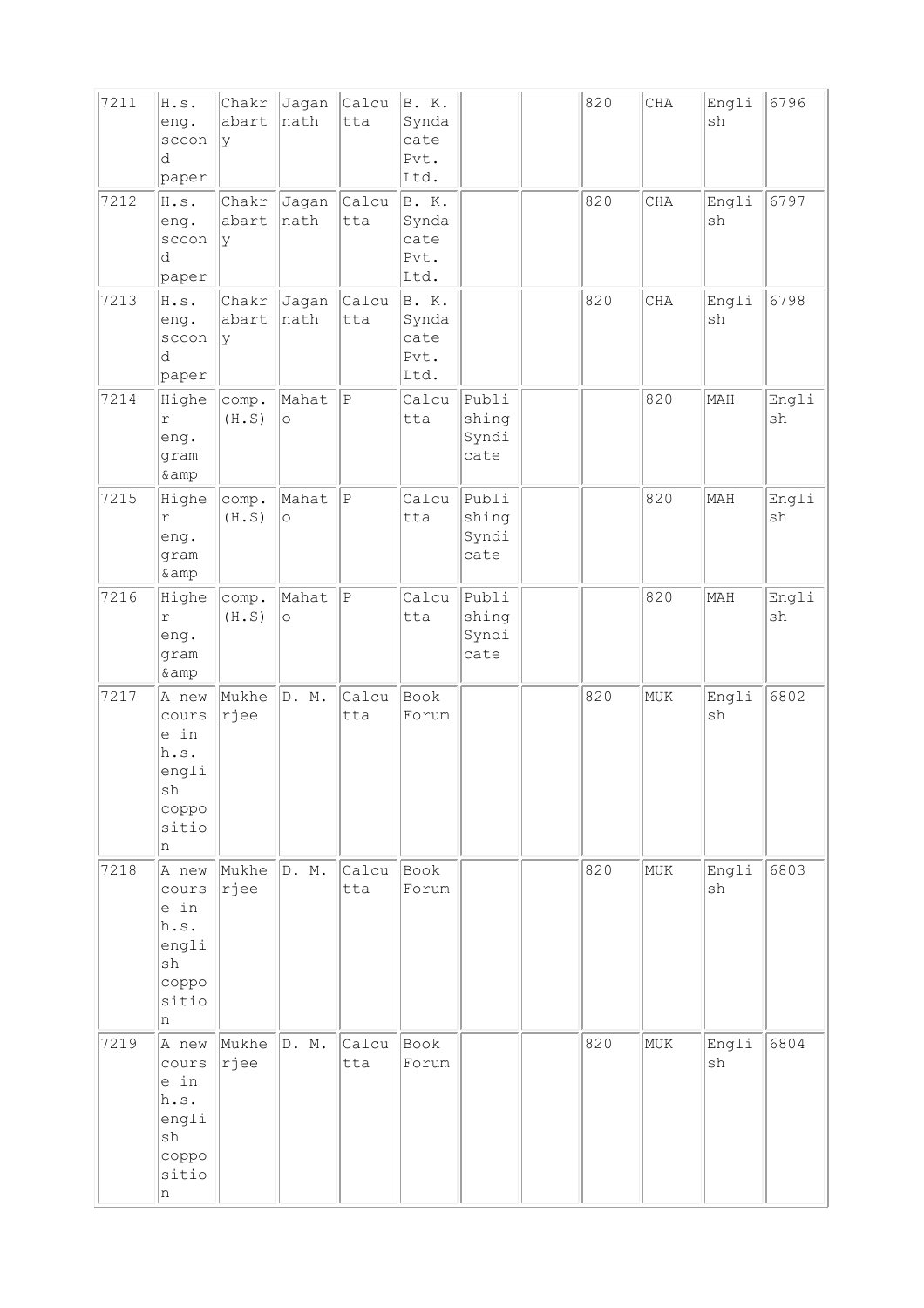| 7220 | Engli<br>sh<br>liter<br>ature                                                                                | Long        | Wllia<br>m J. | New<br>Delhi             | Kalya<br>ni<br>Publi<br>shers |     | 820            | $\rm{LON}$     | Engli<br>$\operatorname{sh}$ | 6805         |
|------|--------------------------------------------------------------------------------------------------------------|-------------|---------------|--------------------------|-------------------------------|-----|----------------|----------------|------------------------------|--------------|
| 7221 | Liter<br>ary<br>criti<br>cism<br>: a<br>readi<br>ng                                                          | B.<br>Das   | Calcu<br>tta  | O. U.<br>${\mathbb P}$ . |                               | 820 | $\texttt{DAS}$ | Engli<br>sh    | 6806                         | $\mathbf{1}$ |
| 7222 | Acrit<br>ical<br>hist.<br>of<br>eng.<br>liter<br>ature<br>(begi<br>nning<br>to<br>16th<br>cent.<br>$\lambda$ | Daich<br>es | David         | Calcu<br>tta             | Allie<br>d<br>Publi<br>shers  |     | 820.9          | $\texttt{DAT}$ | Engli<br>$\operatorname{sh}$ | 6807         |
| 7223 | Acrit<br>ical<br>hist.<br>of<br>eng.<br>liter<br>ature<br>(shak<br>espea<br>re to<br>milto<br> n)            | Daich<br>es | David         | Calcu<br>tta             | Allie<br>d<br>Publi<br>shers  |     | 820.9          | $\texttt{DAT}$ | Engli<br>$\operatorname{sh}$ | 6808         |
| 7224 | Acrit<br>ical<br>hist.<br>$\circ$ f<br>eng.<br>liter<br>ature<br>(rest<br>orati<br>on<br>to180<br>$\circ$ )  | Daich<br>es | David Calcu   | tta                      | Allie<br>d<br>Publi<br>shers  |     | 820.9          | DAI            | Engli<br>${\tt sh}$          | 6809         |
| 7225 | Acrit<br>ical<br>hist.<br>$\circ f$<br>eng.<br>liter<br>ature<br>(roma<br>ntics<br>$\texttt{to}$             | Daich<br>es | David         | Calcu<br>tta             | Allie<br>d<br>Publi<br>shers  |     | 820.9          | $\texttt{DAT}$ | Engli<br>$\operatorname{sh}$ | 6810         |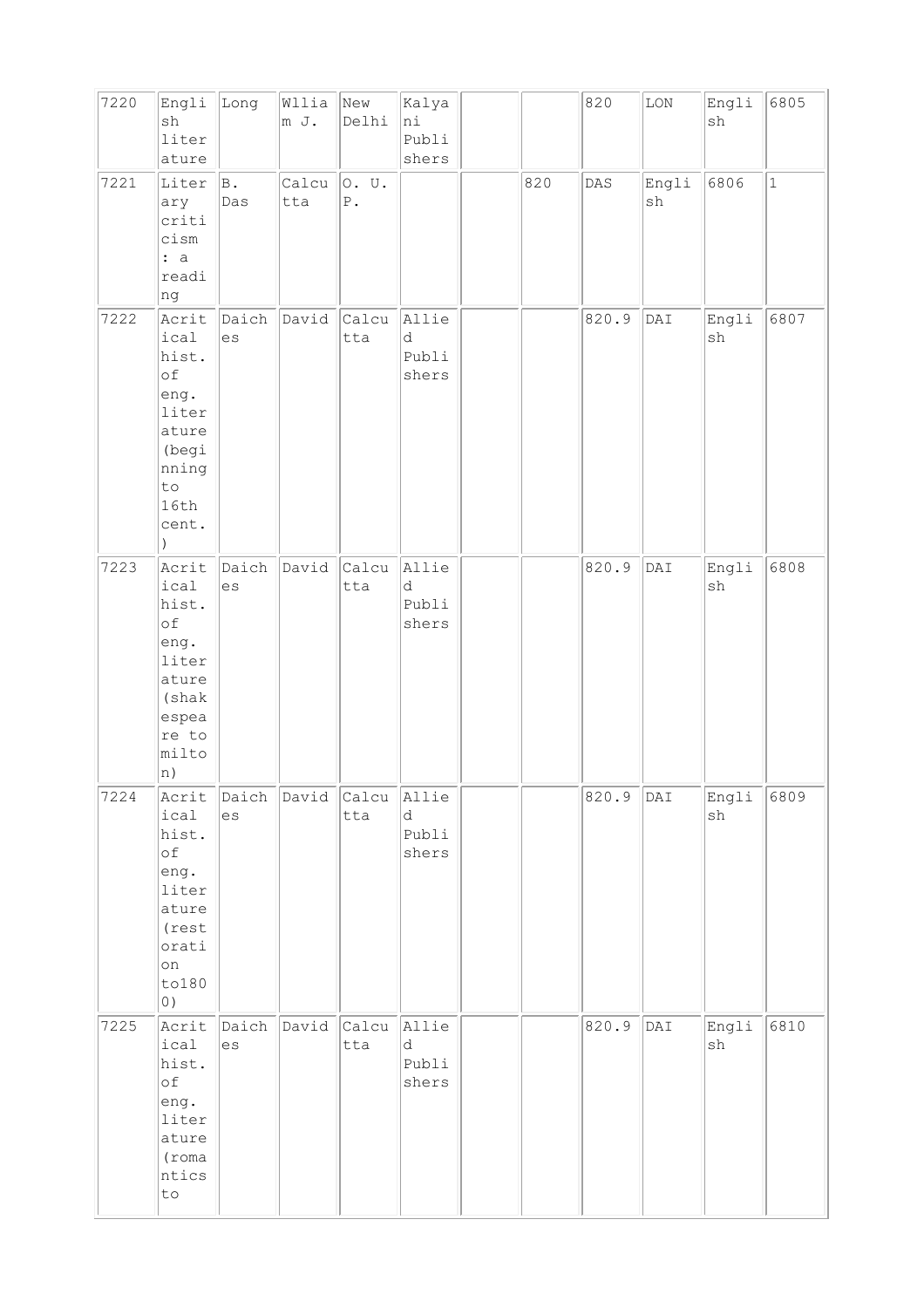|      | the<br>prese<br>nt<br>day)                                                                        |                              |                        |                                                     |                                                     |     |            |             |             |              |
|------|---------------------------------------------------------------------------------------------------|------------------------------|------------------------|-----------------------------------------------------|-----------------------------------------------------|-----|------------|-------------|-------------|--------------|
| 7226 | Intro<br>ducin<br>g<br>shake<br>spear<br>е                                                        | Harri<br>son                 | G. B.                  | Engla<br>Ind                                        | Pengu<br>in<br>Books<br>Ltd.                        |     | 822.3<br>3 | HAR         | Engli<br>sh | 6811         |
| 7227 | Spenc<br>er<br>colle<br>ction<br>of<br>criti<br>ca1<br>essay<br>$\rm s$                           | Marry<br>Berge<br>r          | Jr.                    | New<br>Delhi                                        | Prent<br>ice<br>Hall<br>of<br>India<br>Pvt.<br>Ltd. |     | 824        | MAR         | Engli<br>sh | 6812         |
| 7228 | G.b.<br>shaw<br>(a)<br>spenc<br>er<br>colle<br>ction<br>of<br>criti<br>ca1<br>essay<br>$s$ )      | R. J.<br>Kanfm<br>an         | New<br>Delhi           | Prent<br>ice<br>Hall<br>of<br>India<br>Pvt.<br>Ltd. |                                                     | 820 | KAN        | Engli<br>sh | 6813        | $\mathbf{1}$ |
| 7229 | Ben<br>jinso<br>n (a<br>spenc<br>er<br>colle<br>ction<br>of<br>criti<br>calal<br>essay<br>$s$ )   | Fonas                        | A.<br>Baris<br>$\sf t$ | New<br>Delhi                                        | Prent<br>ice<br>Hall<br>of<br>India<br>Pvt.<br>Ltd. |     | 820        | <b>FON</b>  | Engli<br>sh | 6814         |
| 7230 | Georg<br>e<br>eliot<br>(a)<br>spenc<br>er<br>colle<br>ction<br>of<br>criti<br>call<br>essay<br>s) | Georg<br>e R.<br>Creeg<br>er | New<br>Delhi           | Prent<br>ice<br>Hall<br>of<br>India<br>Pvt.<br>Ltd. |                                                     | 820 | GEO        | Engli<br>sh | 6815        | $\mathbf{1}$ |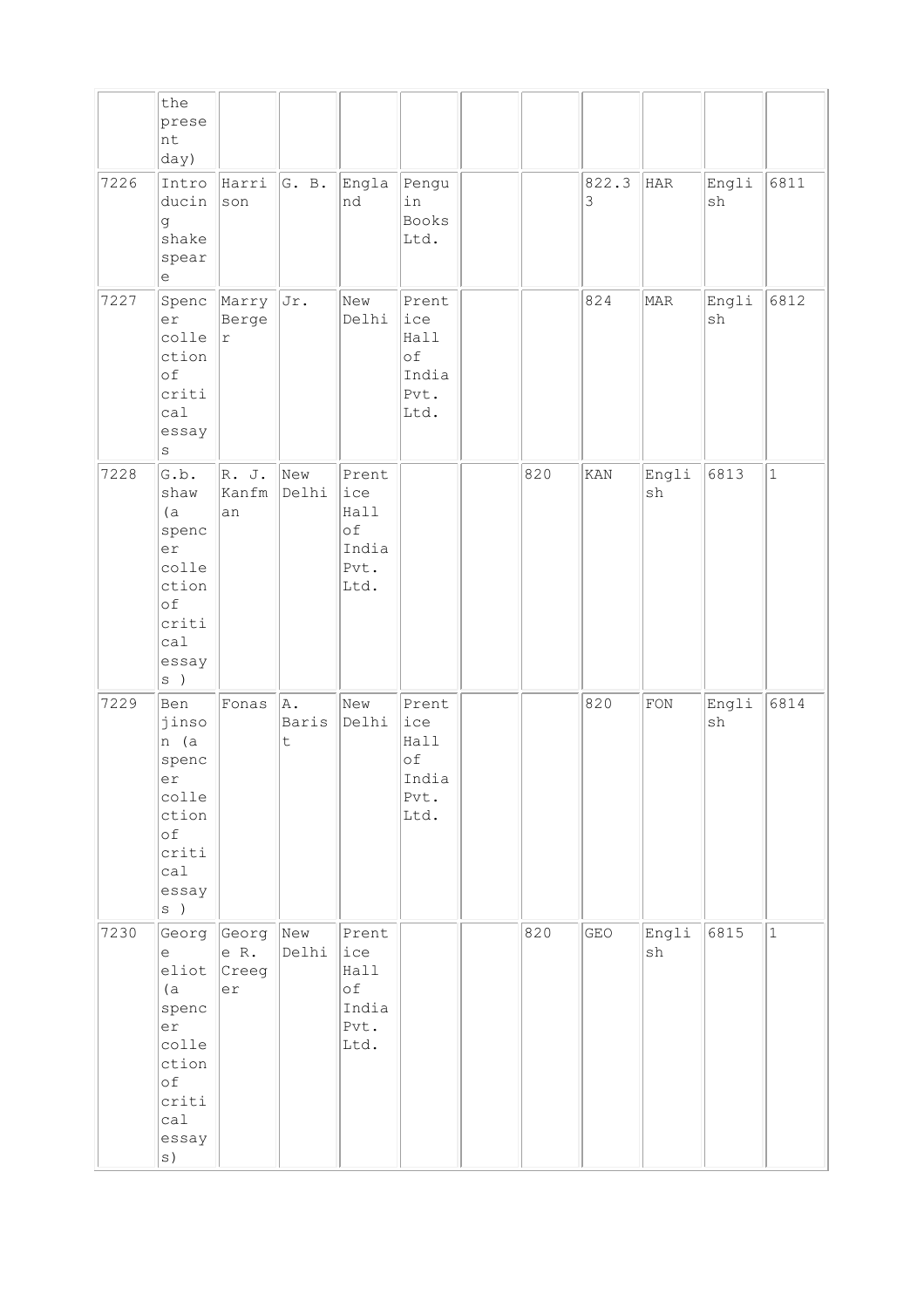| 7231 | Virgi<br>nia<br>worlf<br>(a)<br>spenc<br>er<br>colle<br>ction<br>of<br>criti<br>cal<br>essay<br>s) | $ $ Clair<br>$\mathrel{\mathrm{e}}$<br>Sprag<br>ne | New<br>Delhi | Prent<br>ice<br>Hall<br>of<br>India<br>Pvt.<br>Ltd. |  | 820                    | CLA        | Engli<br>sh | 6816 | $\mathbf 1$  |
|------|----------------------------------------------------------------------------------------------------|----------------------------------------------------|--------------|-----------------------------------------------------|--|------------------------|------------|-------------|------|--------------|
| 7232 | ns (a<br>spenc<br>er<br>colle<br>ction<br>of<br>criti<br>calal<br>essay                            | Hopki Geoff<br>$ $ rey<br>H.<br>Hartm<br>an        | New<br>Delhi | Prent<br>ice<br>Hall<br>of<br>India<br>Pvt.<br>Ltd. |  | 820                    | GEO        | Engli<br>sh | 6817 | $\mathbf{1}$ |
| 7233 | n (a<br>spenc<br>er<br>colle<br>ction<br>of<br>criti<br>ca1<br>essay                               | Dryde Berna<br>rd N.<br>Schil<br>ling              | New<br>Delhi | Prent<br>ice<br>Hall<br>of<br>India<br>Pvt.<br>Ltd. |  | 820                    | <b>BER</b> | Engli<br>sh | 6818 | $\mathbf{1}$ |
| 7234 | Field Ronal<br>ing<br>(a)<br>spenc<br>er<br>colle<br>ction<br>of<br>criti<br>cal<br>essay<br>s)    | d.<br>Pauls<br>on                                  | New<br>Delhi | Prent<br>ice<br>Hall<br>of<br>India<br>Pvt.<br>Ltd. |  | 820                    | RON        | Engli<br>sh | 6819 | $\mathbf 1$  |
| 7235 | Dicke<br>ns (a<br>spenc<br>er<br>colle<br>ction<br>оf<br>criti<br>ca1<br>essay<br>s)               | Marti<br>In.<br>Price                              | New<br>Delhi | Prent<br>ice<br>Hall<br>of<br>India<br>Pvt.<br>Ltd. |  | 823.0<br>$\mathcal{G}$ | MAR        | Engli<br>sh | 6820 | $\vert$ 1    |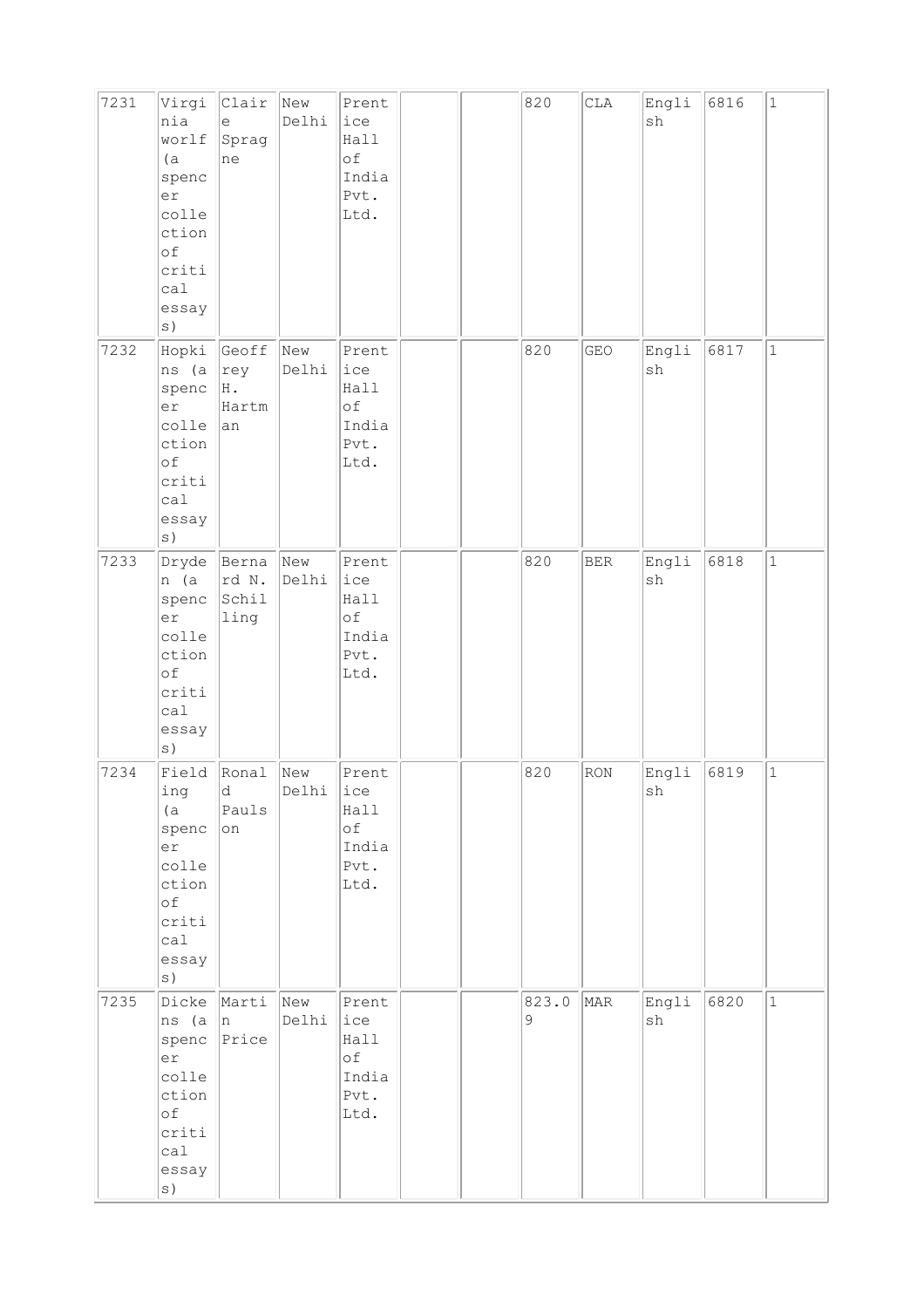| 7236 | Moder<br>n<br>briti<br>sh<br>drama<br>tists<br>(a)<br>spenc<br>er<br>colle<br>ction<br>of<br>criti<br>cal<br>essay | John<br>Russe<br>$ 11$<br>Brown | New<br>Delhi  | Prent<br>ice<br>Hall<br>of<br>India<br>Pvt.<br>Ltd.                                        |                                     | 822.0<br>9 | RUS        | Engli<br>sh                  | 6821        | $\mathbf{1}$ |
|------|--------------------------------------------------------------------------------------------------------------------|---------------------------------|---------------|--------------------------------------------------------------------------------------------|-------------------------------------|------------|------------|------------------------------|-------------|--------------|
| 7726 | The<br>pengu<br>in<br>compl<br>ete<br>fathe<br>$\Upsilon$<br>brown                                                 | Chest<br>erton                  | G. K.         |                                                                                            | Pengu<br>in<br><b>Books</b><br>Ltd. |            | 820.9      | CHE                          | Engli<br>sh | 7311         |
| 7727 | The<br>best<br>love<br>stori<br>es                                                                                 |                                 | Middl<br>esex | Hamly<br>n<br>Publi<br>shing<br>Bridg<br>$\epsilon$<br>House                               |                                     | 820        | <b>BES</b> | Engli<br>$\operatorname{sh}$ | 7312        | $\mathbf{1}$ |
| 7728 | The<br>best<br>ghost<br>stori<br>es                                                                                |                                 | Middl<br>esex | Hamly<br>n<br>Publi<br>shing<br>Bridg<br>$\mathrel{\mathop{\mathrm{e}}\nolimits}$<br>House |                                     | 820        | <b>BES</b> | Engli<br>sh                  | 7313        | $\mathbf{1}$ |
| 7729 | The<br>best<br>war<br>stori<br>es                                                                                  |                                 | Middl<br>esex | Hamly<br>n<br>Publi<br>shing<br>Bridg<br>$\epsilon$<br>House                               |                                     | 820        | <b>BES</b> | Engli<br>sh                  | 7314        | $\mathbf{1}$ |
| 7730 | The<br>best<br>weste<br>${\tt rn}$<br>stori<br>es                                                                  |                                 | Middl<br>esex | Hamly<br>n<br>Publi<br>shing<br>Bridg<br>$\mathrel{\text{e}}$<br>House                     |                                     | 820        | BES        | Engli<br>$\operatorname{sh}$ | 7315        | $\mathbf{1}$ |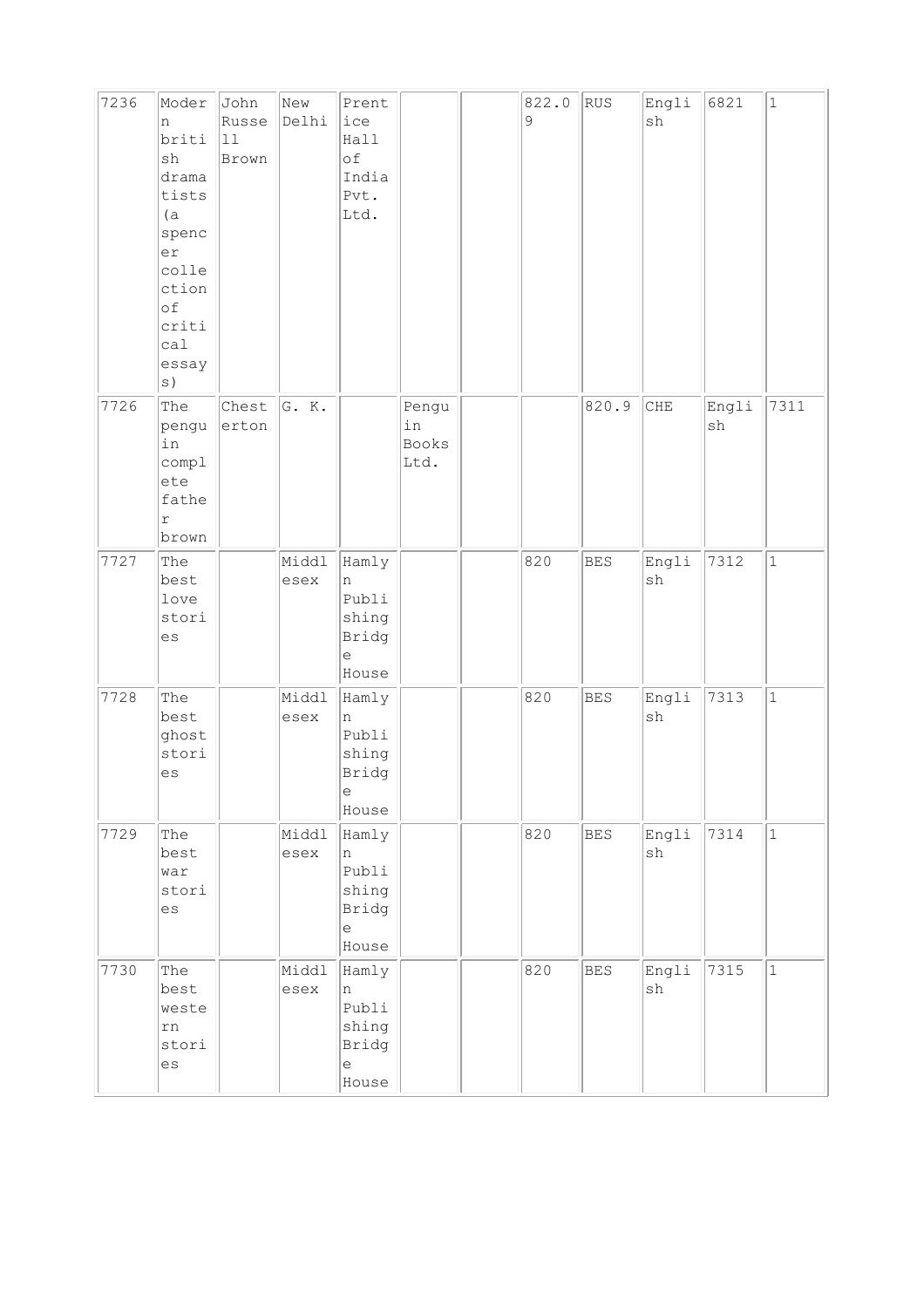| 7731 | The<br>best<br>crime<br>stori<br>es                        |                                                                                                   | Middl<br>esex | Hamly<br>n<br>Publi<br>shing<br>Bridg<br>$\epsilon$<br>House                               |                                |                      | 820 | <b>BES</b> | Engli<br>sh | 7316                         | $\mathbf 1$                  |
|------|------------------------------------------------------------|---------------------------------------------------------------------------------------------------|---------------|--------------------------------------------------------------------------------------------|--------------------------------|----------------------|-----|------------|-------------|------------------------------|------------------------------|
| 7732 | The<br>best<br>sea<br>stori<br>es                          |                                                                                                   | Middl<br>esex | Hamly<br>n<br>Publi<br>shing<br>Bridg<br>$\mathrel{\mathop{\mathrm{e}}\nolimits}$<br>House |                                |                      | 820 | VFV        | Engli<br>sh | 7317                         | $\mathbf{1}$                 |
| 7733 | The<br>compl<br>ete<br>odes<br>and<br>episo<br>des         | Horac<br>$\mathrel{\mathop{\mathrm{e}}\nolimits}$<br>(Quin<br>tus<br>Horat<br>ius<br>Flacc<br>us) | U.S.<br>A.    | Pengu<br>in<br><b>Books</b>                                                                |                                |                      | 820 | HOR        | Engli<br>sh | 7318                         | $\mathbf 1$                  |
| 7734 | Darkn<br>ess<br>at<br>noon                                 | Koest<br>ler                                                                                      | Artha<br>n    | U.S.<br>Α.                                                                                 | Pengu<br>in<br>Books           |                      |     | 823        | KOE         | Engli<br>sh                  | 7319                         |
| 7735 | Selec<br>ted<br>short<br>stori<br>es                       | Wells                                                                                             | H. G.         | U.S.<br>Α.                                                                                 | Pengu<br>in<br>Books           |                      |     | 823.0<br>1 | WEL         | Engli<br>sh                  | 7320                         |
| 7736 | Andro<br>mache                                             | brita<br>nnicu<br>S<br>beren<br>ice                                                               | Racin<br>le   | Jean                                                                                       | U.S.<br>Α.                     | Pengu<br>in<br>Books |     |            | 820         | RAC                          | Engli<br>$\operatorname{sh}$ |
| 7737 | The<br>shoem<br>aker'<br>$\rm s$<br>holid<br>ay            | Dekke<br>$\Upsilon$                                                                               | Thoma<br>S    |                                                                                            | Macmi<br>llan<br>India<br>Ltd. |                      |     | 823        | DEK         | Engli<br>sh                  | 7322                         |
| 7738 | Robin<br>son<br>cerus<br>oe                                | Defoe                                                                                             | Danie<br>ı    |                                                                                            | Macmi<br>llan<br>India<br>Ltd. |                      |     | 823        | DEF         | Engli<br>$\operatorname{sh}$ | 7323                         |
| 7739 | Notes<br>on<br>jane<br>eyne                                | Bront<br>$\epsilon$                                                                               | Charl<br>otte | Engla<br>nd                                                                                | Longm<br>an<br>Group<br>Ltd.   |                      |     | 823        | <b>BRO</b>  | Engli<br>sh                  | 7324                         |
| 7740 | Notes<br>on<br>jane<br>eyne<br>(kidn<br>apped<br>$\lambda$ | Stven<br>son                                                                                      | R. L.         | Engla<br>nd                                                                                | Longm<br>an<br>Group<br>Ltd.   |                      |     | 823        | ${\tt STE}$ | Engli<br>sh                  | 7325                         |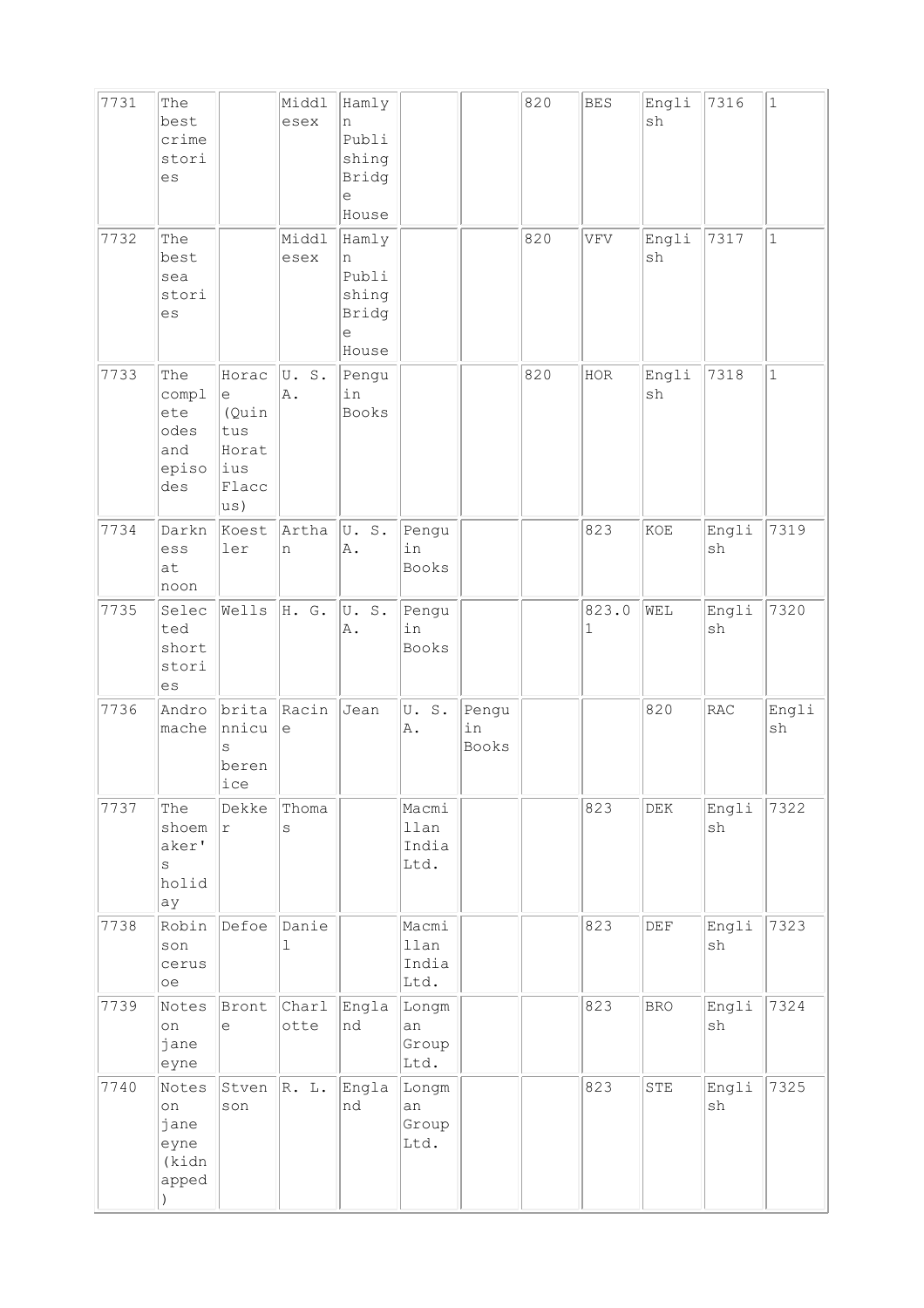| 7741 | Three<br>gothi<br>$\mathsf C$<br>novel<br>$\rm s$                 | Cairc<br>longh         | Peter               | Engla<br>nd                         | Pengu<br>in<br><b>Books</b><br>Ltd.        |     | 823        | CAI                          | Engli<br>sh | 7326         |
|------|-------------------------------------------------------------------|------------------------|---------------------|-------------------------------------|--------------------------------------------|-----|------------|------------------------------|-------------|--------------|
| 7742 | Nostr<br>omo                                                      | Conra<br>d             | Josep<br>h          | Engla<br>nd                         | Pengu<br>in<br><b>Books</b><br>Ltd.        |     | 823        | CON                          | Engli<br>sh | 7327         |
| 7743 | Lord<br>jim                                                       | Conra<br>d             | Josep<br>h          | Engla<br>nd                         | Pengu<br>in<br>Books<br>Ltd.               |     | 823        | CON                          | Engli<br>sh | 7328         |
| 7744 | Three<br>comed<br>ies                                             | Jonso<br>n             | Ben                 | Engla<br>nd                         | Pengu<br>in<br>Books<br>Ltd.               |     | 823        | J) N                         | Engli<br>sh | 7329         |
| 7745 | Death<br>of a<br>sates<br>man                                     | Mille<br>$\Upsilon$    | Arthu<br>$\Upsilon$ | Engla<br>nd                         | Pengu<br>in<br>Books<br>Ltd.               |     | 823        | MIL                          | Engli<br>sh | 7330         |
| 7746 | Who's<br>afrai<br>d of<br>virgi<br>nia<br>woolf<br>$\ddot{\cdot}$ | Albee                  | Edwar<br>d          | Engla<br>nd                         | Pengu<br>in<br><b>Books</b><br>Ltd.        |     | 823        | ALB                          | Engli<br>sh | 7331         |
| 7747 | Lette<br>$r s$<br>from<br>a<br>stoic                              | Senec<br>a             | Engla<br>nd         | Pengu<br>in<br><b>Books</b><br>Ltd. |                                            | 820 | SEN        | Engli<br>sh                  | 7332        | $\vert$ 1    |
| 7748 | Gorgi<br>as                                                       | Plato                  | Engla<br>nd         | Pengu<br>ın<br><b>Books</b><br>Ltd. |                                            | 822 | PLA        | Engli<br>sh                  | 7333        | $\mathbf{1}$ |
| 7749 | Arnol<br>ld.<br>poems                                             | Arnol<br>d             | Engla<br>nd         | Pengu<br>in<br><b>Books</b><br>Ltd. |                                            | 820 | ARN        | Engli<br>$\operatorname{sh}$ | 7334        | $\vert$ 1    |
| 7750 | Twixt<br>land<br>and<br>sea                                       | Conra<br>d             | Josep<br>h          | Engla<br>nd                         | Pengu<br>in<br>Books<br>Ltd.               |     | 823        | CON                          | Engli<br>sh | 7335         |
| 7751 | Nostr<br>OMO                                                      | Conra<br>d             | Josep<br>h          | Londo<br>n                          | J. M.<br>Deut<br>$\delta$<br>Sons.<br>Ltd. |     | 823        | CON                          | Engli<br>sh | 7336         |
| 7752 | The<br>porta<br>ble<br>charl<br>es<br>lamb                        | John<br>Mason<br>Brown |                     | Pengu<br>in<br>Books                |                                            | 823 | <b>JOH</b> | Engli<br>sh                  | 7337        | $\vert$ 1    |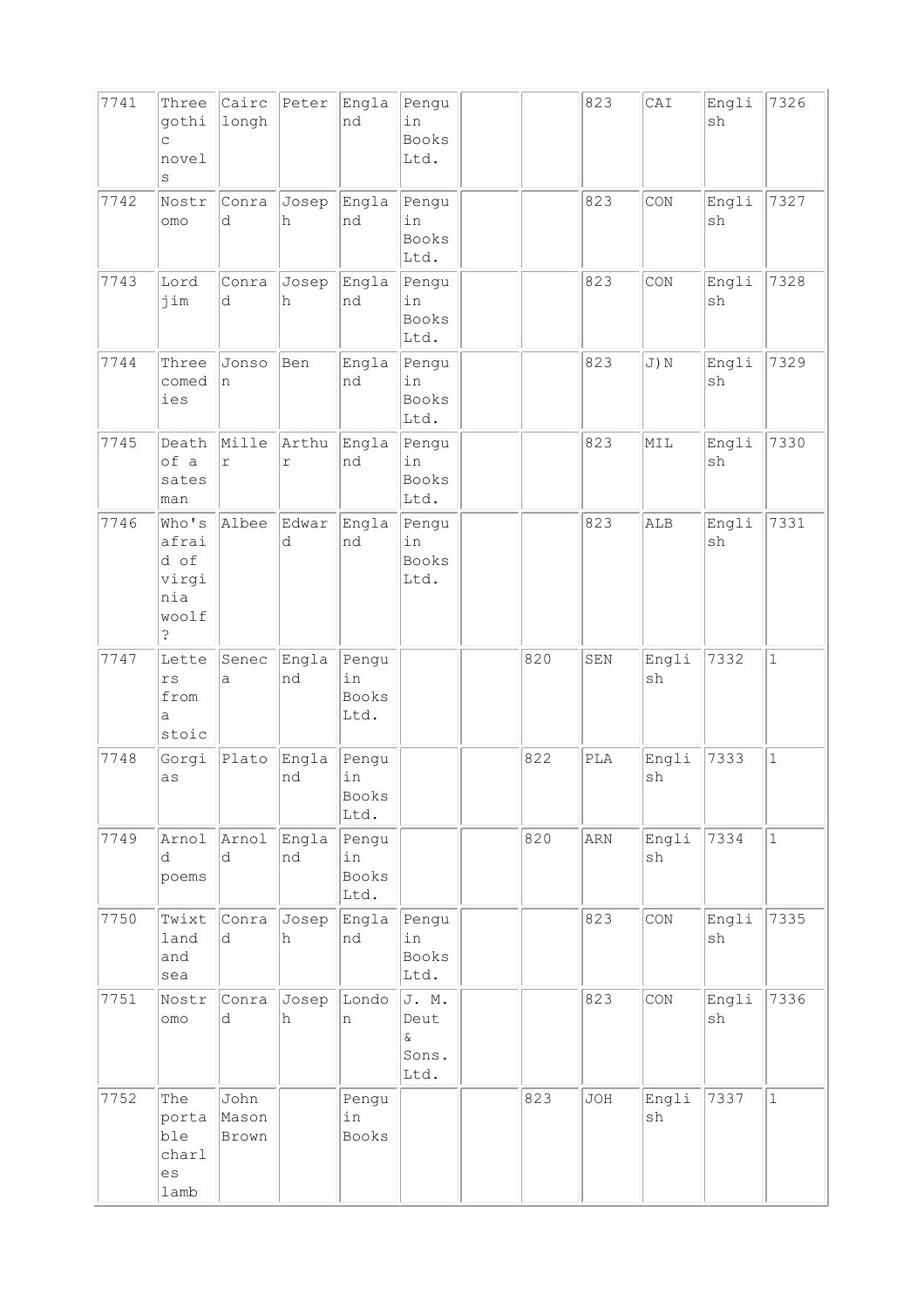| 7753 | Selec<br>ted<br>writi<br>ngs                  | Johns<br>on          | Samne<br>$\mathbf 1$ |                                | Pengu<br>in<br>Books           |     | 823        | $1\,$       | Engli<br>sh | 7338         |
|------|-----------------------------------------------|----------------------|----------------------|--------------------------------|--------------------------------|-----|------------|-------------|-------------|--------------|
| 7754 | Plays<br>polit<br>ical                        | Shaw                 | G. B.                |                                | Pengu<br>in<br>Books           |     | 822        | SHA         | Engli<br>sh | 7339         |
| 7755 | The<br>theor<br>y of<br>liter<br>sture        | Welle<br>$\mathbf k$ | Reve                 |                                | Pengu<br>in<br><b>Books</b>    |     | 820.9      | WEL         | Engli<br>sh | 7340         |
| 7756 | Prome<br>theus<br>unbou<br>nd                 | Shell<br>ey          | P. B.                | Delhi                          | Macmi<br>llan<br>India<br>Ltd. |     | 822        | SHE         | Engli<br>sh | 7341         |
| 7757 | Selec<br>ted<br>poems<br>of w.<br>b.<br>yeats | Yeats                | W. B.                | Delhi                          | Macmi<br>llan<br>India<br>Ltd. |     | 821        | YEA         | Engli<br>sh | 7342         |
| 7758 | Utopi<br>а                                    | More                 | Thome<br>S           | Delhi                          | Macmi<br>llan<br>India<br>Ltd. |     | 822        | <b>MOR</b>  | Engli<br>sh | 7343         |
| 7759 | Selec<br>tions<br>from<br>chanc<br>er         | Chauc<br>er          | Delhi                | Macmi<br>llan<br>India<br>Ltd. |                                | 822 | <b>CHA</b> | Engli<br>sh | 7344        | $\mathbf{1}$ |
| 7760 | The<br>schoo<br>1 for<br>scand<br>a1          | Sheri<br>dan         | R. B.                | Delhi                          | Macmi<br>llan<br>India<br>Ltd. |     | 823        | SHE         | Engli<br>sh | 7345         |
| 7761 | Every<br>man<br>in<br>his<br>humou<br>r       | Jonso<br>n           | Ben                  | Delhi                          | Macmi<br>llan<br>India<br>Ltd. |     | 823        | <b>JON</b>  | Engli<br>sh | 7346         |
| 7762 | The<br>hunch<br>back<br>of<br>notre<br>dame   | Hugo                 | Victo<br>$\Upsilon$  | Delhi                          | Macmi<br>llan<br>India<br>Ltd. |     | 823        | ${\tt HUG}$ | Engli<br>sh | 7347         |
| 7763 | The<br>priso<br>ner<br>of<br>zenda            | Hope                 | Antho<br>ny          | Delhi                          | Macmi<br>llan<br>India<br>Ltd. |     | 823        | HOP         | Engli<br>sh | 7348         |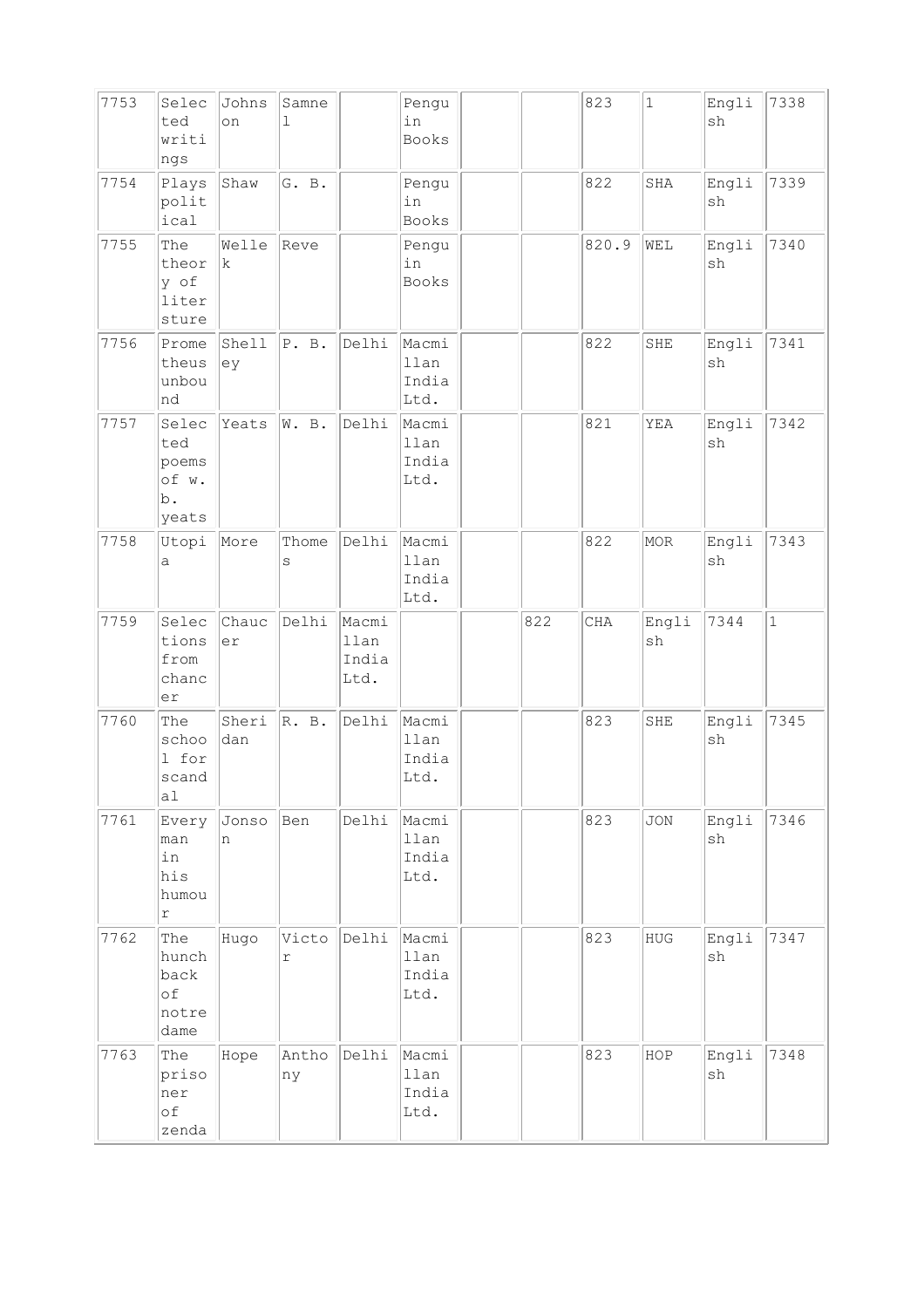| 7764 | Heidi                                                                          | Spyri          | Johan<br>na  |                                | Macmi<br>llan<br>India<br>Ltd.                      |     | 820   | SPY            | Engli<br>sh | 7349        |
|------|--------------------------------------------------------------------------------|----------------|--------------|--------------------------------|-----------------------------------------------------|-----|-------|----------------|-------------|-------------|
| 7765 | Littl<br>е<br>women                                                            | Alcot<br>t     | Louis<br>a M |                                | Macmi<br>llan<br>India<br>Ltd.                      |     | 823   | $\mathtt{ALC}$ | Engli<br>sh | 7350        |
| 7766 | Samso<br>n<br>agoni<br>stes                                                    | Milto<br>n     |              | Macmi<br>llan<br>India<br>Ltd. |                                                     | 822 | MIL   | Engli<br>sh    | 7351        | $\mathbf 1$ |
| 7767 | Selec<br>ted<br>lette<br>rs of<br>john<br>keats                                | Keats          | John         |                                | Macmi<br>llan<br>India<br>Ltd.                      |     | 822   | KEA            | Engli<br>sh | 7352        |
| 7768 | Keats<br>:<br>from<br>theor<br>y to<br>poetr<br>lУ                             | Sengu<br>pta   | S. C.        | Calcu<br>tta                   | Sahit<br>ya<br>Samsa<br>d                           |     | 822   | SEN            | Engli<br>sh | 7353        |
| 7769 | Forst<br>er :<br>a<br>colle<br>ction<br>of<br>criti<br>cal<br>essay<br>$\rm s$ | Bradb<br>ury   | Malcu<br>m   | New<br>Delhi                   | Prent<br>ice<br>Hall<br>of<br>India<br>Pvt.<br>Ltd. |     | 820   | <b>BRA</b>     | Engli<br>sh | 7354        |
| 7770 | The<br>battl<br>e of<br>the<br>books                                           | Swift          | Jonat<br>han |                                | Macmi<br>$11$ on<br>India<br>Ltd.                   |     | 820   | SWI            | Engli<br>sh | 7355        |
| 7771 | Asvag<br>hosa<br>: as<br>а<br>poet<br>and a<br>drama<br>tist                   | Datta          | Sawir<br>Kr. |                                | The<br>Unive<br>rsity<br>оf<br>Burdw<br>an          |     | 820   | DATA           | Engli<br>sh | 7356        |
| 7772 | Hist.<br>оf<br>the<br>india<br>litt.                                           | Winte<br>rnitz | Mauri<br>ce  | Delhi                          | Motil<br>a <sub>1</sub><br>Banar<br>asi<br>Dass     |     | 820.9 | $\texttt{WIN}$ | Engli<br>sh | 7357        |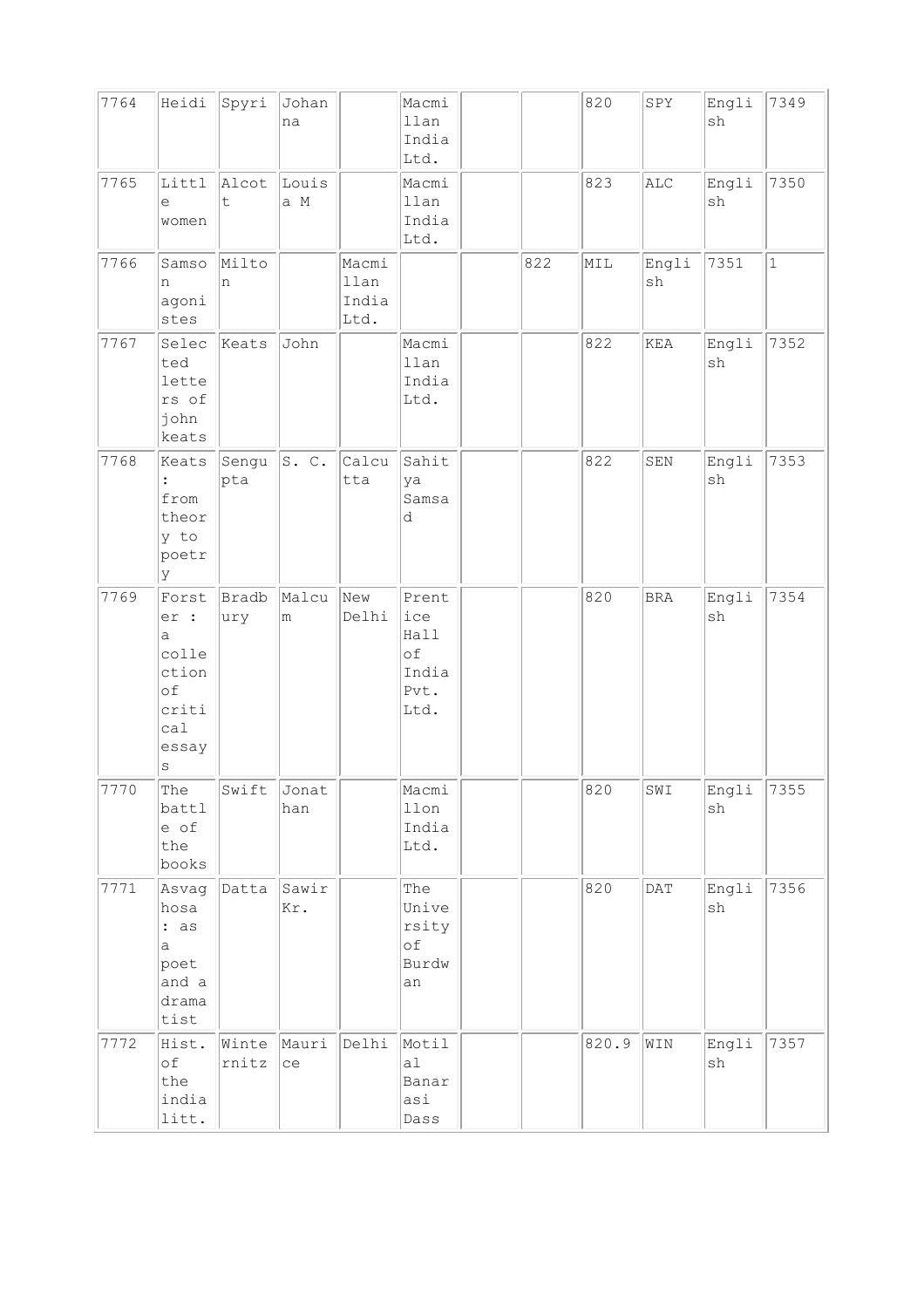| 7780 | Hist.<br>of<br>india<br>n<br>litt.<br>(part<br>$-\,1)$                           | Winte<br>rnitz                    | M.                         | Delhi       | Bhara<br>tio<br>Vidya<br>Praka<br>shan |  | 820.9 | WIN                     | ENgli<br>sh | 7365 |
|------|----------------------------------------------------------------------------------|-----------------------------------|----------------------------|-------------|----------------------------------------|--|-------|-------------------------|-------------|------|
| 8352 | Degre<br>е<br>eng.<br>compa<br>sitio<br>n                                        | Dutta                             | K. N.                      | Kolka<br>ta | Sribh<br>umi<br>Publi<br>shing<br>Co.  |  | 820   | $\rm DUT$               | Engli<br>sh | 7937 |
| 8353 | Degre<br>е<br>eng.<br>compa<br>sitio<br>n                                        | Dutta                             | K. N.                      | Kolka<br>ta | Sribh<br>umi<br>Publi<br>shing<br>Co.  |  | 820   | $_{\rm DUT}$            | Engli<br>sh | 7938 |
| 8354 | Degre<br>е<br>eng.<br>compa<br>sitio<br>n                                        | Dutta                             | K. N.                      | Kolka<br>ta | Sribh<br>umi<br>Publi<br>shing<br>Co.  |  | 820   | $\overline{\text{DUT}}$ | Engli<br>sh | 7939 |
| 8355 | Degre<br>$\mathrel{\mathop{\mathrm{e}}\nolimits}$<br>eng.<br>compa<br>sitio<br>n | Dutta                             | K. N.                      | Kolka<br>ta | Sribh<br>umi<br>Publi<br>shing<br>Co.  |  | 820   | $\overline{\text{DUT}}$ | Engli<br>sh | 7940 |
| 8356 | H.s.<br>engli<br>$\operatorname{sh}$<br>compa<br>nion                            | Chakr<br>abort<br>$\dot{1}$       | M.                         | Kolka<br>ta | Calcu<br>tta<br>Publi<br>shers         |  | 820   | CHA                     | Engli<br>sh | 7941 |
| 8357 | H.s.<br>engli<br>$\operatorname{sh}$<br>compa<br>nion                            | $ {\rm Char}\; $ M.<br>abort<br>i |                            | Kolka<br>ta | Calcu<br>tta<br>Publi<br>shers         |  | 820   | CHA                     | Engli<br>sh | 7942 |
| 8358 | H.s.<br>engli<br>sh<br>compa<br>nion                                             | Chakr<br>abort<br>$\dot{1}$       | $\parallel$ M.             | Kolka<br>ta | Calcu<br>tta<br>Publi<br>shers         |  | 820   | CHA                     | Engli<br>sh | 7943 |
| 8359 | H.s.<br>engli<br>sh<br>compa<br>nion                                             |                                   | Sinha manin<br>drana<br>th | Kolka<br>ta | Sreed<br>har<br>Praka<br>shani         |  | 820   | SIN                     | Engli<br>sh | 7944 |
| 8360 | H.s.<br>engli<br>sh<br>compa<br>nion                                             | Sinha                             | manin<br>drana<br>$\tt th$ | Kolka<br>ta | Sreed<br>har<br>Praka<br>shani         |  | 820   | SIN                     | Engli<br>sh | 7945 |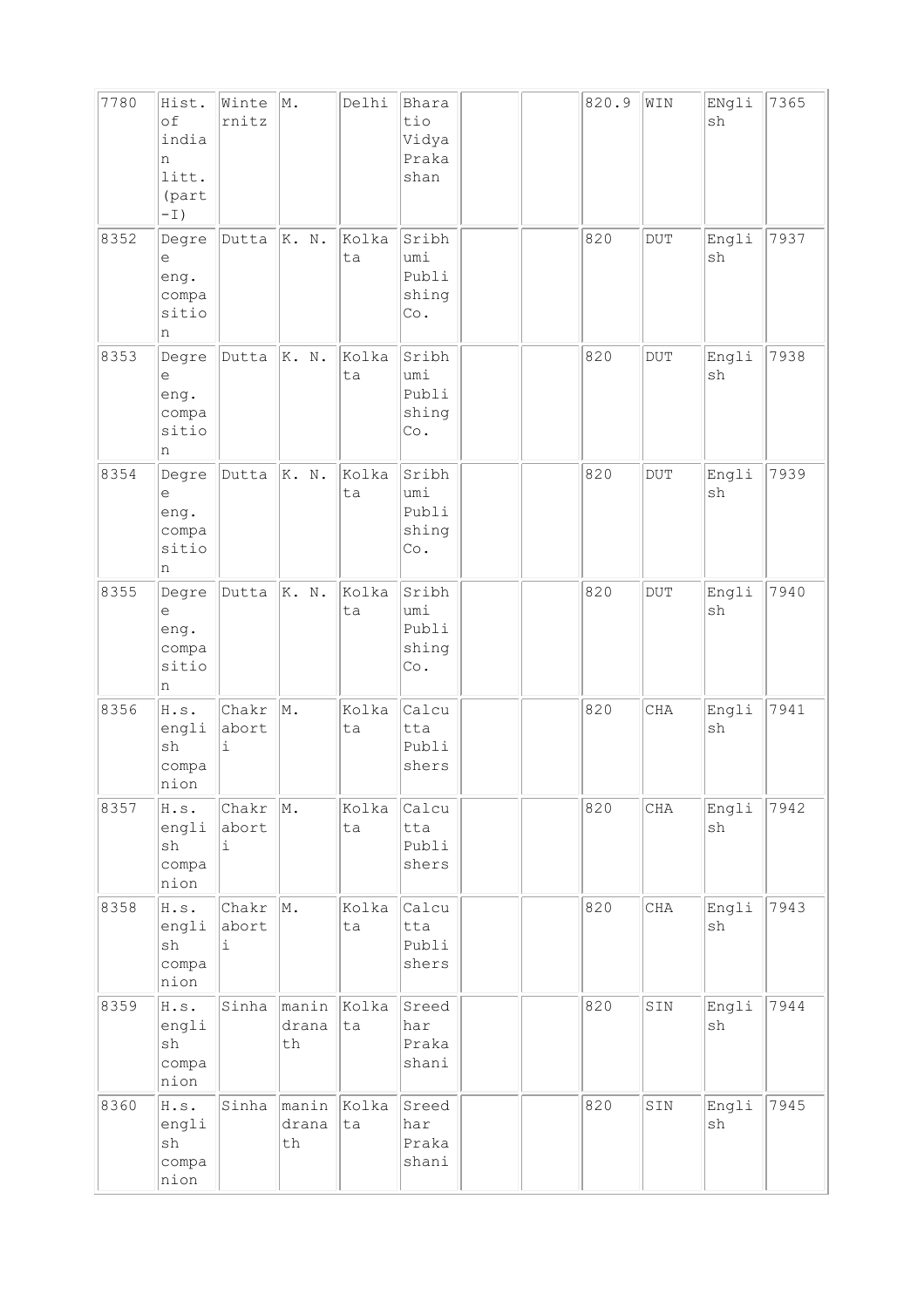| 8361 | H.s.<br>engli<br>sh<br>compa<br>nion                                         | Sinha                     | manin<br>drana<br>th | Kolka<br>ta                  | Sreed<br>har<br>Praka<br>shani           |                              |     | 820        | SIN         | Engli<br>sh | 7946         |
|------|------------------------------------------------------------------------------|---------------------------|----------------------|------------------------------|------------------------------------------|------------------------------|-----|------------|-------------|-------------|--------------|
| 8362 | Augus<br>tan<br>satir<br>е                                                   | Jack<br>Ian               | Londo<br>n           | 0. U.<br>${\mathbb P}$ .     |                                          |                              |     | 823        | Engli<br>sh | 7947        | $\mathbf{1}$ |
| 8363 | Bacan<br>$\mathbf{F}$ s<br>essay<br>$\rm s$                                  | Selby                     | F. G.                | Calcu<br>tta                 | Radha<br>Publi<br>shing<br>House         |                              |     | 824        | SEL         | Engli<br>sh | 7948         |
| 8364 | Hamle<br>t                                                                   | Harol<br>d<br>Jenki<br>ns | Londo<br>n           | Methu<br>en &<br>Co.<br>Ltd. |                                          |                              | 822 | <b>HAR</b> | Engli<br>sh | 7949        | $\mathbf{1}$ |
| 8365 | Sons<br>and<br>lover<br>S                                                    | Lawre<br>nce              | D. H.                | Londo<br>n                   | Macmi<br>llan<br>Educa<br>tion<br>Ltd.   |                              |     | 823        | LAW         | Engli<br>sh | 7950         |
| 8366 | The<br>17th<br>cent.<br>backg<br>rowed                                       | Wille<br>У                | Basil                | Londo<br>n                   | ARK<br>Papsb<br>acks                     |                              |     | 820.9      | WIL         | Engli<br>sh | 7951         |
| 8684 | Note<br>on<br>pride<br>and<br>preju<br>dice                                  | Auste<br>'n               | Jane                 | Engla<br>nd                  | Longm<br>an<br>Group<br>Ltd.             |                              |     | 822        | 9           | Engli<br>sh | 8269         |
| 8685 | Note<br>on<br>anton<br>У<br>& amp                                            | cleop<br>atra             | Shake<br>spear<br>е  | $\mathbbmss{N}$ .            | Engla<br>nd                              | Longm<br>an<br>Group<br>Ltd. |     |            | 822.0<br>9  | SHA         | Engli<br>sh  |
| 8686 | Note<br>on<br>far<br>from<br>the<br>madol<br>ing<br>crowd                    | Hardy                     | Thoma<br>S           | Engla<br>nd                  | Longm<br>an<br>Group<br>Ltd.             |                              |     | 823.0<br>9 | HAR         | Engli<br>sh | 8271         |
| 8687 | King<br>lear                                                                 | Shake<br>spear<br>е       | W.                   | Engla<br>nd                  | Longm<br>an<br>Group<br>Ltd.             |                              |     | 822.0<br>9 | SHA         | Engli<br>sh | 8272         |
| 8688 | Criti<br>cs on<br>shake<br>spear<br>$\mathrel{\mathop{\mathrm{e}}\nolimits}$ | Andre<br>W                | W. T.                | Londo<br>n                   | Georg<br>е<br>Allen<br>$\delta$<br>Union |                              |     | 820.9      | AND         | Engli<br>sh | 8273         |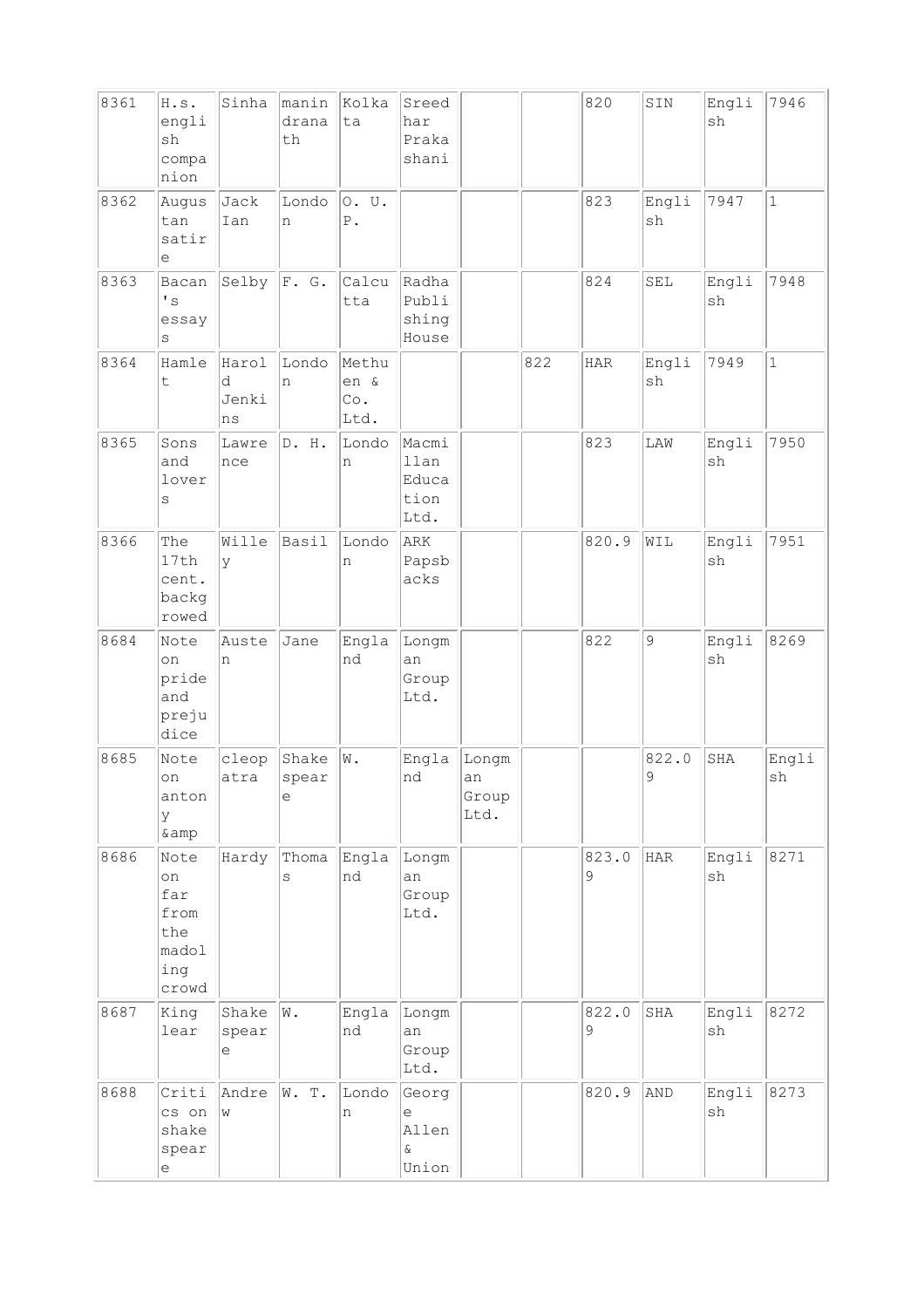| 8689 | Thirt<br>У<br>poems<br>by<br>rober<br>t.<br>brown<br>ing                                               | Macki<br>$\mathsf{C}$       | W. S.         | Londo<br>n   | Macmi<br>llan<br>Edu.<br>Ltd.                                     |  | 821.0<br>9 | MAC                              | Engli<br>sh                  | 8274 |
|------|--------------------------------------------------------------------------------------------------------|-----------------------------|---------------|--------------|-------------------------------------------------------------------|--|------------|----------------------------------|------------------------------|------|
| 8690 | Sweet<br>$S^{\dagger}$<br>anglo<br>saxon<br>prime<br>$\Upsilon$                                        | Davis                       | Norma<br>n    | Delhi        | Oxfor<br>d<br>Unive<br>rsity<br>Press                             |  | 820.9      | $\mathbf{D}\mathbf{A}\mathbf{V}$ | Engli<br>sh                  | 8275 |
| 8691 | The<br>praga<br>$\epsilon$<br>schoo<br>1 of<br>lingn<br>istic<br>s and<br>langu<br>age<br>teach<br>ing | Fried                       | V.            | Delhi        | Oxfor<br>d<br>Unive<br>rsity<br>$\overline{\phantom{0}}$<br>Press |  | 420.9      | FRI                              | Engli<br>$\operatorname{sh}$ | 8276 |
| 8692 | How<br>to<br>study<br>а<br>renai<br>ssanc<br>е<br>play                                                 | Coles                       | Chris         | Londo<br>n   | Macmi<br>llon<br>Publi<br>shers<br>Ltd.                           |  | 822.0<br>9 | COL                              | Engli<br>sh                  | 8277 |
| 8693 | Engli<br>sh<br>liter<br>ary                                                                            | Rees                        | R. J.         | Londo<br>n   | Macmi<br>$11$ on<br>Publi<br>shers<br>Ltd.                        |  | 820.9      | REE                              | Engli<br>$\operatorname{sh}$ | 8278 |
| 8694 | Α<br>gloss<br>ary<br>оf<br>liter<br>ary<br>terms                                                       | Abram M. H.<br>$\mathtt{s}$ |               | Londo<br>n   | Macmi<br>llon<br>Publi<br>shers<br>Ltd.                           |  | 423        | <b>ABR</b>                       | Engli<br>sh                  | 8279 |
| 8695 | Aspec<br>ts of<br>liter<br>ature                                                                       | Chatt<br>erjee              | Viswa<br>nath | Calcu<br>tta | Progr<br>essiv<br>$\mathop{\rm e}\nolimits$<br>Publi<br>shers     |  | 820.9      | CHA                              | Engli<br>$\operatorname{sh}$ | 8280 |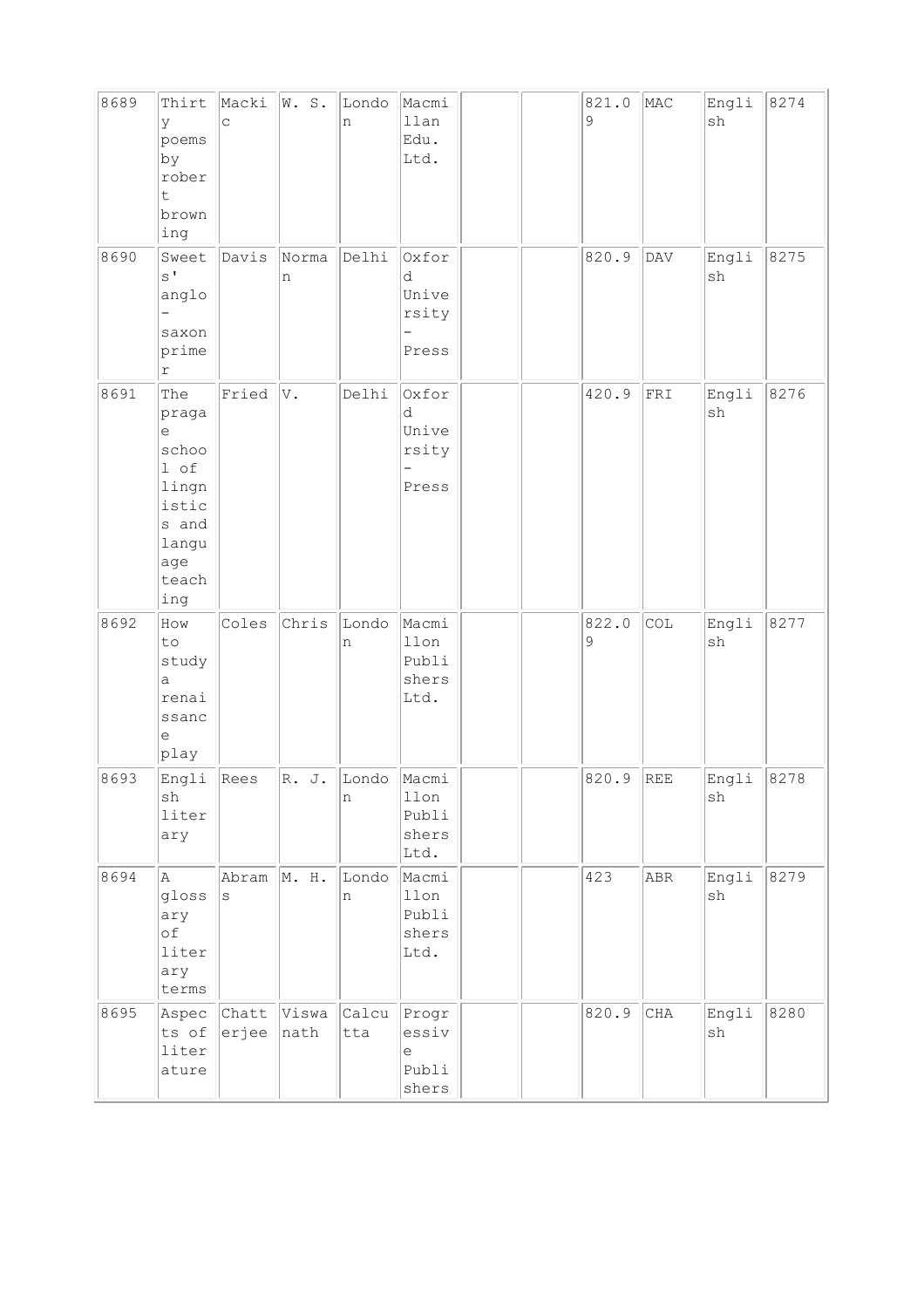| 8696 | Α<br>short<br>hist.<br>of<br>eng.<br>dramm<br>a   | Evans          | B.<br>Ifor          | New<br>Delhi | Kalya<br>ni<br>Publi<br>shers                         |  | 822.0<br>9  | EVA        | Engli<br>sh | 8281 |
|------|---------------------------------------------------|----------------|---------------------|--------------|-------------------------------------------------------|--|-------------|------------|-------------|------|
| 8697 | Five<br>metap<br>hysic<br>a <sub>1</sub><br>poets | Benne<br>tt    | Joan                | Calcu<br>tta | Radha<br>Publi<br>shing<br>House                      |  | 821         | <b>BEN</b> | Engli<br>sh | 8282 |
| 8698 | Selec<br>tions<br>from<br>H G<br>Wells            | Marar          | T. R.<br>K.         | Delhi        | Macmi<br>llan<br>India<br>Ltd.                        |  | 821         | <b>MAR</b> | Engli<br>sh | 8283 |
| 8699 | Parad<br>ise<br>lost                              | Milto<br>n     | John                | Calcu<br>tta | Radha<br>Publi<br>shing<br>House                      |  |             | 822        | Engli<br>sh | 8284 |
| 8700 | An<br>apolo<br>gy<br>for<br>poetr<br>У            | Sidne<br>ly    | Phili<br>p          | New<br>Delhi | Orien<br>$\sf t$<br>Longm<br>an                       |  | 821         | SID        | Engli<br>sh | 8285 |
| 8701 | Justi<br>ce                                       | Glasw<br>orthy | John                | Calcu<br>tta | <b>BBS</b><br>Publi<br>shers<br>Distr<br>ibuti<br>ons |  | 820         | GAL        | Engli<br>sh | 8286 |
| 8702 | Selec<br>tions<br>from<br>John<br>Keats           | Singh          | Satyn<br>araya<br>n |              | Macmi<br>llan<br>India<br>Ltd.                        |  | 821         | SIN        | Engli<br>sh | 8287 |
| 8703 | The<br>schoo<br>1 for<br>scand<br>a1              | Sheri<br>dan   | R. B.               |              | Macmi<br>llan<br>India<br>Ltd.                        |  | 823         | SHE        | Engli<br>sh | 8288 |
| 8704 | The<br>anato<br>my of<br>prose                    | Boult<br>on    | Marjo<br>rie        |              | Kalya<br>hi<br>Publi<br>shers                         |  | 808.8<br>88 | <b>BOU</b> | Engli<br>sh | 8289 |
| 8706 | The<br>way<br>of<br>the<br>world                  | Congr<br>ave   | W.                  | Delhi        | Macmi<br>llan<br>India<br>Ltd                         |  | 820.9       | CON        | Engli<br>sh | 8291 |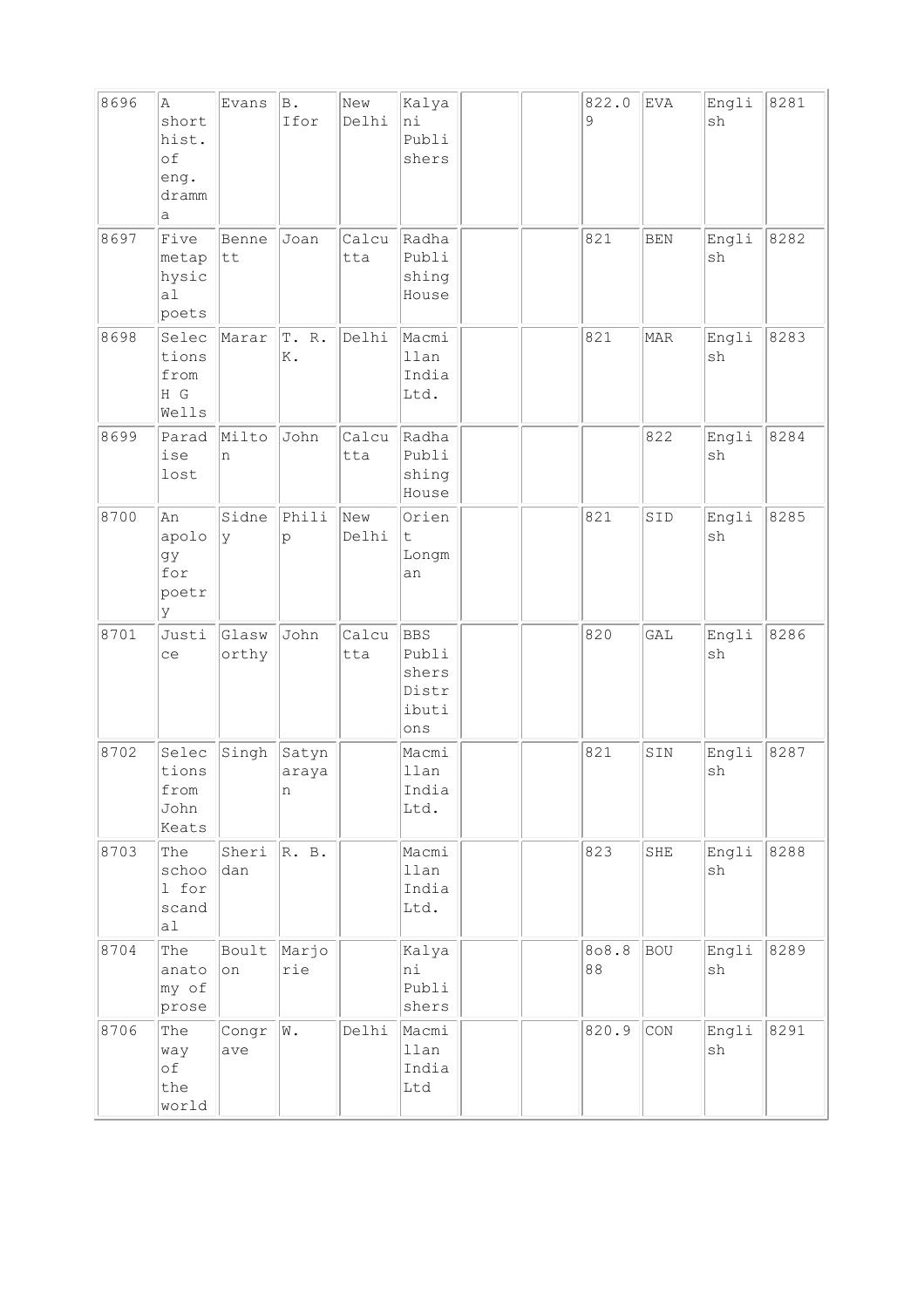| 8707 | The<br>elegi<br>ne<br>theme<br>in<br>menor<br>iam     | Chatt<br>erjee        | Sarka<br>$\mathtt{r}$  | Calcu<br>tta | Pusta<br>k<br>Bipan<br>i                                          |  | 820   | CHA         | Engli<br>sh                  | 8292 |
|------|-------------------------------------------------------|-----------------------|------------------------|--------------|-------------------------------------------------------------------|--|-------|-------------|------------------------------|------|
| 8708 | Selec<br>tions<br>from<br>john<br>keats               | Singh                 | s.                     |              | Macmi<br>llan<br>India<br>Ltd.                                    |  | 821   | SIN         | Engli<br>sh                  | 8293 |
| 8709 | Anton<br>y and<br>cleop<br>atra                       | Hongh<br>ton          | R. E.<br>$\mathbb C$ . |              | Oxfor<br>d<br>Unive<br>rsity<br>$\overline{\phantom{0}}$<br>Press |  |       | 822         | Engli<br>sh                  | 8294 |
| 8710 | Selec<br>ted<br>essay<br>s of<br>orwel<br>$\mathbf 1$ | Nayar                 | M. G.                  |              | Macmi<br>llan<br>India<br>Ltd.                                    |  | 824   | NAY         | Engli<br>sh                  | 8295 |
| 8711 | 100<br>great<br>books                                 | Canni<br> ng          | John                   | Calcu<br>tta | Rupa<br>& Co.                                                     |  | 820   | CAN         | Engli<br>sh                  | 8296 |
| 8712 | Hardy<br>the<br>novel<br>ist                          | Cocil                 | David                  | Delhi        | Lyall<br>Book<br>Depot                                            |  |       | 823         | Engli<br>sh                  | 8297 |
| 8713 | Cnrla<br>un<br>calls                                  | Tripa<br>thy          | Biyot<br>Κ.            | Delhi        | Oxfor<br>d<br>Univ.<br>Press                                      |  | 820   | TRI         | Engli<br>sh                  | 8298 |
| 8714 | The<br>makin<br>g of<br>liter<br>ature                | Scott<br>$-Jame$<br>S | R. A.                  | Calcu<br>tta | Allie<br>d<br>Publi<br>shers<br>Pvt.<br>Ltd.                      |  | 820   | SCO         | Engli<br>sh                  | 8299 |
| 8715 | Engli<br>sh<br>liter<br>ature                         | Herfo<br>rd           | C. H.                  | New<br>Delhi | Kalya<br>ni<br>Publi<br>shers                                     |  | 820.9 | ${\tt HER}$ | Engli<br>$\operatorname{sh}$ | 8300 |
| 8716 | Hamle<br>$\sf t$<br>once<br>more                      | Sengu<br>pta          | S. C.                  | Calcu<br>tta | A.<br>Mukhe<br>rjee<br>$\&$ Co.<br>Pvt.<br>Ltd.                   |  | 822   | ${\tt SEN}$ | Engli<br>sh                  | 8301 |
| 8717 | The<br>anato<br>my of<br>langu<br>age                 | Boult<br>on           | Marjo<br>rie           |              | Kalya<br>ni<br>Publi<br>shers                                     |  | 420   | <b>BOU</b>  | Engli<br>$\operatorname{sh}$ | 8302 |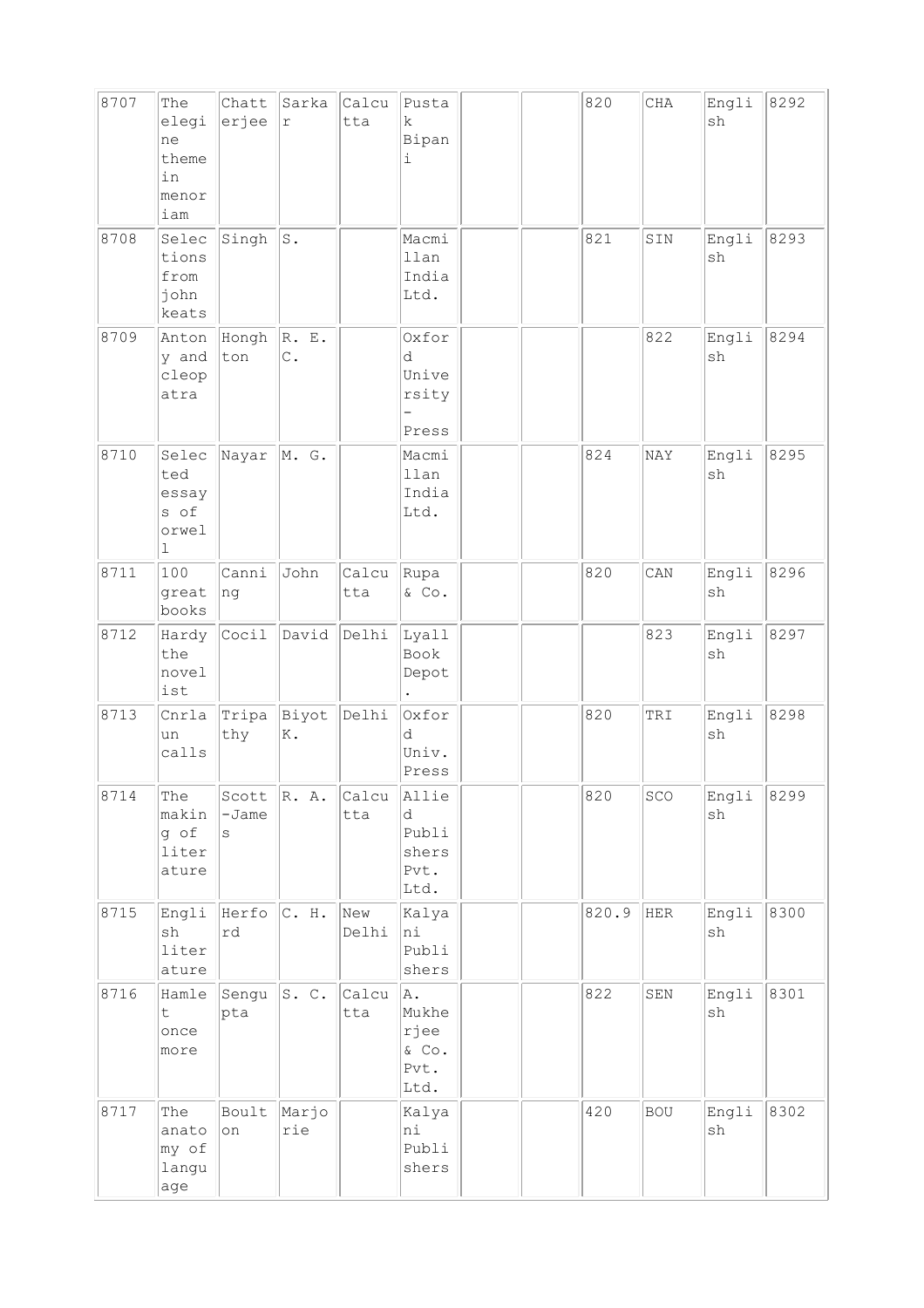| 8718 | A<br>shake<br>spear<br>е<br>manue<br>$\mathbf 1$                                                          | Sengu<br>pta                                              | S.C.                         |              | Oxfor<br>d<br>Univ.<br>Press                                |  | 820 | SEN        | Engli<br>sh                  | 8303 |
|------|-----------------------------------------------------------------------------------------------------------|-----------------------------------------------------------|------------------------------|--------------|-------------------------------------------------------------|--|-----|------------|------------------------------|------|
| 8719 | Milto<br>ns<br>minor<br>poems                                                                             | Sarma                                                     | M. V.<br>Rama                |              | Macmi<br>llan<br>$\mathbb{C}\circ$ .<br>оf<br>India<br>Ltd. |  | 821 | SAR        | Engli<br>sh                  | 8304 |
| 8720 | Selec<br>ted<br>poems<br>of<br>w.b.<br>yeats                                                              | Ramas<br>wami                                             | $\texttt{S}$ .               |              | Macmi<br>llan<br>Co.<br>of<br>India<br>Ltd.                 |  | 821 | RAM        | Engli<br>sh                  | 8305 |
| 9127 | The<br>compl<br>ete<br>illus<br>trate<br>d<br>sherl<br>ock<br>holme<br>$\rm s$                            | Conan                                                     | Doyle<br>(Sr.<br>Arthe<br>r) | Calcu<br>tta | Rupa<br>& Co.                                               |  |     | 823        | Engli<br>sh                  | 8712 |
| 9128 | Arms<br>and<br>the<br>man                                                                                 | Shaw                                                      | Georg<br>е<br>Berna<br>d     | New<br>Delhi | Orien<br>t<br>Longm<br>an                                   |  |     | 822        | Engli<br>sh                  | 8713 |
| 9129 | A<br>selec<br>tion<br>оf<br>poems                                                                         | Brown<br>ing                                              | Rober<br>$\sf t$             | Calcu<br>tta | Radha<br>Publi<br>shing<br>House                            |  | 821 | <b>BRO</b> | Engli<br>$\operatorname{sh}$ | 8714 |
| 9130 | Three<br>men<br>in a<br>boat                                                                              | $Jerom$ $ K.$<br>$\mathrel{\mathop{\mathrm{e}}\nolimits}$ | Jerom<br>е                   | Calcu<br>tta | Rupa<br>$\&$ Co.                                            |  | 823 | JER        | Engli<br>sh                  | 8715 |
| 9131 | The<br>signe<br>t<br>class<br>ic<br>book<br>оf<br>mark<br>twain<br>$\mathbf{I}$ s<br>short<br>stari<br>es | Twain                                                     | Mark                         | New<br>York  | NAL<br>Pengu<br>in<br>Inc.                                  |  |     | 823        | Engli<br>sh                  | 8716 |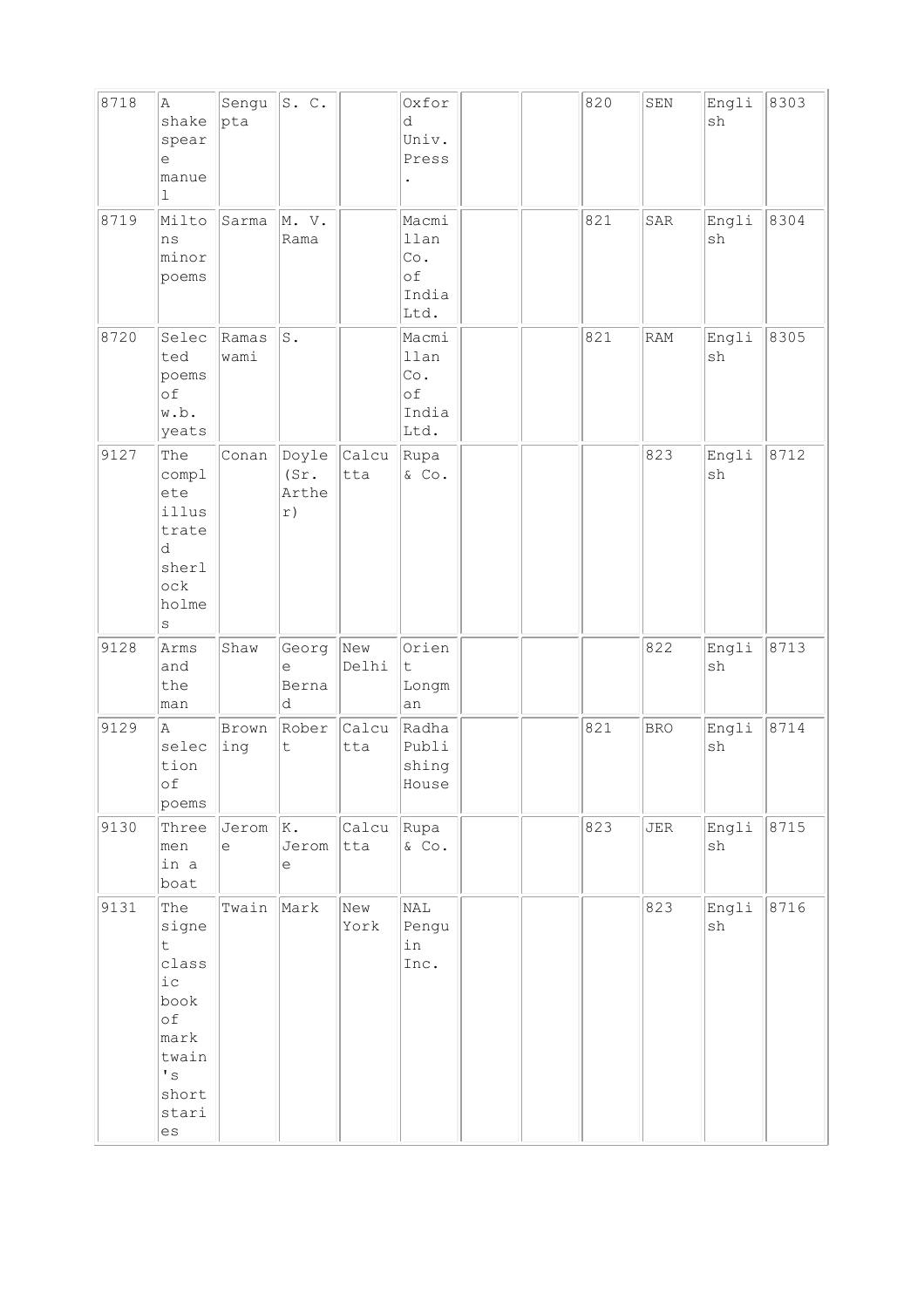| 9132 | The<br>princ<br>e and<br>the<br>paupe<br>$\Upsilon$ | Twain               | Mark          | New<br>York                      | <b>NAL</b><br>Pengu<br>in<br>Inc.  |     | 823 | TWA                 | Engli<br>sh                  | 8717         |
|------|-----------------------------------------------------|---------------------|---------------|----------------------------------|------------------------------------|-----|-----|---------------------|------------------------------|--------------|
| 9133 | $\mathbb{A}$<br>chris<br>tmas<br>carol              | Dicke<br>ns         | Charl<br>es   | New<br>York                      | NAL<br>Pengu<br>in<br>Inc.         |     | 823 | DIC                 | Engli<br>sh                  | 8718         |
| 9134 | The<br>mayor<br>of<br>caste<br>rbrid<br>ge          | Hardy               | Thoma<br>S    | New<br>York                      | Banto<br>m<br><b>Books</b><br>Inc. |     | 822 | THO                 | Engli<br>sh                  | 8719         |
| 9135 | Maebe<br>th                                         | Shake<br>spear<br>e | Calcu<br>tta  | Radha<br>Publi<br>shung<br>House |                                    | 822 | SHA | Engli<br>sh         | 8720                         | $\mathbf{1}$ |
| 9136 | The<br>merch<br>ant<br>of<br>venic<br>е             | Shake<br>spear<br>е | Calcu<br>tta  | Radha<br>Publi<br>shung<br>House |                                    |     | 822 | Engli<br>sh         | 8721                         | $\mathbf{1}$ |
| 9137 | Julia<br>S<br>caesa<br>$\Upsilon$                   | Shake<br>spear<br>е | Calcu<br>tta  | Radha<br>Publi<br>shung<br>House |                                    | 822 | SHA | Engli<br>sh         | 8722                         | $\mathbf{1}$ |
| 9138 | As<br>you<br>like<br>it                             | Shake<br>spear<br>e | Calcu<br>tta  | Radha<br>Publi<br>shung<br>House |                                    | 822 | SHA | Engli<br>sh         | 8723                         | $\mathbf{1}$ |
| 9139 | Five<br>metap<br>hysic<br>a1<br>poets               | Bennt<br>$ \tt{t}$  | Joan          | Calcu<br>tta                     | Radha<br>Publi<br>shung<br>House   |     | 821 | <b>BEN</b>          | Engli<br>$\operatorname{sh}$ | 8724         |
| 9140 | Edwar<br>d the<br>secon<br>d                        | Marlo<br>we         | Calcu<br>tta  | Radha<br>Publi<br>shung<br>House |                                    | 822 | MAR | Engli<br>sh         | 8725                         | $\mathbf 1$  |
| 9141 | Α<br>selec<br>tion<br>of<br>his<br>poetr<br>lУ      | Donne               | John          |                                  | Pengu<br>in<br>Books               |     | 821 | $\mathop{\rm{DOM}}$ | Engli<br>$\operatorname{sh}$ | 8726         |
| 9142 | The<br>rape<br>of<br>the<br>$_{\tt lock}$           | Pope                | Alexa<br>nder | Calcu<br>tta                     | 0. U.<br>${\mathbb P}$ .           |     |     | 823                 | Engli<br>$\operatorname{sh}$ | 8727         |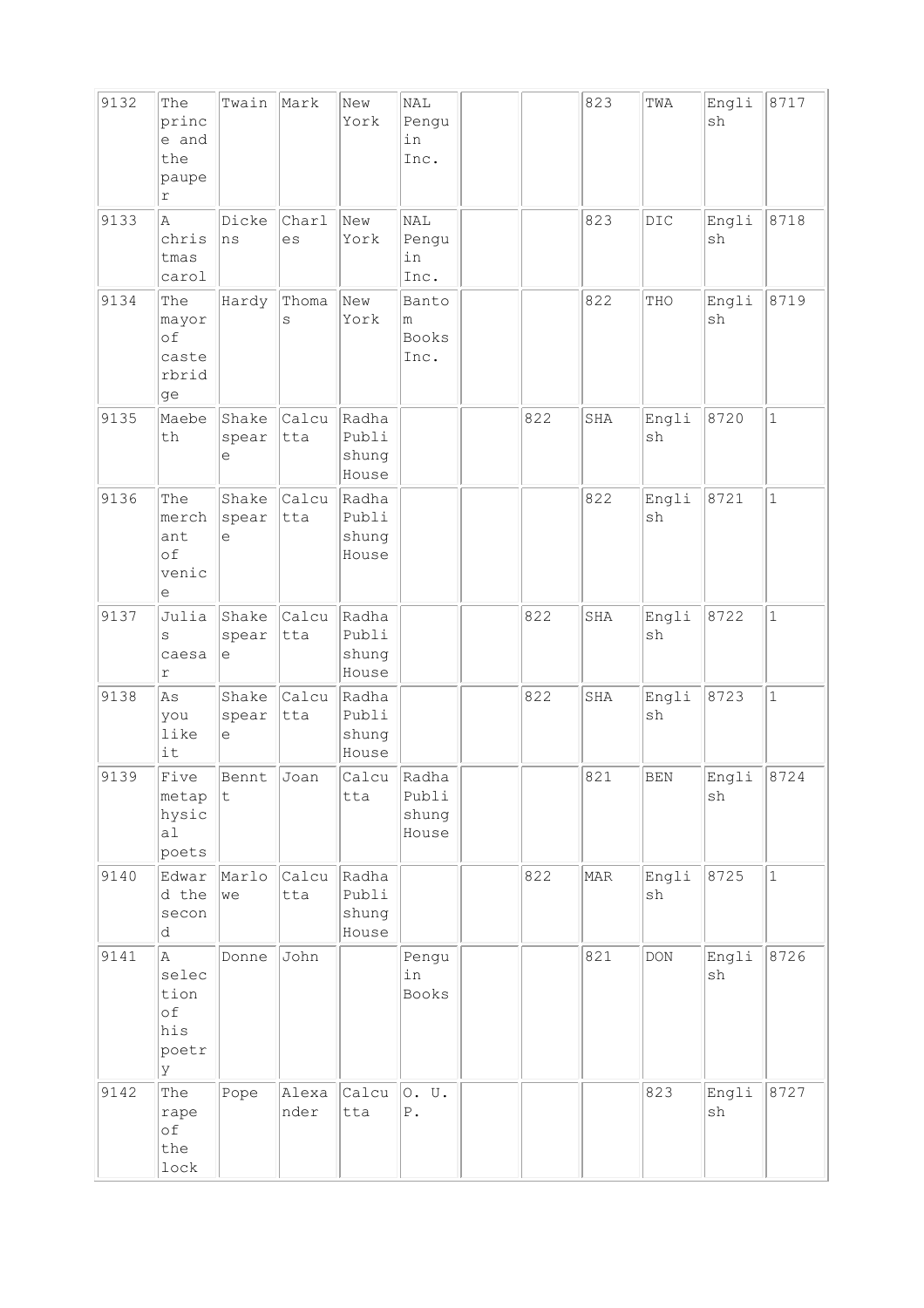| 9143 | Selec<br>tions<br>from<br>john<br>keats                               | Keats                  | John                   |              | Macmi<br>llan<br>India<br>Co.                 |  | 821 | KEA        | Engli<br>sh                  | 8728 |
|------|-----------------------------------------------------------------------|------------------------|------------------------|--------------|-----------------------------------------------|--|-----|------------|------------------------------|------|
| 9144 | Minor<br>poems                                                        | Melti<br>on            | John                   |              | Macmi<br>llan<br>India<br>$\mathbb{C}\circ$ . |  | 821 | MIL        | Engli<br>$\operatorname{sh}$ | 8729 |
| 9145 | Six<br>engli<br>sh<br>poets                                           | Sachi<br>thana<br>ndan | V.                     |              | Macmi<br>llan<br>India<br>Co.                 |  | 821 | SAC        | Engli<br>sh                  | 8730 |
| 9146 | Utopi<br>а                                                            | More                   | Thoma<br>S             |              | Macmi<br>llan<br>India<br>Co.                 |  | 820 | <b>MOR</b> | Engli<br>$\operatorname{sh}$ | 8731 |
| 9147 | Selec<br>tions<br>from<br>the<br>metap<br>hysic<br>a1<br>poets        | Ramas<br>wami          | s.                     |              | Macmi<br>llan<br>India<br>Co.                 |  | 821 | <b>RAM</b> | Engli<br>sh                  | 8732 |
| 9148 | Absal<br>on<br>and<br>the<br>achit<br>ophel                           | Dryde<br>n             | John.                  |              | Macmi<br>llan<br>India<br>Co.                 |  | 820 | DRY        | Engli<br>sh                  | 8733 |
| 9334 | Aldou<br>s-hux<br>ley :<br>the<br>philo<br>sophe<br>$r$ -nov<br>elist | Bardh<br>an            | Samar<br>endra<br>Nath | Kolka<br>ta  | Sujan<br>Publi<br>catio<br>ns                 |  | 820 | $\rm BAR$  | Engli<br>$\operatorname{sh}$ | 8919 |
| 9412 | The<br>appro<br>ach<br>to<br>shake<br>spear<br>е                      | Lang                   | Adrew                  | New<br>Delhi | Unive<br>rsal<br>Book<br>Stall                |  | 820 | LAN        | Engli<br>sh                  | 8997 |
| 9413 | The<br>anato<br>my of<br>prose                                        | Boult<br>on            | M.                     | Ludhi<br>ana | Kalya<br>ni<br>Publi<br>shers                 |  | 824 | <b>BOU</b> | Engli<br>sh                  | 8998 |
| 9414 | One<br>act<br>plays<br>for<br>colle<br>ges                            | Shaha<br>ue            | V. A.                  | Calcu<br>tta | 0. U.<br>${\mathbb P}$ .                      |  | 822 | SHA        | Engli<br>sh                  | 8999 |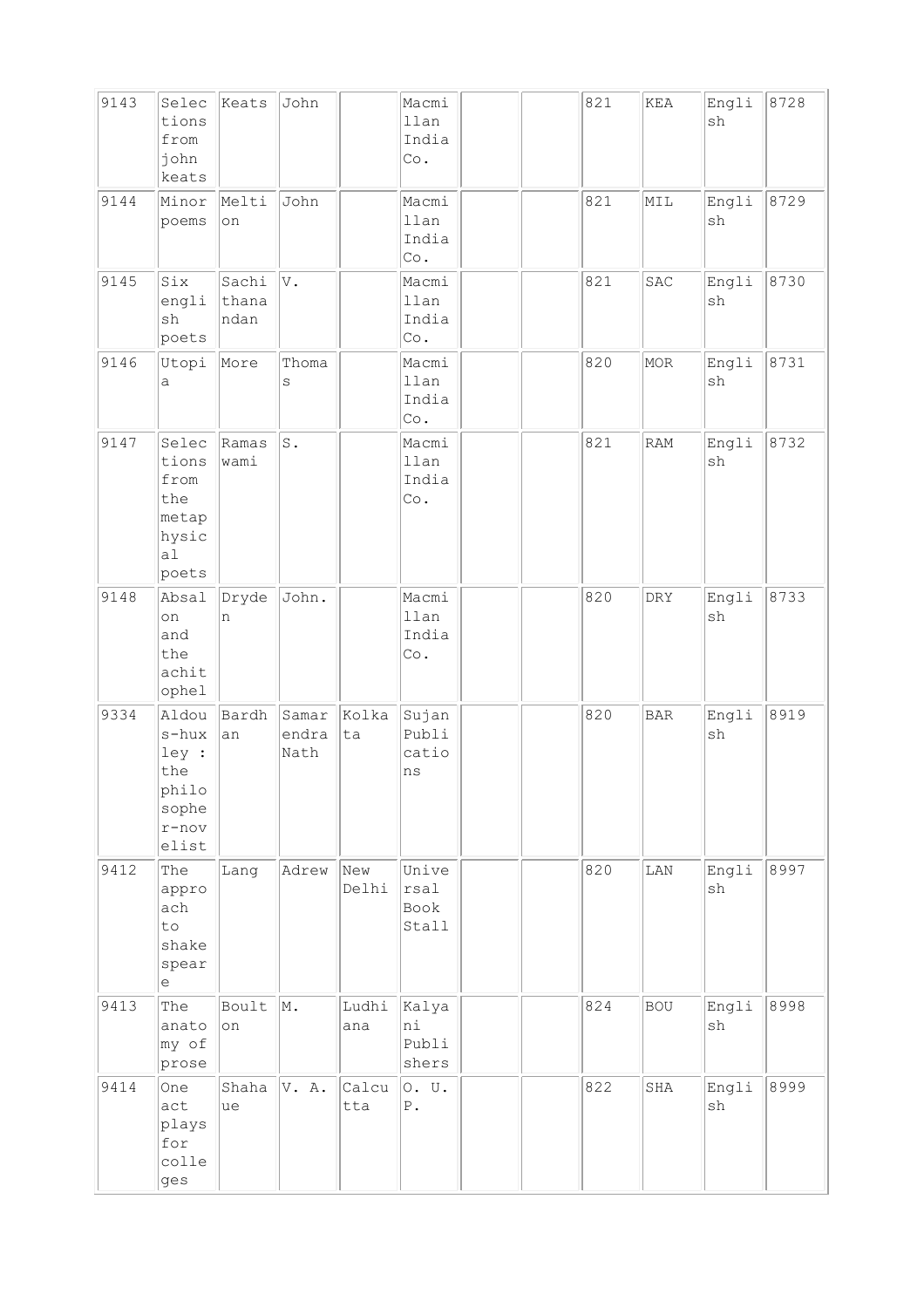| 9415 | Edwar<br>d the<br>secon<br>d                                                            | Marlo<br>we                                               | Chnst<br>opher | Calcu<br>tta | B. I.<br>Pub.<br>Pvt.<br>Ltd.        |                          | 823 | MAR         | Engli<br>sh | 9000        |
|------|-----------------------------------------------------------------------------------------|-----------------------------------------------------------|----------------|--------------|--------------------------------------|--------------------------|-----|-------------|-------------|-------------|
| 9416 | An<br>appro<br>ach<br>to<br>metap<br>hysic<br>a1<br>poetr<br>У                          | Roy                                                       | K. D.          | Calcu<br>tta | Acade<br>$ $ mic<br>Publi<br>shers   |                          | 821 | <b>ROY</b>  | Engli<br>sh | 9001        |
| 9417 | Rider<br>s to<br>the<br>sea<br>& amp                                                    | the<br>playl<br>eey<br>of<br>the<br>weste<br>rnn<br>world | Synge          | J. M.        | Calcu<br>tta                         | 0. U.<br>${\mathbb P}$ . |     | 823         | SYN         | Engli<br>sh |
| 9418 | Heart<br>of<br>dakne<br>SS                                                              | Conra<br>d                                                | J.             | Londo<br>n   | Pengu<br>in<br>Group                 |                          | 823 | CON         | Engli<br>sh | 9003        |
| 9419 | Far<br>from<br>the<br>maddi<br>ng<br>crowd                                              | Hardy                                                     | Thoma<br>S     | Calcu<br>tta | 0. U.<br>${\tt P}$ .                 |                          | 823 | <b>HAR</b>  | Engli<br>sh | 9004        |
| 9420 | Utopi<br>on                                                                             | More                                                      | Thoma<br>S     | Delhi        | Macmi<br>llan<br>$\mathbb{C}\circ$ . |                          | 820 | MOR         | Engli<br>sh | 9005        |
| 9421 | The<br>schoo<br>1 for<br>seand<br>a1                                                    | Sheri<br>dan                                              | R. B.          | Delhi        | Macmi<br>llan<br>Co.                 |                          | 823 | SHE         | Engli<br>sh | 9006        |
| 9422 | Minor<br>poems                                                                          | Milto<br>n                                                | J. M.          | Delhi        | Macmi<br>llan<br>Co.                 |                          | 821 | MIL         | Engli<br>sh | 9007        |
| 9423 | Essay<br>s on<br>moder<br>n<br>litt.                                                    | Rudra                                                     | Arup           | Calcu<br>tta | Acade<br>mic<br>Publi<br>shars       |                          | 824 | <b>RUD</b>  | Engli<br>sh | 9008        |
| 9424 | Α<br>shake<br>spear<br>$\mathrel{\mathop{\mathrm{e}}\nolimits}$<br>manna<br>$\mathbf 1$ | Sengu<br>pta                                              | s. c.          | Calcu<br>tta | 0. U.<br>${\tt P}$ .                 |                          | 821 | ${\tt SEM}$ | Engli<br>sh | 9009        |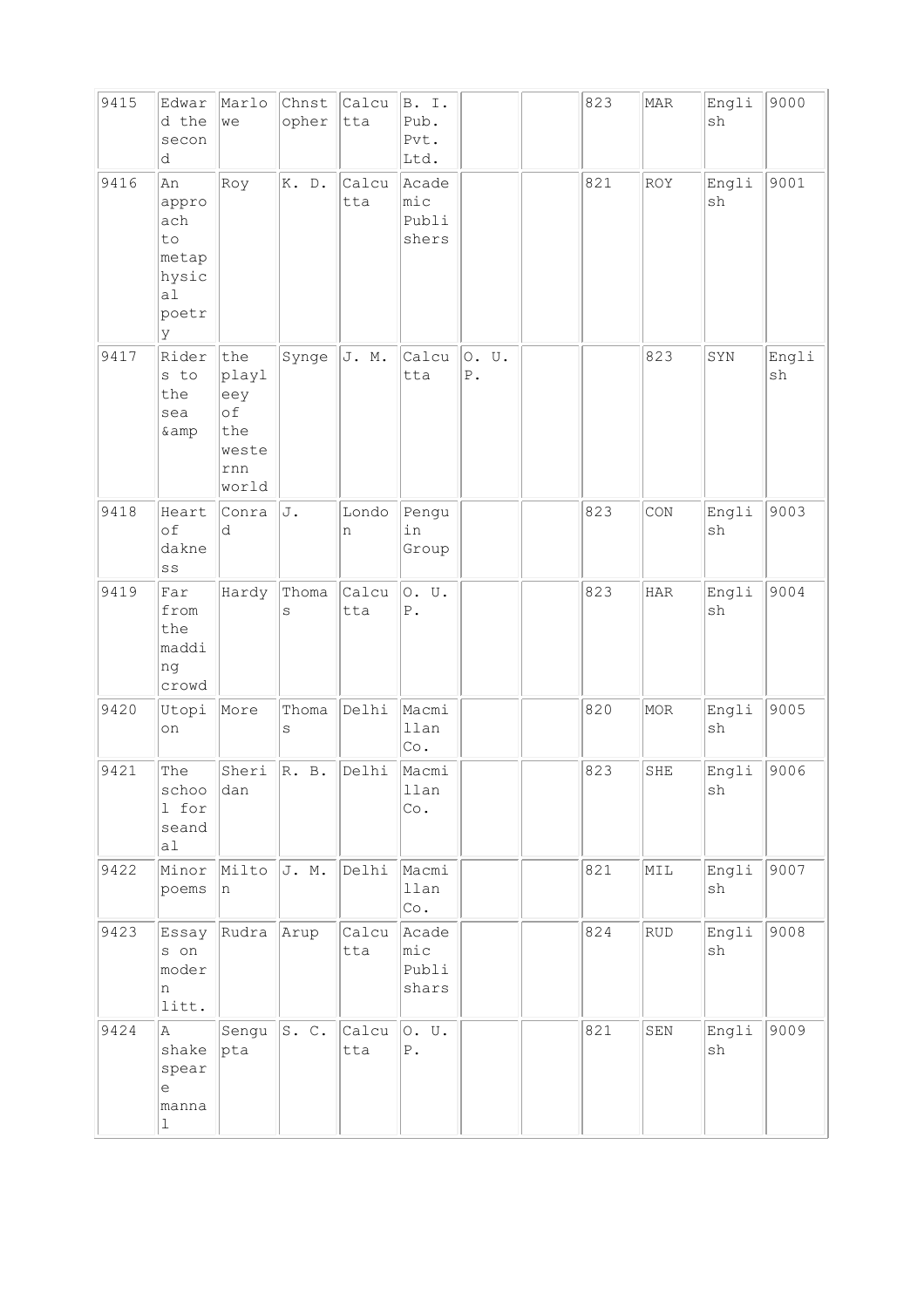| 9425  | S.t.<br>coler<br>idge                                             | Lall                   | Ramji                | New<br>Delhi                   | Aarti<br>Book<br>Certr<br>е    |                                |            | 821.0<br>9   | LAL                | Engli<br>sh | 9010         |
|-------|-------------------------------------------------------------------|------------------------|----------------------|--------------------------------|--------------------------------|--------------------------------|------------|--------------|--------------------|-------------|--------------|
| 9426  | Criti<br>cs on<br>yeats                                           | Cowel<br>ı             | Raymo<br>nd          | New<br>Delhi                   | Unive<br>rsal<br>Book<br>Stall |                                |            | 821.0<br>9   | COW                | Engli<br>sh | 9011         |
| 9427  | Criti<br>cs on<br>georg<br>е<br>eliot                             | Baker                  | W.                   | New<br>Delhi                   | Unive<br>rsal<br>Book<br>Stall |                                |            | 821.0<br>9   | $\rm \mathbf{BAK}$ | Engli<br>sh | 9012         |
| 9428  | Criti<br>cs on<br>keats                                           | O'Nei<br>11 J.         | New<br>Delhi         | Unive<br>rsal<br>Book<br>Stall |                                |                                | 821.0<br>9 | $\circ$ 'NEI | Engli<br>sh        | 9013        | $\mathbf{1}$ |
| 9429  | Criti<br>cs on<br>m.arn<br>old                                    | Latha<br>m             | New<br>Delhi         | Unive<br>rsal<br>Book<br>Stall |                                |                                | 821.0<br>9 | LAT          | Engli<br>sh        | 9014        | $\mathbf{1}$ |
| 9430  | Criti<br>cs on<br>pope                                            | O'Nei<br>11 J.         | New<br>Delhi         | Unive<br>rsal<br>Book<br>Stall |                                |                                | 823.0<br>9 | $\circ$ 'NE  | Engli<br>sh        | 9015        | $\mathbf{1}$ |
| 9431  | Criti<br>cs on<br>jaue<br>auste<br>n                              | O'Nei<br>11 J.         | New<br>Delhi         | Unive<br>rsal<br>Book<br>Stall |                                |                                | 823.0<br>9 | $\circ$ 'ne  | Engli<br>sh        | 9016        | $\mathbf{1}$ |
| 9432  | Criti<br>cs on<br>words<br>worth                                  | Cowel<br>ı             | $\mathbb R$ .        | New<br>Delhi                   | Unive<br>rsal<br>Book<br>Stall |                                |            | 821.0<br>9   | COW                | Engli<br>sh | 9017         |
| 9433  | Criti<br>cs on<br>dryde<br>n                                      | McHem<br>ry            | R.                   | New<br>Delhi                   | Unive<br>rsal<br>Book<br>Stall |                                |            | 823.0<br>9   | MCH                | Engli<br>sh | 9018         |
| 10009 | Othel<br>ls:<br>notes                                             | Carey                  | Gary                 | New<br>Delhi                   | Kalay<br>ani<br>Publi<br>shers |                                |            |              | 822.0<br>9         | Engli<br>sh | 9594         |
| 10010 | Julia<br>S<br>caesa<br>$\mathtt{r}$ :<br>notes                    | Vicke<br>$\mathtt{rs}$ | James<br>${\bf E}$ . | New<br>Delhi                   | Kalay<br>ani<br>Publi<br>shers |                                |            | 822.0<br>9   | VIC                | Engli<br>sh | 9595         |
| 10011 | T. s.<br>eliot<br>$\mathstrut^{\bullet}$ s<br>major<br>poems<br>& | plays<br>notes         | Kapla<br>n           | Rober<br>t B.                  | New<br>Delhi                   | Kalay<br>ani<br>Publi<br>shers |            |              | 821                | KAP         | Engli<br>sh  |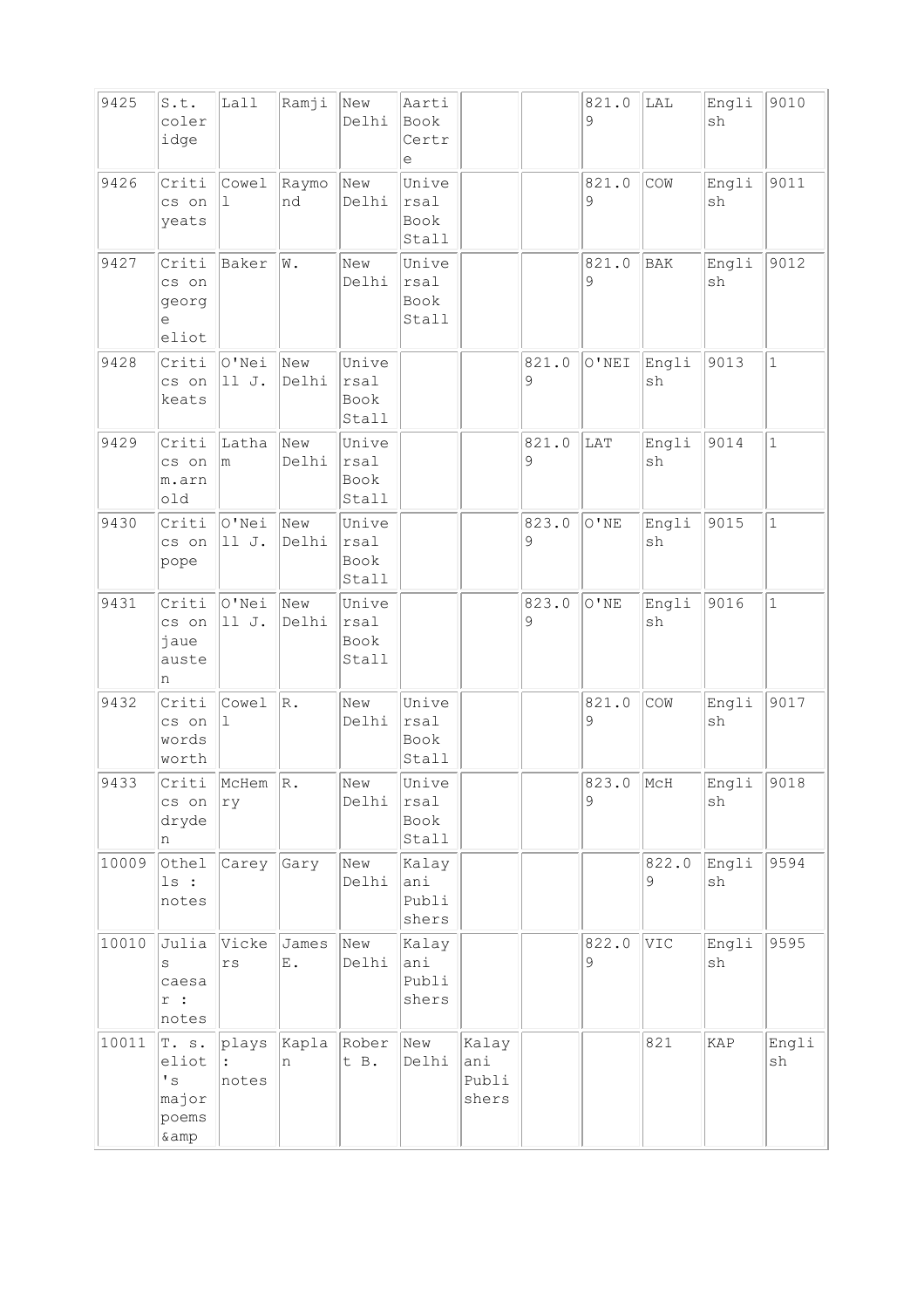| 10012 | Parad<br>ise<br>lost<br>notes               | Flaun<br>agon             | Roy.<br>$\mathtt{C}$ . | New<br>Delhi                 | Kalay<br>ani<br>Publi<br>shers          |            | 823.0<br>9           | ${\tt FIA}$     | Engli<br>sh                  | 9597         |
|-------|---------------------------------------------|---------------------------|------------------------|------------------------------|-----------------------------------------|------------|----------------------|-----------------|------------------------------|--------------|
| 10013 | Cater<br>bury<br>tales<br>notes             | Nicol<br>ı                | <b>Bruce</b>           | New<br>Delhi                 | Kalay<br>ani<br>Publi<br>shers          |            | 823.0<br>9           | NIC             | Engli<br>sh                  | 9598         |
| 10014 | David<br>coppe<br>rfiel<br>d:<br>notes      | Lybye<br>r                | J. M.                  | New<br>Delhi                 | Kalay<br>ani<br>Publi<br>shers          |            | 823.0<br>9           | LYB             | Engli<br>sh                  | 9599         |
| 10015 | Criti<br>cs on<br>words<br>worth            | Cowel<br>1                | Raymo<br>nd            | New<br>Delhi                 | Lnine<br>rs<br>Book<br>Stall            |            | 821.0<br>9           | COW             | Engli<br>sh                  | 9600         |
| 10016 | Criti<br>cs on<br>yeats                     | Cowel<br>$\mathbf 1$      | Raymo<br>nd            | New<br>Delhi                 | Lnine<br>$\vert$ rs<br>Book<br>Stall    |            | 821.0<br>9           | COW             | Engli<br>sh                  | 9601         |
| 10017 | Criti<br>cs on<br>mathe<br>W<br>arono<br>1d | Jacqu<br>line             | New<br>Delhi           | Lnine<br>rs<br>Book<br>Stall |                                         | 823.0<br>9 | <b>JAC</b>           | Engli<br>sh     | 9602                         | $\mathbf{1}$ |
| 10018 | Criti<br>cs on<br>dh.<br>lawre<br>nce       | Andre<br>$\rm{W}\,\rm{S}$ | W. T.                  | New<br>Delhi                 | Lnine<br>rs<br>Book<br>Stall            |            | 823.0<br>9           | AND             | Engli<br>sh                  | 9603         |
| 10019 | Criti<br>cs on<br>henry<br>james            | Vann                      | J.<br>Don              | New<br>Delhi                 | Lnine<br>rs<br>Book<br>Stall            |            | 823.0<br>$\mathsf 9$ | VAN             | Engli<br>$\operatorname{sh}$ | 9604         |
| 10020 | Criti<br>cs on<br>pope                      | O'Nei<br>$\boxed{11}$     | Judit<br>h             | New<br>Delhi                 | Lnine<br>rs<br>Book<br>Stall            |            | 823.0<br>9           | $\hbox{O}$ ' NE | Engli<br>sh                  | 9605         |
| 10021 | Criti<br>cs on<br>shake<br>spear<br>е       | Andre<br>WS               | W. T.                  | New<br>Delhi                 | Lnine<br>$\mathtt{rs}$<br>Book<br>Stall |            | 822.0<br>9           | AND             | Engli<br>sh                  | 9606         |
| 10022 | Criti<br>cs on<br>chanc<br>er               | Sulli<br>van              | Sheil<br>a             | New<br>Delhi                 | Lnine<br>rs<br>Book<br>Stall            |            | 822.0<br>9           | SUL             | Engli<br>sh                  | 9607         |
| 10023 | Tenys<br>on in<br>memor<br>iam              | Verma                     | C. D.                  | New<br>Delhi                 | Aarti<br>Book<br>Centr<br>е             |            | 821.0<br>9           | <b>VER</b>      | Engli<br>sh                  | 9608         |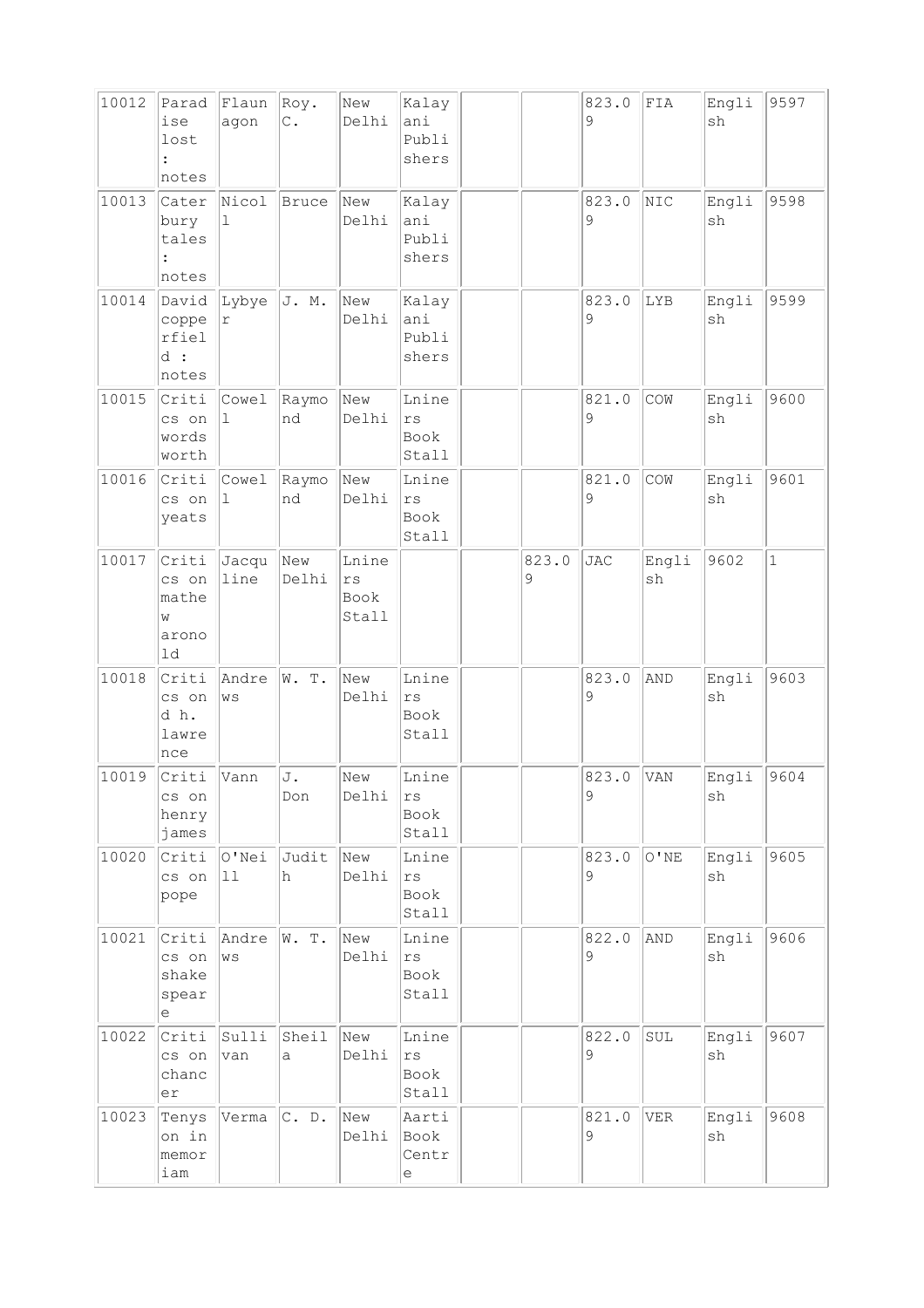| 10024 | On<br>ten<br>plays<br>of<br>shake<br>spear<br>S       | Brook<br>e          | Stopf<br>ord<br>A.   | New<br>Delhi | Kalya<br>ni<br>Publi<br>shers          |                              | 822.0<br>9 | <b>BRO</b> | Engli<br>sh                  | 9609        |
|-------|-------------------------------------------------------|---------------------|----------------------|--------------|----------------------------------------|------------------------------|------------|------------|------------------------------|-------------|
| 10025 | Engli<br>sh<br>prose<br>style                         | Read                | Herbe<br>rt          | New<br>Delhi | Kalya<br>hi<br>Publi<br>shers          |                              | 824.0<br>9 | <b>REA</b> | Engli<br>sh                  | 9610        |
| 10026 | The<br>anato<br>my of<br>dramm<br>а                   | Bonlt<br>on         | Major<br>ie          | New<br>Delhi | Kalya<br>hi<br>Publi<br>shers          |                              | 822.0<br>9 | <b>BON</b> | Engli<br>sh                  | 9611        |
| 10027 | The<br>anato<br>my of<br>poetr<br>У                   | Bonlt<br>on         | Major<br>ie          | New<br>Delhi | Kalya<br>hi<br>Publi<br>shers          |                              | 821.0<br>9 | <b>BON</b> | Engli<br>sh                  | 9612        |
| 10028 | King<br>lear                                          | Shake<br>spear<br>е | W.                   | Kolka<br>ta  | Oxfor<br>d<br>Univ.<br>Press           |                              | 822        | SHA        | Engli<br>sh                  | 9613        |
| 10029 | King<br>lear                                          | Shake<br>spear<br>е | $\bar{\mathtt{W}}$ . | Kolka<br>ta  | Oxfor<br>d<br>Univ.<br>Press           |                              | 822        | SHA        | Engli<br>sh                  | 9614        |
| 10030 | Anoto<br>ny<br>& amp                                  | cleop<br>atra       | Shake<br>spear<br>e  | W.           | Kolka<br>ta                            | Oxfor<br>d<br>Univ.<br>Press |            | 822        | SHA                          | Engli<br>sh |
| 10031 | Anoto<br>ny<br>& amp                                  | cleop<br>atra       | Shake<br>spear<br>е  | W.           | Kolka<br>ta                            | Oxfor<br>d<br>Univ.<br>Press |            | 822        | SHA                          | Engli<br>sh |
| 10032 | The<br>anoto<br>ny of<br>langu<br>age                 | Boult<br>on         | Major<br>e           | New<br>Delhi | Kalya<br>hi<br>Publi<br>shers          |                              | 422.0<br>9 | Bou        | Engli<br>sh                  | 9617        |
| 10033 | The<br>anoto<br>ny of<br>prae                         | Boult<br>on         | Major<br>$\in$       | New<br>Delhi | Kalya<br>hi<br>Publi<br>shers          |                              | 824.0<br>9 | <b>BOU</b> | Engli<br>sh                  | 9618        |
| 10236 | H. s.<br>engli<br>$\operatorname{sh}$<br>2nd<br>paper | Chakr<br>abart<br>У | J.                   | Calcu<br>tta | Book<br>Syndi<br>cate<br>(P. )<br>Ltd. |                              | 820        | CHA        | Engli<br>$\operatorname{sh}$ | 9821        |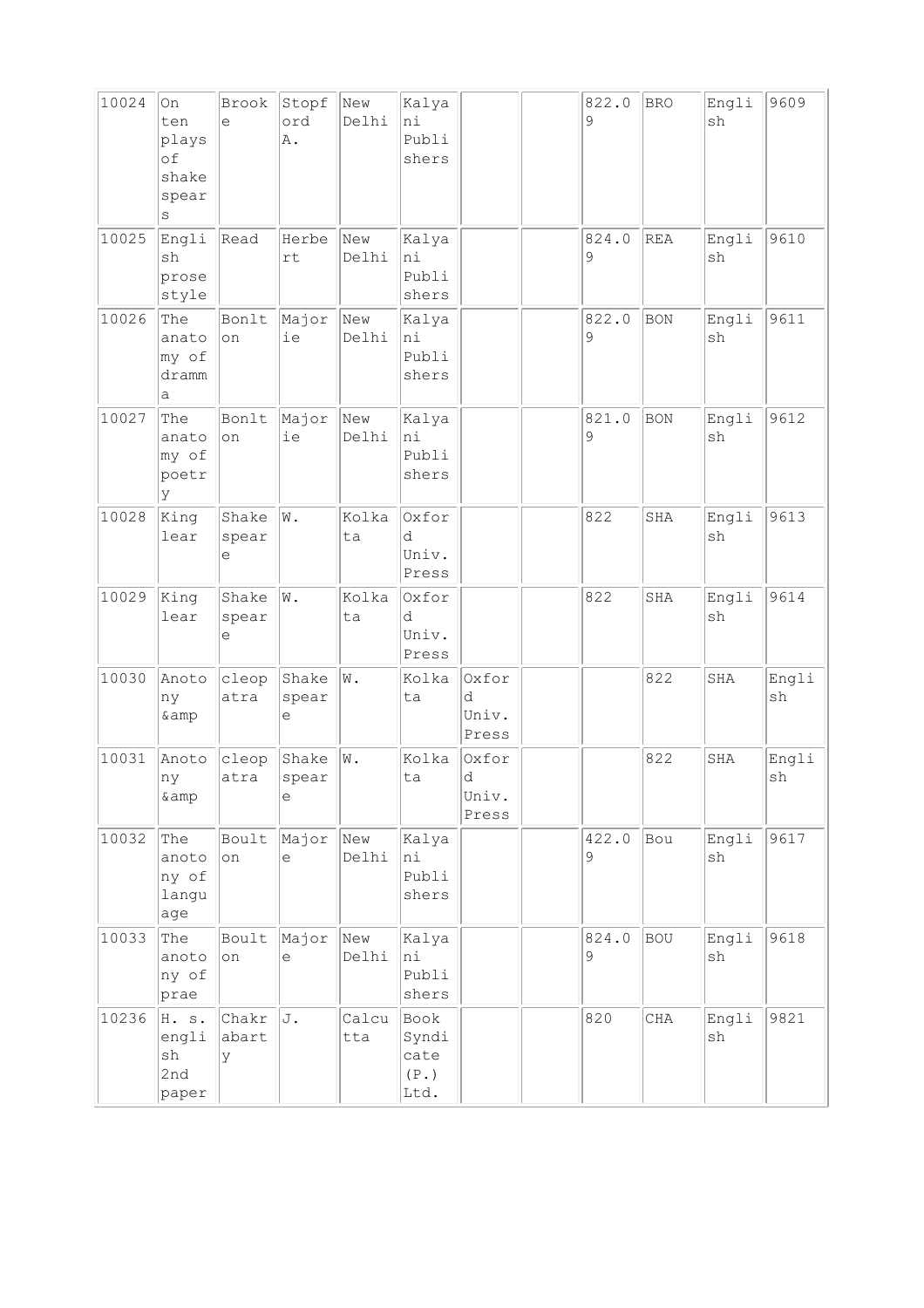| 10297 | Α<br>hist.<br>of<br>eng.<br>litte<br>ratic | Cromp<br>ton -<br>Ricke<br>tt   | A.             | New<br>Delhi                          | Unive<br>rsal<br>Bk.<br>Stall                 |                                       |       | 820.9      | CRO                                        | Engli<br>sh | 9882         |
|-------|--------------------------------------------|---------------------------------|----------------|---------------------------------------|-----------------------------------------------|---------------------------------------|-------|------------|--------------------------------------------|-------------|--------------|
| 10298 | The<br>rival<br>S                          | Sheri<br>dan                    | R. B.          | Calcu<br>tta                          | 0. U.<br>${\bf P}$ .                          |                                       |       |            | 823                                        | Engli<br>sh | 9883         |
| 10380 | Drama                                      | Wesse<br>$\ln s$                | Charl<br>yn    |                                       | E. L.<br>B. S.<br>(O.<br>U.<br>${\Bbb P}$ . ) |                                       |       | 822.0<br>9 | WES                                        | Engli<br>sh | 9965         |
| 10381 | Criti<br>cs on<br>charl<br>othe<br>& amp   | emily<br>bront<br>e             | $ O'$ Nei<br>1 | Judit<br>h                            | New<br>Delhi                                  | The<br>Unive<br>rsal<br>Book<br>Stall |       |            | 820.9                                      | ONE         | Engli<br>sh  |
| 10382 | Criti<br>cs on<br>pope                     | O'Nei<br>ı                      | Judit<br>h     | New<br>Delhi                          | The<br>Unive<br>rsal<br>Book<br>Stall         |                                       |       | 820.9      | ONE                                        | Engli<br>sh | 9967         |
| 10383 | Criti<br>cs on<br>chanc<br>er              | Sulli<br>van<br>Sheil<br>а      | New<br>Delhi   | The<br>Unive<br>rsal<br>Book<br>Stall |                                               |                                       | 820.9 | SUL        | Engli<br>sh                                | 9968        | $\mathbf{1}$ |
| 10384 | Criti<br>cs on<br>dryde<br>а               | Rober<br>t<br>Mchen<br>ry       | New<br>Delhi   | The<br>Unive<br>rsal<br>Book<br>Stall |                                               |                                       | 820.9 | ROB        | Engli<br>sh                                | 9969        | $\mathbf{1}$ |
| 10385 | Criti<br>cs on<br>d. h.<br>lawre<br>nce    | Andre<br>ws W.<br>$\mathbb T$ . | New<br>Delhi   | The<br>Unive<br>rsal<br>Book<br>Stall |                                               |                                       | 820.9 | AND        | Engli<br>$\operatorname{sh}$               | 9970        | $\mathbf 1$  |
| 10386 | Criti<br>cs on<br>marlo<br>we              | O'Nei<br>11<br>Judit<br>h       | New<br>Delhi   | The<br>Unive<br>rsal<br>Book<br>Stall |                                               |                                       | 820.9 | ONE        | Engli<br>sh                                | 9971        | $\mathbf{1}$ |
| 10387 | Anima<br>$\mathbf 1$<br>farm<br>notes      | Allen                           | David<br>L.    | New<br>Delhi                          | The<br>Unive<br>rsal<br>Book<br>Stall         |                                       |       | 820.9      | ALL                                        | Engli<br>sh | 9972         |
| 10388 | All<br>for<br>love                         | Dryde<br>n                      | John           |                                       | 0. U.<br>${\tt P}$ .                          |                                       |       | 820.9      | $\mathtt{DRY}$                             | Engli<br>sh | 9973         |
| 10389 | Three<br>essay<br>$\rm s$                  | Eliot                           | T.S.           |                                       | 0. U.<br>${\mathbb P}$ .                      |                                       |       | 824        | $\mathop{\hbox{\rm EL}}\nolimits\mathbb I$ | Engli<br>sh | 9974         |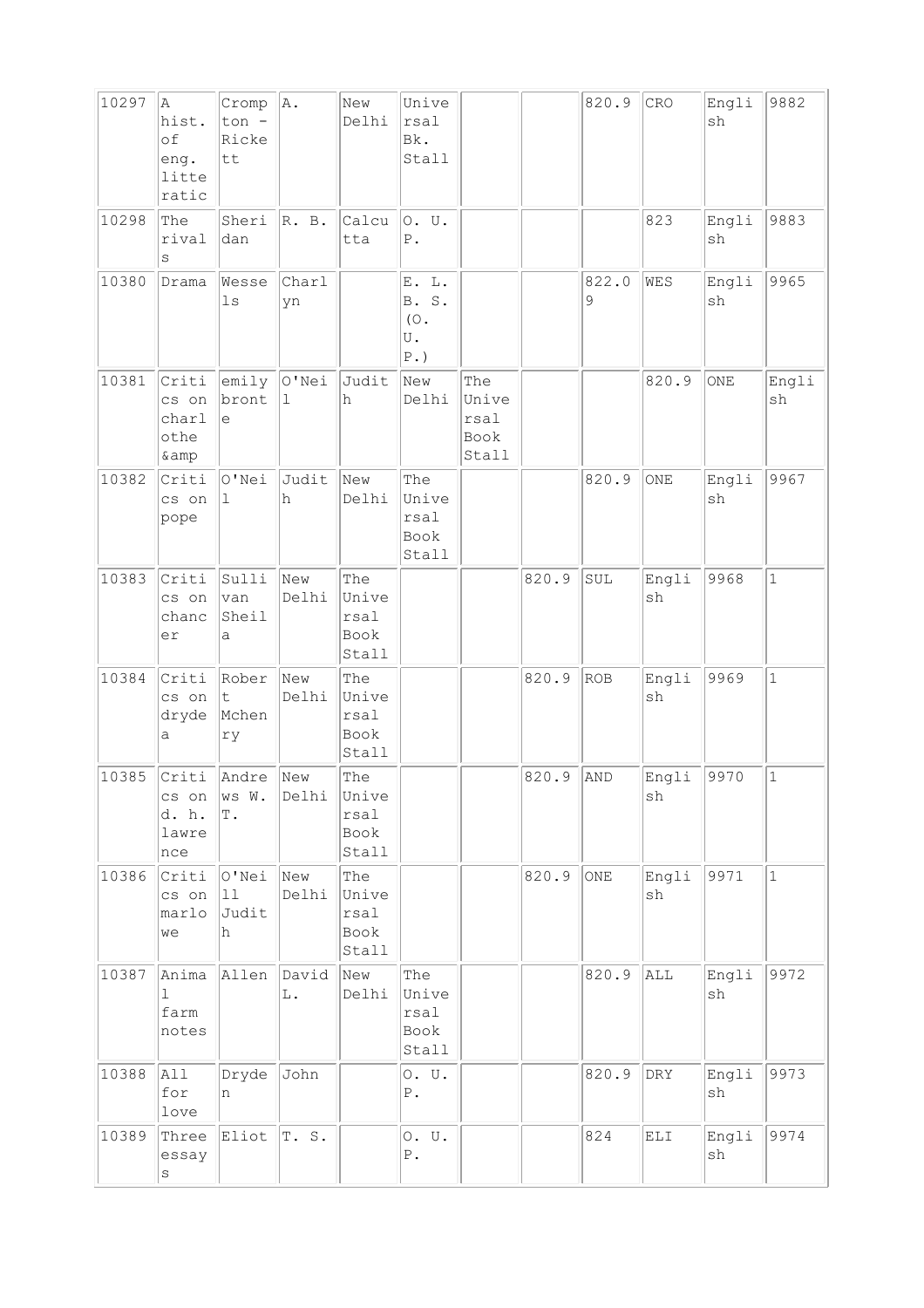| 10390 | Essay<br>s in<br>aesth<br>etics                                                | Sartr<br>e   | Jean<br>Paul |                          | Kalay<br>ani<br>Publi<br>shers                   |     | 824 | SAN                                        | Engli<br>sh | 9975         |
|-------|--------------------------------------------------------------------------------|--------------|--------------|--------------------------|--------------------------------------------------|-----|-----|--------------------------------------------|-------------|--------------|
| 10391 | The<br>rival<br>$\rm s$                                                        | Sheri<br>dan |              | 0. U.<br>${\mathbb P}$ . |                                                  | 823 | SHE | Engli<br>sh                                | 9976        | $\mathbf{1}$ |
| 10392 | The<br>nuns<br>pries<br>${\tt ts}$<br>tale                                     | Chanc<br>er  | Geoff<br>rey |                          | 0. U.<br>${\tt P}$ .                             |     | 823 | CHA                                        | Engli<br>sh | 9977         |
| 10393 | The<br>impor<br>tance<br>of<br>being<br>earne<br>$\operatorname{\mathsf {st}}$ | Wilde        | Oscar        | Calcu<br>tta             | B. I.<br>Publi<br>catio<br>ns                    |     | 823 | WIL                                        | Engli<br>sh | 9978         |
| 10394 | The<br>engli<br>sh<br>langu<br>age                                             | Wrenn        | C. L.        | New<br>Delhi             | Vikas<br>Publi<br>shing<br>House<br>Pvt.<br>Ltd. |     | 420 | WRE                                        | Engli<br>sh | 9979         |
| 10395 | Princ<br>ipal<br>criti<br>cism                                                 | Richa<br>rds | I. A.        | New<br>Delhi             | Unive<br>rsal<br>Book<br>Stall                   |     | 820 | $\mathbb{R}\mathbb{I}\mathbb{C}$           | Engli<br>sh | 9980         |
| 10396 | Princ<br>ipal<br>of<br>liter<br>ery<br>criti<br>cism                           | Richa<br>rds | I. A.        | New<br>Delhi             | Unive<br>rsal<br>Book<br>Stall                   |     | 820 | RIC                                        | Engli<br>sh | 9981         |
| 10397 | Heart<br>of<br>darkn<br>ess                                                    | Conra<br>d   | Josep<br>h   |                          | Orien<br>$\ddot{\mathsf{t}}$<br>Longm<br>an      |     | 820 | CON                                        | Engli<br>sh | 9982         |
| 10398 | Hard<br>times                                                                  | Dicke<br>ns  | Charl<br>S   | New<br>Delhi             | Surje<br>ct<br>Publi<br>catio<br>ns              |     | 823 | DIC                                        | Engli<br>sh | 9983         |
| 10399 | Murde<br>r in<br>the<br>cathe<br>dral                                          | Eliot        | T.S.         |                          | 0. U.<br>${\mathbb P}$ .                         |     | 823 | $\mathop{\hbox{\rm EL}}\nolimits\mathbb I$ | Engli<br>sh | 9984         |
| 10549 | The<br>rival<br>$\rm s$                                                        | Sheri<br>don | R. B.        | Calcu<br>tta             | B. I.<br>Pubns<br>. $(P)$<br>Ltd.                |     | 820 | SHE                                        | Engli<br>sh | 10134        |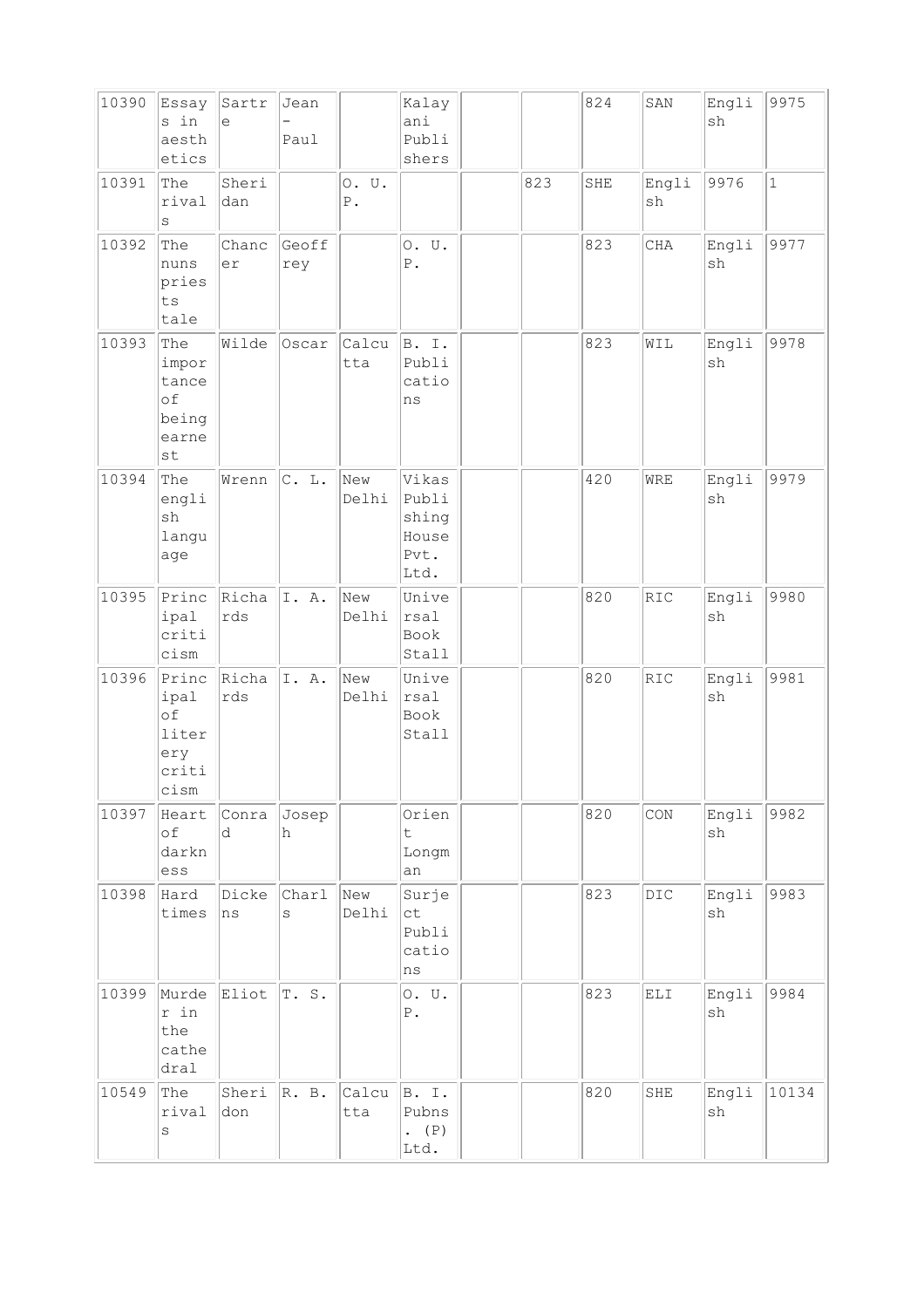| 10550 | The<br>prolo<br>gne<br>to<br>the<br>cante<br>rbury<br>tales                                                      | Chanc<br>er         | Calcu<br>tta  | 0. U.<br>${\mathbb P}$ . |                                       | 820 | $\rm CHA$ | Engli<br>sh | 10135                        | $\vert$ 1 |
|-------|------------------------------------------------------------------------------------------------------------------|---------------------|---------------|--------------------------|---------------------------------------|-----|-----------|-------------|------------------------------|-----------|
| 10551 | An<br>appro<br>ach<br>to<br>class<br>ical<br>drama                                                               | Dutta               | K.            | Calcu<br>tta             | <b>Bookl</b><br>ore                   |     | 822       | $\rm DUT$   | Engli<br>$\operatorname{sh}$ | 10136     |
| 10552 | The<br>engli<br>$\operatorname{sh}$<br>langu<br>age                                                              | Wrenn               | C. L.         | New<br>Delhi             | Vikas<br>Pub.<br>House<br>(P)<br>Ltd. |     | 820       | WRE         | Engli<br>$\operatorname{sh}$ | 10137     |
| 10553 | John<br>keats<br>odes                                                                                            | Keats               | John          | Calcu<br>tta             | 0. U.<br>${\mathbb P}$ .              |     | 820       | KEA         | Engli<br>$\operatorname{sh}$ | 10138     |
| 10554 | Jane<br>auste<br>n : a<br>study<br>of<br>her<br>novel<br>$\rm s$                                                 | Chakr<br>abart<br>i | P. C.         | Calcu<br>tta             | Sarat<br>Book<br>House                |     | 820       | CHA         | Engli<br>sh                  | 10139     |
| 10555 | Waiti<br>ng<br>for<br>godrt                                                                                      | Becke<br>tt's       | Samne<br>ı    | Calcu<br>tta             | Bookl<br>ore                          |     | 820       | <b>BEC</b>  | Engli<br>$\operatorname{sh}$ | 10140     |
| 10556 | The<br>book<br>of<br>job<br>and<br>the<br>gospe<br>$\mathbf{1}$<br>accor<br>ding<br>$\texttt{to}$<br>st.<br>john | Chakr<br>abart<br>i | K. C.         | Calcu<br>tta             | Bookl<br>ore                          |     | 820       | $\rm CHA$   | Engli<br>${\tt sh}$          | 10141     |
| 10557 | Essay<br>s in<br>aesth<br>etics                                                                                  | Sartr<br>$\in$      | Jean-<br>Paul | New<br>Delhi             | Kalya<br>ni<br>Publi<br>shers         |     | 820       | ${\tt SAR}$ | Engli<br>$\operatorname{sh}$ | 10142     |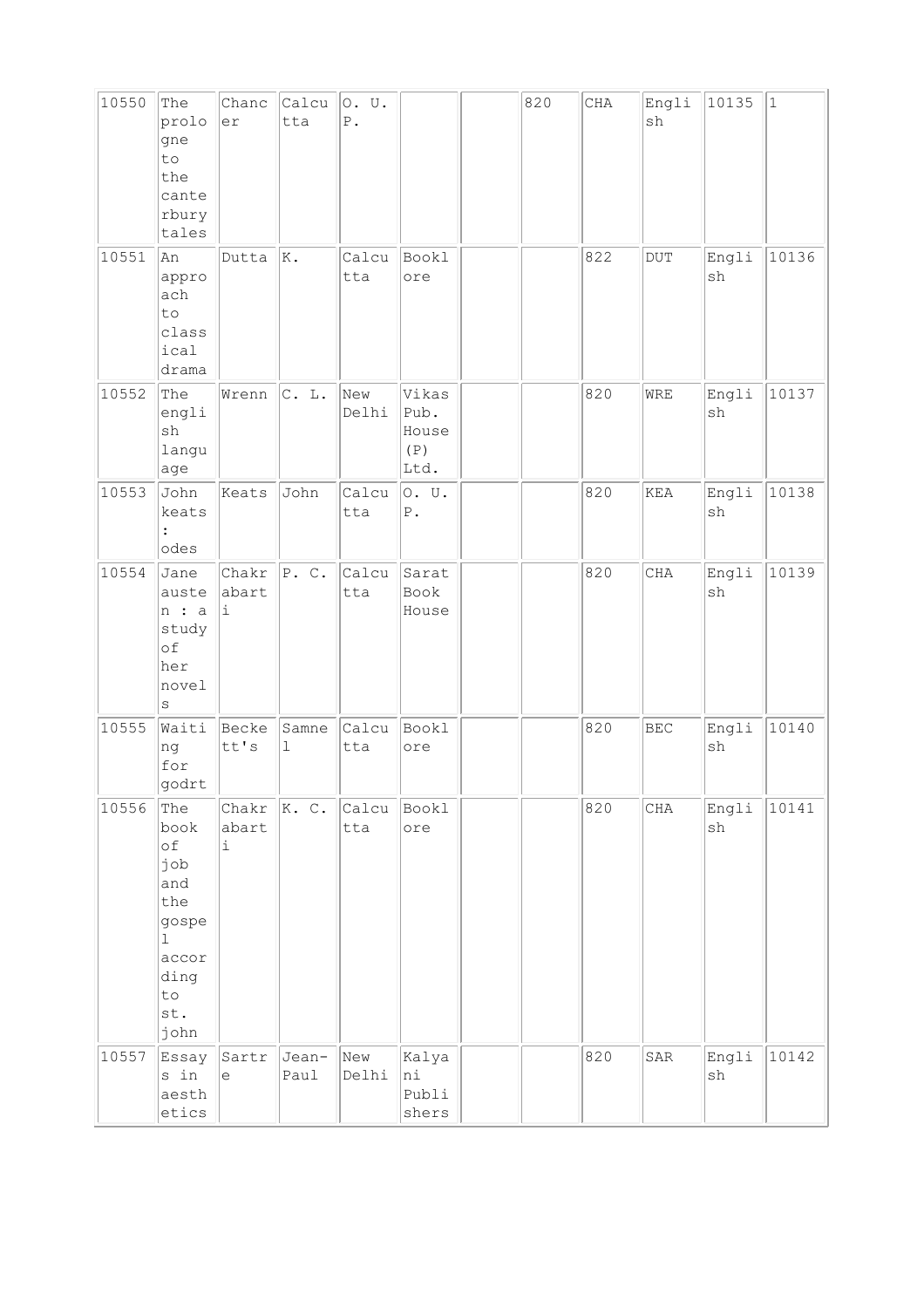| 10558 | An<br>outli<br>ne<br>histy<br>$\cdot$ of<br>the<br>engli<br>sh<br>langu<br>age    | Wood           | F. T.         | Madra<br>S   | Macmi<br>llan<br>India<br>Ltd.                 |     | 820 | <b>WOO</b> | Engli<br>$\operatorname{sh}$ | 10143 |
|-------|-----------------------------------------------------------------------------------|----------------|---------------|--------------|------------------------------------------------|-----|-----|------------|------------------------------|-------|
| 10559 | An<br>outli<br>ne<br>histy<br>. $\circ$ f<br>the<br>engli<br>sh<br>liter<br>ature | Hudso<br>In.   | W. H.         | Calcu<br>tta | B. I.<br>Publi<br>catio<br>ns                  |     | 820 | HUD        | Engli<br>sh                  | 10144 |
| 10560 | Roman<br>class<br>ics :<br>notes                                                  | Snodg<br>rass  | M. E.         |              | Kalya<br>ni<br>Publi<br>shers                  |     | 840 | SNO        | Engli<br>sh                  | 10145 |
| 10561 | Craft<br>of<br>ficti<br>on                                                        | Saha           | Naray<br>an   | Calcu<br>tta | Jagar<br>$\mathtt{i}$                          |     | 820 | SAH        | Engli<br>sh                  | 10146 |
|       |                                                                                   |                |               |              |                                                |     |     |            |                              |       |
| 10562 | la.<br>short<br>histo<br>ry of<br>engli<br>sh<br>poetr<br>ΙY                      | Prasa<br>d     | Braja<br>dish | Madra<br>S   | Macmi<br>llan<br>India<br>Ltd.                 |     | 821 | PRA        | Engli<br>sh                  | 10147 |
| 10563 | Aspec<br>ts of<br>liter<br>ature                                                  | Chatt<br>erjee | Visra<br>nath | Calcu<br>tta | Progr<br>assiv<br>e<br>Publi<br>shers          |     | 820 | $\rm CHA$  | Engli<br>$\operatorname{sh}$ | 10148 |
| 10564 | Aspec<br>ts of<br>liter<br>ature                                                  | Chatt<br>erjee | Visra<br>nath | Calcu<br>tta | Progr<br>assiv<br>$\epsilon$<br>Publi<br>shers |     | 820 | $\rm CHA$  | Engli<br>sh                  | 10149 |
| 10565 | The<br>waste<br>lund                                                              | Eliot          | T.S.          | Calcu<br>tta | O. U.<br>${\bf P}$ .                           |     | 820 | ELI        | Engli<br>$\operatorname{sh}$ | 10150 |
| 10566 | Greek<br>class<br>ics:<br>notes                                                   | Snodg<br>rass  | M. E.         | Calcu<br>tta | Kalya<br>ni<br>Publi<br>shers                  | 820 | 880 | SNO        | Engli<br>$\operatorname{sh}$ | 10151 |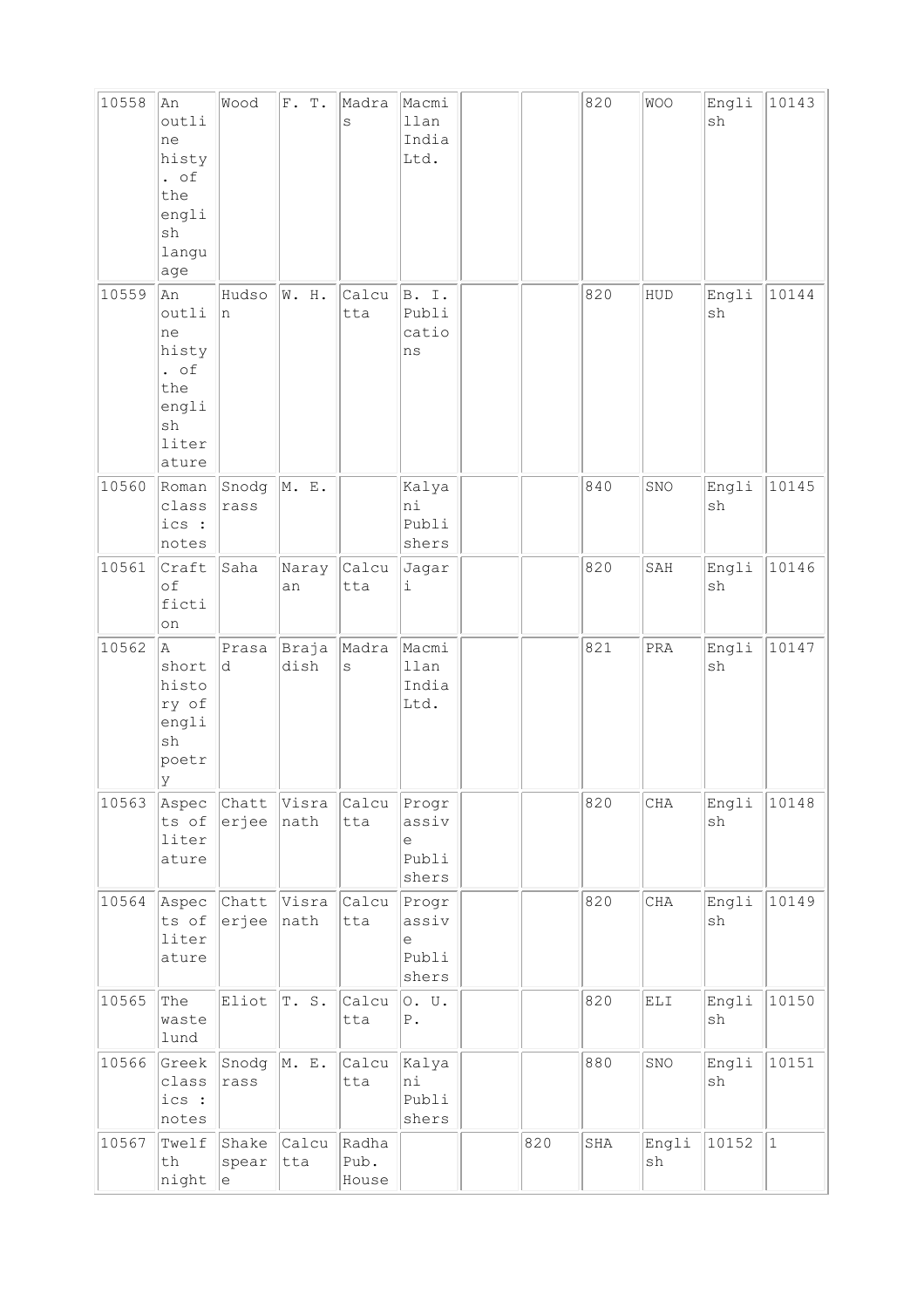| 10568 | Early<br>victo<br>rian                                                    | Cecil               | David         | Ludhi<br>ana     | Kalya<br>ni<br>Publi<br>shers  |  | 820 | $\mathbb{CEC}$        | Engli<br>$\operatorname{sh}$ | 10153 |
|-------|---------------------------------------------------------------------------|---------------------|---------------|------------------|--------------------------------|--|-----|-----------------------|------------------------------|-------|
| 10569 | A.<br>handb<br>ook<br>of<br>liter<br>ary<br>jerms                         | Abrah<br>an         | Jacob         | Ludhi<br>ana     | Kalya<br>ni<br>Publi<br>shers  |  | 820 | ABR                   | Engli<br>sh                  | 10154 |
| 10570 | The<br>struc<br>ture<br>$\circ f$<br>the<br>novel                         | Muir                | Eduri<br>n    | Calcu<br>tta     | B. I.<br>Pubs.<br>(P)<br>Ltd.  |  | 820 | <b>MUR</b>            | Engli<br>$\operatorname{sh}$ | 10155 |
| 10571 | Polk<br>tales<br>of<br>benga<br>ı                                         | Dey                 | Lalbe<br>hari | Calcu<br>tta     | Uccha<br>ran                   |  | 820 | DEY                   | Engli<br>$\operatorname{sh}$ | 10156 |
| 10572 | An<br>intro<br>d. to<br>eng.<br>criti<br>cism                             | Prasa<br>d          | Birja<br>dish | Madra<br>$\rm s$ | Macmi<br>llan<br>India<br>Ltd. |  | 809 | $\mbox{\texttt{PRA}}$ | Engli<br>$\operatorname{sh}$ | 10157 |
| 10573 | A<br>backg<br>round<br>to<br>the<br>stedy<br>of<br>eng.<br>liter<br>ature | Prasa<br>d          | Birja<br>dish | Madra<br>$\rm s$ | Macmi<br>llan<br>India<br>Ltd. |  | 820 | PRA                   | Engli<br>$\operatorname{sh}$ | 10158 |
| 10574 | Withe<br>ring<br>heigh<br>ts :<br>a<br>criti<br>ca1<br>study              | Thaku<br>$\Upsilon$ | A. S.         | Calcu<br>tta     | Excel<br>us<br>Acade<br>dy     |  | 820 | THA                   | Engli<br>sh                  | 10159 |
| 10575 | Savnt<br>joan                                                             | Shaw                | G. B.         | Calcu<br>tta     | Excel<br>us<br>Acade<br>dy     |  | 820 | SHA                   | Engli<br>sh                  | 10160 |
| 10576 | Tragi<br>comed<br>У                                                       | Hirst               | D. L.         | Londo<br>n       | Methu<br>en                    |  | 820 | HIR                   | Engli<br>sh                  | 10161 |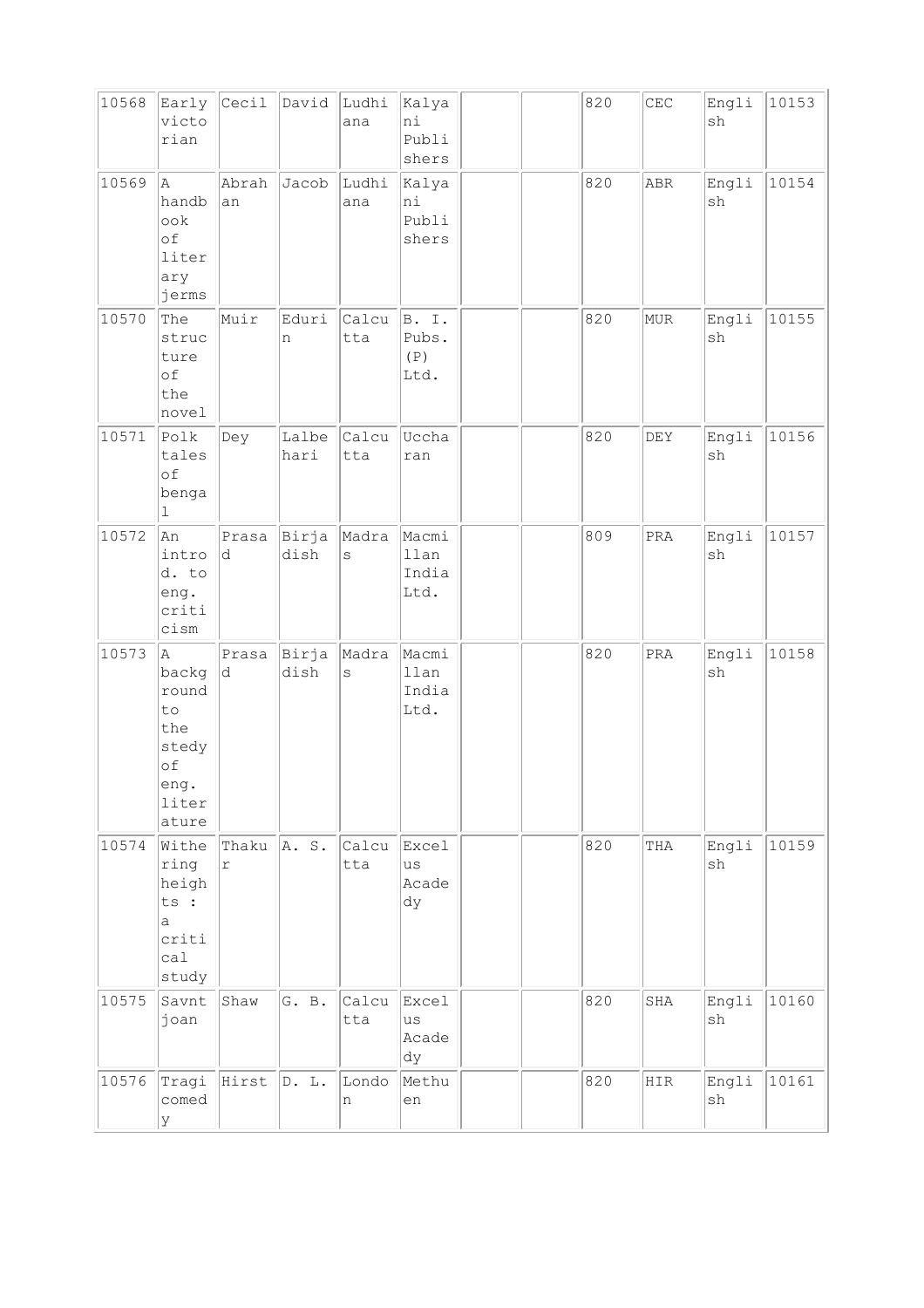| 10577 | Measu<br>re<br>for<br>measu<br>re                                                  | Shake<br>spear<br>e | W.                     | Londo<br>n   | Routl<br>edge                       |                                                    | 820 | SHA        | Engli<br>sh | 10162       |
|-------|------------------------------------------------------------------------------------|---------------------|------------------------|--------------|-------------------------------------|----------------------------------------------------|-----|------------|-------------|-------------|
| 10578 | Julia<br>S<br>caesa<br>$\Upsilon$                                                  | Dorsc<br>h          | T.S.                   | Londo<br>n   | Routl<br>edge                       |                                                    | 820 | <b>DOR</b> | Engli<br>sh | 10163       |
| 10579 | Intro<br>d. to<br>the<br>study<br>of<br>eng.<br>litt.                              | Iyeng<br>ar         | K. R.<br>$\mathbf S$ . | New<br>Delhi | Sterl<br>ing<br>Pub.<br>(P)<br>Ltd. |                                                    | 820 | LYE        | Engli<br>sh | 10164       |
| 10580 | The<br>conci<br>se<br>oxfor<br>d<br>compa<br>ssion<br>to<br>class<br>ical<br>litt. | Howat<br>son        | M. C.                  |              | 0. U.<br>${\mathbb P}$ .            |                                                    | 820 | HOW        | Engli<br>sh | 10165       |
| 10581 | Arist<br>otle'<br>$\rm s$<br>poeti<br>$\mathbb{C}\,\mathbf{S}$                     | House               | Aumph<br>rey           | New<br>Delhi | Kalya<br>ni<br>Publi<br>shers       |                                                    | 821 | HOU        | Engli<br>sh | 10166       |
| 10582 | Chauc<br>er to<br>housm<br> an                                                     | Thoma<br>$\rm s$    | C. T.                  | Calcu<br>tta | B. I.<br>Pubn.                      |                                                    | 820 | THO        | Engli<br>sh | 10167       |
| 10583 | Chauc<br>er to<br>housm<br>an                                                      | Thoma<br>S          | C. T.                  | Calcu<br>tta | B. I.<br>Pubn.                      |                                                    | 820 | THO        | Engli<br>sh | 10168       |
| 10700 | The<br>compl<br>ete<br>works<br>(shak<br>espea<br>$\mathtt{re}$                    | w)                  | Shake<br>spear<br>е    | W.           | Kolka<br>ta                         | Oxfor<br>d &<br>IBH<br>Pub.<br>Co.<br>Pvt.<br>Ltd. |     | 820        | SHA         | Engli<br>sh |
| 10701 | The<br>jim<br>corbe<br>tt<br>omnib<br>us                                           | Corbe<br>tt         | Jim                    |              | Oxfor<br>d<br>Univ.<br>Press        |                                                    | 820 | COR        | Engli<br>sh | 10286       |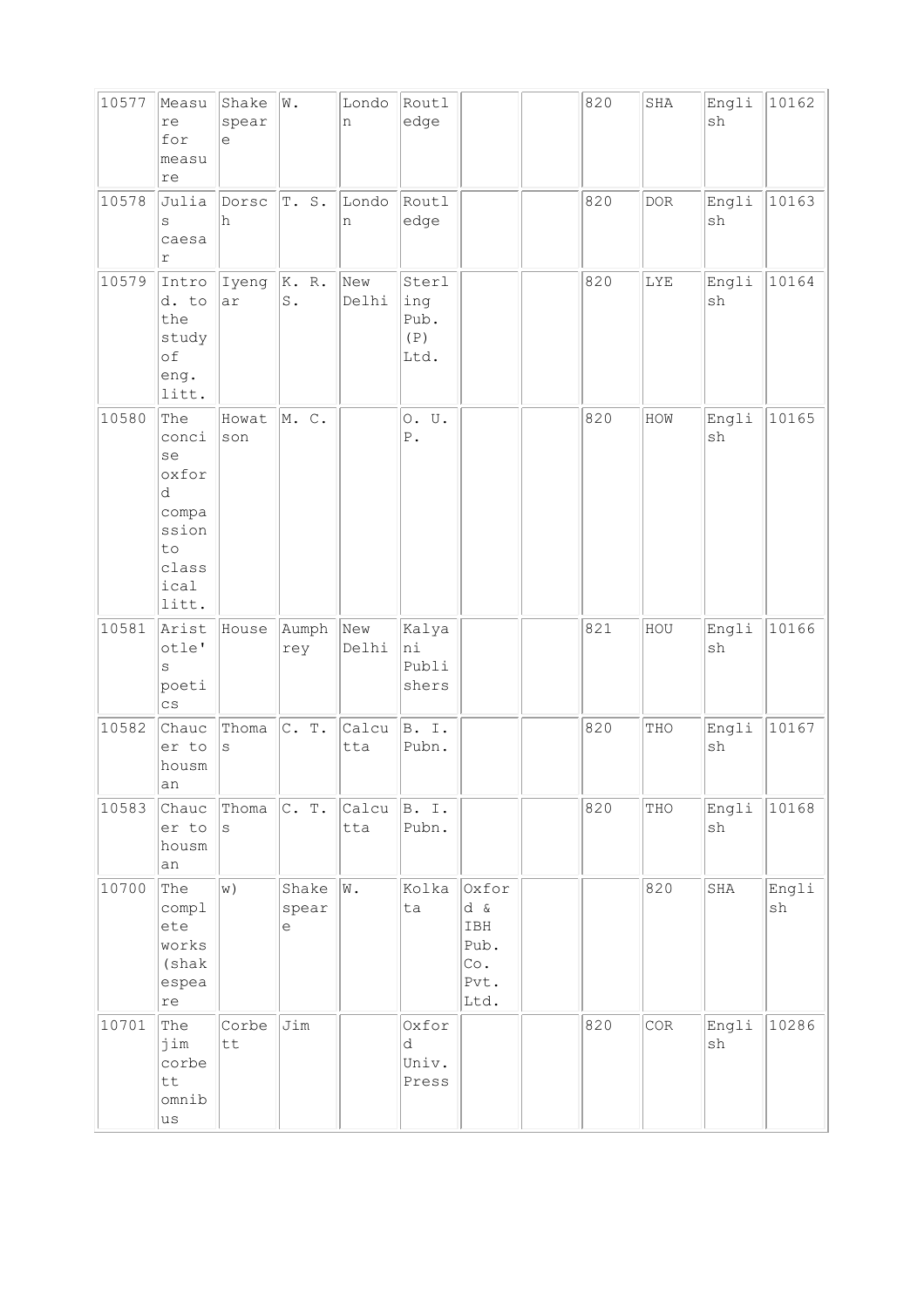| 10702 | The<br>secon<br>d jim<br>corbe<br>tt<br>omnib<br>lus              | Corbe<br>tt                           | Jim              |                 | Oxfor<br>d<br>Univ.<br>Press |                                 |     | 820 | $\rm{COR}$  | Engli<br>sh                  | 10287       |
|-------|-------------------------------------------------------------------|---------------------------------------|------------------|-----------------|------------------------------|---------------------------------|-----|-----|-------------|------------------------------|-------------|
| 10703 | Oxfor<br>d<br>adv.<br>learn<br>eri<br>dicti<br>onary              | Cowie                                 | A. P.            |                 | Oxfor<br>d<br>Univ.<br>Press |                                 |     | 820 | COM         | Engli<br>sh                  | 10288       |
| 10704 | Oxfor<br>d<br>dict.<br>of<br>curre<br>nt<br>idiom<br>atic<br>eng. | Cowie                                 | A. P.            |                 | Oxfor<br>d<br>Univ.<br>Press |                                 |     | 820 | COM         | Engli<br>$\operatorname{sh}$ | 10289       |
| 10705 | Oxfor<br>d<br>dict.<br>of<br>curre<br>nt<br>idiom<br>atic<br>eng. | Cowie                                 | A. P.            |                 | Oxfor<br>d<br>Univ.<br>Press |                                 |     | 820 | COW         | Engli<br>sh                  | 10290       |
| 11033 | Sherl<br>${\tt ock}$<br>Holme<br>$\rm s$                          | Artha<br>$\Upsilon$<br>Konan<br>Dowel | Kolka<br>ta      | Tuli<br>Kalam   |                              |                                 | 820 | DOW | Engli<br>sh | 10618                        | $\vert$ 1   |
| 11093 | Highe<br>$\Upsilon$<br>eng.<br>gram.<br>& amp                     | compo<br>sitor<br>$\rm s$             | Mahat<br>$\circ$ | ${\bf P}$ .     | Calcu<br>tta                 | Publi<br>shing<br>Syndi<br>cate |     |     | 425         | MAH                          | Engli<br>sh |
| 11094 | Highe<br>r<br>eng.<br>gram.<br>& amp                              | compo<br>sitor<br>$\rm s$             | Mahat<br>$\circ$ | ${\bf P}$ .     | Calcu<br>tta                 | Publi<br>shing<br>Syndi<br>cate |     |     | 425         | MAH                          | Engli<br>sh |
| 11095 | Highe<br>r<br>eng.<br>gram.<br>& amp                              | compo<br>sitor<br>$\rm s$             | Mahat<br>$\circ$ | ${\bf P}$ .     | Calcu<br>tta                 | Publi<br>shing<br>Syndi<br>cate |     |     | 425         | MAH                          | Engli<br>sh |
| 11096 | Highe<br>r<br>eng.<br>gram.<br>& amp                              | compo<br>sitor<br>$\rm s$             | Mahat<br>$\circ$ | ${\mathbb P}$ . | Calcu<br>tta                 | Publi<br>shing<br>Syndi<br>cate |     |     | 425         | MAH                          | Engli<br>sh |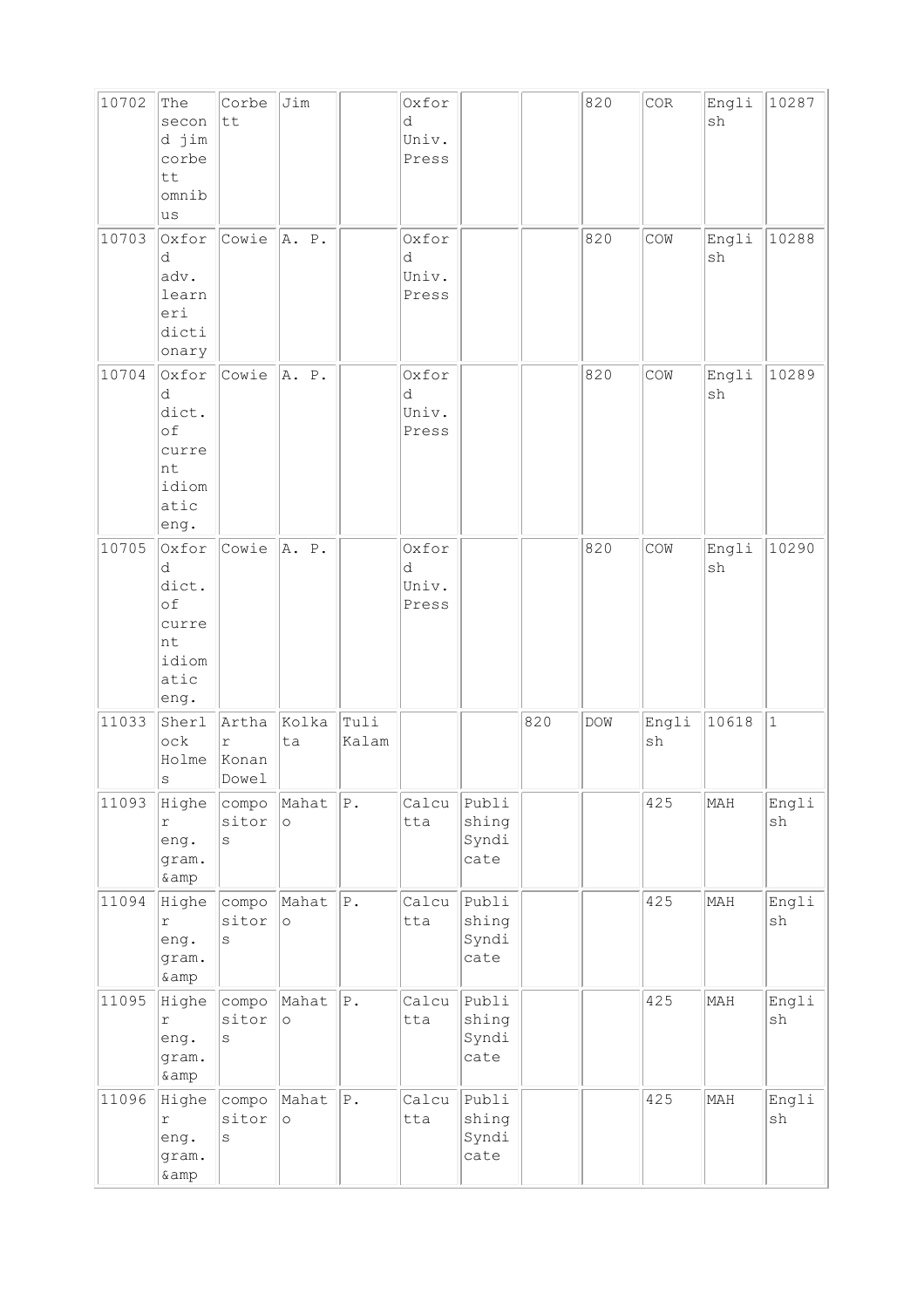| 11097 | Highe<br>r<br>eng.<br>gram.<br>& amp            | compo<br>sitor<br>S | Mahat<br>$\circ$                       | ${\bf P}$ .     | Calcu<br>tta                         | Publi<br>shing<br>Syndi<br>cate |     | 425 | MAH                          | Engli<br>sh |
|-------|-------------------------------------------------|---------------------|----------------------------------------|-----------------|--------------------------------------|---------------------------------|-----|-----|------------------------------|-------------|
| 11098 | Highe<br>r<br>eng.<br>gram.<br>& amp            | compo<br>sitor<br>S | Mahat<br>$\circ$                       | ${\bf P}$ .     | Calcu<br>tta                         | Publi<br>shing<br>Syndi<br>cate |     | 425 | MAH                          | Engli<br>sh |
| 11099 | Highe<br>r<br>eng.<br>gram.<br>& amp            | compo<br>sitor<br>S | Mahat<br>$\circ$                       | ${\mathbb P}$ . | Calcu<br>tta                         | Publi<br>shing<br>Syndi<br>cate |     | 425 | MAH                          | Engli<br>sh |
| 11100 | Highe<br>r<br>eng.<br>gram.<br>& amp            | compo<br>sitor<br>S | Mahat<br>$\circ$                       | ${\mathbb P}$ . | Calcu<br>tta                         | Publi<br>shing<br>Syndi<br>cate |     | 425 | MAH                          | Engli<br>sh |
| 11480 | Eng.<br>gram<br>& amp                           | comp.               | Sinha                                  | M. N.           | Kolka<br>ta                          | Shrce<br>dhar<br>Praka<br>sani  |     | 425 | SIN                          | Engli<br>sh |
| 11494 | Leave<br>s of<br>grass                          | Whitm<br>an         | Walt                                   | New<br>Delhi    | Prent<br>ice-H<br>a11<br>оf<br>India |                                 | 820 | WHI | Engli<br>sh                  | 11079       |
| 11495 | Leave<br>s of<br>grass                          | Whitm<br>an         | Walt                                   | New<br>Delhi    | Prent<br>ice-H<br>a11<br>οf<br>India |                                 | 820 | WHI | Engli<br>sh                  | 11080       |
| 11496 | The<br>scarl<br>et<br>lette<br>$\Upsilon$       | Hawth<br>orne       | Natha<br>n                             | New<br>Delhi    | Prent<br>ice-H<br>all<br>of<br>India |                                 | 820 | HAW | Engli<br>$\operatorname{sh}$ | 11081       |
| 11497 | The<br>scarl<br>et<br>lette<br>r                | Hawth<br>orne       | Natha<br>n                             | New<br>Delhi    | Prent<br>ice-H<br>a11<br>оf<br>India |                                 | 820 | HAW | Engli<br>sh                  | 11082       |
| 11498 | Adven<br>tures<br>of<br>hucle<br>ybeny<br>Finn. | Cleme<br>ns         | Samue<br>$\mathbf 1$<br>Longs<br>horne | New<br>Delhi    | Prent<br>ice-H<br>a11<br>оf<br>India |                                 | 820 | CLE | Engli<br>sh                  | 11083       |
| 11499 | Adven<br>tures<br>of<br>hucle<br>ybeny<br>Finn. | Cleme<br>ns         | Samue<br>1<br>Longs<br>horne           | New<br>Delhi    | Prent<br>ice-H<br>a11<br>of<br>India |                                 | 820 | CLE | Engli<br>$\operatorname{sh}$ | 11084       |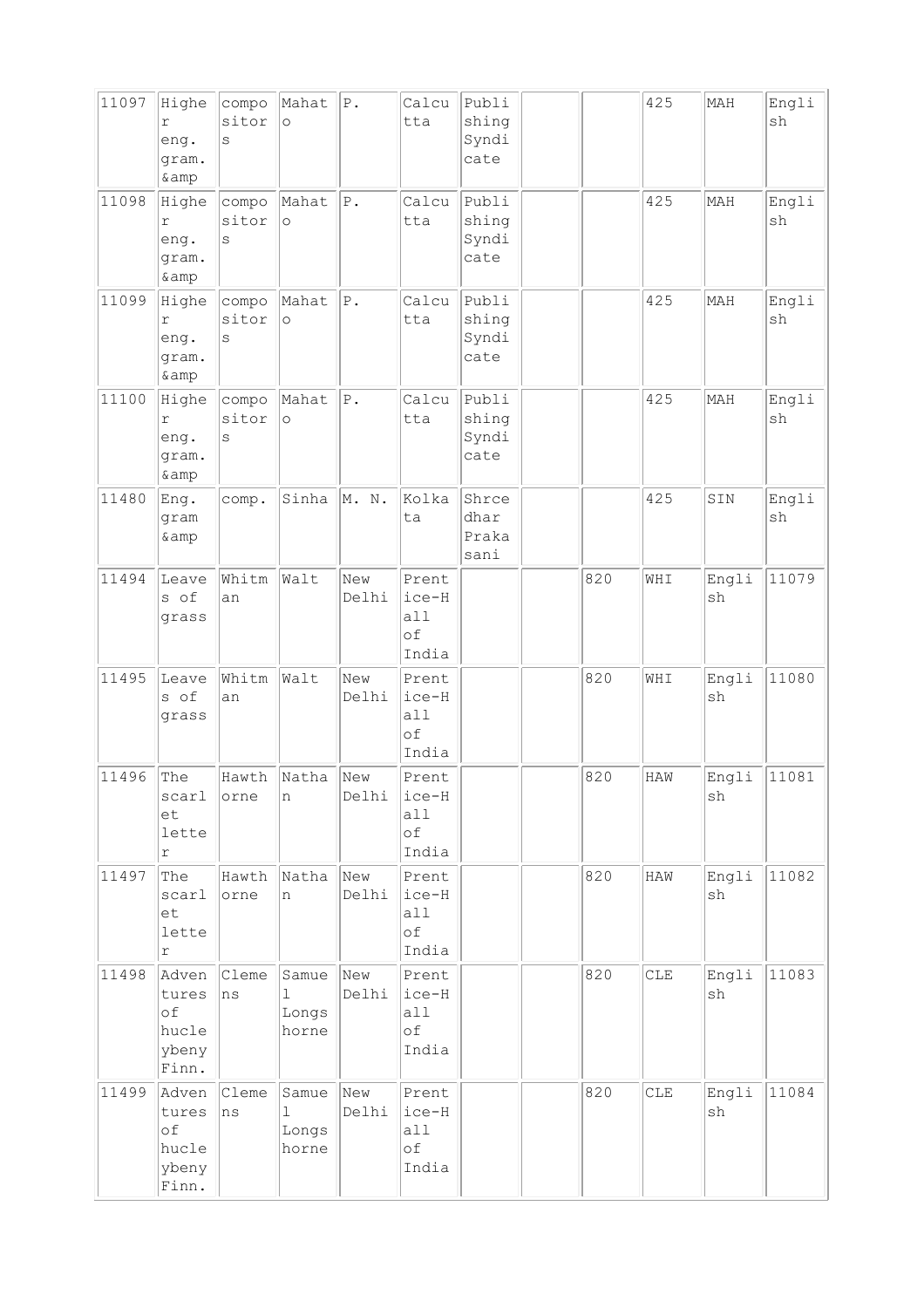| 11500 | Walde<br>n and<br>civil<br>disob<br>edien<br>ce                                        | Thore<br>an          | Henry New<br>David Delhi |              | Prent<br>ice-H<br>all<br>оf<br>India                                            |  | 820 | THO | Engli<br>sh                  | 11085 |
|-------|----------------------------------------------------------------------------------------|----------------------|--------------------------|--------------|---------------------------------------------------------------------------------|--|-----|-----|------------------------------|-------|
| 11501 | Walde<br>n and<br>civil<br>disob<br>edien<br>ce                                        | Thore<br>an          | Henry<br>David           | New<br>Delhi | Prent<br>ice-H<br>a11<br>οf<br>India                                            |  | 820 | THO | Engli<br>$\operatorname{sh}$ | 11086 |
| 11502 | Relig<br>ious<br>and<br>philo<br>sopic<br>thoug<br>ht in<br>india                      | Krish<br>nanan<br>da | Swami                    | U.P.         | The<br>Divin<br>$\mathrel{\mathop{\mathrm{e}}\nolimits}$<br>Life<br>Socie<br>ty |  | 820 | KRI | Engli<br>$\operatorname{sh}$ | 11087 |
| 11503 | Reali<br>satio<br>n of<br>the<br>absol<br>ute                                          | Krish<br>nanan<br>da | Swami                    | U.P.         | The<br>Divin<br>е<br>Life<br>Socie<br>ty                                        |  | 820 | KRI | Engli<br>sh                  | 11088 |
| 11632 | The<br>princ<br>е                                                                      | Machi<br>avell<br>i  | Nicco<br>1 <sub>o</sub>  | New<br>York  | Oxfor<br>d<br>Unive<br>rsity<br>Press                                           |  | 820 | MAC | Engli<br>sh                  | 12117 |
| 11633 | Criti<br>cs on<br>marlo<br>we :<br>readi<br>ngs<br>in<br>liter<br>ary<br>criti<br>cism | O'Nei<br>11          | Judit<br>h               | New<br>Delhi | Unive<br>rsal<br>Book<br>Stall                                                  |  | 820 | ONE | Engli<br>$\operatorname{sh}$ | 12118 |
| 11634 | David<br>coppe<br>nfiel<br>d                                                           | Aicke<br>ns          | Charl<br>es              | New<br>York  | W. W.<br>Norto<br>n &<br>Compa<br>ny                                            |  | 820 | AIC | Engli<br>sh                  | 12119 |
| 11635 | Mansf<br>ield<br>park                                                                  | Auste<br>n           | Jane                     | New<br>York  | W. W.<br>Norto<br>n &<br>Compa<br>ny                                            |  | 820 | AUS | Engli<br>$\operatorname{sh}$ | 12120 |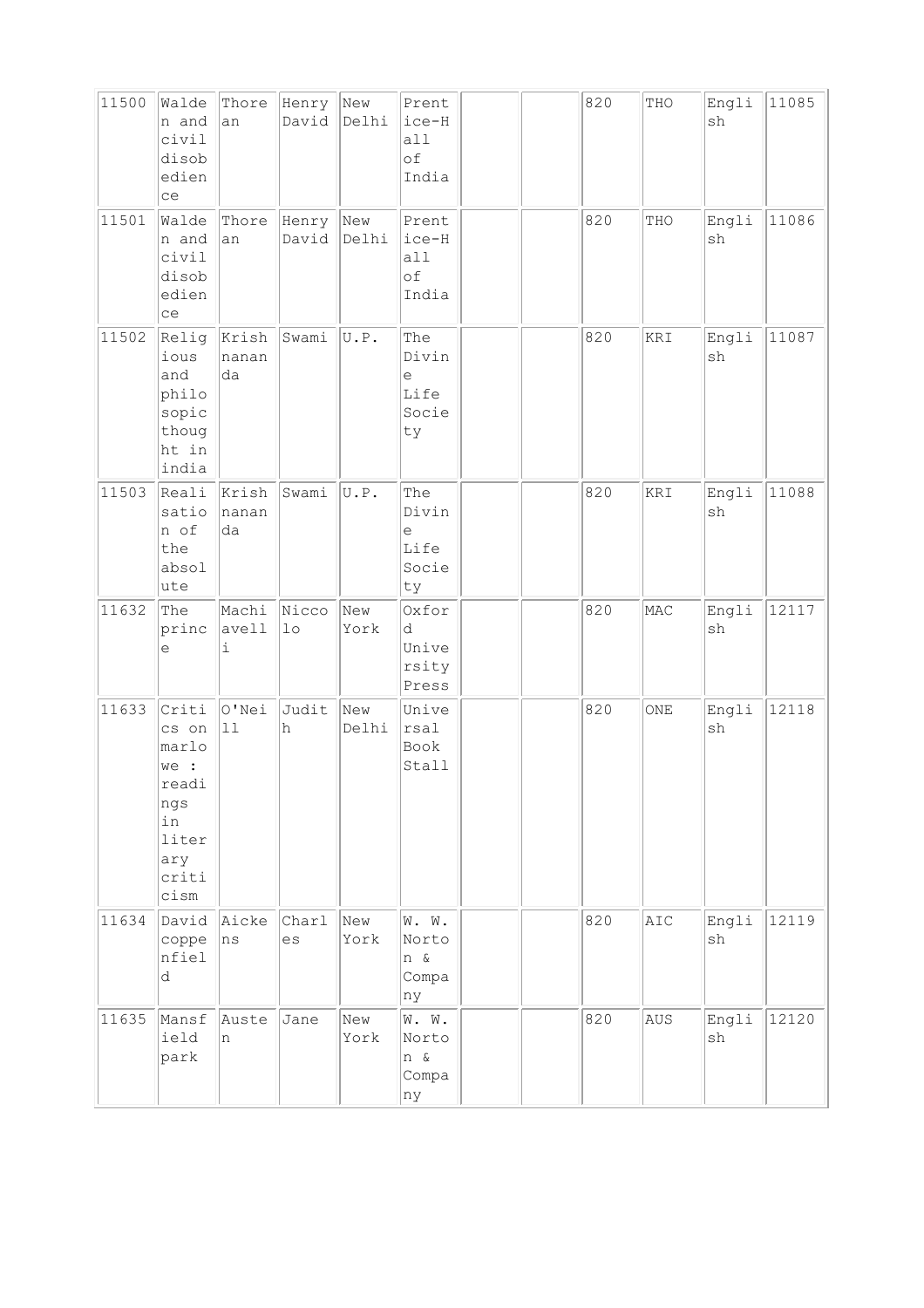| 11636 | Shake<br>spear<br>e :<br>his<br>world<br>and<br>his<br>axt.           | Iyeng<br>ar         | K. R.<br>Srini<br>vesa | New<br>Delhi     | Sterl<br>ing<br>Pub.                |       | 820 | LYE                                                    | Engli<br>sh                  | 12121                        |
|-------|-----------------------------------------------------------------------|---------------------|------------------------|------------------|-------------------------------------|-------|-----|--------------------------------------------------------|------------------------------|------------------------------|
| 11637 | Pride<br>& amp                                                        | preju<br>dice       | Auste<br>n             | Jane             | New<br>Delhi                        | UBSPD |     | 820                                                    | AUS                          | Engli<br>$\operatorname{sh}$ |
| 11638 | Silas<br>marne<br>$\mathtt{r}$                                        | Eliot               | Georg<br>е             | Madra<br>$\rm s$ | B. I.<br>Publi<br>catio<br>ns       |       | 820 | $\mathop{\hbox{\rm EL}}\nolimits\mathop{\hbox{\rm I}}$ | Engli<br>$\operatorname{sh}$ | 12123                        |
| 11639 | Outli<br>ne<br>histo<br>ry of<br>engli<br>sh<br>liter<br>ature        | Hudso<br>n          | W.<br>Henry            | Madra<br>$\rm s$ | B. I.<br>Publi<br>catio<br>ns       |       | 820 | HUD                                                    | Engli<br>sh                  | 12124                        |
| 11640 | Study<br>ing<br>shake<br>spear<br>$e$ :<br>an<br>intro<br>ducti<br>on | Gurr                | Andre<br>W             | New<br>Delhi     | Unive<br>rsal<br>Book<br>Stall      |       | 820 | ${\tt GUR}$                                            | Engli<br>sh                  | 12125                        |
| 11641 | The<br>inerc<br>hant<br>of<br>venic<br>е                              | Lyon                | John                   | New<br>Delhi     | Prent<br>ice -<br>Hall              |       | 820 | LYO                                                    | Engli<br>$\operatorname{sh}$ | 12126                        |
| 11937 | Way<br>of<br>the<br>world                                             | Congr<br>eve        | Willi<br>am            | New<br>York      | Dover<br>Publi<br>catio<br>$\rm ns$ |       | 820 | CON                                                    | Engli<br>sh                  | 12422                        |
| 11938 | Engli<br>sh<br>novel<br>in<br>histr<br>У<br>$1950 -$<br>1995          | Conno<br>$\Upsilon$ | Steve<br>n             | Londo<br>n       | Routl<br>edge                       |       | 820 | CON                                                    | Engli<br>$\operatorname{sh}$ | 12423                        |
| 11939 | Retur<br>n of<br>nativ<br>$\mathrel{\mathop{\mathrm{e}}\nolimits}$    | Hardy               | Thoma<br>S             | Londo<br>$\,$ n  | Longm<br>ans                        |       | 820 | $_{\rm HAR}$                                           | Engli<br>$\operatorname{sh}$ | 12424                        |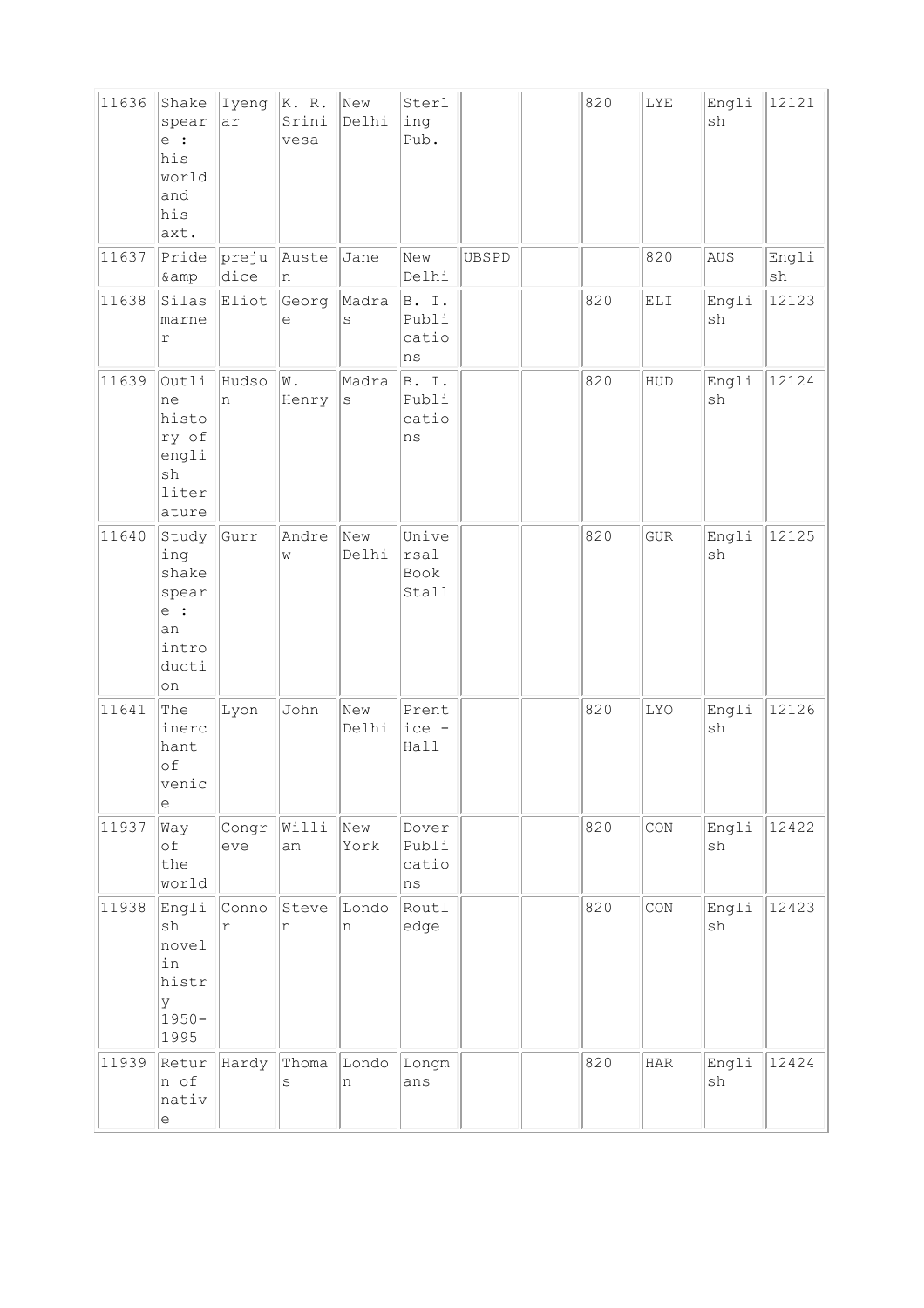| 11940 | Medle<br>val<br>engli<br>sh<br>drama                    | Happe               | Peter                   |                              | Macmi<br>llan                |     | 820 | HAP         | Engli<br>sh | 12425        |
|-------|---------------------------------------------------------|---------------------|-------------------------|------------------------------|------------------------------|-----|-----|-------------|-------------|--------------|
| 11941 | The<br>craft<br>of<br>ficti<br>on                       | Lubbo<br>$c\,k$     | Percy                   | Bomba<br>У                   | B. I.<br>Pub.                |     | 820 | LUB         | Engli<br>sh | 12426        |
| 11942 | Jane<br>auste<br>n                                      | Chakr<br>abart<br>i | P. C.                   | Kolka<br>ta                  | Sarat<br>Book<br>House       |     | 820 | $\rm CHA$   | Engli<br>sh | 12427        |
| 11943 | Novel<br>s of<br>virgi<br>nia<br>woolf                  | Gupta               | Nupur                   | Kolka<br>ta                  | Miner<br>va<br>Asso.         |     | 820 | GUP         | Engli<br>sh | 12428        |
| 11944 | Engli<br>sh<br>honou<br>rs                              | Roy                 | Kolka<br>ta             | Joydu<br>rga<br>Libra<br>ry  |                              | 820 | ROY | Engli<br>sh | 12429       | $\mathbf{1}$ |
| 11945 | Engli<br>sh<br>honou<br>rs                              | Roy                 | Kolka<br>ta             | Joydu<br>rga<br>Libra<br>ry  |                              | 820 | ROY | Engli<br>sh | 12430       | $\mathbf{1}$ |
| 11946 | Essay<br>on<br>style                                    | Pater               | Walte<br>r              | Kolka<br>ta                  | Papyr<br>ns                  |     | 820 | PAT         | Engli<br>sh | 12431        |
| 11947 | Samso<br>n a<br>gonis<br>tes                            | Milto<br>n          | John                    | Kolka<br>ta                  | Radha<br>Pub.<br>House       |     | 820 | MIL         | Engli<br>sh | 12432        |
| 11948 | Faust                                                   | Goeth<br>е          | J. W.<br>$\mathbb{V}$ . | New<br>York                  | W. W.<br>Norto<br>n &<br>Co. |     | 820 | GOE         | Engli<br>sh | 12433        |
| 11949 | Craft<br>of<br>ficti<br>on                              | Saha                | Naray<br>an             | Kolka<br>ta                  | Dasgu<br>pta &<br>Co.        |     | 820 | SAH         | Engli<br>sh | 12434        |
| 11950 | Moder<br>nism'<br>S<br>roman<br>tic<br>journ<br>ey      | Rudra               | Arup                    | kolka<br>ta                  | Sarat<br>Book<br>House       |     | 820 | ${\rm RUD}$ | Engli<br>sh | 12435        |
| 11951 | On<br>the<br>art<br>of<br>poetr<br>y tr.<br>by<br>thgra | Arist<br>otle       | Delhi                   | Oxfor<br>d<br>Univ.<br>Press |                              | 820 | ARI | Engli<br>sh | 12436       | $\mathbf{1}$ |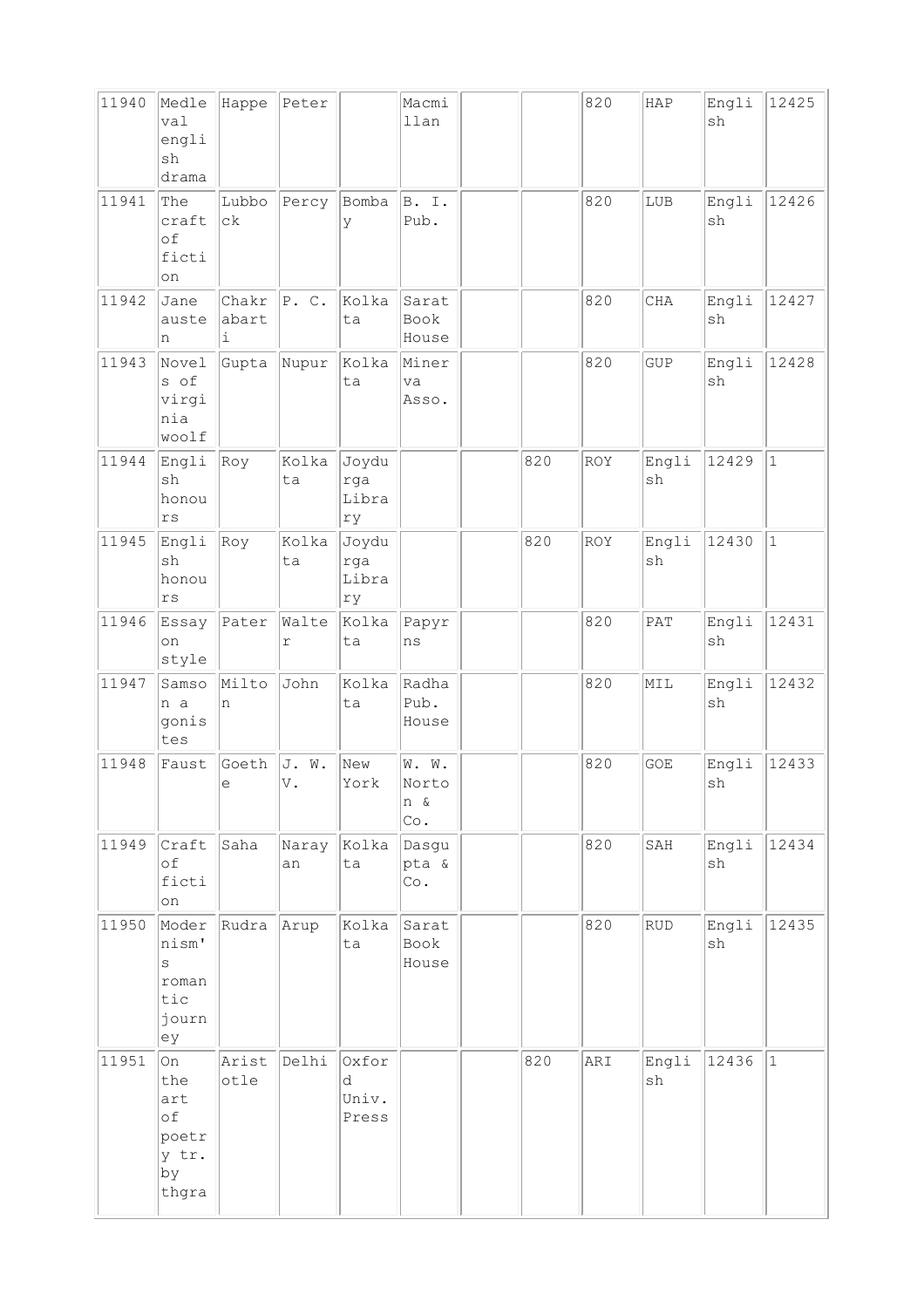|       | m by<br>water                                                          |                             |              |                              |                                           |     |     |             |             |           |
|-------|------------------------------------------------------------------------|-----------------------------|--------------|------------------------------|-------------------------------------------|-----|-----|-------------|-------------|-----------|
| 11952 | Criti<br>cs on<br>charl<br>otte<br>and<br>emily<br>bront<br>е          | O'Nei<br>11                 | Judit<br>h   | $\mathbb{N}$ . Del<br>hi     | Unive<br>rsal<br>Book<br>Stall            |     | 820 | ONE         | Engli<br>sh | 12437     |
| 11953 | Criti<br>cs on<br>words<br>worth                                       | Cowel<br>1                  | Raymo<br>nd  | $\mathbb{N}$ . Del<br>hi     | Unive<br>rsal<br>Book<br>Stall            |     | 820 | COW         | Engli<br>sh | 12438     |
| 11954 | Criti<br>cs on<br>jane<br>auste<br>n                                   | O'Nei<br>11                 | Judit<br>h   | N.Del<br>hi                  | Unive<br>rsal<br>Book<br>Stall            |     | 820 | ONE         | Engli<br>sh | 12439     |
| 11955 | Antig<br>one<br>oedip<br>ue<br>the<br>king<br>elect<br>ra              | Sopho<br>cles               | N.Del<br>hi  | Oxfor<br>d<br>Univ.<br>Press |                                           | 820 | SOP | Engli<br>sh | 12440       | $\vert$ 1 |
| 11956 | $\mathbb T\circ$<br>the<br>light<br>house                              | Woolf                       | Virgi<br>nia | $\vert$ N.Del<br>hi          | Oxfor<br>d<br>Univ.<br>Press              |     | 820 | <b>WOO</b>  | Engli<br>sh | 12441     |
| 11957 | Annak<br>areni<br>na                                                   | Tolst<br>oy                 | Leo          | New<br>York                  | Oxfor<br>d<br>Univ.<br>Press<br>$\bullet$ |     | 820 | TOL         | Engli<br>sh | 12442     |
| 11958 | The<br>divin<br>$\mathrel{\mathop{\mathrm{e}}\nolimits}$<br>comed<br>У | Aligh<br>ieri               | Dante        | New<br>York                  | Oxfor<br>d<br>Univ.<br>Press              |     | 820 | ALI         | Engli<br>sh | 12443     |
| 12425 | Capta<br>in<br>and<br>the<br>enemy                                     | Green<br>e                  | Graha<br>m   | New<br>York                  | Pengu<br>in<br><b>Books</b>               |     | 820 | <b>GRE</b>  | Engli<br>sh | 12910     |
| 12426 | Makin<br>g of<br>liter<br>ature                                        | Scott<br>$-Jame$<br>$\rm s$ | R. A.        | New<br>Delhi                 | Allie<br>d<br>Publi<br>shers              |     | 820 | SCO         | Engli<br>sh | 12911     |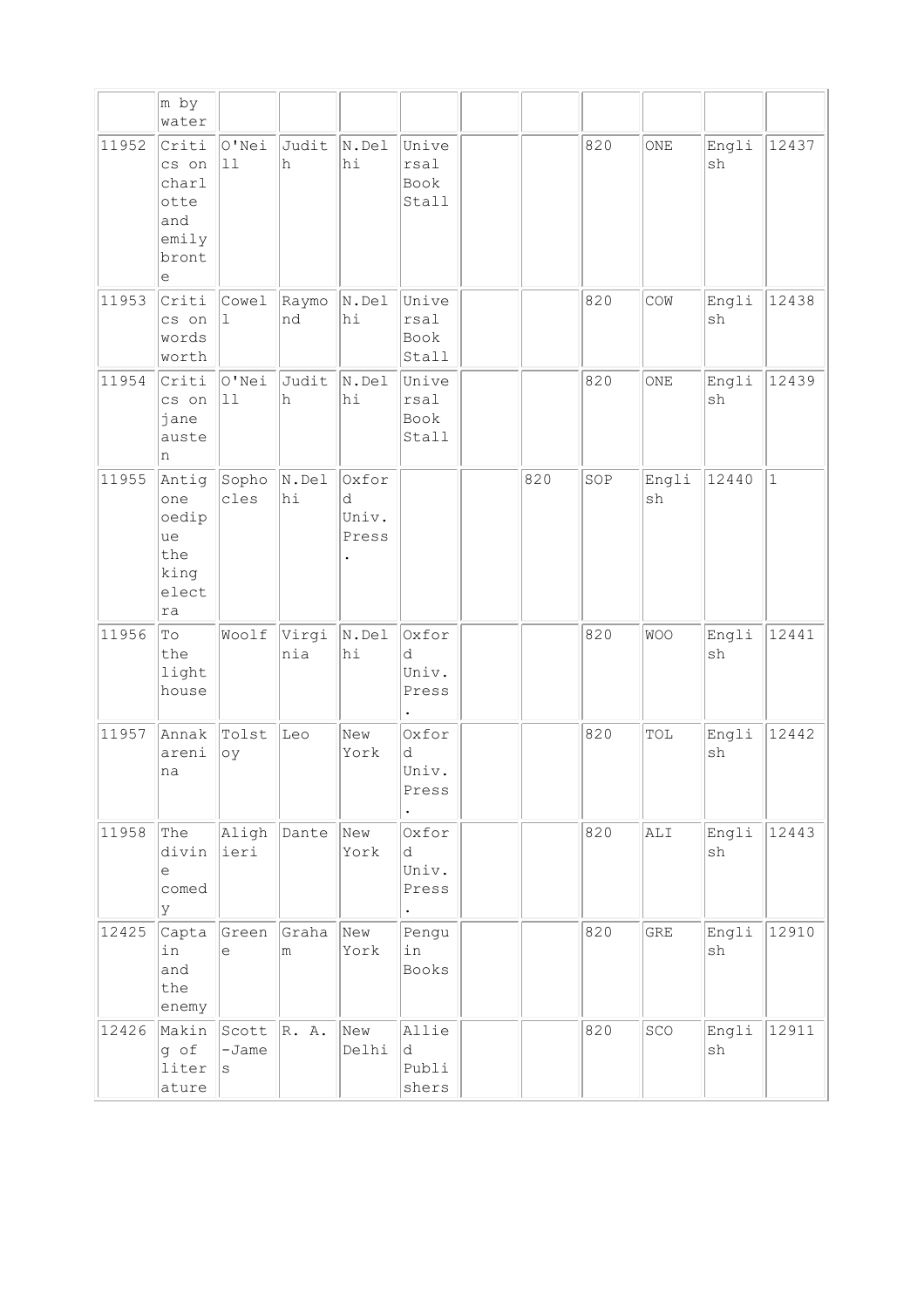| 12427 | Mahar<br>shi<br>deven<br>drana<br>th<br>tagor<br>е                             | Chaus<br>huri         | Naray<br>an                   | New<br>Delhi | Sahit<br>ya<br>Akade<br>mi                               |                             | 820 | CHA                         | Engli<br>sh | 12912       |
|-------|--------------------------------------------------------------------------------|-----------------------|-------------------------------|--------------|----------------------------------------------------------|-----------------------------|-----|-----------------------------|-------------|-------------|
| 12428 | Histo<br>ry of<br>eng.<br>langu<br>age                                         | Baugh                 | Alber<br>t                    | New<br>Delhi | Allie<br>d<br>Publi<br>shers                             |                             | 820 | <b>BAU</b>                  | Engli<br>sh | 12913       |
| 12429 | Resea<br>rch :<br>how<br>to<br>plans<br>speak<br>& amp                         | write<br>about<br>it  | Hawki<br> ns                  | Cliff<br>ord | New<br>Delhi                                             | Naros<br>a<br>Pub.<br>House |     | 820                         | HAW         | Engli<br>sh |
| 12430 | Intro<br>$:$ to<br>the<br>engli<br>sh<br>novel                                 | Kettl<br>e            | Arnol<br>d                    | New<br>Delhi | Unive<br>rsal<br>Book<br>Stall                           |                             | 820 | <b>KET</b>                  | Engli<br>sh | 12915       |
| 12431 | Idea<br>of<br>super<br>man<br>in<br>the<br>plays<br>of g.<br>$b$ .<br>shaw     | Sing                  | Deven<br>drana<br>th          | New<br>Delhi | Atlan<br>tic<br>Pub.<br>$\delta$<br>Distr<br>ibuto<br>rs |                             | 820 | SIN                         | Engli<br>sh | 12916       |
| 12432 | оf<br>darkn<br>ess                                                             | d.                    | Heart Conra Josep Engla<br>h. | Ind          | Pengu<br>in<br>Books                                     |                             | 820 | $\mathop{\rm CON}\nolimits$ | Engli<br>sh | 12917       |
| 12433 | Impor<br>tance<br>$\circ f$<br>being<br>earne<br>$\operatorname{\mathsf {st}}$ |                       | Wilde Oscar                   | Engla<br>nd  | Pengu<br>in<br>Books                                     |                             | 820 | WIL                         | Engli<br>sh | 12918       |
| 12649 | Willi<br>am<br>blake                                                           | Punte<br>$\mathtt{r}$ | David                         | Londo<br>n   | Macmi<br>llan                                            |                             | 820 | ${\rm PUN}$                 | Engli<br>sh | 13134       |
| 12650 | Words<br>worth<br>lyric<br>a1<br>balla<br>$\mathrm{d}\mathbf{s}$               | Jones                 | Alun<br>$\mathbb R$ .         | Londo<br>n   | Macmi<br>llan                                            |                             | 820 | <b>JON</b>                  | Engli<br>sh | 13135       |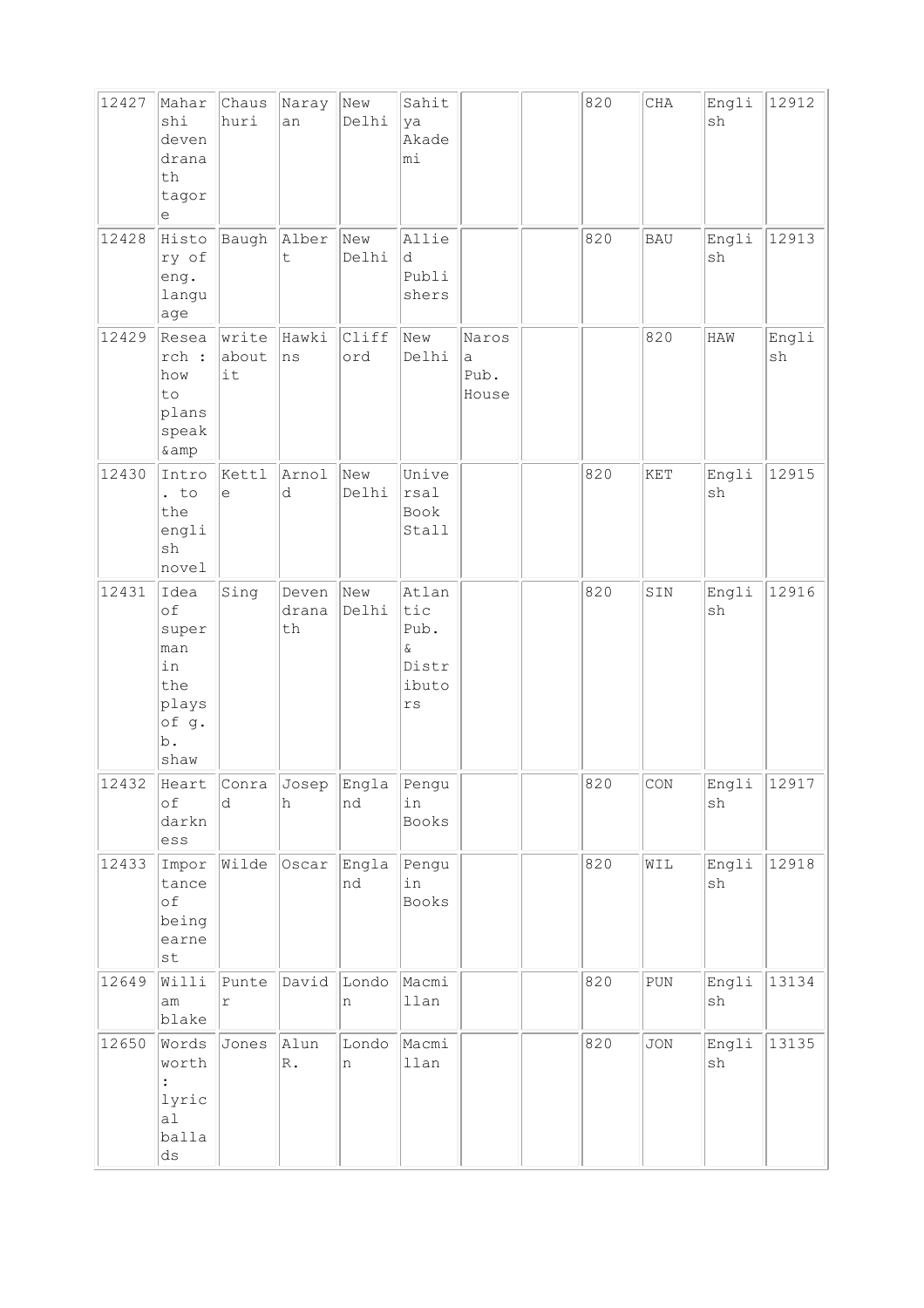| 12651 | The<br>roman<br>tic<br>imagi<br>natio<br>n                                                   | Bowra         | C. M.                    | Oxfor<br>d   | 0. U.<br>${\mathbb P}$ .      |  | 820 | <b>BOW</b> | Engli<br>sh                  | 13136 |
|-------|----------------------------------------------------------------------------------------------|---------------|--------------------------|--------------|-------------------------------|--|-----|------------|------------------------------|-------|
| 12652 | Growt<br>h and<br>struc<br>ture<br>of<br>the<br>engli<br>sh<br>langu<br>age                  | Jespe<br>rson | Otto                     | Kolka<br>ta  | 0. U.<br>${\tt P}$ .          |  | 820 | <b>JES</b> | Engli<br>sh                  | 13137 |
| 12653 | Growt<br>h and<br>struc<br>ture<br>of<br>the<br>engli<br>$\operatorname{sh}$<br>langu<br>age | Jespe<br>rson | Otto                     | Kolka<br>ta  | 0. U.<br>${\tt P}$ .          |  | 820 | <b>JES</b> | Engli<br>$\operatorname{sh}$ | 13138 |
| 12654 | Hardy<br>: the<br>novel<br>ist<br>an<br>essay<br>in<br>criti<br>cism                         | Cecil         | David                    | Ludhi<br>ana | Kalya<br>ni<br>Publi<br>shers |  | 820 | CEC        | Engli<br>sh                  | 13139 |
| 12655 | Hardy<br>: the<br>novel<br>ist<br>an<br>essay<br>in<br>criti<br>cism                         | Cecil         | David                    | Ludhi<br>ana | Kalya<br>ni<br>Publi<br>shers |  | 820 | CEC        | Engli<br>sh                  | 13140 |
| 12656 | The<br>plays<br>of j<br>m<br>synge                                                           | Sengu<br> pta | Pradi<br>p<br>Ranja<br>n | Kolka<br>ta  | Clthy<br>ak<br>Publi<br>shers |  | 821 | SEN        | Engli<br>$\operatorname{sh}$ | 13141 |
| 12657 | The<br>plays<br>of j<br>m<br>synge                                                           | Sengu<br> pta | Pradi<br>p<br>Ranja<br>n | Kolka<br>ta  | Clthy<br>ak<br>Publi<br>shers |  | 821 | SEN        | Engli<br>sh                  | 13142 |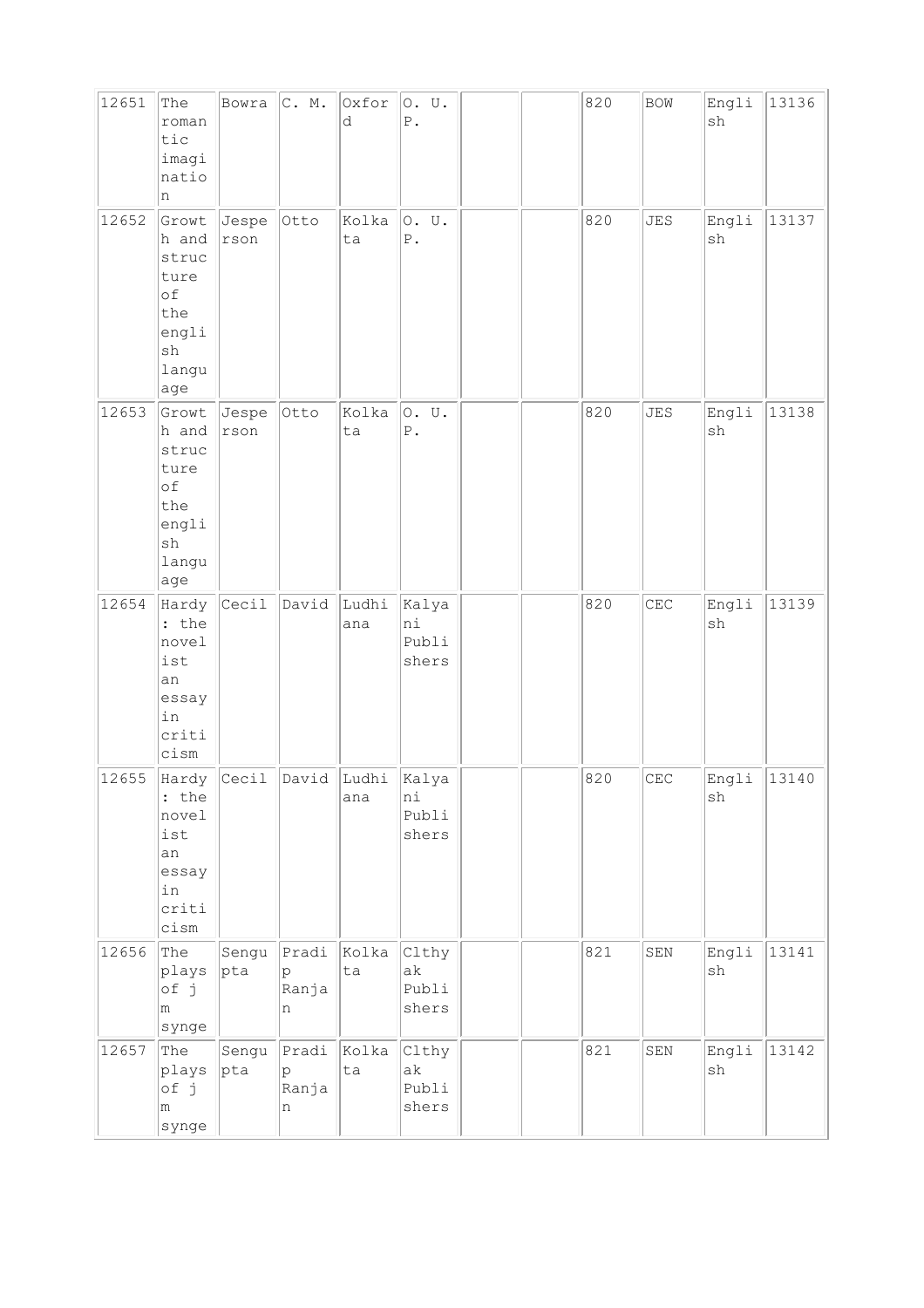| 12658 | Histo<br>ry of<br>engli<br>sh<br>liter<br>ature                                                  | Alber<br>t.                | Edwar<br>d     | Kolka<br>ta | O.U.<br>$P$ .                      |                         | 820 | ALB        | Engli<br>sh                  | 13143       |
|-------|--------------------------------------------------------------------------------------------------|----------------------------|----------------|-------------|------------------------------------|-------------------------|-----|------------|------------------------------|-------------|
| 12659 | Histo<br>ry of<br>engli<br>$\operatorname{sh}$<br>liter<br>ature                                 | Alber<br>$ \tt{t}$         | Edwar<br>d     | Kolka<br>ta | O.U.<br>$P$ .                      |                         | 820 | ALB        | Engli<br>sh                  | 13144       |
| 12660 | Twelf<br>th<br>night                                                                             | or<br>what<br> you<br>will | Warre<br>n     | Roger       | Oxfor<br>d                         | 0.U.<br>${\mathbb P}$ . |     | 820        | WAR                          | Engli<br>sh |
| 12661 | Reali<br>$\texttt{sm}$<br>and<br>reali<br>ty :<br>the<br>novel<br>and<br>socie<br>ty in<br>india | Mukhe<br>rjee              | Meena<br>kashi | Delhi       | O.U.<br>${\tt P}$ .                |                         | 820 | MUK        | Engli<br>sh                  | 13146       |
| 12662 | Far<br>from<br>the<br>maddi<br>ng<br>crowd                                                       | Hardy                      | Thoma<br>S     | New<br>York | W. W.<br>Norto<br>n &<br>Co.       |                         | 820 | HAR        | Engli<br>sh                  | 13147       |
| 12663 | Blake<br>$\mathbf{I}$ s<br>poetr<br>y and<br>desig<br>$\rm ns$                                   | Johns<br>on                | Mary<br>Lynn   | New<br>York | W. W.<br>Norto<br>n &<br>Co.       |                         | 820 | <b>JOH</b> | Engli<br>sh                  | 13148       |
| 12664 | Shell<br>ey's<br>poetr<br>y and<br>prose                                                         | Reima<br>n                 | Donal<br>d H   | New<br>York | W. W.<br>Norto<br>n &<br>Co.       |                         | 821 | <b>REI</b> | Engli<br>$\operatorname{sh}$ | 13149       |
| 12665 | Resto<br>ratio<br>n and<br>eight<br>eenth<br>centu<br>ry<br>comed<br>У                           | Mcmil<br>lin               | Scott          | New<br>York | W. W.<br>Norto<br>n &<br>$\circ$ . |                         | 820 | MCM        | Engli<br>sh                  | 13150       |
| 12666 | Lord<br>jim :<br>a<br>tale                                                                       | Conra<br>d                 | Josep<br>h     | Londo<br>n  |                                    | Pengu<br>in             |     | 820        | $\mathop{\rm CON}\nolimits$  | Engli<br>sh |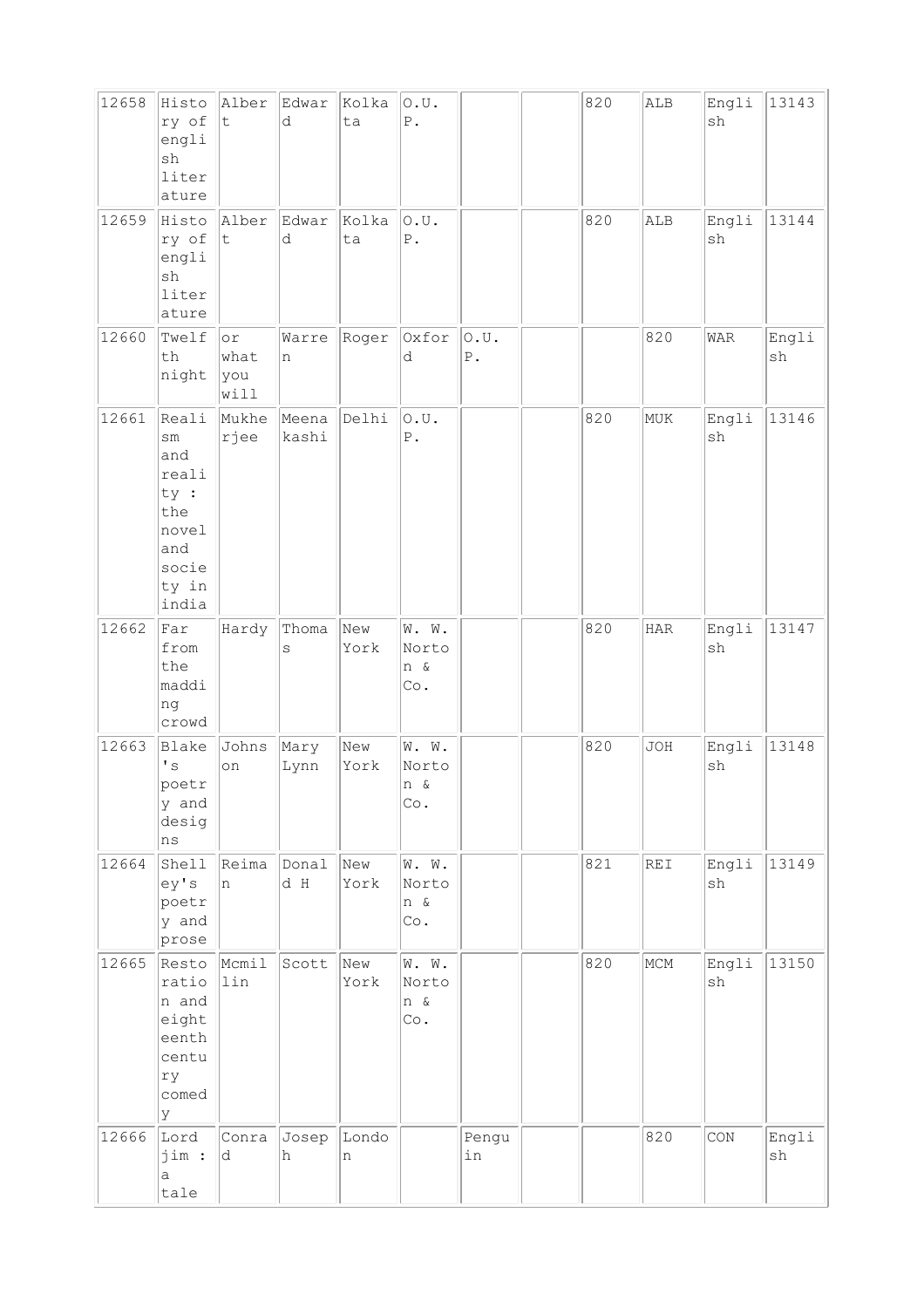| 12667 | Aspec<br>ts of<br>liter<br>ature                                                                                                                   | erjee                  | Chatt Viswa Calcu<br>nath | tta          | Progr<br>essiv<br>e<br>Publi<br>shers |  | 820 | $\rm CHA$    | Engli<br>sh                  | 13152 |
|-------|----------------------------------------------------------------------------------------------------------------------------------------------------|------------------------|---------------------------|--------------|---------------------------------------|--|-----|--------------|------------------------------|-------|
| 12668 | Chris<br>tophe<br>$\Upsilon$<br>marlo<br>we :<br>a<br>study<br>of<br>oridi<br>am<br>and<br>machi<br>avell<br>iam<br>aspec<br>ts in<br>his<br>works | Roy<br>Mouli<br>$c\,k$ | S. K.                     | Calcu<br>tta | Progr<br>essiv<br>е<br>Publi<br>shers |  | 820 | ROY          | Engli<br>$\operatorname{sh}$ | 13153 |
| 12669 | An<br>antho<br>logy<br>of<br>eliza<br>betha<br>n<br>poetr<br>У                                                                                     | Chaud<br>huri          | Sukan<br>ta               | Delhi        | OUP                                   |  | 820 | CHA          | Engli<br>$\operatorname{sh}$ | 13154 |
| 12670 | Shake<br>spear<br>e and<br>the<br>disco<br>urse<br>of<br>prote<br>st                                                                               | Chaud<br>huri          | Sarba<br>ni               | Calcu<br>tta | Sarat<br>Book<br>House                |  | 820 | $\rm CHA$    | Engli<br>sh                  | 13155 |
| 12671 | The<br>engli<br>${\tt sh}$<br>langu<br>age                                                                                                         | Cryst<br>al            | David Londo               | n            | Pengu<br>in                           |  | 820 | CRY          | Engli<br>sh                  | 13156 |
| 12672 | Drama<br>criti<br>cism<br>$\vdots$<br>devel<br>opmen<br>ts<br>since<br>ibsen                                                                       | Hinch Arnol<br>liffe   | d P.                      | Londo<br>n   | Macmi<br>llan                         |  | 820 | $_{\rm HIN}$ | Engli<br>sh                  | 13157 |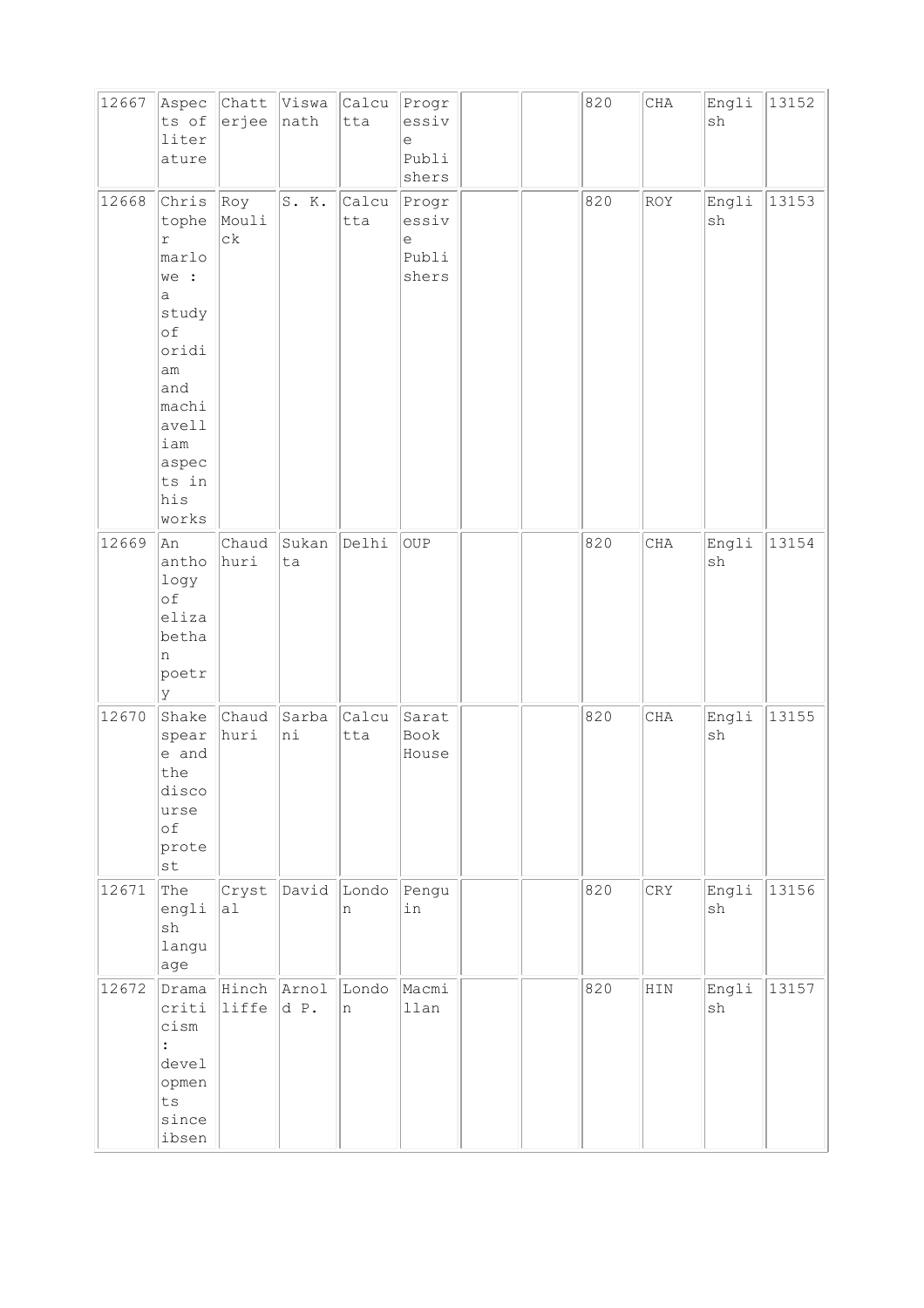| 12673 | John<br>keats<br>$\ddot{\cdot}$<br>odes.                                 | Frase<br>$\Upsilon$           | G. S.                   | Londo<br>n   | Macmi<br>llan                |     | 820 | ${\tt FRA}$ | Engli<br>sh                  | 13158       |
|-------|--------------------------------------------------------------------------|-------------------------------|-------------------------|--------------|------------------------------|-----|-----|-------------|------------------------------|-------------|
| 12674 | Study<br>ing<br>shake<br>spear<br>е                                      | Brown                         | John<br>Russe<br>$11\,$ | Londo<br>n   | Macmi<br>llan                |     | 820 | <b>BRO</b>  | Engli<br>sh                  | 13159       |
| 12675 | The<br>rope<br>of<br>the<br>lock                                         | Pope                          | Alexa<br>nder           | Delhi        | <b>OUP</b>                   |     | 820 | POP         | Engli<br>$\operatorname{sh}$ | 13160       |
| 12676 | The<br>rope<br>оf<br>the<br>lock                                         | Pope                          | Alexa<br>nder           | Delhi        | <b>OUP</b>                   |     | 820 | POP         | Engli<br>sh                  | 13161       |
| 12677 | A<br>short<br>histo<br>ry of<br>engli<br>sh<br>liter<br>ature            | Legou<br>$\rm \dot{1}\,\rm S$ | Emile                   | Calcu<br>tta | <b>OUP</b>                   |     | 820 | LEG         | Engli<br>sh                  | 13162       |
| 12678 | A<br>short<br>histo<br>ry of<br>engli<br>sh<br>liter<br>ature            | Legou<br>$\rm \dot{1}\,\rm S$ | Emile                   | Calcu<br>tta | <b>OUP</b>                   |     | 820 | ${\rm LEG}$ | Engli<br>$\operatorname{sh}$ | 13163       |
| 12679 | The<br>makin<br>g of<br>liter<br>ature                                   | Scott<br>$-Jame$<br>S         | R. A.                   | New<br>Delhi | Allie<br>d<br>Publi<br>shers |     | 820 | SCO         | Engli<br>sh                  | 13164       |
| 12680 | Muder<br>in<br>the<br>cathe<br>dral                                      | Eliot                         | T. S.                   | New<br>Delhi | 0. U.<br>$ P$ .              |     | 820 | ELI         | Engli<br>sh                  | 13165       |
| 12681 | The<br>appro<br>ach<br>to<br>shake<br>spear<br>$\mathop{\rm e}\nolimits$ |                               | New<br>Delhi            | UBSPD        |                              | 820 | SHA | Engli<br>sh | 13166                        | $ 1\rangle$ |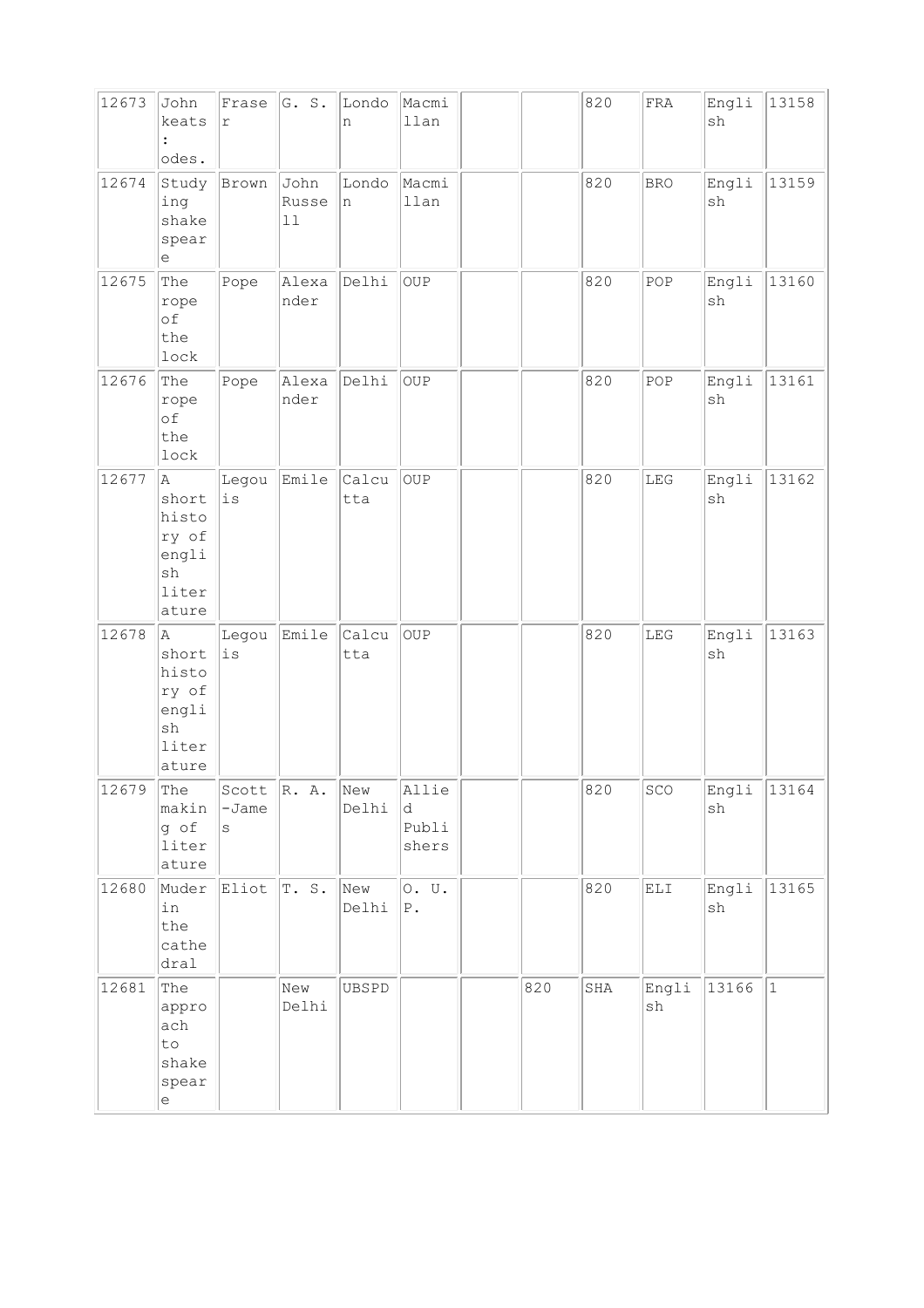| 12682 | The<br>oxfor<br>d<br>compa<br>nion<br>to<br>the<br>engli<br>sh<br>langu<br>age     | McArt<br>hus                            | Tom               | New<br>York                      | 0. U.<br>${\mathbb P}$ .       |     | 820       | MCA                          | Engli<br>sh                  | 13167       |
|-------|------------------------------------------------------------------------------------|-----------------------------------------|-------------------|----------------------------------|--------------------------------|-----|-----------|------------------------------|------------------------------|-------------|
| 12683 | Yess<br>of<br>the<br>d'urb<br>ervil<br>les                                         | Hardy                                   | Yhoma<br>$\rm s$  | New<br>Delhi                     | 0. U.<br>${\mathbb P}$ .       |     | 820       | $_{\rm HAR}$                 | Engli<br>sh                  | 13168       |
| 12684 | Hard<br>times                                                                      | Dicke<br>ns                             | Charl<br>es       | Londo<br>n                       | Pengu<br>in                    |     | 820       | DIC                          | Engli<br>$\operatorname{sh}$ | 13169       |
| 12797 | Briti<br>sh<br>roman<br>tic<br>write<br>$\mathtt{rs}$<br>and<br>the<br>cast        | Leask                                   | Nigel             | New<br>Delhi                     | Found<br>ation<br>Books        |     | 820       | LEA                          | Engli<br>sh                  | 13282       |
| 12798 | Criti<br>cs on<br>chauc<br>er                                                      | Sulli<br>van<br>Sheil<br>а              | New<br>Delhi      | Unive<br>rsal<br>Book<br>Stall   |                                | 820 | SHE       | Engli<br>sh                  | 13283                        | $\vert$ 1   |
| 12799 | A<br>gloss<br>ary<br>liter<br>ary<br>terms                                         | Abram<br>$\rm s$                        | $\parallel M. H.$ | Banga<br>lore                    | Prism<br>Books<br>Pvt.<br>Ltd. |     | 820       | ABR                          | Engli<br>sh                  | 13284       |
| 12800 | The<br>conci<br>se<br>oxfor<br>compa<br>nion<br>to<br>engli<br>sh<br>litua<br>ture | Drabb<br>le                             | Margw<br>et       | Oxfor<br>d                       | Oxfor<br>d<br>Univ.<br>Press   |     | 820       | <b>DRA</b>                   | Engli<br>sh                  | 13285       |
| 12801 | Criti<br>cs on<br>virgi<br>nia<br>woolf                                            | Latha<br> m <br>Jocqu<br>eline<br>E. M. | New<br>Delhi      | Unive<br> rsal <br>Book<br>Stall |                                | 820 | $\rm LAT$ | Engli<br>$\operatorname{sh}$ | 13286                        | $ 1\rangle$ |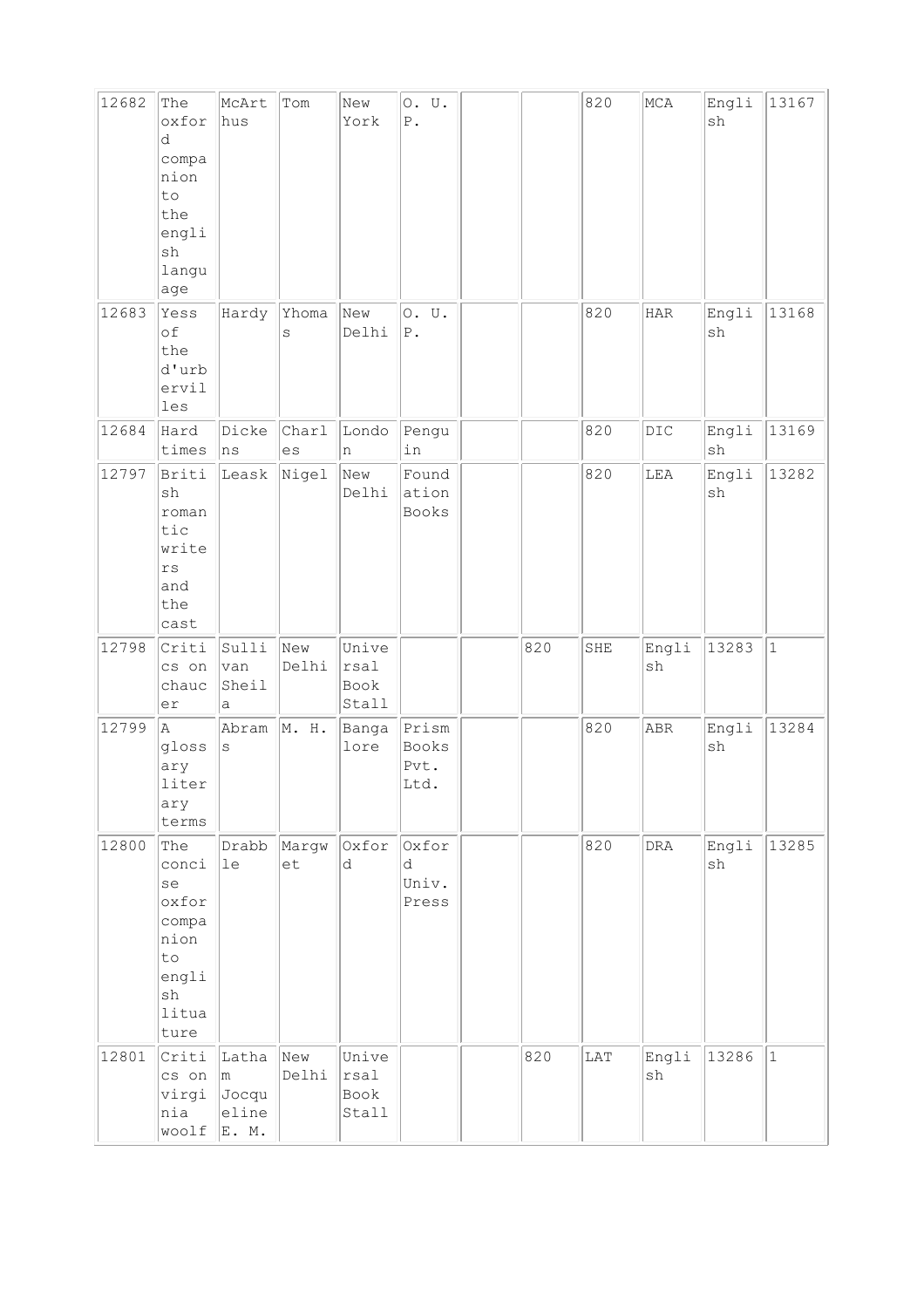| 12802 | A.<br>criti<br>cal<br>histo<br>ry of<br>engli<br>$\operatorname{sh}$<br>liter<br>ature             | Douic<br>hes  | David | New<br>Delhi  | Allie<br>d<br>Publi<br>shers                    |  | 820 | $\operatorname{\textsf{DCU}}$ | Engli<br>sh                  | 13287 |
|-------|----------------------------------------------------------------------------------------------------|---------------|-------|---------------|-------------------------------------------------|--|-----|-------------------------------|------------------------------|-------|
| 12803 | A.<br>criti<br>calal<br>histo<br>ry of<br>engli<br>$\operatorname{sh}$<br>liter<br>ature           | Dcuic<br>hes  | David | New<br>Delhi  | Allie<br>d<br>Publi<br>shers                    |  | 820 | DCU                           | Engli<br>sh                  | 13288 |
| 12804 | A<br>criti<br>cal<br>histo<br>ry of<br>engli<br>sh<br>liter<br>ature                               | Douic<br>hes  | David | New<br>Delhi  | Allie<br>d<br>Publi<br>shers                    |  | 820 | DCU                           | Engli<br>$\operatorname{sh}$ | 13289 |
| 12805 | la.<br>criti<br>cal<br>histo<br>ry of<br>engli<br>sh<br>liter<br>ature                             | Dcuic<br>hes  | David | New<br>Delhi  | Allie<br>d<br>Publi<br>shers                    |  | 820 | $DCU$                         | Engli<br>sh                  | 13290 |
| 12966 | Pride<br>and<br>preju<br>dice                                                                      | Auste<br>n    | Jane  | Oxfor<br>d    | Oxfor<br>d<br>Unive<br>rsity<br>Press           |  | 820 | AUS                           | Engli<br>$\operatorname{sh}$ | 13452 |
| 12967 | Thene<br>s and<br>conve<br>ntion<br>s of<br>eliza<br>betha<br>n<br>trage<br>$\mathrm{d}\mathrm{y}$ | Bradb<br>rook | M. C. | Cambr<br>idge | Cambr<br>idge<br>Unive<br>rsity<br>Press        |  | 820 | <b>BRA</b>                    | Engli<br>sh                  | 13453 |
| 12968 | Criti<br>ca1<br>essay<br>s on<br>jane<br>auste<br>n                                                | South<br>am   | B. C. | Londo<br>n    | Routl<br>edge<br>$\delta$<br>Keoja<br>n<br>Paul |  | 820 | SOU                           | Engli<br>$\operatorname{sh}$ | 13454 |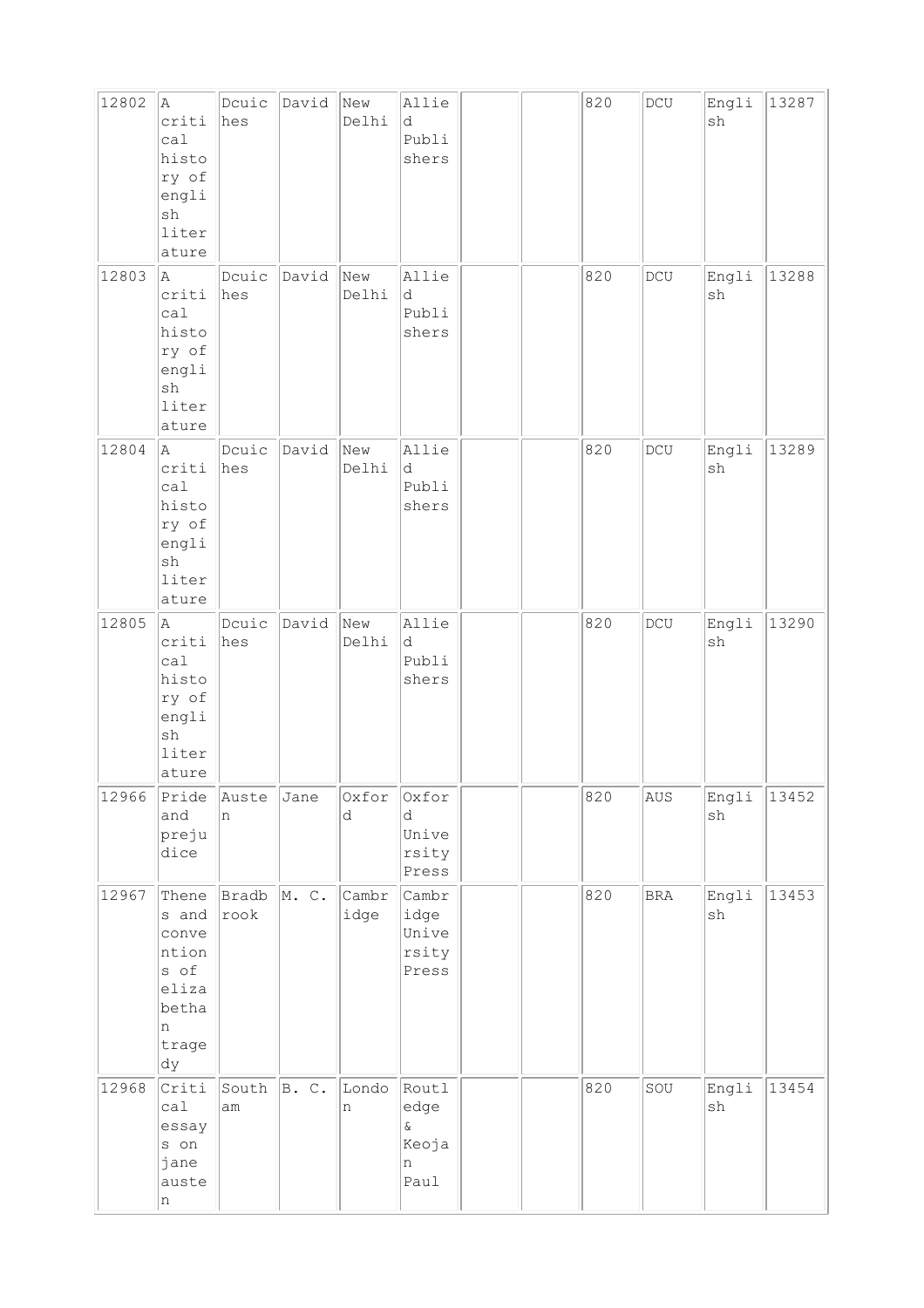| 12969 | W. b.<br>yeats<br>and<br>the<br>ideal<br>of<br>unity<br>οf<br>being                   | Patel                | Rajes<br>wari | New<br>Delhi | Prest<br>ige<br>Books                                                             |  | 820 | PAT        | Engli<br>sh                  | 13455 |
|-------|---------------------------------------------------------------------------------------|----------------------|---------------|--------------|-----------------------------------------------------------------------------------|--|-----|------------|------------------------------|-------|
| 12970 | John<br>keats<br>: an<br>antho<br>logy<br>οf<br>recen<br>t<br>criti<br>cism           | Nages<br>wara<br>Rao | ${\bf E}$ .   | New<br>Delhi | Pencr<br>aft<br>Inter<br>natio<br>nal                                             |  | 820 | $\rm NAG$  | Engli<br>${\tt sh}$          | 13456 |
| 12971 | Twent<br>ieth<br>centu<br>ry<br>liter<br>ature<br>in<br>engli<br>$\operatorname{sh}$  | Bhatn<br>agar        | M. K.         | New<br>Delhi | Atlan<br>tic<br>Publi<br>shers<br>and<br>distr<br>ibuto<br>$\mathtt{r}\mathtt{s}$ |  | 820 | <b>BHA</b> | Engli<br>$\operatorname{sh}$ | 13457 |
| 12972 | Twent<br>ieth<br>centu<br>ry<br>liter<br>ature<br>in<br>engli<br>sh                   | Bhatn<br>agar        | M. K.         | New<br>Delhi | Atlan<br>tic<br>Publi<br>shers<br>and<br>distr<br>ibuto<br>rs                     |  | 820 | <b>BHA</b> | Engli<br>$\operatorname{sh}$ | 13458 |
| 12973 | Twent<br>ieth<br>centu<br>ry<br>liter<br>ature<br>in<br>engli<br>$\operatorname{sh}$  | Bhatn<br>agar        | M. K.         | New<br>Delhi | Atlan<br>tic<br>Publi<br>shers<br>and<br>distr<br>ibuto<br>$\mathtt{rs}$          |  | 820 | BHA        | Engli<br>sh                  | 13459 |
| 13237 | An<br>intro<br>ducti<br>on to<br>arist<br>otlis<br>poeti<br>$\mathbb{C}\, \mathbb{S}$ | Sengu<br>pta         | S.C.          | Calcu<br>tta | N. M.<br>Publi<br>shers                                                           |  | 820 | SEN        | Engli<br>sh                  | 13723 |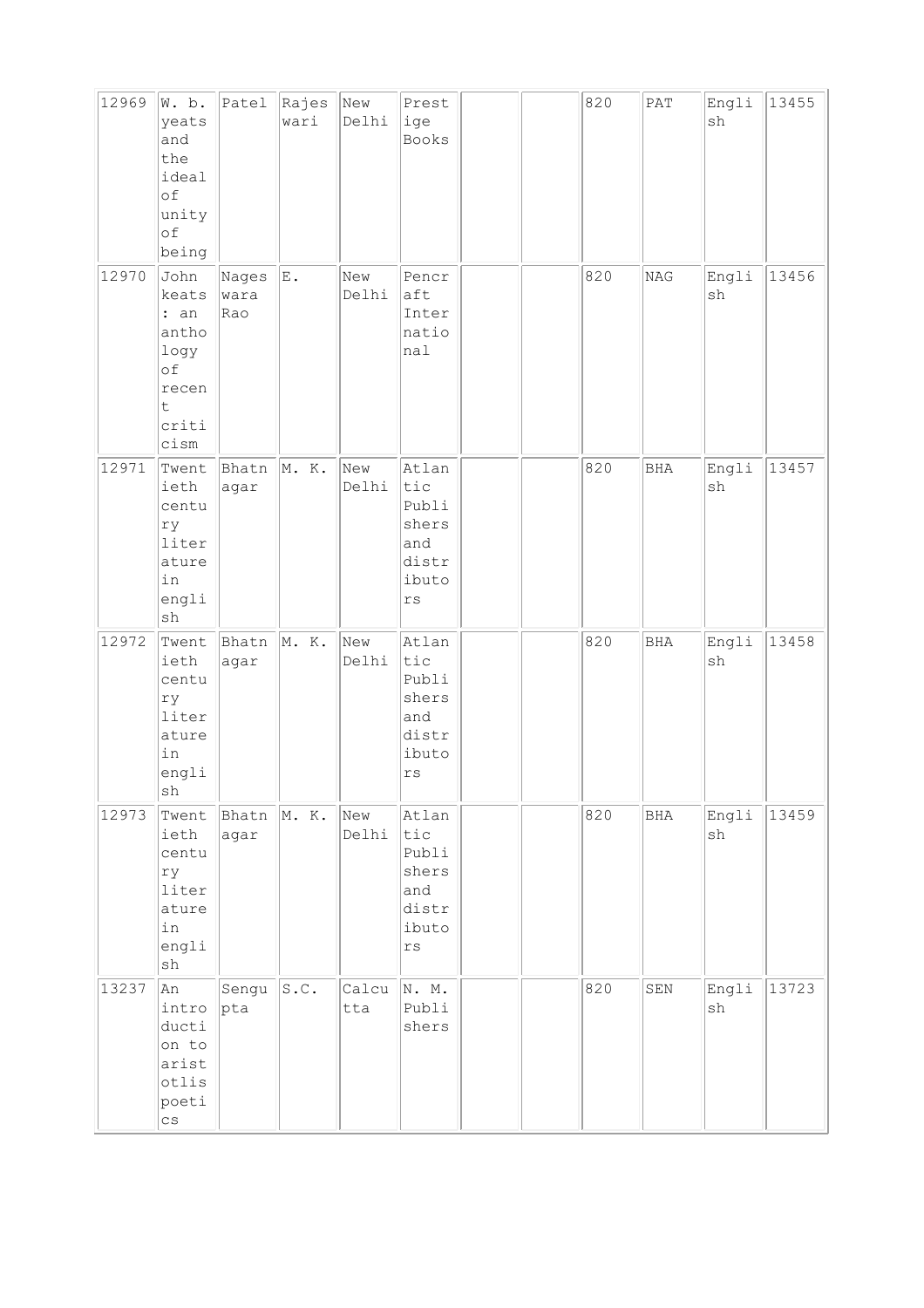| 13238 | Studi<br>es in<br>poets<br>john<br>keats                                                   | Lall          | Ramji              | New<br>Delhi | Rama<br>Broth<br>ers         |  | 820 | ${\rm LAL}$  | Engli<br>sh                  | 13724 |
|-------|--------------------------------------------------------------------------------------------|---------------|--------------------|--------------|------------------------------|--|-----|--------------|------------------------------|-------|
| 13239 | Studi<br>es in<br>poets<br>$\ddot{\phantom{a}}$<br>Geral<br>d<br>manle<br>У<br>hopki<br>ns | Lall          | Ramji              | New<br>Delhi | Rama<br>Broth<br>ers         |  | 820 | $_{\rm LAL}$ | Engli<br>$\operatorname{sh}$ | 13725 |
| 13240 | The<br>theor<br>y of<br>drama                                                              | Nicol<br>1    | Allar<br>dyce      | New<br>Delhi | Doaba<br>House               |  | 822 | NIC          | Engli<br>$\operatorname{sh}$ | 13726 |
| 13241 | The<br>art<br>of<br>berna<br>rd<br>shaw                                                    | Sengu<br>pta  | S. C.              | Calcu<br>tta | N. M.<br>Publi<br>shers      |  | 820 | SEN          | Engli<br>sh                  | 13727 |
| 13242 | Willi<br>am<br>shake<br>spear<br>e :<br>the<br>sonne<br>${\tt ts}$                         | lPaul         | Rajin<br>der       | New<br>Delhi | Rama<br>Broth<br>ers         |  | 820 | PAU          | Engli<br>sh                  | 13728 |
| 13243 | The<br>quint n<br>essen<br>cs of<br>berna<br>rd<br>shaw                                    | Duffi         | H. C.              | New<br>Delhi | Daba<br>House                |  | 820 | <b>DUF</b>   | Engli<br>sh                  | 13729 |
| 13244 | The<br>retur<br>n of<br>the<br>nativ<br>e                                                  | Hardy         | Thoma<br>S         | New<br>York  | W. W.<br>Norto<br>n &<br>Co. |  | 820 | <b>HAR</b>   | Engli<br>sh                  | 13730 |
| 13245 | John<br>keats                                                                              | Gitti<br> ngs | Rober<br>$\vert$ t | Londo<br>n   | Pengu<br>in                  |  | 820 | GIT          | Engli<br>$\operatorname{sh}$ | 13731 |
| 13246 | Guide<br>to<br>engli<br>$\operatorname{sh}$<br>liter<br>ature                              | Zesme<br>r    | David<br>M.        | New<br>York  | Barne<br>$S \delta$<br>Noble |  | 820 | ZES          | Engli<br>sh                  | 13732 |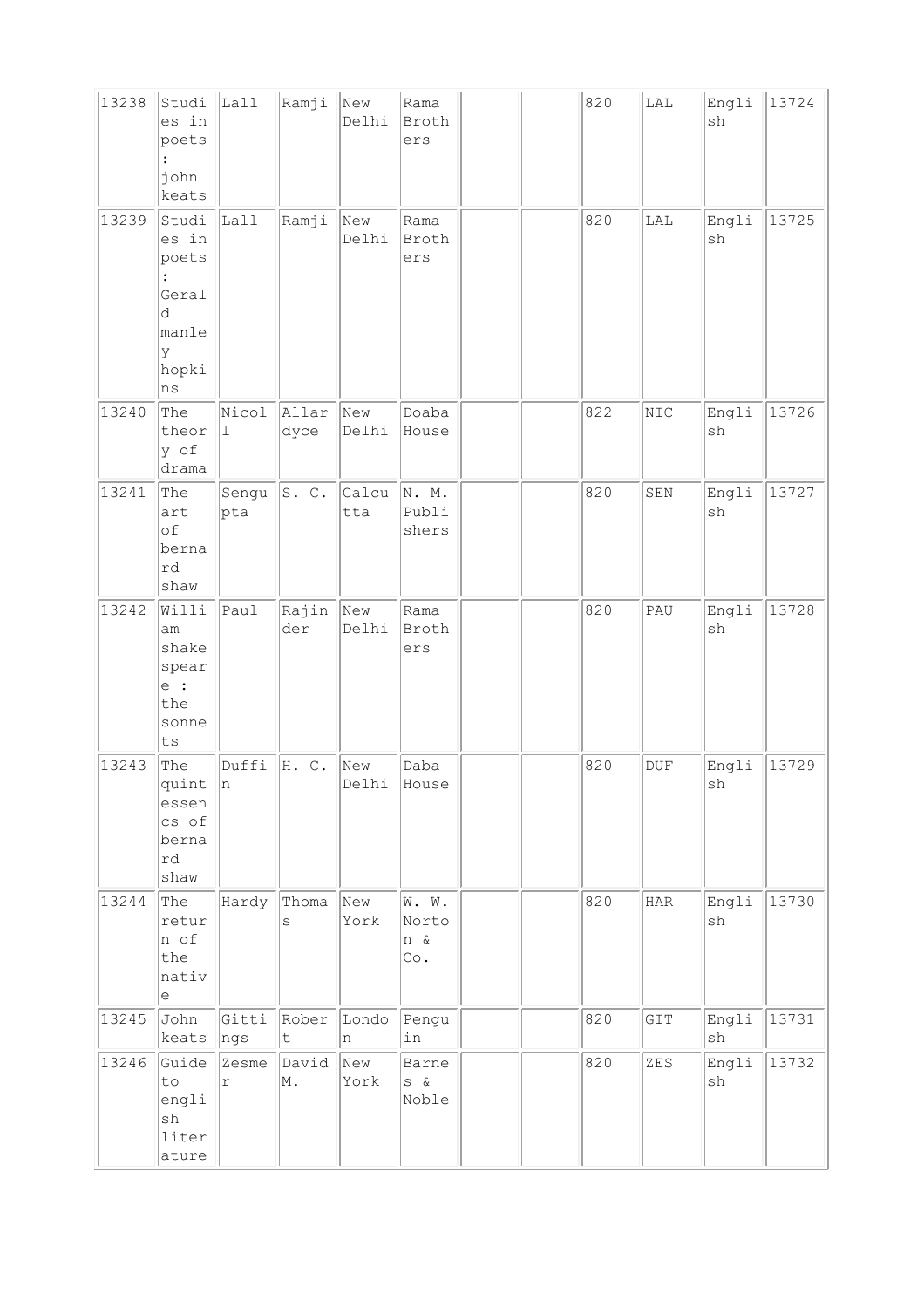| 13247 | Gerar<br>d<br>manle<br>У<br>hopki<br>ns :<br>poems                 | Bottr<br>all                | Marga<br>ret            | Hamps<br>hire | Macmi<br>llan                            |               | 820 | <b>BOT</b>                  | Engli<br>sh                  | 13733       |
|-------|--------------------------------------------------------------------|-----------------------------|-------------------------|---------------|------------------------------------------|---------------|-----|-----------------------------|------------------------------|-------------|
| 13248 | Coler<br>idge                                                      | keats<br>and<br>shell<br>ey | Kitso<br>n              | Peter         | Hamps<br>hire                            | Macmi<br>llan |     | 820                         | KIT                          | Engli<br>sh |
| 13249 | How<br>to<br>study<br>$\mathsf{a}$<br>thoma<br>S<br>hardy<br>novel | Peck                        | John                    | Hamps<br>hire | Macmi<br>llan                            |               | 820 | PEC                         | Engli<br>sh                  | 13735       |
| 13250 | The<br>earli<br>est<br>engli<br>sh<br>poetr<br>lУ                  | Kenne<br>dy                 | Charl<br>es W.          | Londo<br>n    | OUP                                      |               | 821 | $\mathop{\rm KEN}\nolimits$ | Engli<br>$\operatorname{sh}$ | 13736       |
| 13251 | The<br>liter<br>ature<br>of<br>the<br>anglo<br>saxon<br>$\rm s$    | Ander<br>son                | Georg<br>e K.           | Princ<br>eton | Princ<br>eton<br>Unive<br>rsity<br>Press |               | 820 | AND                         | Engli<br>$\operatorname{sh}$ | 13737       |
| 13252 | A<br>short Ird<br>histo<br>ry of<br>engli<br>sh<br>liter<br>ature  | Barna                       | Rober<br>t.             | Oxfor<br>d    | Black<br>well                            |               | 820 | <b>BRA</b>                  | Engli<br>sh                  | 13738       |
| 13253 | John<br>osbor<br>ne :<br>look<br>back<br>in<br>anger               | Taylo<br>$\Upsilon$         | John<br>Russe<br>$11\,$ | Hamps<br>hire | Macmi<br>llan                            |               | 820 | TAY                         | Engli<br>$\operatorname{sh}$ | 13739       |
| 13254 | Willi<br>lam<br>blake<br>$\vdots$<br>songs<br>of<br>innoc<br>ence  | Bottr<br>all                | Marga<br>ret            | Hamps<br>hire | Macmi<br>llan                            |               | 820 | BOT                         | Engli<br>$\operatorname{sh}$ | 13740       |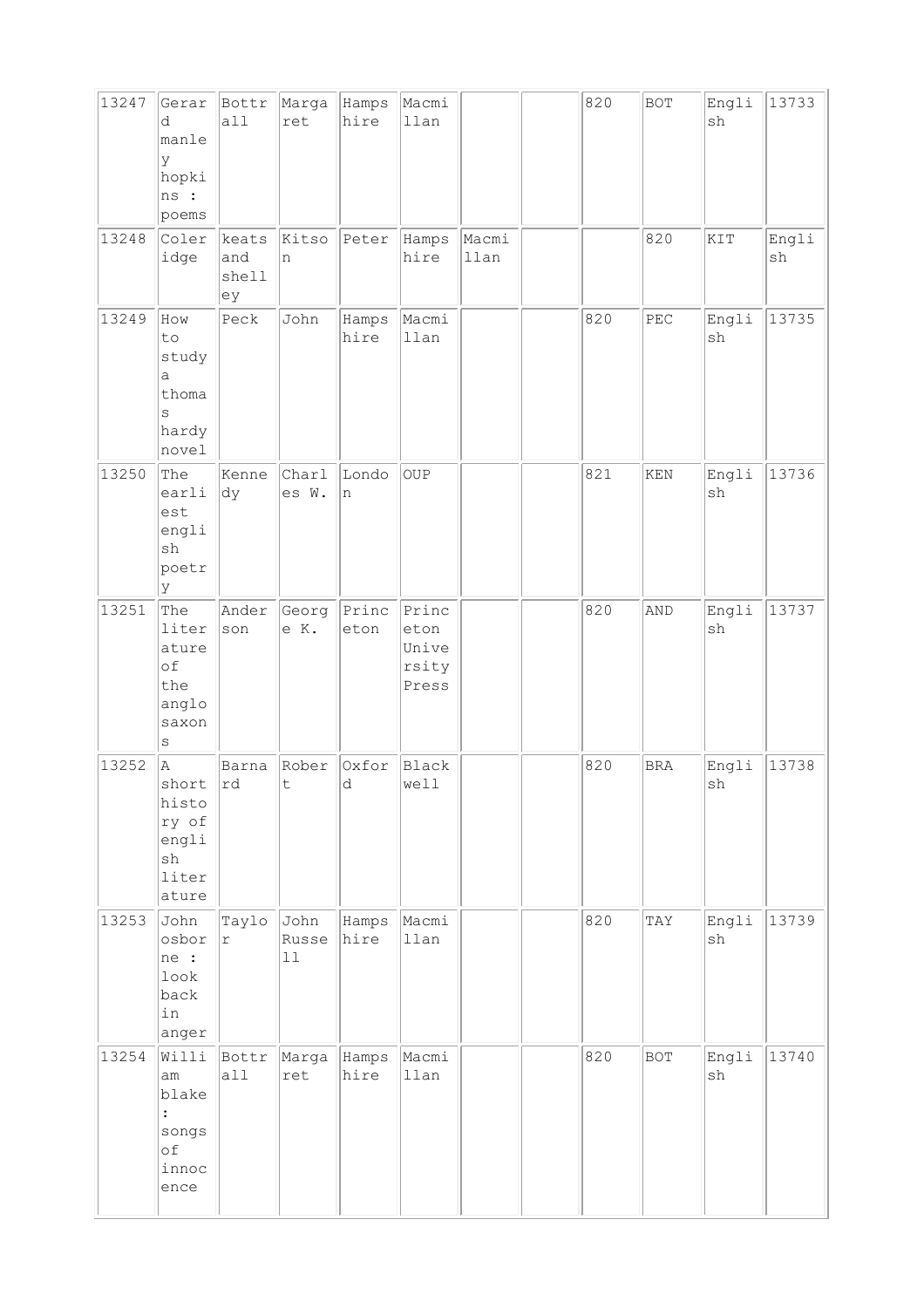|       | and<br>exper<br>ience                                                               |                     |                                                                    |                |                                             |  |     |            |             |       |
|-------|-------------------------------------------------------------------------------------|---------------------|--------------------------------------------------------------------|----------------|---------------------------------------------|--|-----|------------|-------------|-------|
| 13255 | John<br>keats<br>$\ddot{\cdot}$<br>odes                                             | Frase<br>r          | G. S.                                                              | Hamps<br>hire  | Macmi<br>llan                               |  | 820 | FRA        | Engli<br>sh | 13741 |
| 13256 | The<br>retur<br>n of<br>the<br>nativ<br>e                                           | Hardy               | Thoma<br>S                                                         | Engla<br>nd    | Longm<br>an                                 |  | 820 | HAR        | Engli<br>sh | 13742 |
| 13257 | Look<br>back<br>in<br>anger                                                         | Osbrn<br>$\epsilon$ | John                                                               | Engla<br>nd    | Longm<br>an                                 |  | 820 | OSB        | Engli<br>sh | 13743 |
| 13258 | Thoma<br>S<br>hardy<br>: the<br>offen<br>sive<br>truth                              | Goode               | John                                                               | Oxfor<br>d     | Basil<br>Black<br>well                      |  | 820 | GOO        | Engli<br>sh | 13744 |
| 13259 | The<br>cambr<br>idge<br>compa<br>nion<br>to<br>old<br>engli<br>sh<br>liter<br>ature | Godde<br>n.         | Malco<br>$\mathop{\rm Im}% \nolimits\left( \mathop{\Gamma}\right)$ | Cambr<br>idge  | <b>CUP</b>                                  |  | 820 | GOD        | Engli<br>sh | 13745 |
| 13260 | Willi<br>an<br>words<br>worth                                                       | Durra<br>nt         | Geoff<br>rey                                                       | Cambr <br>idge | CUP                                         |  | 820 | <b>DUR</b> | Engli<br>sh | 13746 |
| 13261 | Resto<br>ratio<br>n<br>comed<br>У<br>$1660 -$<br>1720                               | Dobre<br>e          | Bonam<br>У                                                         | Oxfor<br>d     | OUP                                         |  | 820 | DOB        | Engli<br>sh | 13747 |
| 13379 | The<br>works<br>of w.<br>b.<br>yeats                                                | Kashy<br>ap         | Subha Hertp<br>sh C.                                               | ordsh<br>ire   | Words<br>worth<br>poetr<br>У<br>libra<br>rу |  | 820 | KAS        | Engli<br>sh | 13865 |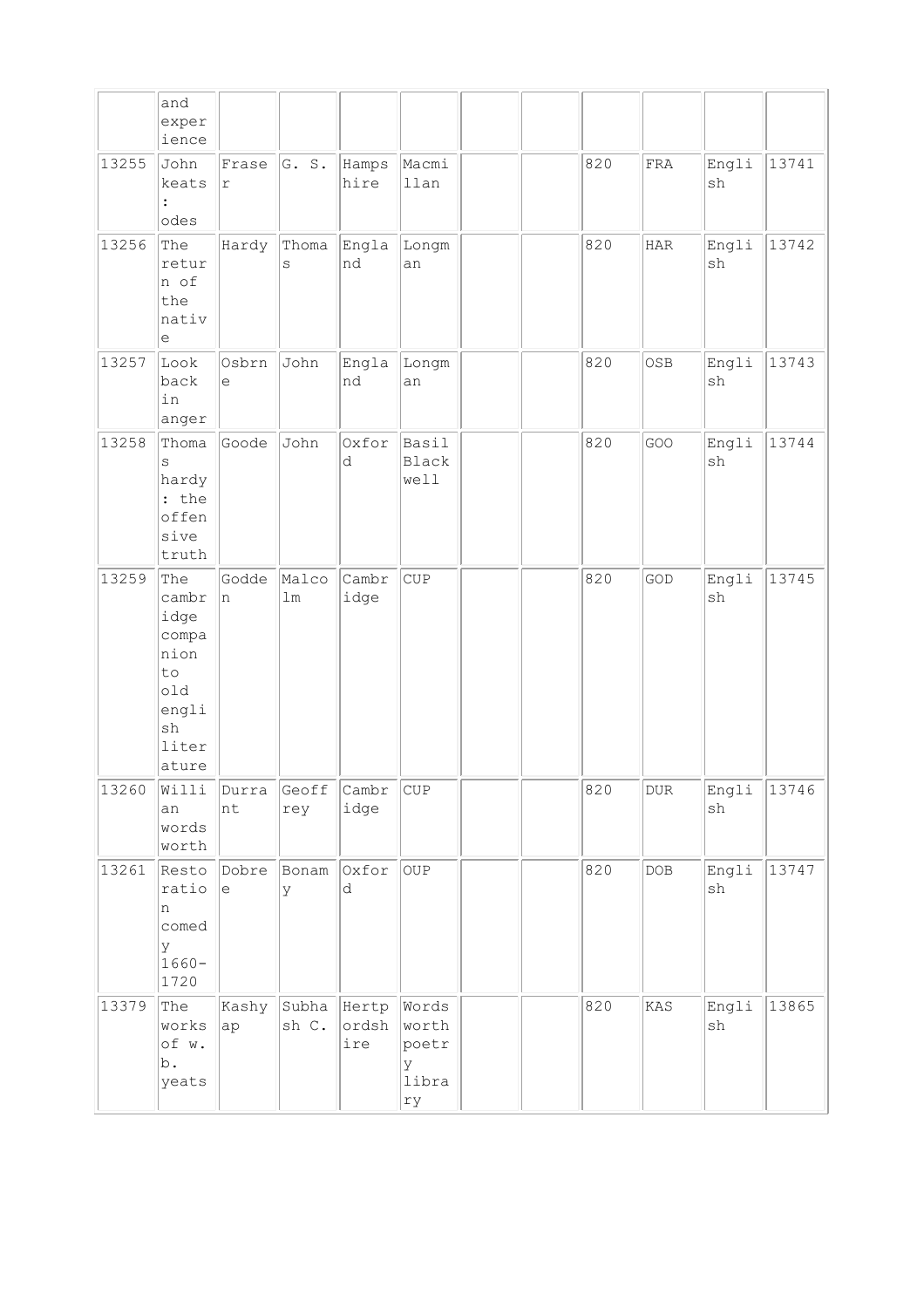| 13380 | The<br>works<br>of<br>john<br>keats                                                                               | Kashy<br>ap                     | Subha<br>sh C.         | Hertp<br>ordsh<br>ire | Words<br>worth<br>poetr<br>У<br>libra<br>ry |     | 820 | KAS         | Engli<br>sh | 13866       |
|-------|-------------------------------------------------------------------------------------------------------------------|---------------------------------|------------------------|-----------------------|---------------------------------------------|-----|-----|-------------|-------------|-------------|
| 13381 | The<br>works<br>of<br>samue<br>$\mathbf 1$<br>taylo<br>r<br>coler<br>idge                                         | Kashy<br>ap                     | Subha Hertp<br>sh C.   | ordsh<br>ire          | Words<br>worth<br>poetr<br>У<br>libra<br>ry |     | 820 | KAS         | Engli<br>sh | 13867       |
| 13382 | The<br>works<br>of<br>rober<br>t.<br>browi<br>ng                                                                  | Kashy<br>ap                     | Subha   Hertp<br>sh C. | ordsh<br>ire          | Words<br>worth<br>poetr<br>У<br>libra<br>ry |     | 820 | KAS         | Engli<br>sh | 13868       |
| 13383 | The<br>words<br>worth<br>compa<br>nion<br>to<br>liter<br>ature<br>in<br>engli<br>sh                               | Ousby                           | Ian                    | Hertp<br>ordsh<br>ire | Words<br>worth<br>refer<br>ence             |     | 820 | OUS         | Engli<br>sh | 13869       |
| 13384 | The<br>art<br>of<br>berna<br>rd<br>shaw                                                                           | Sengu<br>pta                    | S. C.                  | Calcu<br>tta          | N. M.<br>Publi<br>shers                     |     | 820 | SEN         | Engli<br>sh | 13870       |
| 13385 | The<br>poetr<br>y of<br>w. b.<br>yeats                                                                            | Rai                             | madit<br>ya            | Vikra Delhi           | Doaba<br>House                              |     | 820 | RAI         | Engli<br>sh | 13871       |
| 13463 | Webst<br>er's<br>encyc<br>loped<br>$i$ с<br>unabr<br>idged<br>dicti<br>onary<br>of<br>the<br>engli<br>sh<br>langu | Subal<br>Chand<br> ra <br>Mitra | New<br>York            | Grame<br>rey<br>Books |                                             | 423 | MIT | Engli<br>sh | 13949       | $\mathbf 1$ |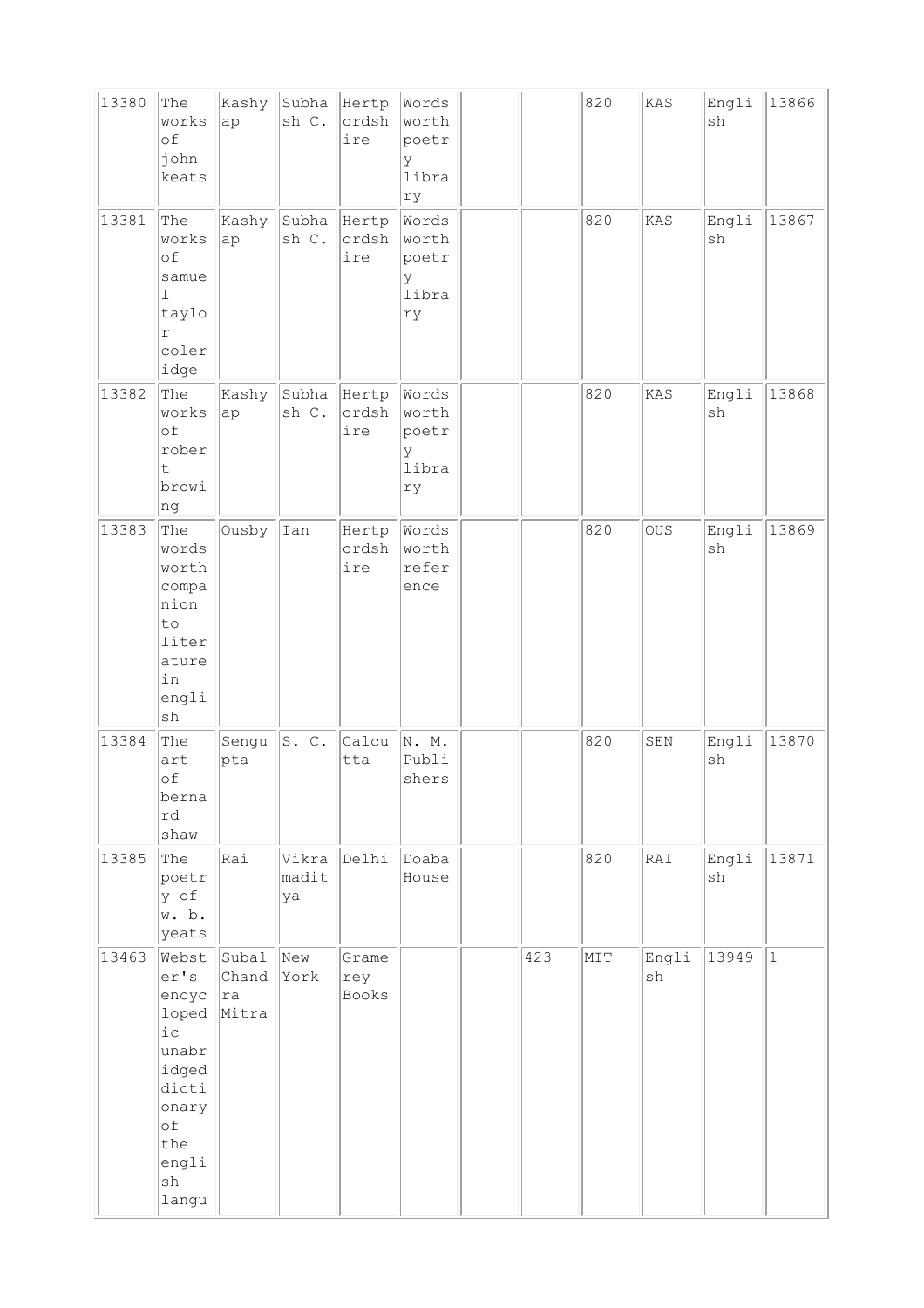|       | age                                                                                    |                |                           |              |                                                                |  |     |                |             |       |
|-------|----------------------------------------------------------------------------------------|----------------|---------------------------|--------------|----------------------------------------------------------------|--|-----|----------------|-------------|-------|
| 13465 | T. s.<br>eliot<br>: an<br>antho<br>logy<br>of<br>recen<br>t<br>criti<br>cism           | Basu           | Tapan<br>Kr.              | Delhi        | Pencr<br>aft<br>Inter<br>natio<br>nal                          |  | 820 | <b>BAS</b>     | Engli<br>sh | 13951 |
| 13466 | The<br>poetr<br>y of<br>w. b.<br>yeats<br>$\ddot{\cdot}$<br>myth<br>as<br>metap<br>hor | Bharg<br>ava   | Ashok                     | New<br>Delhi | Arnol<br>d.<br>Publi<br>shers                                  |  | 821 | <b>BHA</b>     | Engli<br>sh | 13952 |
| 13467 | The<br>commi<br>ssar<br>and<br>the<br>yogi<br>w. h.<br>auden                           | Raju           | M.<br>Kumar<br>aswam<br>y | New<br>Delhi | Prest<br>ige<br><b>Books</b>                                   |  | 820 | RAJ            | Engli<br>sh | 13953 |
| 13468 | Coler<br>idge<br>: the<br>clark<br>lectu<br>res<br>$1951 -$<br>52                      | House          | Humph<br>ry               | New<br>Delhi | Kalyn<br>i.<br>Publi<br>shers                                  |  | 820 | HOU            | Engli<br>sh | 13954 |
| 13469 | G. b.<br>shaw<br>: a<br>criti<br>ca1<br>respo<br>nse                                   | Pande<br>Ιy    | Sudha<br>kar              | New<br>Delhi | Prest<br>ige<br>Books                                          |  | 820 | $\texttt{PAN}$ | Engli<br>sh | 13955 |
| 13470 | The<br>engli<br>sh<br>novel                                                            | Saint<br>sbury | Georg<br>le               | New<br>Delhi | Atlan<br>tic<br>Publi<br>shers<br>$\&$<br>Distr<br>ibuto<br>rs |  | 820 | SAI            | Engli<br>sh | 13956 |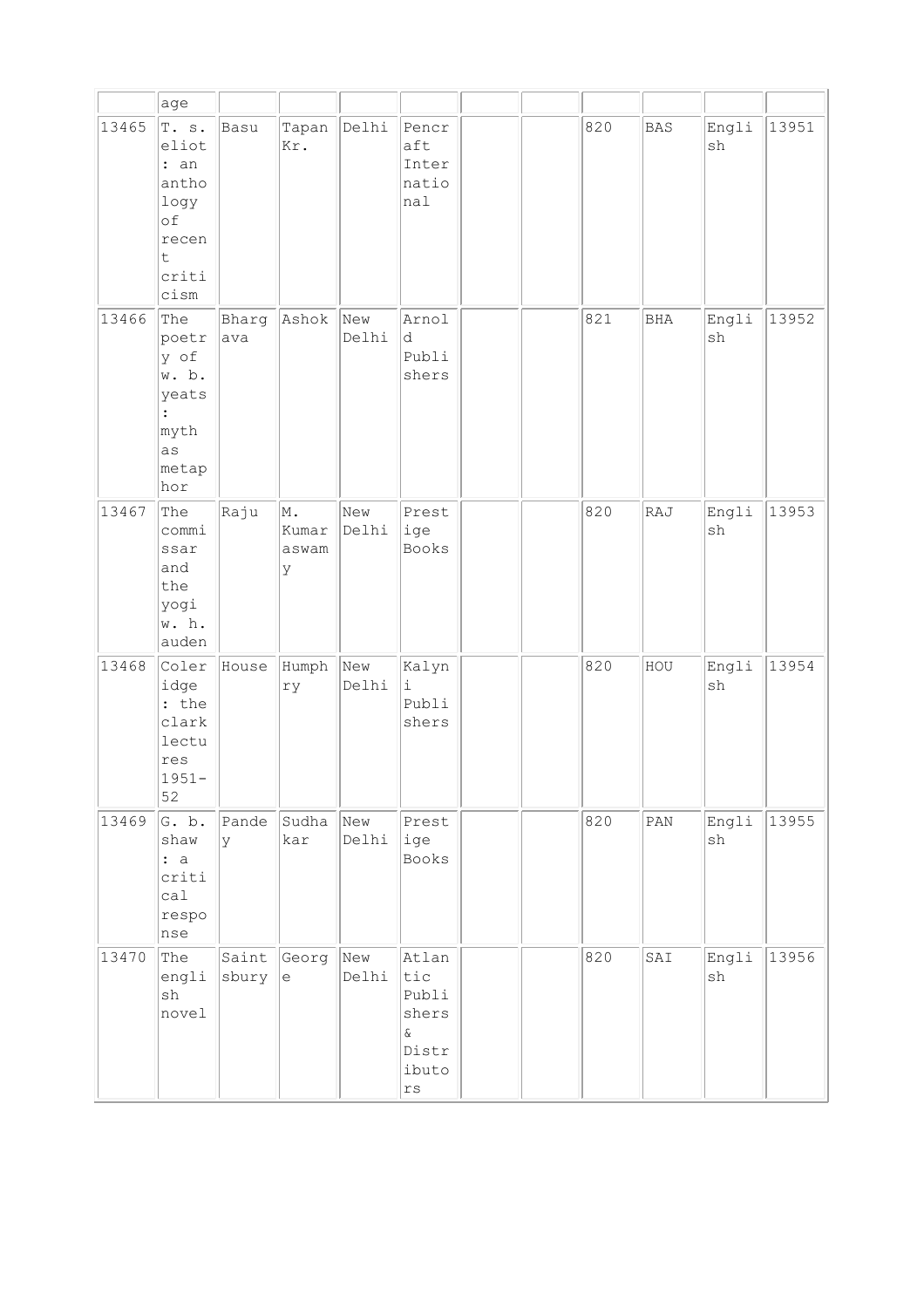| 13471 | Coler<br>idge<br>and<br>the<br>conce<br>pt of<br>natur<br>е                                    | Modia<br>no  | Raimo<br>nda          | Talla<br>hasse<br>$\in$                         | Flori<br>da<br>State<br>Unive<br>rsity<br>Press |     | 820 | MOD            | Engli<br>sh                  | 13957        |
|-------|------------------------------------------------------------------------------------------------|--------------|-----------------------|-------------------------------------------------|-------------------------------------------------|-----|-----|----------------|------------------------------|--------------|
| 13472 | The<br>odyss<br>ey                                                                             | Homer        | Hertf<br>ordsh<br>ire | Words<br>worth<br>Editi<br>$\verb ons $<br>Ltd. |                                                 | 820 | HOM | Engli<br>sh    | 13958                        | $\mathbf{1}$ |
| 14012 | Tess<br>of<br>the<br>d'urb<br>ervil<br>les                                                     | Hardy        | Thoma<br>S            | New<br>Delhi                                    | OUP                                             |     | 820 | $_{\rm HAR}$   | Engli<br>$\operatorname{sh}$ | 14498        |
| 14013 | Hard<br>times                                                                                  | Dicke<br> ns | Charl<br>es           | New<br>Delhi                                    | UBSPD                                           |     | 820 | $_{\rm DIC}$   | Engli<br>$\operatorname{sh}$ | 14499        |
| 14014 | Engli<br>sh<br>liter<br>ature<br>: an<br>intro<br>ducti<br>on to<br>forei<br>gn<br>reade<br>rs | Rees         | R. J.                 | New<br>Delhi                                    | Macmi<br>llan<br>India                          |     | 820 | <b>REE</b>     | Engli<br>sh                  | 14500        |
| 14015 | An<br>Intro<br>ducti<br>on to<br>the<br>study<br>оf<br>liter<br>ature                          | Hudso<br>n   | Willi<br>am<br>Henry  | Calcu<br>tta                                    | Radha<br>Pub.<br>House                          |     | 820 | HUD            | Engli<br>$\operatorname{sh}$ | 14501        |
| 14016 | The<br>typic<br>a1<br>forms<br>of<br>engli<br>$\operatorname{sh}$<br>liter<br>ature            | Upham        | Alfre<br>d H.         | New<br>Delhi                                    | AITBS                                           |     | 820 | UPH            | Engli<br>$\operatorname{sh}$ | 14502        |
| 14017 | A.<br>back<br>groun<br>d to<br>the<br>study                                                    | Prasa<br>d   | Birja<br>dish         | New<br>Delhi                                    | Macmi<br>llan<br>India                          |     | 820 | $\mathtt{PRA}$ | Engli<br>$\operatorname{sh}$ | 14503        |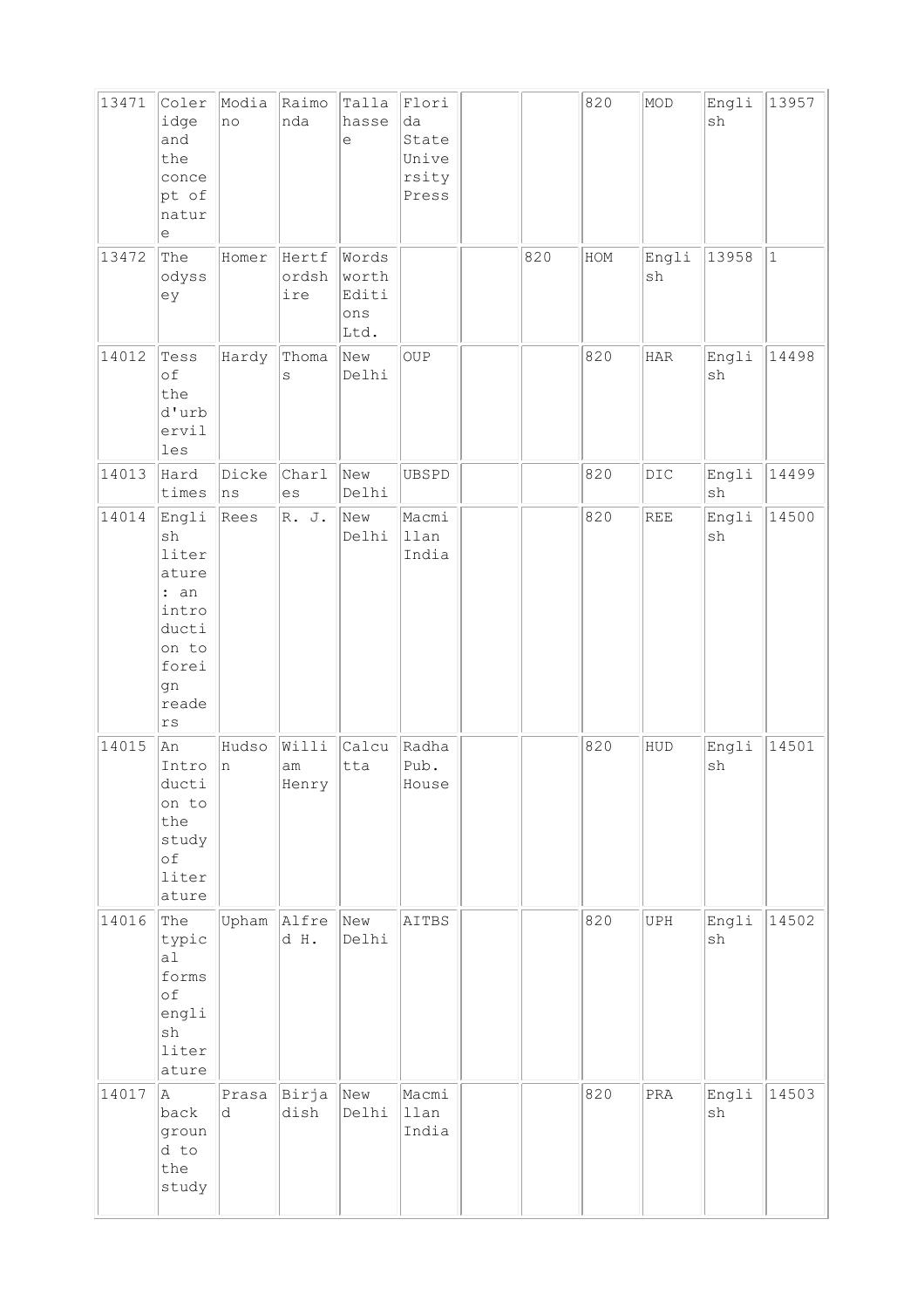|       | $\circ f$<br>engli<br>sh<br>liter<br>ature                                             |                         |                   |              |                                                   |                        |     |     |                              |                              |
|-------|----------------------------------------------------------------------------------------|-------------------------|-------------------|--------------|---------------------------------------------------|------------------------|-----|-----|------------------------------|------------------------------|
| 14018 | Quint<br>essen<br>ce of<br>liter<br>ary<br>essay<br>$\rm s$                            | Goodm<br>an             | W. R.             | New<br>Delhi | Daba<br>House                                     |                        | 820 | GOO | Engli<br>sh                  | 14504                        |
| 14019 | Trage<br>dy                                                                            | Dixon                   | W.<br>Macne<br>ib | New<br>Delhi | Daba<br>House                                     |                        | 820 | DIX | Engli<br>sh                  | 14505                        |
| 14020 | Bacon<br>$\mathbf{I}$ s<br>essay<br>S                                                  | Selby                   | F                 | G.           | Calcu<br>tta                                      | Radha<br>Pub.<br>House |     | 820 | SEL                          | Engli<br>$\operatorname{sh}$ |
| 14021 | Cooli<br>е                                                                             | Anand                   | Mulk<br>Raj       | New<br>Delhi | Arnol<br>d<br>Assoc<br>iates                      |                        | 820 | ANA | Engli<br>sh                  | 14507                        |
| 14022 | The<br>Guide                                                                           | Naray<br>an             | R. K.             | Mysor<br>е   | India<br>n<br>thoug<br>ht<br>Publi<br>catio<br>ns |                        | 820 | NAR | Engli<br>sh                  | 14508                        |
| 14023 | Eight<br>essay<br>ists                                                                 | Cairn<br>cross          | A. S.             | Chenn<br>ai  | Macmi<br>llan<br>India                            |                        | 820 | CAI | Engli<br>$\operatorname{sh}$ | 14509                        |
| 14024 | Essay<br>s of<br>elia                                                                  | Lamb                    | Charl<br>es       | New<br>Delhi | Surje<br>et<br>Publi<br>catio<br>ns               |                        | 820 | LAM | Engli<br>sh                  | 14510                        |
| 14025 | Bette<br>r<br>engli<br>sh<br>pronu<br>nciat<br>ion                                     | $ 0$ 'con<br>nor        | J. D.             | New<br>Delhi | Unive<br>rsal<br>Book<br>Stall                    |                        | 820 | OCO | Engli<br>sh                  | 14511                        |
| 14026 | A.<br>text<br>book<br>of<br>engli<br>sh<br>phone<br>ties<br>for<br>india<br>n<br>stude | Balas<br>ubram<br>anian | $\mathbb T$ .     | New<br>Delhi | Macmi<br>llan<br>India                            |                        | 820 | BAL | Engli<br>sh                  | 14512                        |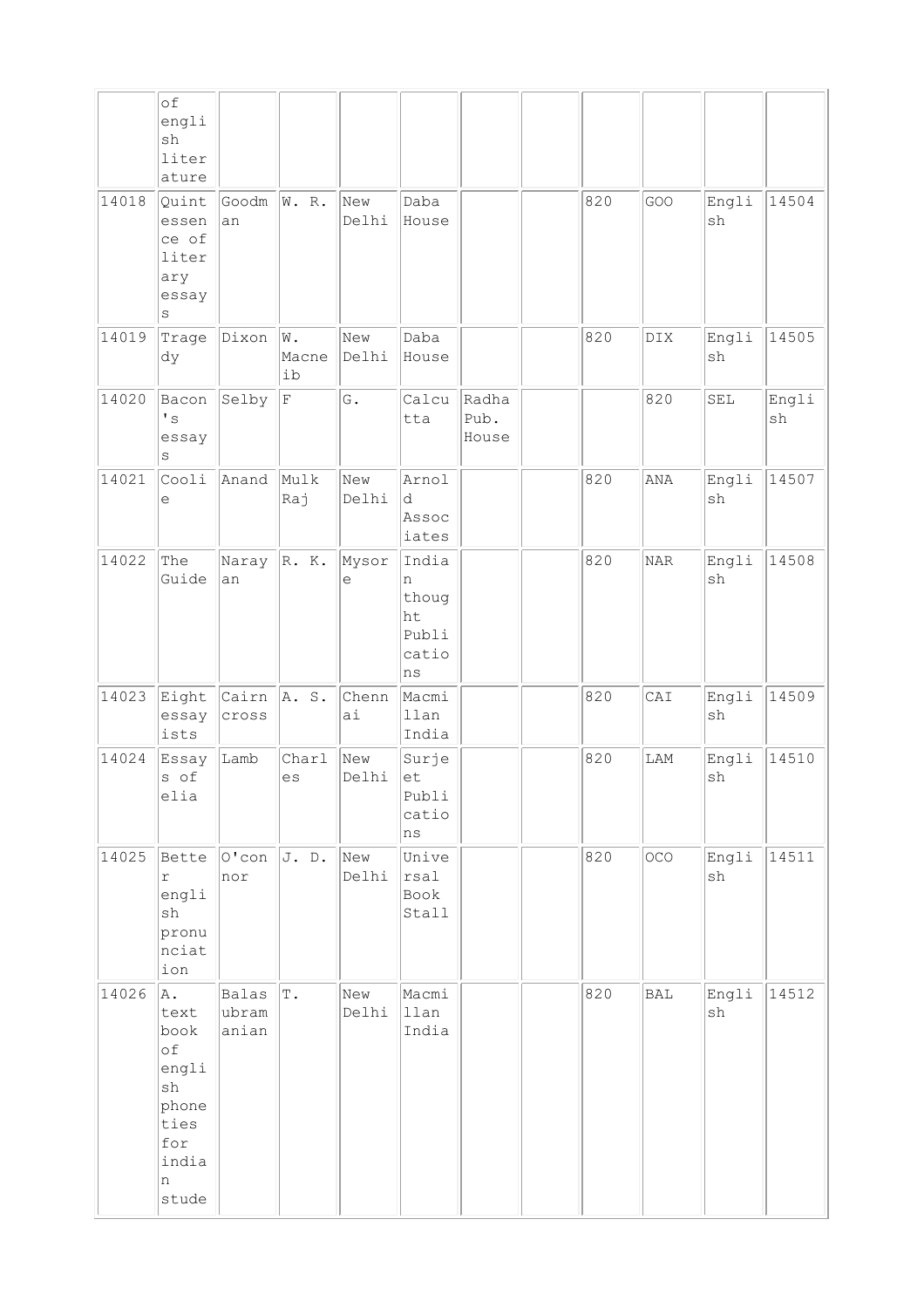|       | nts                                                                    |                     |                             |                                |                                                                               |     |     |              |             |              |
|-------|------------------------------------------------------------------------|---------------------|-----------------------------|--------------------------------|-------------------------------------------------------------------------------|-----|-----|--------------|-------------|--------------|
| 14027 | A.<br>cours<br>e in<br>engli<br>sh<br>phone<br>tics                    | Kansa<br>kar        | Tej<br>$\mathbb{R}$ .       | Hyder<br>abad                  | Orien<br>$\ddot{\mathsf{t}}$<br>Longm<br>an                                   |     | 820 | KAN          | Engli<br>sh | 14513        |
| 14028 | For<br>from<br>the<br>maddi<br>ng<br>crowe<br>d.                       | Hardy               | Thoma<br>S                  | Hertf<br>ordsh<br>ire          | Words<br>worth<br>Editi<br>ons<br>Ltd.                                        |     | 820 | <b>HAR</b>   | Engli<br>sh | 14514        |
| 14029 | Jude<br>the<br>obscu<br>re                                             | Hardy               | Thoma<br>S                  | Hertf<br>ordsh<br>ire          | Words<br>worth<br>Editi<br>ons<br>Ltd.                                        |     | 820 | $_{\rm HAR}$ | Engli<br>sh | 14515        |
| 14030 | Every<br>man's<br>engli<br>sh<br>prono<br>uncin<br>g<br>dicti<br>onary |                     | New<br>Delhi                | Unive<br>rsal<br>Book<br>Stall |                                                                               | 820 | EVE | Engli<br>sh  | 14516       | $\mathbf{1}$ |
| 14031 | Eleme<br>nts<br>of<br>liter<br>ature                                   |                     | Calcu<br>tta                | OUP                            |                                                                               | 820 | ELE | Engli<br>sh  | 14517       | $\mathbf{1}$ |
| 14032 | India<br>n<br>writi<br>ng in<br>engli<br>${\tt sh}$                    | Iyeng<br>er         | K. R.<br>Srine<br>vasa      | New<br>Delhi                   | Sterl<br>ıng                                                                  |     | 820 | LYE          | Engli<br>sh | 14518        |
| 14033 | Marlo<br>we<br>edwar<br>d the<br>secon<br>d                            | Tanco<br>сk         | Osboe<br>rne<br>Willi<br>am | Calcu<br>tta                   | Radha<br>Pub.<br>House                                                        |     | 820 | TAN          | Engli<br>sh | 14519        |
| 14034 | Parad<br>ise<br>lost                                                   | Princ<br>e F.<br>T. | Calcu<br>tta                | OUP                            |                                                                               | 820 | PRI | Engli<br>sh  | 14520       | $ 1\rangle$  |
| 14035 | Georg<br>e<br>berna<br>rd<br>shaw                                      | Chest<br>erton      | G. K.                       | New<br>Delhi                   | Atlan<br>tic<br>Publi<br>shers<br>$\delta$<br>Distr<br>ibuto<br>$\mathtt{rs}$ |     | 820 | CHE          | Engli<br>sh | 14521        |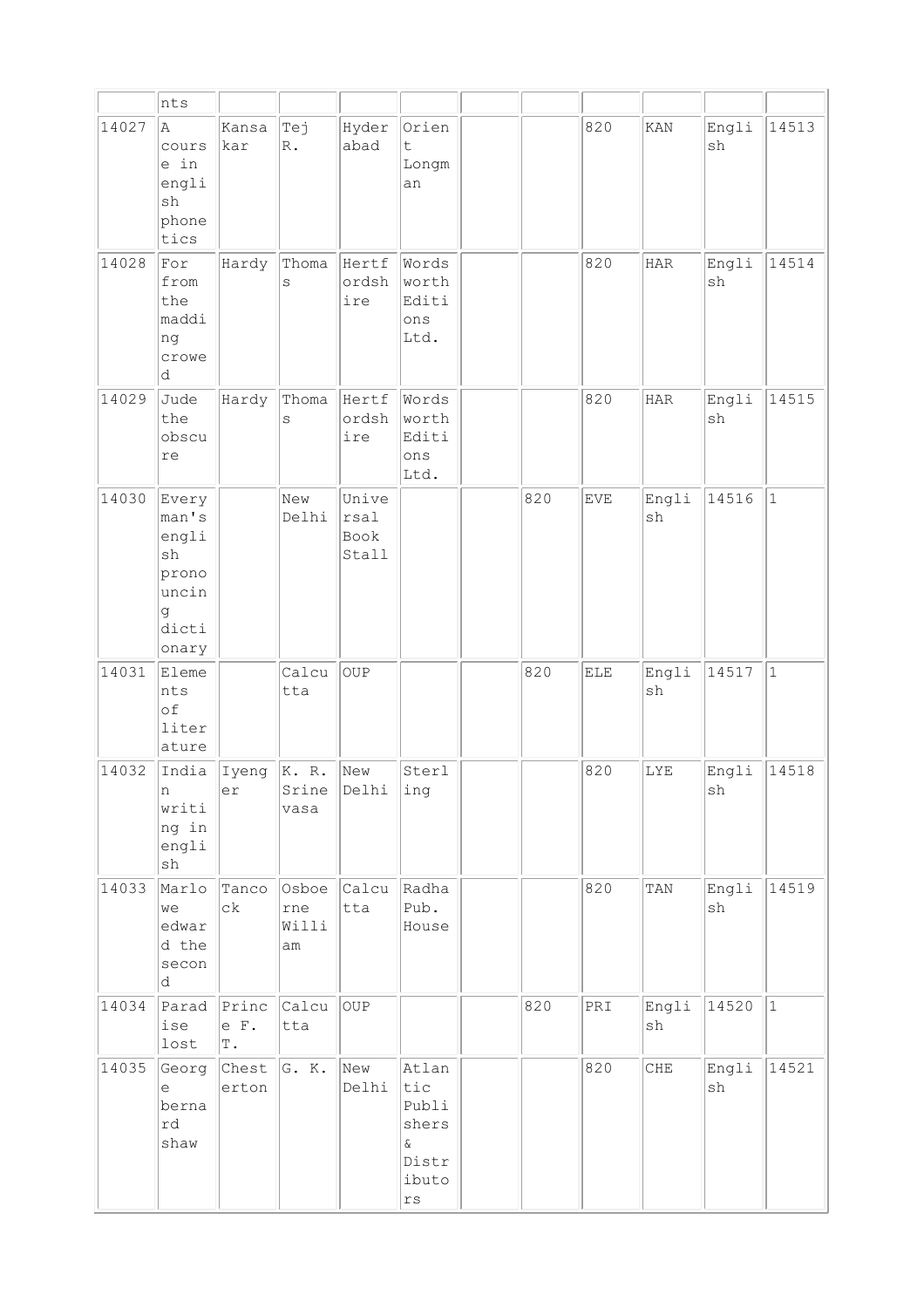| 14036 | Milto<br>n                                                                                                                       | sarke<br>$\acute{\text{r}}$ | Sunil<br>Kumar | New<br>Delhi  | Atlan<br>tic<br>Publi<br>shers<br>$\&$<br>Distr<br>ibuto<br>$\mathtt{r}\mathtt{s}$ |  | 820 | ${\tt SAR}$  | Engli<br>$\operatorname{sh}$ | 14522 |
|-------|----------------------------------------------------------------------------------------------------------------------------------|-----------------------------|----------------|---------------|------------------------------------------------------------------------------------|--|-----|--------------|------------------------------|-------|
| 14037 | The<br>mirro<br>r and<br>the<br>lamp<br>$\ddot{\cdot}$<br>roman<br>tic<br>theor<br>y and<br>the<br>criti<br>cal<br>tradi<br>tion | Abram<br>$\rm s$            | M. H.          | Londo<br>n    | OUP                                                                                |  | 820 | ABR          | Engli<br>$\operatorname{sh}$ | 14523 |
| 14038 | Pride<br>and<br>preju<br>dice                                                                                                    | Auste<br>n                  | Jane           | New<br>Delhi  | Rupa                                                                               |  | 820 | AUS          | Engli<br>$\operatorname{sh}$ | 14524 |
| 14039 | The<br>roman<br>tic<br>inagi<br>natio<br>n                                                                                       | Bowra                       | C. M.          | New<br>Delhi  | OUP                                                                                |  | 820 | <b>BOW</b>   | Engli<br>sh                  | 14525 |
| 14040 | Emma                                                                                                                             | Auste<br>n                  | Jane           | New<br>Delhi  | Rupa                                                                               |  | 820 | AUS          | Engli<br>${\tt sh}$          | 14526 |
| 14041 | Shake<br>spear<br>ean<br>trage<br>dy                                                                                             | Bradl<br>ey                 | A. C.          | Calcu<br>tta  | Radha<br>Pub.<br>House                                                             |  | 820 | $_{\rm BRA}$ | Engli  <br>sh                | 14527 |
| 14042 | Songs<br>of<br>innoc<br>ence<br>and<br>exper<br>ience<br>by<br>willi<br>am<br>blake                                              | Tom1i<br>nson               | Alan           | Hamps<br>hire | Macmi<br>llan                                                                      |  | 820 | TOM          | Engli<br>sh                  | 14528 |
| 14043 | She<br>stoop<br>s to<br>conqu<br>er by<br>olive                                                                                  | Ramge<br>r                  | lPaul          | Hamps<br>hire | Macmi<br>llan                                                                      |  | 820 | RAM          | Engli<br>$\operatorname{sh}$ | 14529 |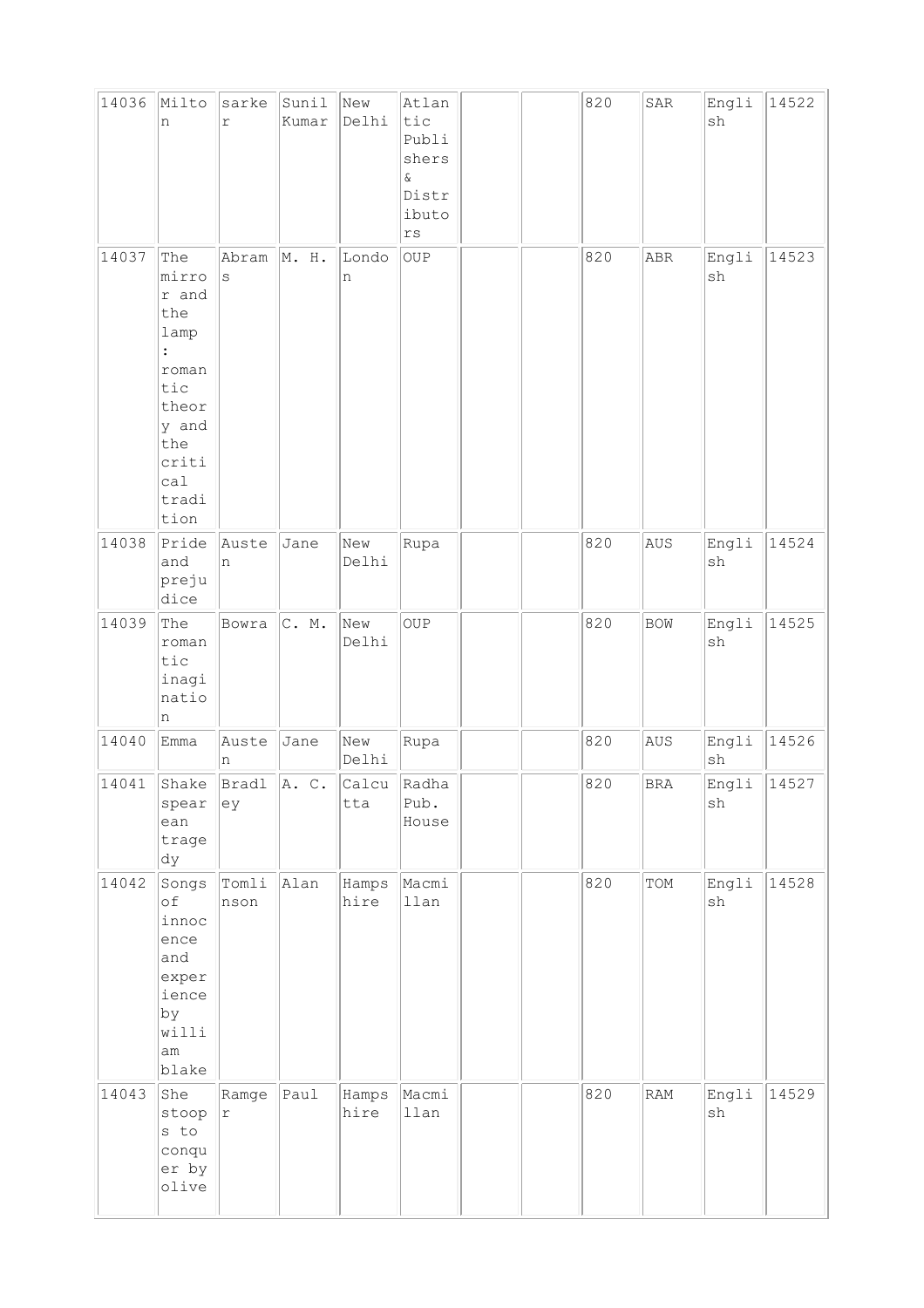|       | $\mathtt{r}$<br>golds<br>mith                             |                                                                                    |                          |               |               |               |     |     |             |             |              |
|-------|-----------------------------------------------------------|------------------------------------------------------------------------------------|--------------------------|---------------|---------------|---------------|-----|-----|-------------|-------------|--------------|
| 14044 | Pride<br>and<br>preju<br>dice<br>by<br>jane<br>auste<br>n | Wilso<br>n.                                                                        | Raymo<br>nd              | Hamps<br>hire | Macmi<br>llan |               |     | 820 | WIL         | Engli<br>sh | 14530        |
| 14045 | Four<br>plays                                             | Synge                                                                              | J. M.                    | Hamps<br>hire | Macmi<br>llan |               |     | 820 | SYN         | Engli<br>sh | 14531        |
| 14046 | Parad<br>ise<br>lost                                      | Milto<br>n                                                                         | Hamps<br>hire            | Macmi<br>llan |               |               | 820 | MIL | Engli<br>sh | 14532       | $\mathbf{1}$ |
| 14047 | Poems                                                     | Hopki<br>ns                                                                        | Gerar<br>d<br>Manle<br>y | Hamps<br>hire | Macmi<br>llan |               |     | 821 | HOP         | Engli<br>sh | 14533        |
| 14048 | Hard<br>times                                             | great<br>expec<br>tatio<br>ns<br>and<br>our<br>mutua<br>$\mathbf{1}$<br>frien<br>d | Dicke<br>ns              | Hamps<br>hire | Macmi<br>llan |               |     | 820 | DIC         | Engli<br>sh | 14534        |
| 14049 | Sense<br>and<br>sensi<br>bilit<br>У                       | pride<br>and<br>preju<br>dice<br>and<br>manst<br>ield<br>park                      | Auste<br>n               | Jane          | Hamps<br>hire | Macmi<br>llan |     |     | 820         | AUS         | Engli<br>sh  |
| 14050 | Macbe<br>th                                               | Shake<br>spear<br>е                                                                | Willi<br>am              | Hamps<br>hire | Macmi<br>llan |               |     | 822 | SHA         | Engli<br>sh | 14536        |
| 14051 | The<br>rape<br>оf<br>the<br>lock                          | Pope                                                                               | Hamps<br>hire            | Macmi<br>llan |               |               | 820 | POP | Engli<br>sh | 14537       | $\mathbf{1}$ |
| 14052 | David<br>coppe<br>rfiel<br>d and<br>hard<br>times         | Dicke<br>ns                                                                        | Charl<br>es              | Hamps<br>hire | Macmi<br>llan |               |     | 822 | DIC         | Engli<br>sh | 14538        |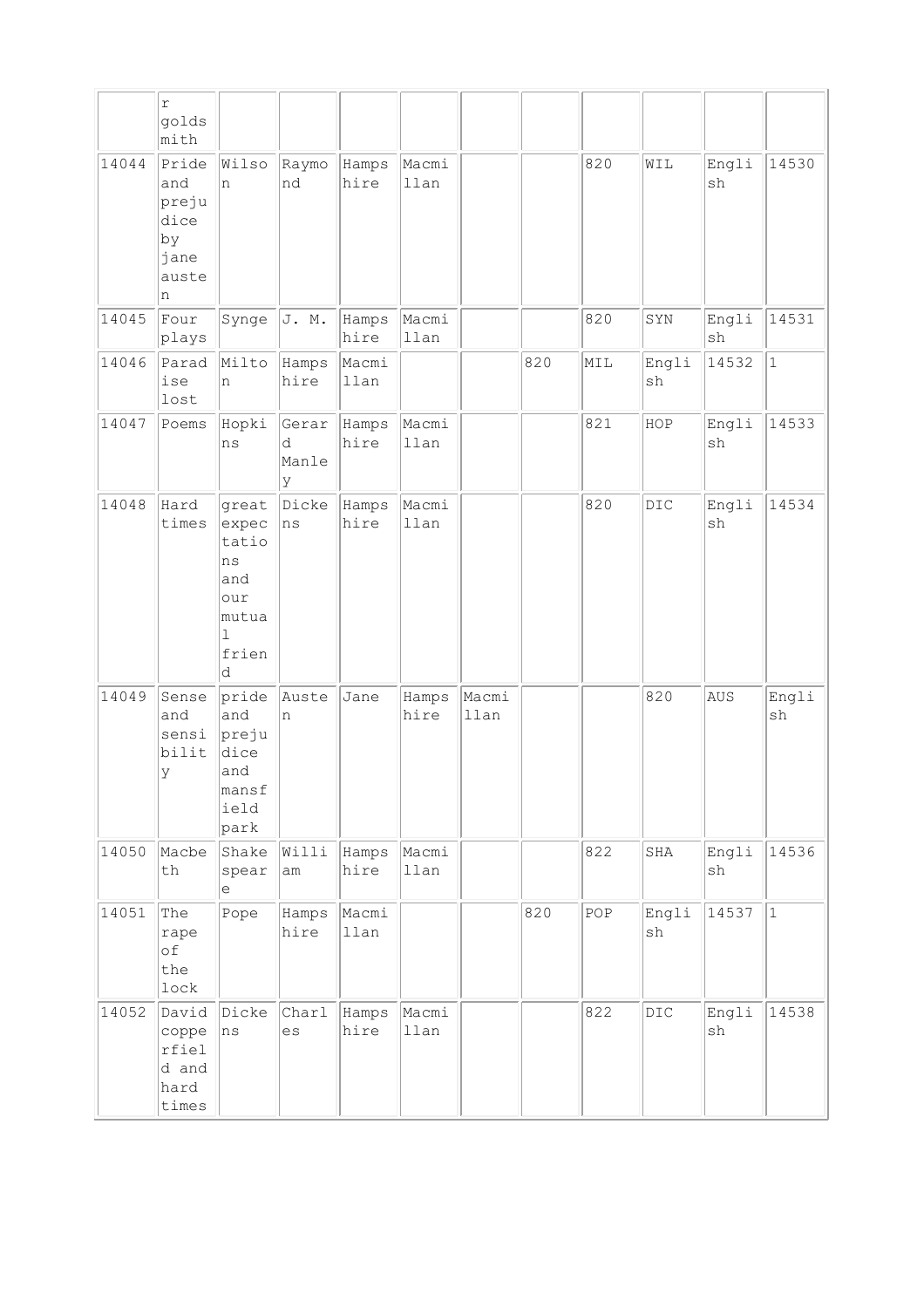| 14053 | Jane<br>auste<br>n:<br>the<br>novel<br>S                         | Marsh                                             | Nicho<br>las          | Hamps<br>hire                        | Macmi<br>llan                                                                          |     | 820 | MAR         | Engli<br>sh                  | 14539        |
|-------|------------------------------------------------------------------|---------------------------------------------------|-----------------------|--------------------------------------|----------------------------------------------------------------------------------------|-----|-----|-------------|------------------------------|--------------|
| 14054 | Unive<br>rsity<br>engli<br>$\operatorname{sh}$<br>selec<br>tions |                                                   | Calcu<br>tta          | Unive<br>rsity<br>of<br>Calcu<br>tta |                                                                                        | 820 | CAL | Engli<br>sh | 14540                        | $\mathbf{1}$ |
| 14055 | A<br>prefa<br>ce to<br>parad<br>ise<br>lost                      | Lewis                                             | C. S.                 | Londo<br>n                           | OUP                                                                                    |     | 822 | LEW         | Engli<br>$\operatorname{sh}$ | 14541        |
| 14056 | Moder<br>n<br>criti<br>ca1<br>views                              | Marve<br>$\boxed{11}$                             | Andre<br>W            | New<br>York                          | Chels<br>ea<br>House                                                                   |     | 820 | <b>MAR</b>  | Engli<br>sh                  | 14542        |
| 14313 | Shake<br>spear<br>е<br>criti<br>cism                             | Bradb<br>У                                        | Anne                  | New<br>Delhi                         | Atlan<br>tic<br>Publi<br>shers<br>$\&$<br>Distr<br>ibuta<br>$\mathtt{rs}$              |     | 820 | <b>BRA</b>  | Engli<br>sh                  | 14799        |
| 14314 | Shake<br>spear<br>e' s<br>sonne<br>ts                            | Sarke<br>$\Upsilon$                               | Sunil<br>Kumar        | New<br>Delhi                         | Atlan<br>tic<br>Publi<br>shers<br>$\delta$<br>Distr<br>ibuta<br>$\mathtt{r}\mathtt{s}$ |     | 820 | SAR         | Engli<br>sh                  | 14800        |
| 14315 | The<br>browi<br>ng<br>cyclo<br>pedia                             | Berdo<br>$\mathrel{\mathop{\mathrm{e}}\nolimits}$ | Edwar<br>d            | New<br>Delhi                         | Atlan<br>tic<br>Publi<br>shers<br>$\&$<br>Distr<br>ibuta<br>$\mathtt{rs}$              |     | 820 | $\rm{BER}$  | Engli<br>sh                  | 14801        |
| 14316 | The<br>cambr<br>idge<br>compa<br>nion<br>to<br>milto<br>n        | Danie<br>lson                                     | Denni<br>$\mathtt{s}$ | Cambr<br>idge                        | $C.$ U.<br>${\mathbb P}$ .                                                             |     | 820 | DAN         | Engli<br>$\operatorname{sh}$ | 14802        |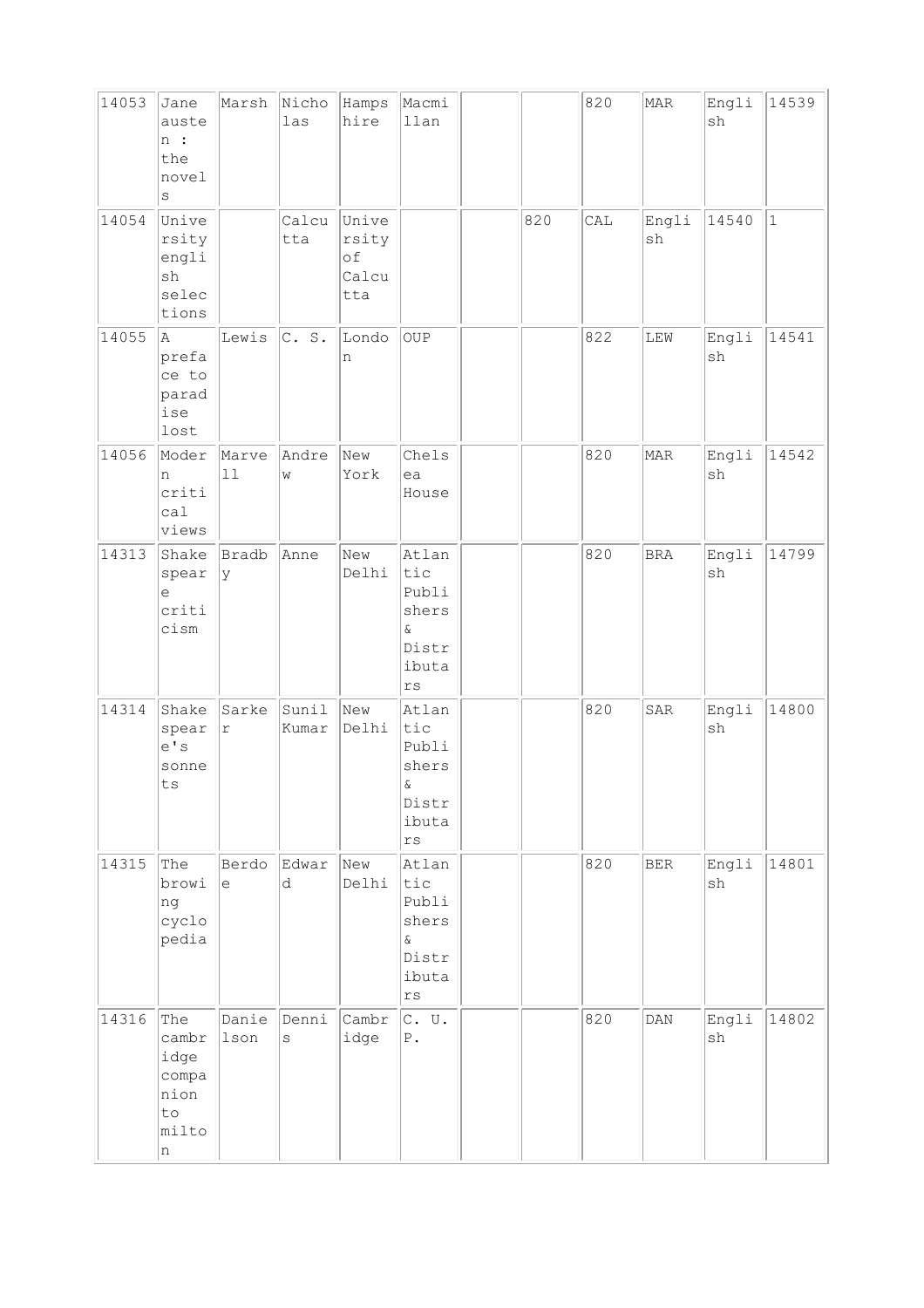| 14317 | Milto<br>n                                                                             | Sarka<br>$\acute{\text{r}}$ | Sunil<br>kumar | New<br>Delhi                                | Atlan<br>tic<br>Publi<br>shers<br>$\&$<br>Distr<br>ibuta<br>$\mathtt{rs}$ |     | 820 | ${\tt SAR}$ | Engli<br>$\operatorname{sh}$ | 14803     |
|-------|----------------------------------------------------------------------------------------|-----------------------------|----------------|---------------------------------------------|---------------------------------------------------------------------------|-----|-----|-------------|------------------------------|-----------|
| 14318 | Selec<br>ted<br>drama<br>tic<br>monol<br>ogues<br>of<br>rober<br>t<br>brown<br>ing     | Kanda                       | K. C.          | New<br>Delhi                                | Sterl<br>ing                                                              |     | 820 | KAN         | Engli<br>sh                  | 14804     |
| 14319 | Criti<br>ca1<br>essay<br>s on<br>jane<br>auste<br>n                                    | South<br>am                 | B. C.          | Londo<br>n                                  | Routb<br>dge &<br>Kegan<br>Paul                                           |     | 820 | SOU         | Engli<br>$\operatorname{sh}$ | 14805     |
| 14320 | Selec<br>tions<br>from<br>india<br>n<br>writi<br>ng in<br>engli<br>${\tt sh}$          |                             | Kolka<br>ta    | Unive<br>rsity<br>of<br>Calcu<br>tta        |                                                                           | 820 | SEL | Engli<br>sh | 14806                        | $\vert$ 1 |
| 14321 | Selec<br>tions<br>from<br>india<br>n<br>writi<br>ng in<br>engli<br>$\operatorname{sh}$ |                             | Kolka<br>ta    | Unive<br>rsity<br>οf<br>Calcu<br>tta        |                                                                           | 820 | SEL | Engli<br>sh | 14807                        | $\vert$ 1 |
| 14322 | Unive<br>rsity<br>engli<br>sh<br>selec<br>tions                                        |                             | Kolka<br>ta    | Unive<br>rsity<br>$\circ f$<br>Calcu<br>tta |                                                                           | 820 | SEL | Engli<br>sh | 14808                        | $\vert$ 1 |
| 14323 | Unive<br>rsity<br>engli<br>$\operatorname{sh}$<br>selec<br>tions                       |                             | Kolka<br>ta    | Unive<br>rsity<br>of<br>Calcu<br>tta        |                                                                           | 820 | SEL | Engli<br>sh | 14809                        | $\vert$ 1 |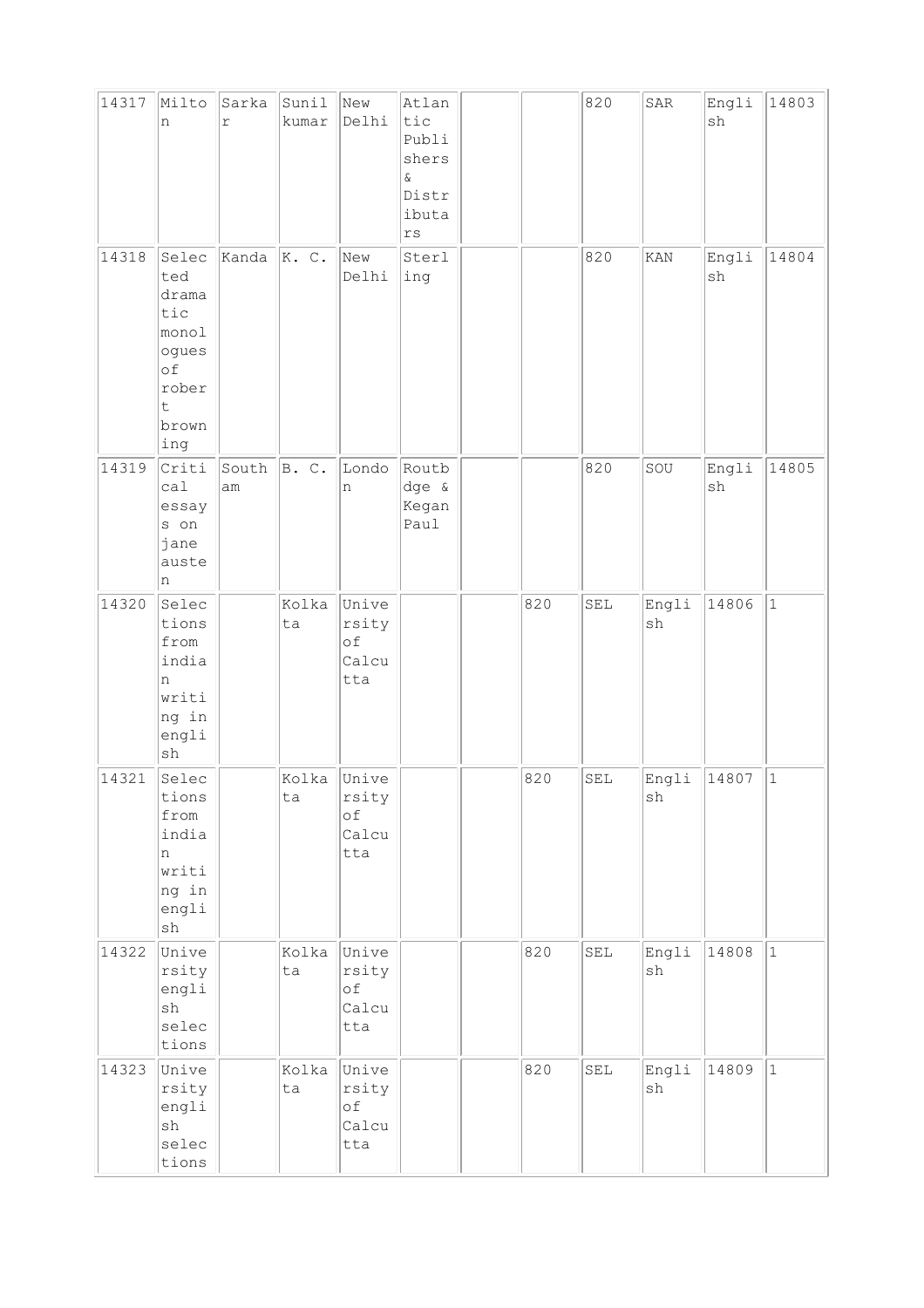| 14651 | Jane<br>auste<br>n:<br>her<br>mind<br>and<br>her<br>art      | De                  | Ajoy<br>Kumar       | Kolka<br>ta   | Progr<br>essiv<br>e<br>Publi<br>shers                                           |  | 820 | $\rm{DE}$ | Engli<br>sh                  | 15137 |
|-------|--------------------------------------------------------------|---------------------|---------------------|---------------|---------------------------------------------------------------------------------|--|-----|-----------|------------------------------|-------|
| 14652 | Chris<br>tophe<br>r<br>marlo<br>we                           | Roy<br>Mouli<br>сk  | S. K.               | Kolka<br>ta   | Progr<br>essiv<br>е<br>Publi<br>shers                                           |  | 820 | ROY       | Engli<br>sh                  | 15138 |
| 14653 | Mysti<br>cism<br>in<br>engli<br>sh<br>poetr<br>У             | Chatt<br>erjee      | Visva<br>nath       | Kolka<br>ta   | Progr<br>essiv<br>е<br>Publi<br>shers                                           |  | 821 | CHA       | Engli<br>sh                  | 15139 |
| 14654 | Macbe<br>th                                                  | Shake<br>spear<br>е | Willi<br>am         | Hamps<br>hire | Macmi<br>llan                                                                   |  | 822 | SHA       | Engli<br>sh                  | 15140 |
| 14655 | The<br>devel<br>opmen<br>t of<br>the<br>engli<br>sh<br>novel | Cross               | Willu<br>r L.       | New<br>Delhi  | Atlan<br>tic<br>Publi<br>shers<br>and<br>Distr<br>ibuto<br>$\mathtt{rs}$<br>Co. |  | 820 | CRO       | Engli<br>sh                  | 15141 |
| 14656 | Quint<br>essen<br>ce of<br>liter<br>ary<br>essay<br>$\rm s$  | Goodm<br>an         | W. R.               | New<br>Delhi  | Doaba<br>House                                                                  |  | 820 | GOO       | Engli<br>$\operatorname{sh}$ | 15142 |
| 14657 | The<br>rape<br>of<br>the<br>lock                             | Pope                | Alexa<br>nder       | New<br>Delhi  | World<br>view                                                                   |  | 820 | POP       | Engli<br>sh                  | 15143 |
| 14658 | Berna<br>rd<br>shaw                                          | Hamon               | Augus<br>$\tt{lin}$ | New<br>Delhi  | Atlan<br>tic<br>Publi<br>shers<br>and<br>Distr<br>ibuto<br>rs                   |  | 820 | HAM       | Engli<br>$\operatorname{sh}$ | 15144 |
| 14659 | Cooli<br>e                                                   | Anand               | Mulk<br>Raj         | New<br>Delhi  | Arnol<br>d<br>Assoc<br>iates                                                    |  | 820 | ANA       | Engli<br>sh                  | 15145 |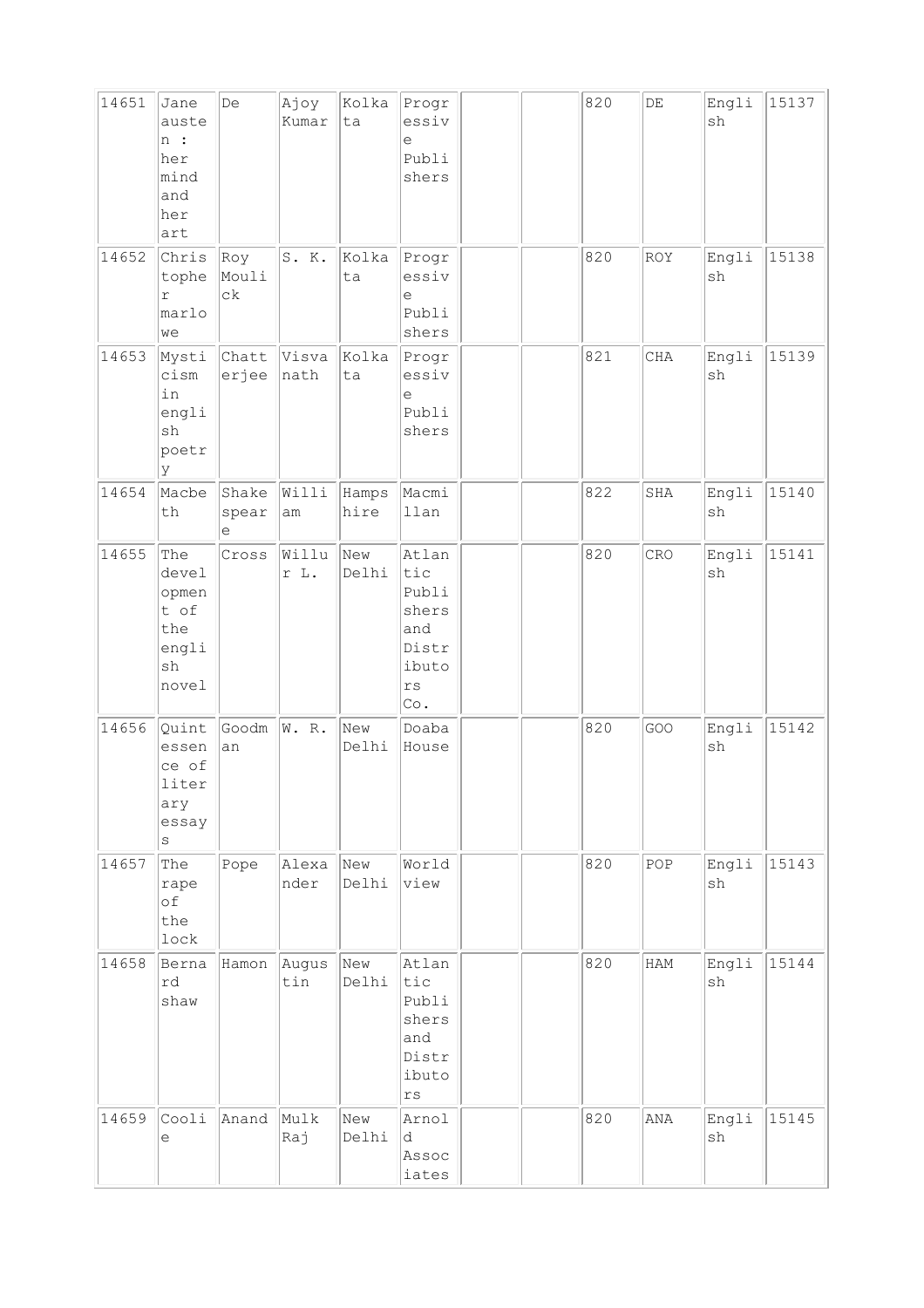| 14660 | The<br>guide                                                                                | Naray<br>an    | R. K.                        | Chenn<br>ai  | India<br>n<br>Thoug<br>ht<br>Publi<br>catio<br>ns |  | 820 | NAR         | Engli<br>sh                  | 15146 |
|-------|---------------------------------------------------------------------------------------------|----------------|------------------------------|--------------|---------------------------------------------------|--|-----|-------------|------------------------------|-------|
| 14661 | Parad<br>ise<br>lost                                                                        | Millo<br>n     | John                         | New<br>Delhi | Doaba<br>Publi<br>catio<br>ns                     |  | 820 | MIL         | Engli<br>sh                  | 15147 |
| 14662 | Advan<br>ced<br>liter<br>ary<br>essay<br>s and<br>misce<br>llane<br>ous<br>essay<br>$\rm s$ | Baner<br>jee   | A. K.                        | kolka<br>ta  | Joydu<br>rga<br>Libra<br>ry                       |  | 820 | BAN         | Engli<br>$\operatorname{sh}$ | 15148 |
| 14788 | Edwar<br>d the<br>secon<br>d                                                                | Marlo<br>we    | Chris<br>tophe<br>$\Upsilon$ | New<br>Delhi | Uniqu<br>e<br>Publi<br>shers                      |  | 820 | MAR         | Engli<br>sh                  | 15274 |
| 14789 | A<br>liter<br>ary<br>misce<br>llany                                                         | Sen            | Tarak<br>nath                | Kolka<br>ta  | New<br>Book<br>Stall                              |  | 820 | ${\tt SEN}$ | Engli<br>$\operatorname{sh}$ | 15275 |
| 14790 | John<br>keats<br>: his<br>mind<br>and<br>his<br>work                                        | Chatt<br>erjee | Bhaba<br>tosh                | Kolka<br>ta  | Sarat<br>Book<br>Distr<br>ibuto<br>rs             |  | 820 | CHA         | Engli<br>sh                  | 15276 |
| 14791 | Andre<br>W<br>marve<br>11:<br>an<br>evalu<br>ation<br>$\circ f$<br>his<br>poetr<br>У        | Lall           | Ramji                        | New<br>Delhi | Rama<br>Broth<br>ers                              |  | 820 | LAL         | Engli<br>$\operatorname{sh}$ | 15277 |
| 14792 | An<br>analy<br>tical<br>study<br>$\circ f$<br>lingu<br>istic<br>s and                       | Saran<br>gi    | Jayde<br>${\rm e} {\rm p}$   | Kolka<br>ta  | G. J.<br>Book<br>Socie<br>ty                      |  | 820 | SAR         | Engli<br>sh                  | 15278 |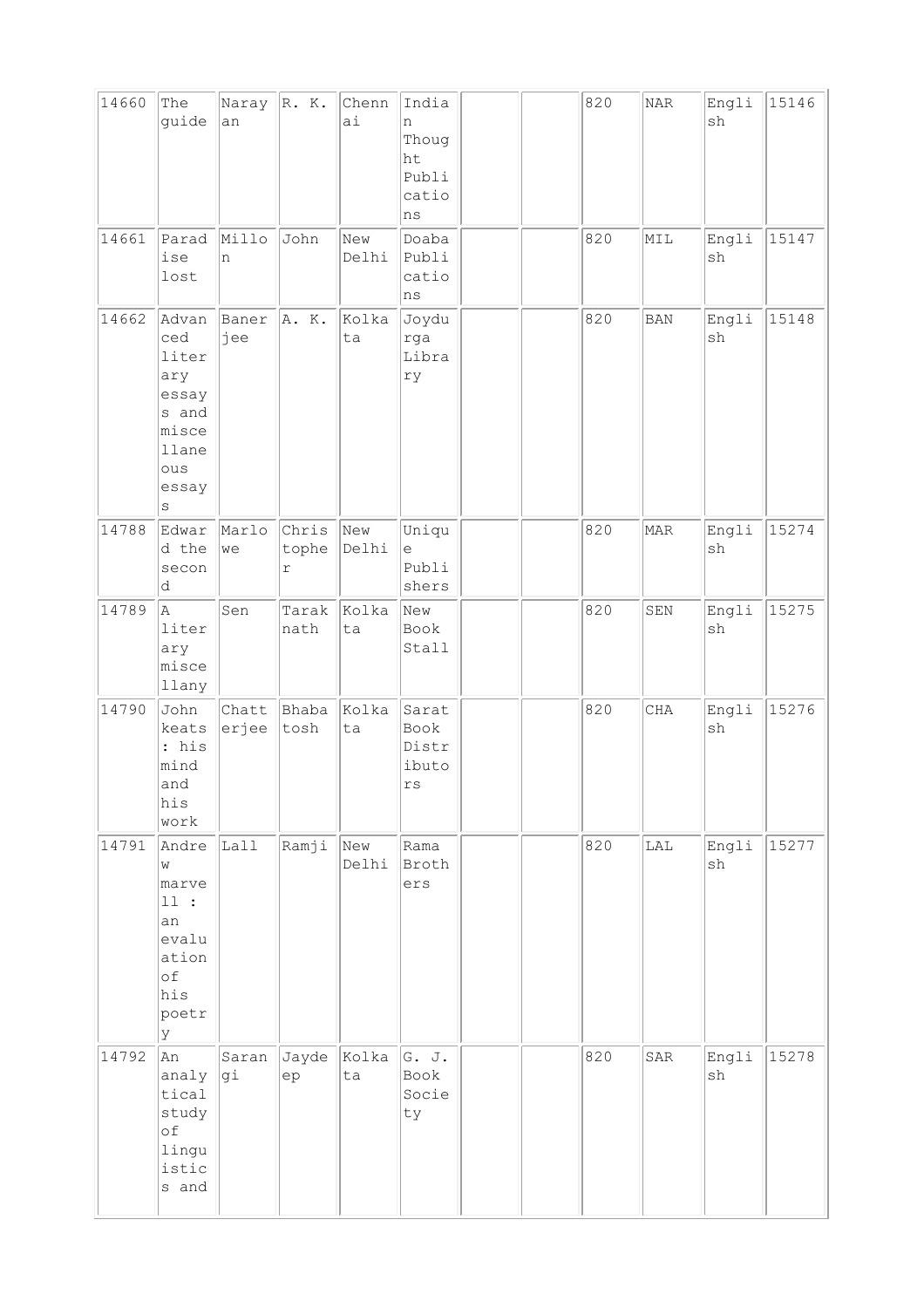|       | phone<br>tics                                                                                                 |                                |               |              |                                                                     |     |     |                |                     |           |
|-------|---------------------------------------------------------------------------------------------------------------|--------------------------------|---------------|--------------|---------------------------------------------------------------------|-----|-----|----------------|---------------------|-----------|
| 14793 | A<br>criti<br>ca1<br>study<br>of<br>rheto<br>ric<br>and<br>proso<br>dy                                        | Pande<br>Ιy                    | Kalya<br>n    | Kolka<br>ta  | G. J.<br>Book<br>Socie<br>ty                                        |     | 820 | $\texttt{PAN}$ | Engli<br>sh         | 15279     |
| 14794 | The<br>short<br>histo<br>ry of<br>engli<br>sh<br>liter<br>ature                                               | Sande<br>$\mathtt{rs}$         | Andre<br>W    | New<br>York  | OUP                                                                 |     | 820 | SAN            | Engli<br>sh         | 15280     |
| 14795 | Α<br>textb<br>ook<br>of<br>engli<br>$\operatorname{sh}$<br>phone<br>tics<br>for<br>india<br>n<br>stude<br>nts | <b>Balas</b><br>ubram<br>anian | $\mathbb T$ . | New<br>Delhi | Macmi<br>llan<br>India                                              |     | 820 | <b>BAL</b>     | Engli<br>sh         | 15281     |
| 14796 | Parad<br>ise<br>lost                                                                                          | Milto<br>n                     | Kolka<br>ta   | <b>OUP</b>   |                                                                     | 820 | MIL | Engli<br>sh    | 15282               | $\vert$ 1 |
| 14797 | Pride<br>and<br>preju<br>dice                                                                                 | Austi<br>n                     | Jane          | Engla<br>nd  | Pengu<br>in                                                         |     | 820 | AUS            | Engli<br>${\tt sh}$ | 15283     |
| 14798 | Advan<br>ced<br>liter<br>ary<br>essay<br>$\rm s$                                                              | Sengu<br>pta                   | S. P.         | New<br>Delhi | Rama<br>Broth<br>ers                                                |     | 820 | SEN            | Engli<br>sh         | 15284     |
| 14799 | The<br>retur<br>n of<br>the<br>nativ<br>$\mathop{\mathrm{e}}$                                                 | Hardy                          | Thoma<br>S    | New<br>Delhi | Uniqu<br>$\mathrel{\mathop{\mathrm{e}}\nolimits}$<br>Publi<br>shers |     | 820 | <b>HAR</b>     | Engli<br>sh         | 15285     |
| 14800 | The<br>rape<br>of<br>the<br>lock                                                                              | Pope                           | Alexa<br>nder | New<br>Delhi | Doaba<br>House                                                      |     | 820 | POP            | Engli<br>${\tt sh}$ | 15286     |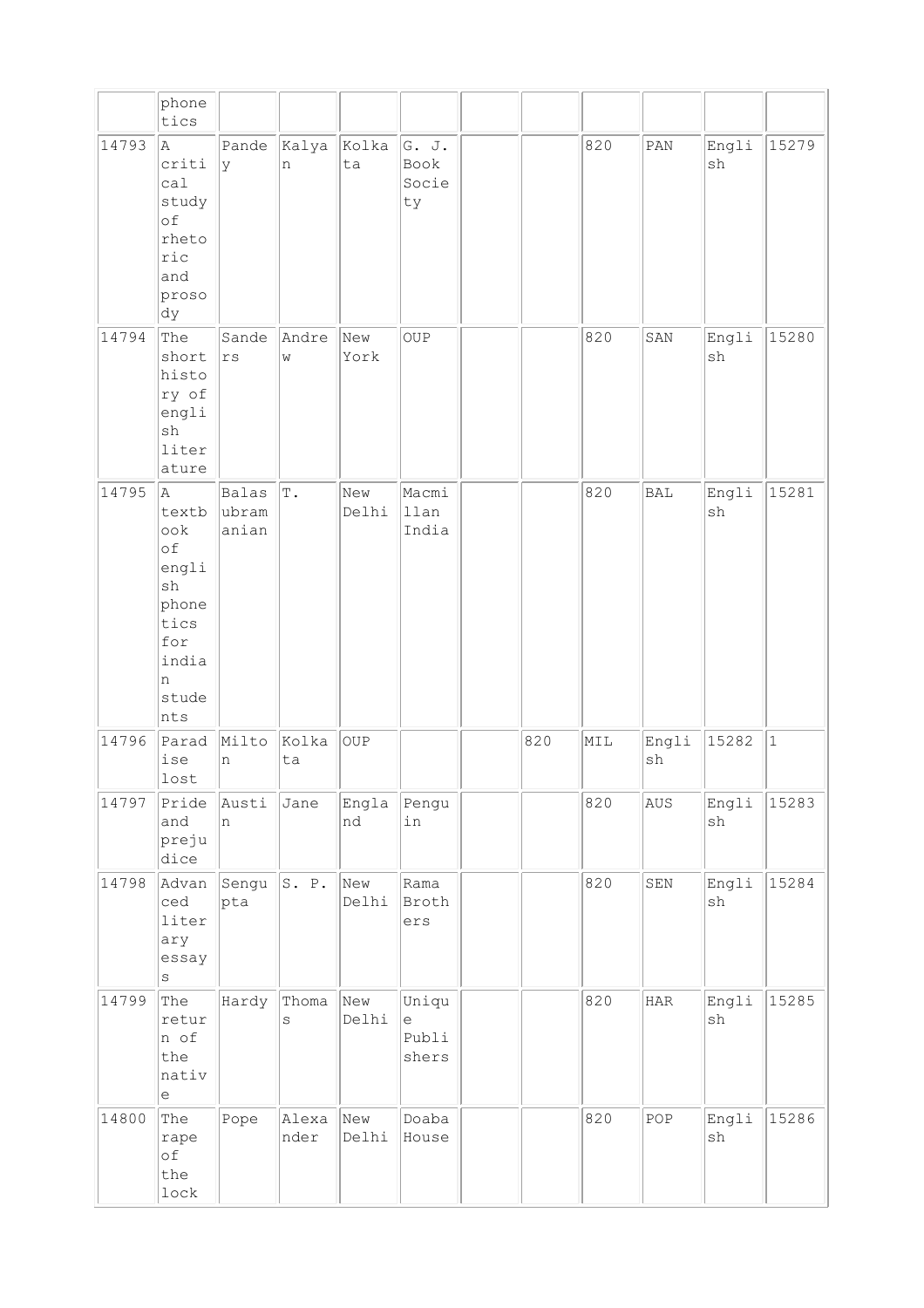| 14801 | Bette<br>$\Upsilon$<br>engli<br>sh<br>prono<br>uncia<br>tion                       | $\overline{O}$<br>Conno<br>r | J. D.        | New<br>Delhi                         | Unive<br>rsal<br>Book<br>Stall                    |     | 820 | OCO            | Engli<br>sh                  | 15287        |
|-------|------------------------------------------------------------------------------------|------------------------------|--------------|--------------------------------------|---------------------------------------------------|-----|-----|----------------|------------------------------|--------------|
| 14802 | The<br>retur<br>n of<br>the<br>nativ<br>е                                          | Hardy                        | Thoma<br>S   | New<br>Delhi                         | Rama<br>Broth<br>ers                              |     | 820 | HAR            | Engli<br>sh                  | 15288        |
| 14803 | Thoma<br>S<br>hardy                                                                | Duffi<br>n                   | H. C.        | New<br>Delhi                         | Doaba<br>House                                    |     | 820 | $\mathtt{DUF}$ | Engli<br>$\operatorname{sh}$ | 15289        |
| 14804 | The<br>Guide                                                                       | Naray $\ R. K.$<br>an        |              | Mysor<br>е                           | India<br>n<br>Thoug<br>ht<br>Publi<br>catio<br>ns |     | 820 | NAR            | Engli<br>sh                  | 15290        |
| 14805 | Thoma<br>S<br>hardy<br>$\mathbf{I}$ s<br>the<br>retur<br>n of<br>the<br>nativ<br>е | Joshi                        | K. N.        | Basei<br>11y                         | Praka<br>sh<br>Book<br>Depor<br>$\mathsf t$       |     | 820 | <b>JOS</b>     | Engli<br>sh                  | 15291        |
| 14806 | Histo<br>ry of<br>engli<br>sh<br>liter<br>ature                                    | Legow<br>$\rm s$             | Emile        | New<br>Delhi                         | Macmi<br>llan<br>India                            |     | 820 | ${\rm LEG}$    | Engli<br>sh                  | 15292        |
| 14807 | Macbe<br>$\tt th$                                                                  | Muir                         | Kenne<br>th  |                                      | Thoma<br>S<br>Nelso<br>n &<br>Sons<br>Ltd.        |     | 820 | NUI            | Engli<br>sh                  | 15293        |
| 14808 | Twelf<br>$\operatorname{\mathsf{th}}$<br>night                                     | Lothi<br>an                  | J. M.        |                                      | Thoma<br>S<br>Nelso<br>n &<br>Sons<br>Ltd.        |     | 820 | $_{\rm LOT}$   | Engli<br>sh                  | 15294        |
| 14809 | Selec<br>tions<br>from<br>india<br>n<br>writi                                      |                              | Calcu<br>tta | Unide<br>rsity<br>оf<br>Calcu<br>tta |                                                   | 820 | SEL | Engli<br>sh    | 15295                        | $\mathbf{1}$ |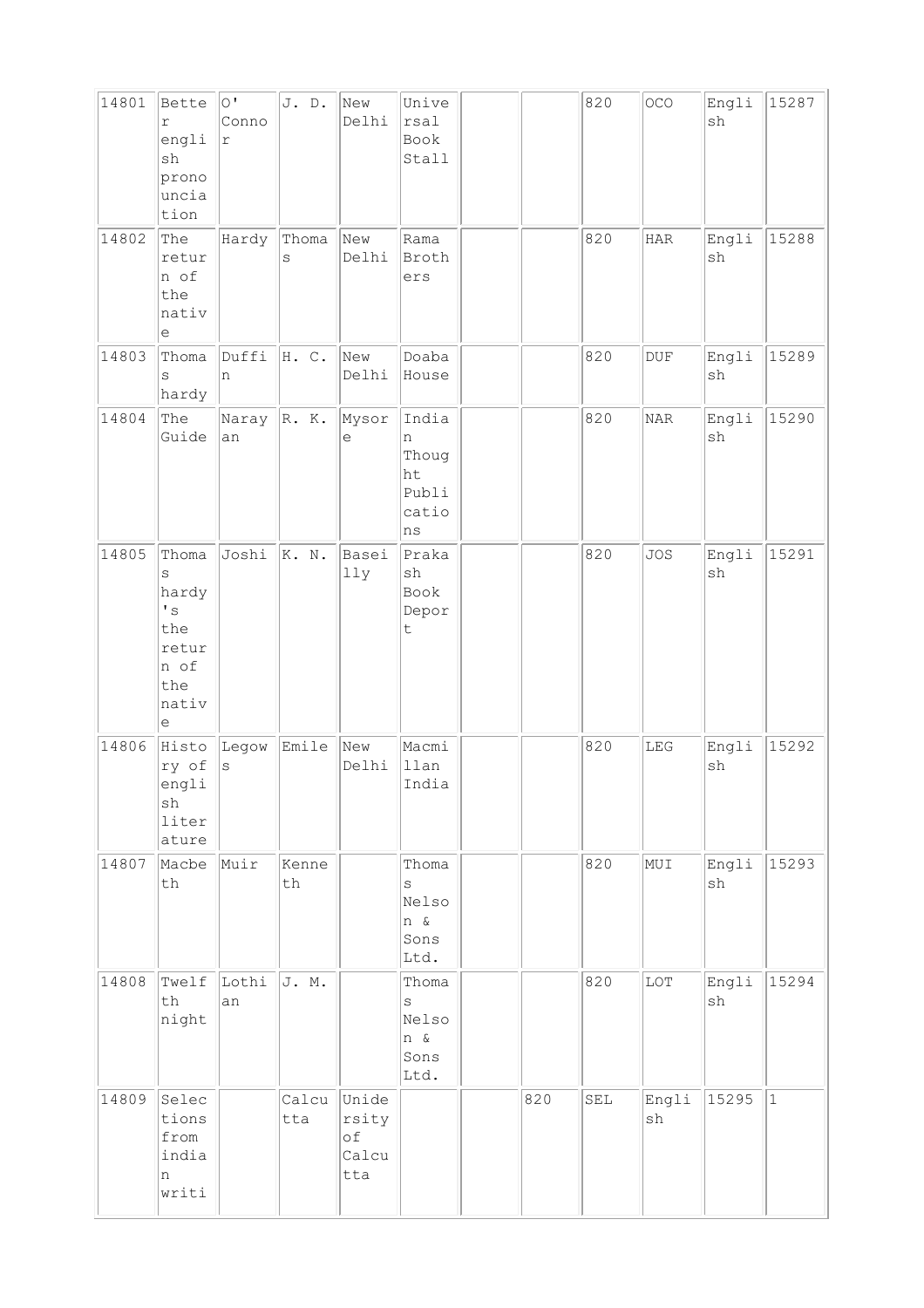|       | ng in<br>engli<br>sh                                                     |                                                               |                  |               |                                       |     |            |             |                              |              |
|-------|--------------------------------------------------------------------------|---------------------------------------------------------------|------------------|---------------|---------------------------------------|-----|------------|-------------|------------------------------|--------------|
| 15019 | Tambu<br>rlain<br>e the<br>great                                         | edwar<br>d the<br>secon<br>d and<br>the<br>jew<br>of<br>malta | Marlo<br>we      | Hamps<br>hire | Macmi<br>llan                         |     | 820        | MAR         | Engli<br>sh                  | 15504        |
| 15020 | Lyric<br>al<br>balla<br>ds                                               | Words<br>worth                                                | Hamps<br>hire    | Macmi<br>llan |                                       | 820 | <b>WOR</b> | Engli<br>sh | 15505                        | $\mathbf{1}$ |
| 15021 | Liter<br>ary<br>essay<br>s and<br>types<br>of<br>liter<br>ature          | Sarka<br>$\Upsilon$                                           | Subha<br>$\rm s$ | Kolka<br>ta   | G. J.<br>Book<br>Socie<br>ty          |     | 820        | SAR         | Engli<br>sh                  | 15506        |
| 15022 | A.<br>cours<br>e in<br>phone<br>tics<br>and<br>spoke<br>n<br>engli<br>sh | Sethi                                                         | J.               | New<br>Delhi  | Prent<br> ice-H<br>all<br>of<br>India |     | 820        | SET         | Engli<br>sh                  | 15507        |
| 15023 | John<br>keats<br>:<br>alife                                              | Coote                                                         | Steph<br>en      | Londo<br>n    | Hodde<br>Stoug<br>hton                |     | 820        | COO         | Engli<br>sh                  | 15508        |
| 15024 | Jane<br>austi<br>n:<br>pride<br>and<br>preju<br>dice                     | Quill<br>iam                                                  | Susan            | Londo<br>n    | Pengu<br>in<br>Books                  |     | 820        | QUI         | Engli<br>sh                  | 15509        |
| 15025 | Macbe<br>th                                                              | Shake<br>spear<br>$\mathop{\rm e}\nolimits$                   | Willi<br>am      | Hamps<br>hire | Macmi<br>llan                         |     | 820        | SHA         | Engli<br>sh                  | 15510        |
| 15026 | John<br>milto<br>n:<br>parad<br>ise<br>lost                              | Westo<br>In.                                                  | Peter            | Londo<br>n    | Pengu<br>in<br>Books                  |     | 820        | WES         | Engli<br>sh                  | 15511        |
| 15027 | Tenny<br>son                                                             | Ebbat<br>son                                                  | Roger            | Londo<br>n    | Pengu<br>in<br>Books                  |     | 820        | <b>EBB</b>  | Engli<br>$\operatorname{sh}$ | 15512        |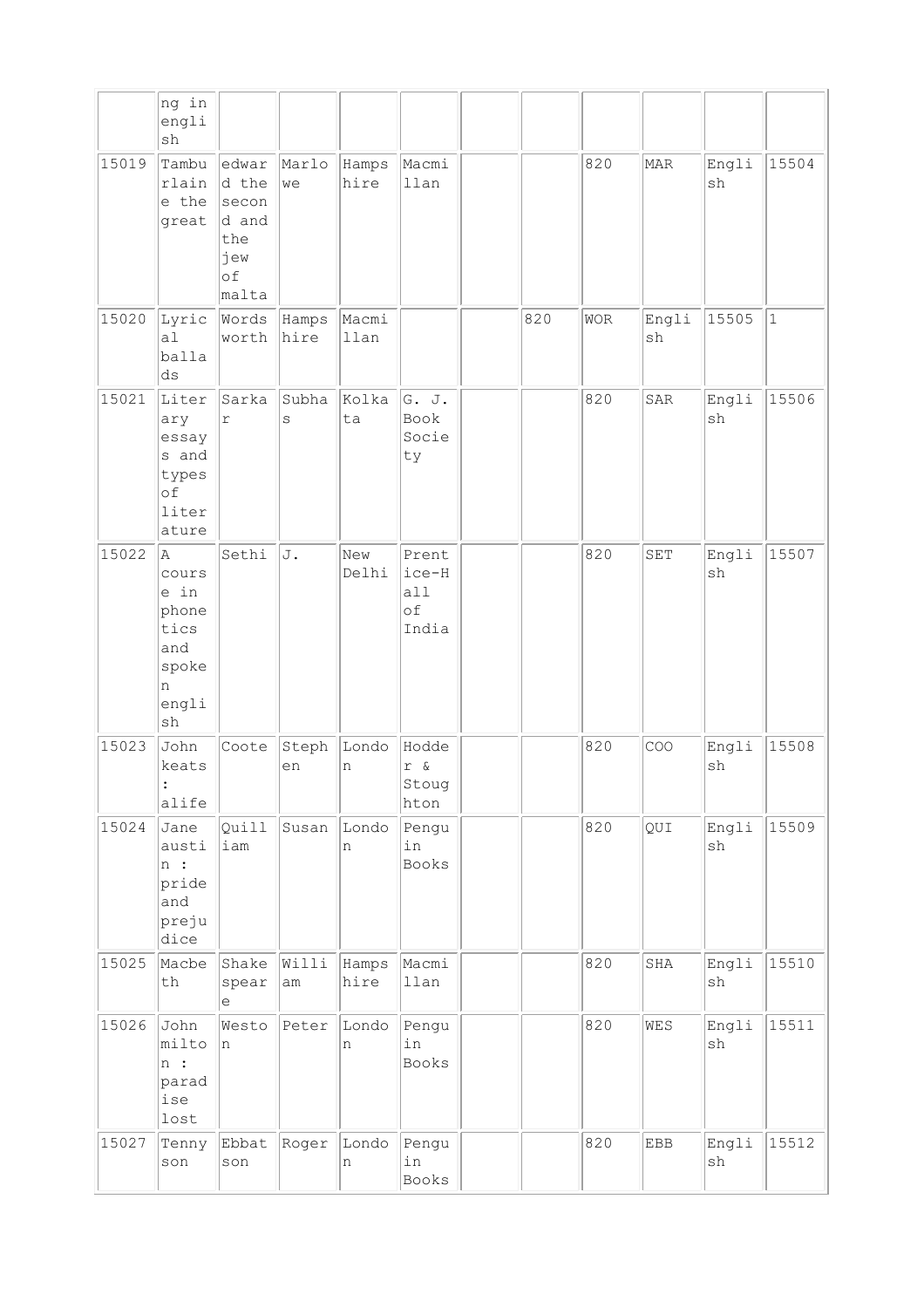| 15028 | The<br>poetr<br>y of<br>willi<br>am<br>words<br>worth         | Gardi<br>ner                         | Alan          | Londo<br>n              | Pengu<br>in<br>Books                                          |               | 820 | GAR        | Engli<br>sh | 15513       |
|-------|---------------------------------------------------------------|--------------------------------------|---------------|-------------------------|---------------------------------------------------------------|---------------|-----|------------|-------------|-------------|
| 15029 | T. s.<br>eliot<br>: the<br>waste<br>land                      | Coote                                | Steph<br>en   | Londo<br>n              | Pengu<br>in<br>Books                                          |               | 820 | COO        | Engli<br>sh | 15514       |
| 15183 | T.S.<br>Eliot<br>: the<br>desig<br>n of<br>his<br>peotr<br>lУ | Drew                                 | Eliza<br>beth | Delhi                   | Doaba<br>House                                                |               | 820 | DRE        | Engli<br>sh | 15668       |
| 15184 | Osbor<br>ne :<br>look<br>back<br>in<br>anger                  | Ray                                  | Amita<br>va   | Kolka<br>ta             | Shake<br>spear<br>e<br>Socie<br>ty of<br>Easte<br>rn<br>India |               | 820 | RAY        | Engli<br>sh | 15669       |
| 15185 | Victo<br>rian<br>poets<br>tenny<br>son                        | brown<br>ing<br>and<br>rosse<br> tti | Mukhe<br>rjee | Suroo<br>pa             | Delhi                                                         | World<br>view |     | 820        | MUK         | Engli<br>sh |
| 15186 | A<br>histo res<br>ry of<br>liter<br>ary<br>criti<br>cism      | Blami                                | Harry         | New<br>Delhi            | Macmi<br>llan<br>India                                        |               | 820 | <b>BLA</b> | Engli<br>sh | 15671       |
| 15187 | The<br>meani<br>ng of<br>shake<br>spear<br>e                  | Godda<br>rd                          | Harol<br>d C. | Chica<br>q <sub>O</sub> | Unive<br>rsity<br>оf<br>Chica<br>go<br>Press                  |               | 820 | GOD        | Engli<br>sh | 15672       |
| 15188 | The<br>meani<br>ng of<br>shake<br>spear<br>е                  | Godda<br>rd                          | Harol<br>d C. | Chica<br>go             | Unive<br>rsity<br>оf<br>Chica<br>go<br>Press                  |               | 820 | GOD        | Engli<br>sh | 15673       |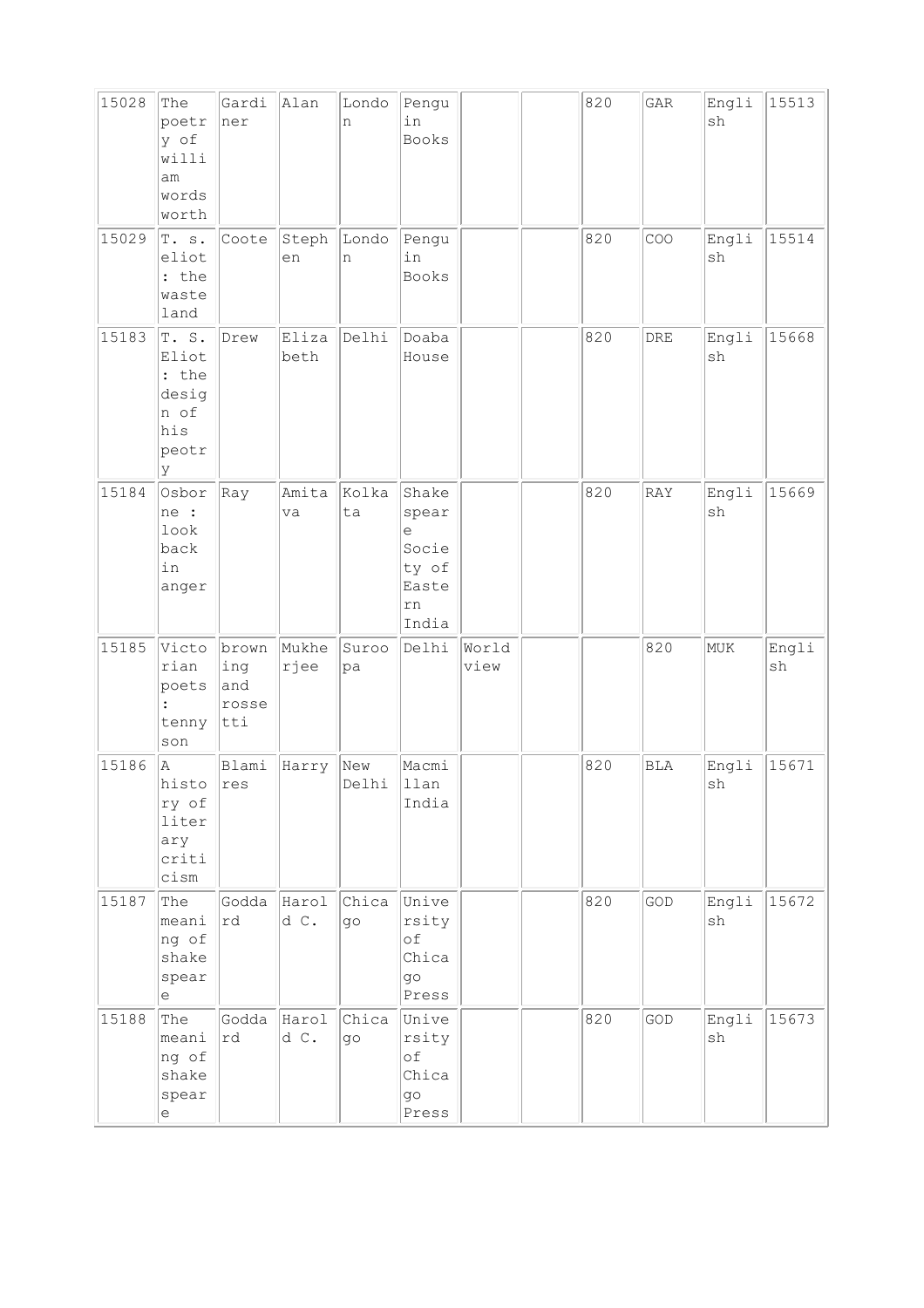| 15189 | A<br>histo<br>ry of<br>india<br>n<br>engli<br>sh<br>liter<br>ature                                      | Naik         | M. K.              | New<br>Delhi  | Sahit<br>ya<br>Acade<br> my                                               |  | 820 | NAI         | Engli<br>sh | 15674 |
|-------|---------------------------------------------------------------------------------------------------------|--------------|--------------------|---------------|---------------------------------------------------------------------------|--|-----|-------------|-------------|-------|
| 15190 | Image<br>ry<br>and<br>symbo<br>lism<br>in T.<br>$\texttt{S}$ .<br>Eliot<br>$\mathbf{I}$ s<br>peotr<br>У | Tiwar<br>i   | Nidhi              |               | Atlan<br>tic<br>Publi<br>shers<br>$\&$<br>Distr<br>ibuto<br>$\mathtt{rs}$ |  | 820 | TIW         | Engli<br>sh | 15675 |
| 15191 | A<br>histo<br>ry of<br>the<br>engli<br>sh<br>langu<br>age                                               | Baugh        | Alber<br>t C.      | Londo<br>n    | Routl<br>edge                                                             |  | 820 | <b>BAU</b>  | Engli<br>sh | 15676 |
| 15192 | The<br>cambr<br>idge<br>compa<br>nion<br>to<br>shake<br>spear<br>е                                      | Grazi<br>a   | Margr<br>eta<br>De | Cambr<br>idge | Cambr<br>idge<br>Unive<br>rsity<br>Press                                  |  | 820 | GRA         | Engli<br>sh | 15677 |
| 15193 | The<br>cambr<br>idge<br>compa<br>nion<br>to<br>shake<br>spear<br>ean<br>comed<br>lУ                     | Legga<br>1t  | Alexa<br>nder      | Cambr<br>idge | Cambr<br>idge<br>Unive<br>rsity<br>Press                                  |  | 820 | ${\tt LEG}$ | Engli<br>sh | 15678 |
| 15194 | The<br>oxfor<br>d<br>compa<br>nion<br>to<br>class<br>ical<br>liter<br>ature                             | Howat<br>son | M. C.              | Oxfor<br>d    | Oxfor<br>d<br>Unive<br>rsity<br>Press                                     |  | 820 | HOW         | Engli<br>sh | 15679 |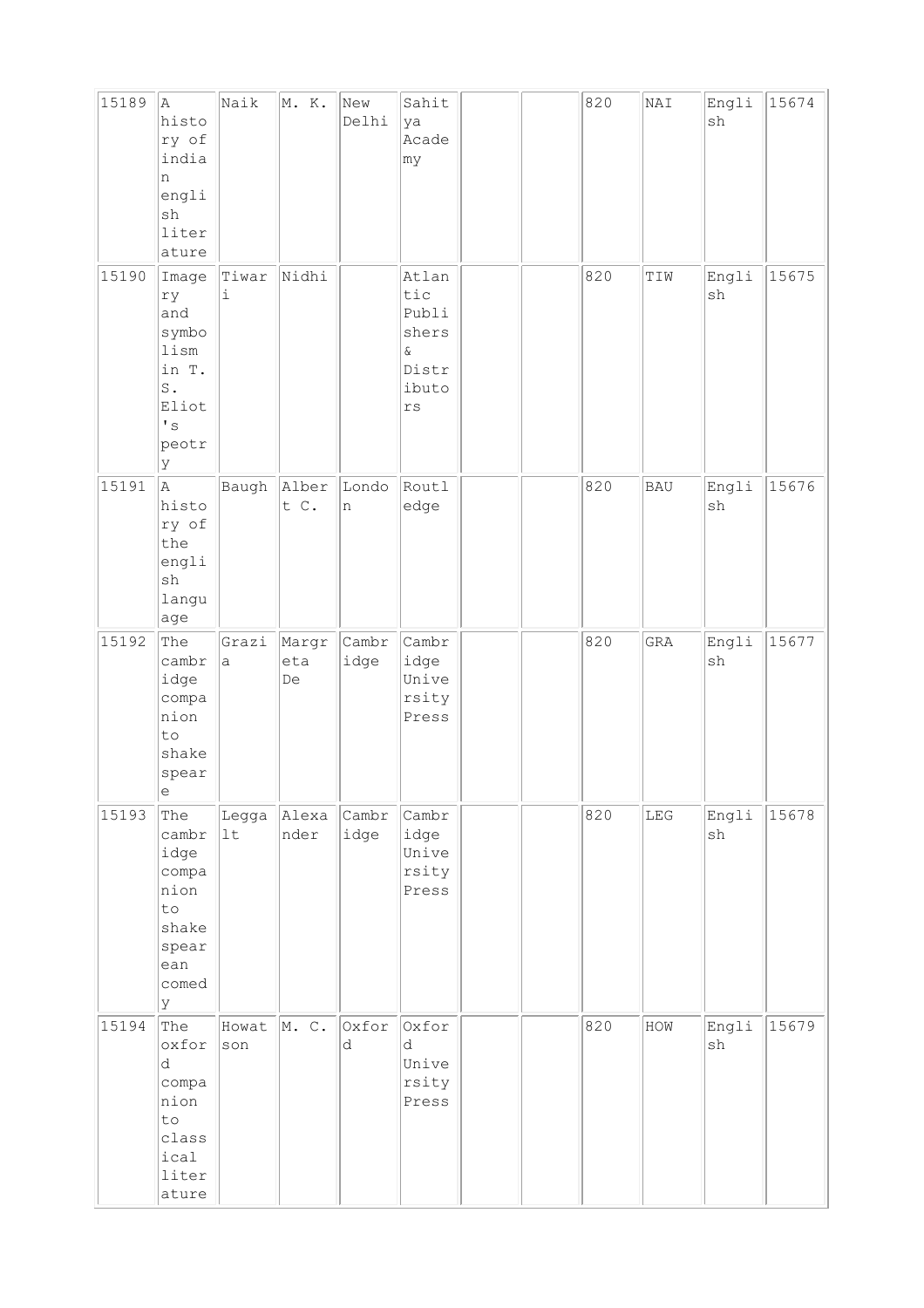| 15195 | Sidne<br>У                                                                                                                | spens<br>er<br>and<br>donne<br>: a<br>criti<br>ca1<br>intro<br>ducti<br>on | Ramde<br>$\boldsymbol{\nabla}$ | Rina          | New<br>Delhi                          | World<br>view |     | 820          | RAM                          | Engli<br>sh |
|-------|---------------------------------------------------------------------------------------------------------------------------|----------------------------------------------------------------------------|--------------------------------|---------------|---------------------------------------|---------------|-----|--------------|------------------------------|-------------|
| 15196 | The<br>cante<br>rbury<br>tales                                                                                            | Chauc<br>er                                                                | Geoff<br>rey                   | Oxfor<br>d    | Oxfor<br>d<br>Unive<br>rsity<br>Press |               | 820 | CHA          | Engli<br>$\operatorname{sh}$ | 15681       |
| 15197 | Maste<br>ring<br>shake<br>spear<br>е                                                                                      | Gill                                                                       | Richa<br>rd                    | Hamps<br>hire | Macmi<br>llan                         |               | 820 | GIL          | Engli<br>sh                  | 15682       |
| 15439 | Shake<br>spear<br>e<br>criti<br>cism                                                                                      | Bradb<br>У                                                                 | Anne                           | New<br>Delhi  | Atlan<br>tic                          |               | 820 | $_{\rm BRA}$ | Engli<br>$\operatorname{sh}$ | 15924       |
| 15440 | The<br>dynam<br>ics<br>of<br>criti<br>cism<br>in t.<br>$\mathbf s$ .<br>eloit                                             | Hanie<br>$\ensuremath{\mathsf{f}}$                                         | Moham<br>mad                   | New<br>Delhi  | Atlan<br>tic                          |               | 820 | HAN          | Engli<br>${\tt sh}$          | 15925       |
| 15441 | The<br>criti<br>ca1<br>studi<br>es of<br>arund<br>hati<br>roy's<br>' the<br>god<br>of<br>small1<br>thing<br>$S^{\dagger}$ | la l                                                                       | $Dodiy$ $Jaydi$<br>psinh Delhi | New           | Atlan<br>tic                          |               | 820 | DOD          | Engli<br>sh                  | 15926       |
| 15442 | Quint<br>essen<br>ce of<br>liter<br>ary<br>essay<br>$\rm s$                                                               | Goodm<br>an                                                                | N. R.                          | New<br>Delhi  | Doaba<br>House                        |               | 820 | GOO          | Engli<br>sh                  | 15927       |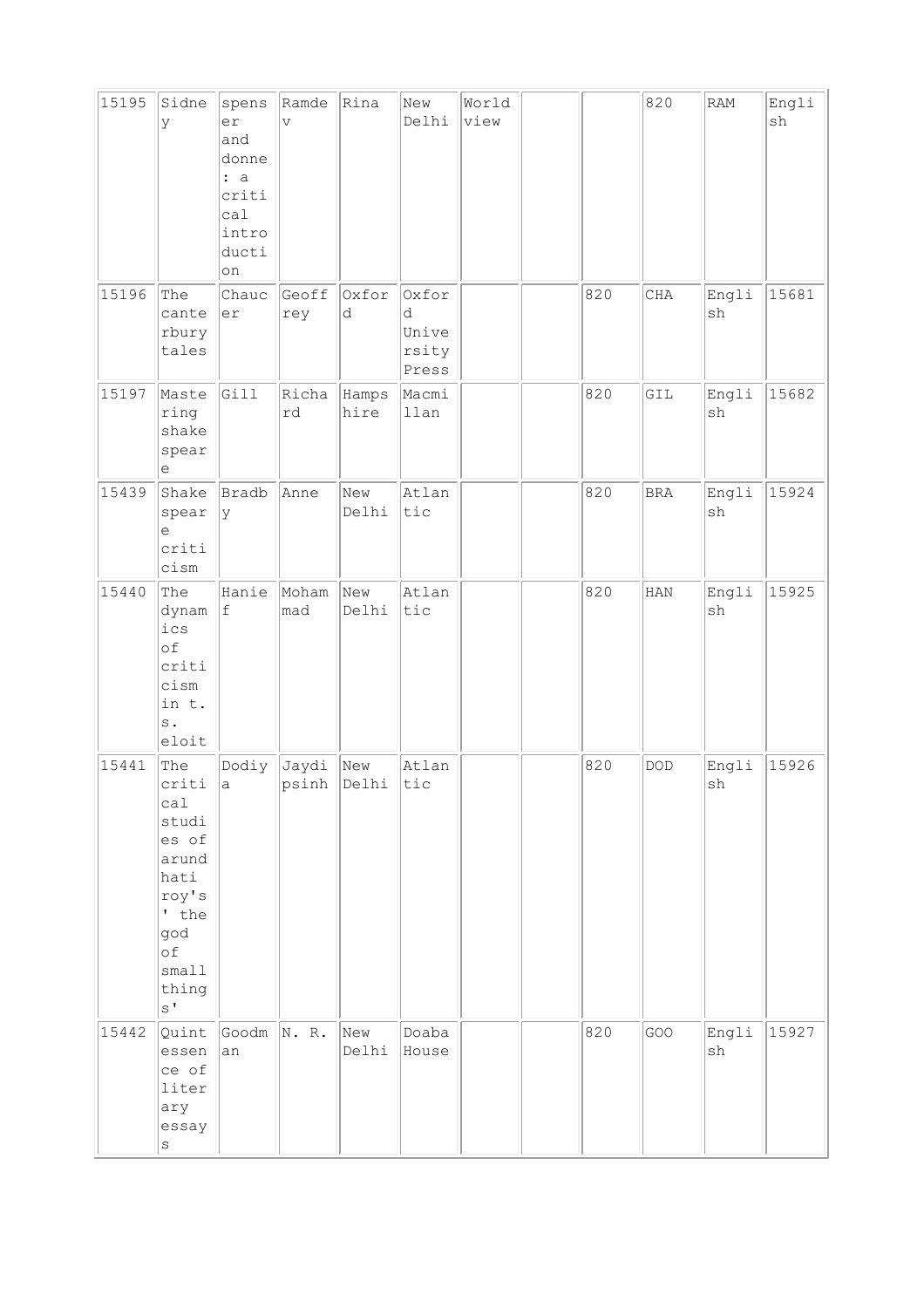| 15443 | Macbe<br>th                                                                | Muir                          | Kenne<br>th         | U.K.                    | Thoma<br>S<br>Nelso<br>n &<br>Sons. |     | 820 | MUI         | Engli<br>sh | 15928     |
|-------|----------------------------------------------------------------------------|-------------------------------|---------------------|-------------------------|-------------------------------------|-----|-----|-------------|-------------|-----------|
| 15444 | Histo<br>ry of<br>engli<br>sh<br>liter<br>ature                            | Legov<br>$\rm \dot{1}\,\rm S$ | Emill<br>n          | New<br>Delhi            | Macmi<br>llan<br>India              |     | 820 | LEG         | Engli<br>sh | 15929     |
| 15445 | Shake<br>spear<br>e' s<br>sonne<br>ts                                      | Dunca<br>n-Jon<br>es          | Kathe<br>rine       | Singa<br>pore           | Thomp<br>on<br>Asia                 |     | 820 | <b>DUN</b>  | Engli<br>sh | 15930     |
| 15446 | Conci<br>se<br>oxfor<br>d<br>dicti<br>onary<br>of<br>liter<br>ary<br>terms | Baldi<br>$c\,k$               | Chris               | Oxfor<br>d              | 0. U.<br>${\tt P}$ .                |     | 820 | <b>BAL</b>  | Engli<br>sh | 15931     |
| 15447 | The<br>trage<br>dy of<br>king<br>lear                                      | Halio<br>Jay<br>L.            | New<br>Delhi        | Found<br>ation<br>Books |                                     | 820 | HAL | Engli<br>sh | 15932       | $\vert$ 1 |
| 15448 | Macbe<br>th                                                                | Braun<br>mulle<br>$\Upsilon$  | A. R.               | New<br>Delhi            | Found<br>ation<br>Books             |     | 820 | <b>BRA</b>  | Engli<br>sh | 15933     |
| 15449 | The<br>poetr<br>y of<br>keats                                              | Stone                         | Brian               | Londo<br>n              | Pengu<br>in                         |     | 820 | STO         | Engli<br>sh | 15934     |
| 15450 | A<br>short<br>histo<br>ry of<br>engli<br>sh<br>liter<br>ature              | Legou<br>$\rm \dot{1}\,\rm S$ | Emile               | New<br>Delhi            | 0. U.<br>${\bf P}$ .                |     | 820 | ${\rm LEG}$ | Engli<br>sh | 15935     |
| 15451 | Selec<br>ted<br>poetr<br>y and<br>prose                                    | Shell<br>ey                   | Percy<br>Byssh<br>е | Londo<br>n              | Routl<br>edge                       |     | 820 | SHE         | Engli<br>sh | 15936     |
| 15452 | Selec<br>ted<br>poetr<br>y and<br>prose                                    | Marve<br>11                   | Andre<br>W          | Londo<br>n              | Methu<br>en                         |     | 820 | <b>MAR</b>  | Engli<br>sh | 15937     |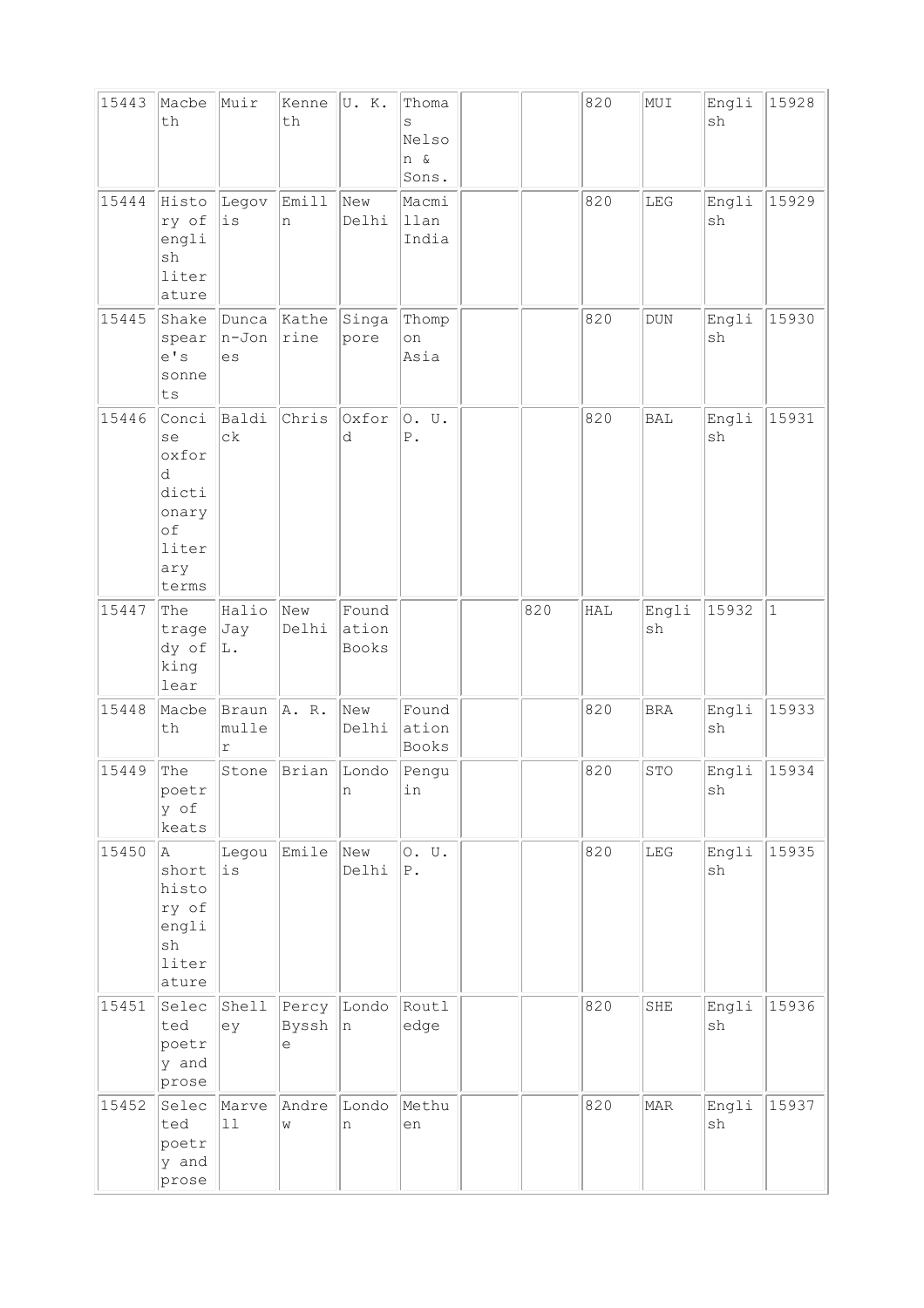| 15453 | Appro<br>aches<br>and<br>metho<br>rds<br>in<br>langu<br>age<br>teach<br>ing                | Richa<br>rds                                      | Jack<br>$\mathsf{C}$ . | Cambr<br>idge | C. U.<br>${\mathbb P}$ .            |  | 820 | RIC            | Engli<br>sh                  | 15938 |
|-------|--------------------------------------------------------------------------------------------|---------------------------------------------------|------------------------|---------------|-------------------------------------|--|-----|----------------|------------------------------|-------|
| 15454 | Tenny<br>$\verb son $                                                                      | Stean<br>е                                        | J. B.                  | New<br>Delhi  | Doaba<br>Book<br>House              |  | 820 | ${\tt STE}$    | Engli<br>sh                  | 15939 |
| 15455 | Engli<br>sh<br>langu<br>age<br>for<br>begin<br>ners                                        | Lowe                                              | Miche<br>lle           | Hyder<br>abad | Orien<br>$\mathsf t$<br>Longm<br>an |  | 820 | LOW            | Engli<br>sh                  | 15940 |
| 15456 | The<br>compl<br>ete<br>criti<br>ca1<br>guide<br>to<br>samue<br>$\mathbf{1}$<br>becke<br>tt | Patti<br>$\mathrel{\mathop{\mathrm{e}}\nolimits}$ | David                  | Londo<br>n    | Routl<br>edge                       |  | 820 | PAT            | Engli<br>sh                  | 15941 |
| 15457 | Femal<br>e<br>voice<br>s in<br>keats<br>poetr<br>y                                         | Baner<br>jee                                      | Argha                  | New<br>Delhi  | Atlan<br>tic                        |  | 820 | <b>BAN</b>     | Engli<br>sh                  | 15942 |
| 15458 | The<br>impor<br>tance<br>of<br>being<br>earne<br>st                                        | Wilde                                             | Oscar                  | Londo<br>n    | Pengu<br>in<br>Books                |  | 820 | WIL            | Engli<br>sh                  | 15943 |
| 15459 | Hard<br>times                                                                              | Dicke<br>ns                                       | Charl<br>es            | New<br>York   | W. W.<br>Norto<br>n &<br>Co.        |  | 820 | $\mathtt{DIC}$ | Engli<br>sh                  | 15944 |
| 15460 | Parad<br>ise<br>lost                                                                       | Milto<br>n                                        | John                   | New<br>York   | W. W.<br>Norto<br>n &<br>Co.        |  | 820 | MIL            | Engli<br>$\operatorname{sh}$ | 15945 |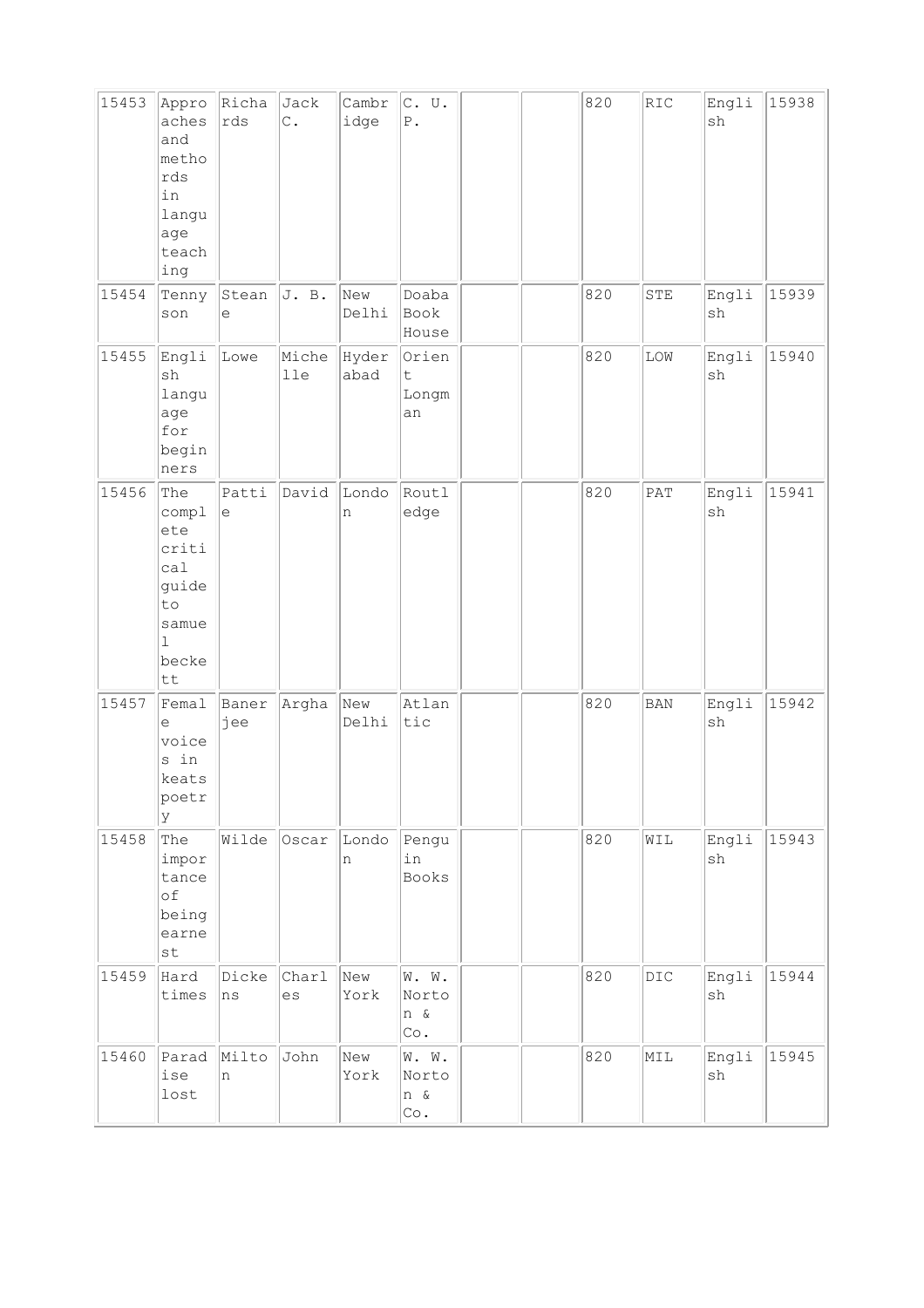| 15461 | A<br>portr<br>ait<br>of<br>the<br>artis<br>t as<br>a<br>young<br>man            | Joyce                              | James                | New<br>Delhi    | AITBS                      |             |                                     | 820 | JOY                         | Engli<br>sh                  | 15946 |
|-------|---------------------------------------------------------------------------------|------------------------------------|----------------------|-----------------|----------------------------|-------------|-------------------------------------|-----|-----------------------------|------------------------------|-------|
| 15806 | Poetr<br>y of<br>the<br>first<br>world<br>war                                   | Hibbe<br>rd                        | Domin<br>i c         | Hamps<br>hire   | Palgr<br>ave               |             |                                     | 820 | HIB                         | Engli<br>sh                  | 16291 |
| 15807 | Briti<br>sh<br>roman<br>tic<br>poets                                            | kumar                              | Shiv<br>K.           | New<br>Delhi    | Atlan<br>tic               |             |                                     | 820 | $\mathop{\rm KUM}\nolimits$ | Engli<br>sh                  | 16292 |
| 15808 | Percy<br>byssh<br>е<br>shell<br>ey :<br>selec<br>ted<br>poetr<br>y and<br>prose | Macra<br>$\mathop{\rm e}\nolimits$ | Alasd<br>ir D.<br>F. | Londo<br>n      | Routl<br>edge              |             |                                     | 820 | MAC                         | Engli<br>sh                  | 16293 |
| 15809 | Writi<br>ng<br>and<br>diffe<br>rence                                            | Derri<br>da                        | Jacqu<br>es          | Londo<br>$\,$ n | Routl<br>edge              |             |                                     | 820 | ${\rm DER}$                 | Engli<br>sh                  | 16294 |
| 15810 | Engli<br>sh<br>langu<br>age<br>teach<br>ing :<br>appro<br>aches                 | metho<br>$\mathrm{d}\mathbf{s}$    | techn<br>iques       | Nagar<br>aj     | Geeth<br>a                 | Kolka<br>ta | Orien<br>$\mathsf t$<br>Longm<br>an |     |                             | 820                          | NAG   |
| 15811 | Twelf<br>$\operatorname{\mathsf{th}}$<br>night                                  | Shake<br>spear<br>le               | Willi<br>am          | Engla<br>nd     | Methu<br>rn &<br>Co.       |             |                                     | 820 | SHA                         | Engli<br>$\operatorname{sh}$ | 16296 |
| 15812 | Macbe<br>th                                                                     | Shake<br>spear<br>е                | Willi<br>am          | Engla<br>nd     | Methu<br>rn &<br>Co.       |             |                                     | 820 | SHA                         | Engli<br>$\operatorname{sh}$ | 16297 |
| 15813 | Engli<br>sh<br>prono<br>uncin<br>g<br>dicti<br>onary                            | Jones                              | Danie<br>ı           | Cambr<br>idge   | $C.$ U.<br>${\mathbb P}$ . |             |                                     | 820 | JON                         | Engli<br>sh                  | 16298 |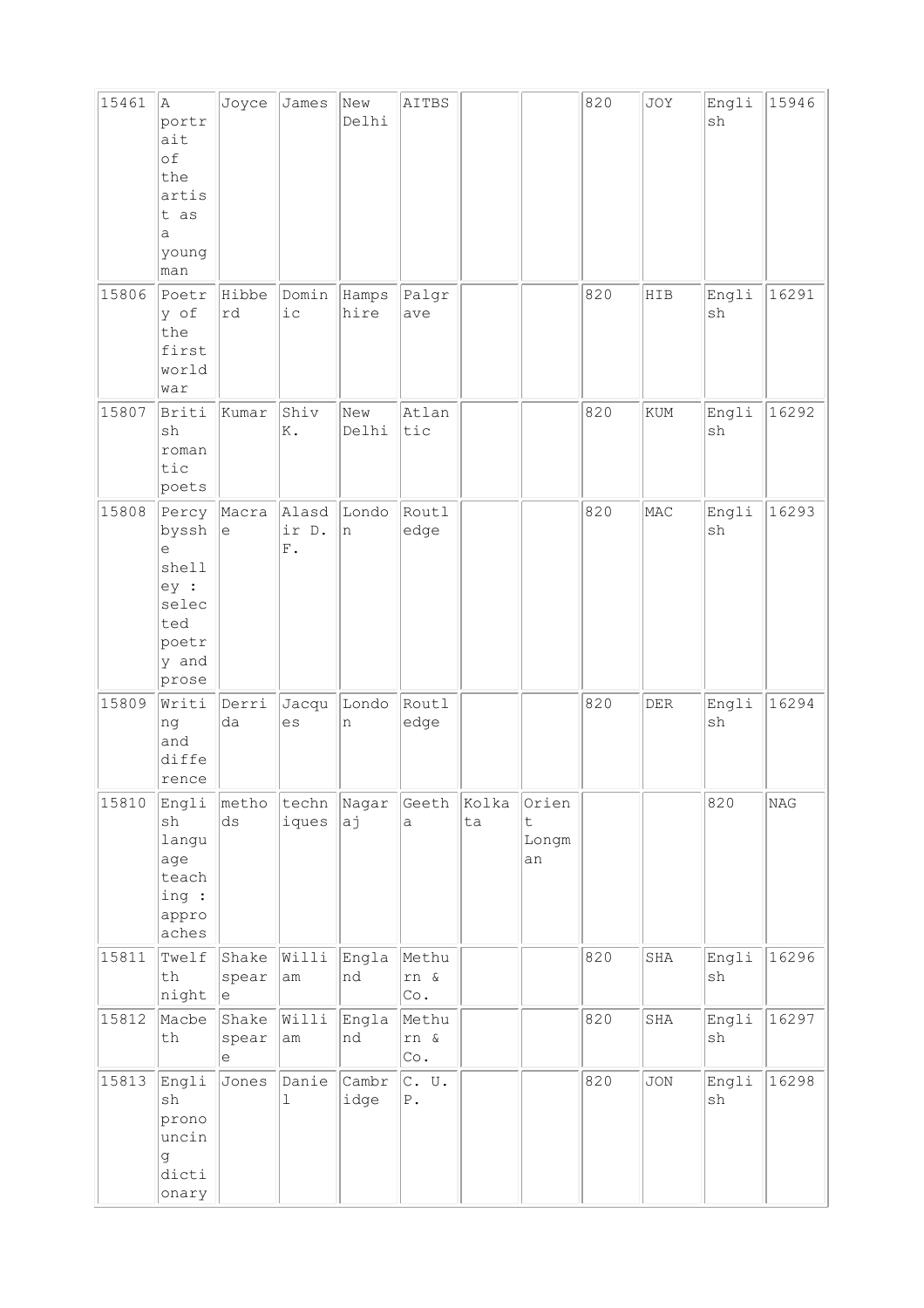| 15814 | Pract<br>ical<br>criti<br>cism<br>: a<br>study<br>by<br>liter<br>ary<br>judge<br>ment | Richa<br>rds                                      | I.A.         | New<br>Delhi | Unive<br>rsal<br>Book<br>Stall                 |  | 820 | RIC          | Engli<br>sh                  | 16299 |
|-------|---------------------------------------------------------------------------------------|---------------------------------------------------|--------------|--------------|------------------------------------------------|--|-----|--------------|------------------------------|-------|
| 15815 | Olive<br>r<br>twist                                                                   | Dicke<br>ns                                       | Charl<br>es  | Engla<br>nd  | Words<br>worth<br>Editi<br>on                  |  | 820 | $_{\rm DIC}$ | Engli<br>sh                  | 16300 |
| 15816 | Jan<br>eyre                                                                           | Brout<br>$\mathrel{\mathop{\mathrm{e}}\nolimits}$ | Charl<br>ote | Engla<br>nd  | Words<br>worth<br>Editi<br>on                  |  | 820 | <b>BRO</b>   | Engli<br>$\operatorname{sh}$ | 16301 |
| 15817 | The<br>short<br>oxfor<br>d<br>histi<br>ry of<br>engli<br>sh<br>liter<br>ature         | Sande<br>$\mathtt{rs}$                            | Andre<br>W   | Oxfor<br>d   | 0. U.<br>${\mathbb P}$ .                       |  | 820 | SAN          | Engli<br>sh                  | 16302 |
| 15818 | Look<br>back<br>in<br>anger                                                           | Osbor<br>ne                                       | John         | New<br>Delhi | World<br>view                                  |  | 820 | OSB          | Engli<br>sh                  | 16303 |
| 15819 | Rober<br>t<br>frost<br>: an<br>antho<br>logy<br>of<br>recen<br>t.<br>criti<br>cism    | Trikh<br>a                                        | Manor<br>ama | New<br>Delhi | Ace<br>Publi<br>catio<br>ns                    |  | 820 | TRI          | Engli<br>$\operatorname{sh}$ | 16304 |
| 15820 | Three<br>great<br>afric<br>an<br>novel<br>ists                                        | Gera                                              | Anjal<br>i   | New<br>Delhi | Creat<br>ive<br>Books                          |  | 820 | ${\tt GER}$  | Engli<br>sh                  | 16305 |
| 15821 | A<br>prefa<br>ce to<br>oscar<br>wilde                                                 | Varty                                             | Anne         | New<br>Delhi | Pears<br>on<br>Educa<br>tion<br>(Sing<br>apore |  | 820 | <b>VAR</b>   | Engli<br>$\operatorname{sh}$ | 16306 |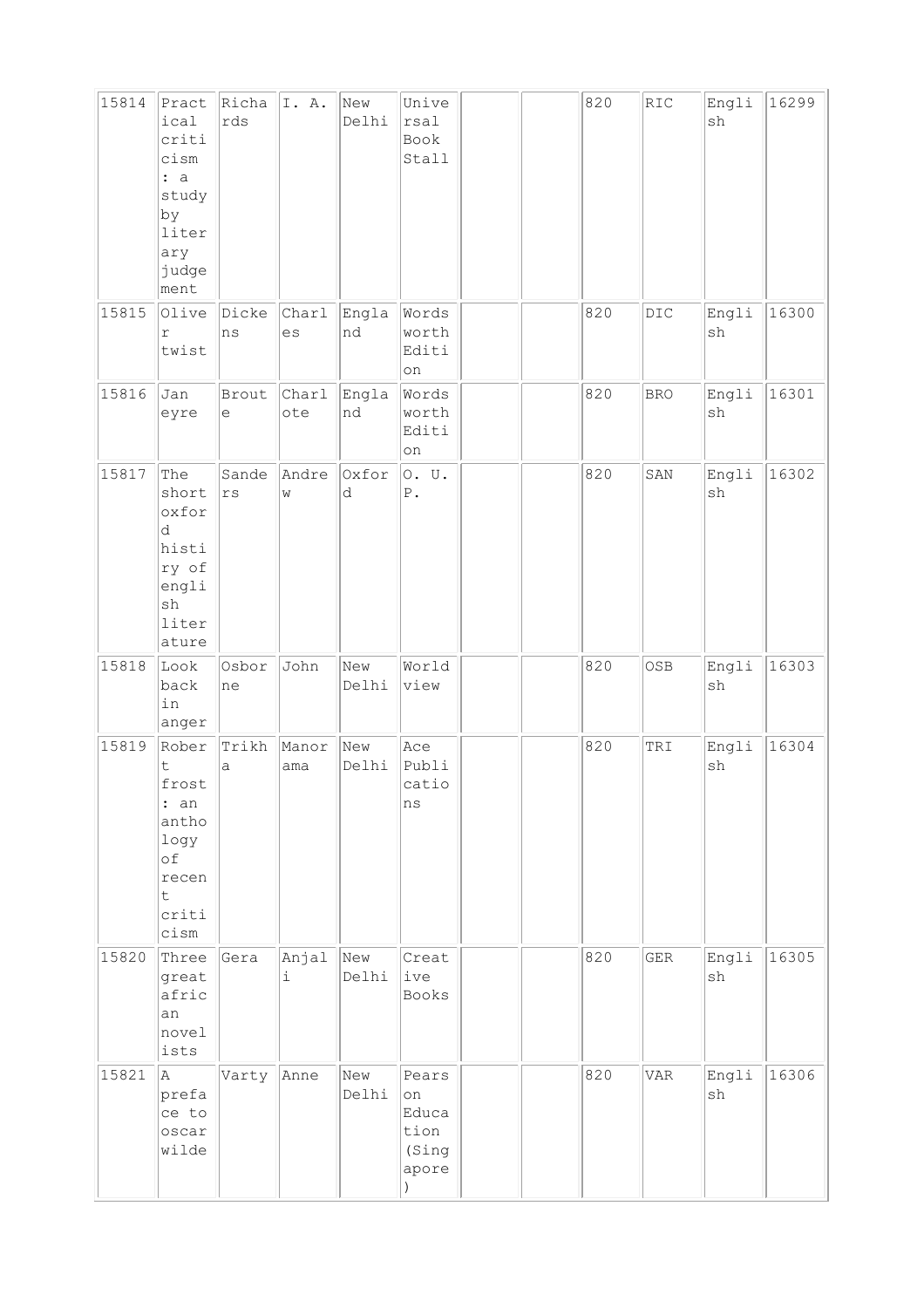| 15822 | The                                                                               | Wilde                 | Oscar           | Oxfor        | O. U.                 |  | 820 | WIL | Engli                        | 16307 |
|-------|-----------------------------------------------------------------------------------|-----------------------|-----------------|--------------|-----------------------|--|-----|-----|------------------------------|-------|
|       | impor<br>tance                                                                    |                       |                 | d            | ${\mathbb P}$ .       |  |     |     | sh                           |       |
|       | of<br>being<br>earne                                                              |                       |                 |              |                       |  |     |     |                              |       |
|       | st<br>and<br>other                                                                |                       |                 |              |                       |  |     |     |                              |       |
|       | plays                                                                             |                       |                 |              |                       |  |     |     |                              |       |
| 15823 | A.<br>compe<br>ndiou<br>S<br>histo                                                | Trive<br>di           | R. D.           | New<br>Delhi | Vikas                 |  | 820 | TRI | Engli<br>$\operatorname{sh}$ | 16308 |
|       | ry of<br>engli<br>sh<br>liter<br>ature                                            |                       |                 |              |                       |  |     |     |                              |       |
| 15824 | W. B.<br>yeats<br>and<br>the<br>ideal<br>$\circ f$<br>unity<br>$\circ f$<br>being | Patel                 | Rajes<br>hwari  | New<br>Delhi | Prest<br>ige<br>Books |  | 820 | PAT | Engli<br>sh                  | 16309 |
| 15825 | Quint<br>essen<br>ce of<br>liter<br>ary<br>essay<br>$\rm S$                       | Goodm<br>an           | W. R.           | New<br>Delhi | Doaba<br>House        |  | 820 | GOO | Engli<br>sh                  | 16310 |
| 15826 | A<br>histo<br>ry of<br>engli<br>sh<br>liter<br>ature                              | Goodm<br>an           | W. R.           | New<br>Delhi | Doaba<br>House        |  | 821 | GOO | Engli<br>$\operatorname{sh}$ | 16311 |
| 15827 | A<br>histo<br>ry of<br>engli<br>sh<br>liter<br>ature                              | Goodm $\ W. R.$<br>an |                 | New<br>Delhi | Doaba<br>House        |  | 822 | GOO | Engli<br>$\operatorname{sh}$ | 16312 |
| 15828 | Conte<br>mpora<br>ry<br>post<br>colon<br>ial<br>theor<br>y : a                    | Mongi<br>a            | $ $ Padmi<br>ni | New<br>Delhi | 0. U.<br>${\bf P}$ .  |  | 820 | MON | Engli<br>$\operatorname{sh}$ | 16313 |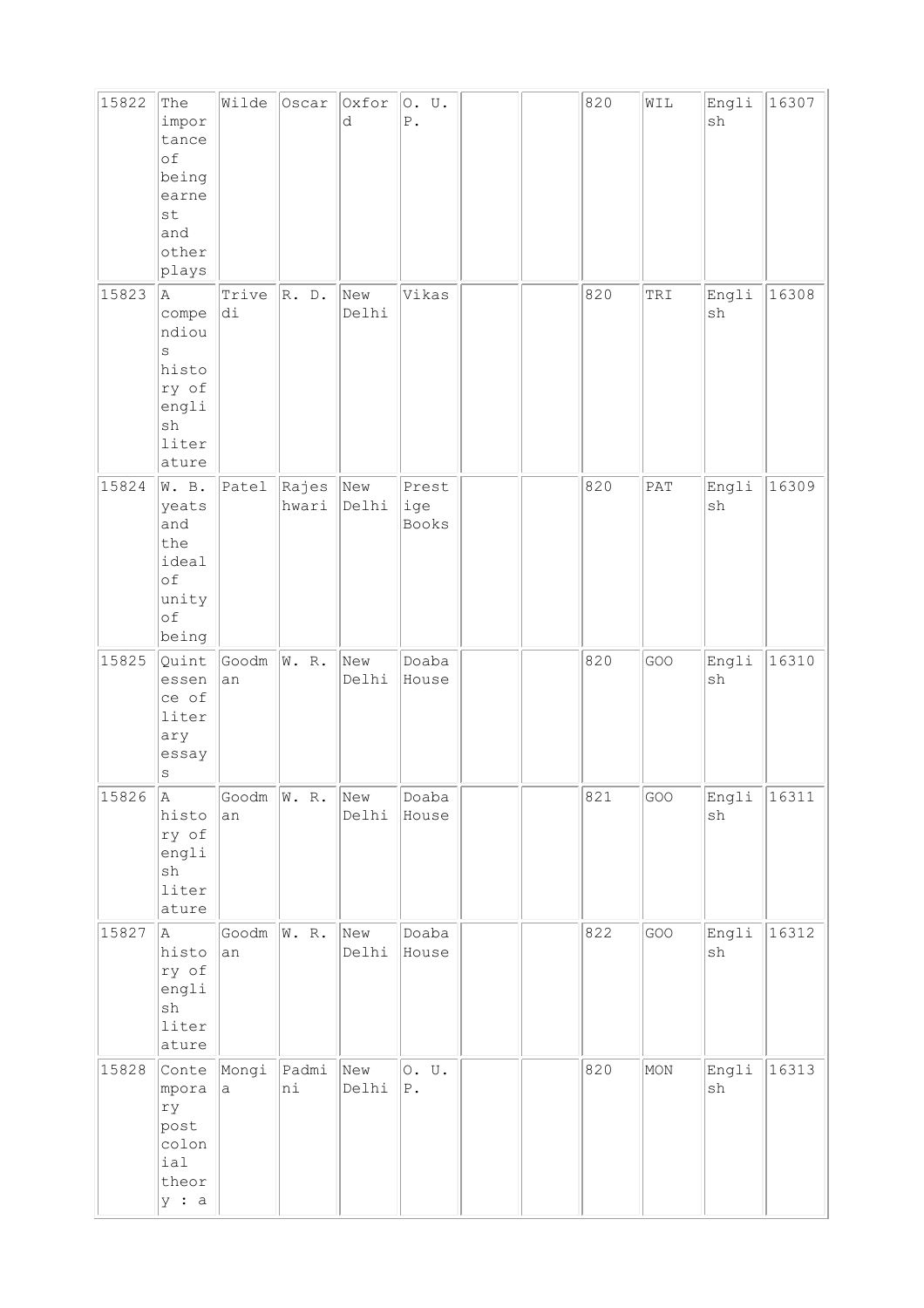|       | reade<br>r                                                                                               |              |                     |                            |                            |     |     |                             |                              |           |
|-------|----------------------------------------------------------------------------------------------------------|--------------|---------------------|----------------------------|----------------------------|-----|-----|-----------------------------|------------------------------|-----------|
| 15829 | The<br>pengu<br>in<br>dicti<br>onary<br>of<br>liter<br>ary<br>terms<br>and<br>liter<br>ary<br>theor<br>Y | Cuddo<br> n  | J. A.               | Engla<br>nd                | Pengu<br>in<br>Books       |     | 820 | $\ensuremath{\mathrm{CUD}}$ | Engli<br>sh                  | 16314     |
| 15830 | la.<br>handb<br>ook<br>of<br>criti<br>cal<br>appro<br>aches<br>to<br>liter<br>ature                      | Gueri<br>In. | Wilfr<br>ed L.      | New<br>York                | 0. U.<br>${\mathbb P}$ .   |     | 820 | GUE                         | Engli<br>sh                  | 16315     |
| 15831 | Conte<br>mpora<br>ry<br>india<br>n<br>short<br>stori<br>es<br>(seri<br>es<br>iii)                        |              | New<br>Delhi        | Sahit<br>ya<br>Acade<br>mi |                            | 820 | CON | Engli<br>sh                 | 16316                        | $\vert$ 1 |
| 15832 | The<br>oxfor<br>d.<br>guide<br>to<br>conte<br>mpora<br>ry<br>world<br>liter<br>ature                     | Sturr<br>ock | John                | New<br>York                | 0. U.<br>${\mathbb P}$ .   |     | 820 | STU                         | Engli<br>sh                  | 16317     |
| 15833 | Conte<br>mpora<br>ry<br>india<br>n<br>short<br>stori<br>es in<br>engli                                   | Kumar        | Shiv<br>K.<br>(Comp | New<br>Delhi               | Sahit<br>ya<br>Acade<br>mi |     | 820 | KUM                         | Engli<br>$\operatorname{sh}$ | 16318     |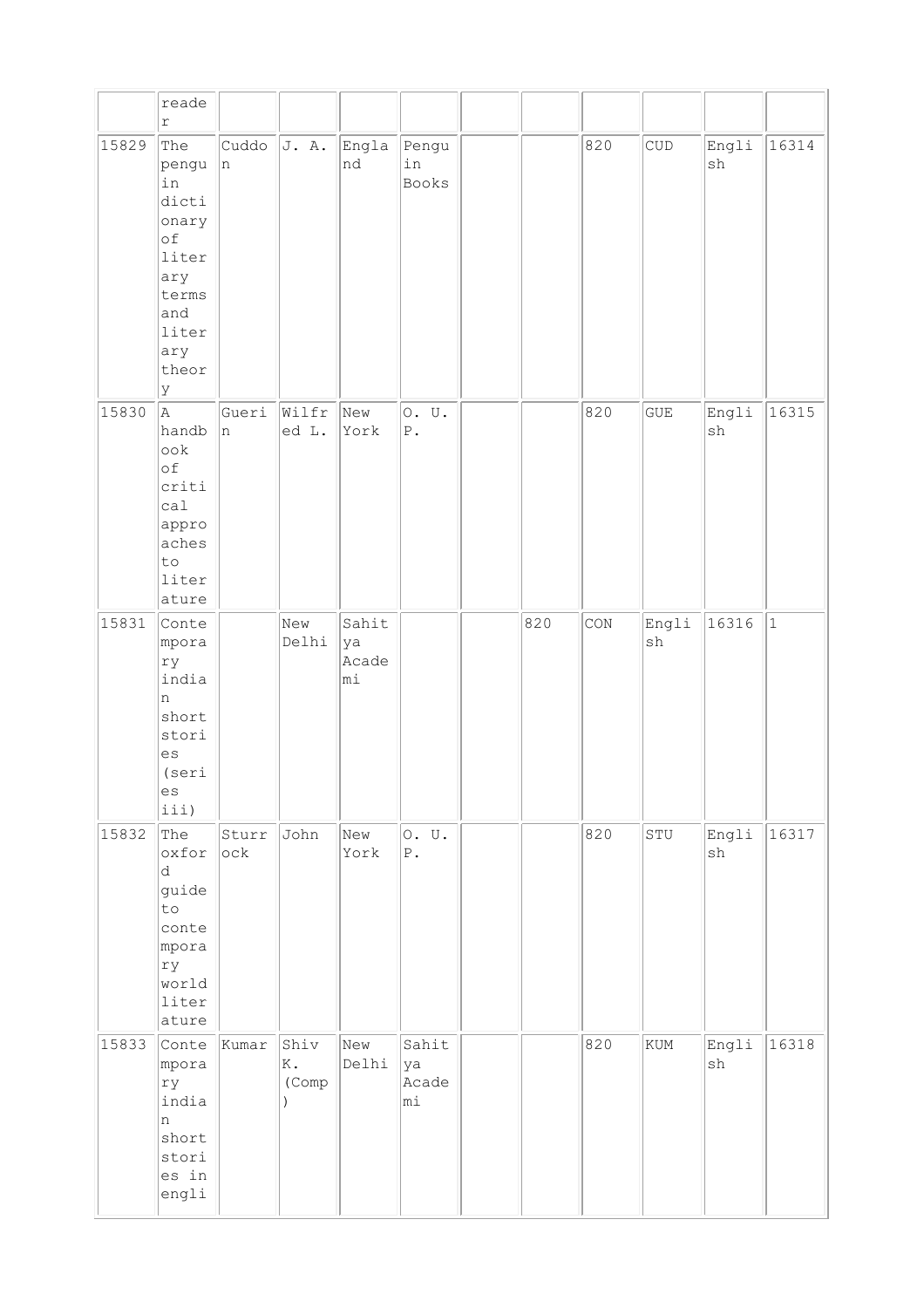|       | $\operatorname{sh}$                                                               |                                         |                           |              |                                       |                            |     |     |                              |                              |
|-------|-----------------------------------------------------------------------------------|-----------------------------------------|---------------------------|--------------|---------------------------------------|----------------------------|-----|-----|------------------------------|------------------------------|
| 15834 | Victo<br>rian<br>poets<br>$\ddot{\cdot}$<br>tenny<br>$\operatorname{son}$         | brown<br>ing<br>and<br>rosbe<br>$ $ tti | Mukhe<br>rjee             | Suroo<br>pa  | New<br>Delhi                          | World<br>View              |     | 820 | MUK                          | Engli<br>sh                  |
| 15835 | Ten<br>twent<br>ieth-<br>centu<br>ry<br>india<br>n<br>poets                       | Parth<br>asara<br>thy                   | R.                        | New<br>Delhi | 0. U.<br>${\mathbb P}$ .              |                            | 820 | PAR | Engli<br>sh                  | 16320                        |
| 15836 | Five<br>seven<br>teent<br>h-cen<br>tury<br>poets                                  | Singh                                   | Brira<br>j                | New<br>Delhi | 0. U.<br>${\mathbb P}$ .              |                            | 820 | SIN | Engli<br>$\operatorname{sh}$ | 16321                        |
| 16440 | Moder<br>n<br>India<br>n<br>Liter<br>ature<br>An<br>Antho<br>logy                 | Ed                                      | Georg<br>е                | K.M.         | New<br>Delhi                          | Sahit<br>ya<br>Akade<br>mi |     | 820 | GEO                          | Engli<br>sh                  |
| 16441 | Moder<br>n<br>India<br>n<br>Liter<br>ature<br>An<br>Antho<br>logy                 | Ed                                      | Georg<br>е                | K.M.         | New<br>Delhi                          | Sahit<br>ya<br>Akade<br>mi |     | 820 | GEO                          | Engli<br>sh                  |
| 16442 | Moder<br>n<br>India<br>n<br>Liter<br>ature<br>An<br>Antho<br>logy                 | Ed                                      | Georg<br>е                | K.M.         | New<br>Delhi                          | Sahit<br>ya<br>Akade<br>mi |     | 820 | GEO                          | Engli<br>$\operatorname{sh}$ |
| 16443 | Ox.<br>Ind.<br>Antho<br>. $\circ f$<br>Twelv<br>$\epsilon$<br>Moder<br>n<br>India | Mehro<br>tra                            | Arvin<br>d<br>Krish<br>na | New<br>Delhi | Oxfor<br>d<br>Unive<br>rsity<br>Press |                            | 820 | MEH | Engli<br>sh                  | 16929                        |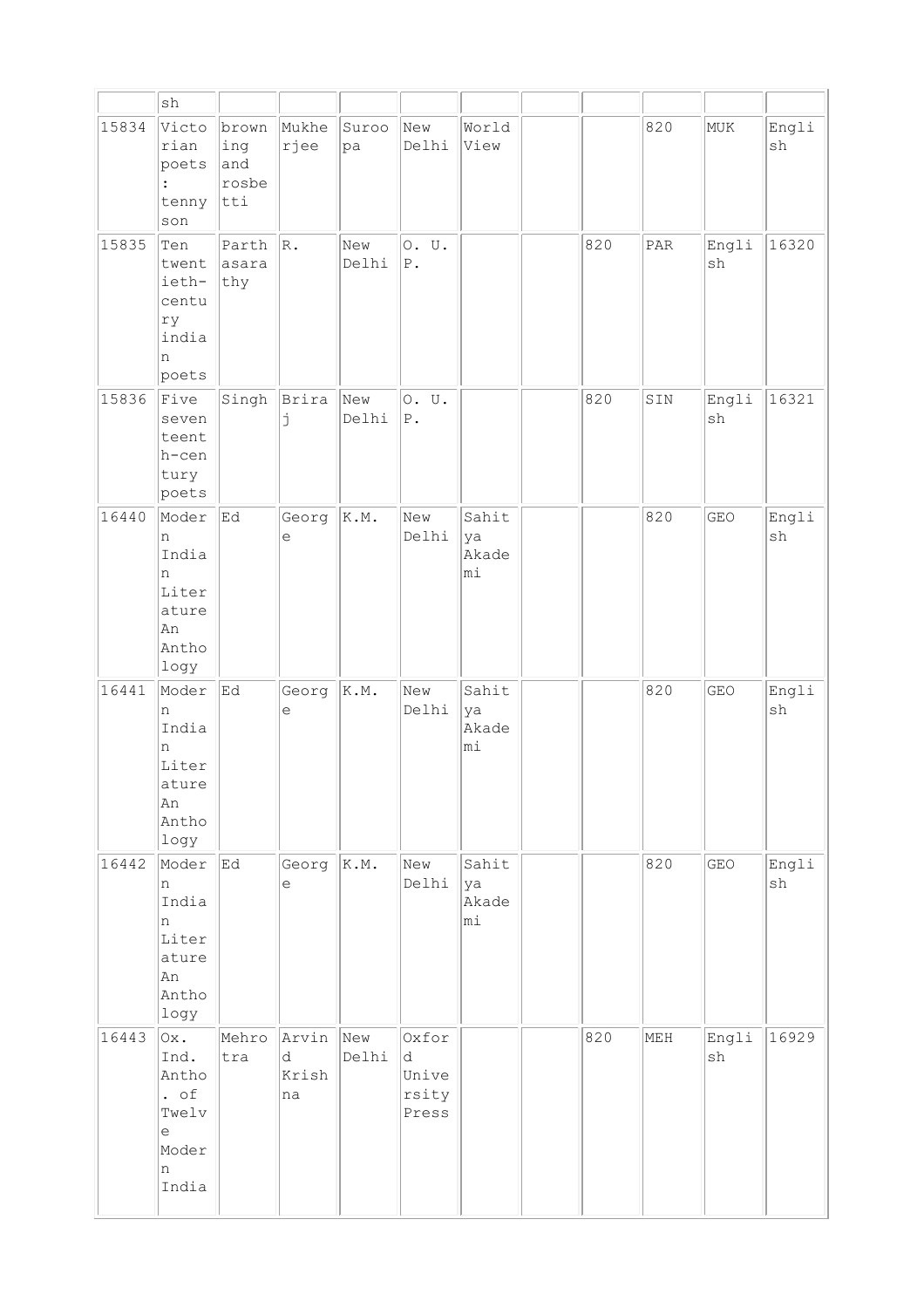|       | n<br>Poets                                                                 |                                 |                     |               |                                                                                   |                            |     |     |                              |             |
|-------|----------------------------------------------------------------------------|---------------------------------|---------------------|---------------|-----------------------------------------------------------------------------------|----------------------------|-----|-----|------------------------------|-------------|
| 16445 | India<br>n<br>writi<br>ng in<br>Engli<br>$\operatorname{sh}$               | Iyeng<br>er                     | KR<br>Srini<br>vasa | New<br>Delhi  | Sterl<br>ing                                                                      |                            | 820 | IYE | Engli<br>sh                  | 16930       |
| 16446 | Creat<br>ive<br>aspec<br>ts of<br>India<br>n<br>Engli<br>sh                | Desai                           | Shant<br>inath<br>K | ed            | New<br>Delhi                                                                      | Sahit<br>ya<br>Acade<br>mi |     | 820 | DES                          | Engli<br>sh |
| 16447 | A<br>Prefa<br>ce to<br>Conra<br>d                                          | Watts                           | Cedri<br>C          | New<br>Delhi  | Pears<br>on<br>Educa<br>tion<br>(Sing<br>apore<br>$\lambda$                       |                            | 820 | WAT | Engli<br>sh                  | 16932       |
| 16448 | Charl<br>ote<br>Bront<br>e :<br>the<br>novel<br>$\rm s$                    | Edwar<br>$\mathrm{d}\mathbf{s}$ | Mike                | Hamps<br>hire | Macmi<br>llan                                                                     |                            | 820 | EDW | Engli<br>sh                  | 16933       |
| 16449 | From<br>purit<br>anism<br>to<br>postm<br>odern<br>ism                      | Rulan<br>d.                     | Richa<br>rd         | Londo<br>n    | Pengu<br>in<br>Books                                                              |                            | 820 | RUL | Engli<br>sh                  | 16934       |
| 16450 | Twent<br>ieth<br>centu<br>ry<br>liter<br>ary<br>criti<br>$\hbox{\tt cism}$ | Das                             | Bijay<br>Kumar      | New<br>Delhi  | Atlan<br>tic<br>Publi<br>shers<br>and<br>Distr<br>ibuto<br>$\mathtt{r}\mathtt{s}$ |                            | 820 | DAS | Engli<br>$\operatorname{sh}$ | 16935       |
| 16451 | $W$ B<br>Yeats<br>$\ddot{\cdot}$<br>poetr<br>y and<br>plays                | Sarke<br>r                      | Sunil<br>Kumar      | New<br>Delhi  | Atlan<br>tic<br>Publi<br>shers<br>and<br>Distr<br>ibuto<br>$\mathtt{r}\mathtt{s}$ |                            | 820 | SAR | Engli<br>sh                  | 16936       |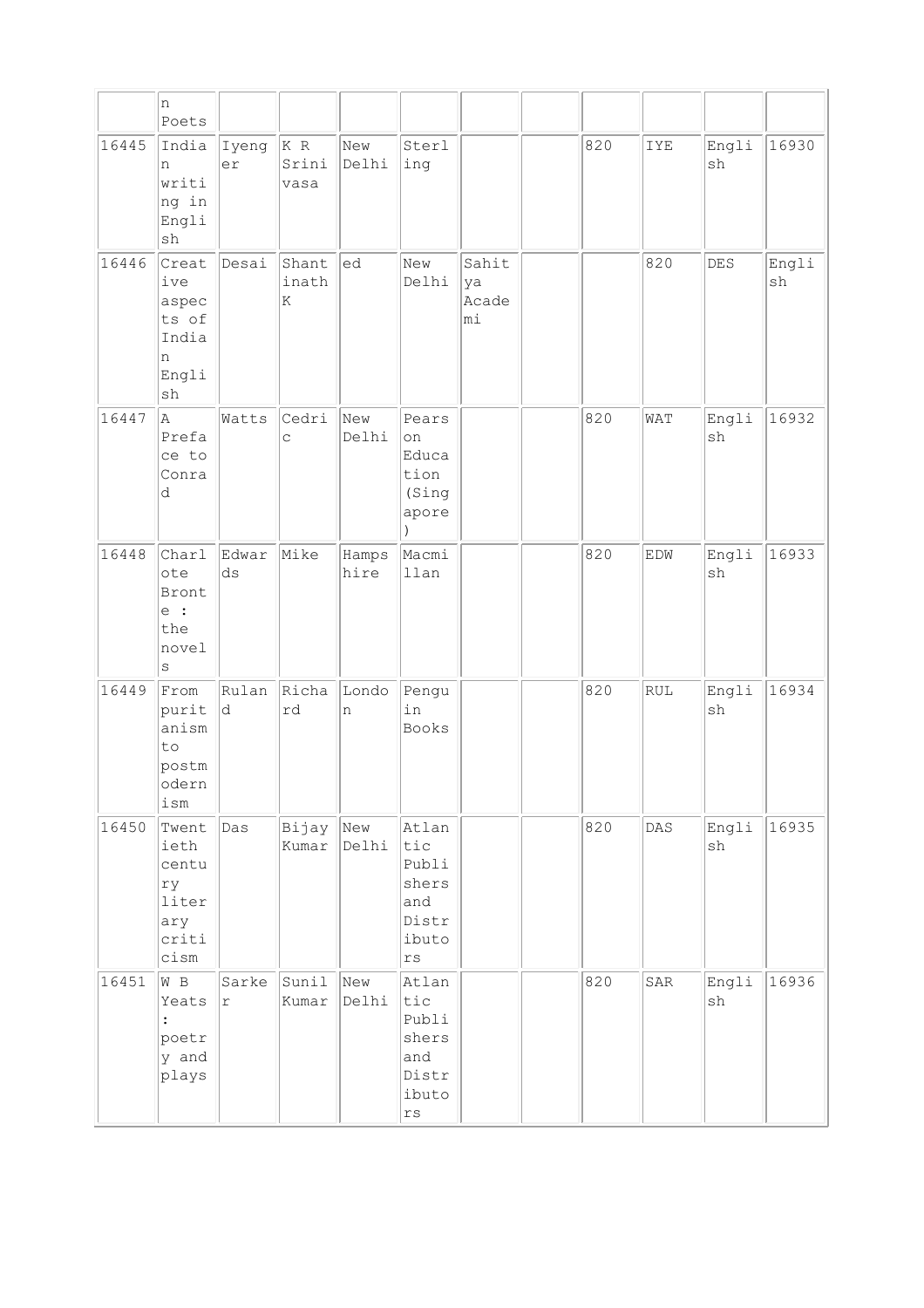| 16452 | Write<br>rs of<br>the<br>India<br>n<br>diasp<br>ora                         | Dhawa<br>In.         | R K                  | ed           | New<br>Delhi                          | Prest<br>ige<br>Books        |     | 820                         | ${\tt DHA}$                  | Engli<br>sh |
|-------|-----------------------------------------------------------------------------|----------------------|----------------------|--------------|---------------------------------------|------------------------------|-----|-----------------------------|------------------------------|-------------|
| 16453 | Post-<br>colon<br>ialit<br>y :<br>readi<br>ng<br>liter<br>ature             | Indra                | C T                  | ed           | New<br>Delhi                          | Vikas                        |     | 820                         | IND                          | Engli<br>sh |
| 16454 | Essay<br>s in<br>commo<br>nweal<br>th<br>liter<br>ature                     | Naras<br>imhai<br>ah | $ C$ D               | New<br>Delhi | Pencr<br>aft<br>Inter<br>natio<br>nal |                              | 820 | $\ensuremath{\mathsf{NAR}}$ | Engli<br>sh                  | 16939       |
| 16455 | T S<br>Eliot<br>: a<br>criti<br>ca1<br>study                                | Dwive<br>di          | A N                  | New<br>Delhi | Atlan<br>tic                          |                              | 820 | DWI                         | Engli<br>sh                  | 16940       |
| 16456 | The<br>poetr<br>y of<br>$\mathbb T$ S<br>Eliot                              | Mishr<br>а           | B M                  | New<br>Delhi | Atlan<br>tic                          |                              | 820 | MIS                         | Engli<br>$\operatorname{sh}$ | 16941       |
| 16457 | Seven<br>short<br>novel<br>S                                                | Cheko<br>$\vee$      | Anton                | New<br>York  | $\mathbbmss{W}$<br>Norto<br>n         |                              | 820 | CHE                         | Engli<br>sh                  | 16942       |
| 16458 | Moder<br>n<br>criti<br>cism<br>and<br>theor<br>y : a<br>reade<br>$\Upsilon$ | Lodge                | David                | ed           | New<br>Delhi                          | Pears<br>on<br>Educa<br>tion |     | 820                         | LOD                          | Engli<br>sh |
| 16459 | Pract<br>ical<br>engli<br>$\operatorname{sh}$<br>usage                      | Swan                 | Micha<br>el          | Oxfor<br>d   | OUP                                   |                              | 820 | SWA                         | Engli<br>sh                  | 16944       |
| 16460 | Postc<br>oloni<br>alism<br>: an<br>histo<br>rical                           | Young                | Rober Oxfor<br>t J C | d.           | Black<br>well                         |                              | 820 | YOU                         | Engli<br>$\operatorname{sh}$ | 16945       |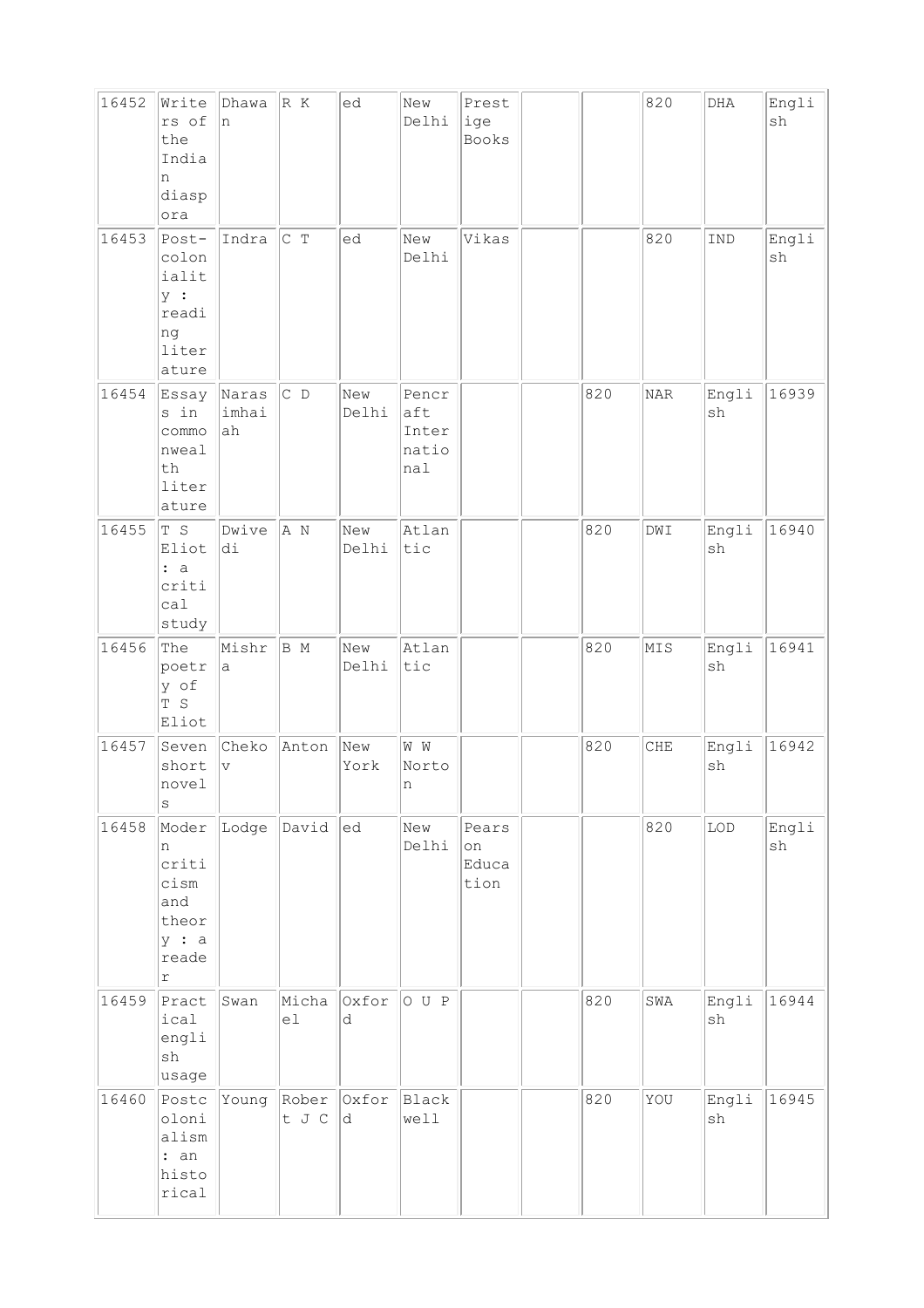|       | intro<br>ducti<br>on                                                             |              |                            |              |                                     |  |     |              |                              |       |
|-------|----------------------------------------------------------------------------------|--------------|----------------------------|--------------|-------------------------------------|--|-----|--------------|------------------------------|-------|
| 16461 | A<br>Histo<br>ry of<br>liter<br>ary<br>criti<br>cism                             | Blami<br>res | Harry                      | New<br>Delhi | Macmi<br>llan                       |  | 820 | <b>BLA</b>   | Engli<br>sh                  | 16946 |
| 16462 | The<br>Idea<br>Of<br>India<br>n<br>Liter<br>ature                                | Josi         | Umash<br>ankar             | New<br>Delhi | Sahit<br>ya<br>Akade<br>mi          |  | 820 | <b>JOS</b>   | Engli<br>sh                  | 16947 |
| 17027 | Arms<br>and<br>the<br>man                                                        | Shaw         | Berna<br>d                 | New<br>Delhi | Orien<br>$\mathsf t$<br>Longm<br>an |  | 822 | SHA          | Engli<br>sh                  | 17534 |
| 17028 | Arms<br>and<br>the<br>man                                                        | Shaw         | Berna<br>d                 | New<br>Delhi | Orien<br>t<br>Longm<br>an           |  | 822 | SHA          | Engli<br>sh                  | 17535 |
| 17029 | Arms<br>and<br>the<br>man                                                        | Shaw         | Berna<br>d                 | New<br>Delhi | Orien<br>t.<br>Longm<br>an          |  | 822 | SHA          | Engli<br>sh                  | 17536 |
| 17030 | The<br>retur<br>n of<br>the<br>nativ<br>е                                        | Hardy        | Thoma<br>S                 | Calcu<br>tta | Radha<br>Publi<br>shing<br>House    |  | 823 | <b>HAR</b>   | Engli<br>sh                  | 17537 |
| 17031 | The<br>retur<br>n of<br>the<br>nativ<br>$\mathrel{\mathop{\mathrm{e}}\nolimits}$ | Hardy        | $\ $ Thoma $\ $ Calcu<br>S | tta          | Radha<br>Publi<br>shing<br>House    |  | 823 | <b>HAR</b>   | Engli<br>$\operatorname{sh}$ | 17538 |
| 17032 | The<br>retur<br>n of<br>the<br>nativ<br>е                                        | Hardy        | Thoma<br>S                 | Calcu<br>tta | Radha<br>Publi<br>shing<br>House    |  | 823 | $_{\rm HAR}$ | Engli<br>$\operatorname{sh}$ | 17539 |
| 17033 | The<br>retur<br>n of<br>the<br>nativ<br>$\mathrel{\mathop{\mathrm{e}}\nolimits}$ | Hardy        | Thoma<br>S                 | Calcu<br>tta | Radha<br>Publi<br>shing<br>House    |  | 823 | HAR          | Engli<br>$\operatorname{sh}$ | 17540 |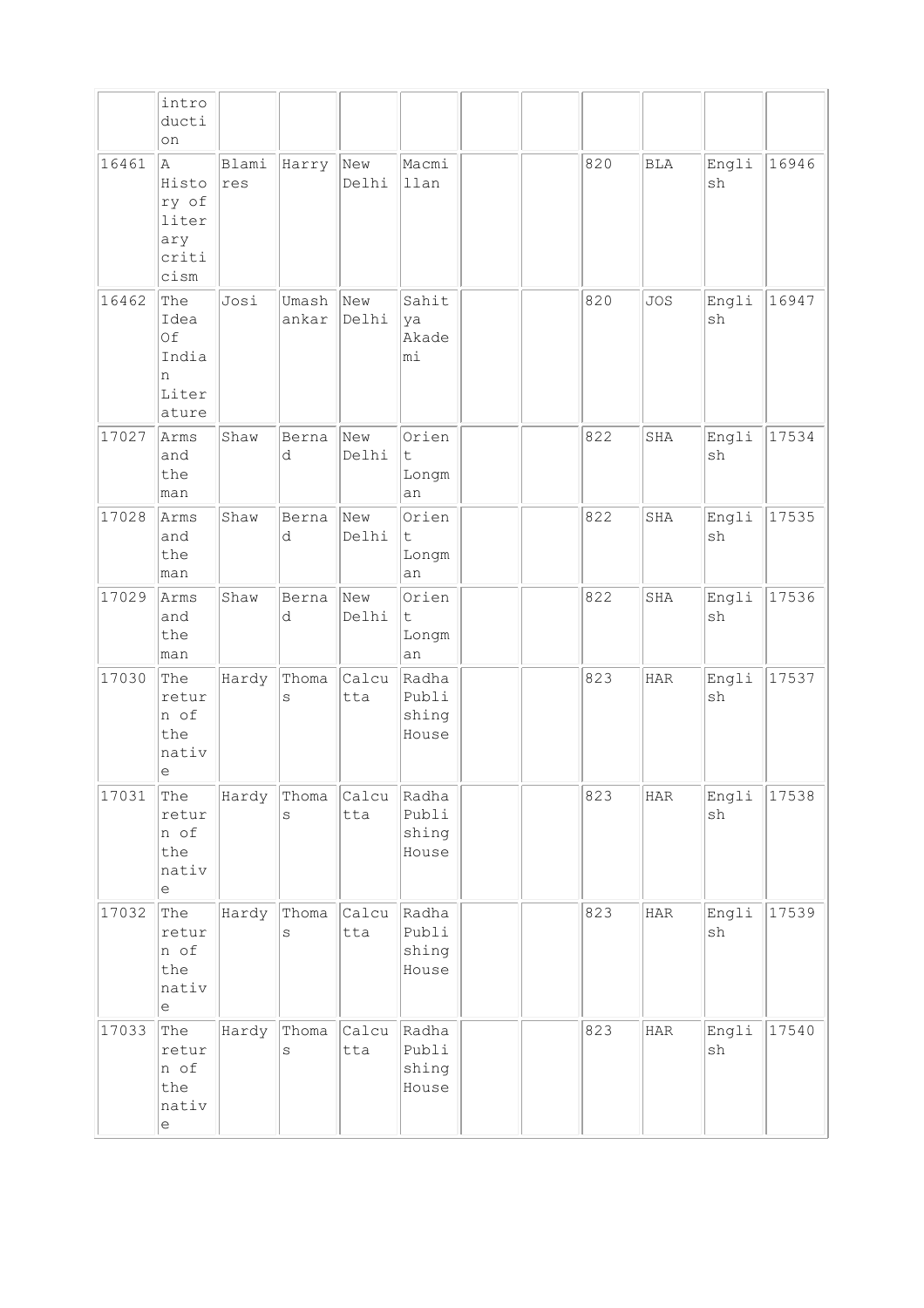| 17034 | The<br>golde                                 | Palgr<br>ave | Franc<br>$\rm \dot{1}\,\rm S$              | New<br>Delhi | Oxfor<br>d              |  | 821 | $\texttt{PAL}$              | Engli<br>$\operatorname{sh}$ | 17541 |
|-------|----------------------------------------------|--------------|--------------------------------------------|--------------|-------------------------|--|-----|-----------------------------|------------------------------|-------|
|       | n<br>treas<br>ury                            |              | Turne<br>$\acute{\text{r}}$                |              | Unive<br>rsity<br>Press |  |     |                             |                              |       |
|       | оf<br>the<br>best                            |              |                                            |              |                         |  |     |                             |                              |       |
|       | songs<br>and<br>lyric<br>al                  |              |                                            |              |                         |  |     |                             |                              |       |
|       | poems<br>in<br>the                           |              |                                            |              |                         |  |     |                             |                              |       |
|       | engli<br>$\operatorname{sh}$<br>langu<br>age |              |                                            |              |                         |  |     |                             |                              |       |
| 17035 | The<br>golde<br>n                            | Palgr<br>ave | Franc<br>$\mathtt{i}\,\mathtt{s}$<br>Turne | New<br>Delhi | Oxfor<br>d<br>Unive     |  | 821 | PAL                         | Engli<br>$\operatorname{sh}$ | 17542 |
|       | treas<br>ury<br>оf                           |              | $\acute{\text{r}}$                         |              | rsity<br>Press          |  |     |                             |                              |       |
|       | the<br>best<br>songs                         |              |                                            |              |                         |  |     |                             |                              |       |
|       | and<br>lyric<br>a1                           |              |                                            |              |                         |  |     |                             |                              |       |
|       | poems<br>in<br>the                           |              |                                            |              |                         |  |     |                             |                              |       |
|       | engli<br>$\operatorname{sh}$<br>langu<br>age |              |                                            |              |                         |  |     |                             |                              |       |
| 17036 | The<br>golde                                 | Palgr<br>ave | Franc<br>is                                | New<br>Delhi | Oxfor<br>d.             |  | 821 | $\ensuremath{\mathsf{PAL}}$ | Engli<br>sh                  | 17543 |
|       | $\mathsf{n}$<br>treas<br>ury                 |              | Turne<br>$\acute{\text{r}}$                |              | Unive<br>rsity<br>Press |  |     |                             |                              |       |
|       | оf<br>the<br>best                            |              |                                            |              |                         |  |     |                             |                              |       |
|       | songs<br>and                                 |              |                                            |              |                         |  |     |                             |                              |       |
|       | lyric<br>a1<br>poems                         |              |                                            |              |                         |  |     |                             |                              |       |
|       | in<br>the                                    |              |                                            |              |                         |  |     |                             |                              |       |
|       | engli<br>${\tt sh}$<br>langu                 |              |                                            |              |                         |  |     |                             |                              |       |
|       | age                                          |              |                                            |              |                         |  |     |                             |                              |       |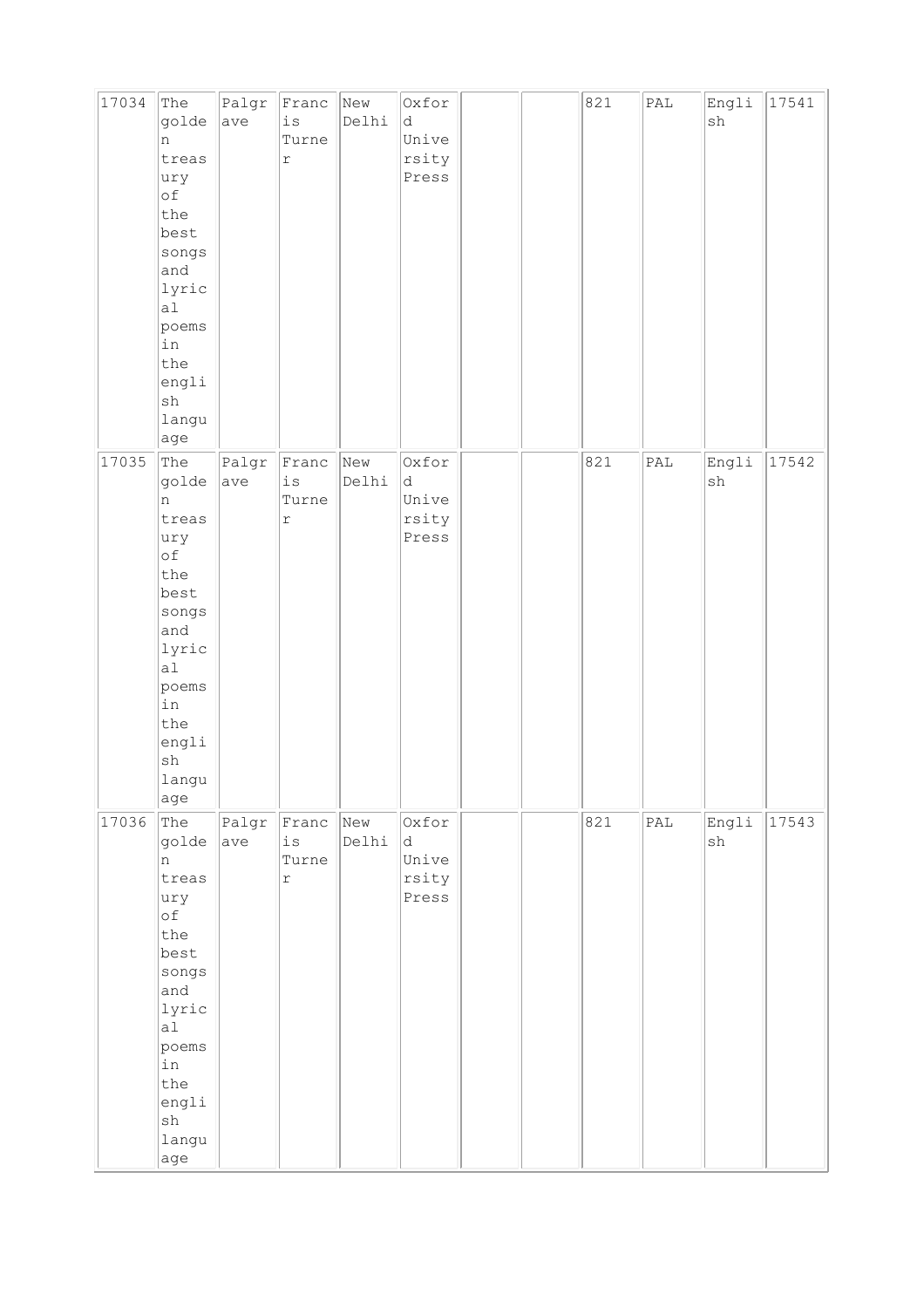| 17037 | The<br>golde<br>n<br>treas<br>ury<br>of<br>the<br>best<br>songs<br>and<br>lyric<br>a1<br>poems<br>in<br>the<br>engli<br>$\operatorname{sh}$<br>langu<br>age | Palgr<br>ave | Franc<br>$\rm \dot{1}\,\rm S$<br>Turne<br>$\Upsilon$ | New<br>Delhi | Oxfor<br>d<br>Unive<br>rsity<br>Press                 |  | 821 | $\ensuremath{\mathsf{PAL}}$ | Engli<br>$\operatorname{sh}$ | 17544 |
|-------|-------------------------------------------------------------------------------------------------------------------------------------------------------------|--------------|------------------------------------------------------|--------------|-------------------------------------------------------|--|-----|-----------------------------|------------------------------|-------|
| 17038 | The<br>golde<br>n<br>treas<br>ury<br>of<br>the<br>best<br>songs<br>and<br>lyric<br>a1<br>poems<br>in<br>the<br>engli<br>$\operatorname{sh}$<br>langu<br>age | Palgr<br>ave | Franc<br>$\mathtt{is}$<br>Turne<br>r                 | New<br>Delhi | Oxfor<br>d<br>Unive<br>rsity<br>Press                 |  | 821 | PAL                         | Engli<br>${\tt sh}$          | 17545 |
| 17039 | The<br>guide                                                                                                                                                | Naray<br>an  | $\ $ R.K                                             | Chenn<br>ai  | India<br>$\ln$<br>Thoug<br>ht<br>Publi<br>catio<br>ns |  | 823 | NAR                         | Engli<br>${\tt sh}$          | 17546 |
| 17040 | The<br>guide                                                                                                                                                | Naray<br>an  | R.K                                                  | Chenn<br>ai  | India<br>n<br>Thoug<br>ht<br>Publi<br>catio<br>ns     |  | 823 | NAR                         | Engli<br>sh                  | 17547 |
| 17041 | The<br>guide                                                                                                                                                | Naray<br>an  | R.K                                                  | Chenn<br>ai  | India<br>n<br>Thoug<br>ht<br>Publi<br>catio           |  | 823 | NAR                         | Engli<br>${\tt sh}$          | 17548 |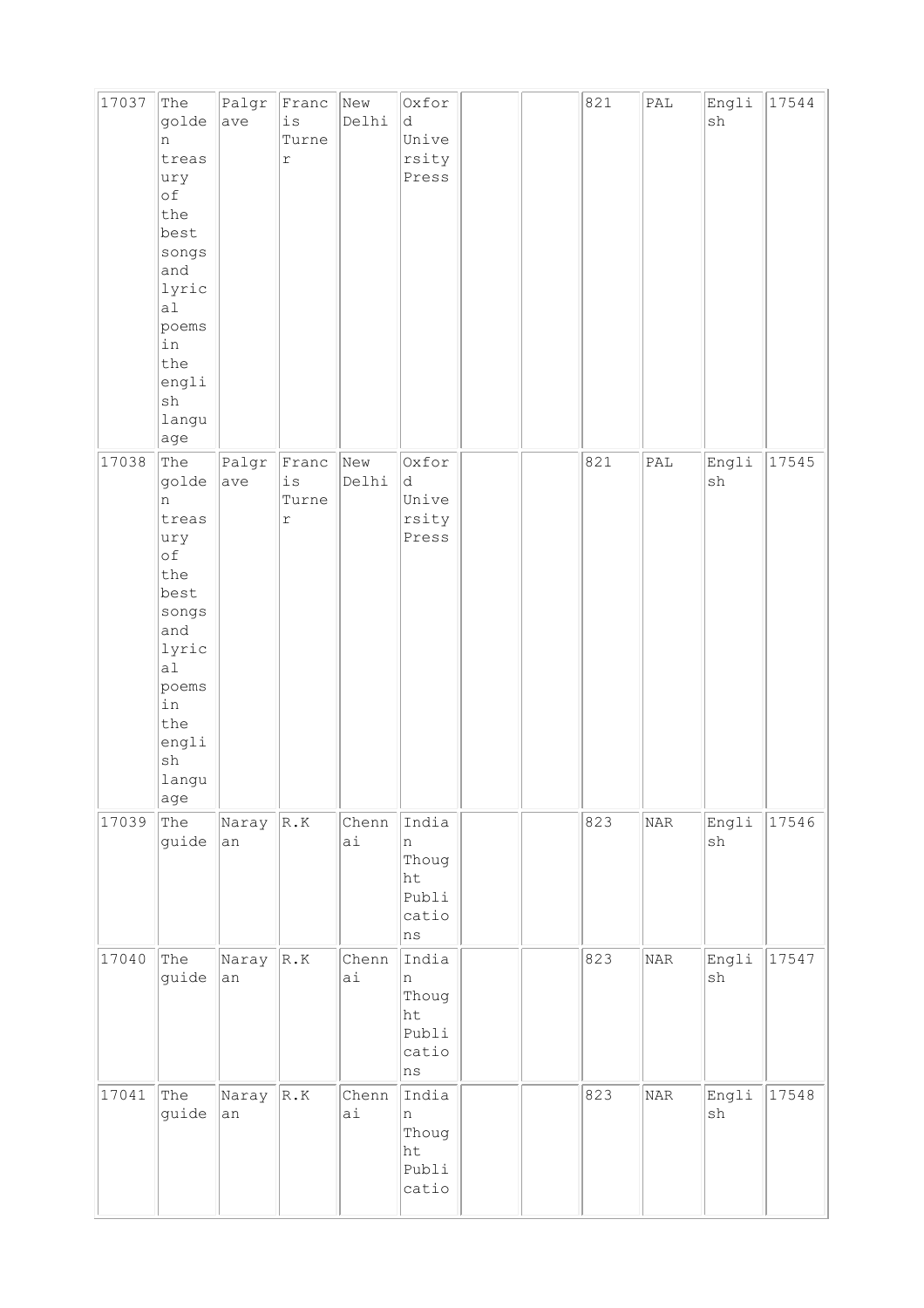|       |                                                         |               |                     |             | ns                                                |  |     |                             |                              |       |
|-------|---------------------------------------------------------|---------------|---------------------|-------------|---------------------------------------------------|--|-----|-----------------------------|------------------------------|-------|
| 17042 | The<br>guide                                            | Naray<br>an   | R.K                 | Chenn<br>ai | India<br>n<br>Thoug<br>ht<br>Publi<br>catio<br>ns |  | 823 | NAR                         | Engli<br>sh                  | 17549 |
| 17043 | The<br>guide                                            | Naray<br>an   | R.K                 | Chenn<br>ai | India<br>n<br>Thoug<br>ht<br>Publi<br>catio<br>ns |  | 823 | <b>NAR</b>                  | Engli<br>sh                  | 17550 |
| 17044 | She<br>stoop<br>s to<br>conqu<br>er                     | Golds<br>mith | Olive<br>$\Upsilon$ | Kolka<br>ta | Radha<br>Publi<br>shing<br>House                  |  | 823 | GOL                         | Engli<br>sh                  | 17551 |
| 17045 | She<br>stoop<br>s to<br>conqu<br>er                     | Golds<br>mith | Olive<br>$\Upsilon$ | Kolka<br>ta | Radha<br>Publi<br>shing<br>House                  |  | 823 | GOL                         | Engli<br>sh                  | 17552 |
| 17046 | She<br>stoop<br>s to<br>conqu<br>er                     | Golds<br>mith | Olive<br>r          | kolka<br>ta | Radha<br>Publi<br>shing<br>House                  |  | 823 | GOL                         | Engli<br>sh                  | 17553 |
| 17047 | She<br>stoop<br>s to<br>conqu<br>er                     | Golds<br>mith | Olive<br>$\Upsilon$ | Kolka<br>ta | Radha<br>Publi<br>shing<br>House                  |  | 823 | GOL                         | Engli<br>sh                  | 17554 |
| 17048 | She<br>stoop<br>s to<br>conqu<br>er                     | Golds<br>mith | Olive<br>$\Upsilon$ | Kolka<br>ta | Radha<br>Publi<br>shing<br>House                  |  | 823 | $\ensuremath{\mathsf{GOL}}$ | Engli<br>$\operatorname{sh}$ | 17555 |
| 17049 | She<br>stoop<br>s to<br>conqu<br>$\mathop{\mathtt{er}}$ | Golds<br>mith | Olive<br>r          | Kolka<br>ta | Radha<br>Publi<br>shing<br>House                  |  | 823 | GOL                         | Engli<br>sh                  | 17556 |
| 17050 | She<br>stoop<br>s to<br>conqu<br>er                     | Golds<br>mith | Olive<br>$\Upsilon$ | Kolka<br>ta | Radha<br>Publi<br>shing<br>House                  |  | 823 | GOL                         | Engli<br>sh                  | 17557 |
| 17051 | She<br>stoop<br>s to<br>conqu<br>er                     | Golds<br>mith | Olive<br>$\Upsilon$ | Kolka<br>ta | Radha<br>Publi<br>shing<br>House                  |  | 823 | GOL                         | Engli<br>$\operatorname{sh}$ | 17558 |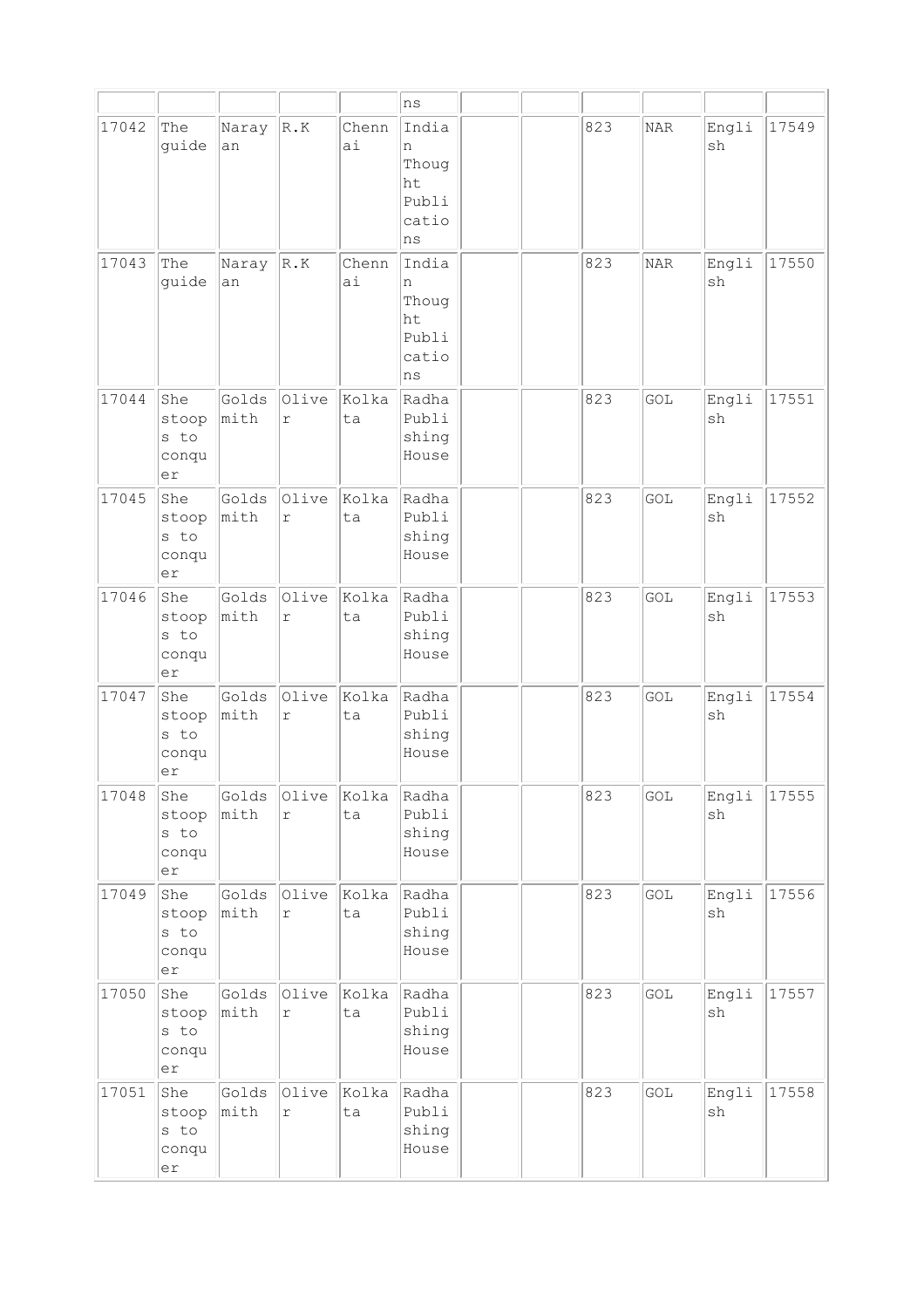| 17052 | She<br>stoop<br>s to<br>conqu<br>er                                                                              | Golds<br>mith                           | Olive<br>$\mathtt{r}$         | Kolka<br>ta                                          | Radha<br>Publi<br>shing<br>House |       | 823 | GOL                          | Engli<br>sh                  | 17559 |
|-------|------------------------------------------------------------------------------------------------------------------|-----------------------------------------|-------------------------------|------------------------------------------------------|----------------------------------|-------|-----|------------------------------|------------------------------|-------|
| 17053 | She<br>stoop<br>s to<br>conqu<br>er                                                                              | Golds<br>mith                           | Olive<br>$\mathtt{r}$         | Kolka<br>ta                                          | Radha<br>Publi<br>shing<br>House |       | 823 | GOL                          | Engli<br>sh                  | 17560 |
| 17082 | Journ<br>al of<br>the<br>Depar<br>tment<br>of<br>engli<br>sh :<br>hemin<br>gway<br>cente<br>nnial<br>tribu<br>te | Chida<br>nanda<br>Bhatt<br>achar<br> ya | Culcu<br> tta                 | Rabin<br>dra<br>Bhrat<br>$\dot{1}$<br>unive<br>rsity |                                  | 820.3 | BHA | Engli<br>$\operatorname{sh}$ | 17588                        | $1\,$ |
| 17088 | Moder<br>n<br>India<br>n<br>poert<br>y in<br>engli<br>$\operatorname{sh}$                                        | Panik<br>er                             | K.Ayy <br>appa                | New<br>Delhi                                         | Sahio<br>tya<br>akade<br>mi      |       | 821 | PAN                          | Engli<br>sh                  | 17594 |
| 17089 | Moder<br>n<br>India<br>n<br>poert<br>y in<br>engli<br>$\operatorname{sh}$                                        | Panik $ $ K.Ayy<br>er                   | appa                          | New<br>Delhi                                         | Sahio<br>tya<br>akade<br>mi      |       | 821 | PAN                          | Engli<br>sh                  | 17595 |
| 17090 | Moder<br>n<br>India<br>n<br>poert<br>y in<br>engli<br>$\operatorname{sh}$                                        | Panik<br>er                             | $\vert K.Ayy \rangle$<br>appa | New<br>Delhi                                         | Sahio<br>tya<br>akade<br>mi      |       | 821 | $\texttt{PAN}$               | Engli<br>$\operatorname{sh}$ | 17596 |
| 17091 | Moder<br>n<br>India<br>n<br>poert<br>y in<br>engli<br>sh                                                         | Panik<br>er                             | K.Ayy <br>appa                | New<br>Delhi                                         | Sahio<br>tya<br>akade<br>mi      |       | 821 | $\texttt{PAN}$               | Engli<br>sh                  | 17597 |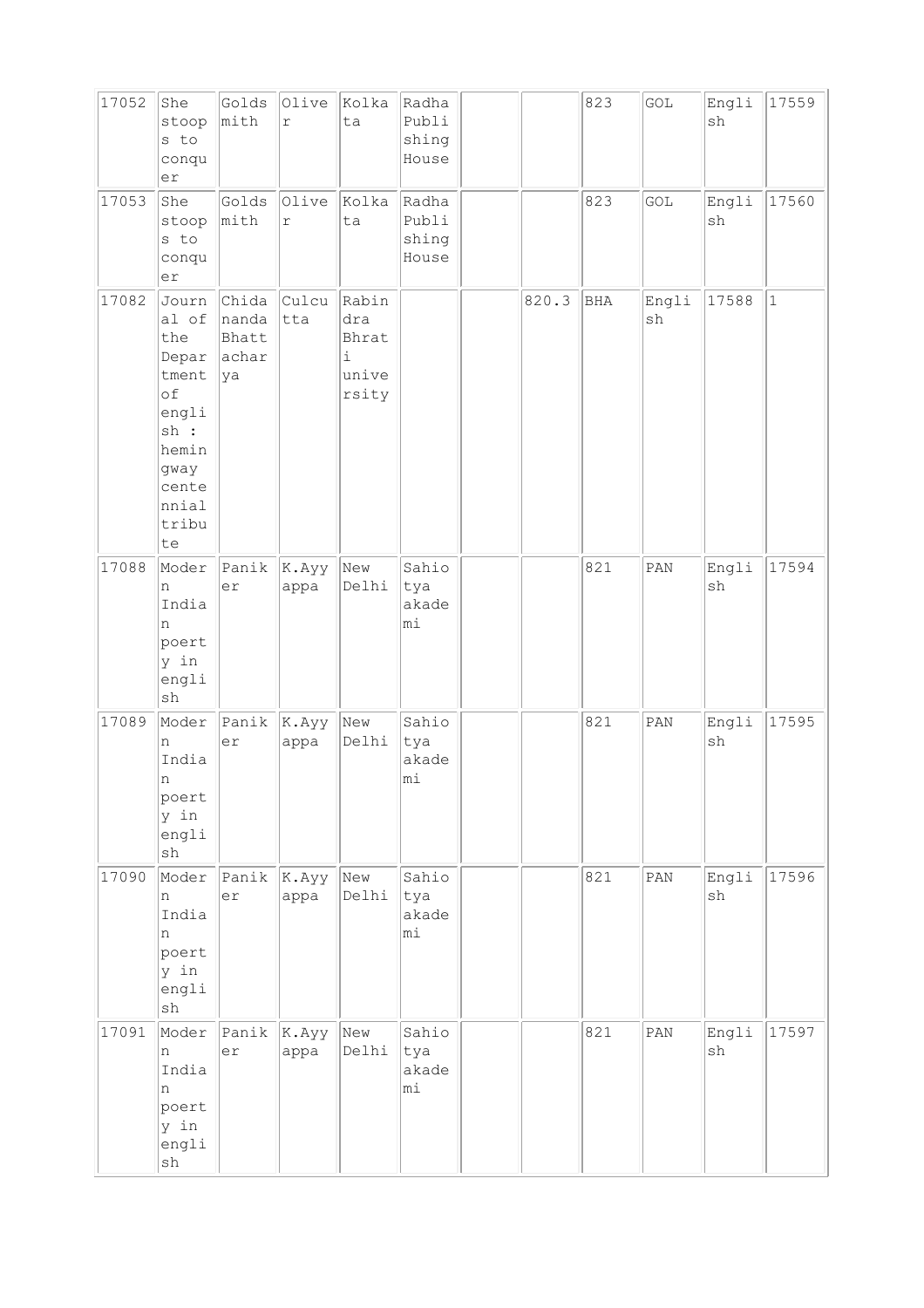| 17092 | Moder<br>n<br>India<br>n<br>poert<br>y in<br>engli<br>$\operatorname{sh}$ | Panik<br>er            | K.Ayy<br>appa  | New<br>Delhi                          | Sahio<br>tya<br>akade<br>mi |                      | 821 | $\texttt{PAN}$ | Engli<br>sh | 17598       |
|-------|---------------------------------------------------------------------------|------------------------|----------------|---------------------------------------|-----------------------------|----------------------|-----|----------------|-------------|-------------|
| 17093 | Moder<br>n<br>India<br>n<br>poert<br>y in<br>engli<br>sh                  | Panik<br>er            | K.Ayy<br>appa  | New<br>Delhi                          | Sahio<br>tya<br>akade<br>mi |                      | 821 | PAN            | Engli<br>sh | 17599       |
| 17094 | Moder<br>n<br>India<br>n<br>poert<br>y in<br>engli<br>${\tt sh}$          | Panik<br>er            | K. Ayy<br>appa | New<br>Delhi                          | Sahio<br>tya<br>akade<br>mi |                      | 821 | PAN            | Engli<br>sh | 17600       |
| 17095 | Moder<br>n<br>India<br>n<br>poert<br>y in<br>engli<br>sh                  | Panik<br>er            | K.Ayy<br>appa  | New<br>Delhi                          | Sahio<br>tya<br>akade<br>mi |                      | 821 | PAN            | Engli<br>sh | 17601       |
| 17096 | Cooli<br>е                                                                | Anand                  | Mulk<br>Raj    | New<br>Delhi                          | Pengu<br>in<br>Book         |                      | 823 | ANA            | Engli<br>sh | 17602       |
| 17097 | е                                                                         | Cooli Anand Mulk       | Raj            | New<br>Delhi                          | Pengu<br> in<br>Book        |                      | 823 | $\mathtt{ANA}$ | Engli<br>sh | 17603       |
| 17122 | worth<br>Class<br>ics :<br>the<br>aenei<br>d                              | Words Virgi Oxfor<br>1 | d              | Words<br>worth<br>Class<br>ics        |                             | 821.0<br>$\mathsf 9$ | VIR | Engli<br>sh    | 17628       | $ 1\rangle$ |
| 17124 | Words Virgi<br>worth<br>class<br>ics :<br>the<br>aenei<br>d               | 11                     | Oxfor<br>d     | Words<br>worth<br>class<br>$ics$      |                             | 821.0<br>$\mathsf 9$ | VIR | Engli<br>sh    | 17629       | $ 1\rangle$ |
| 17125 | S.T.s <br>elect<br>ed<br>poems                                            | $\vert$ Dr.S.<br>Sen   | New<br>Delhi   | Uniqu<br>$\epsilon$<br>Publi<br>shers |                             | 821.0<br>9           | SEN | Engli<br>sh    | 17630       | $ 1\rangle$ |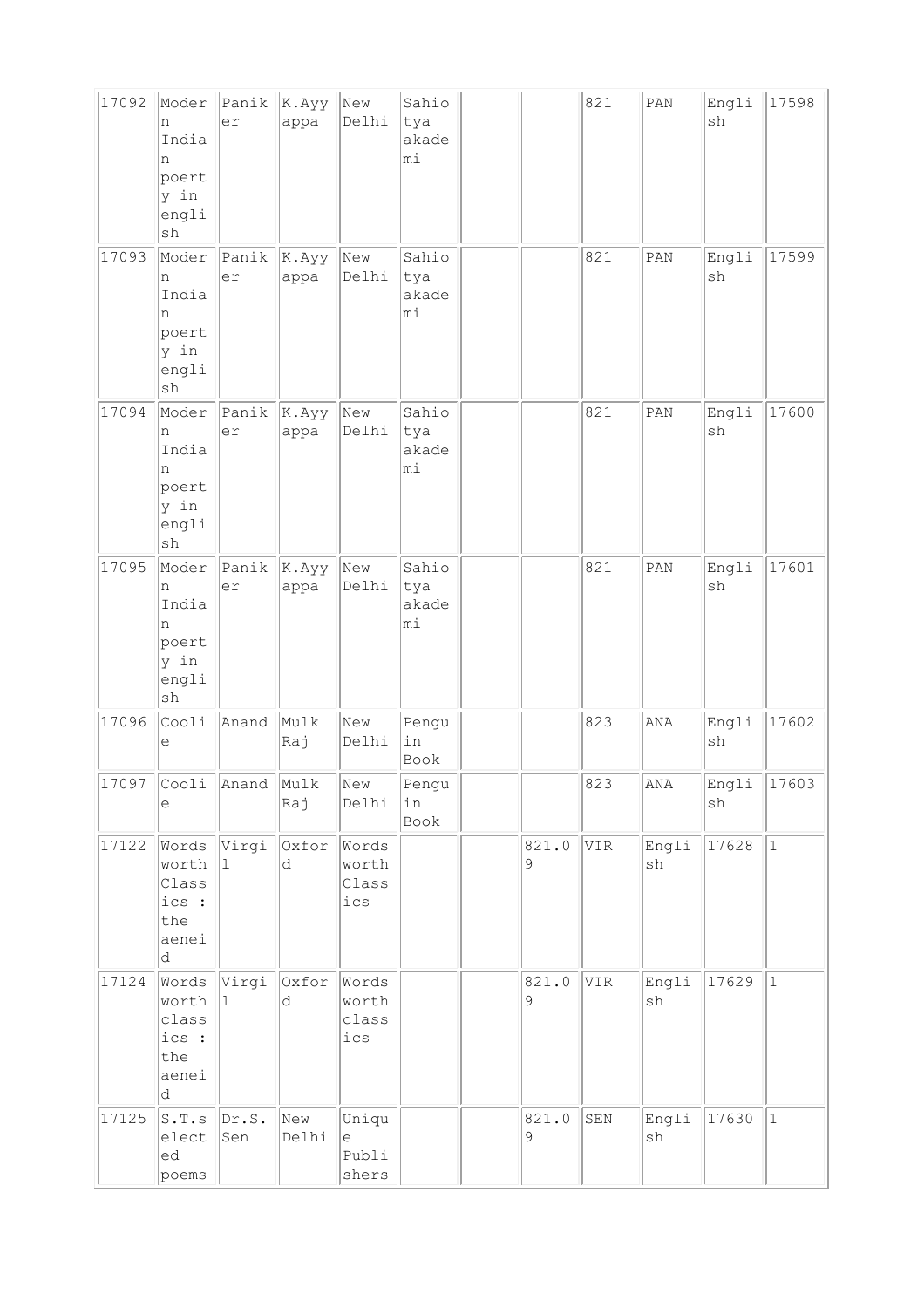| 17126 | W.B.<br>Yeats<br>selec<br>ted<br>poems                                                | Dr.S.<br>Sen                                                                                | New<br>Delhi                       | Uniqu<br>$\mathrel{\mathrm{e}}$<br>Publi<br>shers |                                       |                                             | 821.0<br>9 | SEN        | Engli<br>sh | 17631                        | $\vert$ 1   |
|-------|---------------------------------------------------------------------------------------|---------------------------------------------------------------------------------------------|------------------------------------|---------------------------------------------------|---------------------------------------|---------------------------------------------|------------|------------|-------------|------------------------------|-------------|
| 17127 | Edwar<br>d the<br>secon<br>d                                                          | Lunt                                                                                        | $\overline{\mathbb{R}}$ . G        | Delhi                                             | Book<br>Land                          |                                             |            | 823.0<br>9 | LUN         | Engli<br>sh                  | 17632       |
| 17128 | R.K.<br>Naray<br>an's<br>the<br>guide<br>: new<br>criti<br>cal<br>persp<br>ectiv<br>е | Bhatt<br>achar<br>ya                                                                        | Nandi<br>hi                        | Delhi                                             | World<br>view<br>publi<br>shers       |                                             |            | 823.0<br>9 | BHA         | Engli<br>sh                  | 17633       |
| 17129 | Criti<br>ca1<br>essay<br>s on<br>R K<br>Naray<br>an's<br>: the<br>guide               | Sen                                                                                         | Krish<br>na                        | Kolka<br>ta                                       | Orien<br>t<br>longm<br>an             |                                             |            | 823.0<br>9 | ${\tt SEN}$ | Engli<br>$\operatorname{sh}$ | 17634       |
| 17130 | Alexa<br>nder<br>pope<br>: The<br>rape<br>of<br>the<br>$_{\tt lock}$                  | Harri<br>$ \textrm{et}\>$<br>Raghu<br>natha<br>n                                            | Delhi                              | World<br>view<br>Publi<br>catio<br>$\rm ns$       |                                       |                                             | 823.0<br>9 | <b>HAR</b> | Engli<br>sh | 17635                        | $\vert$ 1   |
| 17131 | Johns<br>on                                                                           | Gray<br>and<br>Golds<br>mith<br>poets<br>оf<br>the<br>mid-e<br>ighte<br>enth<br>centu<br>ry | Harri<br>et<br>Raghu<br>natha<br>n | Delhi                                             | World<br>view<br>Publi<br>catio<br>ns |                                             |            | 823.0<br>9 | HAR         | Engli<br>sh                  | 17636       |
| 17132 | Blake                                                                                 | words<br>worth<br>and<br>coler<br>idge                                                      | Sengu<br> pta                      | Debja<br>ni                                       | Delhi                                 | World<br>view<br>Publi<br>catio<br>$\rm ns$ |            |            | 821.0<br>9  | ${\tt SEN}$                  | Engli<br>sh |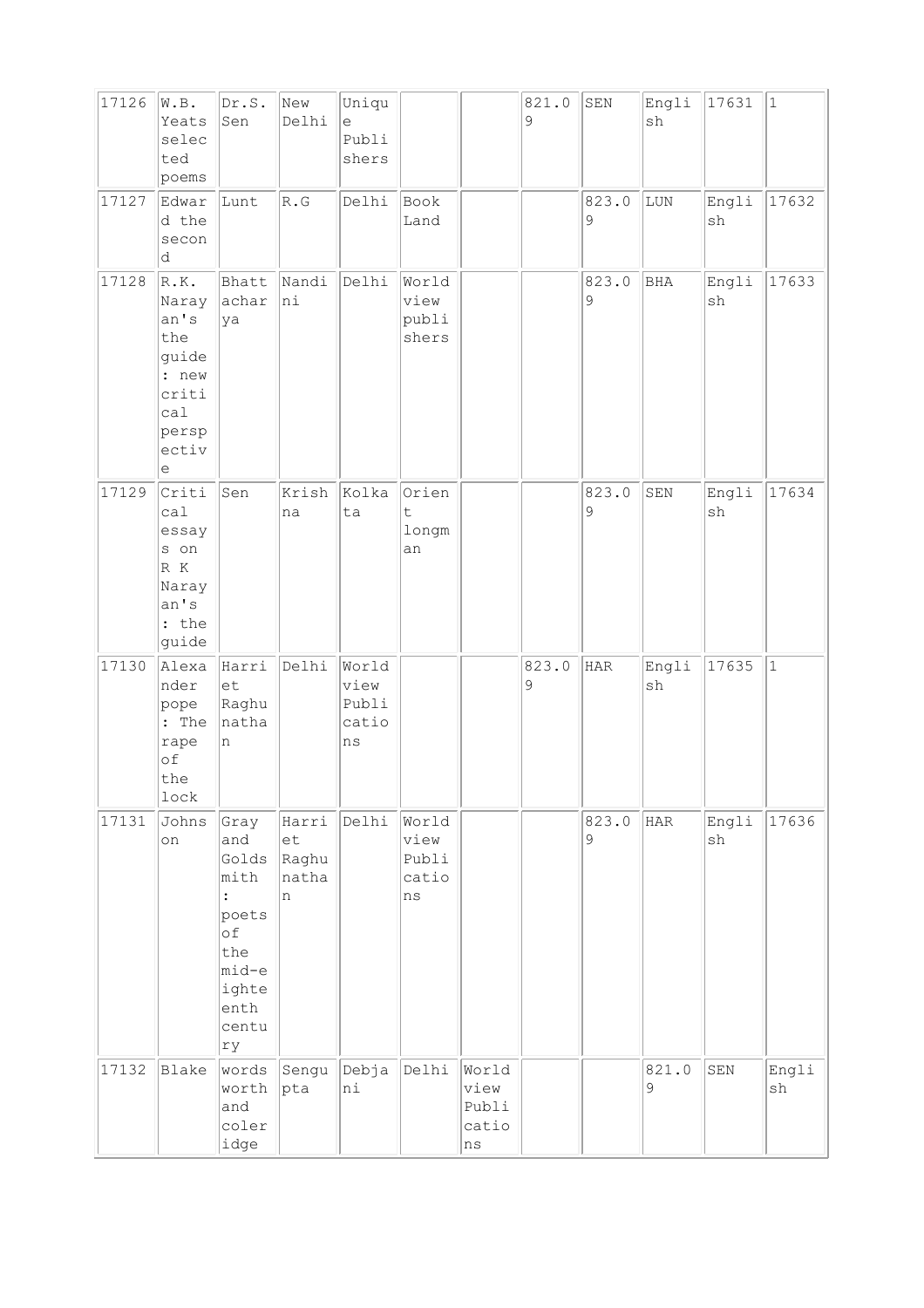| 17133 | la.<br>prefa<br>ce to<br>parad<br>ise<br>lost                                                      | Lewis                           | $\mathtt{C}$ . $\mathtt{S}$ | Delhi                                 | Capit<br>a1<br>Creat<br>ion           |                      | 823.0<br>9  | LEW         | Engli<br>sh                  | 17638     |
|-------|----------------------------------------------------------------------------------------------------|---------------------------------|-----------------------------|---------------------------------------|---------------------------------------|----------------------|-------------|-------------|------------------------------|-----------|
| 17134 | The<br>conci<br>se<br>oxfor<br>d<br>dicti<br>onary<br>of<br>liter<br>ary<br>terms                  | Baldi<br>$\mathrm{c}\mathrm{k}$ | Chris                       | New<br>Delhi                          | Oxfor<br>d<br>Unive<br>rsity<br>Press |                      | 423         | BAL         | Engli<br>$\operatorname{sh}$ | 17639     |
| 17135 | The<br>mayor<br>of<br>caste<br>rbrid<br>ge                                                         | Thoma<br>$\rm S$<br>Hardy       | New<br>York                 | W W<br>Norto<br>n &<br>Compa<br>ny    |                                       | 823.0<br>9           | <b>HAR</b>  | Engli<br>sh | 17640                        | $\vert$ 1 |
| 17136 | The<br>oxfor<br>d<br>antho<br>logy<br>of<br>moder<br>n<br>India<br>n<br>poetr<br>ly                | Vinay<br>Dharw<br>adker         | New<br>York                 | Oxfor<br>d<br>Unive<br>rsity<br>Press |                                       | 821.0<br>$\mathsf 9$ | ${\rm DHA}$ | Engli<br>sh | 17641                        | $\vert$ 1 |
| 17137 | Victo<br>rian<br>poets                                                                             | Tenny<br>son                    | Alfre<br>d.                 | Delhi                                 | World<br>view                         |                      | 821.0<br>9  | TEN         | Engli<br>${\tt sh}$          | 17642     |
| 17138 | Thoma<br>S<br>Hardy<br>'s:<br>the<br>retur<br>n of<br>the<br>nativ<br>e                            | Dutta                           | Shant<br>a                  | Delhi                                 | World<br>view                         |                      | 823.0<br>9  | DUT         | Engli<br>sh                  | 17643     |
| 17139 | Oscar<br>wilde<br>: the<br>impor<br>tance<br>of<br>being<br>earne<br>$\operatorname{\mathsf {st}}$ | Das                             | Sisir<br>Kumar              | New<br>Delhi                          | Oxfor<br>d<br>Unive<br>rsity<br>Press |                      | 823.0<br>9  | DAS         | Engli<br>$\operatorname{sh}$ | 17644     |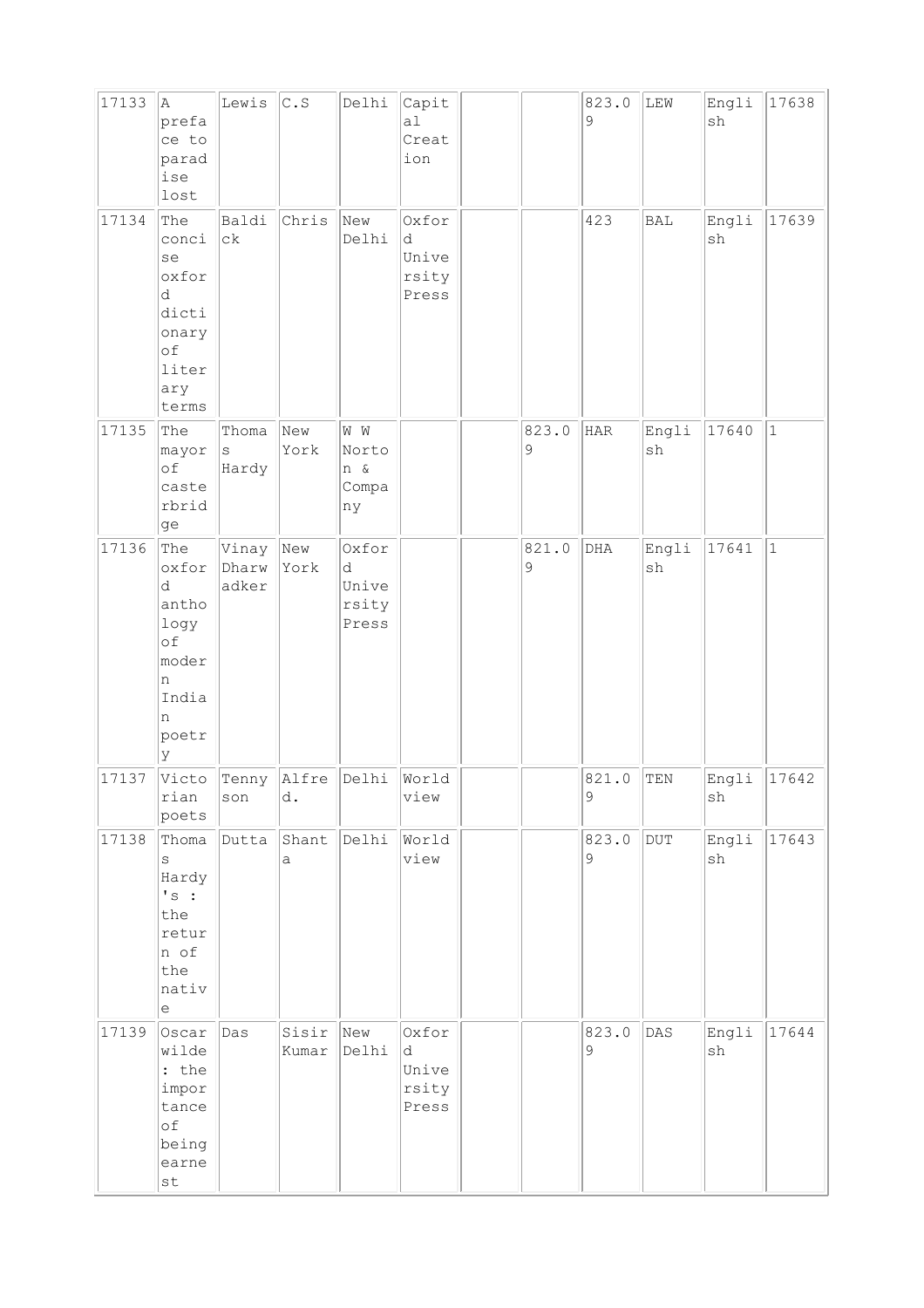| 17140 | Magic<br>seeds                                                                  | Naipp<br>aul                                      | V.S          | Londo<br>n      | Picad<br>$\circ$ r                    |  | 823.0<br>9 | NAI            | Engli<br>$\operatorname{sh}$ | 17645                            |
|-------|---------------------------------------------------------------------------------|---------------------------------------------------|--------------|-----------------|---------------------------------------|--|------------|----------------|------------------------------|----------------------------------|
| 17141 | Midni<br>ght's<br>child<br>ren                                                  | Rushd<br>ie                                       | Salma<br>n   |                 | Vinta<br>ge                           |  | 823        | <b>RUS</b>     | Engli<br>sh                  | 17646<br>26382<br>26383<br>26384 |
| 17142 | Fire<br>on<br>the<br>mount<br>ain                                               | Desai                                             | Anita        |                 | Vinta<br>ge                           |  | 823        | DES            | Engli<br>sh                  | 17647                            |
| 17143 | Jane<br>Auste<br>n's<br>pride<br>and<br>preju<br>dice                           | Manga<br>lam                                      | B            | Delhi           | World<br>view                         |  | 823.0<br>9 | MAN            | Engli<br>sh                  | 17648                            |
| 17144 | The<br>compl<br>ete<br>criti<br>ca1<br>guide<br>to<br>thoma<br>$\rm s$<br>hardy | Harve<br>l y                                      | Geoff<br>rey | Londo<br>$\,$ n | Routl<br>edge                         |  | 823.0<br>9 | <b>HAR</b>     | Engli<br>sh                  | 17649                            |
| 17145 | The<br>plays<br>of<br>oscar<br>wilde                                            | Varty                                             | Anne         |                 | Words<br>worth                        |  | 822.0<br>9 | <b>VAR</b>     | Engli<br>sh                  | 17650                            |
| 17146 | Alexa<br>ndern<br>pope<br>: the<br>rape<br>of<br>the<br>lock                    | Goodm<br>an                                       | W.R          | Delhi           | Doaba<br>House                        |  | 823.0<br>9 | GOO            | Engli<br>sh                  | 17651                            |
| 17147 | The<br>novel<br>s of<br>R.K.<br>Naray<br>an                                     | Dnyat<br>$\mathrel{\mathop{\mathrm{e}}\nolimits}$ | Rames<br>h   | New<br>Delhi    | Prest<br>ige                          |  | 823.0<br>9 | $\texttt{DNY}$ | Engli<br>$\operatorname{sh}$ | 17652                            |
| 17148 | Jane<br>Auste<br>n:<br>An<br>antho<br>logy<br>of<br>recen<br>t<br>criti         | Trive<br>di                                       | Haris<br>h   | Delhi           | Pencr<br>aft<br>inter<br>natio<br>nal |  | 821.0<br>9 | TRI            | Engli<br>sh                  | 17653                            |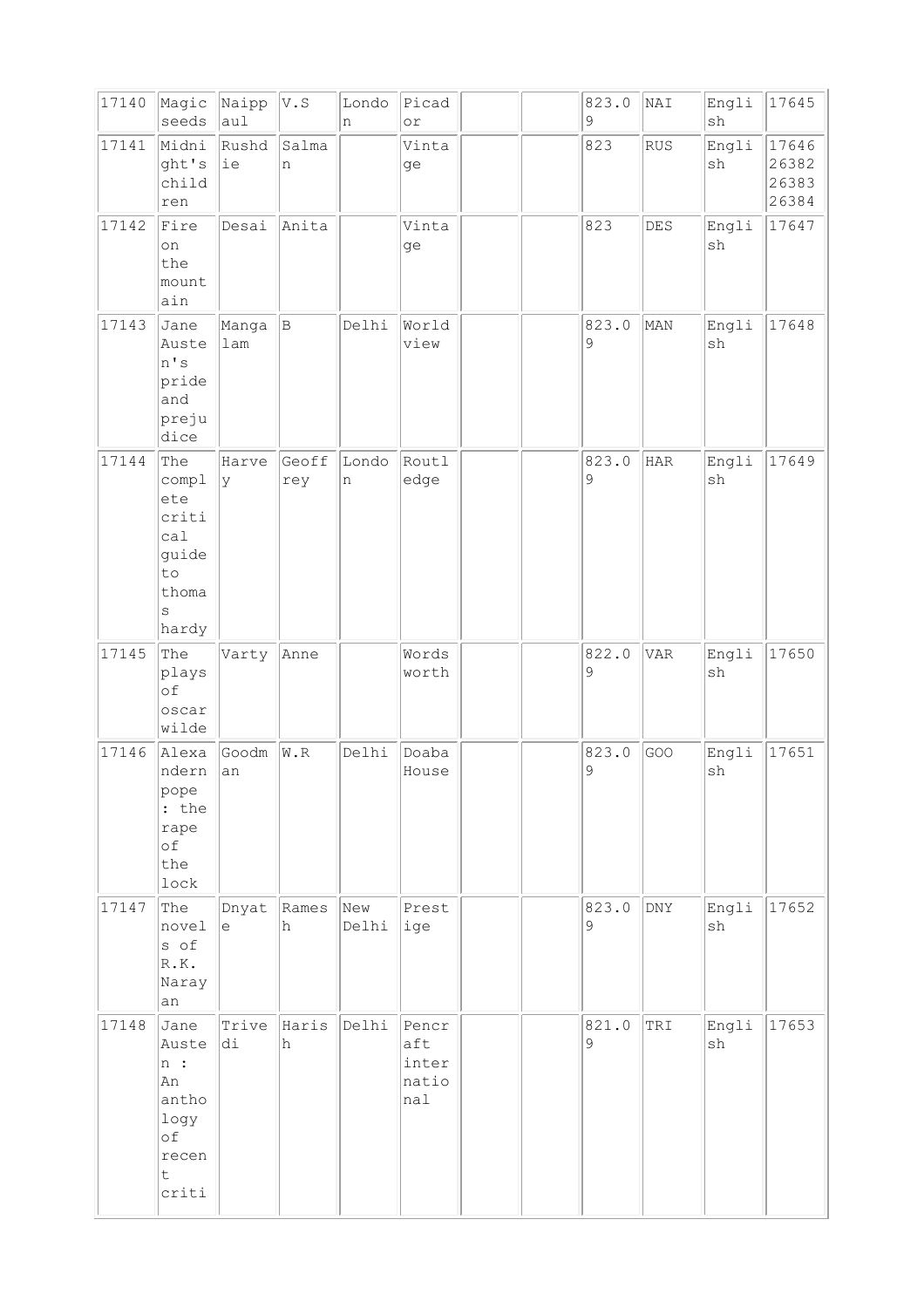|       | cism                                                                                                                                  |                     |                     |             |                                       |  |            |            |                              |       |
|-------|---------------------------------------------------------------------------------------------------------------------------------------|---------------------|---------------------|-------------|---------------------------------------|--|------------|------------|------------------------------|-------|
| 17149 | John<br>keats<br>: An<br>antho<br>logy<br>of<br>recen<br>t<br>criti<br>cism                                                           | Rao                 | E.Nag<br>eswar<br>a | Delhi       | Pencr<br>aft<br>inter<br>natio<br>nal |  | 821.0<br>9 | RAO        | Engli<br>sh                  | 17654 |
| 17150 | A<br>prefa<br>ce to<br>oscar<br>wilde                                                                                                 | Varty               | Anne                | Delhi       | Pears<br>on<br>educa<br>tion          |  | 823.0<br>9 | <b>VAR</b> | Engli<br>$\operatorname{sh}$ | 17655 |
| 17151 | la.<br>prefa<br>ce to<br>Words<br>worth                                                                                               | Purki<br>S          | John                | Delhi       | Pears<br>on<br>educa<br>tion          |  | 821.0<br>9 | PUR        | Engli<br>sh                  | 17656 |
| 17152 | Macmi<br>llan<br>maste<br>r<br>guide<br>S<br>twelf<br>th<br>night<br>by<br>willi<br>am<br>shake<br>spear<br>$\mathop{\rm e}\nolimits$ | Drape<br>r          | R.P                 | New<br>York | Palgr<br>ave<br>Macmi<br>llan         |  | 822.0<br>9 | <b>DRA</b> | Engli<br>$\operatorname{sh}$ | 17657 |
| 17153 | Macmi<br>llan<br>maste<br>$\Upsilon$<br>guide<br>s the<br>schoo<br>1 for<br>scand<br>al by<br>Richa<br>rd<br>Sheri<br>dan             | Range<br>$\Upsilon$ | Paul                | New<br>York | Palgr<br>ave<br>Macmi<br>llan         |  | 823.0<br>9 | RAN        | Engli<br>$\operatorname{sh}$ | 17658 |
| 17154 | Macmi<br>llan<br>maste<br>$\mathtt{r}$<br>guide<br>$\mathtt{s}$<br>Macbe<br>th by                                                     | Ellow<br>ay         | David               | New<br>York | Palgr<br>ave<br>Macmi<br>llan         |  | 822.0<br>9 | ELL        | Engli<br>sh                  | 17659 |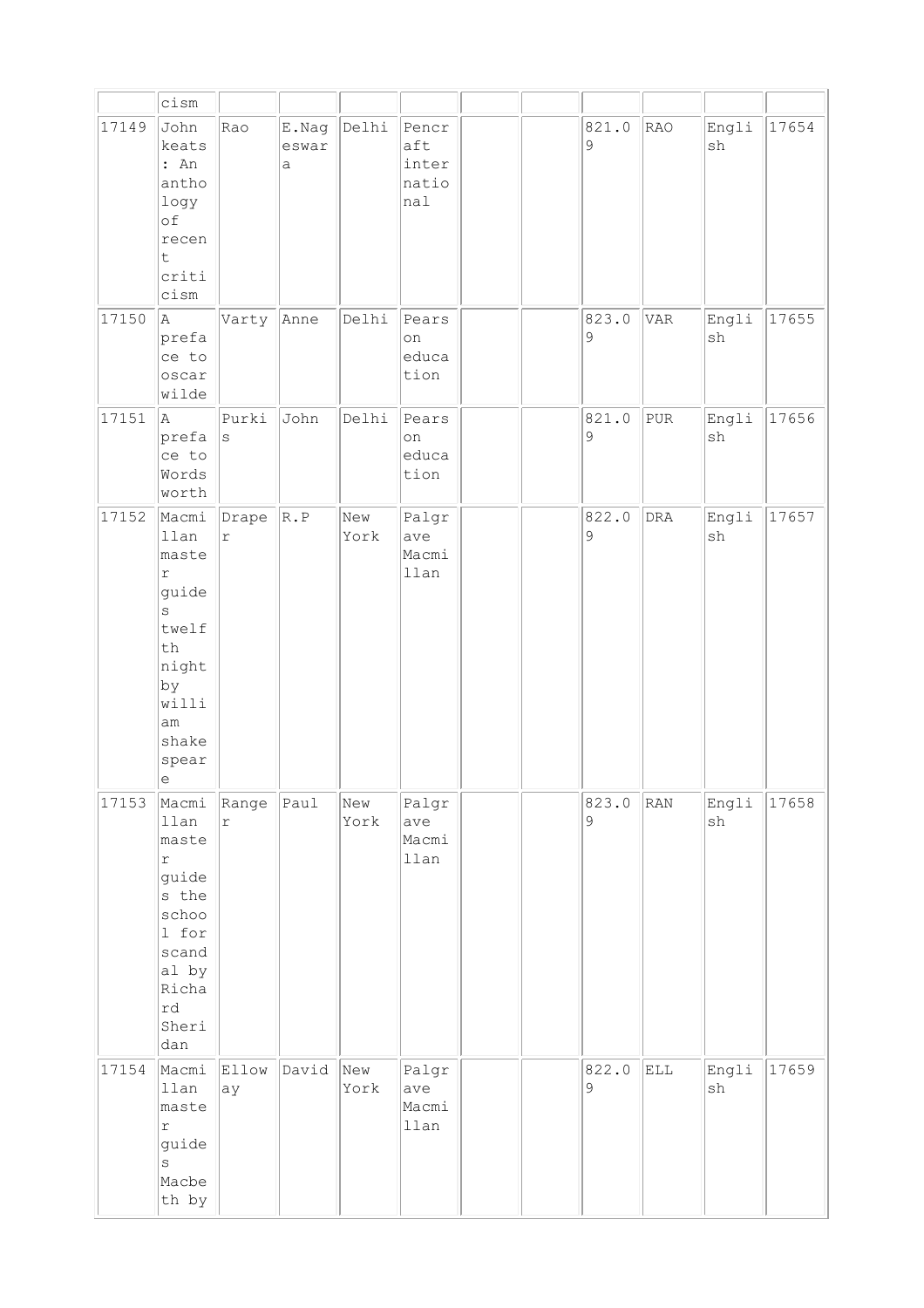|       | Willi                                                                                   |                   |                           |              |                                            |  |                      |            |             |       |
|-------|-----------------------------------------------------------------------------------------|-------------------|---------------------------|--------------|--------------------------------------------|--|----------------------|------------|-------------|-------|
|       | am<br>Shake<br>spear<br>e                                                               |                   |                           |              |                                            |  |                      |            |             |       |
| 17155 | Pride<br>and<br>preju<br>dice                                                           | Auste<br>In.      | Jane                      | New<br>Delhi | Oxfor<br>d<br>Unive<br>rsity<br>Press<br>S |  | 822.0<br>$\mathsf 9$ | AUS        | Engli<br>sh | 17660 |
| 17156 | R.K.N<br>araya<br>n:<br>An<br>antho<br>lgy<br>of<br>recen<br>$\sf t$<br>criti<br>cism   | Srina<br>$\tt th$ | $\mathbb{C}$ . N          | Delhi        | Pencr<br>aft<br>Inter<br>natio<br>n        |  | 820.9                | SRI        | Engli<br>sh | 17661 |
| 17157 | A<br>dicti<br>onary<br>of<br>liter<br>ary<br>terms<br>and<br>liter<br>ary<br>theor<br>У | Cuddo<br>n        | J.A                       | Delhi        | Doba<br>House                              |  | 423                  | <b>CUD</b> | Engli<br>sh | 17662 |
| 17158 | A<br>histo<br>ry of<br>engli<br>$\operatorname{sh}$<br>liter<br>ure                     | Ricke<br>tt       | Arthu<br>r<br>Compt<br>on | Delhi        | UBS<br>Publi<br>shers                      |  | 820.9                | RIC        | Engli<br>sh | 17663 |
| 17159 | A<br>histo<br>ry of<br>engli<br>$\operatorname{sh}$<br>liter<br>ure                     | Goodm<br>an       | W R                       | Delhi        | Doba<br>House                              |  | 820.9                | GOO        | Engli<br>sh | 17664 |
| 17160 | A<br>histo<br>ry of<br>engli<br>$\operatorname{sh}$<br>liter<br>ure                     | Goodm<br>an       | W R                       | Delhi        | Doba<br>House                              |  | 820.9                | GOO        | Engli<br>sh | 17665 |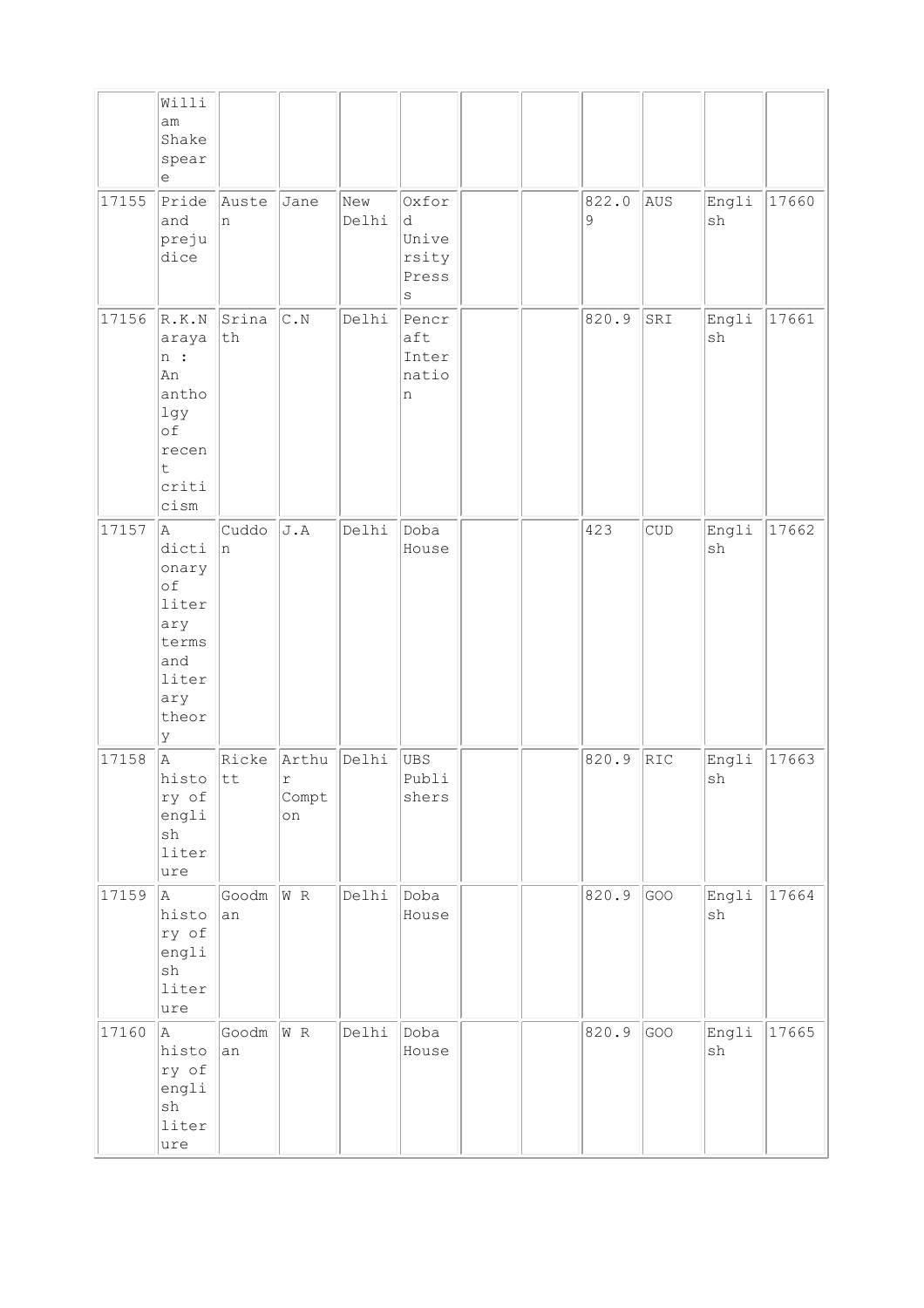| 17161 | A<br>histo<br>ry of<br>India<br>n<br>engli<br>sh<br>liter<br>ure                                  | Naik        | M.K                   | New<br>Delhi | Sahit<br>ya<br>akade<br>mi          |  | 820.9      | NAI | Engli<br>$\operatorname{sh}$ | 17666 |
|-------|---------------------------------------------------------------------------------------------------|-------------|-----------------------|--------------|-------------------------------------|--|------------|-----|------------------------------|-------|
| 17162 | Intro<br>ducti<br>on to<br>the<br>study<br>of<br>engli<br>sh<br>liter<br>ure                      | Iyeng<br>ar | K.R.S<br>riniv<br>asa | New<br>Delhi | Sterl<br>ing<br>Publi<br>shers      |  | 820.9      | IYE | Engli<br>$\operatorname{sh}$ | 17667 |
| 17163 | The<br>Bedfo<br>rdf<br>gloss<br>ary<br>оf<br>criti<br>ca1<br>and<br>liter<br>atera<br>ry<br>terms | Murfi<br>n  | Ross                  | New<br>York  | Bedfo<br>rd                         |  | 423        | MUR | Engli<br>$\operatorname{sh}$ | 17668 |
| 17164 | Candi<br>da :<br>а<br>myste<br>ry in<br>three<br>acts                                             | Shaw        | Berna<br>rd           | Londo<br>n   | orien<br>t<br>Longm<br>an           |  | 823.0<br>9 | SHA | Engli<br>sh                  | 17669 |
| 17165 | Candi<br>da :<br>a<br>myste<br>ry in<br>three<br>acts                                             | Shaw        | Berna<br>rd           | Londo<br>n   | orien<br>$\mathsf t$<br>Longm<br>an |  | 823.0<br>9 | SHA | Engli<br>sh                  | 17670 |
| 17166 | The<br>golde<br>n<br>treas<br>ury<br>оf<br>Indo-<br>angli<br>an<br>poetr<br>У                     | Gokak Vinay | ak<br>Krish<br>na     | New<br>Delhi | Sahit<br>ya<br>Akade<br>mi          |  | 821.0<br>9 | GOL | Engli<br>sh                  | 17671 |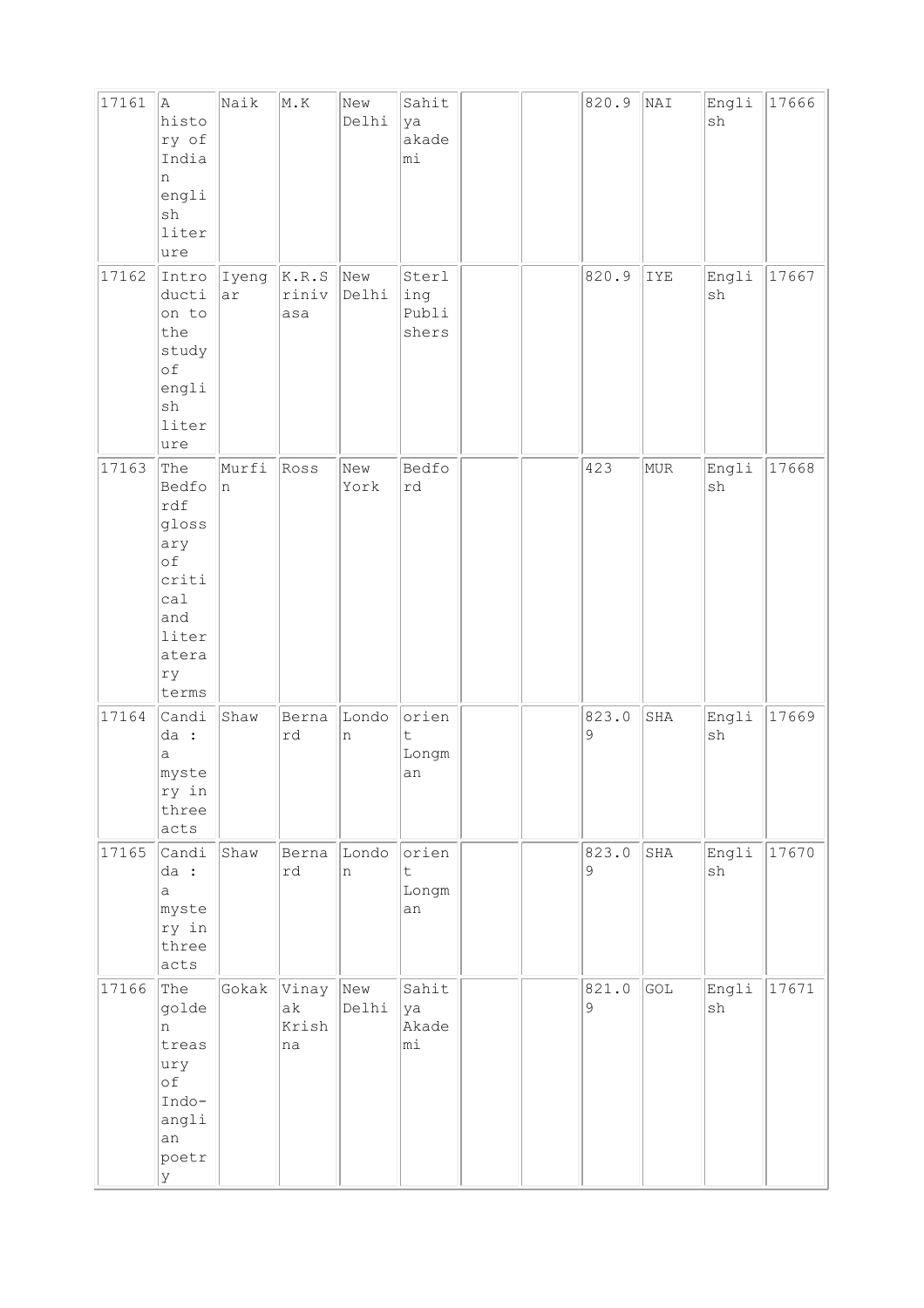| 17167<br>17168 | Conte<br>mpora<br>ry<br>India<br>n<br>short<br>stori<br>es :<br>serie<br>s III<br>Creat                                                                 | Dessa            | New<br>Delhi<br>Shant | Sahit<br>ya<br>Akade<br>mi<br>New | Sahit                       | 823.0<br>$\mathbf 1$ | CON<br>820.9 | Engli<br>$\operatorname{sh}$<br>DES | 17672<br>Engli               | $\vert$ 1<br>17673 |
|----------------|---------------------------------------------------------------------------------------------------------------------------------------------------------|------------------|-----------------------|-----------------------------------|-----------------------------|----------------------|--------------|-------------------------------------|------------------------------|--------------------|
|                | ive<br>aspec<br>ts of<br>India<br>n<br>engli<br>$\operatorname{sh}$                                                                                     | $\mathtt{i}$     | inath                 | Delhi                             | ya<br>Akade<br>mi           |                      |              |                                     | sh                           |                    |
| 17169          | The<br>idea<br>of<br>India<br>n<br>liter<br>ature                                                                                                       | Joshi            | Umash<br>ankar        | New<br>Delhi                      | Sahit<br>ya<br>Akade<br>mi  |                      | 820.9        | <b>JOS</b>                          | Engli<br>$\operatorname{sh}$ | 17674              |
| 17170          | The<br>compl<br>ete<br>criti<br>ca1<br>guide<br>to<br>Alexa<br>nder<br>pope                                                                             | Baine<br>$\rm s$ | Paul                  | Canad<br>$\mathsf a$              | Routl<br>edge               |                      | 820.9        | BAI                                 | Engli<br>sh                  | 17675              |
| 17171          | Augus<br>tan<br>satir<br>e<br>inten<br>tion<br>and<br>idiom<br>in<br>engli<br>$\operatorname{sh}$<br>poetr<br>y:166<br>$0 - 175$<br>$\mathsf{O}\xspace$ | Jack             | Ian                   | New<br>Delhi                      | Capit<br>a1<br>Creat<br>ion |                      | 820.9        | <b>JAC</b>                          | Engli<br>$\operatorname{sh}$ | 17676              |
| 17172          | Trage<br>$\mathrm{dy}$ :<br>serio<br>us<br>drama<br>in<br>relat<br>ion                                                                                  | Lucas            | F.L                   | Delhi                             | Capit<br>a1<br>Creat<br>ion |                      | 822.0<br>162 | LUC                                 | Engli<br>$\operatorname{sh}$ | 17677              |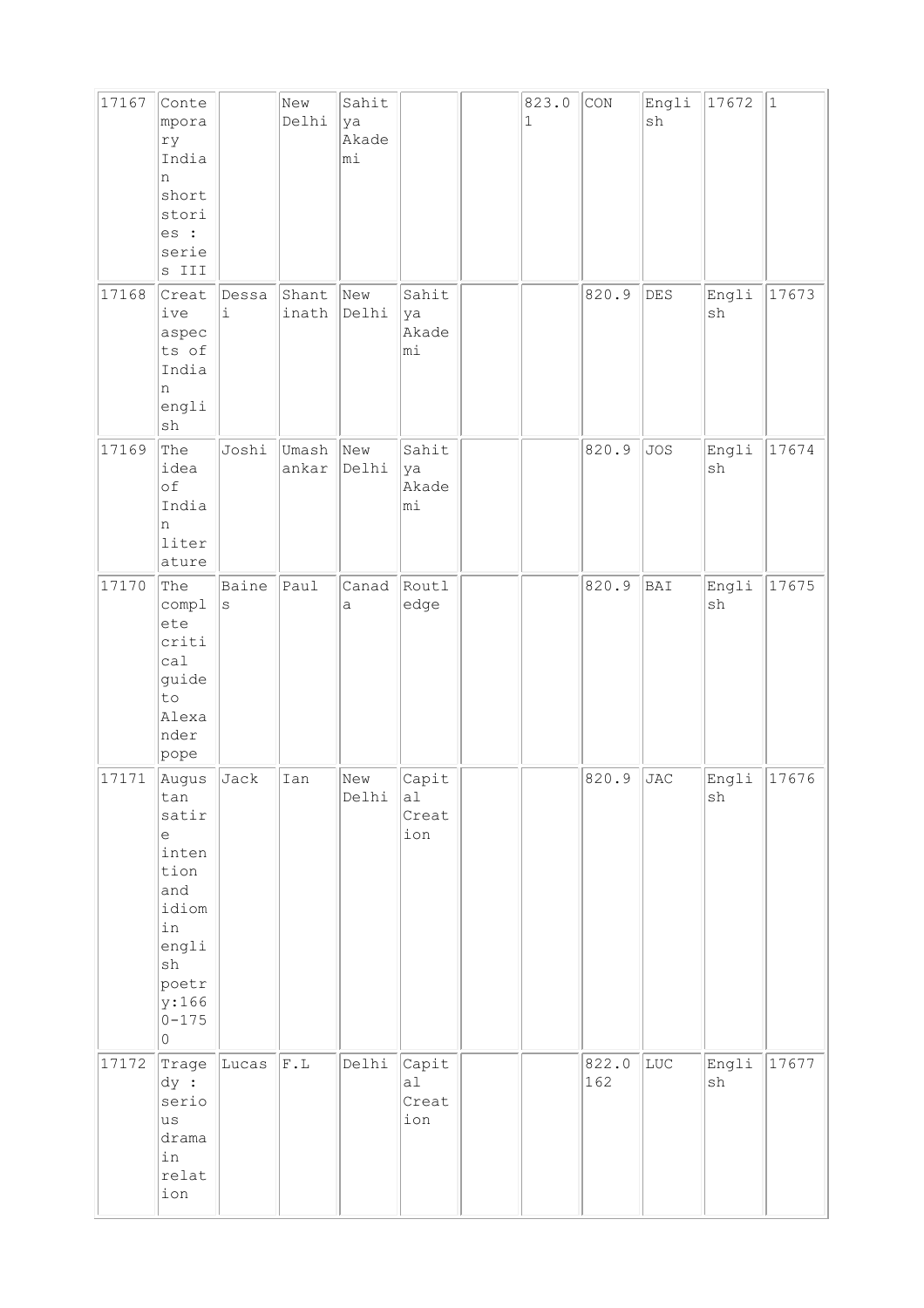|       | to<br>arist<br>otle'<br>S<br>poeti<br>$\overline{c}$ s                                    |                      |               |                              |                                     |     |                      |             |                              |              |
|-------|-------------------------------------------------------------------------------------------|----------------------|---------------|------------------------------|-------------------------------------|-----|----------------------|-------------|------------------------------|--------------|
| 17787 | Strew<br>n<br>pearl<br>$\rm s$                                                            | Sashi<br>tal         | Meera         | Mumba<br>$\dot{1}$           | Engli<br>sh<br>Editi<br>on          |     | 823.0<br>$\mathbf 1$ | SAS         | engli<br>sh                  | 18450        |
| 17843 | Maste<br>ring<br>moder<br>n<br>engli<br>sh                                                | Camer<br>on          | David         | New<br>Delhi                 | Orien<br>t<br>Longm<br>an           |     | 820.9                | CAM         | Engli<br>sh                  | 18506        |
| 17844 | An<br>outli<br>ne of<br>engli<br>sh<br>liter<br>ature                                     | Thorn<br>ley         | G C           | New<br>Delhi                 | Orien<br>t<br>Longm<br>an           |     | 820                  | THO         | Engli<br>sh                  | 18507        |
| 17845 | lRe<br>readi<br>ng<br>Jane<br>auste<br>n                                                  | Mukhe<br>$ r $ ee    | Meena<br>kshi | New<br>Delhi                 | Orien<br>$\sf t$<br>Longm<br>an     |     | 820.9<br>54          | MUR         | Engli<br>sh                  | 18508        |
| 17846 | Criti<br>ca1<br>essay<br>s on<br>$\mathbb R$ $\mathbb K$<br>Naray<br>an's<br>The<br>Guide | Krish<br>na<br>Sen   | New<br>Delhi  | Orien<br>t<br>Longm<br>an    |                                     | 824 | SEN                  | Engli<br>sh | 18509                        | $\mathbf{1}$ |
| 17847 | The<br>rape<br>оf<br>the<br>lock<br>:an<br>heroi<br>comic<br>al<br>poem                   | Pope                 | Alexa<br>nder | Hyder<br>abad                | Orien<br>t<br>Longm<br>an           |     | 821.5                | POP         | Engli<br>sh                  | 18510        |
| 17848 | Spoke<br>n<br>engli<br>sh                                                                 | Bansa<br>$\mathbf 1$ | R K           | Mumba<br>$\dot{\mathbbm{1}}$ | Orien<br>$\mathsf t$<br>Longm<br>an |     | 420                  | <b>BAN</b>  | Engli<br>$\operatorname{sh}$ | 18511        |
| 17849 | Colle<br>cted<br>palys                                                                    | Datta<br>ni          | Mahes<br>h    | New<br>Delhi                 | pengu<br>in<br>Books                |     | 822.0<br>8           | DATA        | Engli<br>sh                  | 18512        |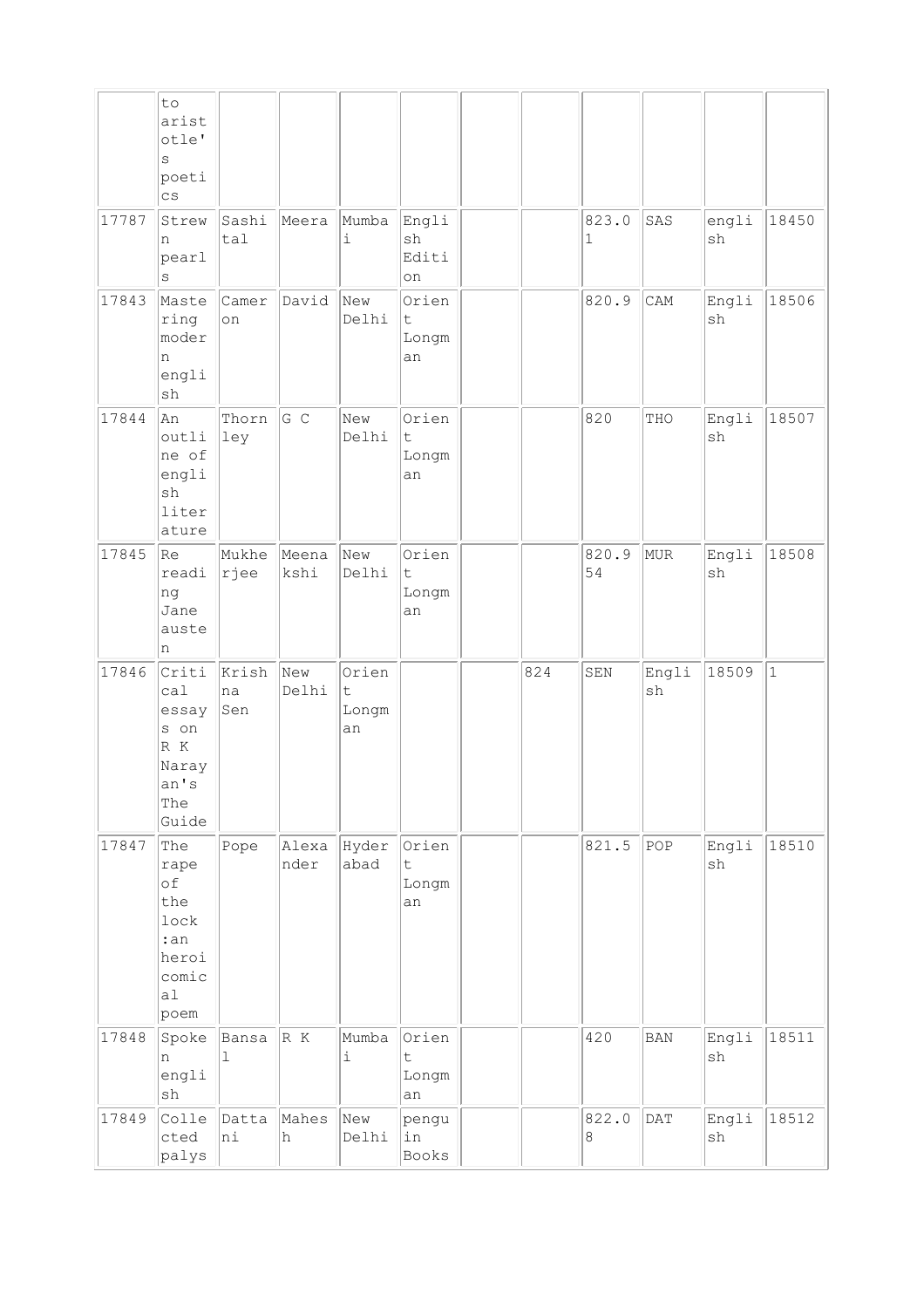| 17850 | An<br>antho<br>logy<br>оf<br>India<br>n<br>Engli<br>sh<br>Poetr<br>У                                     |                        | New<br>Delhi    | Orien<br>$\mathsf t$<br>Longm<br>an |                                       | 821.9<br>54 |             | Engli<br>sh                 | 18513                        | $\vert$ 1 |
|-------|----------------------------------------------------------------------------------------------------------|------------------------|-----------------|-------------------------------------|---------------------------------------|-------------|-------------|-----------------------------|------------------------------|-----------|
| 17851 | Parad<br>ise<br>lost                                                                                     | Milto<br>n             | John            | New<br>Delhi                        | Orien<br>$\sf t$<br>Longm<br>an       |             | 821.4<br>09 | MIL                         | Engli<br>$\operatorname{sh}$ | 18514     |
| 17852 | Appre<br>ciati<br>ng<br>engli<br>sh<br>poetr<br>y: a<br>pract<br>ical<br>cours<br>e and<br>antho<br>logy | Thake<br>r             | Prave<br>en K   | New<br>Delhi                        | Orien<br>$\mathsf t$<br>Longm<br>an   |             | 821         | THA                         | Engli<br>$\operatorname{sh}$ | 18515     |
| 17853 | Maker<br>s of<br>india<br>n<br>engli<br>sh<br>liter<br>ature                                             | Naras<br>imhai<br>ah   | $C$ D           | Delhi                               | Pencr<br>aft<br>inter<br>natio<br>nal |             | 820.9<br>54 | $\ensuremath{\mathsf{NAR}}$ | Engli<br>$\operatorname{sh}$ | 18516     |
| 17854 | Messa<br>ge in<br>desig<br>n : a<br>study<br>of r<br>$\rm k$<br>Naray<br>an's<br>ficto<br>n              | Raman<br> a            | P S             | New<br>Delhi                        | Harma<br>n Pub                        |             | 823         | RAM                         | Engli<br>$\operatorname{sh}$ | 18517     |
| 17855 | India<br>n<br>liter<br>ature<br>$\ddot{\cdot}$<br>posit<br>ion<br>and<br>propo<br>sitio<br>n             | Satch<br>idana<br>ndan | $\vert K \vert$ | Delhi                               | Pencr<br>aft<br>Inter<br>natio<br>nal |             | 820.9<br>54 | SAT                         | Engli<br>$\operatorname{sh}$ | 18518     |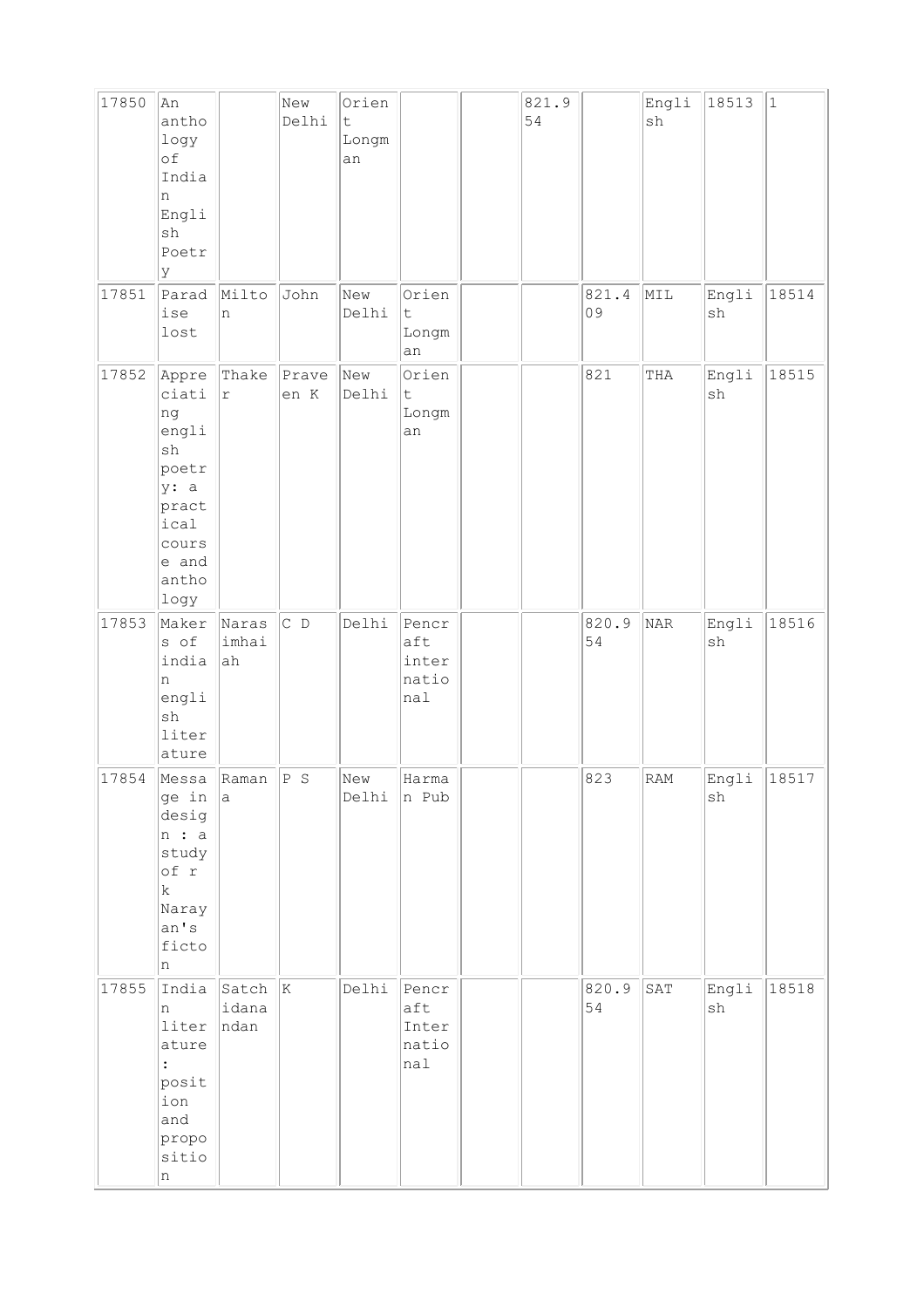| 17856 | Explo<br>ratio<br>n in<br>moder<br>n<br>indo<br>engli<br>sh<br>ficti<br>on                               | Dhawa<br>n        | R K                        | New<br>Delhi  | Bahri<br>pub                          |  | 823.9<br>54                    | $_{\rm DHA}$   | Engli<br>sh                  | 18519          |
|-------|----------------------------------------------------------------------------------------------------------|-------------------|----------------------------|---------------|---------------------------------------|--|--------------------------------|----------------|------------------------------|----------------|
| 17857 | India<br>n<br>engli<br>sh<br>liter<br>ature<br>:1980<br>2000                                             | Naik              | M K                        | Delhi         | Pencr<br>aft<br>inter<br>natio<br>nal |  | 820.9<br>54                    | NAI            | Engli<br>$\operatorname{sh}$ | 18520          |
| 17858 | Symbo<br>lism<br>in<br>India<br>n<br>ficti<br>on in<br>engli<br>${\tt sh}$                               | stava             | Sriva Rames<br>h K         | jalan<br>dhar | ABC<br>Pub                            |  | 823.9<br>14                    | SRI            | Engli<br>sh                  | 18521          |
| 17859 | R K<br>Naray<br>an :<br>an<br>antho<br>logy<br>ofrec<br>ent<br>criti<br>cism                             | Srina<br>$\tt th$ | C N                        | Delhi         | Pencr<br>aft<br>Inter<br>natio<br>nal |  | 823.5<br>409                   | SRI            | Engli<br>sh                  | 18522<br>20457 |
| 17860 | Alien<br>ation<br>in<br>conte<br>mpora<br>ry<br>india<br>n<br>engli<br>$\operatorname{sh}$<br>poetr<br>У | Uppal             | Shash<br>$\dot{1}$<br>Kant | Jalan<br>dhar | ABC<br>Pub                            |  | 821.9<br>14                    | UPP            | Engli<br>${\tt sh}$          | 18523          |
| 17861 | MYTHS<br>AND<br>SYMBO<br>LS IN<br>RAJA<br><b>RAO</b><br>AND R<br>K                                       | Palla<br>n        | Rajes<br>h K               | Jalan<br>dhar | ABC<br>Pub                            |  | 820.5<br>40904<br>$\mathbf{1}$ | $\mathtt{PAL}$ | Engli<br>sh                  | 18524          |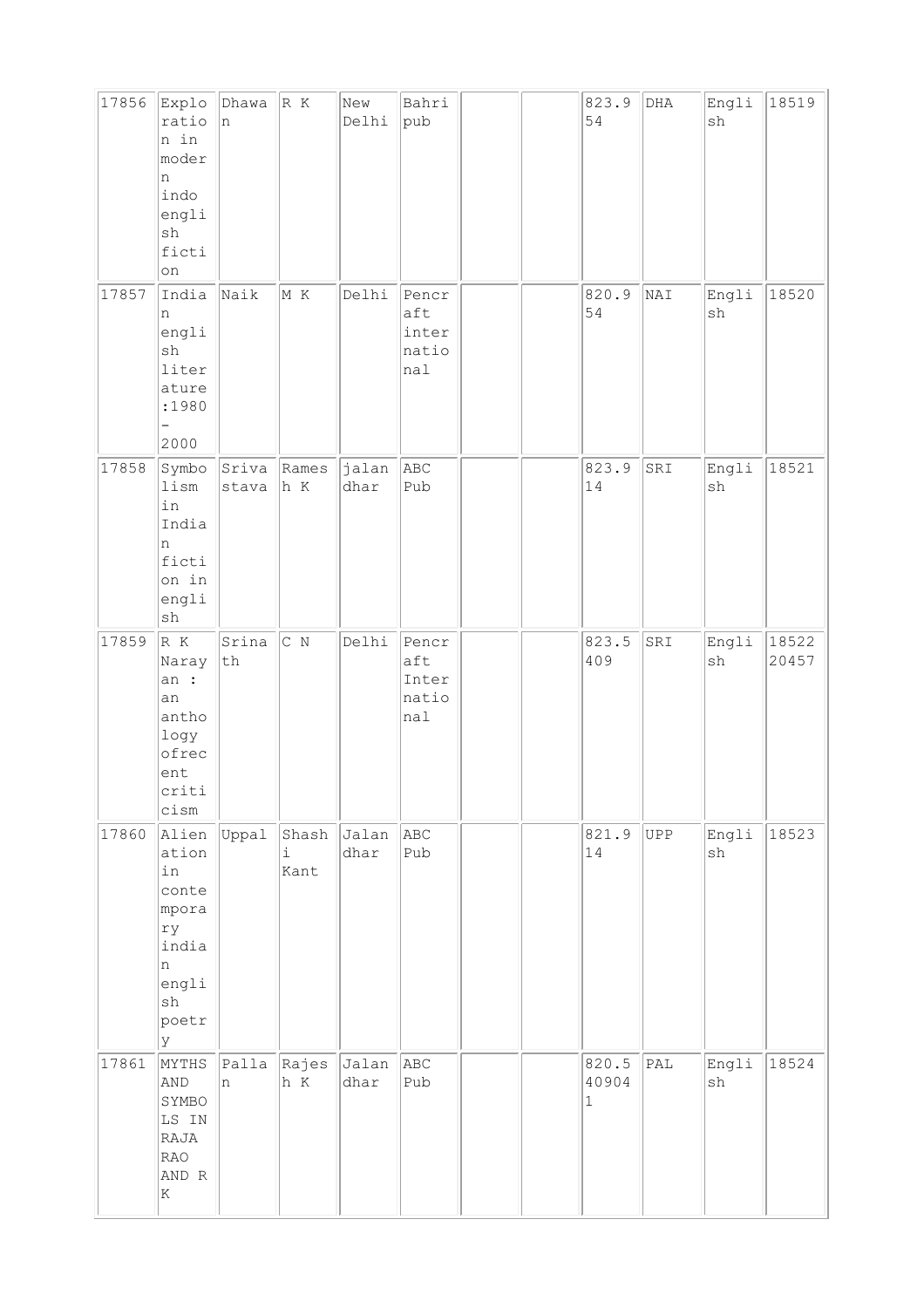|       | <b>NARAY</b><br>AN                                                           |               |               |              |                                           |                        |                      |       |                               |                               |
|-------|------------------------------------------------------------------------------|---------------|---------------|--------------|-------------------------------------------|------------------------|----------------------|-------|-------------------------------|-------------------------------|
| 18705 | The<br>Twice<br>born<br>ficti<br>on                                          | Mukhe<br>rjee | Meena<br>kshi | New<br>Delhi | Pencr<br>aft<br>Inter<br>natio<br>nal     |                        | 823.0<br>$\mathsf 9$ | MUK   | Engli<br>sh<br>liter<br>ature | 21877                         |
| 18706 | The<br>Compl<br>ete<br>poems<br>and<br>plays                                 | Eliot         | T S           | Londo<br>n   | Faber<br>and<br>Faber                     |                        | 8212.<br>08          | ELI   | Engli<br>sh<br>liter<br>ature | 21878                         |
| 18707 | Rider<br>s to<br>the<br>sea                                                  | Synge         | J M           | Kolka<br>ta  | Revie<br>W<br>Publi<br>catio<br>ns        |                        | 822.0<br>4109        | SYN   | Engli<br>sh<br>liter<br>ature | 21879                         |
| 18708 | Rider<br>s to<br>the<br>sea                                                  | Synge         | J M           | Kolka<br>ta  | Revie<br>W<br>Publi<br>catio<br>ns        |                        | 822.0<br>4109        | SYN   | Engli<br>sh<br>liter<br>ature | 21880                         |
| 18709 | Rider<br>s to<br>the<br>sea                                                  | Synge         | J M           | Kolka<br>ta  | Revie<br>W<br>Publi<br>catio<br>ns        |                        | 822.0<br>4109        | SYN   | Engli<br>sh<br>liter<br>ature | 21881                         |
| 18710 | Rider<br>s to<br>the<br>sea                                                  | Synge         | J M           | Kolka<br>ta  | Revie<br>W<br>Publi<br>catio<br>ns        |                        | 822.0<br>4109        | SYN   | Engli<br>sh<br>liter<br>ature | 21882                         |
| 18711 | Rider<br>s to<br>the<br>sea                                                  | Synge         | J M           | Kolka<br>ta  | Revie<br><b>W</b><br>Publi<br>catio<br>ns |                        | 822.0<br>4109        | SYN   | Engli<br>sh<br>liter<br>ature | 21883                         |
| 18712 | Amita<br>bh<br>Ghosh<br>: a<br>criti<br>ca1<br>compa<br>nion                 | Khair         | Tabis<br>h    | ed           | New<br>Delhi                              | Perma<br>nent<br>Black |                      | 820.9 | KHA                           | Engli<br>sh<br>liter<br>ature |
| 18713 | Twent<br>ieth<br>centu<br>ry<br>liter<br>ary<br>theor<br>y : a<br>reade<br>r | Newto<br>n    | K M           | New<br>York  | Palgr<br>ave<br>Macmi<br>llan             |                        | 824.0<br>9           | NEW   | Engli<br>sh<br>liter<br>ature | 21885                         |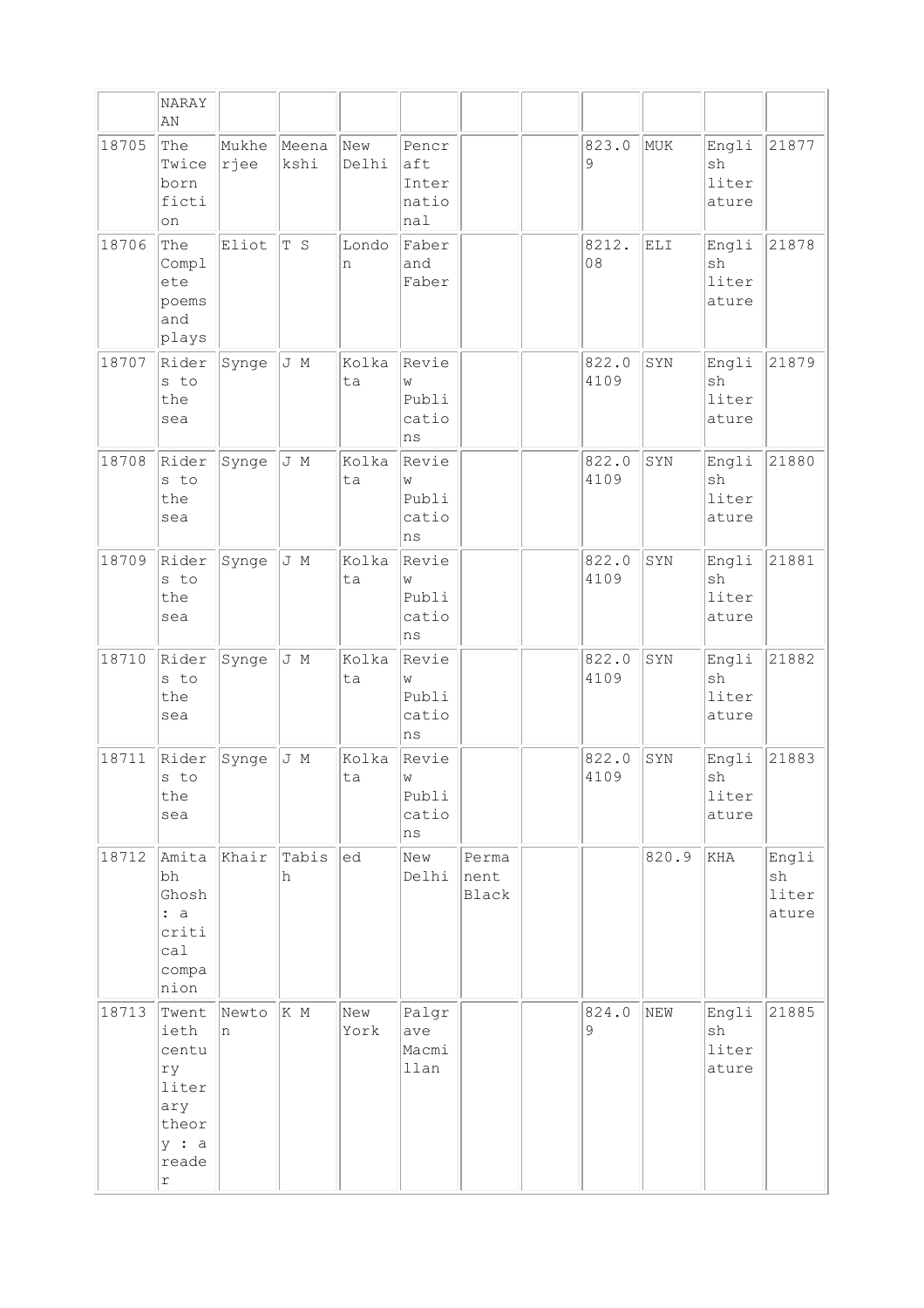| 18714 | Infer<br>no                                                                           | Aligh<br>iri | Dante             | ed                  | New<br>York                                   | W W<br>Norto<br>n &<br>Co |            | 850.1 | ALI                           | Engli<br>sh<br>liter<br>ature |
|-------|---------------------------------------------------------------------------------------|--------------|-------------------|---------------------|-----------------------------------------------|---------------------------|------------|-------|-------------------------------|-------------------------------|
| 18715 | Sea<br>of<br>poppi<br>es                                                              | Ghosh        | Amita<br>bh       | New<br>Delhi        | Pengu<br>in<br>Books                          |                           | 823        | GHO   | Engli<br>sh<br>liter<br>ature | 21887                         |
| 18716 | Deroz<br>io to<br>Datta<br>ni :<br>essay<br>s in<br>criti<br>cism                     | Das          | Sanju<br>kta      | New<br>Delhi        | Book<br>Land<br>Publi<br>shing<br>Co          |                           | 824.0<br>8 | DAS   | Engli<br>sh<br>liter<br>ature | 21889                         |
| 18717 | The<br>Age<br>of<br>Words<br>worth                                                    | Herfo<br>rd  | Charl<br>es H     | Kolka<br>ta         | Books<br>Way                                  |                           | 821.0<br>9 | HER   | Engli<br>sh<br>liter<br>ature | 21890                         |
| 18718 | The<br>Engli<br>sh<br>essay<br>and<br>essay<br>ists                                   | Walke<br>r   | Hugh              | Kolka<br>ta         | Books<br>Way                                  |                           | 824.0<br>9 | WAL   | Engli<br>sh<br>liter<br>ature | 21891                         |
| 18719 | Words<br>worth<br>$\ddot{\cdot}$<br>poet<br>of<br>natur<br>e and<br>poet<br>оf<br>man | Sneat<br>h   | E.<br>Hersh<br>ey | Kolka<br>ta         | Books<br>Way                                  |                           | 821.0<br>9 | SNE   | Engli<br>sh<br>liter<br>ature | 21892                         |
| 18720 | A.<br>Stree<br>tcar<br>named<br>desir<br>е                                            | Willi<br>ams | Tenne<br>sse      | New<br>York         | Signe<br>$\mathsf t$                          |                           | 822        | WIL   | Engli<br>sh<br>liter<br>ature | 21893                         |
| 18721 | Candi<br>da :<br>a<br>myste<br>ry in<br>three<br>acts                                 | Shaw         | rd                | Berna Hyder<br>abad | Orien<br>$\ddot{\mathsf{t}}$<br>Black<br>swan |                           |            |       | Engli<br>sh<br>liter<br>ature | 21894                         |
| 18722 | Parad<br>ise<br>lost                                                                  | Milto<br>In. | John              | New<br>Delhi        | Dorli<br>ng<br>Kider<br>sley<br>(Indi<br>a)   |                           | 821.0<br>9 | MIL   | Engli<br>sh<br>liter<br>ature | 21895                         |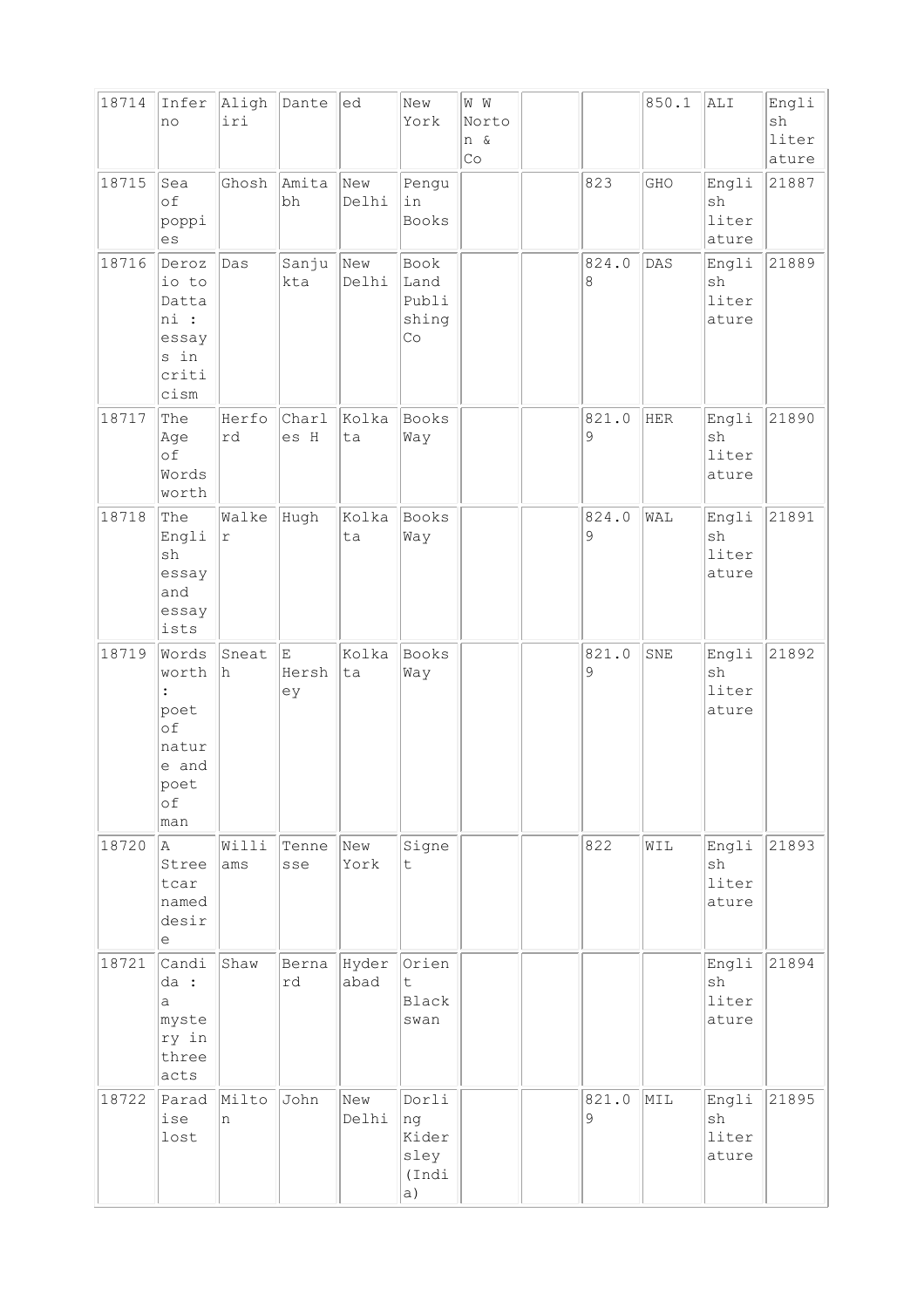| 18723 | Lord<br>Jim :<br>a<br>tale                                                                                             | Conra<br>d                   | Josep<br>h            | Londo<br>n    | Pengu<br>in<br>Group                      |              |                                           | 823        | CON                           | Engli<br>sh<br>liter<br>ature | 21896        |
|-------|------------------------------------------------------------------------------------------------------------------------|------------------------------|-----------------------|---------------|-------------------------------------------|--------------|-------------------------------------------|------------|-------------------------------|-------------------------------|--------------|
| 18724 | Jane<br>Eyre                                                                                                           | Bront<br>е                   | Charl<br>otte         | New<br>York   | W W<br>Norto<br>n &<br>Co                 |              |                                           | 823.8      | <b>BRO</b>                    | Engli<br>sh<br>liter<br>ature | 21897        |
| 18725 | The<br>Compl<br>ete<br>Edgar<br>Allan<br>Poe                                                                           |                              | Kolka<br>ta           | Proja<br>pati |                                           |              | 820.8                                     | COM        | Engli<br>sh<br>liter<br>ature | 21898                         | $\mathbf{1}$ |
| 18726 | Heart<br>of<br>darkn<br>ess                                                                                            | Conra<br>d                   | Josep<br>h            | New<br>Delhi  | Book<br>Land<br>Pub<br>$\mathbb{C} \circ$ |              |                                           | 823.0<br>9 | CON                           | Engli<br>sh<br>liter<br>ature | 21899        |
| 18727 | The<br>Poetr<br>У<br>Handb<br>ook                                                                                      | Lenna<br>rd                  | John                  | New<br>Delhi  | OUP                                       |              |                                           | 808.1      | LEN                           | Engli<br>sh<br>liter<br>ature | 21900        |
| 18728 | Criti<br>ca1<br>essay<br>s on<br>R K<br>Naray<br>an's<br>The<br>Guide                                                  | Sen                          | Krish<br>na           | Kolka<br>ta   | Orien<br>t<br>Longm<br>an                 |              |                                           | 823.0<br>9 | SEN                           | Engli<br>sh<br>liter<br>ature | 21901        |
| 18729 | The<br>Peris<br>hable<br>empir<br>e :<br>essay<br>s on<br>india<br>n<br>writi<br>ng in<br>engli<br>$\operatorname{sh}$ | Mukhe<br>rjee                | Meena<br>kshi         | New<br>Delhi  | OUP                                       |              |                                           | 828.0<br>9 | MUK                           | Engli<br>sh<br>liter<br>ature | 21902        |
| 18730 | Parad<br>ise<br>lost                                                                                                   | Milto<br>'n                  | John                  | New<br>Delhi  | Book<br>Land<br>Pub<br>Co                 |              |                                           | 821.0<br>9 | MIL                           | Engli<br>sh<br>liter<br>ature | 21903        |
| 18731 | Johns<br>on                                                                                                            | Gray<br>and<br>Golds<br>mith | Raghu<br>natha<br>In. | Harri<br>et   | ed                                        | New<br>Delhi | Book<br>Land<br>Pub<br>$\mathbb{C} \circ$ |            |                               | 821.0<br>9                    | RAG          |
| 18732 | The<br>Great<br>gatsb<br>У                                                                                             | Fitzg<br>ergol<br>d          | F<br>Scott            | New<br>Delhi  | Viva<br>Books                             |              |                                           | 823.0<br>9 | FIT                           | Engli<br>sh<br>liter<br>ature | 21905        |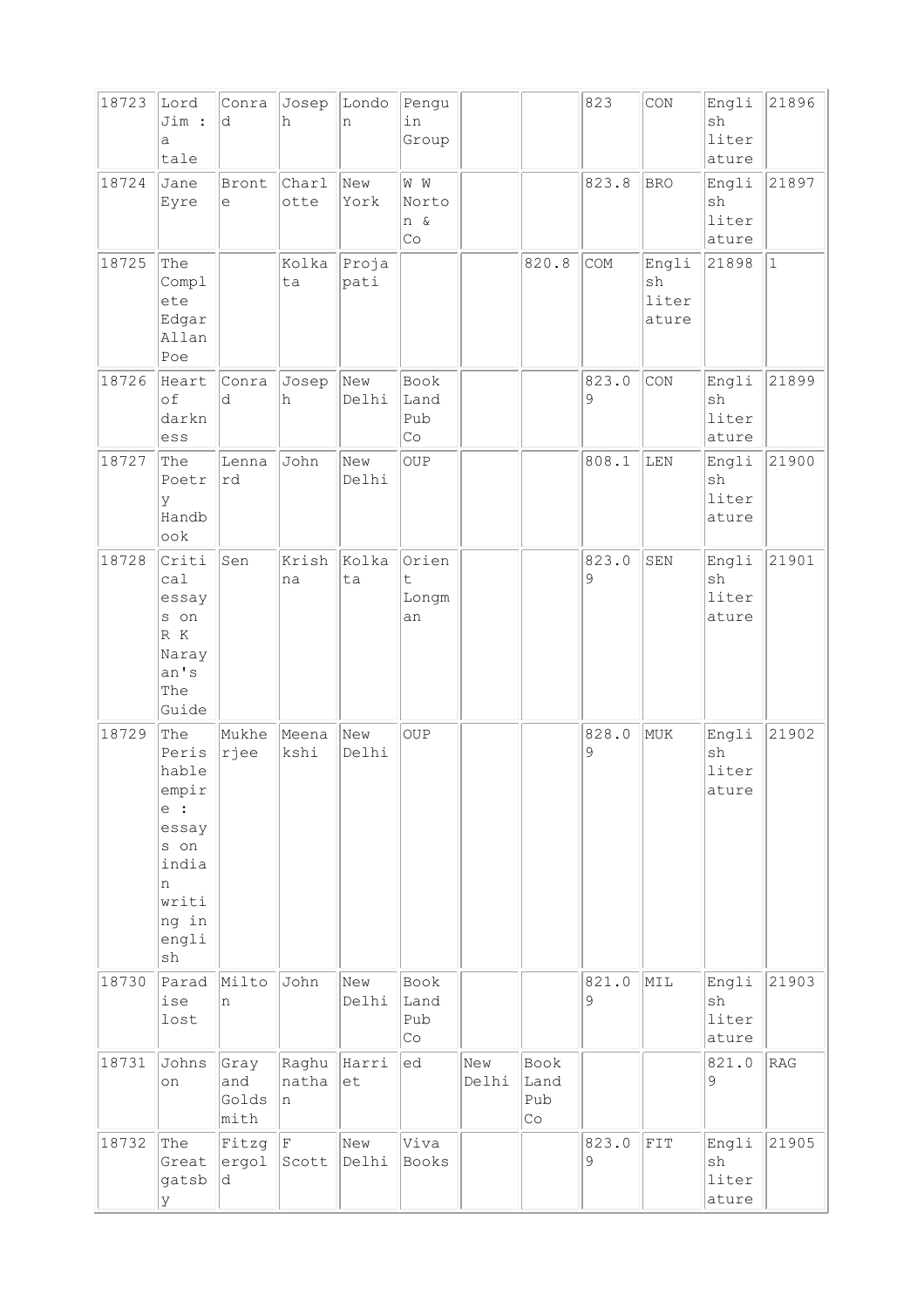| 18734 | Histo<br>ry of<br>engli<br>sh<br>liter<br>ature                                             | Legou<br>is             | Emile        | New<br>Delhi | Macmi<br>llan               |                             | 820.9      | LEG                  | Engli<br>sh<br>liter<br>ature | 21907                         |
|-------|---------------------------------------------------------------------------------------------|-------------------------|--------------|--------------|-----------------------------|-----------------------------|------------|----------------------|-------------------------------|-------------------------------|
| 18735 | Cat<br>on a<br>hot<br>tin<br>roof                                                           | Willi<br>ams            | Tenne<br>sse | Londo<br>n   | Pengu<br>in<br>Books        |                             | 822        | WIL                  | Engli<br>sh<br>liter<br>ature | 21908                         |
| 18736 | Metap<br>hysic<br>a1<br>poetr<br>ly                                                         | Burro<br>W              | Colin        | ed           | Londo<br>n                  | Pengu<br>in<br><b>Books</b> |            | 820.8                | <b>BUR</b>                    | Engli<br>sh<br>liter<br>ature |
| 18737 | The<br>Compl<br>ete<br>poems                                                                | Blake                   | Willi<br>am  | Londo<br>n   | Pengu<br>in<br>Books        |                             | 820.8      | $\operatorname{BLA}$ | Engli<br>sh<br>liter<br>ature | 21910                         |
| 18738 | The<br>Roman<br>tic<br>imagi<br>natio<br>n                                                  | Bowra                   | $C$ M        | New<br>Delhi | OUP                         |                             | 821.0<br>9 | BOW                  | Engli<br>sh<br>liter<br>ature | 21911                         |
| 18739 | A<br>Histo<br>ry of<br>engli<br>sh<br>liter<br>ature                                        | Compt<br>on-Ri<br>ckett | Arthu<br>r   | New<br>Delhi | UBSPD                       |                             | 820.9      | COM                  | Engli<br>sh<br>liter<br>ature | 21912                         |
| 18740 | Eight<br>essay<br>ists                                                                      | Cairn<br>cross          | $ A \tS$     | ed           | Chenn<br>ai                 | Macmi<br>llan               |            | 824.0<br>92          | CAI                           | Engli<br>sh<br>liter<br>ature |
| 18741 | Readi<br>ng<br>poems<br>: an<br>annot<br>ated<br>antho<br>logy                              | Gupta                   | Jayat<br>i.  | ed           | Chenn<br>ai                 | Macmi<br>llan               |            | 821.0<br>9           | GUP                           | Engli<br>sh<br>liter<br>ature |
| 18742 | Augus<br>tan<br>satir<br>e :<br>inten<br>tion<br>and<br>idiom<br>in<br>engli<br>sh<br>poetr | Jac                     | Ian          | New<br>Delhi | Capit<br>al<br>Creat<br>ion |                             | 821.0<br>9 | <b>JAC</b>           | Engli<br>sh<br>liter<br>ature | 21915                         |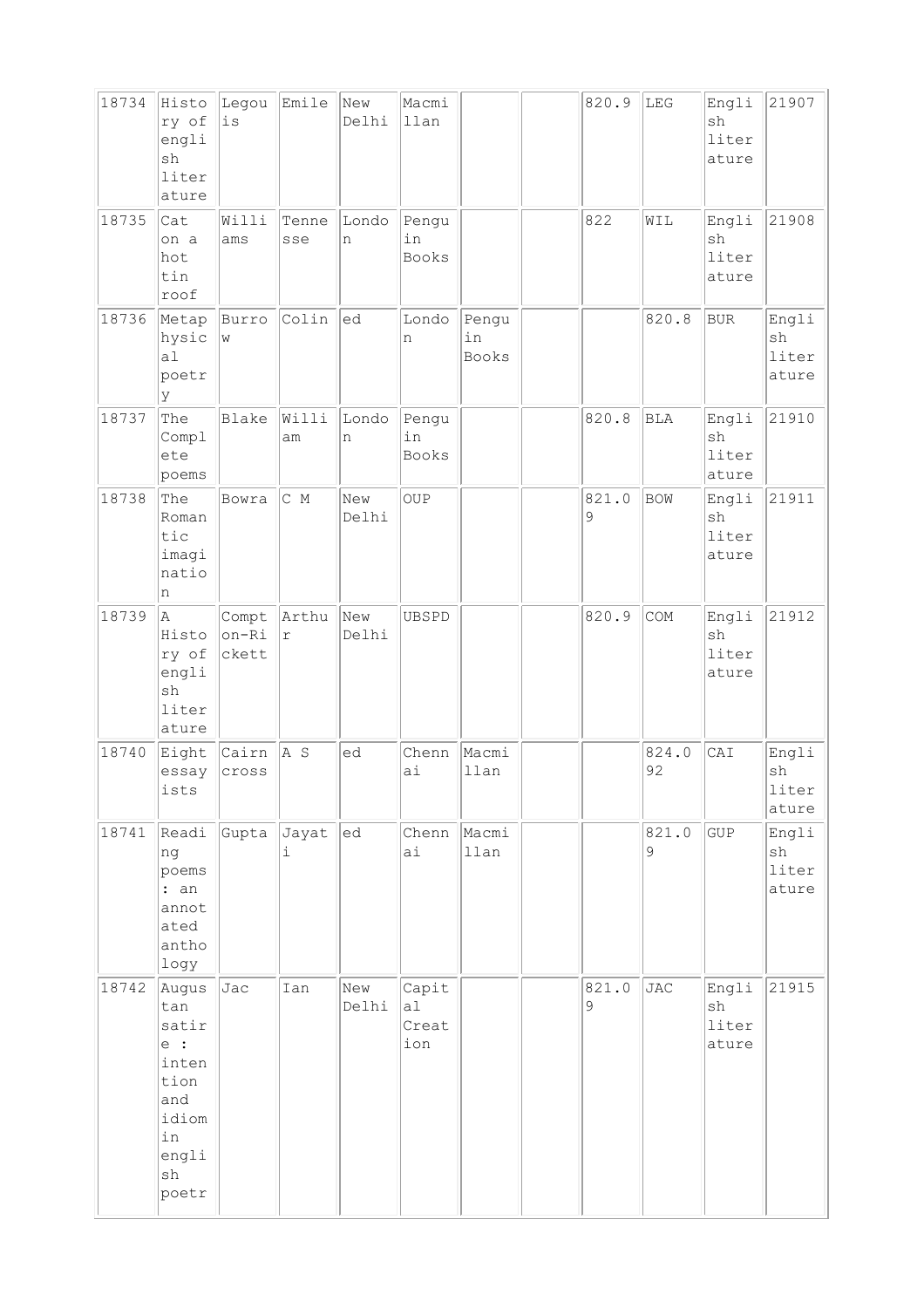|       | У<br>$1660 -$<br>1750                                                                                               |                       |             |                      |                                          |       |                           |                               |                               |                                  |
|-------|---------------------------------------------------------------------------------------------------------------------|-----------------------|-------------|----------------------|------------------------------------------|-------|---------------------------|-------------------------------|-------------------------------|----------------------------------|
| 18743 | Songs<br>of<br>innoc<br>ence<br>and<br>Songs<br>of<br>exper<br>ience                                                | Blake                 | Willi<br>am | Chenn<br>ai          | Macmi<br>llan                            |       | 821.0<br>9                | BLA                           | Engli<br>sh<br>liter<br>ature | 21916                            |
| 18744 | Five<br>metap<br>hysic<br>a1<br>poets                                                                               | Benne<br> tt          | Joan        | Kolka<br>ta          | Radha<br>Pub<br>House                    |       | 821.0<br>92               | $\rm BEN$                     | Engli<br>sh<br>liter<br>ature | 21917                            |
| 18745 | Poeti<br>$\mathsf{CS}\phantom{0}$                                                                                   | Arist<br>otle         | Londo<br>n  | Pengu<br>in<br>Books |                                          | 808.1 | ARI                       | Engli<br>sh<br>liter<br>ature | 21918                         | $ 1\rangle$                      |
| 18746 | Begin<br>ning<br>theor<br>y :<br>an<br>intro<br>ducti<br>on to<br>liter<br>ary<br>and<br>cultu<br>ral<br>theor<br>У | Barry                 | Peter       | New<br>Delhi         | Viva<br>Books                            |       |                           |                               | Engli<br>sh<br>liter<br>ature | 21919                            |
| 18747 | Poems<br>selec<br>ted<br>by<br>Ted<br>Hughe<br>$\rm s$                                                              | Plath                 | Sylvi<br>a  | Londo<br>n           | Faber<br>and<br>Faber                    |       | 821.0<br>$\boldsymbol{8}$ | $\ensuremath{\mathrm{PLA}}$   | Engli<br>sh<br>liter<br>ature | 21920                            |
| 18748 | The<br>Color<br>purpl<br>е                                                                                          | Walke<br>$\mathtt{r}$ | Alice       | Londo<br>n           | Phoen<br>$\rm i\,x$                      |       | 823                       | WAL                           | Engli<br>sh<br>liter<br>ature | 21921<br>26436<br>26437<br>26438 |
| 18749 | Moder<br>n<br>briti<br>$\operatorname{sh}$<br>short<br>stori<br>es :<br>criti<br>ca1<br>inter                       | Paul                  | Ajant<br>a  | Kolka<br>ta          | Prest<br>$\circ$<br>Publi<br>catio<br>ns |       | 823.0<br>109              | PAU                           | Engli<br>sh<br>liter<br>ature | 21922                            |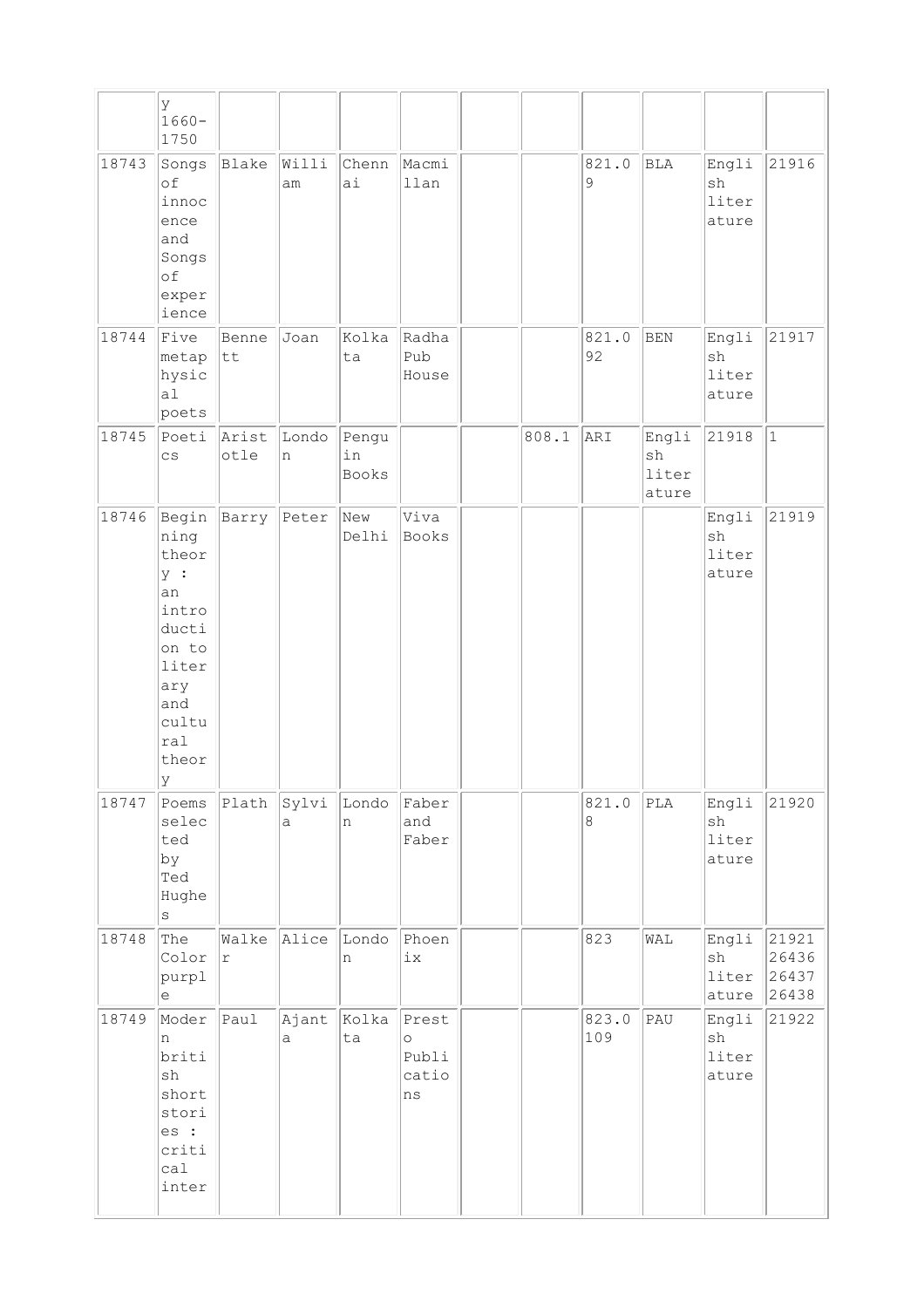|       | pretr<br>ation<br>S                        |             |             |                                                    |                                           |                               |       |                |                               |                               |
|-------|--------------------------------------------|-------------|-------------|----------------------------------------------------|-------------------------------------------|-------------------------------|-------|----------------|-------------------------------|-------------------------------|
| 18750 | Impre<br>ssion<br>S                        |             | Kolka<br>ta | Vivek<br>anand<br>а<br>Colle<br>ge<br>for<br>Women | Dept<br>$\circ$ f<br>Engli<br>sh          |                               | 820.3 |                | Engli<br>sh<br>liter<br>ature | 21923                         |
| 18751 | Impre<br>ssion<br>S                        |             | Kolka<br>ta | Vivek<br>anand<br>a<br>Colle<br>ge<br>for<br>Women | Dept<br>of<br>Engli<br>sh                 |                               | 820.3 |                | Engli<br>sh<br>liter<br>ature | 21924                         |
| 18752 | Impre<br>ssion<br>$\rm s$                  |             | Kolka<br>ta | Vivek<br>anand<br>а<br>Colle<br>ge<br>for<br>Women | Dept<br>of<br>Engli<br>sh                 |                               | 820.3 |                | Engli<br>sh<br>liter<br>ature | 21925                         |
| 18753 | Great<br>expec<br>tatio<br>ns              | Dicke<br>ns | Charl<br>es | New<br>York                                        | W W<br>Norto<br>n &<br>Co                 |                               | 823.8 | DIC            | Engli<br>sh<br>liter<br>ature | 21926                         |
| 18754 | Great<br>expec<br>tatio<br>ns              | Dicke<br>ns | Charl<br>es | New<br>York                                        | W W<br>Norto<br>n &<br>Co                 |                               | 823.8 | DIC            | Engli<br>sh<br>liter<br>ature | 21927                         |
| 18755 | Great<br>expec<br>tatio<br>ns              | Dicke<br>ns | Charl<br>es | New<br>York                                        | W W<br>Norto<br>n &<br>Co.                |                               | 823.8 | DIC            | Engli<br>sh<br>liter<br>ature | 21928                         |
| 18756 | Great<br>expec<br>tatio<br>ns              | Dicke<br>ns | Charl<br>es | New<br>York                                        | W W<br>Norto<br>n &<br>$\mathbb{C} \circ$ |                               | 823.8 | $\mathtt{DIC}$ | Engli<br>sh<br>liter<br>ature | 21929                         |
| 18757 | Great<br>expec<br>tatio<br>$\rm ns$        | Dicke<br>ns | Charl<br>es | New<br>York                                        | M M<br>Norto<br>n &<br>$\mathbb{C} \circ$ |                               | 823.8 | DIC            | Engli<br>sh<br>liter<br>ature | 21930                         |
| 18758 | A<br>Midsu<br>mmer'<br>S<br>night<br>dream | Dutto<br>n  | Richa<br>rd | ed                                                 | Hamps<br>hire                             | Palgr<br>ave<br>Macmi<br>llan |       | 823.0<br>9     | <b>DUT</b>                    | Engli<br>sh<br>liter<br>ature |
| 18759 | A<br>Midsu<br>mmer'<br>S<br>night<br>dream | Dutto<br>n  | Richa<br>rd | ed                                                 | Hamps<br>hire                             | Palgr<br>ave<br>Macmi<br>llan |       | 823.0<br>9     | $\overline{\text{DUT}}$       | Engli<br>sh<br>liter<br>ature |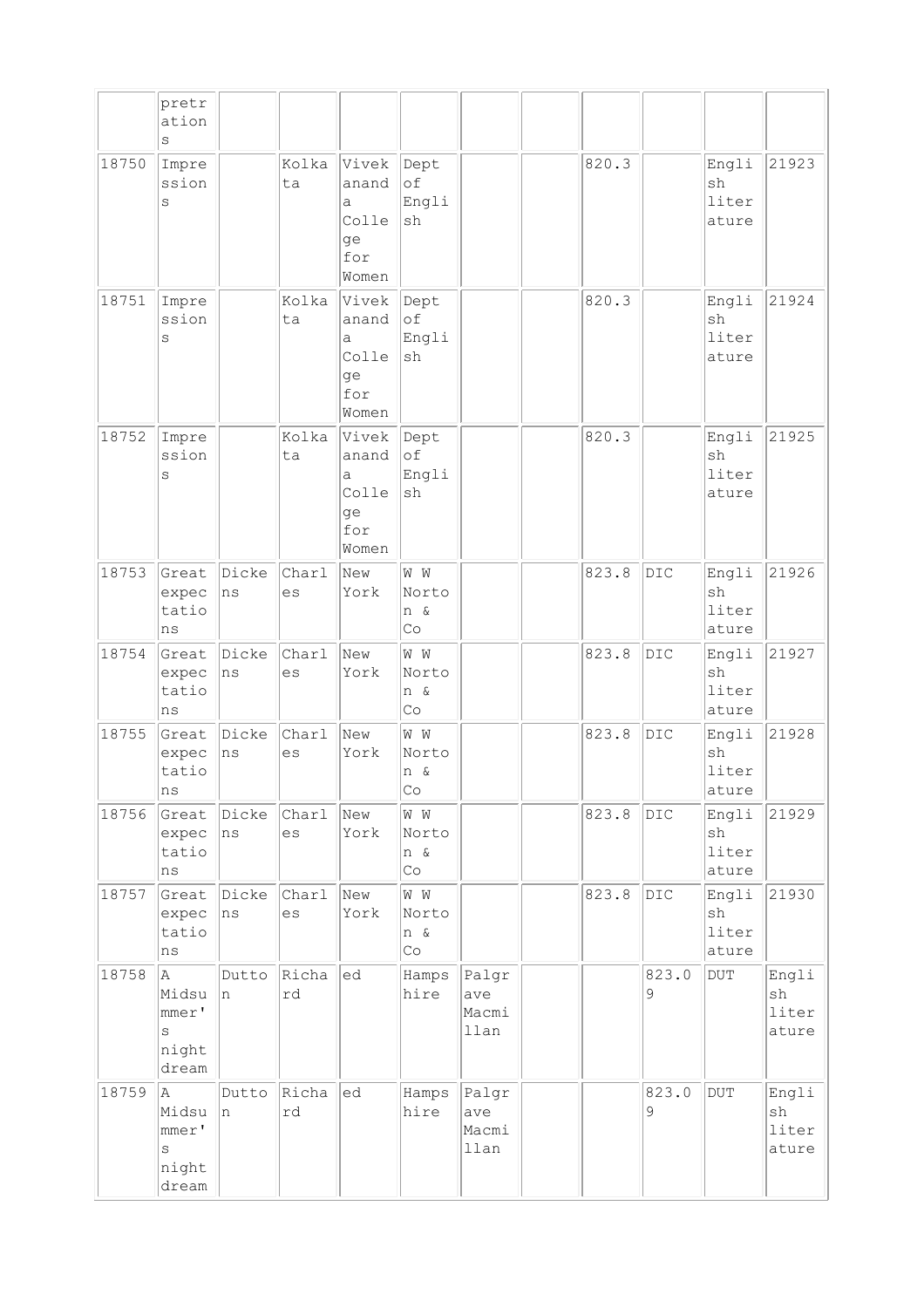| 18760 | A<br>Midsu<br>mmer'<br>$\rm s$<br>night<br>dream                                         | Dutto<br>n | Richa<br>rd   | ed | Hamps<br>hire | Palgr<br>ave<br>Macmi<br>llan |  | 823.0<br>9 | DUT | Engli<br>sh<br>liter<br>ature |
|-------|------------------------------------------------------------------------------------------|------------|---------------|----|---------------|-------------------------------|--|------------|-----|-------------------------------|
| 18761 | la.<br>Midsu<br>mmer'<br>$\rm s$<br>night<br>dream                                       | Dutto<br>n | Richa<br>rd   | ed | Hamps<br>hire | Palgr<br>ave<br>Macmi<br>llan |  | 823.0<br>9 | DUT | Engli<br>sh<br>liter<br>ature |
| 18762 | A<br>Midsu<br>mmer'<br>$\rm s$<br>night<br>dream                                         | Dutto<br>n | Richa<br>rd   | ed | Hamps<br>hire | Palgr<br>ave<br>Macmi<br>llan |  | 823.0<br>9 | DUT | Engli<br>sh<br>liter<br>ature |
| 18763 | la.<br>Stude<br>nt's<br>guide<br>to 50<br>briti<br>sh<br>novel<br>$\rm s$                | Lass       | Abrah<br>am H | ed | Kolka<br>ta   | Books<br>Way                  |  | 823.0<br>9 | LAS | Engli<br>sh<br>liter<br>ature |
| 18764 | A.<br>Stude<br>nt's<br>guide<br>to 50<br>briti<br>sh<br>novel<br>$\rm s$                 | Lass       | Abrah<br>am H | ed | Kolka<br>ta   | Books<br>Way                  |  | 823.0<br>9 | LAS | Engli<br>sh<br>liter<br>ature |
| 18765 | A,<br>Stude<br>nt's<br>guide<br>to 50<br>briti<br>sh<br>novel<br>$\rm s$                 | Lass       | Abrah<br>am H | ed | Kolka<br>ta   | Books<br>Way                  |  | 823.0<br>9 | LAS | Engli<br>sh<br>liter<br>ature |
| 18766 | A<br>Stude<br>nt's<br>guide<br>to 50<br>briti<br>$\operatorname{sh}$<br>novel<br>$\rm s$ | Lass       | Abrah<br>am H | ed | Kolka<br>ta   | Books<br>Way                  |  | 823.0<br>9 | LAS | Engli<br>sh<br>liter<br>ature |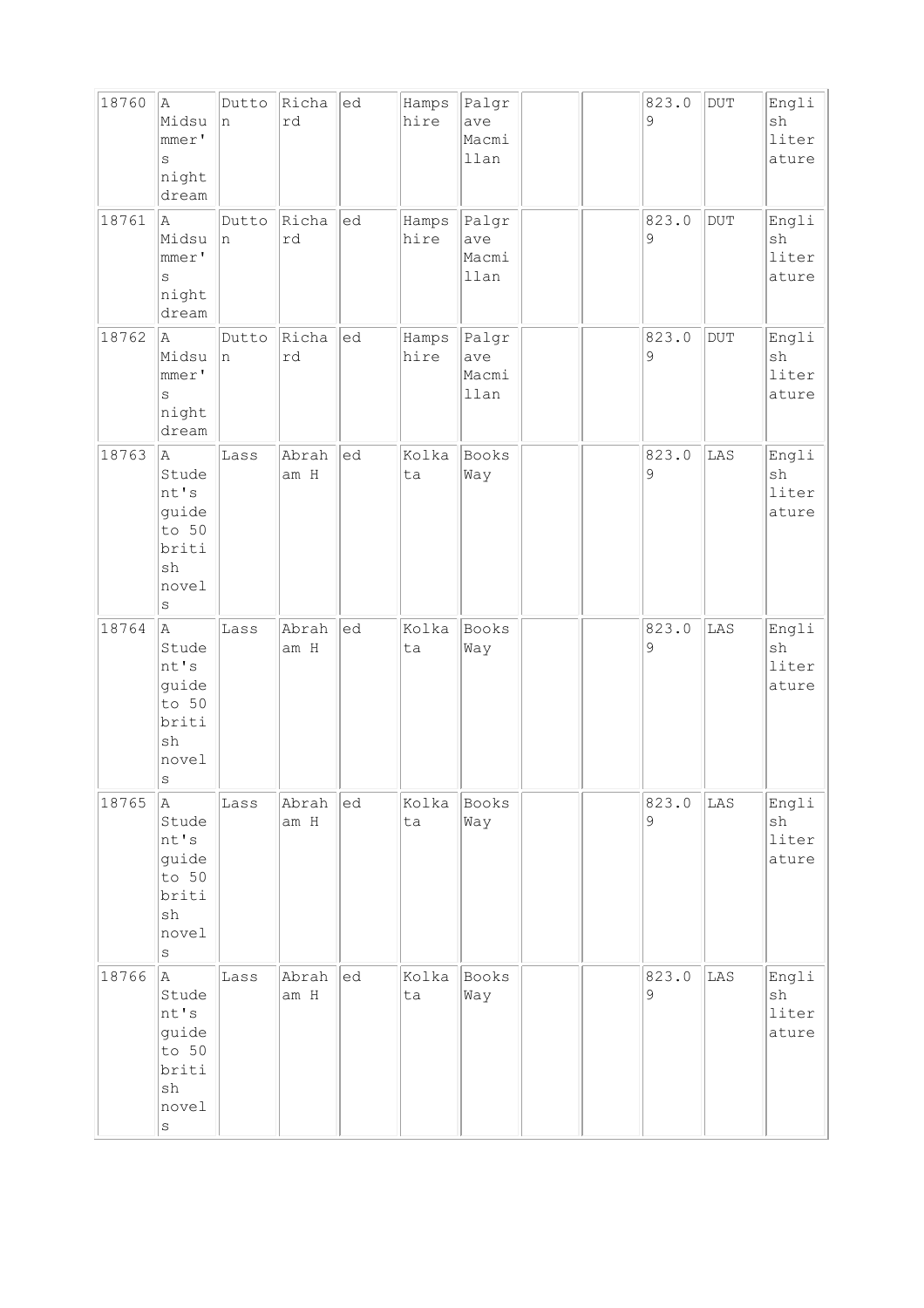| 18767 | Α<br>Stude<br>nt's<br>guide<br>to 50<br>briti<br>sh<br>novel<br>S                     | Lass         | Abrah<br>am H                       | ed                  | Kolka<br>ta  | Books<br>Way |            |            | 823.0<br>9                    | LAS                           | Engli<br>sh<br>liter<br>ature    |
|-------|---------------------------------------------------------------------------------------|--------------|-------------------------------------|---------------------|--------------|--------------|------------|------------|-------------------------------|-------------------------------|----------------------------------|
| 18768 | Edwar<br>d the<br>secon<br>d                                                          | Marlo<br>we  | Kolka<br>ta                         | Books<br>Way        |              |              | 822.0<br>9 | MAR        | Engli<br>sh<br>liter<br>ature | 21941                         | $\mathbf{1}$                     |
| 18769 | Edwar<br>d the<br>secon<br>d                                                          | Marlo<br>we  | Kolka<br>ta                         | <b>Books</b><br>Way |              |              | 822.0<br>9 | MAR        | Engli<br>sh<br>liter<br>ature | 21942                         | $\vert$ 1                        |
| 18770 | Edwar<br>d the<br>secon<br>d                                                          | Marlo<br>we  | Kolka<br>ta                         | Books<br>Way        |              |              | 822.0<br>9 | MAR        | Engli<br>sh<br>liter<br>ature | 21943                         | $\vert$ 1                        |
| 18771 | Edwar<br>d the<br>secon<br>d                                                          | Marlo<br>we  | Kolka<br>ta                         | Books<br>Way        |              |              | 822.0<br>9 | MAR        | Engli<br>sh<br>liter<br>ature | 21944                         | $ 1\rangle$                      |
| 18772 | The<br>Rival<br>S                                                                     | Sheri<br>dan | Richa<br>rd<br><b>Brins</b><br>ley  | Kolka<br>ta         | Books<br>Way |              |            | 822.0<br>9 | SHE                           | Engli<br>sh<br>liter<br>ature | 21945                            |
| 18773 | The<br>Rival<br>S                                                                     | Sheri<br>dan | Richa<br>rd<br><b>Brins</b><br>ley  | Kolka<br>ta         | Books<br>Way |              |            | 822.0<br>9 | SHE                           | Engli<br>sh<br>liter<br>ature | 21946                            |
| 18774 | The<br>Rival<br>S                                                                     | Sheri<br>dan | Richa<br>rd<br><b>Brins</b><br>ley  | Kolka<br>ta         | Books<br>Way |              |            | 822.0<br>9 | SHE                           | Engli<br>sh<br>liter<br>ature | 21947                            |
| 18775 | The<br>Rival<br>S                                                                     | Sheri<br>dan | Richa<br>rd<br><b>Brins</b><br>ley. | Kolka<br>ta         | Books<br>Way | 2010         |            | 822.0<br>9 | SHE                           | Engli<br>sh<br>liter<br>ature | 21948<br>26406<br>26407<br>26408 |
| 18776 | The<br>Rival<br>S                                                                     | Sheri<br>dan | Richa<br>rd<br><b>Brins</b><br>ley  | Kolka<br>ta         | Books<br>Way |              |            | 822.0<br>9 | SHE                           | Engli<br>sh<br>liter<br>ature | 21949                            |
| 18777 | Short<br>studi<br>es in<br>Shake<br>spear<br>$\mathrel{\mathop{\mathrm{e}}\nolimits}$ | Bradb<br> y  | G F                                 | Kolka<br>ta         | Books<br>Way |              |            | 822.3<br>3 | DBRA                          | Engli<br>sh<br>liter<br>ature | 21950                            |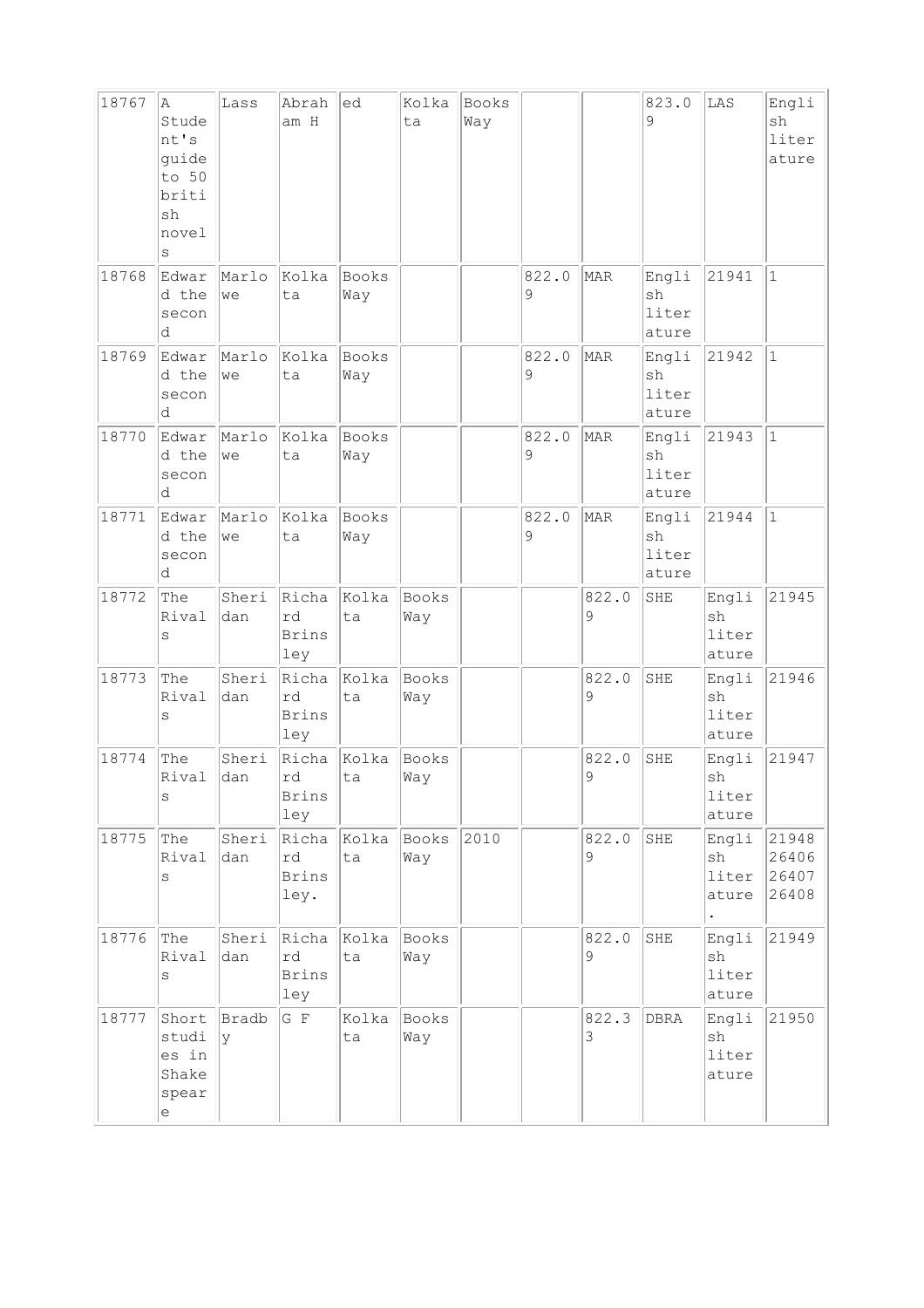| 18778 | Short<br>studi<br>es in<br>Shake<br>spear<br>е                                                       | Bradb<br>y           | $G$ F       | Kolka<br>ta | <b>Books</b><br>Way |  | 822.3<br>3            | DBRA | Engli<br>sh<br>liter<br>ature | 21951 |
|-------|------------------------------------------------------------------------------------------------------|----------------------|-------------|-------------|---------------------|--|-----------------------|------|-------------------------------|-------|
| 18779 | Short<br>studi<br>es in<br>Shake<br>spear<br>е                                                       | Bradb<br>lγ          | G F         | Kolka<br>ta | Books<br>Way        |  | 822.3<br>3            | DBRA | Engli<br>sh<br>liter<br>ature | 21952 |
| 18780 | Short<br>studi<br>es in<br>Shake<br>spear<br>е                                                       | Bradb<br> y          | $G$ $F$     | Kolka<br>ta | Books<br>Way        |  | 822.3<br>3            | DBRA | Engli<br>sh<br>liter<br>ature | 21953 |
| 18781 | la.<br>Prefa<br>ce to<br>Parad<br>ise<br>lost                                                        | Lewis                | $ c\>$ s    | Kolka<br>ta | Books<br>Way        |  | 821.0<br>9            | LEW  | Engli<br>sh<br>liter<br>ature | 21954 |
| 18782 | A.<br>Prefa<br>ce to<br>Parad<br>ise<br>lost                                                         | Lewis                | $\vert$ c s | Kolka<br>ta | Books<br>Way        |  | 821.0<br>9            | LEW  | Engli<br>sh<br>liter<br>ature | 21955 |
| 18783 | A<br>Prefa<br>ce to<br>Parad<br>ise<br>lost                                                          | Lewis                | C S         | Kolka<br>ta | Books<br>Way        |  | 821.0<br>9            | LEW  | Engli<br>sh<br>liter<br>ature | 21956 |
| 18784 | A<br>Prefa<br>ce to<br>Parad<br>ise<br>lost                                                          | Lewis                | C S         | Kolka<br>ta | Books<br>Way        |  | 821.0<br>9            | LEW  | Engli<br>sh<br>liter<br>ature | 21957 |
| 18785 | <b>On</b><br>re-re<br>ading<br>John<br>Milto<br>n's<br>Parad<br>ise<br>lost<br>Book<br>$\mathbbm{I}$ | Gango<br>padhy<br>ay | Avik        | Kolka<br>ta | Books<br>Way        |  | 821.0<br>$\mathsf{S}$ | GAN  | Engli<br>sh<br>liter<br>ature | 21958 |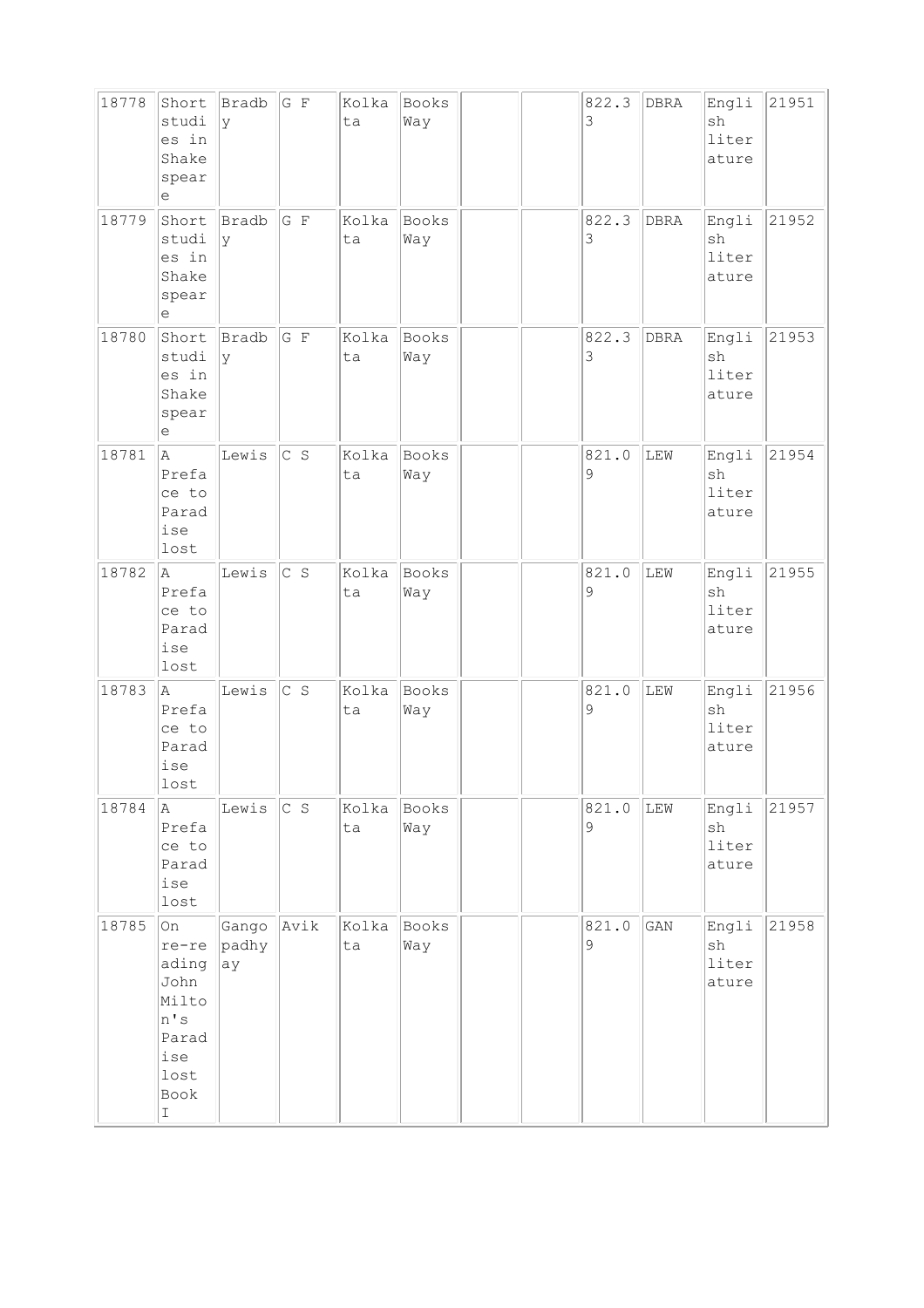| 18786 | On<br>re-re<br>ading<br>John<br>Milto<br>n's<br>Parad<br>ise<br>lost<br>Book<br>I     | Gango<br>padhy<br>ay | Avik         | Kolka<br>ta | Books<br>Way |  | 821.0<br>9           | GAN  | Engli<br>sh<br>liter<br>ature         | 21959 |
|-------|---------------------------------------------------------------------------------------|----------------------|--------------|-------------|--------------|--|----------------------|------|---------------------------------------|-------|
| 18787 | On<br>re-re<br>ading<br>John<br>Milto<br>n's<br>Parad<br>ise<br>lost<br>Book<br>I     | Gango<br>padhy<br>ay | Avik         | Kolka<br>ta | Books<br>Way |  | 821.0<br>9           | GAN  | Engli<br>sh<br>liter<br>ature         | 21960 |
| 18788 | Studi<br>es in<br>ameri<br>can<br>poetr<br>ly                                         | Maitr<br>a           | Chait<br>ali | Kolka<br>ta | Books<br>Way |  | 811.0<br>9           | MAI  | Engli<br>sh<br>liter<br>ature         | 21961 |
| 18789 | Studi<br>es in<br>ameri<br>can<br>poetr<br>lУ                                         | Maitr<br>a           | Chait<br>ali | Kolka<br>ta | Books<br>Way |  | 811.0<br>9           | MAI  | Engli<br>sh<br>liter<br>ature         | 21962 |
| 18790 | Studi<br>es in<br>ameri<br>can<br>poetr<br>lУ                                         | Maitr<br> a          | Chait<br>ali | Kolka<br>ta | Books<br>Way |  | 811.0<br>$\mathsf 9$ | MAI  | Engli<br>${\rm sh}$<br>liter<br>ature | 21963 |
| 18791 | Shake<br>spear<br>$e$ : a<br>criti<br>cal<br>study<br>of<br>his<br>mind<br>and<br>art | Dowde<br>In          | Edwar<br>d   | Kolka<br>ta | Books<br>Way |  | 822.3<br>3           | DDOW | Engli<br>sh<br>liter<br>ature         | 21964 |
| 18792 | Shake<br>spear<br>$e$ : a<br>criti<br>ca1<br>study<br>of                              | Dowde<br>In.         | Edwar<br>d   | Kolka<br>ta | Books<br>Way |  | 822.3<br>3           | DDOW | Engli<br>sh<br>liter<br>ature         | 21965 |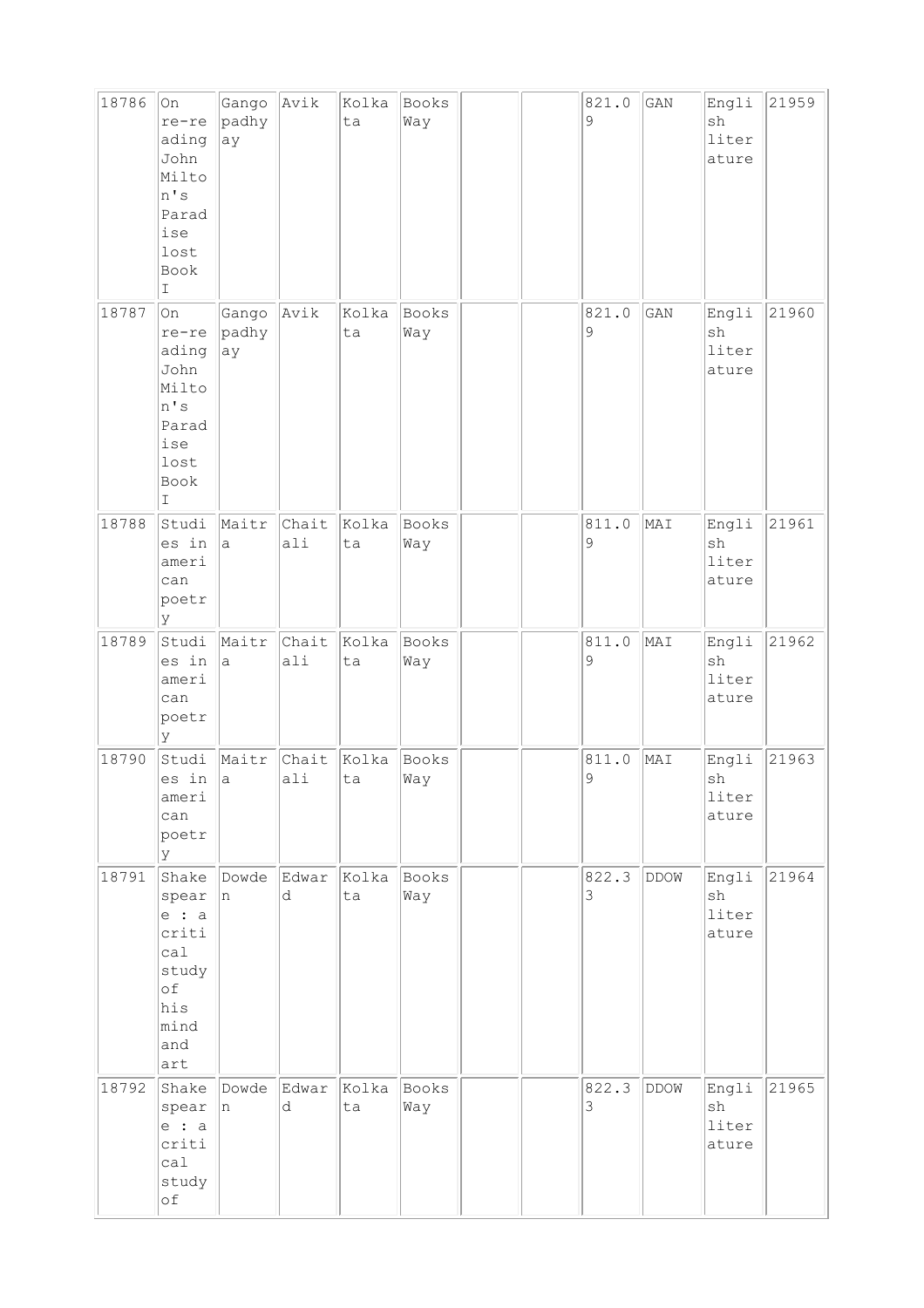|       | his<br>mind<br>and<br>art                                                             |                     |             |             |                   |                     |            |                   |                               |                               |
|-------|---------------------------------------------------------------------------------------|---------------------|-------------|-------------|-------------------|---------------------|------------|-------------------|-------------------------------|-------------------------------|
| 18793 | Shake<br>spear<br>$e$ : a<br>criti<br>ca1<br>study<br>of<br>his<br>mind<br>and<br>art | Dowde<br>In.        | Edwar<br>d  | Kolka<br>ta | Books<br>Way      |                     | 822.3<br>3 | <b>DDOW</b>       | Engli<br>sh<br>liter<br>ature | 21966                         |
| 18794 | The<br>Story<br>of<br>langu<br>age                                                    | Barbe<br>$\Upsilon$ | Charl<br>es | Kolka<br>ta | Books<br>Way      |                     | 401        | <b>BAR</b>        | Engli<br>sh<br>liter<br>ature | 21967                         |
| 18795 | The<br>Story<br>of<br>langu<br>age                                                    | Barbe<br>r          | Charl<br>es | Kolka<br>ta | Books<br>Way      |                     | 401        | <b>BAR</b>        | Engli<br>sh<br>liter<br>ature | 21968                         |
| 18796 | The<br>Story<br>of<br>langu<br>age                                                    | Barbe<br>r          | Charl<br>es | Kolka<br>ta | Books<br>Way      |                     | 401        | <b>BAR</b>        | Engli<br>sh<br>liter<br>ature | 21969                         |
| 18797 | The<br>Odes<br>of<br>John<br>Keats                                                    | Weeks               | A R         | ed          | Kolka<br>ta       | <b>Books</b><br>Way |            | 821.0<br>4309     | WEE                           | Engli<br>sh<br>liter<br>ature |
| 18798 | The<br>Odes<br>$\circ f$<br>John<br>Keats                                             | Weeks               | $ A \ R$    | ed          | Kolka Books<br>ta | Way                 |            | 821.0 WEE<br>4309 |                               | Engli<br>sh<br>liter<br>ature |
| 18799 | The<br>Odes<br>of<br>John<br>Keats                                                    | Weeks               | A R         | ed          | Kolka<br>ta       | Books<br>Way        |            | 821.0<br>4309     | WEE                           | Engli<br>sh<br>liter<br>ature |
| 18800 | The<br>Engli<br>$\operatorname{sh}$<br>langu<br>age                                   | Wrenn               | C L         | Kolka<br>ta | Books<br>Way      |                     | 421        | WRE               | Engli<br>sh<br>langu<br>age   | 21973                         |
| 18801 | The<br>Engli<br>sh<br>langu<br>age                                                    | Wrenn               | C L         | Kolka<br>ta | Books<br>Way      |                     | 421        | WRE               | Engli<br>sh<br>langu<br>age   | 21974                         |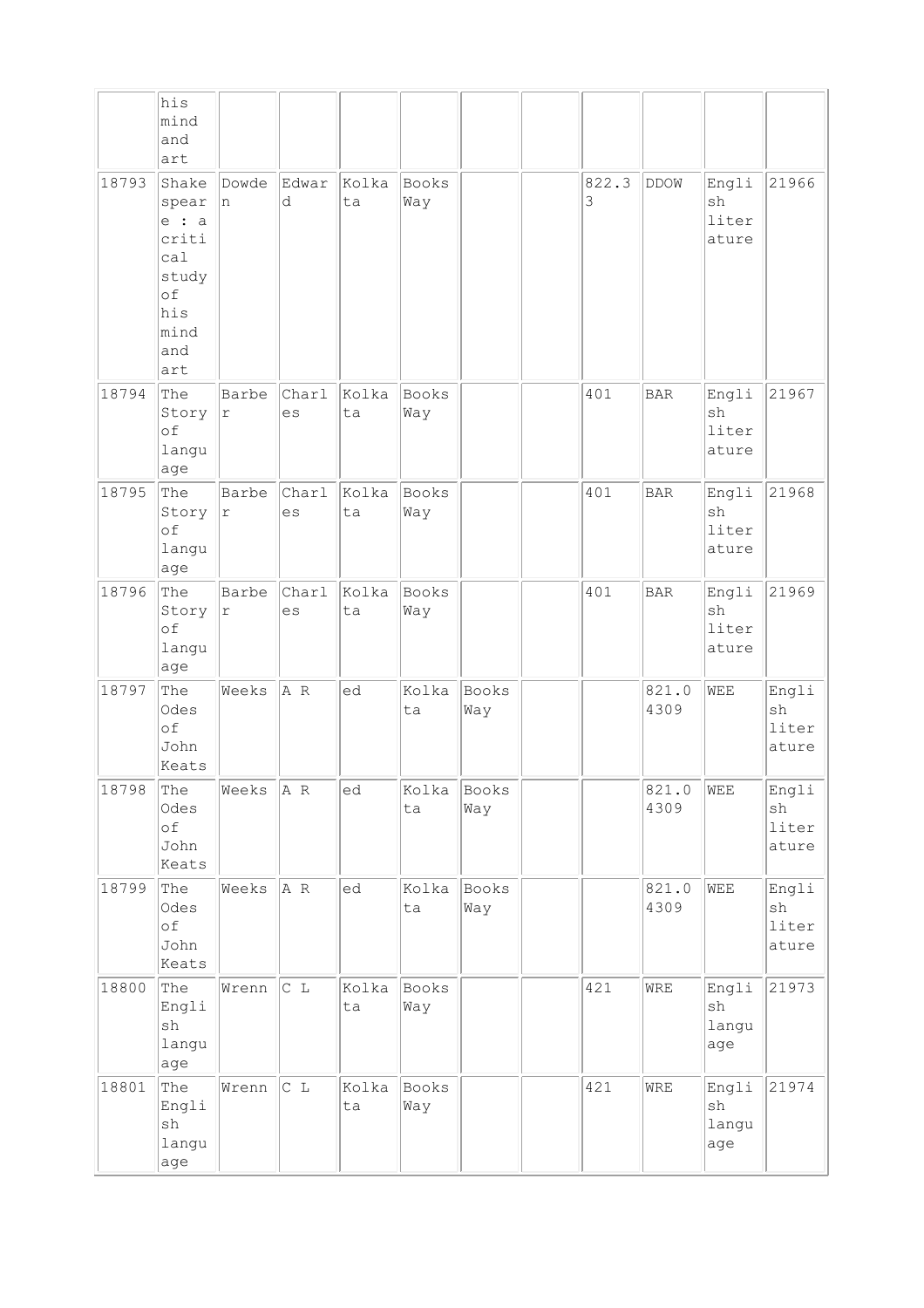| 18802 | The<br>Engli<br>sh<br>langu<br>age                     | Wrenn                                                                      | C L                              | Kolka<br>ta  | Books<br>Way        |              |               | 421   | WRE | Engli<br>sh<br>langu<br>age   | 21975      |
|-------|--------------------------------------------------------|----------------------------------------------------------------------------|----------------------------------|--------------|---------------------|--------------|---------------|-------|-----|-------------------------------|------------|
| 18803 | Blake                                                  | Words<br>worth<br>& amp                                                    | Coler<br> idge                   | Sengu<br>pta | Debja<br>ni         | Kolka<br>ta  | World<br>view |       |     | 821.0<br>9                    | SEN        |
| 18804 | Blake                                                  | Words<br>worth<br>& amp                                                    | Coler<br>idge                    | Sengu<br>pta | Debja<br>ni         | Kolka<br>ta  | World<br>view |       |     | 821.0<br>9                    | SEN        |
| 18805 | Victo<br>rian<br>poets<br>Tenny<br>son                 | Brown<br>ing<br>and<br>Rosse<br>$ $ tti                                    | Mukhe<br>rjee                    | Suroo<br>pa  | ed                  | Kolka<br>ta  | World<br>view |       |     | 821.0<br>9                    | MUK        |
| 18806 | Victo<br>rian<br>poets<br>Tenny<br>son                 | Brown<br>ing<br>and<br>Rosse<br>$ $ tti                                    | Mukhe<br>rjee                    | Suroo<br>pa  | ed                  | Kolka<br>ta  | World<br>view |       |     | 821.0<br>9                    | MUK        |
| 18807 | Sidne<br>У                                             | Spens<br>er<br>and<br>Donne<br>: a<br>criti<br>ca1<br>intro<br>ducti<br>on | Ramde<br>$\overline{\mathbf{V}}$ | Rina         | ed                  | New<br>Delhi | World<br>view |       |     | 821.0<br>9                    | <b>RAM</b> |
| 18808 | Sidne<br>У                                             | Spens<br>er<br>and<br>Donne<br>: a<br>criti<br>ca1<br>intro<br>ducti<br>on | Ramde<br>$\vee$                  | Rina         | ed                  | New<br>Delhi | World<br>view |       |     | 821.0<br>9                    | RAM        |
| 18809 | A.<br>Handb<br>$\circ \circ k$<br>to<br>liter<br>ature | Thral<br>$\mathbf 1$                                                       | Willi<br>am<br>Flint             | Kolka<br>ta  | Books<br>Way        |              |               | 820.3 | THR | Engli<br>sh<br>liter<br>ature | 21982      |
| 18810 | A<br>Handb<br>ook<br>to<br>liter<br>ature              | Thral<br>$\mathbf{1}$                                                      | Willi<br>am<br>Flint             | Kolka<br>ta  | <b>Books</b><br>Way |              |               | 820.3 | THR | Engli<br>sh<br>liter<br>ature | 21983      |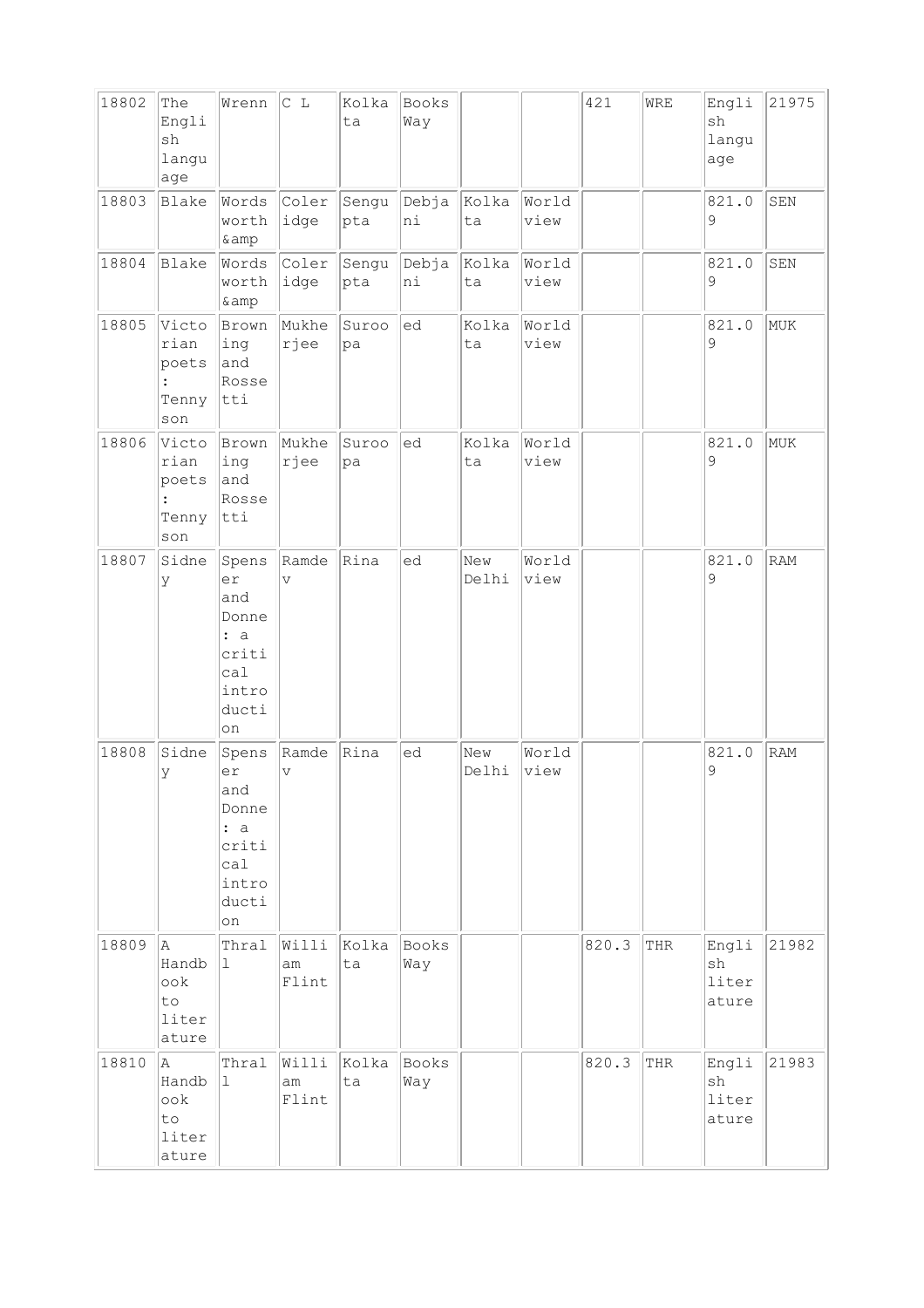| 18811 | Burni<br>ng<br>brigh<br>t :<br>Willi<br>am<br>Blake<br>and<br>the<br>poetr<br>y of<br>imagi<br>natio<br>n | Dhar                                                                     | Subir | Kolka<br>ta    | G J<br>Book<br>Socie<br>ty                |              |               | 821.0<br>9 | DHA | Engli<br>sh<br>liter<br>ature                  | 21984 |
|-------|-----------------------------------------------------------------------------------------------------------|--------------------------------------------------------------------------|-------|----------------|-------------------------------------------|--------------|---------------|------------|-----|------------------------------------------------|-------|
| 18812 | Burni<br>ng<br>brigh<br>t :<br>Willi<br>am<br>Blake<br>and<br>the<br>poetr<br>y of<br>imagi<br>natio<br>n | Dhar                                                                     | Subir | Kolka<br>ta    | G J<br>Book<br>Socie<br>ty                |              |               | 821.0<br>9 | DHA | Engli<br>sh<br>liter<br>ature                  | 21985 |
| 18813 | Many<br>india<br>$\rm s$                                                                                  | many<br>liter<br>ature<br>s :<br>new<br>criti<br>ca1<br>essay<br> s      | Panja | Shorm<br>istha | ed                                        | New<br>Delhi | World<br>view |            |     | 824.0<br>8                                     | PAN   |
| 18814 | Many<br>india<br>$\rm s$                                                                                  | many<br>liter<br>ature<br>s :<br>new<br>criti<br>ca1<br>essay<br>$\rm s$ | Panja | Shorm<br>istha | ed                                        | New<br>Delhi | World<br>view |            |     | 824.0<br>$\,8\,$                               | PAN   |
| 18815 | Parad<br>ise<br>lost                                                                                      | Milto<br>n                                                               | John  | New<br>Delhi   | Book<br>Land<br>Pub<br>$\mathbb{C} \circ$ |              |               | 821.0<br>9 | MIL | Engli<br>$\operatorname{sh}$<br>liter<br>ature | 21988 |
| 18816 | Parad<br>ise<br>lost                                                                                      | Milto<br>n                                                               | John  | New<br>Delhi   | Book<br>Land<br>Pub<br>$\mathbb{C} \circ$ |              |               | 821.0<br>9 | MIL | Engli<br>$\operatorname{sh}$<br>liter<br>ature | 21989 |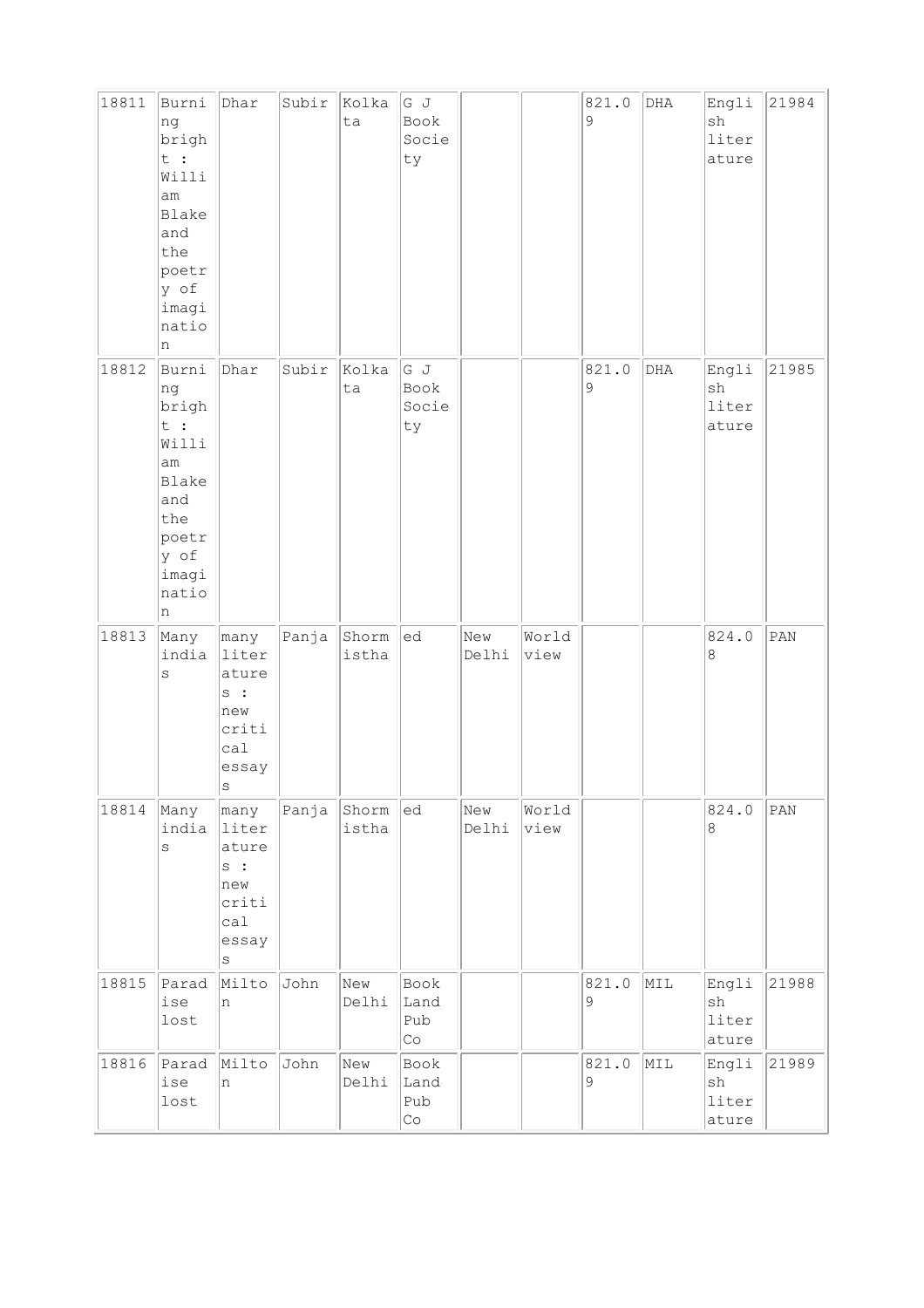| 18817 | Shake<br>spear<br>e' s<br>heroi<br>nes                      | James<br>on          | Anna                      | Kolka<br>ta  | Books<br>Way                   |  | 822.3<br>30352         | DJAM    | Engli<br>sh<br>liter<br>ature | 21990 |
|-------|-------------------------------------------------------------|----------------------|---------------------------|--------------|--------------------------------|--|------------------------|---------|-------------------------------|-------|
| 18818 | Shake<br>spear<br>e' s<br>heroi<br>nes                      | James<br>on          | Anna                      | Kolka<br>ta  | Books<br>Way                   |  | 822.3<br>30352         | DJAM    | Engli<br>sh<br>liter<br>ature | 21991 |
| 18819 | Rethi<br>nking<br>colon<br>ialis<br>m                       | Singh                | Thing<br>am<br>Kisha<br>n | New<br>Delhi | Book<br>Land<br>Pub<br>Co      |  | 823.0<br>9             | SIN     | Engli<br>sh<br>liter<br>ature | 21992 |
| 18820 | Rethi<br>nking<br>colon<br>ialis<br>m                       | Singh                | Thing<br>am<br>Kisha<br>n | New<br>Delhi | Book<br>Land<br>Pub<br>Co      |  | 823.0<br>9             | SIN     | Engli<br>sh<br>liter<br>ature | 21993 |
| 18821 | An<br>Intro<br>ducti<br>on to<br>drama<br>tic<br>theor<br>У | Nicol<br>ı           | Allar<br>dyce             | Kolka<br>ta  | Books<br>Way                   |  | 808.2                  | NIC     | Engli<br>sh<br>liter<br>ature | 21994 |
| 18822 | An<br>Intro<br>ducti<br>on to<br>drama<br>tic<br>theor<br>У | Nicol<br>$\mathbf 1$ | Allar<br>dyce             | Kolka<br>ta  | Books<br>Way                   |  | 808.2                  | NIC     | Engli<br>sh<br>liter<br>ature | 21995 |
| 18823 | Look<br>back<br>in<br>anger                                 | Osbor<br>ne          | John                      | New<br>Delhi | Dorli<br>ng<br>Kinde<br>rsley  |  | 822.0<br>9             | OSB     | Engli<br>sh<br>liter<br>ature | 21996 |
| 18824 | Look<br>back<br>in<br>anger                                 | Osbor<br>ne          | John                      | New<br>Delhi | Dorli<br>ng<br>Kinde<br>rsley  |  | 822.0<br>9             | OSB     | Engli<br>sh<br>liter<br>ature | 21997 |
| 18825 | Macbe<br>th                                                 | Shake<br>spear<br>е  | Willi<br>am               | New<br>Delhi | Dorli<br> ng<br>Kinde<br>rsley |  | 822.3<br>$3095 -$<br>6 | $T-SHA$ | Engli<br>sh<br>liter<br>ature | 21998 |
| 18826 | Macbe<br>th                                                 | Shake<br>spear<br>е  | Willi<br>am               | New<br>Delhi | Dorli<br>ng<br>Kinde<br>rsley  |  | 822.3<br>$3095 -$<br>6 | $T-SHA$ | Engli<br>sh<br>liter<br>ature | 21999 |
| 18827 | Death<br>of a<br>sales<br>man                               | Mille<br>$\Upsilon$  | Arthu<br>$\Upsilon$       | New<br>Delhi | Dorli<br>ng<br>Kinde<br>rsley  |  | 822.0<br>$\mathsf 9$   | MIL     | Engli<br>sh<br>liter<br>ature | 22000 |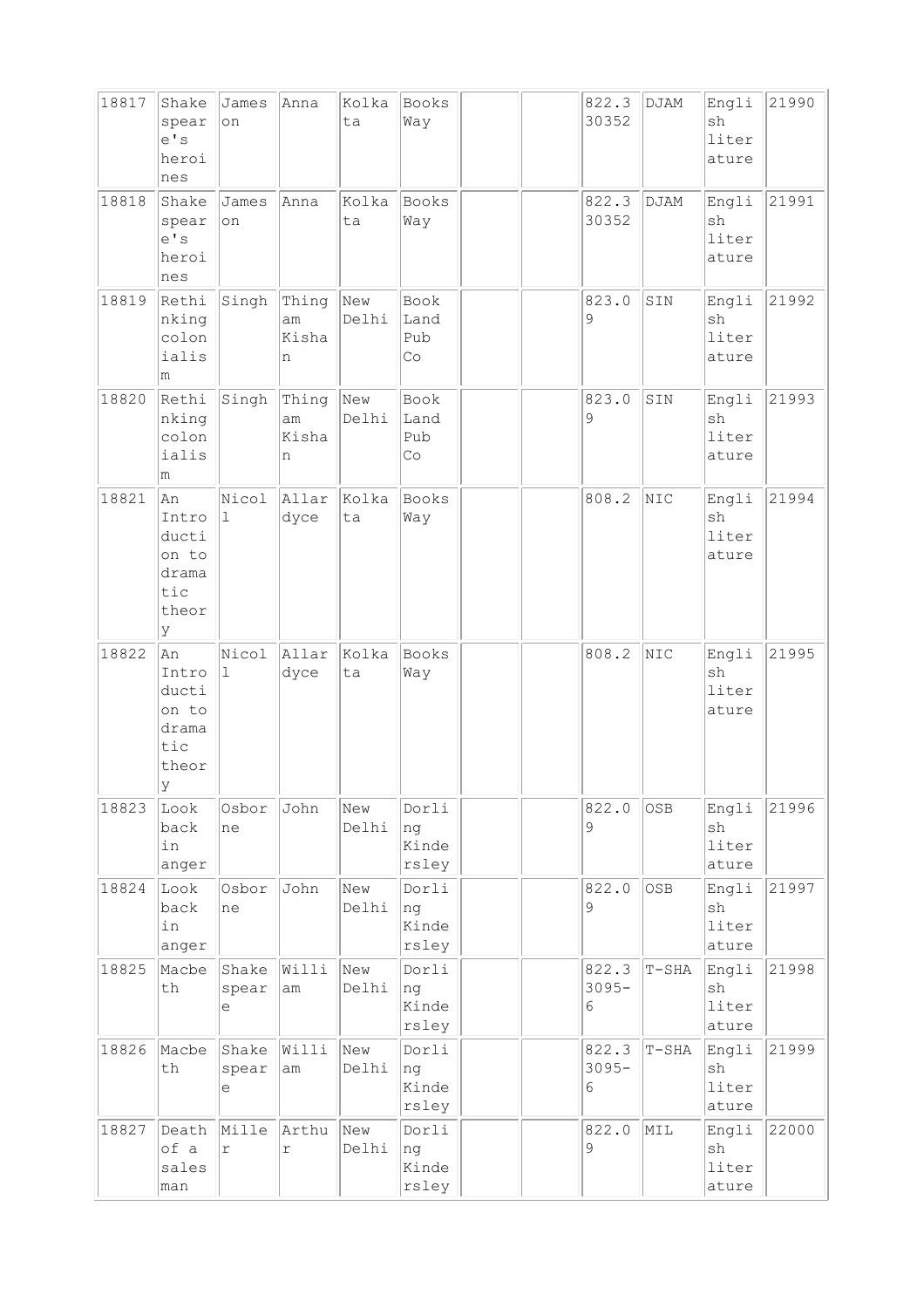| 18828 | Death<br>of a<br>sales<br>man                                                            | Mille<br>$\Upsilon$ | Arthu<br>$\Gamma$ | New<br>Delhi | Dorli<br>ng<br>Kinde<br>rsley |  | 822.0<br>9 | MIL | Engli<br>sh<br>liter<br>ature | 22001 |
|-------|------------------------------------------------------------------------------------------|---------------------|-------------------|--------------|-------------------------------|--|------------|-----|-------------------------------|-------|
| 18829 | Trend<br>s of<br>europ<br>ean<br>and<br>engli<br>sh<br>criti<br>cism                     | Rudra               | Arup              | Kolka<br>ta  | G J<br>Book<br>Socie<br>ty    |  |            |     | Engli<br>sh<br>liter<br>ature | 22002 |
| 18830 | Trend<br>s of<br>europ<br>ean<br>and<br>engli<br>sh<br>criti<br>cism                     | Rudra               | Arup              | Kolka<br>ta  | G J<br>Book<br>Socie<br>ty    |  |            |     | Engli<br>sh<br>liter<br>ature | 22003 |
| 18831 | Post<br>colon<br>ial<br>liter<br>ature<br>: an<br>intro<br>ducti<br>on                   | Nayar               | Pramo<br>d K      | New<br>Delhi | Dorli<br>ng<br>Kinde<br>rsley |  |            |     | Engli<br>sh<br>liter<br>ature | 22004 |
| 18832 | Post<br>colon<br>ial<br>liter<br>ature<br>: an<br>intro<br>ducti<br>on                   | Nayar               | Pramo<br>d K      | New<br>Delhi | Dorli<br>ng<br>Kinde<br>rsley |  |            |     | Engli<br>sh<br>liter<br>ature | 22005 |
| 18833 | Criti<br>cal<br>essay<br>s on<br>$R$ $K$<br>Naray<br>an's<br>The<br>Guide                | Sen                 | Krish<br>na       | Kolka<br>ta  | Orien<br>t.<br>Longm<br>an    |  | 823.0<br>9 | SEN | Engli<br>sh<br>liter<br>ature | 22006 |
| 18834 | Thoma<br>S<br>Hardy<br>$\mathbf{I}$ $\mathbf{S}$<br>The<br>Retur<br>n of<br>the<br>nativ | Bhar                | Anasu<br>ya       | Kolka<br>ta  | Books<br>Way                  |  | 823.0<br>9 | BHA | Engli<br>sh<br>liter<br>ature | 22007 |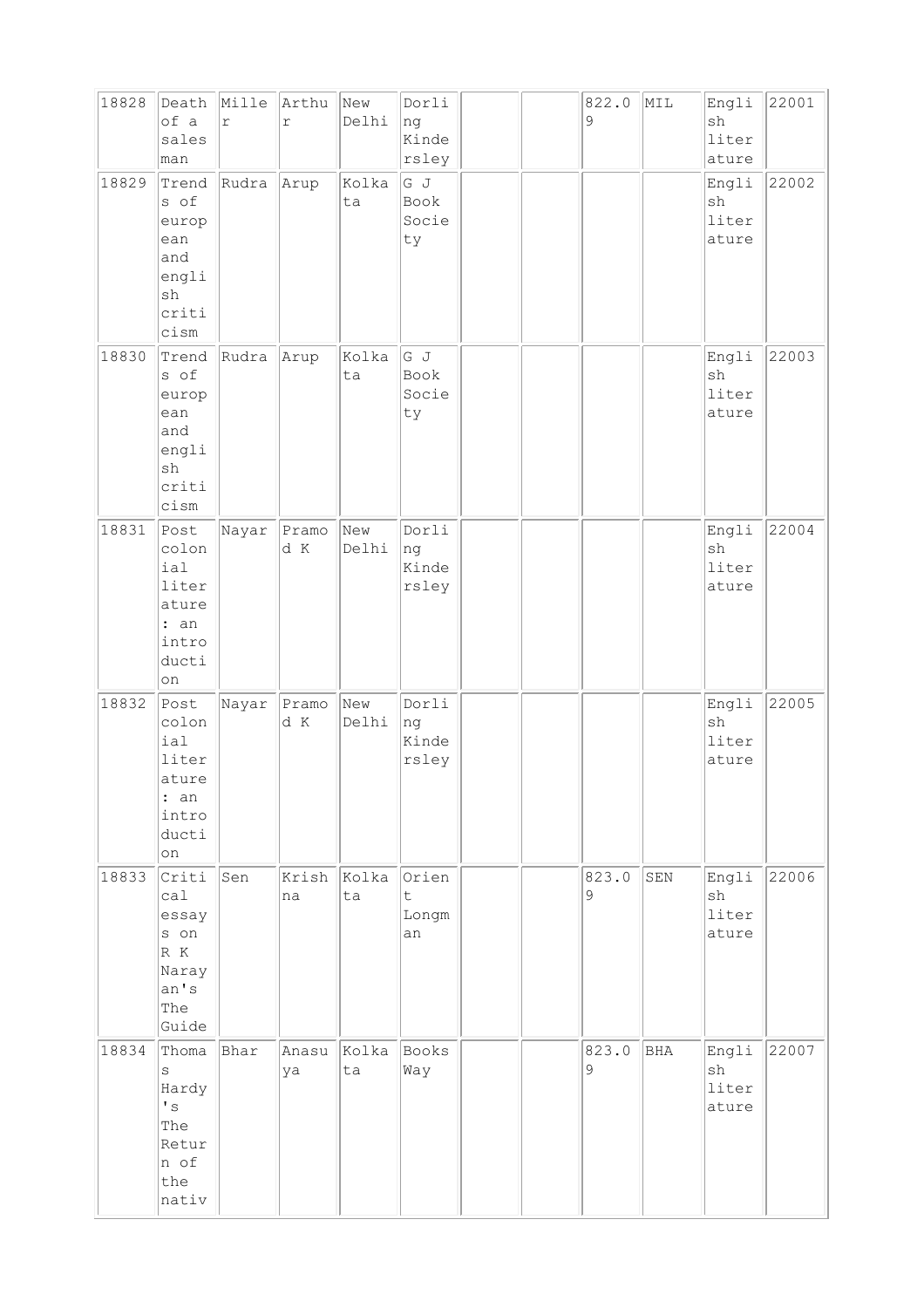|       | $e$ : a<br>criti<br>ca1<br>appra<br>isal                                                                                  |                                   |                   |             |              |                               |                      |     |                                                |                             |
|-------|---------------------------------------------------------------------------------------------------------------------------|-----------------------------------|-------------------|-------------|--------------|-------------------------------|----------------------|-----|------------------------------------------------|-----------------------------|
| 18835 | Thoma<br>S<br>Hardy<br>$\mathbf{I}$ s<br>The<br>Retur<br>n of<br>the<br>nativ<br>$e$ : a<br>criti<br>cal<br>appra<br>isal | Bhar                              | Anasu<br>ya       | Kolka<br>ta | Books<br>Way |                               | 823.0<br>$\mathsf 9$ | BHA | Engli<br>sh<br>liter<br>ature                  | 22008                       |
| 18836 | Handb<br>ook<br>of<br>liter<br>ary<br>terms<br>liter<br>ature                                                             | langu<br>age<br>and<br>theor<br>У | Kenne<br>dy       | x J         | New<br>Delhi | Dorli<br>ng<br>Kinde<br>rsley |                      | 415 | KEN                                            | Engli<br>sh<br>langu<br>age |
| 18837 | Handb<br>ook<br>$\circ$ f<br>liter<br>ary<br>terms<br>liter<br>ature                                                      | langu<br>age<br>and<br>theor<br>У | Kenne<br>dy       | X J         | New<br>Delhi | Dorli<br>nq<br>Kinde<br>rsley |                      | 415 | KEN                                            | Engli<br>sh<br>langu<br>age |
| 18838 | Studi<br>es in<br>engli<br>${\tt sh}$<br>liter<br>ature                                                                   | Raych<br>audhu<br> ri             | Tapan             | Kolka<br>ta | Books<br>Way |                               | 820                  | RAY | Engli<br>sh<br>liter<br>ature                  | 22011                       |
| 18839 | Studi<br>es in<br>engli<br>$\operatorname{sh}$<br>liter<br>ature                                                          | audhu<br> ri                      | Raych Tapan Kolka | ta          | Books<br>Way |                               | 820                  | RAY | Engli<br>$\operatorname{sh}$<br>liter<br>ature | 22012                       |
| 18840 | Studi<br>es in<br>engli<br>sh<br>liter<br>ature                                                                           | Raych<br>audhu<br>ri              | Tapan             | Kolka<br>ta | Books<br>Way |                               | 820                  | RAY | Engli<br>$\operatorname{sh}$<br>liter<br>ature | 22013                       |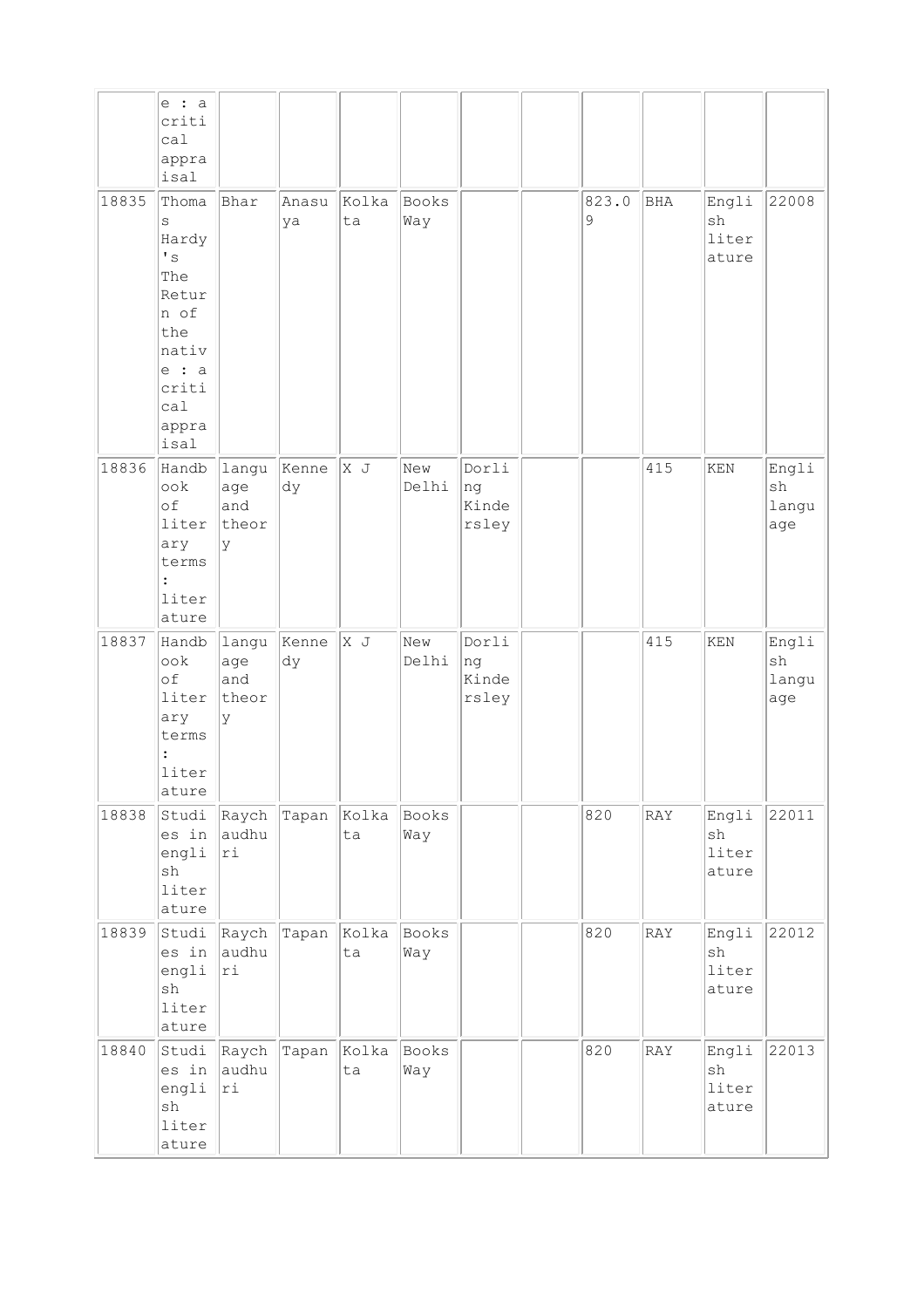| 18841 | The<br>Maker<br>s of<br>engli<br>sh<br>poetr<br>У                                                    | Dawso<br>n                                        | W J                              | Kolka<br>ta  | Books<br>Way                          |                                       | 821.0<br>9 | DAW | Engli<br>sh<br>liter<br>ature | 22014                                          |
|-------|------------------------------------------------------------------------------------------------------|---------------------------------------------------|----------------------------------|--------------|---------------------------------------|---------------------------------------|------------|-----|-------------------------------|------------------------------------------------|
| 18842 | The<br>Impor<br>tance<br>οf<br>being<br>earne<br>st                                                  | Wilde                                             | Oscar                            | New<br>York  | $\mathbbmss{W}$<br>Norto<br>n &<br>Co |                                       | 822.8      | WIL | Engli<br>sh<br>liter<br>ature | 22015                                          |
| 18843 | The<br>Shado<br>W<br>lines                                                                           | Ghosh                                             | Amita<br>$\overline{\mathsf{V}}$ | New<br>Delhi | Pengu<br>in<br><b>Books</b>           |                                       | 823        | GHO | Engli<br>sh<br>liter<br>ature | 22017                                          |
| 18844 | The<br>Calcu<br>tta<br>chrom<br>osome                                                                | Ghosh                                             | Amita<br>$\vee$                  | New<br>Delhi | Pengu<br>in<br>Books                  |                                       | 823        | GHO | Engli<br>sh<br>liter<br>ature | 22018                                          |
| 18845 | R K<br>Naray<br>an                                                                                   | Thiem<br>$\mathrel{\mathop{\mathrm{e}}\nolimits}$ | John                             | New<br>Delhi | Viva<br>Books                         |                                       | 823.0<br>9 | THI | Engli<br>sh<br>liter<br>ature | 22019                                          |
| 18846 | la.<br>Reade<br>$\mathtt{r}$ 's<br>guide<br>to<br>conte<br>mpora<br>ry<br>liter<br>ary<br>theor<br>У | Selde<br>'n                                       | Raman                            | New<br>Delhi | Dorli<br>ng<br>Kinde<br>rsley         |                                       |            |     | Engli<br>sh<br>liter<br>ature | 22020                                          |
| 18847 | Criti<br>ca1<br>theor<br>y :<br>weste<br>${\tt rn}$<br>and<br>india<br>n                             | kar                                               | Prafu<br>lla C                   | led          | New<br>Delhi                          | Pencr<br>aft<br>Inter<br>natio<br>nal |            |     |                               | Engli<br>sh<br>liter<br>ature                  |
| 18848 | R K<br>Naray<br>an :<br>an<br>antho<br>logy<br>оf<br>recen<br>t                                      | Srina<br> th                                      | $\overline{C}$ N                 | ed           | New<br>Delhi                          | Pencr<br>aft<br>Inter<br>natio<br>nal |            |     |                               | Engli<br>$\operatorname{sh}$<br>liter<br>ature |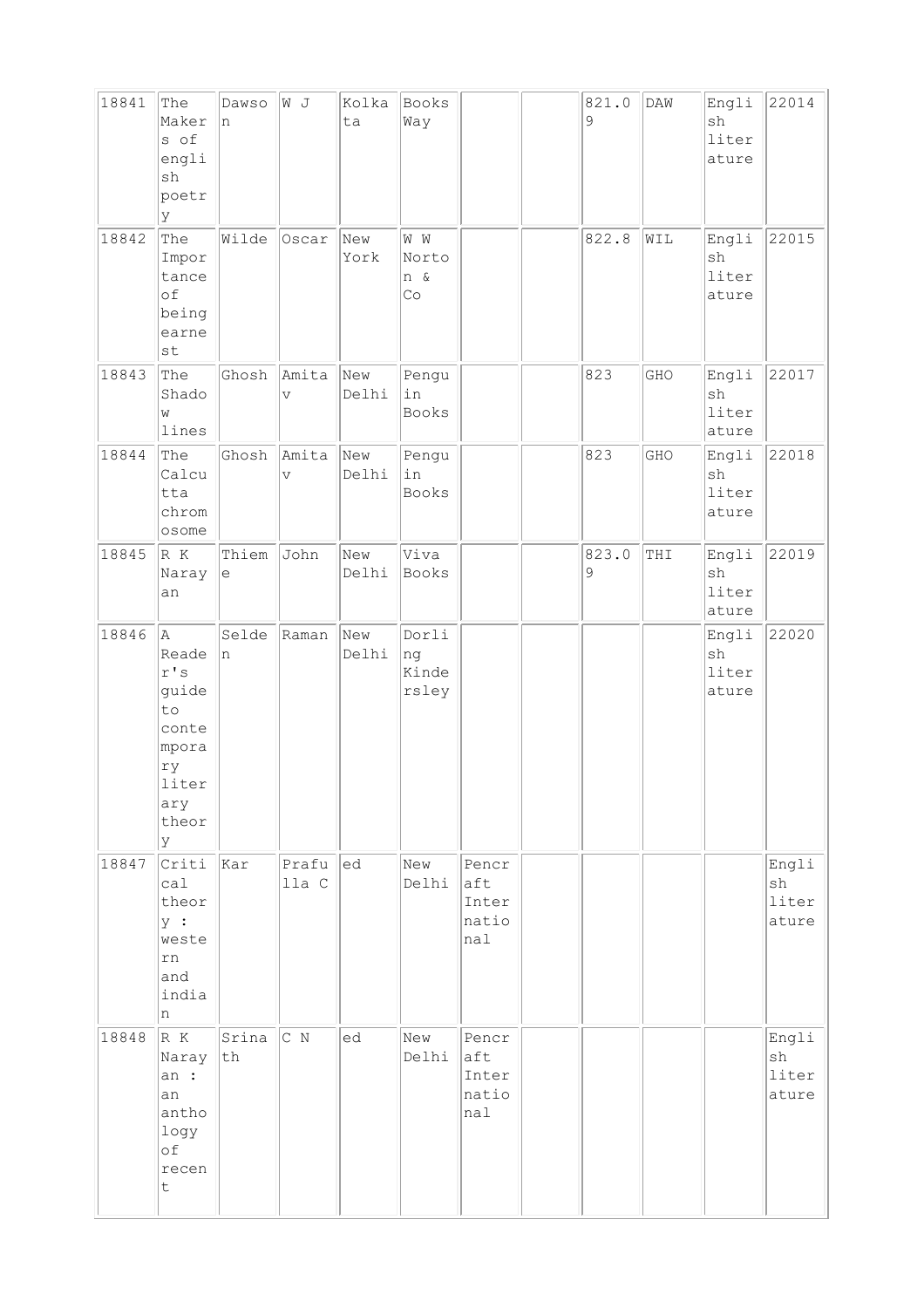|       | criti<br>cism                                                                                                        |                                      |              |              |                             |               |                                       |                      |            |                               |                                                |
|-------|----------------------------------------------------------------------------------------------------------------------|--------------------------------------|--------------|--------------|-----------------------------|---------------|---------------------------------------|----------------------|------------|-------------------------------|------------------------------------------------|
| 18849 | Amita<br>$\overline{V}$<br>Ghosh<br>: an<br>intro<br>ducti<br>on                                                     | Hawle<br>y                           | John<br>C    | New<br>Delhi | <b>CUP</b>                  |               |                                       | 823.0<br>$\mathsf 9$ | HAW        | Engli<br>sh<br>liter<br>ature | 22023                                          |
| 18850 | Yeat'<br>S<br>poetr<br>lУ                                                                                            | drama<br>and<br>prose                | Pethi<br>cia | James        | led                         | New<br>York   | W M<br>Norto<br>n &<br>Co             |                      |            | 821.8                         | PET                                            |
| 18851 | Amita<br>$\mathbf v$<br>Ghosh<br>$\mathbf{F}$<br>The<br>Shado<br>W<br>lines                                          | la.<br>criti<br>cal<br>compa<br>nion | Prasa<br>ld. | Murar<br>i   | ed                          | New<br>Delhi  | Pencr<br>aft<br>Inter<br>natio<br>hal |                      |            | 823.0<br>9                    | PRA                                            |
| 18852 | The<br>Comed<br>y of<br>Dante<br>Aligh<br>eria                                                                       | The<br>Flore<br>ntine                |              | Engla<br>nd  | Pengu<br>in<br>Books        |               |                                       |                      |            | Engli<br>sh<br>liter<br>ature | 22026                                          |
| 18853 | The<br>Divin<br>$\mathrel{\mathop{\mathrm{e}}\nolimits}$<br>comed<br>ly                                              | Dante                                | Aligh<br>eri | New<br>York  | Pengu<br>in<br><b>Books</b> |               |                                       | 851.1                | DAN        | Engli<br>sh<br>liter<br>ature | 22027                                          |
| 18854 | Begin<br>ning<br>theor<br>у :<br>an<br>intro<br>ducti<br>on to<br>liter<br>ary<br>and<br>cultu<br>ral<br>theor<br>lУ | Bary                                 | Peter        | New<br>Delhi | Viva<br><b>Books</b>        |               |                                       |                      |            | Engli<br>sh<br>liter<br>ature | 22028                                          |
| 19406 | Tom<br>Sawer                                                                                                         | Huckl<br>eberr<br>y fin              | Twain        | Mark         | Cambr<br>idge               | Icon<br>Books |                                       |                      | 823.0<br>9 | TWA                           | Engli<br>$\operatorname{sh}$<br>liter<br>ature |
| 19407 | From<br>purit<br>anism<br>to<br>postm<br>odern                                                                       | Rulan<br>ld.                         | Richa<br>rd  | New<br>York  | Pengu<br>in<br>Books        |               |                                       | 810.9                | RUL        | Engli<br>sh<br>liter<br>ature | 22716                                          |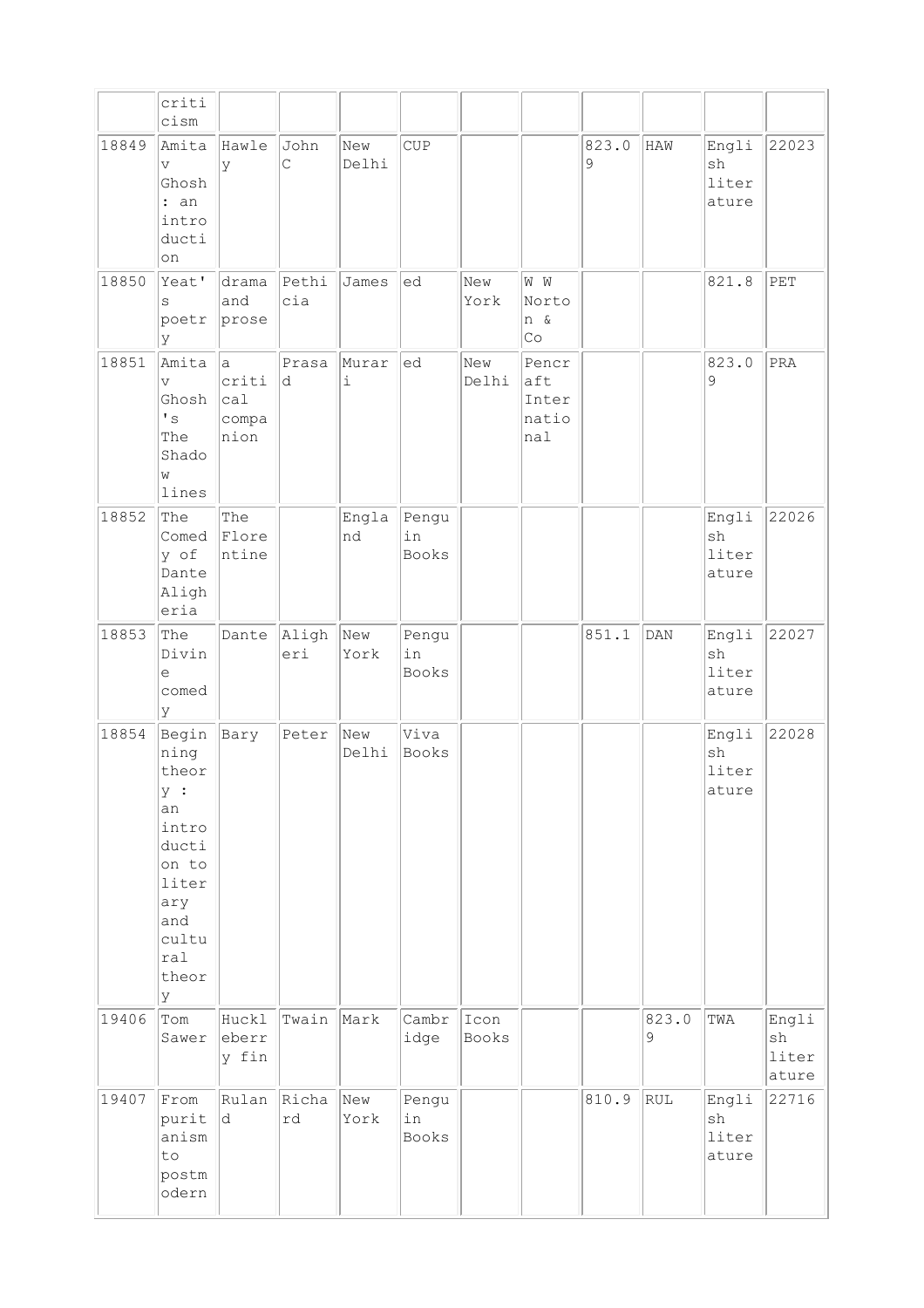|       | ism                                                                                            |                |                    |              |                           |                               |            |                           |                                                |                               |
|-------|------------------------------------------------------------------------------------------------|----------------|--------------------|--------------|---------------------------|-------------------------------|------------|---------------------------|------------------------------------------------|-------------------------------|
| 19408 | The<br>Old<br>man<br>and<br>the<br>sea                                                         | Hemin<br>gway  | Earne<br>st        | New<br>Delhi | Viva<br>Books             |                               | 823.0<br>9 | <b>HEM</b>                | Engli<br>sh<br>liter<br>ature                  | 22717                         |
| 19409 | Adven<br>tures<br>of<br>Huckl<br>eberr<br>У<br>Finn                                            | Twain          | Mark               | New<br>York  | W W<br>Norto<br>n &<br>Co |                               | 813.4      | TWA                       | Engli<br>sh<br>liter<br>ature                  | 22718                         |
| 19410 | The<br>Retur<br>n of<br>the<br>nativ<br>e                                                      | Hardy          | Thoma<br>S         | New<br>York  | W W<br>Norto<br>n &<br>Co |                               | 823.8      | HAR                       | Engli<br>sh<br>liter<br>ature                  | 22719                         |
| 19411 | Many<br>conte<br>xts<br>of<br>india<br>n<br>writi<br>ngs<br>in<br>engli<br>$\operatorname{sh}$ | Mukhe<br> rjee | Sreem<br>ati       | ed           | Burdw<br>an               | Avene<br>$\mathbf 1$<br>Press |            | 820.9                     | MUK                                            | Engli<br>sh<br>liter<br>ature |
| 19412 | The<br>Adven<br>tures<br>of<br>Huckl<br>eberr<br>У<br>Finn                                     | Twain          | Mark               | New<br>Delhi | Viva<br>Books             |                               | 823.0<br>9 | TWA                       | Engli<br>sh<br>liter<br>ature                  | 22725                         |
| 19413 | Poems<br>selec<br>ted<br>by<br>Ted<br>Hughe<br>$\rm s$                                         | Plath          | Sylvi<br>a         | Londo<br>n   | Faber<br>and<br>Faber     |                               | 821        | $\ensuremath{\text{PLA}}$ | Engli<br>$\operatorname{sh}$<br>liter<br>ature | 22726                         |
| 19414 | The<br>Great<br>gatsb<br>У                                                                     | Fitzg          | F<br>$erald$ Scott | New<br>Delhi | Viva<br>Books             |                               | 823.0<br>9 | FIT                       | Engli<br>sh<br>liter<br>ature                  | 22728                         |
| 19415 | Ameri<br>can<br>liter<br>ature<br>$1880 -$<br>1930                                             | Ward           | A C                | Kolka<br>ta  | Books<br>Way              |                               | 810.5      | <b>WAR</b>                | Engli<br>sh<br>liter<br>ature                  | 22730                         |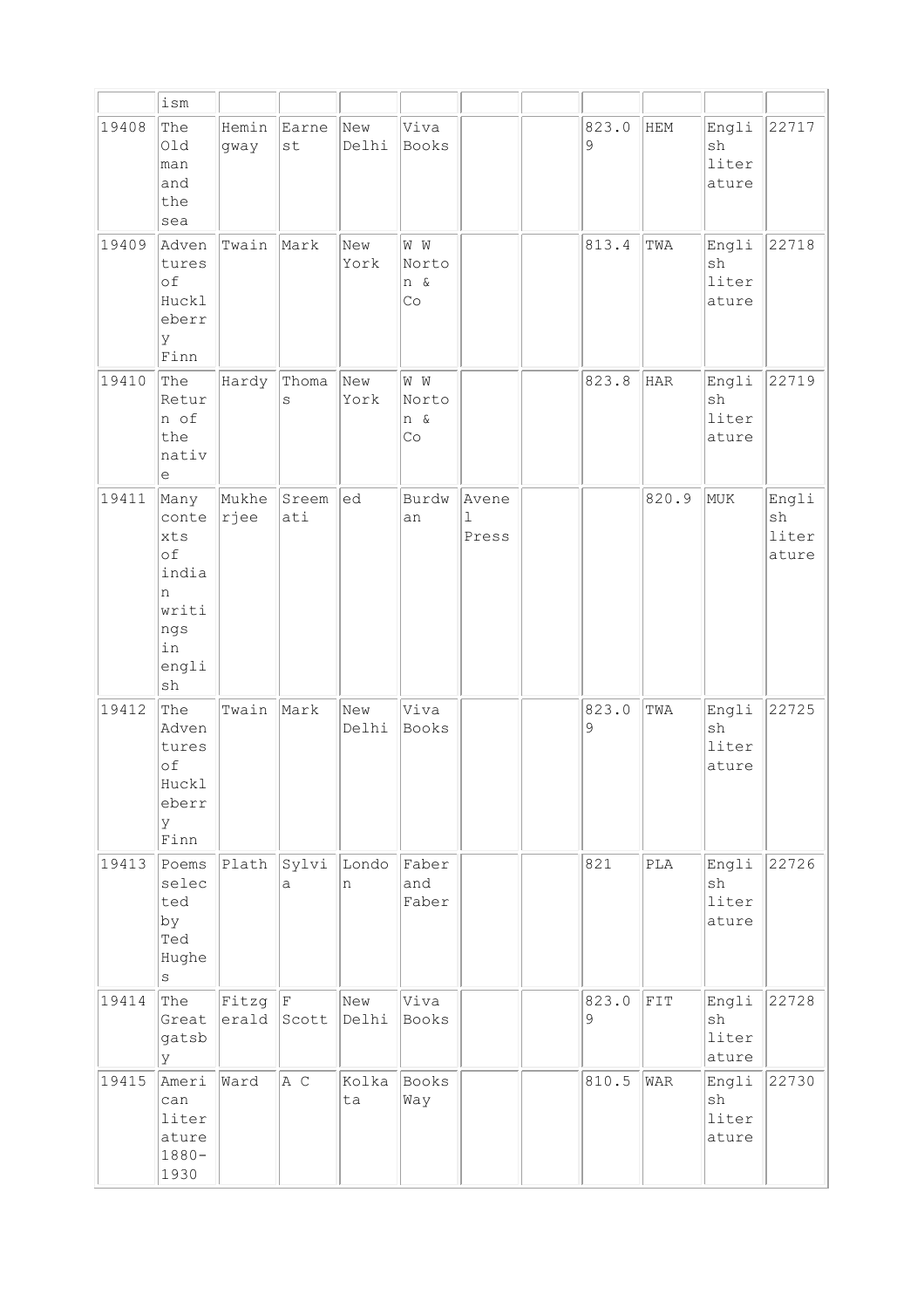| 19416 | Words<br>worth<br>poet<br>of<br>natur<br>e and<br>poet<br>of<br>man   | Sneat<br>h   | E<br>Hersh<br>ey    | Kolka<br>ta  | Books<br>Way         |            | 821.0<br>9       | SNE                         | Engli<br>sh<br>liter<br>ature         | 22731                         |
|-------|-----------------------------------------------------------------------|--------------|---------------------|--------------|----------------------|------------|------------------|-----------------------------|---------------------------------------|-------------------------------|
| 19417 | The<br>Age<br>of<br>Words<br>worth                                    | Herfo<br>rd  | Charl<br>es H       | Kolka<br>ta  | Books<br>Way         |            | 820.9            | <b>HER</b>                  | Engli<br>sh<br>liter<br>ature         | 22732                         |
| 19418 | Amita<br>$\overline{V}$<br>Ghosh                                      | Monda<br>1   | Anshu<br>man A      | New<br>Delhi | Viva<br>Books        |            | 823.0<br>9       | MON                         | Engli<br>sh<br>liter<br>ature         | 22733                         |
| 19419 | Amita<br>$\overline{V}$<br>Ghosh<br>: an<br>intro<br>ducti<br>on      | Hawle<br>y   | John<br>C           | New<br>Delhi | CUP<br>India         |            | 823.0<br>9       | <b>HAW</b>                  | Engli<br>sh<br>liter<br>ature         | 22734                         |
| 19420 | The<br>Cambr<br>idge<br>compa<br>nion<br>to<br>John<br>Donne          | Guibb<br>ory | Achsa<br>h          | ed           | Cambr<br>idge        | <b>CUP</b> |                  | 821.0<br>9                  | GUI                                   | Engli<br>sh<br>liter<br>ature |
| 19422 | W H<br>Auden<br>$\ddot{\cdot}$<br>thera<br>peuti<br>C<br>fount<br>ain | Ghosh        | Nibir<br>K          | New<br>Delhi | Autho<br>rspre<br>SS |            | 821.0<br>$\circ$ | GHO                         | Engli<br>sh<br>liter<br>ature         | 22737                         |
| 19423 | India<br>n<br>compa<br>nion<br>to<br>Josep<br>h<br>Conra<br>d         | Patil        | Malli<br>karju<br>n | New<br>Delhi | Autho<br>rspre<br>SS |            | 823.0<br>9       | $\ensuremath{\mathsf{PAT}}$ | Engli<br>${\tt sh}$<br>liter<br>ature | 22738                         |
| 19425 | Anita<br>Desai<br>'s In<br>custo<br>dy :<br>а                         | Tando<br>n   | Neeru               | New<br>Delhi | Atlan<br>tic         |            | 823.0<br>9       | TAN                         | Engli<br>sh<br>liter<br>ature         | 22740                         |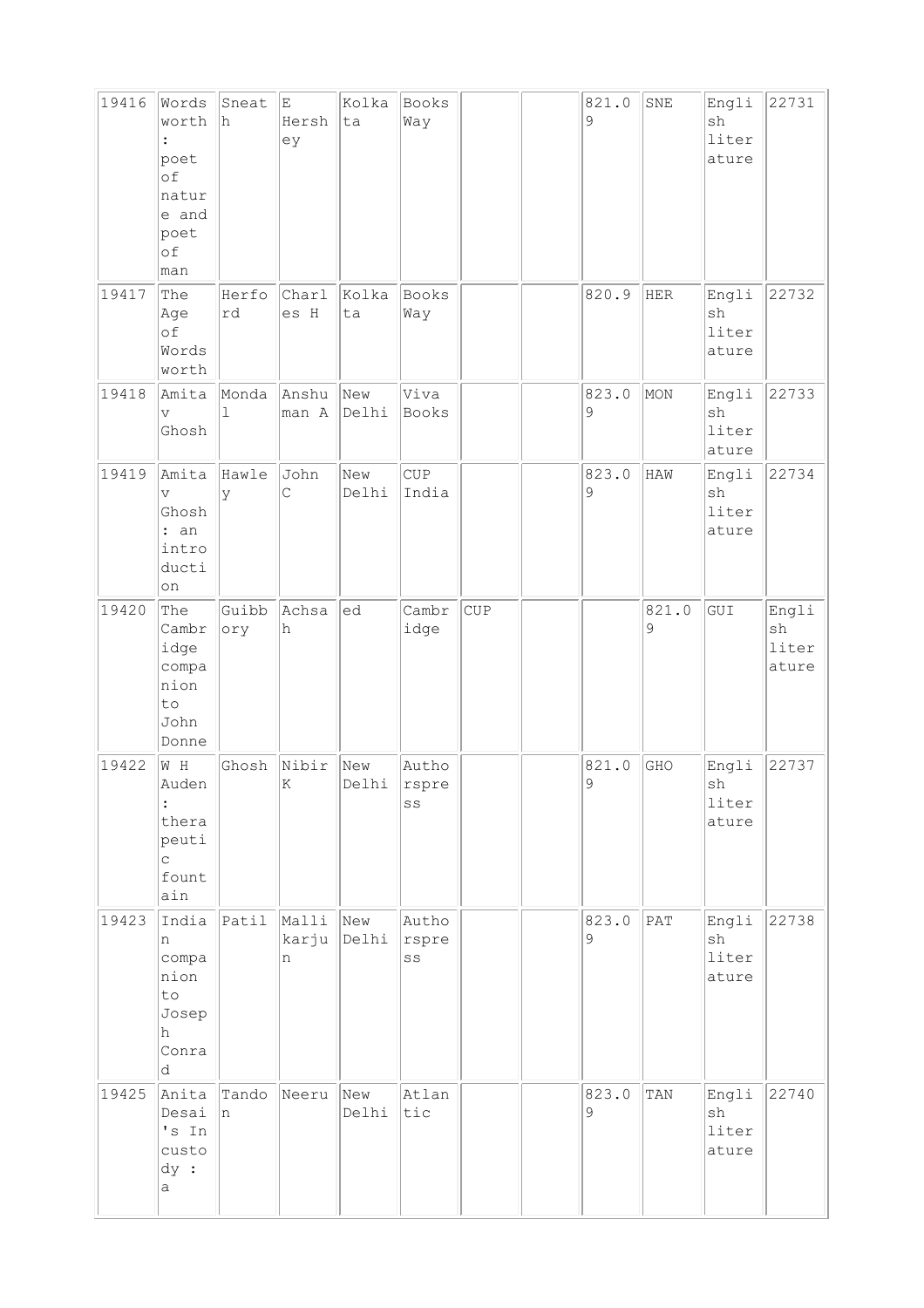|       | criri<br>ca1<br>appra<br>isal                                                        |                     |              |               |                                 |     |       |                              |                               |             |
|-------|--------------------------------------------------------------------------------------|---------------------|--------------|---------------|---------------------------------|-----|-------|------------------------------|-------------------------------|-------------|
| 19426 | Art<br>and<br>activ<br>ism<br>in<br>Arund<br>hati<br>Roy                             | Simon               | Shibu        | New<br>Delhi  | Sarup<br>Book<br>Publi<br>shers |     | 820.9 | SIM                          | Engli<br>sh<br>liter<br>ature | 22741       |
| 19586 | A<br>Passa<br>ge to<br>India                                                         | Foste<br>$\Upsilon$ | E M          | Kolka<br>ta   | Pengu<br>in                     |     | 823   | FOS                          | Engli<br>sh<br>liter<br>ature | 22939       |
| 19631 | Golde<br>n<br>leave<br>$s$ : a<br>textb<br>ook<br>for<br>colle<br>ge<br>stude<br>nts |                     | New<br>Delhi | Macmi<br>llan |                                 | 820 | GOL   | Engli<br>$\operatorname{sh}$ | 22995                         | $ 1\rangle$ |
| 19632 | Golde<br>n<br>leave<br>s : a<br>textb<br>ook<br>for<br>colle<br>ge<br>stude<br>nts   |                     | New<br>Delhi | Macmi<br>llan |                                 | 820 | GOL   | Engli<br>sh                  | 22996                         | 1           |
| 19633 | Golde<br>n<br>leave<br>$s$ : a<br>textb<br>ook<br>for<br>colle<br>ge<br>stude<br>nts |                     | New<br>Delhi | Macmi<br>llan |                                 | 820 | GOL   | Engli<br>sh                  | 22997                         | $ 1\rangle$ |
| 19634 | Golde<br>n<br>leave<br>$s$ : a<br>textb<br>$\mathrm{ook}$<br>for<br>colle<br>ge      |                     | New<br>Delhi | Macmi<br>llan |                                 | 820 | GOL   | Engli<br>sh                  | 22998                         | $\vert$ 1   |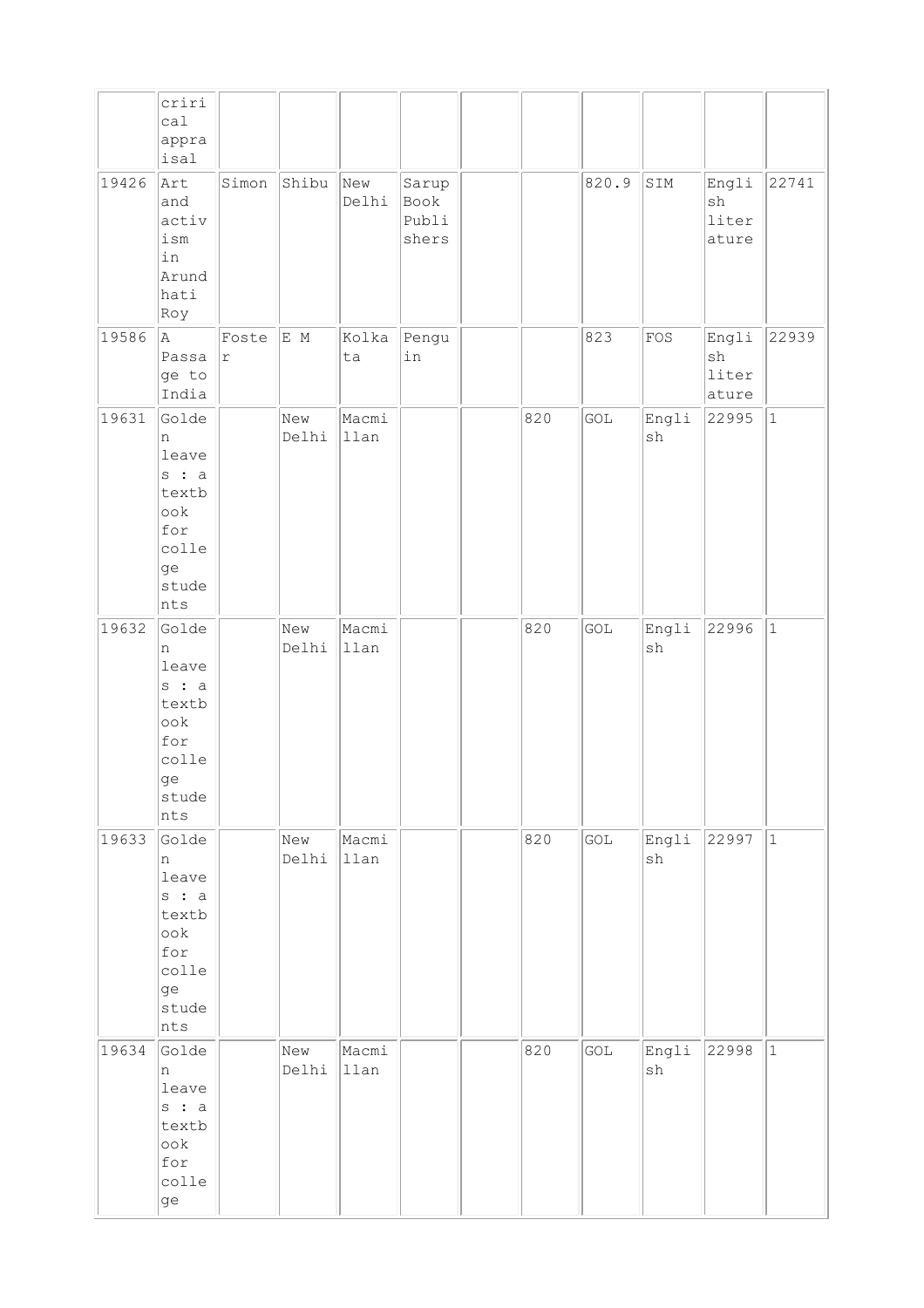|       | stude<br>nts                                                                                    |              |               |  |     |     |                              |       |           |
|-------|-------------------------------------------------------------------------------------------------|--------------|---------------|--|-----|-----|------------------------------|-------|-----------|
| 19635 | Golde<br>n<br>leave<br>$s$ : a<br>textb<br>ook<br>for<br>colle<br>ge<br>stude<br>nts            | New<br>Delhi | Macmi<br>llan |  | 820 | GOL | Engli<br>$\operatorname{sh}$ | 22999 | 1         |
| 19636 | Golde<br>n<br>leave<br>$ s\>$ : a<br>textb<br>ook<br>for<br>colle<br>ge<br>stude<br>nts         | New<br>Delhi | Macmi<br>llan |  | 820 | GOL | Engli<br>sh                  | 23000 | 1         |
| 19637 | Golde<br>n<br>leave<br>$s$ : a<br>textb<br>ook<br>for<br>colle<br>ge<br>stude<br>nts            | New<br>Delhi | Macmi<br>llan |  | 820 | GOL | Engli<br>sh                  | 23001 | $\vert$ 1 |
| 19638 | Golde<br>n<br>leave<br>$s$ : a<br>textb<br>$\mathrm{ook}$<br>for<br>colle<br>ge<br>stude<br>nts | New<br>Delhi | Macmi<br>llan |  | 820 | GOL | Engli<br>${\tt sh}$          | 23002 | 1         |
| 19639 | Golde<br>n<br>leave<br>$s$ : a<br>textb<br>$\mathrm{ook}$<br>for<br>colle<br>ge<br>stude<br>nts | New<br>Delhi | Macmi<br>llan |  | 820 | GOL | Engli<br>${\tt sh}$          | 23003 | 1         |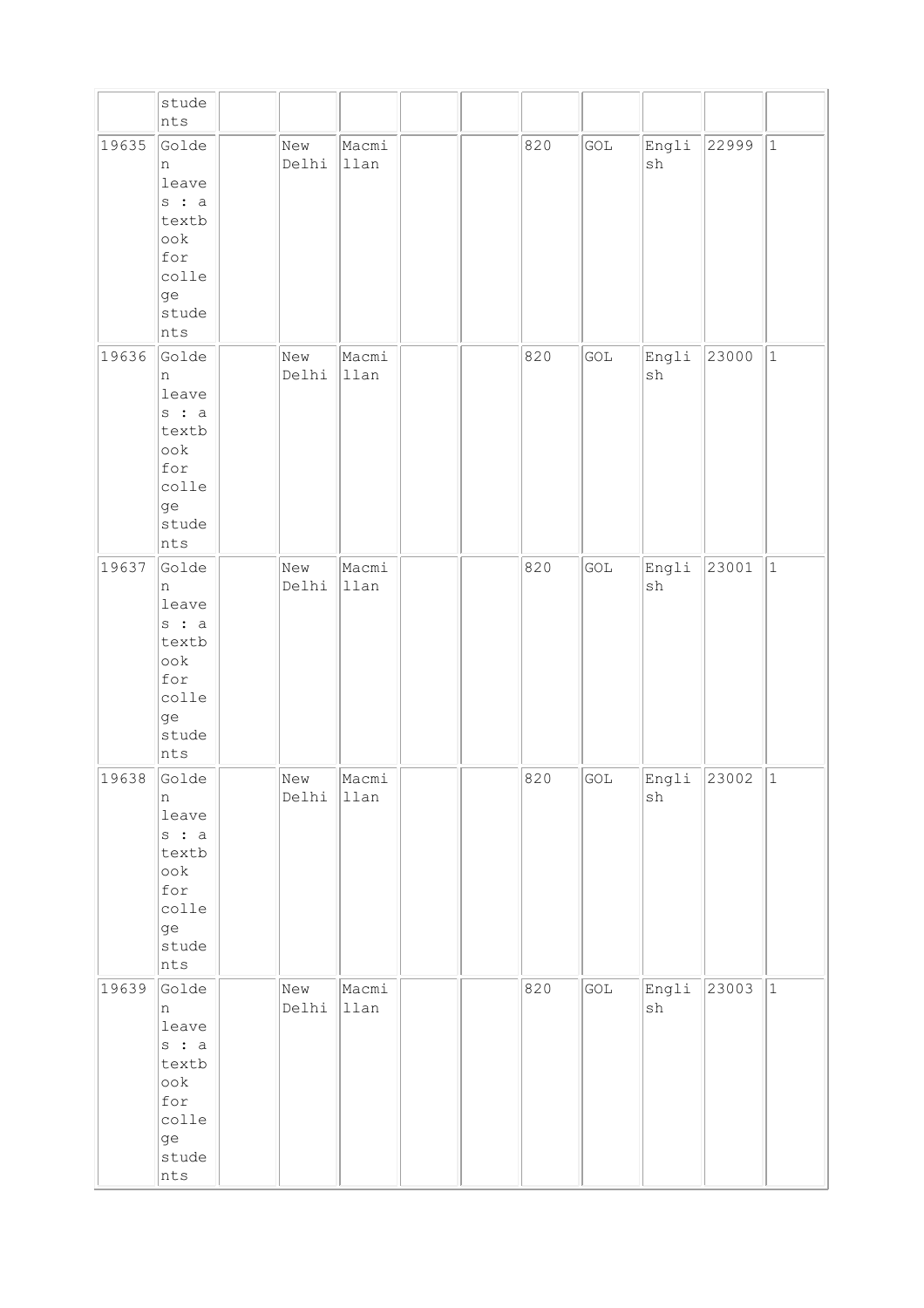| 19640 | Golde<br>n<br>leave<br>$s$ : a<br>textb<br>ook<br>for<br>colle<br>ge<br>stude<br>nts |                  | New<br>Delhi  | Macmi<br>llan |                                            |      | 820           | $\ensuremath{\mathsf{GOL}}$ | Engli<br>sh | 23004                                                               | $\mathbf{1}$ |
|-------|--------------------------------------------------------------------------------------|------------------|---------------|---------------|--------------------------------------------|------|---------------|-----------------------------|-------------|---------------------------------------------------------------------|--------------|
| 19762 | A<br>Gloss<br>ary<br>of<br>liter<br>ary<br>terms                                     | Abram<br>$\rm s$ | M H           | Austr<br>alia | Thoms<br>on                                |      |               | 828.0<br>3                  | ABA         | Engli<br>sh<br>langu<br>age                                         | 19058        |
| 19808 | I am<br>Malal<br>a                                                                   | Yousa<br>fzai    | Malal<br>a    | Londo<br>n    | Weide<br>nfeld<br>$\delta$<br>Nicol<br>son | 2013 | Rs.39<br>9.00 | 820                         | YOU         | Engli<br>sh<br>liter<br>ature                                       | 23236        |
| 19809 | Oxfor<br>d<br>engli<br>sh-en<br>glish<br>-bega<br>11<br>dicti<br>onary               | Mitra            | Moitr<br>eyee | New<br>Delhi  | OUP                                        | 2013 | Rs.58<br>5.00 | 423.9<br>144                | MIT         | Engli<br>sh<br>langu<br>age<br>Dicti<br>onari<br>es                 | 23237        |
| 19916 | Chris<br>tophe<br>$\Upsilon$<br>Marlo<br>we                                          | Bakel<br>ess     | John          | Kolka<br>ta   | Books<br>Way                               | 2010 | 195.0<br>0    | 820.9                       | BAK         | Engli<br>sh<br>liter<br>ature<br>Chris<br>tophe<br>r<br>Marlo<br>we | 23420        |
| 19917 | The<br>Odes<br>of<br>John<br>Keats                                                   | Weeks            | A R           | Kolka<br>ta   | Books<br>Way                               | 2010 | 60.00         | 821.0<br>4309               | WEE         | Engli<br>sh<br>liter<br>ature<br>John<br>Keats                      | 23421        |
| 19918 | The<br>Poeti<br>$\mathop{\mathsf{C}}$<br>image                                       | Day<br>Lewis     | $\vert$ C     | Kolka<br>ta   | Books<br>Way                               | 2008 | 150.0<br>0    | 821.0<br>9                  | DAY         | Engli<br>sh<br>liter<br>ature<br>Poetr<br>У                         | 23422        |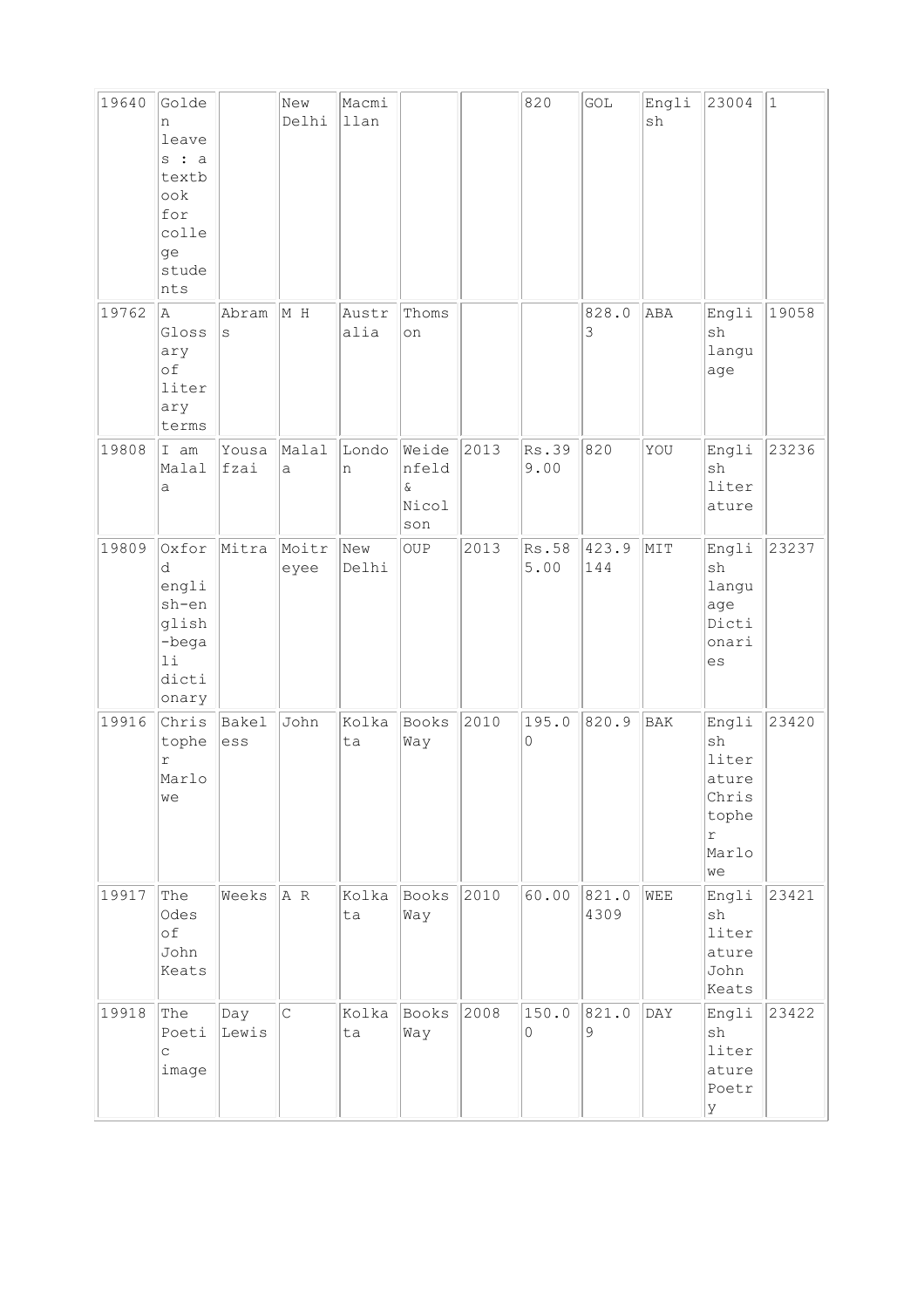| 19919 | Sopho<br>cles'<br>S<br>Oedip<br>us<br>Rex                                                      | Ahmed               | $\rm S$             | Kolka<br>ta | Books<br>Way        | 2010 | 175.0<br>0           | 882.0<br>9 | SOP        | Engli<br>sh<br>liter<br>ature<br>Sopho<br>cles | 23423 |
|-------|------------------------------------------------------------------------------------------------|---------------------|---------------------|-------------|---------------------|------|----------------------|------------|------------|------------------------------------------------|-------|
| 19920 | Greek<br>influ<br>ence<br>on<br>engli<br>sh<br>poetr<br>У                                      | Colli<br>ns         | John<br>Churt<br>on | Kolka<br>ta | <b>Books</b><br>Way | 2009 | 150.0<br>0           | 821.0<br>9 | COL        | Engli<br>sh<br>liter<br>ature<br>Poetr<br>У    | 23424 |
| 19921 | V S<br>Naipa<br>ul's<br>A<br>House<br>for<br>Mr<br>Biswa<br>S                                  | Mukhe<br> rjee      | Aruno<br>day        | Kolka<br>ta | Books<br>Way        |      | 175.0<br>$\mathbf 0$ | 823.0<br>9 | MUK        | Engli<br>sh<br>liter<br>ature                  | 23425 |
| 19922 | Criti<br>ca1<br>appro<br>aches<br>to<br>multi<br>cultu<br>ralis<br>m                           | Chakr<br>abort<br>У | P C                 | Kolka<br>ta | Books<br>Way        | 2010 | 195.0<br>0           | 820.9      | CHA        | Engli<br>sh<br>liter<br>ature                  | 23426 |
| 19923 | Studi<br>es in<br>ameri<br>can<br>poetr<br>У                                                   | Maitr<br>a          | Chait<br>ali        | Kolka<br>ta | Books<br>Way        | 2013 | 120.0<br>0           | 811.0<br>9 | MAI        | Engli<br>sh<br>liter<br>ature<br>Poetr<br>У    | 23427 |
| 19924 | Toni<br>Morri<br>son's<br>The<br><b>Blues</b><br>t eye<br>: a<br>criti<br>ca1<br>compa<br>nion | Basu                | Shyma<br>sree       | Kolka<br>ta | Books<br>Way        | 2011 | 120.0<br>$\Omega$    | 813.0<br>9 | <b>BAS</b> | Engli<br>sh<br>liter<br>ature<br>Ficti<br>on   | 23428 |
| 19925 | Alfre<br>d<br>Tenny<br>son                                                                     | Lang                | Andre<br>W          | Kolka<br>ta | <b>Books</b><br>Way | 2010 | 2010                 | 821.0<br>9 | LAN        | Engli<br>sh<br>liter<br>ature<br>Poetr<br>У    | 23429 |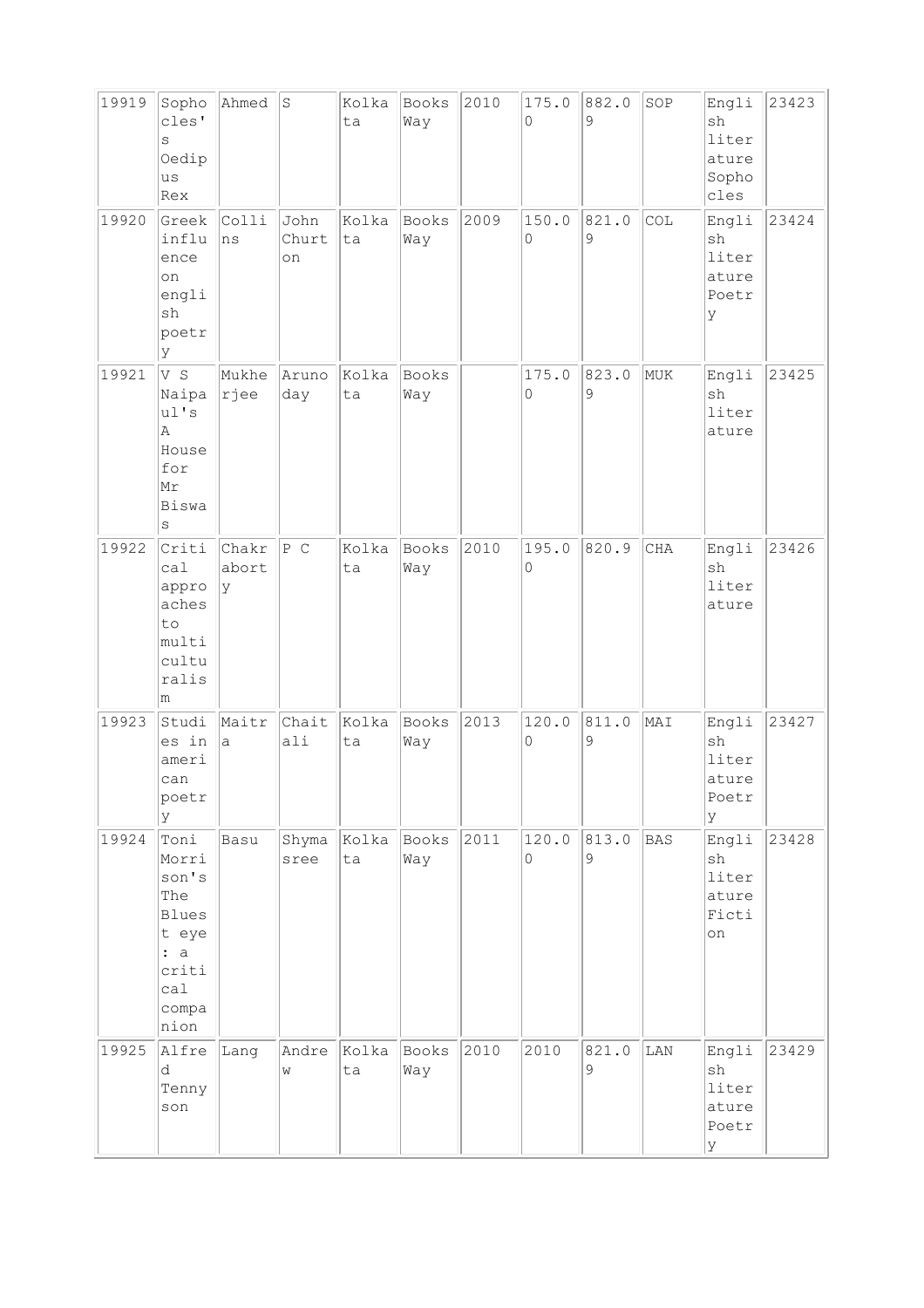| 19926                               | Ten<br>victo<br>rian<br>poets                                                    | Lucas                                                 | $F$ L          | Kolka<br>ta                  | Books<br>Way        | 2010         | 60.00              | 821.0<br>9    | $_{\mbox{\tiny LUC}}$         | Engli<br>sh<br>liter<br>ature                              | 23430                                        |
|-------------------------------------|----------------------------------------------------------------------------------|-------------------------------------------------------|----------------|------------------------------|---------------------|--------------|--------------------|---------------|-------------------------------|------------------------------------------------------------|----------------------------------------------|
| 19927                               | Edwar<br>d the<br>secon<br>d                                                     | Marlo<br>we                                           | Kolka<br>ta    | <b>Books</b><br>Way          | 2012                | 60.00        | 822.0<br>9         | MAR           | Engli<br>sh<br>liter<br>ature | 23431<br>26409<br>26410<br>26411                           | $\overline{4}$                               |
| 19928                               | Resto<br>ratio<br>n<br>trage<br>dy<br>$1660 -$<br>1720                           | Dobre<br>е                                            | Bonam<br>У     | Kolka<br>ta                  | <b>Books</b><br>Way | 2010         | 100.0<br>0         | 808.8<br>0162 | DOB                           | Engli<br>sh<br>liter<br>ature                              | 23432                                        |
| 19929                               | Short<br>studi<br>es in<br>Shake<br>spear<br>е                                   | Bradb<br>y                                            | $G$ F          | Kolka<br>ta                  | Books<br>Way        | 2010         | 100.0<br>0         | 822.3<br>3D   | <b>BRA</b>                    | Engli<br>sh<br>liter<br>ature<br>Shake<br>spear<br>е       | Willi<br>am                                  |
| 19932                               | B A<br>Elect<br>ive<br>engli<br>sh                                               | Roy<br>and<br>Chakr<br>abort<br>У                     | Kolka<br>ta    | Joydu<br>rga<br>Libra<br>ray |                     |              |                    |               | Engli<br>sh                   | 23435                                                      | $\vert$ 1                                    |
| 19933                               | India<br>n<br>engli<br>sh<br>poetr<br>y:<br>ident<br>ity                         | repre<br>senta<br>tion<br>and<br>authe<br>ntici<br>ty | Saran<br>gi    | Jayde<br>ep                  | Kolka<br>ta         | Books<br>Way | 2011               | 195.0<br>0    | 821.0<br>9                    | SAR                                                        | Engli<br>sh<br>liter<br>ature<br>Engli<br>sh |
| 19935 Kamal Sarka Joydi Kolka Books | a Das<br>and<br>her<br>poetr<br>У                                                | r                                                     | p              | ta                           | Way                 | 2012         | $130.0$ 821.0<br>0 | 9             | <sub>SAR</sub>                | Engli 23437<br>sh<br>liter<br>ature<br>Poetr<br>У<br>India |                                              |
| 19936                               | Natur<br>alism<br>in<br>engli<br>sh<br>poetr<br>У                                | Brook<br>e                                            | Stopf<br>ord A | Kolka<br>ta                  | Books<br>Way        | 2007         | 150.0<br>$\Omega$  | 821.8<br>012  | <b>BRO</b>                    | Engli<br>sh<br>liter<br>ature<br>Poetr<br>ΙY               | 23438                                        |
| 19937                               | Studi<br>es in<br>$\mathbb R$ $\mathbb K$<br>Naray<br>an's<br>The<br>Engli<br>sh | Saha                                                  | Nitai          | Kolka<br>ta                  | Books<br>Way        | 2009         | 120.0<br>$\circ$   | 8223.<br>09   | SAH                           | Engli<br>sh<br>liter<br>ature<br>Ficti<br>on               | 23439                                        |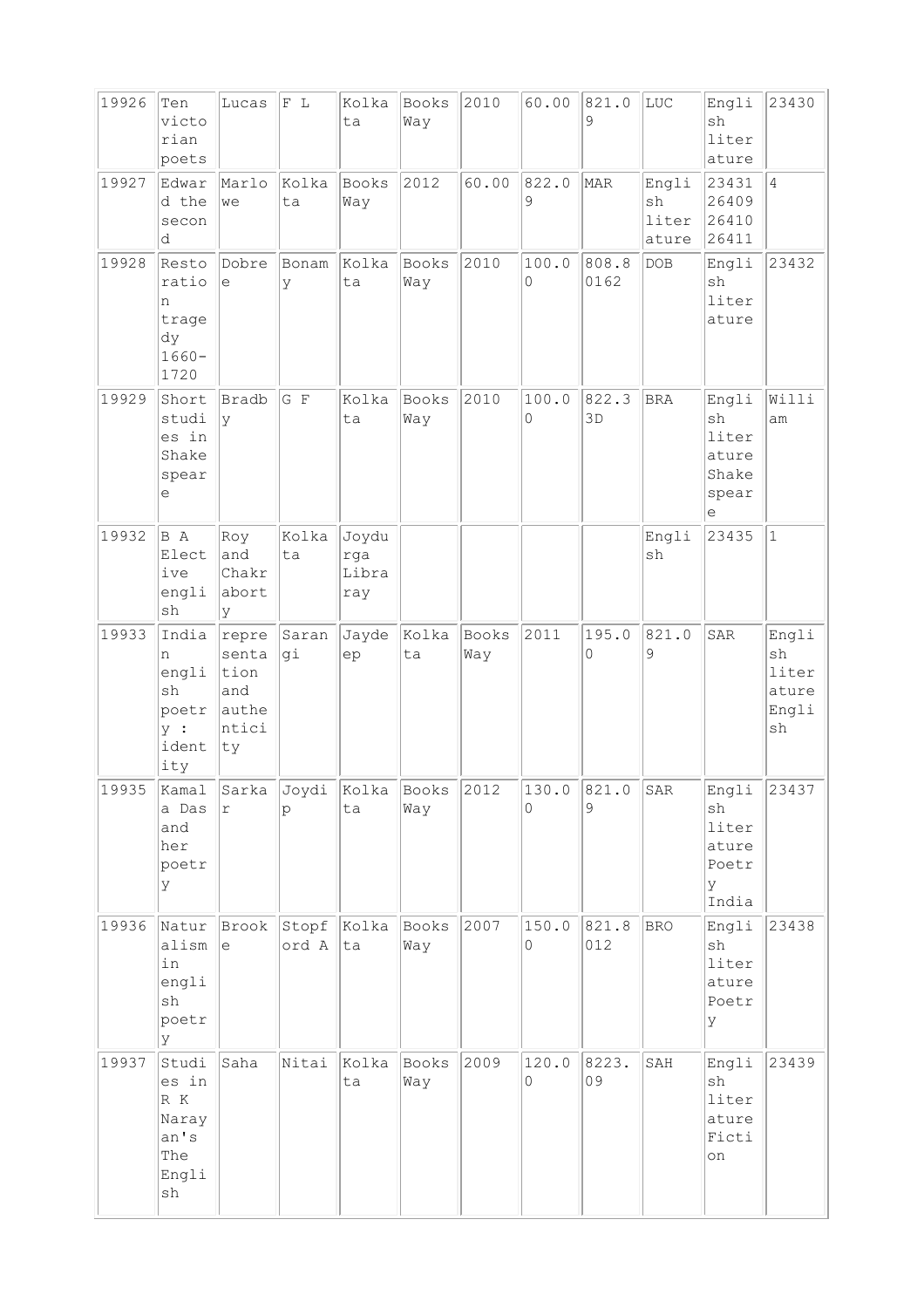|       | teach<br>er                                                  |                     |                     |              |              |            |            |              |                                                      |                                                                |              |
|-------|--------------------------------------------------------------|---------------------|---------------------|--------------|--------------|------------|------------|--------------|------------------------------------------------------|----------------------------------------------------------------|--------------|
| 19938 | India<br>n<br>panor<br>ama                                   | Kanji<br>lal        | Swapa<br>n<br>Kumar | Kolka<br>ta  | Books<br>Way | 2009       | 60.00      | 823.0<br>109 | KAN                                                  | Engli<br>sh<br>liter<br>ature<br>Short<br>stori<br>es<br>India | 23445        |
| 19939 | W B<br>Yeats                                                 | Dutta               | Anuru<br>pa         | Kolka<br>ta  | Books<br>Way | 2010       | 130.0<br>0 | 821.0<br>9   | <b>DUT</b>                                           | Engli<br>sh<br>liter<br>ature<br>Poetr<br>ΙY                   | 23446        |
| 19940 | India<br>n<br>engli<br>sh<br>ficti<br>on                     | Biswa<br>S          | Sarbo<br>jit        | Kolka<br>ta  | Books<br>Way | 2009       | 295.0<br>0 | 823.0<br>9   | <b>BIS</b>                                           | Engli<br>sh<br>liter<br>ature<br>Ficti<br>on<br>India          | 23447        |
| 19941 | Jane<br>Auste<br>n's<br>Pride<br>and<br>preju<br>dice        | Sarka<br>$\Upsilon$ | Subh<br>Brat        | kolka<br>ta  | Books<br>Way | 2010       | 225.0<br>0 | 823.0<br>9   | SAR                                                  | Engli<br>sh<br>liter<br>ature                                  | 23448        |
| 19942 | Indo-<br>angli<br>an<br>liter<br>ature                       | Datta               | Ketak<br>i          | Kolka<br>ta  | Books<br>Way | 2011       | 395.0<br>0 | 820.9        | <b>DAT</b>                                           | Engli<br>sh<br>liter<br>ature                                  | 23449        |
| 19943 | Words<br>worth                                               | Sneat<br>h          | E.<br>Hersh<br>ey   | Kolka<br>ta  | Books<br>Way | 2007       | 295.0<br>0 | 821.0<br>9   | SNE                                                  | Engli<br>sh<br>liter<br>ature                                  | 23450        |
| 19944 | The<br>Age<br>оf<br>Words<br>worth                           | Herfo<br>rd         | $C$ H               | Kolka<br>ta  | Books<br>Way | 2008       | 195.0<br>0 | 820.9        | HER                                                  | Engli<br>sh<br>liter<br>ature                                  | 23451        |
| 19945 | Studi<br>es in<br>india<br>n<br>poetr<br>y in<br>engli<br>sh | <b>BAN</b>          | Kolka<br>ta         | Books<br>Way | 2012         | 150.0<br>0 | 821.0<br>9 | $_{\rm BAN}$ | Engli<br>sh<br>liter<br>ature<br>Poetr<br>У<br>india | 23452                                                          | $\mathbf{1}$ |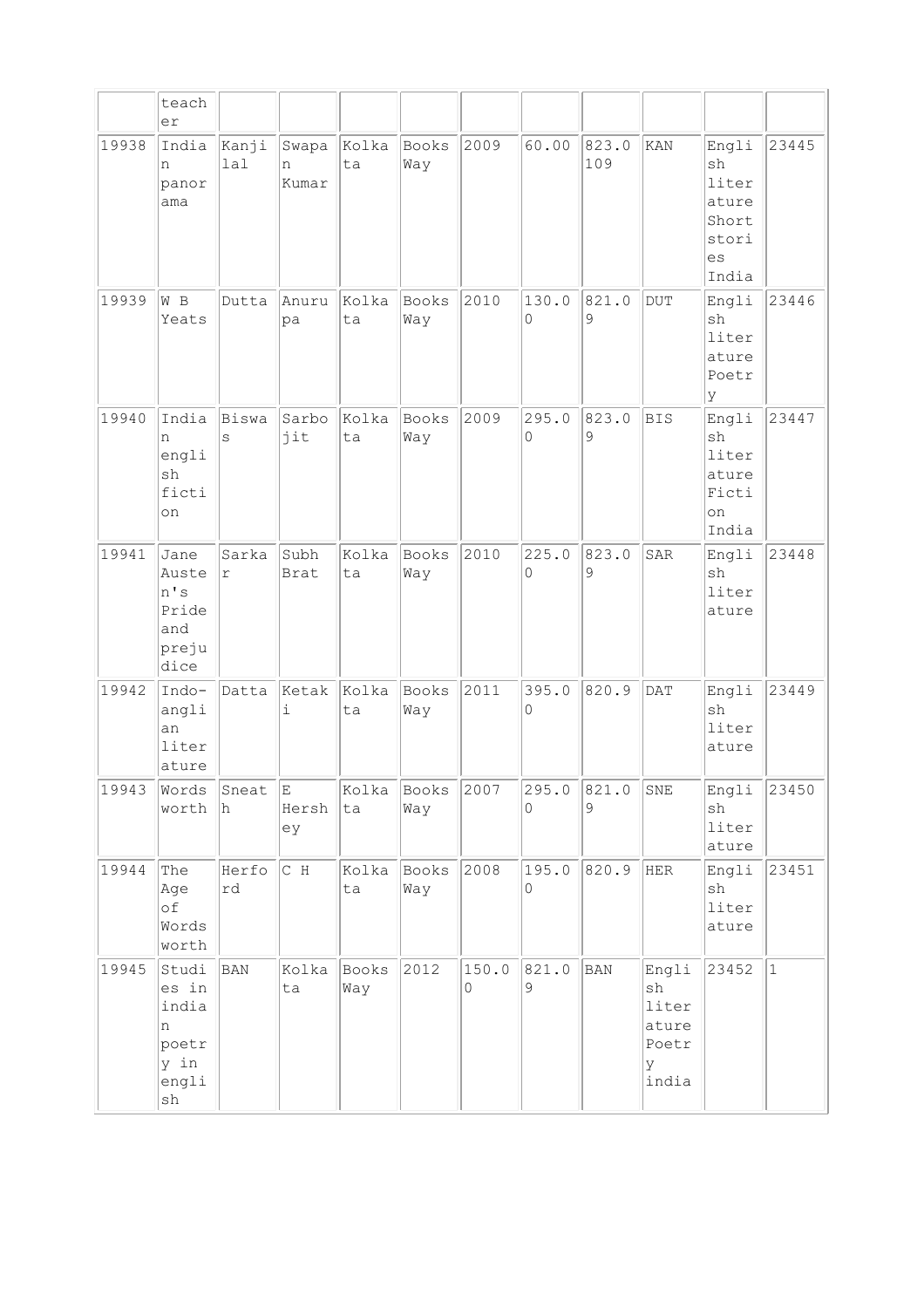| 19946 | Studi<br>es in<br><b>Brave</b><br>1y<br>fough<br>t the<br>queen                                                          | Manda<br>$\perp$   | Sagar<br>Taran<br>ga | Kolka<br>ta  | Books<br>Way                                | 2009 | 120.0<br>0        | 822.0<br>9 | MAN         | Engli<br>sh<br>liter<br>ature                 | 23440                            |
|-------|--------------------------------------------------------------------------------------------------------------------------|--------------------|----------------------|--------------|---------------------------------------------|------|-------------------|------------|-------------|-----------------------------------------------|----------------------------------|
| 19947 | Delib<br>erati<br>ons<br>on<br>James<br>Joyce<br>'s A<br>Portr<br>ait<br>of<br>the<br>artis<br>t as<br>a<br>young<br>man | Josep<br>h         | Sacar<br>ia          | Kolka<br>ta  | <b>Books</b><br>Way                         | 2010 | 195.0<br>0        | 820.9      | <b>JOS</b>  | Engli<br>sh<br>liter<br>ature                 | 23441                            |
| 19948 | Ameri<br>can<br>liter<br>ature                                                                                           | Ward               | A C                  | Kolka<br>ta  | <b>Books</b><br>Way                         | 2010 | 150.0<br>0        | 810.5      | WAR         | Engli<br>sh<br>liter<br>ature<br>Ameri<br>ca  | 23442                            |
| 19949 | Willi<br>am<br>Blake                                                                                                     | Symon<br>S         | Arthu<br>r           | Kolka<br>ta  | Books<br>Way                                | 2010 | 80.00             | 820.9      | SYM         | Engli<br>sh<br>liter<br>ature                 | 23443                            |
| 19950 | The<br>Lamp<br>and<br>the<br>lute                                                                                        | Dobre<br>е         | Bonam<br>У           | Kolka<br>ta  | Books<br>Way                                | 2010 | 60.00             | 820.9      | <b>DOB</b>  | Engli<br>sh<br>liter<br>ature                 | 23444                            |
| 20006 | The<br>Lowla<br>nd                                                                                                       | Lahir<br>i         | Jhump<br>a           | Noida        | Rando<br>m<br>House<br>India                | 2013 | 499.0<br>$\Omega$ | 823        | ${\rm LAH}$ | Engli<br>sh<br>liter<br>ature<br>Ficti<br>on  | 23542                            |
| 20264 | Histo<br>ry of<br>engli<br>sh<br>liter<br>ature                                                                          | Alber<br>$\vert$ t | Edwar<br>d.          | New<br>Delhi | OUP                                         | 2006 | 195.0<br>$\circ$  | 820.9      | ALB         | Engli<br>sh<br>liter<br>ature                 | 19071<br>26433<br>26434<br>26435 |
| 20324 | Criti<br>cales<br>says<br>on R<br>K<br>Naray<br>an's                                                                     | Sen                | Krish<br>na.         | Kolka<br>ta  | Orien<br>$\ddot{\mathsf{t}}$<br>Longm<br>an | 2005 | 80.00             | 823.0<br>9 | ${\tt SEN}$ | Engli<br>sh<br>liter<br>ature<br>Ficti<br>on. | 18624                            |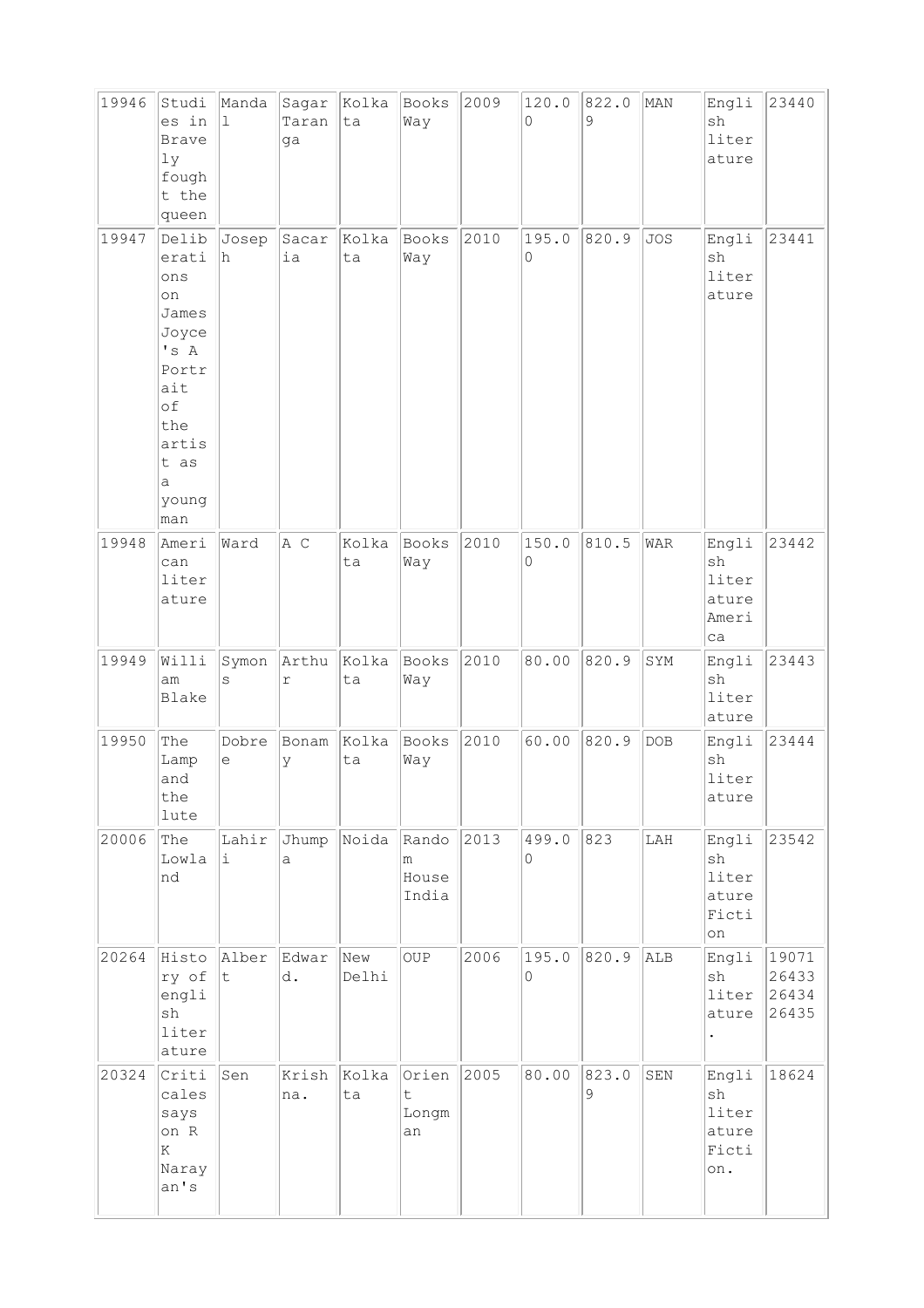|       | The<br>Guide                                             |                 |                                |                    |                                       |                           |            |                      |                             |                                                     |                                              |
|-------|----------------------------------------------------------|-----------------|--------------------------------|--------------------|---------------------------------------|---------------------------|------------|----------------------|-----------------------------|-----------------------------------------------------|----------------------------------------------|
| 20495 | A New<br>Histo<br>ry of<br>engli<br>sh<br>liter<br>ature | Dahiy<br>a      | Bhim<br>S.                     | New<br>Delhi       | Doaba<br>Publi<br>shers               | 2006                      | 225.0<br>0 | 820.9                | DAH                         | Engli<br>sh<br>liter<br>ature                       | 19078                                        |
| 20523 | John<br>Donne                                            | S<br>poetr<br>У | Cleme<br>nts                   | Arthu<br>r C<br>L. | New<br>York                           | W W<br>Norto<br>n &<br>Co | 1996       | 225.0<br>$\Omega$    | 821.3                       | CLE                                                 | Engli<br>sh<br>liter<br>ature<br>Poetr<br>у. |
| 20524 | Heart<br>of<br>darkn<br>ess                              | Conra<br>d      | Josep<br>h.                    | New<br>York        | W W<br>Norto<br>n &<br>Co             | 2002                      | 225.0<br>0 | 823                  | CON                         | Engli<br>sh<br>liter<br>ature<br>Ficti<br>on.       | 20058                                        |
| 20525 | Utopi<br>a                                               | More            | Thoma<br>s.                    | New<br>York        | W W<br>Norto<br>n &<br>Co             | 2003                      | 225        | 0 <sub>0</sub>       | 321.0<br>7                  | MOR                                                 | Engli<br>sh<br>liter<br>ature                |
| 20526 | Mark<br>Twain                                            | Kar             | Prafu<br>lla<br>$\mathbb{C}$ . | New<br>Delhi       | Pencr<br>aft<br>Inter<br>natio<br>nal | 1998                      | 350.0<br>0 | 822.0<br>9           | <b>KAR</b>                  | Engli<br>sh<br>liter<br>ature                       | 20060                                        |
| 20528 | John<br>Keats                                            | Rao             | E<br>Nages<br>wara.            | New<br>Delhi       | Pencr<br>aft<br>Inter<br>natio<br>nal | 1998                      | 350.0<br>0 | 821.0<br>9           | <b>RAO</b>                  | Engli<br>sh<br>liter<br>ature                       | 20061                                        |
| 20529 | Willi<br>am<br>Shake<br>spear<br>е                       | Gandh<br>i      | Leela                          | New<br>Delhi       | Pencr<br>aft<br>Inter<br>natio<br>nal | 1998                      | 350.0<br>0 | 822.3<br>309         | $\mathop{\rm GAN}\nolimits$ | Engli<br>sh<br>liter<br>ature                       |                                              |
| 20530 | Re-di<br>scove<br>ring<br>Shake<br>spear<br>е            | Kanta<br>k.     | VY.                            | New<br>Delhi       | Pencr<br>aft<br>Inter<br>natio<br>nal | 2002                      | 260.0<br>0 | 822.3<br>309         | KAN                         | Engli<br>sh<br>liter<br>ature                       | 20063                                        |
| 20532 | Mahes<br>Datta<br>ni's<br>plays                          | Multa<br>hi     | Angel<br>ie.                   | New<br>Delhi       | Pencr<br>aft<br>Inter<br>natio<br>nal | 2007                      | 450.0<br>0 | 822.0<br>$\mathsf 9$ | MUL                         | Engli<br>sh<br>liter<br>ature<br>Drama<br>$\bullet$ | 20064                                        |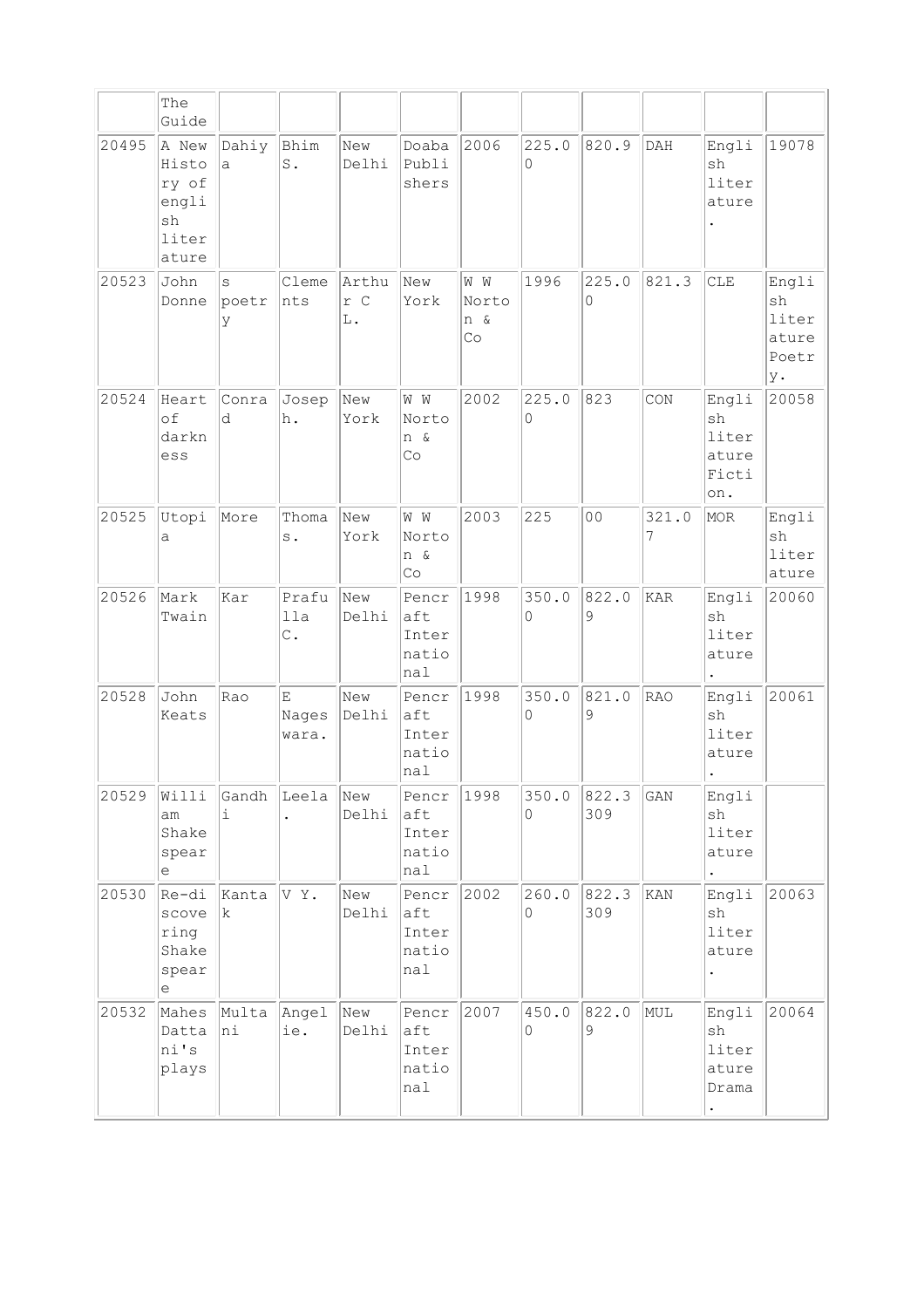| 20533 | Twent<br>ieth<br>centu<br>ry<br>india<br>n<br>engli<br>sh<br>ficti<br>on | Naik          | M K.           | New<br>Delhi | Pencr<br>aft<br>Inter<br>natio<br>nal     | 2004 | 450.0<br>0 | 823.0<br>9 | NAI         | Engli<br>sh<br>liter<br>atura<br>Ficti<br>on<br>India | 20065                                                                |
|-------|--------------------------------------------------------------------------|---------------|----------------|--------------|-------------------------------------------|------|------------|------------|-------------|-------------------------------------------------------|----------------------------------------------------------------------|
| 20534 | Frank<br>enste<br>in                                                     | Shell<br>ey   | Mary.          | Bosto<br>n   | Bedfo<br>rd/St<br>Marti<br>n's            | 2000 | 687.0<br>0 |            |             | Engli<br>sh<br>liter<br>ature                         | 20066                                                                |
| 20596 | D H<br>Lawre<br>nce                                                      | Sites<br>h    | Aruna          | New<br>Delhi | Pencr<br>aft<br>Inter<br>natio<br>$ $ nal | 2005 | 450.0<br>0 | 822.0<br>9 | SIT         | Engli<br>sh<br>liter<br>ature                         | 20324                                                                |
| 20597 | The<br>Rape<br>of<br>the<br>lock                                         | Pope          | Alexa<br>nder. | New<br>Delhi | AITBS                                     | 2005 | 50.00      | 821        | POP         | Engli<br>sh<br>liter<br>ature                         | 20325<br>20326<br>20327<br>20328                                     |
| 20598 | The<br>Old<br>man<br>and<br>the<br>sea                                   | Hemin<br>gway | Earne<br>st.   | New<br>Delhi | AITBS                                     | 2008 | 50.00      | 823        | ${\tt HEM}$ | Engli<br>sh<br>liter<br>ature                         | 20332<br>20333<br>20334                                              |
| 20599 | The<br>Glass<br>menag<br>erie                                            | Willi<br>ams  | Tenne<br>ssee. | New<br>Delhi | Resea<br>rch<br>Press                     | 2006 | 120.0<br>0 | 822.0<br>9 | WIL         | Engli<br>sh<br>liter<br>ature                         | 20335<br>20336<br>20431<br>20432<br>20433<br>26430<br>26431<br>26432 |
| 20735 | edwar<br>d the<br>secon<br>d                                             | Marlo<br>we   | Edwar<br>d.    | New<br>Delhi | Book<br>Land                              | 2004 | 70.00      | 822        | MAR         | Engli<br>sh<br>liter<br>ature                         | 19095                                                                |
| 20745 | la.<br>Histo<br>ry of<br>the<br>engli<br>sh<br>langu<br>age              | Baugh         | Alber<br>t C.  | Londo<br>n   | Routl<br>edge                             | 2000 | 400.0<br>0 | 420.9      | <b>BAU</b>  | Engli<br>sh<br>langu<br>age.                          | 19075<br>26349<br>26350<br>26351                                     |
| 20749 | Engli<br>sh<br>langu<br>age                                              | Wrenn         | C L.           | New<br>Delhi | Vikas<br>Pub<br>House                     |      | 75.00      | 420        | WRE         | Engli<br>sh<br>langu<br>age.                          | 19069                                                                |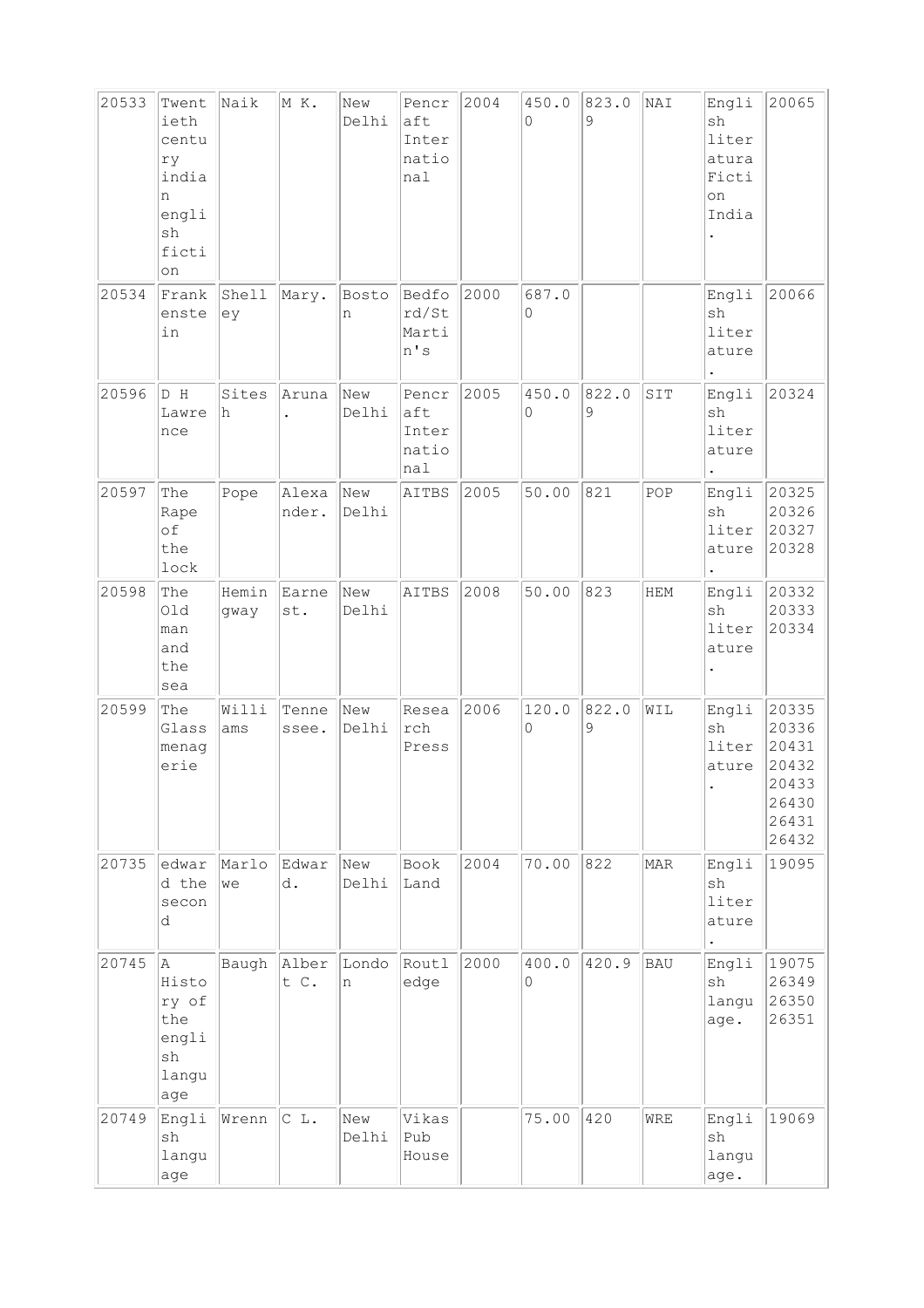| 20750 | Α<br>Manua<br>l of<br>engli<br>sh<br>philo<br>logy                                       | Bose                 | Prasa<br>nta<br>Kumar         | Kolka<br>ta   | Maitr<br>a Pub<br>Conce<br>rn             | 2008       | 130.0<br>0          | 420             | <b>BOS</b>                    | Engli<br>sh<br>langu<br>age.                  | 20425<br>20426<br>20427<br>20428 |
|-------|------------------------------------------------------------------------------------------|----------------------|-------------------------------|---------------|-------------------------------------------|------------|---------------------|-----------------|-------------------------------|-----------------------------------------------|----------------------------------|
| 20753 | Parad<br>ise<br>lost                                                                     | Milto<br>n           | John.                         | Kolka<br>ta   | Radha<br>Pub<br>House                     | 2002       | 45.00               | 821             | MIL                           | Engli<br>sh<br>liter<br>ature                 | 19085                            |
| 20771 | Growt<br>h and<br>struc<br>ture<br>ofthe<br>engli<br>$\operatorname{sh}$<br>langu<br>age | Jespe<br>rson        | Otto.                         | New<br>Delhi  | OUP                                       | 2005       | 95.00               | 420             | <b>JES</b>                    | Engli<br>sh<br>langu<br>age.                  | 19084                            |
| 20774 | Magic<br>(a1)<br>reali<br>sm                                                             | Bower<br>S           | Maggi<br>e<br>Ann.            | Londo<br>n    | Routl<br>edge                             | 2007       | 240.0<br>0          | 700.4<br>1163   | <b>BOW</b>                    | Engli<br>sh<br>liter<br>ature                 | 20409                            |
| 20792 | Selec<br>t<br>poetr<br>У                                                                 | Bhatt<br>achar<br>ya | Chida<br>nanda                | Kolka<br>ta   | Prest<br>$\circ$<br>Publi<br>shers        | 2007       | 70.00               | 821             | <b>BHA</b>                    | Engli<br>sh<br>liter<br>ature<br>Poetr<br>у.  | 19077                            |
| 20825 | The<br>Rape<br>of<br>the<br>lock                                                         | Pope                 | Alexa<br>nder.                | New<br>Delhi  | AITBS<br>Publi<br>shers                   | 2005       | 50.00               | 821             | POP                           | Engli<br>sh<br>liter<br>ature                 | 19089                            |
| 20831 | Jane<br>Auste<br>n                                                                       | Trive<br>di          | Haris<br>h.                   | New<br>Delhi  | Pencr<br>aft<br>Inter<br>natio<br>$ $ nal | 2006       | 400.0<br>0          | 820.9           | TRI                           | Engli<br>sh<br>liter<br>ature                 | 19924                            |
| 20832 | Comed<br>ies                                                                             | Sheri<br>dan.        | Hamps<br>hire                 | Macmi<br>llan | 1986                                      | 374.0<br>0 | 822.2<br>05230<br>9 | SHE             | Engli<br>sh<br>liter<br>ature | 20403                                         | $\mathbf{1}$                     |
| 20880 | The<br>Art<br>of<br>Shake<br>spear<br>e' s<br>sonne<br>ts                                | Vendl<br>er          | Helen<br>$\ddot{\phantom{a}}$ | New<br>Delhi  | ABS<br>Publi<br>shers                     | 2007       | 795.0<br>0          | 822.3<br>$Y7-8$ | VEN                           | Engli<br>sh<br>liter<br>ature<br>Sonne<br>ts. | 20429                            |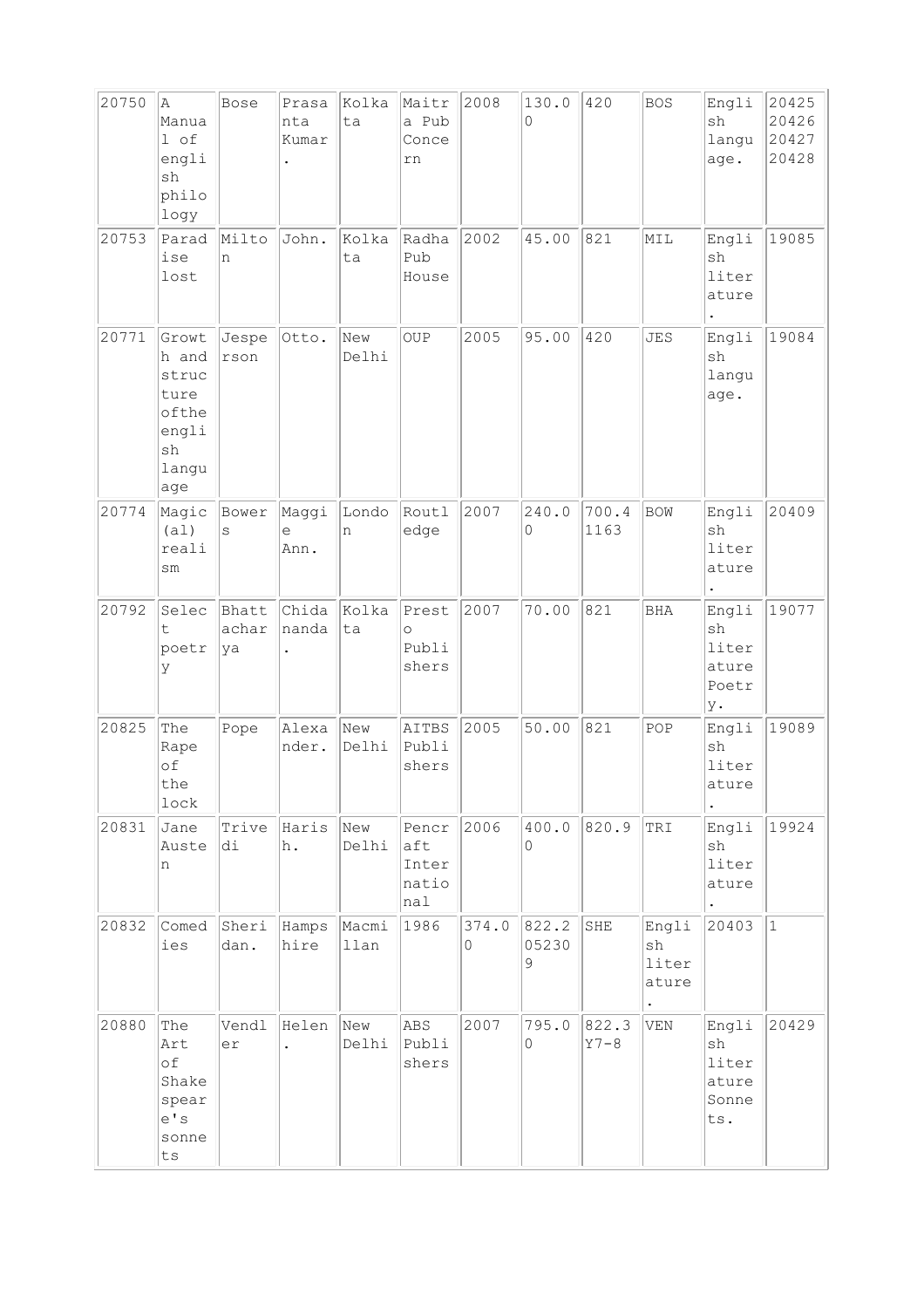| 20882 | Engre<br>ji<br>sahit<br>yer<br>itibr<br>itta<br>$\circ$<br>mulya                                   | Bimal<br>Krish<br> na<br>Sarka<br>$\mathtt{r}$ . | Kolka<br>ta    | Praka<br>sh<br>Bhava<br>n | 1409                        | 125.0<br>0 | 820.9      | SAR              | Engli<br>sh<br>liter<br>ature | 19832<br>19833<br>19834<br>19835<br>19836<br>19837 | $6\phantom{.}6$         |
|-------|----------------------------------------------------------------------------------------------------|--------------------------------------------------|----------------|---------------------------|-----------------------------|------------|------------|------------------|-------------------------------|----------------------------------------------------|-------------------------|
| 21208 | yan<br>A<br>Gloss<br>ary<br>of<br>liter<br>ary<br>terms                                            | Abram<br>а                                       | MH.            | Banga<br>lore             | Prism<br>Books              |            | 140.0<br>0 | 823.0<br>$\,8\,$ | ABR                           | Engli<br>$\operatorname{sh}$<br>langu<br>age.      | 19114                   |
| 21321 | The<br>01d<br>man<br>and<br>the<br>sea                                                             | Hemin<br>gway                                    | Ernes<br>t.    | New<br>Delhi              | Rama<br>Broth<br>ers        | 2015       | 110.0<br>0 | 823.0<br>9       | HEM                           | Engli<br>sh<br>liter<br>ature<br>Ficti<br>on.      | 26424<br>26425<br>26426 |
| 21322 | The<br>Mayor<br>of<br>Caste<br>rbrid<br>ge                                                         | Hardy                                            | Thoma<br>s.    | New<br>Delhi              | Rama<br>Broth<br>ers        | 2013       | 130.0<br>0 | 823.0<br>9       | HAR                           | Engli<br>sh<br>liter<br>ature<br>Ficti<br>on.      | 26418<br>26419<br>26420 |
| 21323 | Brave<br>1y<br>fough<br>t the<br>queen                                                             | Datta<br>hi                                      | Mahes<br>h.    | New<br>Delhi              | Pengu<br>in<br><b>Books</b> | 2006       | 99.00      | 822              | <b>DAT</b>                    | Engli<br>sh<br>liter<br>ature<br>Drama             | 26421<br>26422<br>26423 |
| 21324 | A<br>Compa<br>nion<br>to<br>Josep<br>h<br>Conra<br>d's<br>The<br>Secre<br>t<br>share<br>$\Upsilon$ | Dey<br>Sarka<br>r                                | Pradi<br> pta. | Kolka<br>ta               | Book<br>Valle<br>У          | 2013       | 160.0<br>0 | 823.0<br>8       | SAR                           | Engli<br>sh<br>liter<br>ature<br>Ficti<br>on.      | 26427<br>26428<br>26429 |
| 21326 | Growt<br>h and<br>struc<br>ture<br>of<br>the<br>engli<br>$\operatorname{sh}$<br>langu<br>age       | Jespe<br>rson                                    | Otto.          | Kolka<br>ta               | Books<br>Way                | 2016       | 100.0<br>0 | 420              | JES                           | Engli<br>sh<br>langu<br>age.                       | 26412<br>26413<br>26414 |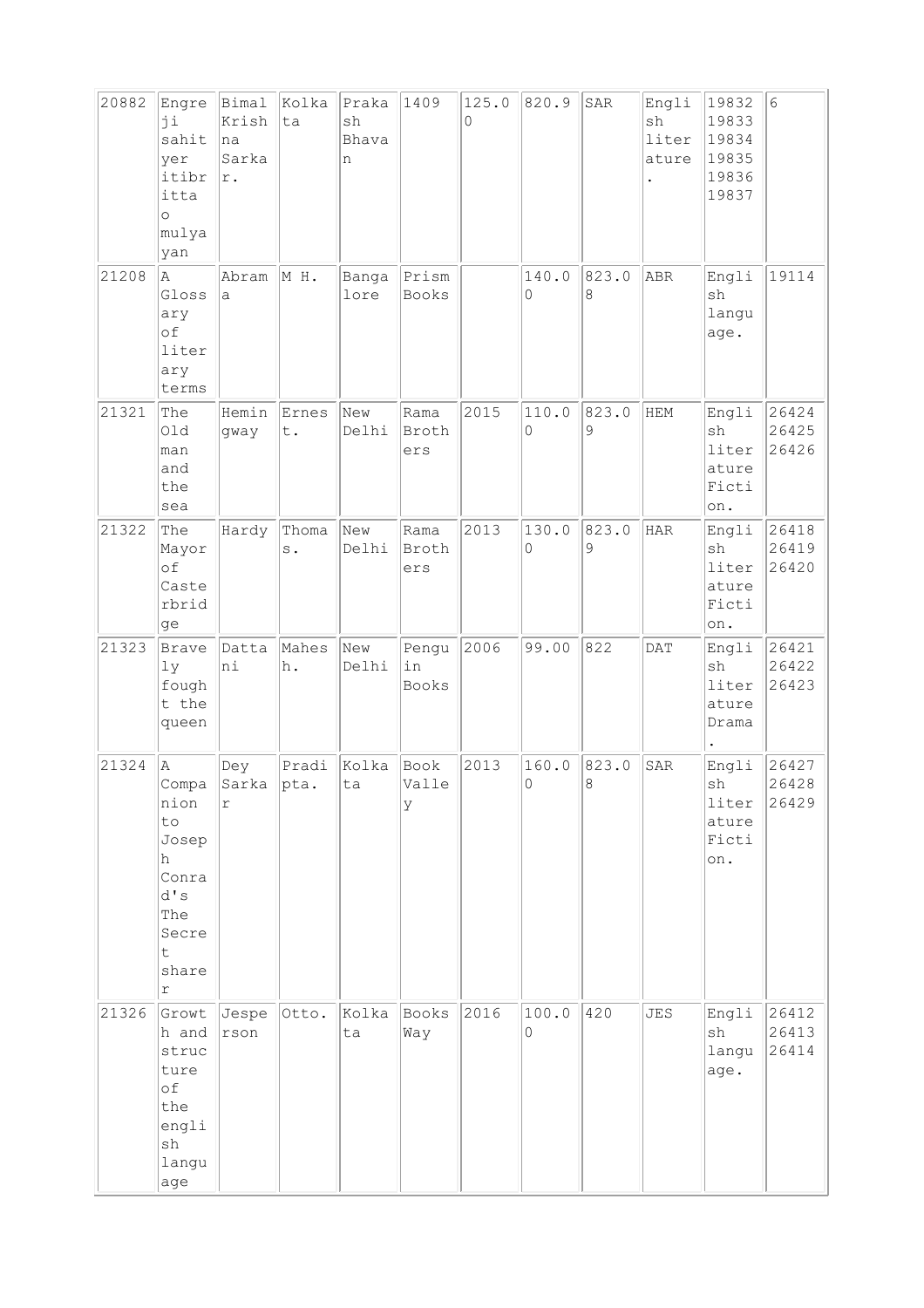| 21327 | Α<br>Midsu<br>$mme$ r-<br>night<br>$\mathbf{I}$ s<br>dream | Shake<br>spear<br>e | Willi<br>am.   | Kolka<br>ta  | Books<br>Way                | 2016 | 120.0<br>$\Omega$ | 822.3<br>309<br>$P7-8$ | SHA            | Engli<br>sh<br>liter<br>ature<br>Drama        | 26403<br>26404<br>26405 |
|-------|------------------------------------------------------------|---------------------|----------------|--------------|-----------------------------|------|-------------------|------------------------|----------------|-----------------------------------------------|-------------------------|
| 21328 | Look<br>back<br>in<br>anger                                | Osbor<br>ne         | John.          | New<br>Delhi | Rama<br>Broth<br>ers        | 2015 | 120.0<br>0        | 822.0<br>9             | OSB            | Engli<br>sh<br>liter<br>ature<br>Drama        | 26397<br>26398<br>26399 |
| 21329 | $Ice-c$<br>andy<br>man                                     | Sidhw<br>a          | Bapsi          | New<br>Delhi | Pengu<br>in<br><b>Books</b> | 1989 | 299.0<br>0        | 823                    | SID            | Engli<br>sh<br>liter<br>ature<br>Ficti<br>on. | 26400<br>26401<br>26402 |
| 21330 | The<br>Great<br>gatsb<br>У                                 | Fitzg<br>erald      | F<br>Scott     | Londo<br>n   | Pengu<br>in<br><b>Books</b> | 2000 | 350.0<br>0        | 823                    | FIT            | Engli<br>sh<br>liter<br>ature<br>Ficti<br>on. | 26385<br>26386<br>26387 |
| 21331 | Moder<br>n<br>prose                                        | Thorp<br>e          | Micha<br>e1.   | New<br>Delhi | <b>OUP</b>                  | 2014 | 120.0<br>0        | 820.8                  | THO            | Engli<br>sh<br>liter<br>ature                 | 26388<br>26389<br>26390 |
| 21333 | Great<br>expec<br>tatio<br>ns                              | Dicke<br>ns         | Charl<br>es.   | New<br>Delhi | Rama<br>Broth<br>ers        | 2011 | 130.0<br>$\Omega$ | 823.0<br>9             | $_{\rm DIC}$   | Engli<br>sh<br>liter<br>ature<br>Ficti<br>on. | 26376<br>26377<br>26378 |
| 21334 | 100<br>selec<br>ted<br>stori<br>es                         | Henry $ 0.$         |                | Kolka<br>ta  | Proja<br>pati               | 2015 | 170.0<br>0        | 823.8                  | HEN            | Engli<br>sh<br>liter<br>ature                 | 26367<br>26368<br>26369 |
| 21335 | Selec<br>ted<br>stori<br>es                                | Poe                 | Edgar<br>Allen | Kolka<br>ta  | Proja<br>poti               | 2015 | 195.0<br>0        | 823.0<br>18            | $\mathtt{POE}$ | Engli<br>sh<br>liter<br>ature                 | 26370<br>26371<br>26372 |
| 21336 | The<br>Trage<br>dy of<br>Macbe<br>th                       | Shake<br>spear<br>e | Willi<br>am.   | New<br>Delhi | Cenga<br>ge<br>Learn<br>ing | 2012 | 225.0<br>0        | 822.3<br>309<br>$T5-6$ | SHA            | Engli<br>sh<br>liter<br>ature<br>Drama        | 26373<br>26374<br>26375 |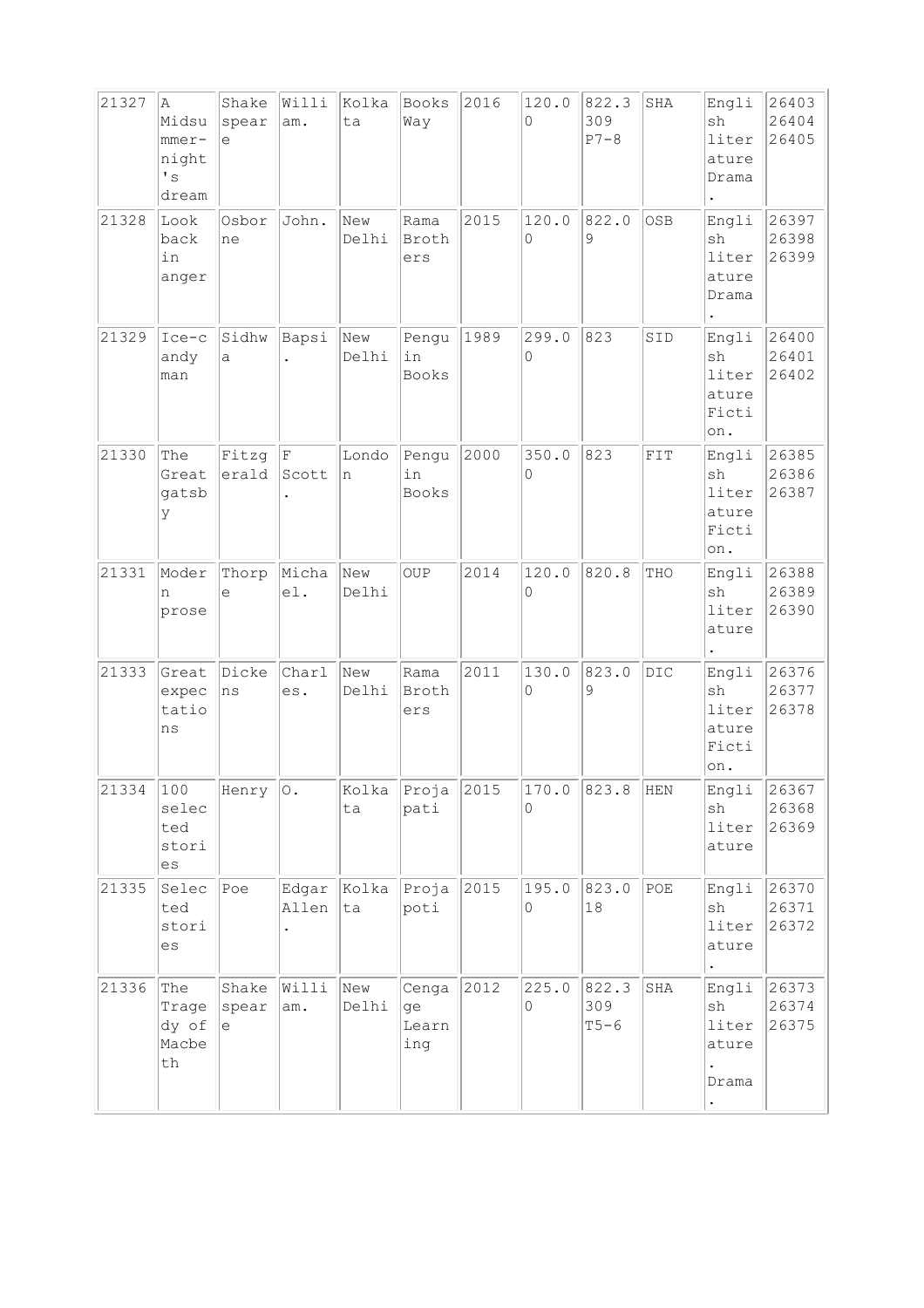| 21338 | Roots                                                                         | Haley Alex.         |                 | Londo<br>n    | Vinta<br>ge<br><b>Books</b>   | 1991 | 599.0<br>$\Omega$ | 823                    | ${\tt HAL}$ | Engli<br>sh<br>liter<br>ature<br>Ficti<br>on.                  | 26391<br>26392<br>26393 |
|-------|-------------------------------------------------------------------------------|---------------------|-----------------|---------------|-------------------------------|------|-------------------|------------------------|-------------|----------------------------------------------------------------|-------------------------|
| 21339 | A<br>Gloss<br>ary<br>оf<br>liter<br>ary<br>terms                              | Abram<br>S          | MH.             | New<br>Delhi  | Cenga<br>ge<br>Learn<br>ing   | 2015 | 250.0<br>0        | 420.8<br>$\mathbf 1$   | ABR         | Engli<br>sh<br>langu<br>age.                                   | 26361<br>26362<br>26363 |
| 21340 | Studi<br>es in<br>Rider<br>s to<br>the<br>sea                                 | Synge               | J M.            | Kolka<br>ta   | Books<br>Way                  | 2013 | 65.00             | 822.0<br>9             | SYN         | Engli<br>sh<br>liter<br>ature<br>Drama                         | 26364<br>26365<br>26366 |
| 21341 | A,<br>Histo<br>ry of<br>engli<br>sh<br>liter<br>ature                         | Alexa<br>nder       | Micha<br>e1.    | Hamps<br>hire | Palgr<br>ave<br>Macmi<br>llan | 2014 | 425.0<br>0        | 820.9                  | ALE         | Engli<br>sh<br>liter<br>ature                                  | 26352<br>26353<br>26354 |
| 21342 | The<br>Short<br>Oxfor<br>d<br>histo<br>ry of<br>engli<br>sh<br>liter<br>ature | Sande<br>rs         | Andre<br>$\leq$ | New<br>Delhi  | <b>OUP</b>                    | 2005 | 445.0<br>0        | 820.9                  | SAN         | Engli<br>sh<br>liter<br>ature                                  | 26355<br>26356<br>26357 |
| 21346 | The<br>Adven<br>tures<br>оf<br>Huckl<br>eberr<br>y Fin                        | Twain               | Mark.           | Londo<br>n    | Pengu<br>in<br>Books          | 2003 | 250.0<br>$\Omega$ | 823                    | TWA         | Engli<br>sh<br>liter<br>ature<br>Ficti<br>on.                  | 26442<br>26443<br>26444 |
| 21347 | Pride<br>and<br>preju<br>dice                                                 | Auste<br>In.        | Jane.           | Kolka<br>ta   | Radha<br>Pub<br>House         |      | 110.0<br>0        | 823.0<br>9             | AUS         | Engli<br>$\operatorname{sh}$<br>liter<br>ature<br>Ficti<br>on. | 26451                   |
| 21348 | Macbe<br>th                                                                   | Shake<br>spear<br>е | Willi<br>am.    |               |                               |      | 299.0<br>0        | 822.3<br>309<br>$T5-6$ | SHA         | Engli<br>sh<br>liter<br>ature<br>Drama                         | 26450                   |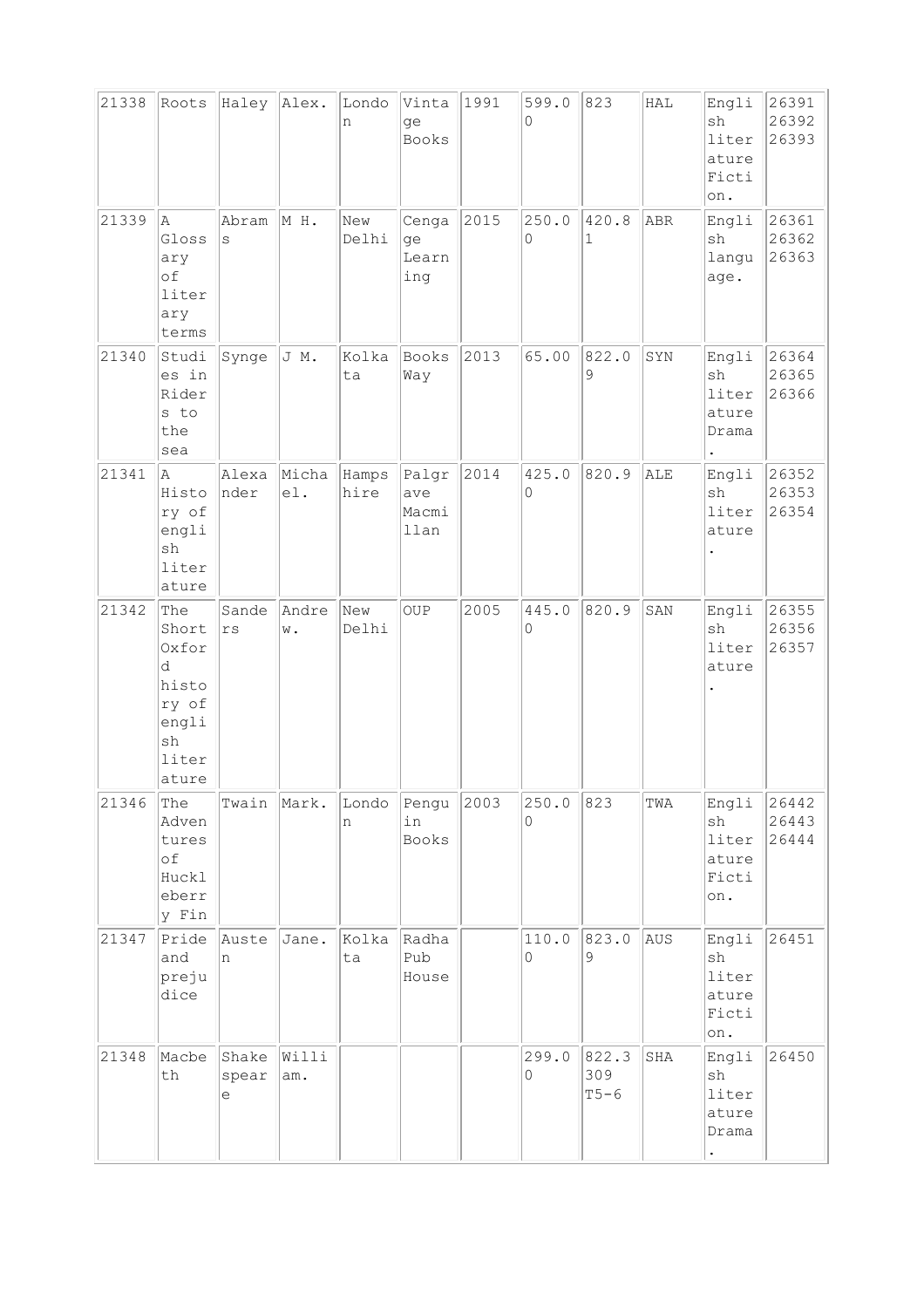| 21349 | The<br>Secre<br>t<br>share<br>r                                           | Conra<br>d   | Josep<br>h.           | New<br>Delhi                              | Surje<br>et<br>Publi<br>catio<br>ns | 2013 | 135.0<br>$\Omega$ | 823.0<br>9     | CON                                                 | Engli<br>sh<br>liter<br>ature<br>Ficti<br>on. | 26448                                           |
|-------|---------------------------------------------------------------------------|--------------|-----------------------|-------------------------------------------|-------------------------------------|------|-------------------|----------------|-----------------------------------------------------|-----------------------------------------------|-------------------------------------------------|
| 21350 | Pygma<br>lion                                                             | Shaw         | Berna<br>rd.          | New<br>Delhi                              | Bloom<br>sbury                      | 2015 | 199.0<br>0        | 822.0<br>9     | SHA                                                 | Engli<br>sh<br>liter<br>ature<br>Drama        | 26445<br>26446<br>26447                         |
| 21351 | Edwar<br>d II                                                             | Marlo<br>we  | Chris<br>tophe<br>r.  | New<br>Delhi                              | OUP                                 | 2005 | 150.0<br>0        | 822            | MAR                                                 | Engli<br>sh<br>liter<br>ature<br>Drama        | 19082<br>19086<br>26452                         |
| 21352 | India<br>n<br>drama<br>(in)<br>engli<br>sh<br>and<br>trans<br>latio<br>n) | Majum<br>dar | Madhu Kolka<br>mita.  | ta                                        | Avene<br>$\mathbf{1}$<br>Press      | 2012 | 125               | 0 <sub>0</sub> | 822.5<br>4                                          | MAJ                                           | Engli<br>sh<br>liter<br>ature<br>Drama<br>India |
| 21353 | The<br>Rival<br>$\rm s$                                                   | Sheri<br>dan | R B.                  | New<br>Delhi                              | OUP                                 | 1977 | 65.00             | 822.0<br>9     | SHE                                                 | Engli<br>sh<br>liter<br>ature<br>Drama        | 26453                                           |
| 21354 | and<br>preju<br>dice                                                      | n            | Pride Auste Jane. New | York                                      | M M<br>Norto<br>n &<br>Co           | 2006 |                   | 823.7 AUS      |                                                     | Engli<br>sh<br>liter<br>ature<br>Drama        | 19111                                           |
| 21355 | Pride<br>and<br>preju<br>dice                                             | Auste<br>n   | Jane.                 | New<br>Delhi                              | OUP                                 | 2004 |                   | 823            | AUS                                                 | Engli<br>sh<br>liter<br>ature<br>Drama        | 19105                                           |
| 21356 | A<br>Prose<br>trans<br>latio<br>n                                         | Beowu<br>lf. | New<br>York           | W W<br>Norto<br>n &<br>$\mathbb{C} \circ$ | 2002                                |      |                   |                | Engli<br>sh<br>liter<br>ature<br>Prose<br>$\bullet$ | 19928                                         | $\mathbf{1}$                                    |